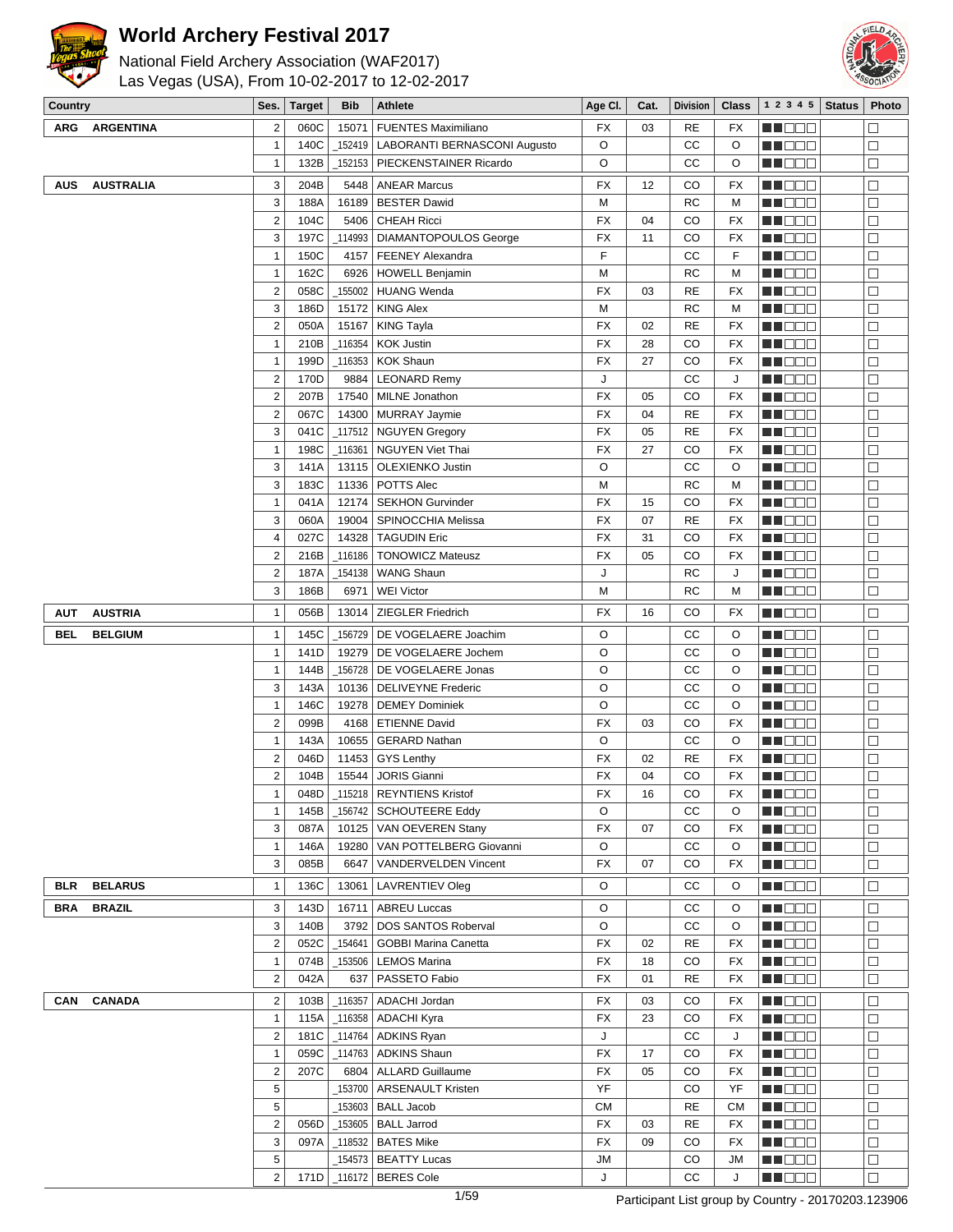



| Ses. Target Bib Athlete                        |  |  |  |  |  |  |  |  |  |  |  |  |  |
|------------------------------------------------|--|--|--|--|--|--|--|--|--|--|--|--|--|
| Las Vegas (USA), From 10-02-2017 to 12-02-2017 |  |  |  |  |  |  |  |  |  |  |  |  |  |
| National Field Archery Association (WAF2017)   |  |  |  |  |  |  |  |  |  |  |  |  |  |

| Country    | Ses.                    | <b>Target</b> | <b>Bib</b> | <b>Athlete</b>                   | Age CI.     | Cat. | <b>Division</b> | Class       | 1 2 3 4 5      | <b>Status</b> | Photo             |
|------------|-------------------------|---------------|------------|----------------------------------|-------------|------|-----------------|-------------|----------------|---------------|-------------------|
| CAN CANADA | $\overline{2}$          | 194C          | 154079     | BOSCH Gary                       | O           |      | ВC              | O           | <u>LI BEE</u>  |               | $\Box$            |
|            | 3                       | 159C          |            | 4243   BRAYFORD Kevin            | S           |      | СC              | S           | MU DO 8        |               | $\Box$            |
|            | 3                       | 112D          | _116991    | <b>BREHAUT Jamie</b>             | <b>FX</b>   | 22   | CO              | FX          | MU DO S        |               | $\Box$            |
|            | $\mathbf{1}$            | 118D          |            | _117756   BRIGGS Clarence        | <b>FX</b>   | 23   | CO              | FX          | MN DE E        |               | $\Box$            |
|            | $\overline{2}$          | 212C          | 7060       | <b>BROWN Keenan</b>              | FX          | 05   | CO              | FX          | <b>REBEE</b>   |               | $\Box$            |
|            | 3                       | 099D          | 11373      | <b>CAMPSALL AI</b>               | <b>FX</b>   | 09   | CO              | FX          | MU DO 8        |               | $\Box$            |
|            | 3                       | 177D          | 114914     | <b>CHAPPLOW Dale</b>             | S           |      | СC              | S           | MU DO B        |               | $\Box$            |
|            | 3                       | 210B          |            | _118566   CHERNIAK Kyle          | <b>FX</b>   | 13   | CO              | FX          | MN DO S        |               | $\Box$            |
|            | 5                       |               | _118567    | <b>CHERNIAK Ryan</b>             | YM          |      | CO              | ΥM          | <b>REDDO</b>   |               | $\Box$            |
|            | $\sqrt{5}$              |               | _117726    | <b>CHYLINSKI Emma</b>            | JF          |      | CO              | JF          |                |               | $\Box$            |
|            | 5                       |               |            |                                  | YM          |      | CO              |             | MU DOO         |               |                   |
|            | 5                       |               | _152443    | <b>COLLINS Warren</b>            |             |      |                 | YM          | NH DE B        |               | $\Box$            |
|            |                         |               | 116467     | <b>COMBERBACH Robert</b>         | YM          |      | CO              | YM          | MN 886         |               | $\Box$            |
|            | $\mathbf{1}$            | 203A          | 154404     | <b>CORBETT Joanne</b>            | FX          | 27   | CO              | FX          | <b>REBEE</b>   |               | $\Box$            |
|            | 3                       | 106B          | 154403     | <b>CORBETT Mel</b>               | FX          | 10   | CO              | FX          | MN DO B        |               | $\Box$            |
|            | $\mathbf{1}$            | 108B          | _115700    | DAVID Daniel                     | <b>FX</b>   | 22   | CO              | FX          | MU DO S        |               | $\Box$            |
|            | $\overline{2}$          | 215A          | _153841    | <b>DRAPER Cody</b>               | FX          | 05   | CO              | FX          | <b>RECOR</b>   |               | $\Box$            |
|            | $\mathbf{1}$            | 208B          |            | 153840   DRAPER Raquel           | FX          | 28   | CO              | FX          | NH BEE         |               | $\Box$            |
|            | $\mathbf{1}$            | 081D          | 153051     | <b>DREWES Chris</b>              | FX          | 19   | CO              | FX          | MU DO O        |               | $\Box$            |
|            | $\overline{2}$          | 156C          |            | 3613   DUENAS Crispin            | М           |      | <b>RC</b>       | М           | MU DO 8        |               | $\Box$            |
|            | $\overline{2}$          | 045C          |            | _117342   DUNWOODY David         | FX          | 02   | <b>RE</b>       | FX          | <b>RECOR</b>   |               | $\Box$            |
|            | $\overline{\mathbf{4}}$ | 004D          | 116177     | FALK Darcy                       | <b>FX</b>   | 29   | CO              | <b>FX</b>   | <b>REBED</b>   |               | $\Box$            |
|            | $\sqrt{2}$              | 033A          | 153931     | <b>FAULKNER Catherine</b>        | <b>FX</b>   | 04   | BH              | FX          | MU DOO         |               | $\Box$            |
|            | $\sqrt{2}$              | 177B          | 117180     | <b>FILGAS Zak</b>                | J           |      | СC              | J           | MU DO B        |               | $\Box$            |
|            | 3                       | 214D          | 7507       | <b>GAGNON Rony</b>               | <b>FX</b>   | 13   | CO              | FX          | MU DO S        |               | $\Box$            |
|            | 3                       | 078A          | 157552     | <b>GRANT Landyn</b>              | FX          | 06   | CO              | FX          | <b>RECOR</b>   |               | $\Box$            |
|            | 3                       | 152D          |            | 1206   GROSZKO Dawn              | F           |      | СC              | F           | MU DE S        |               | $\Box$            |
|            | $\sqrt{2}$              | 094C          | 13975      | GUSTAFSON Colton                 | FX          | 02   | CO              | FX          | MU DO 8        |               | $\Box$            |
|            | $\overline{2}$          | 211A          | 13197      | HARPER Bryan                     | FX          | 05   | CO              | FX          | MN OO O        |               | $\Box$            |
|            | 3                       | 150D          | 17469      | HART Madison                     | F           |      | СC              | F           | <b>RECOR</b>   |               | $\Box$            |
|            | $\overline{2}$          | 008C          | 152949     | HATHAWAY Kurtis                  | <b>FX</b>   | 01   | BH              | <b>FX</b>   |                |               | $\Box$            |
|            |                         |               |            |                                  |             |      |                 |             | MU DE E        |               |                   |
|            | 3                       | 031A          |            | _156790   HAY Angela             | <b>FX</b>   | 08   | BH              | FX          | MU DOO         |               | $\Box$            |
|            | 3                       | 066C          | 115241     | <b>HERNANDEZ Gerard</b>          | FX          | 08   | <b>RE</b>       | FX          | MU DO B        |               | $\Box$            |
|            | $\mathbf{1}$            | 029B          | 16963      | <b>HIGGINS Monica</b>            | <b>FX</b>   | 14   | CO              | FX          | <u> El Esc</u> |               | $\Box$            |
|            | $\overline{2}$          | 180A          | 153852     | <b>HOUDE Gabriel</b>             | J           |      | СC              | J           | MN 888         |               | $\Box$            |
|            | 3                       | 170D          | _153851    | <b>HOUDE Guy</b>                 | S           |      | СC              | S           | M DOO          |               | $\Box$            |
|            | $\mathbf{1}$            | 208D          | 156844     | <b>HUNTER Dianne</b>             | FX          | 28   | CO              | FX          | MU DO 8        |               | $\Box$            |
|            | $\overline{2}$          | 183C          | _114955    | INDIAN Julianna                  | J           |      | CС              | J           | MU DO S        |               | $\Box$            |
|            | $\mathbf{1}$            | 172C          |            | 117224 JACQUES Mathieu           | <b>FX</b>   | 24   | CO              | <b>FX</b>   | MO DO O        |               | $\Box$            |
|            | $\overline{\mathbf{c}}$ |               |            | 150A   115581   JAMPEN Rudy      | $\mathbb S$ |      | $_{\rm CC}$     | $\mathbb S$ | <b>AN DEC</b>  |               | $\overline{\Box}$ |
|            | 3                       | 194D          | _116814    | <b>JANG Matteo</b>               | <b>FX</b>   | 11   | CO              | FX          | <b>MNODO</b>   |               | $\Box$            |
|            | 5                       |               | 117722     | <b>KAKUNO Sierra</b>             | YF          |      | CO              | YF          | M DOO          |               | $\Box$            |
|            | $\mathbf{1}$            | 184D          | _115421    | KIEFER Herwig                    | <b>FX</b>   | 25   | CO              | FX          | NH BEE         |               | $\Box$            |
|            | 5                       |               |            | _115685   KLASSEN Brady          | YM          |      | CO              | YM          | <b>MEDDE</b>   |               | $\Box$            |
|            | 3                       | 099A          |            | _152580   LAMEG Bryanne          | FX          | 09   | CO              | FX          | MU OO O        |               | $\Box$            |
|            | $\mathbf{1}$            | 146B          | 12132      | LARRIVÉE Jonathan                | O           |      | СC              | O           | <u>ma mat</u>  |               | $\Box$            |
|            | 3                       | 181C          | 155784     | MAICH David                      | $\mathbb S$ |      | CC              | S           | <b>MN</b> OOO  |               | $\Box$            |
|            | 3                       | 096C          |            | _157940   MARSHALL Adam          | ${\sf FX}$  | 08   | CO              | FX          | <b>REBEE</b>   |               | $\Box$            |
|            | 3                       | 195A          |            | 114820   MARTIN James            | <b>FX</b>   | 11   | CO              | FX          | <b>REDDE</b>   |               | $\Box$            |
|            | 3                       | 148A          |            | 17474   MAUDE Fiona              | F           |      | cc              | F           | MU DO B        |               | $\Box$            |
|            | 3                       | 184C          | 17102      | MAXWELL Brian                    | M           |      | RC              | M           | <b>MN</b> OOO  |               | $\Box$            |
|            |                         |               |            |                                  | F           |      |                 | F           |                |               | $\Box$            |
|            | 3                       | 154D          | 13991      | <b>MCCLEAN Fiona</b>             |             |      | СC              |             | <b>REBEE</b>   |               |                   |
|            | 3                       | 147D          | 155707     | MCGLADDERY Erin                  | F           |      | СC              | F           | n de de        |               | $\Box$            |
|            | 3                       | 178C          | 18572      | MCKENTY Sean                     | $\mathbb S$ |      | CC              | S           | MU DO B        |               | $\Box$            |
|            | 3                       | 103C          |            | _117729   MEISTER Jesse          | <b>FX</b>   | 09   | CO              | FX          | <u>ma maa</u>  |               | $\Box$            |
|            | $\overline{\mathbf{4}}$ | 031C          | 116923     | MERRELLS Nevin                   | <b>FX</b>   | 32   | CO              | FX          | <b>REDEE</b>   |               | $\Box$            |
|            | $\sqrt{5}$              |               |            | _116922   MERRELLS-DEVEREUX Zach | YM          |      | CO              | YM          | MU DO O        |               | $\Box$            |
|            | $\mathbf{1}$            | 210A          |            | _152435   MICHEL Sévigny         | FX          | 28   | CO              | FX          | <b>MNODO</b>   |               | $\Box$            |
|            | $\mathbf{1}$            | 122A          |            | 17470 MORAN Tristan              | O           |      | cc              | O           | <b>MEDDD</b>   |               | $\Box$            |
|            | $\overline{2}$          | 067B          | 117176     | MORIN Jacques-Andre              | FX          | 04   | <b>RE</b>       | FX          | <b>MN</b> OOO  |               | $\Box$            |
|            | $\mathbf{1}$            | 033B          |            | _156594 NAZIROV Igor             | FX          | 14   | CO              | FX          | <b>REDDD</b>   |               | $\Box$            |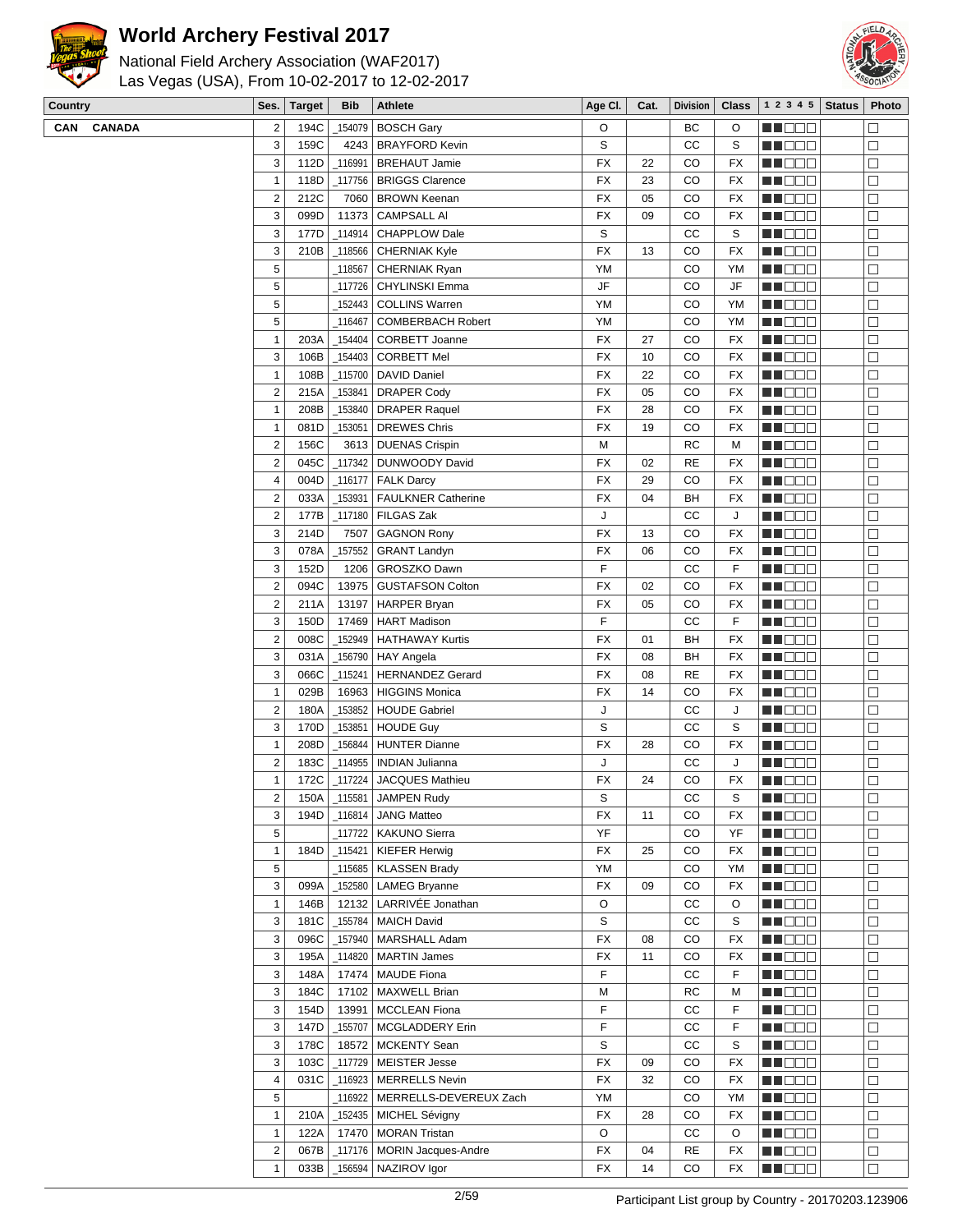



| Country                             | Ses.                    | <b>Target</b> | <b>Bib</b> | <b>Athlete</b>                  | Age CI.                | Cat. | <b>Division</b> | <b>Class</b>             | 1 2 3 4 5     | <b>Status</b> | Photo             |
|-------------------------------------|-------------------------|---------------|------------|---------------------------------|------------------------|------|-----------------|--------------------------|---------------|---------------|-------------------|
| <b>CAN</b><br><b>CANADA</b>         | $\mathbf{1}$            | 074C          | _155840    | <b>NOTT Robert</b>              | FX                     | 18   | CO              | FX                       | N NO DEI      |               | $\Box$            |
|                                     |                         |               | _118370    | O'NEILL Sean                    | <b>FX</b>              |      | CO              | <b>FX</b>                | MUOOO         |               | □                 |
|                                     | 5                       |               | 117502     | <b>ODDY Carlina</b>             | JF                     |      | <b>RE</b>       | JF                       | MN O O O      |               | □                 |
|                                     | $\mathbf{1}$            | 151C          | 13380      | <b>OSHIRO Tricia</b>            | F                      |      | cc              | F                        | MA DO O       |               | $\Box$            |
|                                     | $\overline{c}$          | 153C          | 4608       | <b>PARENTEAU Benny</b>          | S                      |      | cc              | S                        | MU O O O      |               | $\Box$            |
|                                     | 3                       | 089D          |            | 115675   PAWLUKANDERSON Chayten | <b>FX</b>              | 08   | CO              | FX                       | MU DO B       |               | $\Box$            |
|                                     | $\overline{2}$          | 132A          | 6865       | PERKINS Christopher             | O                      |      | cc              | O                        | MU DOO        |               | $\Box$            |
|                                     | $\mathbf{1}$            | 160A          |            | _156054 PERREAULT Ron           | S                      |      | cc              | S                        | MN O O O      |               | $\Box$            |
|                                     | $\overline{\mathbf{c}}$ | 105C          | 115231     | PLANTE Tommy                    | FX                     | 04   | CO              | <b>FX</b>                | MUOOO         |               | $\Box$            |
|                                     | $\overline{2}$          | 209A          |            | 17119   PREGENT Patrick         | <b>FX</b>              | 05   | CO              | <b>FX</b>                | MU O O O      |               | $\Box$            |
|                                     | 5                       |               | 152092     | <b>PRIEST Haley</b>             | YF                     |      | CO              | YF                       | <b>HE</b> OOO |               | $\Box$            |
|                                     | 5                       |               |            | _118372   PROCTER Allaina       | JF                     |      | CO              | <b>JF</b>                | MO DO         |               | $\Box$            |
|                                     | $\overline{2}$          | 182C          |            | _118852   RAINVILLE Enrick      | J                      |      | cc              | J                        | ME DE S       |               | $\Box$            |
|                                     | 3                       | 088C          | 11547      | <b>ROTH Katie</b>               | FX                     | 08   | CO              | FX                       | <b>HE</b> OOO |               | $\Box$            |
|                                     | $\overline{\mathbf{4}}$ | 008D          | $-115500$  | <b>RUDY Darrin</b>              | FX                     | 29   | CO              | FX                       | M NO BIB      |               | $\Box$            |
|                                     | $\mathbf{1}$            | 053D          |            | $-115099$ RUDY Nicolas          | <b>FX</b>              | 16   | CO              | FX                       | <b>REDDE</b>  |               | $\Box$            |
|                                     | $\mathbf{1}$            | 199C          |            | _151915   SAULNIER Ken          | FX                     | 27   | CO              | <b>FX</b>                | MU DO O       |               | $\Box$            |
|                                     | 3                       | 208C          | 6784       | <b>SCAMMELL Richard</b>         | FX                     | 13   | CO              | <b>FX</b>                | MUO DO        |               | $\Box$            |
|                                     | $\mathbf{1}$            | 103B          | 6789       | <b>SCHINA Sonia</b>             | FX                     | 22   | CO              | <b>FX</b>                | MU O O O      |               | $\Box$            |
|                                     | $\overline{\mathbf{c}}$ | 176C          | 118921     | <b>SCHOUWENBURG Spencer</b>     | J                      |      | cc              | J                        | <b>HE</b> OOO |               | $\Box$            |
|                                     | 3                       | 103D          | _155917    | SCRIVEN Ashlyn                  | <b>FX</b>              | 09   | CO              | <b>FX</b>                | MA DE E       |               | $\Box$            |
|                                     | $\mathbf{1}$            | 051A          |            | $_1$ 117753 SEKURA Tom          | <b>FX</b>              | 16   | CO              | FX                       | MA DE C       |               | $\Box$            |
|                                     | $\overline{2}$          | 032C          | _156789    | SHAW Glen                       | FX                     | 04   | BH              | FX                       | <b>REDDE</b>  |               | $\Box$            |
|                                     | $\mathbf{1}$            | 174A          | $\_114887$ | <b>SINCLAIR Philip</b>          | <b>FX</b>              | 24   | CO              | FX                       | M DO U        |               | $\Box$            |
|                                     | $\mathbf{1}$            | 067C          |            | _117025   SKELLY Kristofer      | FX                     | 18   | CO              | FX                       | <b>REDDE</b>  |               | $\Box$            |
|                                     | 3                       | 200B          | $-153452$  | <b>SKRECEK Milan</b>            | FX                     | 12   | CO              | <b>FX</b>                | <b>MA</b> OOO |               | $\Box$            |
|                                     | $\mathbf{1}$            | 128A          | 18617      | <b>SMANDYCH Cory</b>            | O                      |      | СC              | O                        | MU O O O      |               | $\Box$            |
|                                     | 5                       |               | _152117    | <b>SMOLLETT Andrew</b>          | JМ                     |      | CO              | <b>JM</b>                | MN DO B       |               | □                 |
|                                     | 5                       |               | _152118    | <b>SMOLLETT Luke</b>            | YM                     |      | CO              | YM                       | <b>HE</b> OOO |               | $\Box$            |
|                                     | $\overline{2}$          | 168C          | $-116565$  | <b>TAYLOR Austin</b>            | J                      |      | cc              | J                        | <b>MA</b> OOO |               | $\Box$            |
|                                     | $\mathbf{1}$            | 184A          | _156144    | <b>TAYLOR Kelly</b>             | <b>FX</b>              | 25   | CO              | FX                       | M DO B        |               | $\Box$            |
|                                     | 3                       | 180D          | 17045      | <b>THORNTON Dean</b>            | S                      |      | cc              | S                        | MU DOO        |               | □                 |
|                                     | 5                       |               | 117671     | <b>THUROW Joelle</b>            | CF                     |      | CO              | <b>CF</b>                | MA DO U       |               | $\Box$            |
|                                     | 5                       |               | 117670     | <b>THUROW Ty</b>                | YM                     |      | CO              | YM                       | <b>REDDD</b>  |               | П                 |
|                                     | $\mathbf{1}$            | 082A          |            | _118560 TITLEY Stephane         | FX                     | 19   | CO              | <b>FX</b>                | MU O O O      |               | $\Box$            |
|                                     | 1                       | 059A          | _118850    | <b>TUSON Ron</b>                | FX                     | 17   | CO              | <b>FX</b>                | MU O O O      |               | $\Box$            |
|                                     | $\overline{2}$          | 085D          | _116216    | <b>VOLARD Luc</b>               | FX                     | 01   | CO              | FX                       | MN O O O      |               | $\Box$            |
|                                     | $\overline{c}$          | 087B          |            | 154214   VOORN Craig            | <b>FX</b>              | 02   | CO              | <b>FX</b>                | MA DE E       |               | $\Box$            |
|                                     | 4                       | 019C          |            | 16383 WILLS AI                  | $\mathsf{F}\mathsf{X}$ | 31   | $_{\rm CO}$     | $\overline{\mathsf{FX}}$ | <b>HEDDE</b>  |               | $\overline{\Box}$ |
|                                     | 3                       | 055C          |            | _153005   WONG Charles          | FX                     | 07   | <b>RE</b>       | FX                       | <b>REDDE</b>  |               | $\Box$            |
| <b>PR CHINA</b><br>CHN              | $\overline{c}$          | 070C          | 116073     | DONG Danfeng                    | FX                     | 04   | <b>RE</b>       | FX                       | N DE E        |               | $\Box$            |
|                                     | $\mathbf{1}$            | 163B          | 19344      | <b>WANG Hongsheng</b>           | М                      |      | RC              | M                        | WO OO U       |               | □                 |
|                                     | 3                       | 188D          |            | 19026   ZHANG He                | М                      |      | RC              | M                        | MA O O O      |               | $\Box$            |
|                                     | 1                       | 156B          |            | 19023 ZHANG Lin                 | F                      |      | CС              | F                        | <b>REDDE</b>  |               | $\Box$            |
| <b>COLOMBIA</b><br>COL              | 3                       | 184A          | 16080      | BONILLA Juan Fernando           | M                      |      | RC              | M                        | N DO D        |               | $\Box$            |
|                                     | 3                       | 130D          | 9727       | <b>CARDONA Camilo Andres</b>    | O                      |      | СC              | O                        | <b>MA</b> OOO |               | $\Box$            |
|                                     | $\overline{\mathbf{c}}$ | 037C          | 6579       | <b>CONTRERAS Valentina</b>      | FX                     | 01   | <b>RE</b>       | FX                       | <u>Li Sec</u> |               | $\Box$            |
|                                     | $\mathbf 2$             | 137D          |            | 9718   LOPEZ Sara               | O                      |      | CC              | O                        | MOOO O        |               | $\Box$            |
|                                     | $\overline{\mathbf{c}}$ | 131D          | 5032       | <b>MUNOZ Daniel</b>             | O                      |      | СC              | O                        | NN O O O      |               | $\Box$            |
|                                     | 3                       | 165D          | 3080       | RENDON Ana Maria                | F                      |      | RC              | F                        | <b>MARGE</b>  |               | $\Box$            |
|                                     | 3                       | 166B          | 12547      | SEPULVEDA Maira Alejandra       | F                      |      | RC              | F                        | <b>MA</b> OOO |               | $\Box$            |
| <b>COSTA RICA</b><br><b>CRC</b>     | $\mathbf{1}$            | 144A          | 156584     | SALAZAR Leonardo                | O                      |      | СC              | O                        | <b>HELED</b>  |               | $\Box$            |
|                                     |                         |               |            |                                 |                        |      |                 |                          |               |               |                   |
| <b>CRO</b><br><b>CROATIA</b>        | $\overline{\mathbf{c}}$ | 130A          |            | 8705   BUDEN Domagoj            | O                      |      | CС              | O                        | N DO D        |               | $\Box$            |
|                                     | 3                       | 151C          | 2146       | <b>BUDEN</b> Ivana              | F                      |      | СC              | F                        | <b>HELLER</b> |               | $\Box$            |
|                                     | 8                       | 007B          | 8702       | VAVRO Mario                     | O                      |      | СC              | O                        | <u>Li Sec</u> |               | $\Box$            |
| <b>CZECH REPUBLIC</b><br><b>CZE</b> | 3                       | 105D          | 114777     | PEROUTKA Ond?ej                 | FX                     | 10   | CO              | FX                       | <b>HE</b> OOO |               | $\Box$            |
|                                     | 3                       | 089B          | 7593       | <b>REITMEIER Filip</b>          | FX                     | 08   | CO              | FX                       | MU DO D       |               | $\Box$            |
| <b>DEN</b><br><b>DENMARK</b>        | $\overline{c}$          | 039B          | 11834      | <b>ANDERSEN Mads</b>            | FX                     | 01   | RE              | FX                       | MU DO O       |               | $\Box$            |
|                                     | 3                       | 146C          | 3392       | <b>ANEAR Erika</b>              | F                      |      | CC              | F                        | <b>REDD</b> E |               | $\Box$            |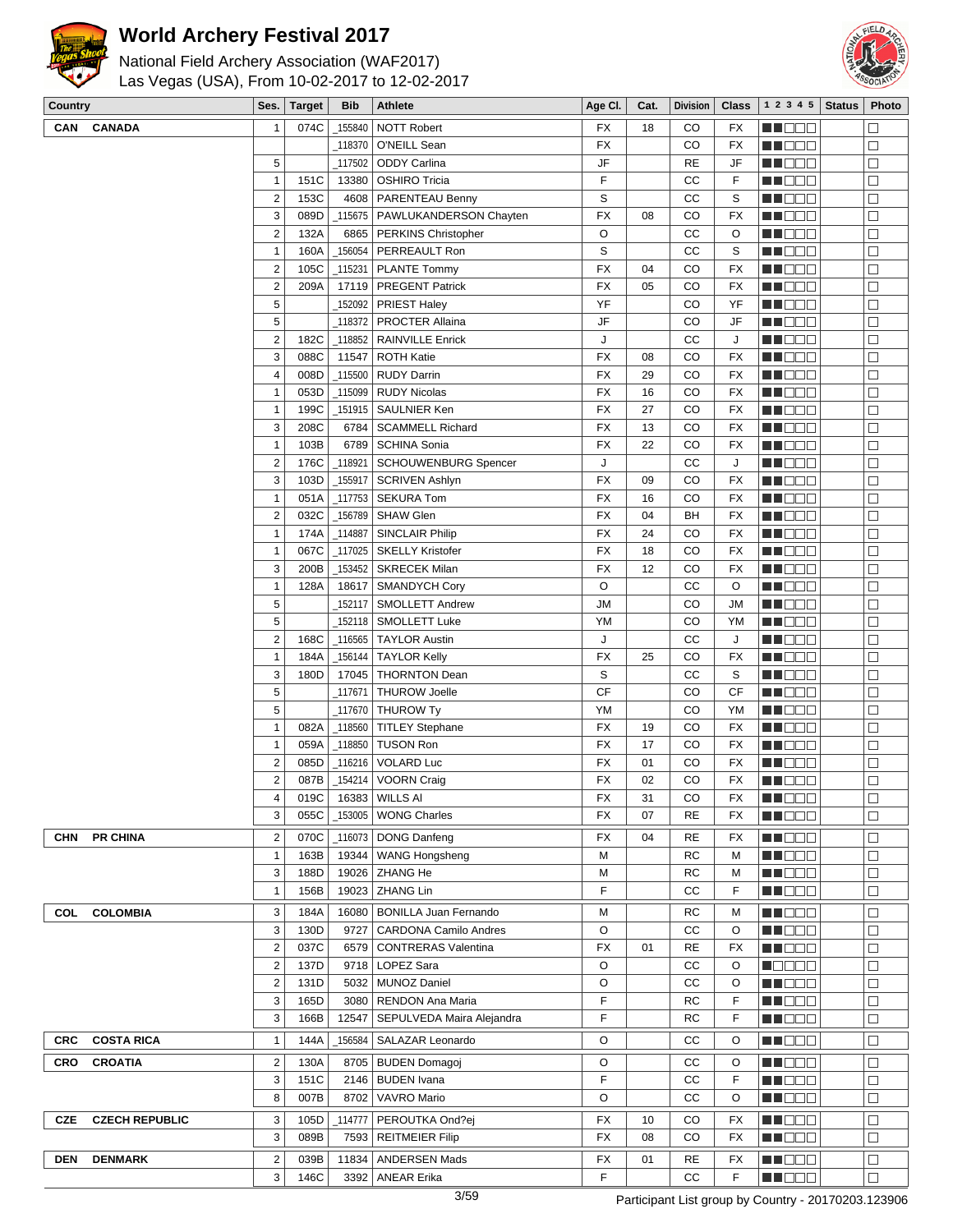



| $\checkmark$ | Las vegas (USA), From 10-02-2017 to 12-02-2017 |                         |               |            |                                                      |           |      |                 |              |                   |               | <b>POCIAL</b>    |
|--------------|------------------------------------------------|-------------------------|---------------|------------|------------------------------------------------------|-----------|------|-----------------|--------------|-------------------|---------------|------------------|
| Country      |                                                | Ses.                    | <b>Target</b> | <b>Bib</b> | <b>Athlete</b>                                       | Age CI.   | Cat. | <b>Division</b> | <b>Class</b> | 1 2 3 4 5         | <b>Status</b> | Photo            |
| <b>DEN</b>   | <b>DENMARK</b>                                 | 3                       | 155D          |            | 7759   BANG Jan                                      | S         |      | СC              | S            | MI DE S           |               | $\Box$           |
|              |                                                | $\mathbf{1}$            | 150A          |            | <b>BANG Margaret</b>                                 | F         |      | СC              | F            | MU O O O          |               | $\Box$           |
|              |                                                | $\overline{2}$          | 040D          |            | _116695   BÆK Eli                                    | FX        | 01   | RE              | FX           | MN 888            |               | $\Box$           |
|              |                                                | $\overline{c}$          | 133A          | 2291       | <b>DAMSBO Martin</b>                                 | O         |      | CC              | O            | M DE B            |               | $\Box$           |
|              |                                                | 3                       | 125A          | 7331       | <b>DARUM Andreas</b>                                 | O         |      | cc              | O            | H EES             |               | $\Box$           |
|              |                                                | 3                       | 167A          | 6439       | <b>DEGN Randi</b>                                    | F         |      | <b>RC</b>       | F            | ME 88             |               | □                |
|              |                                                | 9                       | 001A          | 8251       | <b>HANSEN Stephan</b>                                | O         |      | cc              | O            | MU DO O           |               | $\Box$           |
|              |                                                | $\overline{2}$          | 140A          | 11518      | JENSEN Tanja                                         | F         |      | СC              | F            | MA DE E           |               | $\Box$           |
|              |                                                | 3                       | 152A          | 5467       | <b>LAURSEN Louise</b>                                | F         |      | СC              | F            | M BEE             |               | $\Box$           |
|              |                                                | 3                       | 075C          |            | 8142   LAURSEN Martin                                | FX        | 06   | CO              | FX           | MU O O O          |               | $\Box$           |
|              |                                                | 3                       | 106D          |            | 16315   OLESEN Maria                                 | FX        | 10   | CO              | <b>FX</b>    | M NO S            |               | $\Box$           |
|              |                                                | $\mathbf 2$             | 211B          | 14787      | RASMUSSEN Sasha                                      | FX        | 05   | CO              | <b>FX</b>    | M NO S            |               | $\Box$           |
|              |                                                | $\overline{\mathbf{c}}$ | 170B          | 9921       | <b>RASMUSSEN Sune</b>                                | J         |      | СC              | J            | M DE B            |               | $\Box$           |
|              |                                                | $\mathbf 2$             | 140C          | 8253       | SONNICHSEN Sarah                                     | F         |      | СC              | F            | MU DE S           |               | $\Box$           |
| ESA          | <b>EL SALVADOR</b>                             | 3                       | 134B          | 5175       | HERNANDEZ Roberto                                    | O         |      | СC              | O            | MOO D             |               | $\Box$           |
| <b>ESP</b>   | <b>SPAIN</b>                                   | 3                       | 123B          |            | 12535   BLAZQUEZ Alberto                             | O         |      | СC              | O            | MO DO             |               | $\Box$           |
|              |                                                | 3                       | 098C          | 14776      | CASILLAS DEL MONTE Daniel                            | FX        | 09   | CO              | <b>FX</b>    | ME DE S           |               | $\Box$           |
|              |                                                | $\overline{2}$          | 107C          |            | _116829   FERNANDEZ Pablo                            | <b>FX</b> | 04   | CO              | <b>FX</b>    | MU DO S           |               | □                |
|              |                                                | $\mathbf{1}$            | 180A          | 10692      | HERRAIZ OSUNA Jordi                                  | FX        | 25   | CO              | <b>FX</b>    | MUO OO            |               | $\Box$           |
|              |                                                | $\overline{c}$          | 143D          |            | 13856   MARCOS GARCIA Andrea                         | F         |      | CC              | F            | MU DE S           |               | $\Box$           |
|              |                                                | 1                       | 150D          |            | 10693   MARTINEZ CALVO Raquel                        | F         |      | СC              | F            | M DE B            |               | $\Box$           |
|              |                                                | $\overline{\mathbf{c}}$ | 109C          | 14778      | <b>MARTINEZ ORTIZ Borja</b>                          | FX        | 04   | CO              | FX           | M DO V            |               | $\Box$           |
|              |                                                | $\mathbf{1}$            | 193A          | 10690      | TRIGUERO DE LA JARA Cintia                           | FX        | 26   | CO              | FX           | MU OOO            |               | $\Box$           |
| EST          | <b>ESTONIA</b>                                 | 3                       | 167B          | 6821       | <b>PARNAT Reena</b>                                  | F         |      | RC              | F            | MU DO S           |               | $\Box$           |
| <b>FIN</b>   | <b>FINLAND</b>                                 | 3                       | 127C          | 11011      | JUUTILAINEN Mikko                                    | O         |      | CС              | O            | ME DE S           |               | $\Box$           |
|              |                                                | 3                       | 150B          | 564        | <b>LANTEE Anne</b>                                   | F         |      | СC              | F            | MU DO S           |               | □                |
|              |                                                | $\mathbf{1}$            | 129C          | 3261       | PAAVOLA Aki                                          | O         |      | СC              | O            | MN 886            |               | $\Box$           |
|              |                                                |                         |               |            |                                                      |           |      |                 |              |                   |               |                  |
| <b>FRA</b>   | <b>FRANCE</b>                                  | $\overline{\mathbf{c}}$ | 158D          | 12395      | <b>ANTOINE Thomas</b>                                | M         |      | RC              | М            | ME DE S           |               | $\Box$           |
|              |                                                | 3                       | 162D          | 9217       | <b>BIDAULT Jerome</b>                                | M         |      | RC              | М            | M NO S            |               | $\Box$           |
|              |                                                | 3                       | 141C          | 10967      | <b>BONDON Morgan</b>                                 | O         |      | СC              | O            | MO DO             |               | $\Box$           |
|              |                                                | 3                       | 195B          | 10988      | <b>BUTHIAUX Eric</b>                                 | FX        | 11   | CO              | FX           | <u>en de la</u>   |               | □                |
|              |                                                | $\mathbf{1}$            | 207C          | 10987      | <b>BUTHIAUX Isabelle</b>                             | FX<br>F   | 28   | CO              | <b>FX</b>    | MU OO B           |               | $\Box$           |
|              |                                                | $\mathbf{1}$            | 154B          | 17682      | <b>CHUPIN Julie</b>                                  |           |      | CC              | F            | MNO 88            |               | $\Box$<br>$\Box$ |
|              |                                                | 3                       | 138A          | 10415      | COPIN Frédéric                                       | O         |      | СC              | O            | MA DEL            |               |                  |
|              |                                                | 3                       | 163D          | 8948       | <b>DANIEL Lucas</b>                                  | М<br>O    |      | RC<br>СC        | М<br>O       | N DE S            |               | $\Box$<br>$\Box$ |
|              |                                                | $\mathbf{1}$            | 124A          | 477        | DE GRANDIS Jocelyn                                   | F         |      |                 |              | ME DE S           |               |                  |
|              |                                                | 3<br>3                  | 166A<br>132D  | 6958       | 18856   DE GRANDIS Melina<br><b>DELOBELLE Fabien</b> | O         |      | RC<br>СC        | F<br>O       | MI DE S           |               | □<br>$\Box$      |
|              |                                                | $\overline{2}$          | 126A          | 5682       | DELOCHE Pierre-Julien                                | O         |      | CC              | O            | MN 888<br>ME DE E |               | $\Box$           |
|              |                                                | 3                       | 188C          |            | 14747   DELOISON Daniel                              | M         |      | RC              | М            | ME DE S           |               | $\Box$           |
|              |                                                | 3                       | 131D          | 8697       | <b>DOUSSOT Christophe</b>                            | O         |      | CС              | O            | MU OOO            |               | □                |
|              |                                                | 3                       | 065B          |            | _155333   FAGE Benoit                                | FX        | 08   | <b>RE</b>       | FX           | MN 888            |               | $\Box$           |
|              |                                                | 3                       | 160B          | 8693       | <b>FAUCHERON Thomas</b>                              | М         |      | <b>RC</b>       | М            | ME DE E           |               | $\Box$           |
|              |                                                | 4                       | 022B          |            | 114880   GILBERT Jacques                             | FX        | 31   | CO              | <b>FX</b>    | <b>HE</b> OOO     |               | $\Box$           |
|              |                                                | 3                       | 161C          | 4274       | <b>GIROUILLE Romain</b>                              | M         |      | <b>RC</b>       | М            | MU OOO            |               | $\Box$           |
|              |                                                | $\overline{2}$          | 209B          |            | 5154   HUMETZ Guillaume                              | FX        | 05   | CO              | FX           | MN 888            |               | $\Box$           |
|              |                                                | 3                       | 076D          | 14484      | <b>LALLEMANT Julien</b>                              | FX        | 06   | CO              | FX           | MO DO             |               | $\Box$           |
|              |                                                | $\mathbf{1}$            | 191C          | 18897      | <b>LECOINTE Erik</b>                                 | FX        | 26   | CO              | FX           | <b>MNODO</b>      |               | $\Box$           |
|              |                                                | 3                       | 161B          |            | 16220   MULOT Florent                                | М         |      | <b>RC</b>       | М            | MU DO S           |               | □                |
|              |                                                | $\mathbf{1}$            | 165D          | _152521    | PELLEGRINATO Catherine                               | F         |      | RC              | F            | ME DE E           |               | $\Box$           |
|              |                                                | 3                       | 187C          |            | _152522 PELLEGRINATO Jean-Christophe                 | M         |      | RC              | М            | MA DE E           |               | $\Box$           |
|              |                                                | $\mathbf{1}$            | 137B          | 14781      | QUIQUERE Antoine                                     | O         |      | СC              | O            | ME DE S           |               | $\Box$           |
|              |                                                | $\overline{2}$          | 039C          |            | 17913   RIPAUX Valentin                              | FX        | 01   | RE              | FX           | M NO S            |               | $\Box$           |
|              |                                                | $\overline{2}$          | 105D          |            | 7935   ROUGIER Mathieu                               | FX        | 04   | CO              | FX           | MU DO B           |               | □                |
|              |                                                | $\mathbf{1}$            | 132C          | 11223      | <b>RUBBEN Guillaume</b>                              | O         |      | CC              | O            | MU DO B           |               | $\Box$           |
|              |                                                | 3                       | 183D          | 13292      | <b>SANNA Michael</b>                                 | M         |      | RC              | М            | ME DE S           |               | $\Box$           |
|              |                                                | $\overline{\mathbf{c}}$ | 158B          | 6403       | VALLADONT Jean-Charles                               | M         |      | <b>RC</b>       | М            | <b>MNODO</b>      |               | $\Box$           |
|              |                                                | 3                       | 082A          | 10990      | VILARD Frédéric                                      | FX        | 07   | CO              | FX           | MU DO 3           |               | □                |
|              |                                                | 3                       |               |            |                                                      |           |      |                 | F            | MU O O O          |               | $\Box$           |
| <b>GBR</b>   | <b>GREAT BRITAIN</b>                           |                         | 149B          | 2964       | <b>BROWN Hannah</b>                                  | F         |      | CС              |              |                   |               |                  |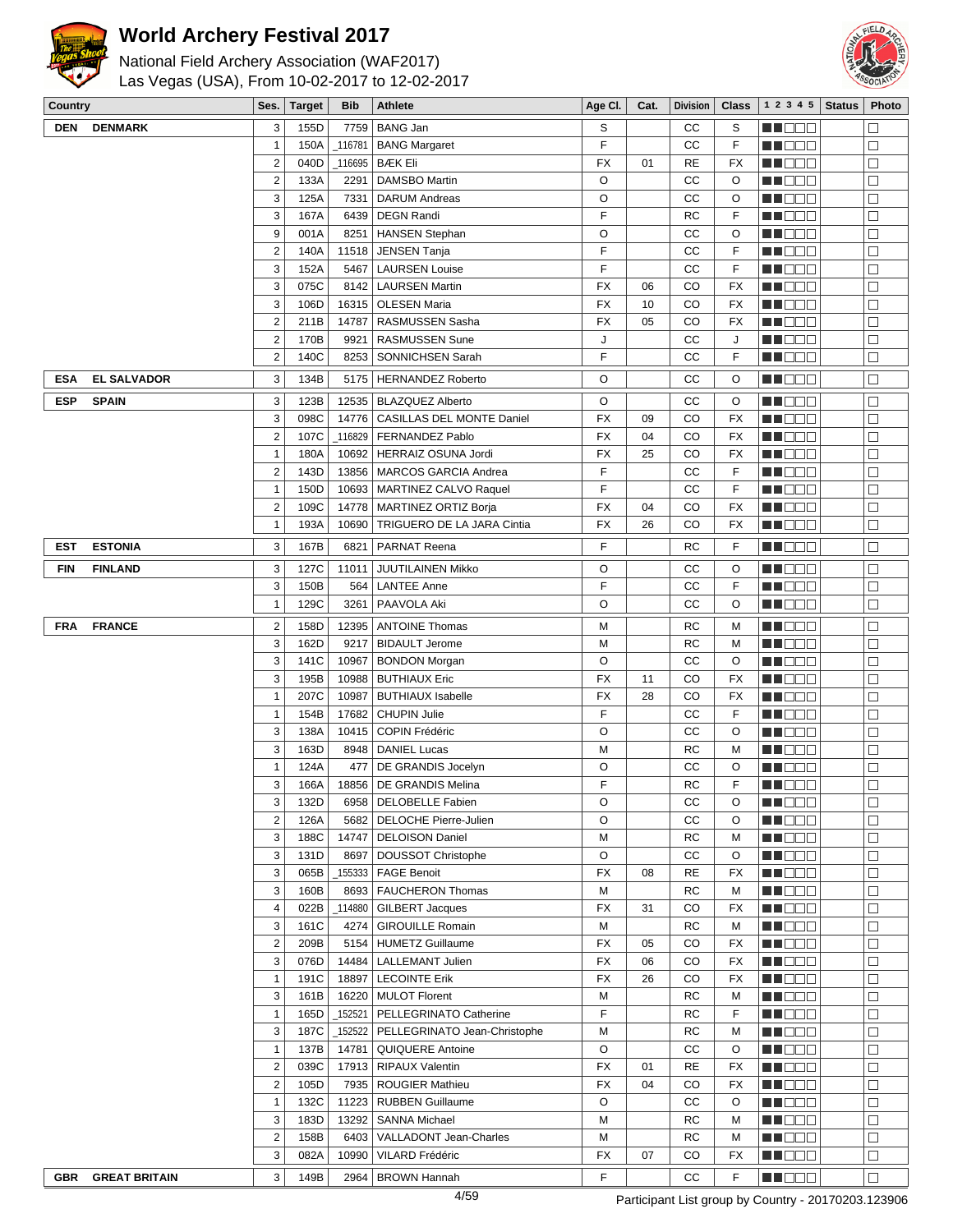



| <b>Country</b> |                                                |  | Ses.   Target | <b>Bib</b> | Athlete | , Age Cl. ∣ | Cat. |  |  | Division   Class   1 2 3 4 5   Status   Photo |  |                       |
|----------------|------------------------------------------------|--|---------------|------------|---------|-------------|------|--|--|-----------------------------------------------|--|-----------------------|
|                | Las Vegas (USA), From 10-02-2017 to 12-02-2017 |  |               |            |         |             |      |  |  |                                               |  | <b>BEACH OF BRIDE</b> |
| <b>Record</b>  | National Field Archery Association (WAF2017)   |  |               |            |         |             |      |  |  |                                               |  |                       |

| <b>GBR</b> | <b>GREAT BRITAIN</b> | 1                       | 148B |            | 7045   CLARK Daisy                   | F         |    | CС        | F         | M DE B               | $\Box$ |
|------------|----------------------|-------------------------|------|------------|--------------------------------------|-----------|----|-----------|-----------|----------------------|--------|
|            |                      | $\mathbf{1}$            | 147A |            | 17730   CLASON Stephanie             | F         |    | cc        | F         | MU DO B              | $\Box$ |
|            |                      | 3                       | 088A |            | _5040   CONVERY Alan                 | FX        | 08 | CO        | FX        | MN DOO               | $\Box$ |
|            |                      | $\overline{2}$          | 036B |            | 9050   EVANS Sean                    | FX        | 01 | <b>RE</b> | <b>FX</b> | M DE E               | $\Box$ |
|            |                      | $\overline{2}$          | 065C |            | _4951   FAY Klara                    | FX        | 04 | <b>RE</b> | FX        | ME BER               | $\Box$ |
|            |                      | $\mathbf{1}$            | 156C |            | 11554   GREENWOOD Hope               | F         |    | CC        | F         |                      | $\Box$ |
|            |                      |                         |      |            |                                      |           |    |           |           | MU OO B              |        |
|            |                      |                         |      |            | _117367   HAGLEY Dwight              | <b>FX</b> |    | <b>RE</b> | <b>FX</b> | NH DE B              | $\Box$ |
|            |                      | 3                       | 182C |            | 11566   HALL Tom                     | M         |    | <b>RC</b> | M         | M DOO                | $\Box$ |
|            |                      | $\overline{2}$          | 191A |            | _4674   HAVRANEK Stephen             | O         |    | BC        | O         | n in Biblio          | $\Box$ |
|            |                      | 3                       | 199B |            | 17678   HORAN Chris                  | <b>FX</b> | 12 | CO        | FX        | MU DO B              | $\Box$ |
|            |                      | $\mathbf{1}$            | 208A |            | _4269   HOTCHKISS Patricia           | FX        | 28 | CO        | FX        | NN OOO               | $\Box$ |
|            |                      | 3                       | 162B |            | 12648 HUSTON Patrick                 | M         |    | RC        | M         | MN DOO               | $\Box$ |
|            |                      | $\overline{2}$          | 047D | $\_111$    | <b>JAMIESON Gilbert</b>              | FX        | 02 | <b>RE</b> | FX        | M DE S               | $\Box$ |
|            |                      | $\mathbf{1}$            | 187A | _10530     | <b>JAMIESON Karen</b>                | FX        | 26 | CO        | FX        | MU OOO               | $\Box$ |
|            |                      | $\overline{4}$          | 006C | _14997     | JOYCE Adam                           | FX        | 29 | CO        | FX        | MUOOO                | $\Box$ |
|            |                      | 5                       |      | 19274      | <b>KANNAN Sathish Kumar</b>          | M         |    | <b>RC</b> | M         | MUOOO                | $\Box$ |
|            |                      | $\mathbf{1}$            | 101A |            | _15809   MEERING Sophie              | <b>FX</b> | 21 | CO        | <b>FX</b> | M DE S               | $\Box$ |
|            |                      | $\overline{2}$          |      |            |                                      | <b>FX</b> | 04 | <b>RE</b> | <b>FX</b> |                      | $\Box$ |
|            |                      |                         | 063A |            | _15636   MESLE Margaux               |           |    |           |           | <b>MNOOO</b>         |        |
|            |                      | $\mathbf{1}$            | 180D |            | 114902   MIDROUILLET Cecile          | FX        | 25 | CO        | <b>FX</b> | MU DO B              | $\Box$ |
|            |                      | $\mathbf{1}$            | 122D |            | 11315   MITCHELL Jordan              | O         |    | cc        | O         | MN 888               | $\Box$ |
|            |                      | $\overline{2}$          | 035A |            | 7954   MORGAN Ashe                   | FX        | 01 | <b>RE</b> | FX        | <b>REDDE</b>         | $\Box$ |
|            |                      | $\mathbf{1}$            | 135C | _4411      | <b>NASH Tim</b>                      | O         |    | cc        | O         | <b>NN</b> OOO        | $\Box$ |
|            |                      | $\overline{2}$          | 037D | 7001       | <b>NESBITT Mark</b>                  | FX        | 01 | <b>RE</b> | FX        | M DOO                | $\Box$ |
|            |                      | 3                       | 164B |            | 12453   PITMAN Bryony                | F         |    | RC        | F         | <b>REDDE</b>         | $\Box$ |
|            |                      | $\overline{2}$          | 146B |            | 6646   PRIEELS Sarah                 | F         |    | cc        | F         | <b>REDDE</b>         | $\Box$ |
|            |                      | $\mathbf{1}$            | 073C |            | 19276   ROBB Kirsty                  | <b>FX</b> | 18 | CO        | FX        | <b>MNO</b> OO        | $\Box$ |
|            |                      | $\overline{\mathbf{c}}$ | 039A |            | 11221   ROWBOTHAM Erik               | <b>FX</b> | 01 | <b>RE</b> | FX        | MU OOO               | $\Box$ |
|            |                      | $\overline{\mathbf{c}}$ | 108B |            | 11638   SCOTT Simon                  | FX        | 04 | CO        | FX        | MN DOO               | $\Box$ |
|            |                      | $\overline{\mathbf{c}}$ | 068A |            | <sub>_</sub> 117884   SEDDON Neil    | FX        | 04 | <b>RE</b> | FX        | MU DE LI             | $\Box$ |
|            |                      |                         |      |            |                                      |           |    | <b>RE</b> |           | <b>HELLO</b>         | $\Box$ |
|            |                      | $\overline{\mathbf{c}}$ | 039D | 16647      | <b>SMITH Alex</b>                    | FX        | 01 |           | FX        |                      |        |
|            |                      | 3                       | 126B | 547        | <b>WHITE Chris</b>                   | O         |    | cc        | O         | M DOO                | $\Box$ |
|            |                      | $\overline{4}$          | 035C | 5395       | <b>WHITTINGHAM Allistair</b>         | FX        | 32 | CO        | FX        | MU O O O             | $\Box$ |
|            |                      | $\mathbf{1}$            | 103D | 13199      | <b>WISEMAN Luke</b>                  | FX        | 22 | CO        | FX        | MN 888               | $\Box$ |
| <b>GER</b> | <b>GERMANY</b>       | 3                       | 131C | 6839       | <b>ASBACH Jens</b>                   | O         |    | CС        | O         | MU DO B              | $\Box$ |
|            |                      | $\mathbf{1}$            | 133C | 116060     | <b>BANTLE Frank</b>                  | O         |    | CC        | O         | <b>HE</b> DOD        | $\Box$ |
|            |                      | 4                       | 037C |            | _114842   BUEHLER Arnd               | <b>FX</b> | 32 | CO        | FX        | M DE S               | $\Box$ |
|            |                      | 5                       |      |            | _114816 DIENER Helge                 | YM        |    | CO        | YM        | MU DO B              | $\Box$ |
|            |                      | $\mathbf{1}$            | 141C |            | _152097 DOGAN Cetin                  | O         |    | cc        | O         | MUOOO                | $\Box$ |
|            |                      | 1                       | 174B |            | _115656   FRANZEN Kati               | <b>FX</b> | 24 | CO        | <b>FX</b> | M DOO                | $\Box$ |
|            |                      |                         |      |            |                                      |           |    |           |           |                      | $\Box$ |
|            |                      | 2                       | 036C |            | 13192 GOELZ Dominic                  | FX        | 01 | RE        | FX        | <u> Hees</u>         |        |
|            |                      | 3                       | 074A |            | 6836   HOETTECKE Silke               | FX        | 06 | CO        | FX        | MA DE L              | $\Box$ |
|            |                      | $\mathbf{1}$            | 052D |            | _116660   IMHOFF Joerg               | FX        | 16 | CO        | FX        | MU DO B              | $\Box$ |
|            |                      | 3                       | 208B | _115561    | JANKE Kai                            | FX        | 13 | CO        | FX        | MN DOO               | $\Box$ |
|            |                      | 3                       | 072C | $-115279$  | <b>JESSE Herbert</b>                 | FX        | 06 | CO        | FX        | <b>REDDE</b>         | $\Box$ |
|            |                      | 3                       | 041D |            | _152209   KOCH Walter                | FX        | 05 | <b>RE</b> | FX        | <u>LI OOD</u>        | $\Box$ |
|            |                      | $\mathbf{1}$            | 066C |            | _114818   KRUMM Hubertus             | FX        | 18 | CO        | FX        | MU OO S              | $\Box$ |
|            |                      | 3                       | 176C |            | _116146   ROTH Axel                  | S         |    | CС        | S         | M DE S               | $\Box$ |
|            |                      | 3                       | 205B | $\_116551$ | <b>TAPAN Erdal</b>                   | FX        | 12 | CO        | FX        | <b>HEDDD</b>         | $\Box$ |
|            |                      | $\overline{2}$          | 162A |            | 5047   UNRUH Lisa                    | F         |    | RC        | F         | <u>LI OOO</u>        | $\Box$ |
|            |                      | 3                       | 187D | 152096     | <b>WIRTH Brian</b>                   | M         |    | RC        | M         | MU OOO               | $\Box$ |
|            |                      |                         |      |            |                                      |           |    |           |           |                      |        |
| GUA        | <b>GUATEMALA</b>     | $\overline{2}$          | 093B | 153492_    | <b>BARILLAS ARAGON Julio Alfredo</b> | FX        | 02 | CO        | FX        | <b>HEDDD</b>         | $\Box$ |
|            |                      | $\overline{2}$          | 108D |            | _153489   CASTRO ROJAS Diego Andrés  | FX        | 04 | CO        | FX        | WU 88                | $\Box$ |
|            |                      | $\overline{2}$          | 109A |            | 153488   CORDERO HAESE Arturo Luis   | FX        | 04 | CO        | FX        | <b>RECOR</b>         | $\Box$ |
|            |                      | 3                       | 202C | 15137      | ZEBADUA Maria Jose                   | FX        | 12 | CO        | FX        | <b>RECOR</b>         | $\Box$ |
| <b>HKG</b> | HKG                  | 3                       | 184B |            | 11249   CHUI Chun Man                | М         |    | RC        | M         | MUOOO                | ⊏      |
|            |                      | 3                       | 187B | 14354      | WONG Ka Lok                          | M         |    | RC        | M         | <u> Lista de la </u> | $\Box$ |
|            |                      |                         |      |            |                                      |           |    |           |           |                      |        |
| HUN        | <b>HUNGARY</b>       | $\overline{2}$          | 137A |            | 12666   OROSZ Viktor                 | O         |    | CС        | O         | NN O O O             | $\Box$ |
| IND        | <b>INDIA</b>         | $\overline{\mathbf{c}}$ | 156A |            | 7295   DAS Atanu                     | М         |    | RC        | М         | MU DE E              | $\Box$ |
|            |                      | 5                       |      |            | 3829   RAI Tarundeep                 | M         |    | RC        | М         | MU DE L              | $\Box$ |
|            |                      |                         |      |            |                                      |           |    |           |           |                      |        |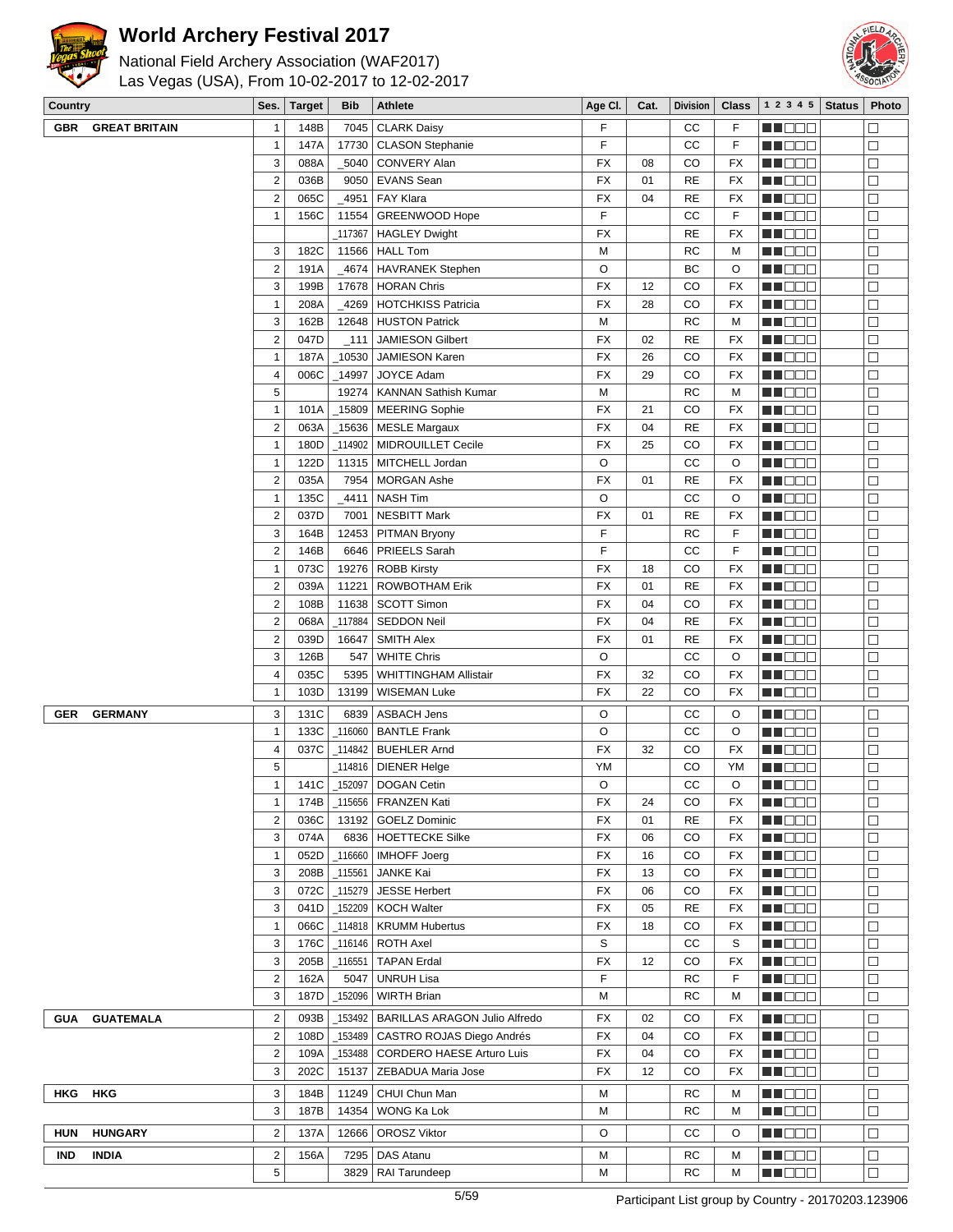

# National Field Archery Association (WAF2017)



Las Vegas (USA), From 10-02-2017 to 12-02-2017

| Country    |                           | Ses.                         | <b>Target</b> | <b>Bib</b>      | Athlete                                              | Age Cl.        | Cat.     | <b>Division</b> | Class     | 1 2 3 4 5              | <b>Status</b> | Photo            |
|------------|---------------------------|------------------------------|---------------|-----------------|------------------------------------------------------|----------------|----------|-----------------|-----------|------------------------|---------------|------------------|
| IND        | <b>INDIA</b>              | $\overline{2}$               | 159A          | 13642           | <b>VERMA Atul</b>                                    | М              |          | <b>RC</b>       | M         | HI DEC                 |               | $\Box$           |
| IRI        | <b>IR IRAN</b>            | 5                            |               | 9983            | <b>BYBORDY Geesa</b>                                 | JF             |          | CO              | JF        | <u>en de la</u>        |               | $\Box$           |
|            |                           | 5                            |               | 18992           | EBRAHIMI SADRABADI Omid                              | М              |          | <b>RC</b>       | M         | MI DE E                |               | $\Box$           |
|            |                           | 5                            |               | 18817           | <b>FALLAH Mobina</b>                                 | JF             |          | RE              | JF        | M DE O                 |               | $\Box$           |
|            |                           | 5                            |               | 18814           | HEIDARZADEHDEHKORDI Danial                           | <b>JM</b>      |          | CO              | JМ        | MN 888                 |               | $\Box$           |
|            |                           | 5                            |               | 18812           | KARIMISAEIDABADI Borna                               | <b>JM</b>      |          | <b>RE</b>       | JМ        | <u>Li Bee</u>          |               | $\Box$           |
|            |                           | $\boldsymbol{2}$             | 083D          | 15871           | KIANZAD Majid                                        | FX             | 01       | CO              | <b>FX</b> | MA DO O                |               | $\Box$           |
|            |                           | 5                            |               | 19222           | PAKZAD Armin                                         | YM             |          | CO              | YM        | MU OOO                 |               | $\Box$           |
|            |                           | 5                            |               | 9992            | RAEEISI Armin                                        | <b>JM</b>      |          | <b>RE</b>       | JM        | MN DO B                |               | $\Box$           |
|            |                           | 5                            |               | 18815           | RAHMANI Sogand                                       | YF             |          | <b>RE</b>       | YF        | MA DE C                |               | $\Box$           |
|            |                           | 5                            |               | 9990            | <b>ROHANIAN Parisa</b>                               | JF             |          | <b>RE</b>       | JF        | <b>HE</b> OOO          |               | $\Box$           |
|            |                           | 5                            |               | 19131           | SARKHOSH Mahdi                                       | YM             |          | <b>RE</b>       | YM        | MU OO B                |               | $\Box$           |
|            |                           | 5                            |               | 9982            | SHABANI Reza                                         | JM             |          | RE              | JM        | <b>RECOD</b>           |               | $\Box$           |
| IRL        | <b>IRELAND</b>            | $\mathbf{1}$                 | 116D          | 9577            | SMITH John                                           | <b>FX</b>      | 23       | CO              | FX        | MU DO B                |               | $\Box$           |
| <b>ISR</b> | <b>ISRAEL</b>             | $\mathbf{1}$                 | 022C          | 5880            | ZADOK Ido                                            | FX             | 10       | <b>RE</b>       | FX        | MA DE S                |               | $\Box$           |
| <b>ISV</b> | <b>VIRGIN ISLANDS, US</b> | $\boldsymbol{2}$             | 058B          | 15225           | <b>WAREHIME Amanda</b>                               | <b>FX</b>      | 03       | <b>RE</b>       | FX        | <u>Li Bee</u>          |               | $\Box$           |
| IΤA        | <b>ITALY</b>              | $\overline{\mathbf{c}}$      | 053D          | 116673          | <b>CAGNAZZI Alberto</b>                              | FX             | 03       | RE              | FX        | MA DE C                |               | $\Box$           |
|            |                           | $\mathbf{1}$                 | 127C          | 7075            | <b>CARMINIO Antonio</b>                              | O              |          | CC              | O         | <u>Li Bee</u>          |               | $\Box$           |
|            |                           | 3                            | 053C          | 116670          | <b>CICERI Marinella</b>                              | FX             | 07       | <b>RE</b>       | FX        | MU DE S                |               | $\Box$           |
|            |                           | $\mathbf 2$                  | 159C          | 6942            | <b>FISSORE Matteo</b>                                | M              |          | <b>RC</b>       | M         | MU DO 3                |               | $\Box$           |
|            |                           | $\mathbf 2$                  | 036D          | 116669          | <b>FOGLI Francesco</b>                               | <b>FX</b>      | 01       | RE              | FX        | MA DO O                |               | $\Box$           |
|            |                           | $\boldsymbol{2}$             | 193C          | 13886           | <b>GIANNINI Alessandro</b>                           | $\circ$        |          | ВC              | O         | MA DE E                |               | $\Box$           |
|            |                           | $\mathbf 2$                  | 065D          | 155199          | <b>GRANATA Giuliana</b>                              | FX             | 04       | <b>RE</b>       | FX        | MU DO B                |               | $\Box$           |
|            |                           | $\mathbf{1}$                 | 164D          | 3887            | LIONETTI Pia                                         | F              |          | RC              | F         | MU OOO                 |               | $\Box$           |
|            |                           | $\mathbf 2$                  | 163A          | 7353            | <b>MANDIA Claudia</b>                                | F              |          | <b>RC</b>       | F         | MN O O O               |               | $\Box$           |
|            |                           | $\mathbf 2$<br>$\mathbf{1}$  | 158A          | 7084            | <b>MANDIA Massimiliano</b>                           | М              |          | RC              | М         | MA DE E                |               | $\Box$<br>$\Box$ |
|            |                           | 3                            | 206D<br>129C  | 155203<br>11894 | <b>MOLTENI Sadi Mario</b><br><b>NENCIONI Michele</b> | <b>FX</b><br>O | 28       | CO<br>СC        | FX<br>O   | MU DE E<br>MU DO S     |               | $\Box$           |
|            |                           | $\mathbf 2$                  | 129B          | 4226            | <b>PAGNI Sergio</b>                                  | O              |          | СC              | O         | <b>RECOR</b>           |               | $\Box$           |
|            |                           | 3                            | 136C          | 13881           | PAGNONI Federico                                     | $\circ$        |          | CC              | O         | MA DE C                |               | $\Box$           |
|            |                           | $\mathbf 2$                  | 051D          | 116674          | POLASTRI Annunciata                                  | <b>FX</b>      | 02       | <b>RE</b>       | FX        | ME DE C                |               | $\Box$           |
|            |                           | $\mathbf 2$                  | 131A          | 7346            | POLIDORI Jacopo                                      | O              |          | СC              | O         | M DE E                 |               | $\Box$           |
|            |                           | $\mathbf{1}$                 | 068A          | 155198          | <b>POLIDORI Vittorio</b>                             | <b>FX</b>      | 18       | CO              | <b>FX</b> | MU DO B                |               | $\Box$           |
|            |                           | $\sqrt{4}$                   | 023C          | 155204          | <b>ROTTIGNI Laura Marina</b>                         | FX             | 31       | CO              | FX        | MA DO C                |               | $\Box$           |
|            |                           | $\mathbf{1}$                 | 161C          | 118273          | <b>SALVETTI Franco</b>                               | М              |          | RC              | М         | ME DE S                |               | $\Box$           |
|            |                           | 3                            | 172A          | 9515            | SALVONI Gianmarco                                    | S              |          | СC              | S         | MA DE C                |               | $\Box$           |
|            |                           | 3                            | 056B          | 14758           | SINAPI Valter                                        | <b>FX</b>      | 07       | <b>RE</b>       | <b>FX</b> | NN OOO                 |               | $\Box$           |
|            |                           | 3                            | 146B          | 11092           | TONIOLI Marcella                                     | F              |          | CС              | F         | MN 888                 |               | $\Box$           |
|            |                           | 3                            | 061C          | 14757           | VIGANO Luciano                                       | <b>FX</b>      | 08       | <b>RE</b>       | FX        | MU DE E                |               | $\Box$           |
| JPN        | <b>JAPAN</b>              | 3                            | 185A          | 6120            | <b>BANNO Taichi</b>                                  | M              |          | <b>RC</b>       | M         | MU DO B                |               | $\Box$           |
|            |                           | $\overline{\mathbf{4}}$      | 038D          | 156639          | <b>CHEN Miki</b>                                     | FX             | 33       | CO              | FX        | <b>REDDE</b>           |               | $\Box$           |
|            |                           | 3                            | 211B          | _156640         | <b>FURUHASHI Atsuko</b>                              | <b>FX</b>      | 13       | CO              | FX        | <b>MNODO</b>           |               | $\Box$           |
|            |                           | $\mathbf{1}$                 | 028C          | $-156527$       | <b>HIRANO Mio</b>                                    | <b>FX</b>      | 10       | <b>RE</b>       | FX        | MU OO S                |               | $\Box$           |
|            |                           | 3                            | 049C          | 156654          | <b>INAGAKI Nobuhiro</b>                              | <b>FX</b>      | 06       | <b>RE</b>       | FX        | MU DO B                |               | $\Box$           |
|            |                           | 5                            |               | _156526         | <b>INOUE Seiya</b>                                   | <b>JM</b>      |          | <b>RE</b>       | JM        | M DE B                 |               | $\Box$           |
|            |                           | $\mathbf{1}$<br>$\mathbf{1}$ | 031C<br>047D  | 156945<br>12744 | KAZUI Mickie<br><b>KNALL Philipp</b>                 | FX<br>FX       | 14<br>16 | CO<br>CO        | FX<br>FX  | <b>REDDE</b><br>MU OOO |               | $\Box$<br>$\Box$ |
|            |                           | 3                            | 166D          | 16171           | KOJO Aoi                                             | F              |          | RC              | F         | <b>RECOR</b>           |               | $\Box$           |
|            |                           | 5                            |               | 156524          | MATSUKAWA Tomoya                                     | <b>JM</b>      |          | <b>RE</b>       | <b>JM</b> | <b>REDDE</b>           |               | $\Box$           |
|            |                           | 3                            | 020C          | 156638          | <b>MOTOYA Akira</b>                                  | FX             | 07       | BH              | FX        | <u>Maca</u>            |               | $\Box$           |
|            |                           | $\mathbf 2$                  | 048C          | 156659          | <b>NAGAAMI Miki</b>                                  | <b>FX</b>      | 02       | <b>RE</b>       | FX        | MU OOO                 |               | $\Box$           |
|            |                           | $\sqrt{5}$                   |               | 156523          | NAKAZAWA Towah                                       | <b>CM</b>      |          | <b>RE</b>       | <b>CM</b> | <b>MADDE</b>           |               | $\Box$           |
|            |                           | $\mathbf{1}$                 | 134D          | 17445           | NONOSHITA Susumu                                     | O              |          | СC              | O         | MU DO O                |               | $\Box$           |
|            |                           | $\mathbf{1}$                 | 162A          | 156645          | ODA Ichiro                                           | М              |          | RC              | M         | M DE B                 |               | $\Box$           |
|            |                           | $\mathbf{1}$                 | 159C          | _154644         | OSAWA Tadashi                                        | S              |          | СC              | S         | MT DEL                 |               | $\Box$           |
|            |                           | 5                            |               | _156660         | OTA Ryo                                              | JF             |          | <b>RE</b>       | JF        | <b>MADDE</b>           |               | $\Box$           |
|            |                           | $\boldsymbol{2}$             | 071A          | 17751           | OTSUKA Tadatsugu                                     | FX             | 01       | CL              | FX        | <b>REDDE</b>           |               | $\Box$           |
|            |                           | $\mathbf{1}$                 | 051D          | $-115387$       | SUIZU Taro                                           | <b>FX</b>      | 16       | CO              | FX        | ME DE S                |               | $\Box$           |
|            |                           | $\overline{\mathbf{4}}$      |               | 032C 156529     | TAMON Mito                                           | <b>FX</b>      | 32       | CO              | <b>FX</b> | MU DO B                |               | $\Box$           |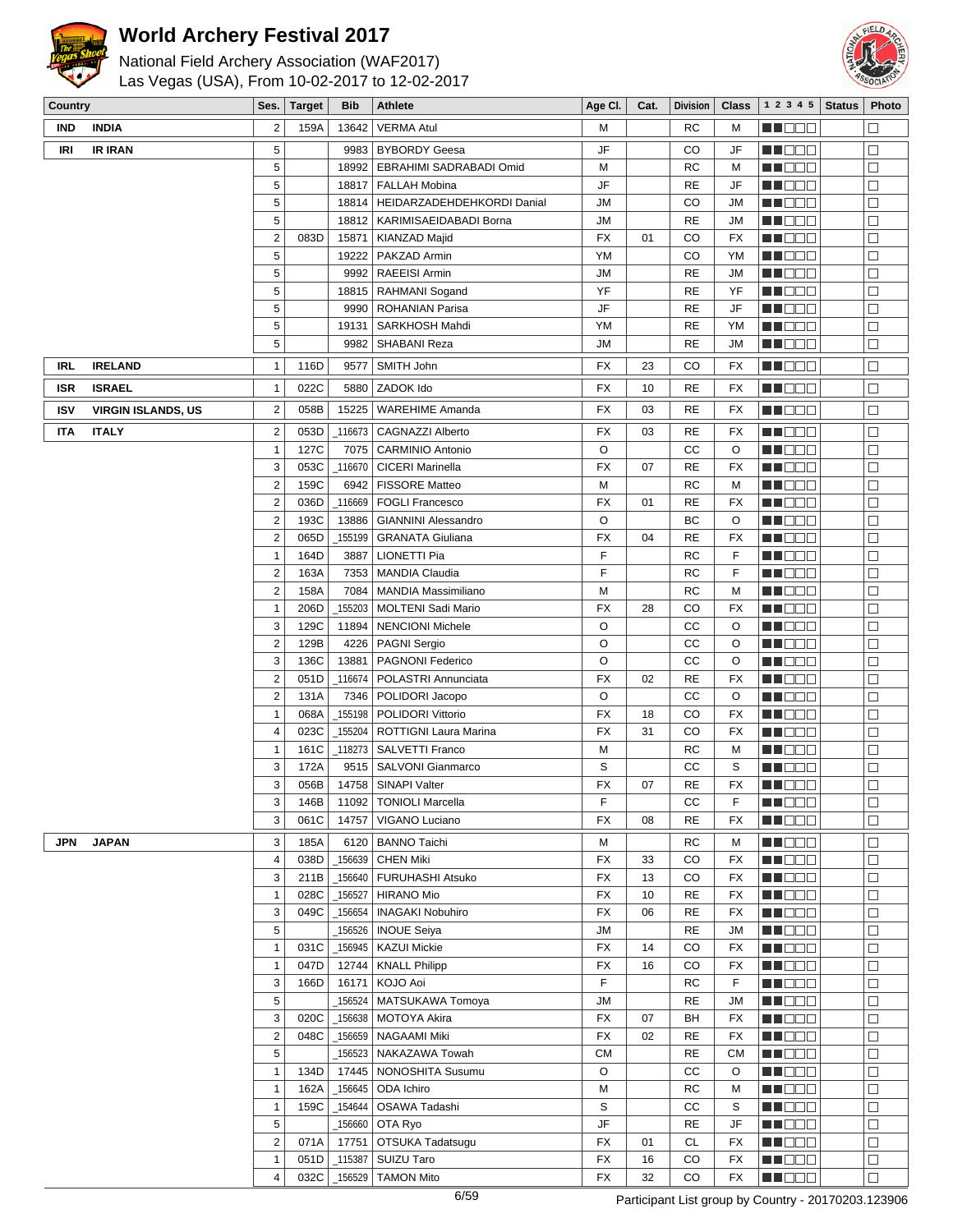



| Country    |                     | Ses.                    | <b>Target</b> | <b>Bib</b> | <b>Athlete</b>                                          | Age CI.        | Cat. | Division        | <b>Class</b> | 1 2 3 4 5                                                                                                                                                                                                                      | <b>Status</b> | Photo            |
|------------|---------------------|-------------------------|---------------|------------|---------------------------------------------------------|----------------|------|-----------------|--------------|--------------------------------------------------------------------------------------------------------------------------------------------------------------------------------------------------------------------------------|---------------|------------------|
| JPN        | <b>JAPAN</b>        | 3                       | 172C          | 5942       | <b>TANEBE Hiroshi</b>                                   | S              |      | cc              | S            | MA DE E                                                                                                                                                                                                                        |               | $\Box$           |
|            |                     | 1                       | 152A          | 565        | <b>TENJIN Satoko</b>                                    | F              |      | cc              | F            | MN 888                                                                                                                                                                                                                         |               | $\Box$           |
|            |                     | 1                       | 158A          | _156657    | TOYOFUKU Hiroshi                                        | S              |      | CС              | S            | MN 888                                                                                                                                                                                                                         |               | $\Box$           |
|            |                     | 3                       | 142C          | 13743      | YAMAMOTO Yuta                                           | O              |      | CC              | O            | <u> HISE S</u>                                                                                                                                                                                                                 |               | $\Box$           |
|            |                     | $\mathbf{1}$            | 188C          | 156649     | YOSHII Hirofumi                                         | <b>FX</b>      | 26   | CO              | <b>FX</b>    | MA DE E                                                                                                                                                                                                                        |               | $\Box$           |
| <b>KOR</b> | <b>KOREA</b>        | $\boldsymbol{2}$        | 161D          | 6890       | CHANG Hye Jin                                           | F              |      | RC              | F            | N N D D D                                                                                                                                                                                                                      |               | $\Box$           |
|            |                     | $\boldsymbol{2}$        | 157D          | 14641      | GYE Dong Hyun                                           | M              |      | RC              | M            | <u> HILLEN</u>                                                                                                                                                                                                                 |               | $\Box$           |
|            |                     | 3                       | 121A          | 14640      | HONG Sung Ho                                            | O              |      | CС              | O            | MA OO E                                                                                                                                                                                                                        |               | $\Box$           |
|            |                     | $\boldsymbol{2}$        | 158C          | 5882       | IM Ji Wan                                               | M              |      | <b>RC</b>       | M            | NN O O O                                                                                                                                                                                                                       |               | $\Box$           |
|            |                     | $\mathbf 2$             | 161B          | 8183       | JEON Hunyoung                                           | F              |      | <b>RC</b>       | F            | MUOOO                                                                                                                                                                                                                          |               | $\Box$           |
|            |                     | $\mathbf 2$             | 160C          | 14634      | JIN Yun                                                 | F              |      | <b>RC</b>       | F            | MA DE E                                                                                                                                                                                                                        |               | $\Box$           |
|            |                     | $\boldsymbol{2}$        | 163B          | 3677       | JU Hyebhin                                              | F              |      | <b>RC</b>       | F            | ME DE S                                                                                                                                                                                                                        |               | $\Box$           |
|            |                     | $\mathbf 2$             | 161C          | 11198      | JUNG Dasomi                                             | F              |      | RC              | F            | MN 888                                                                                                                                                                                                                         |               | $\Box$           |
|            |                     | 3                       | 164D          | 14637      | KIM Eun Jung                                            | F              |      | RC              | F            | MN OO B                                                                                                                                                                                                                        |               | $\Box$           |
|            |                     | $\mathbf 2$             | 162B          | 19064      | <b>KIM Hyejin</b>                                       | F              |      | RC              | F            | MUOOO                                                                                                                                                                                                                          |               | $\Box$           |
|            |                     | $\mathbf 2$             | 157B          | 7241       | KIM Joo Wan                                             | M              |      | RC              | M            | MU DE E                                                                                                                                                                                                                        |               | $\Box$           |
|            |                     | $\mathbf 2$             | 162C          | 11710      | <b>KIM Minjung</b>                                      | F              |      | RC              | F            | MA DE E                                                                                                                                                                                                                        |               | $\Box$           |
|            |                     | $\overline{\mathbf{c}}$ | 156D          | 14346      | <b>KU Bonchan</b>                                       | M              |      | RC              | M            | NN OOO                                                                                                                                                                                                                         |               | $\Box$           |
|            |                     | 3                       | 165C          | 14082      | <b>LIM Heeseon</b>                                      | F              |      | <b>RC</b>       | F            | MOO D                                                                                                                                                                                                                          |               | $\Box$           |
|            |                     | $\mathbf 2$             | 157A          | 1030       | OH Jin Hyek                                             | M              |      | <b>RC</b>       | M            | e de la co                                                                                                                                                                                                                     |               | $\Box$           |
|            |                     | $\mathbf 2$             | 160A          | 14636      | PARK Sehui                                              | F              |      | RC              | F            | MU OOO                                                                                                                                                                                                                         |               | $\Box$           |
|            |                     | $\mathbf 2$             | 161A          | 14081      | SIM Yeji                                                | F              |      | RC              | F            | MA DE C                                                                                                                                                                                                                        |               | $\Box$           |
|            |                     | $\mathbf 2$             | 143B          | 14635      | SO Chae Won                                             | F              |      | CС              | F            | ME DE S                                                                                                                                                                                                                        |               | $\Box$           |
|            |                     | $\overline{7}$          | 008A          | 3676       | SONG Jiyung                                             | F              |      | <b>RC</b>       | F            | MA DE S                                                                                                                                                                                                                        |               | $\Box$           |
|            |                     | 3                       | 146A          | 17349      | SONG Yun Soo                                            | F              |      | cc              | F            | MU OO B                                                                                                                                                                                                                        |               | $\Box$           |
|            |                     | 3                       | 165A          | 464        | YUN Mi Jin                                              | F              |      | RC              | F            | MN O O O                                                                                                                                                                                                                       |               | $\Box$           |
| <b>KSA</b> | <b>SAUDI ARABIA</b> | $\overline{2}$          | 111D          | 5946       | <b>ALRODHAN Abdulaziz</b>                               | FX             | 04   | CO              | <b>FX</b>    | MU DO 2                                                                                                                                                                                                                        |               | $\Box$           |
| MEX        | <b>MEXICO</b>       | 5                       |               | 154251     | <b>ALEXANDER Victor</b>                                 | JМ             |      | CO              | <b>JM</b>    | e de la co                                                                                                                                                                                                                     |               | $\Box$           |
|            |                     | 3                       | 160D          |            | _154319   ALVARADO Angel                                | М              |      | RC              | M            | MUOOO                                                                                                                                                                                                                          |               | $\Box$           |
|            |                     | $\overline{c}$          | 035B          | 13674      | <b>ARELLANO Humberto</b>                                | FX             | 01   | <b>RE</b>       | <b>FX</b>    | MA DE C                                                                                                                                                                                                                        |               | $\Box$           |
|            |                     | 5                       |               | 155364     | ARRIOLA Maximiliano                                     | YM             |      | CO              | YM           | ME DE E                                                                                                                                                                                                                        |               | $\Box$           |
|            |                     | 1                       | 202D          | _158597    | <b>BALCAZAR Alberto</b>                                 | <b>FX</b>      | 27   | CO              | <b>FX</b>    | MA DE B                                                                                                                                                                                                                        |               | $\Box$           |
|            |                     | 5                       |               | 152313     | BARROSO BESSERER Carlos Santiago                        | JМ             |      | CO              | <b>JM</b>    | MU DO 2                                                                                                                                                                                                                        |               | $\Box$           |
|            |                     | $\mathbf 2$             | 162D          | 8906       | <b>BAYARDO Gabriela</b>                                 | F              |      | RC              | F            | MNO O O                                                                                                                                                                                                                        |               | $\Box$           |
|            |                     | $\mathbf 2$             | 159B          | 6910       | <b>BOARDMAN Ernesto</b>                                 | M              |      | RC              | M            | n i Bele                                                                                                                                                                                                                       |               | $\Box$           |
|            |                     | 5                       |               | 153430     | <b>BORBOLLA Diego</b>                                   | YM             |      | CO              | YM           | e de la construcción de la construcción de la construcción de la construcción de la construcción de la construcción de la construcción de la construcción de la construcción de la construcción de la construcción de la const |               | $\Box$           |
|            |                     | 5                       |               |            | 116961   BUENROSTRO Sarah                               | JF             |      | CO              | JF           | MU OO B                                                                                                                                                                                                                        |               | $\Box$           |
|            |                     | $\mathbf{1}$            |               |            | 118A   156899   CARDENAS GARCIA Gerardo                 | FX             | 23   | CO              | FX           | <b>REDDO</b>                                                                                                                                                                                                                   |               | $\Box$           |
|            |                     | $\mathbf{1}$            | 121D          |            | 8166   CARDOSO Mario                                    | O              |      | CС              | O            | MO DO                                                                                                                                                                                                                          |               | $\Box$           |
|            |                     | 3                       | 216C          |            | _157010   CARDOSO Montserrat                            | FX             | 13   | CO              | <b>FX</b>    | MI DE S                                                                                                                                                                                                                        |               | $\Box$           |
|            |                     |                         |               |            | _157265   CASTILLO Adriana                              | <b>CF</b>      |      | CO              | CF           | MU DE S                                                                                                                                                                                                                        |               | $\Box$           |
|            |                     | 5                       |               | _156367    | CUETO AVALOS Hugo Leonel                                | <b>CM</b>      |      | <b>RE</b>       | <b>CM</b>    | MUOOO                                                                                                                                                                                                                          |               | $\Box$           |
|            |                     | 5                       |               | _156368    | CUETO AVALOS Nydia Alejandra                            | CF             |      | RE              | CF           | MN 88                                                                                                                                                                                                                          |               | $\Box$           |
|            |                     | 5                       |               | 156869     | DEL CAMPO C. Laura Emilia                               | JF             |      | RE              | JF           | <b>MNDBB</b>                                                                                                                                                                                                                   |               | $\Box$           |
|            |                     | $\mathbf{1}$            | 079C          |            | _156867   DEL CAMPO C. Romeo Eduardo                    | FX             | 19   | CO              | FX           | MU O O O                                                                                                                                                                                                                       |               | $\Box$           |
|            |                     | $\mathbf{1}$<br>3       | 043D<br>163B  |            | _156866   DEL CAMPO G. Romeo<br>19144   DIEGO Caballero | <b>FX</b><br>M | 15   | CO<br><b>RC</b> | FX<br>М      | MU DO D                                                                                                                                                                                                                        |               | $\Box$<br>$\Box$ |
|            |                     | 3                       | 075D          | _158606    | DOMINGUEZ ESCUDERO Rosalia                              | FX             | 06   | CO              | <b>FX</b>    | MN 888<br><b>NNE DE L</b>                                                                                                                                                                                                      |               | $\Box$           |
|            |                     | $\overline{2}$          | 181A          | _158690    | ELIZONDO DEL BOSQUE Jose                                | J              |      | cc              | J            | MU OO O                                                                                                                                                                                                                        |               | $\Box$           |
|            |                     | 3                       | 182B          |            | 15683   FIGUEROA Mario                                  | M              |      | RC              | M            | MU O O O                                                                                                                                                                                                                       |               | $\Box$           |
|            |                     | 5                       |               | 158689     | <b>GARCIA FLORES Sebastian</b>                          | YM             |      | CO              | YM           | MU DE C                                                                                                                                                                                                                        |               | $\Box$           |
|            |                     | 3                       | 032C          | $-156148$  | GARCÍA Ignacio                                          | FX             | 08   | BH              | FX           | MO O O                                                                                                                                                                                                                         |               | $\Box$           |
|            |                     | $\overline{\mathbf{4}}$ | 011A          | 157969     | <b>GARCIA Rivera</b>                                    | <b>FX</b>      | 30   | CO              | FX           | MU DE B                                                                                                                                                                                                                        |               | $\Box$           |
|            |                     | 5                       |               | _153897    | GARCIA-JIMENEZ Mariana                                  | YF             |      | CO              | YF           | MUOOO                                                                                                                                                                                                                          |               | $\Box$           |
|            |                     | 3                       | 183B          | _158691    | GONZALEZ TOBIAS Ivan                                    | М              |      | RC              | M            | MN 888                                                                                                                                                                                                                         |               | $\Box$           |
|            |                     | 5                       |               | 158580     | <b>GRONADOS Sebastian</b>                               | YM             |      | CO              | YM           | MOO O                                                                                                                                                                                                                          |               | $\Box$           |
|            |                     | 5                       |               | _158581    | <b>GRONADOS Valeria</b>                                 | <b>CF</b>      |      | CO              | CF           | MUOOO                                                                                                                                                                                                                          |               | $\Box$           |
|            |                     | 5                       |               | _154250    | <b>GUTIERREZ Rogelio</b>                                | YM             |      | CO              | YM           | MU DO S                                                                                                                                                                                                                        |               | $\Box$           |
|            |                     | 5                       |               |            | _154253   GUTIERREZ Sofia                               | CF             |      | CO              | CF           | <b>RECOD</b>                                                                                                                                                                                                                   |               | $\Box$           |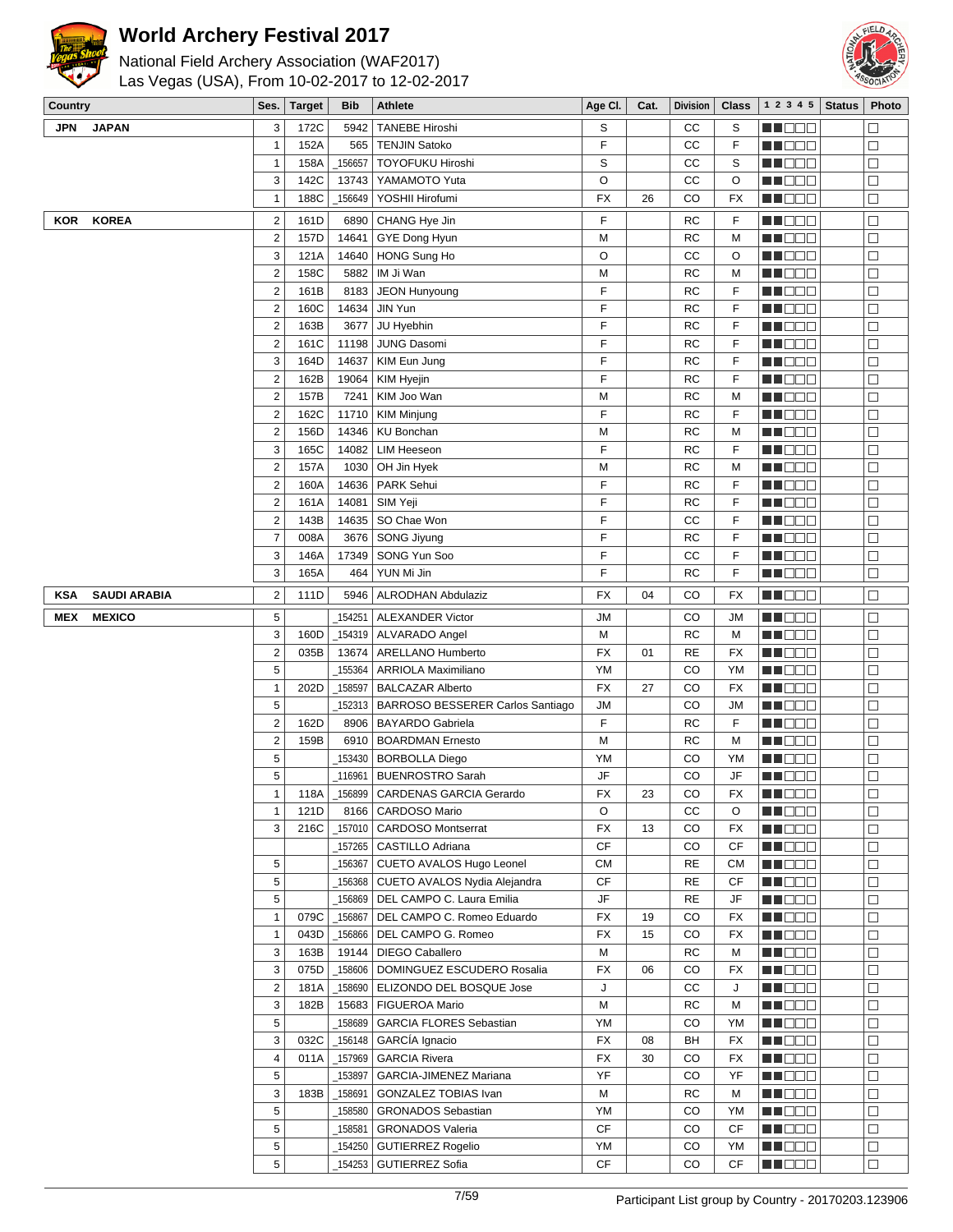



| <b>Country</b> |                    | Ses.                    | <b>Target</b> | <b>Bib</b> | <b>Athlete</b>                                     | Age CI.   | Cat. | <b>Division</b> | <b>Class</b> | 1 2 3 4 5                    | <b>Status</b> | Photo            |
|----------------|--------------------|-------------------------|---------------|------------|----------------------------------------------------|-----------|------|-----------------|--------------|------------------------------|---------------|------------------|
|                | <b>MEX MEXICO</b>  | $\mathbf{2}$            | 186B          | 16160      | <b>GUZMAN MARTINEZ Israel</b>                      | J         |      | <b>RC</b>       | J            | n in Die Er                  |               | П                |
|                |                    | 5                       |               | 156414     | <b>LEON Yohualli</b>                               | <b>YM</b> |      | <b>RE</b>       | YM           | MU O O O                     |               | $\Box$           |
|                |                    | 5                       |               | 155569     | LOPEZ Cesar                                        | YM        |      | <b>RE</b>       | YM           | MU OO D                      |               | $\Box$           |
|                |                    | 5                       |               | 157712     | LÓPEZ Ricardo                                      | <b>YM</b> |      | <b>RE</b>       | YM           | n i Bele                     |               | $\Box$           |
|                |                    | $\mathbf{1}$            | 097C          | _155461    | MALDONADO Alejandro                                | <b>FX</b> | 21   | CO              | <b>FX</b>    | MA DE E                      |               | $\Box$           |
|                |                    | 5                       |               |            | 118615   MALDONADO Maximiliano                     | YM        |      | CO              | YM           | M OOO                        |               | $\Box$           |
|                |                    | 3                       | 192C          | 4186       | <b>MARIN David</b>                                 | FX        | 11   | CO              | <b>FX</b>    | MU DO B                      |               | $\Box$           |
|                |                    | $\overline{5}$          |               | 153360     | <b>MARTINEAU Monique</b>                           | YF        |      | CO              | YF           | <b>RECE</b>                  |               | $\Box$           |
|                |                    | 5                       |               | 156695     | MARTINEZ Diego Raul                                | <b>JM</b> |      | CO              | <b>JM</b>    | M DE S                       |               | $\Box$           |
|                |                    | 3                       | 069D          | 156694     | MARTINEZ GUERRA Jose Alberto                       | <b>FX</b> | 31   | CO              | <b>FX</b>    | MU O O O                     |               | $\Box$           |
|                |                    | 3                       | 077B          | 156693     | MARTINEZ Jose Alberto                              | <b>FX</b> | 06   | CO              | <b>FX</b>    | MU DO B                      |               | $\Box$           |
|                |                    | 5                       |               | 156697     | <b>MARTINEZ Raul Alejandro</b>                     | YM        |      | CO              | YM           | NN OO E                      |               | $\Box$           |
|                |                    | 3                       | 187A          | 155941     | <b>MAYER Paredes</b>                               | M         |      | <b>RC</b>       | M            | <u>s de esc</u>              |               | $\Box$           |
|                |                    | $\overline{2}$          | 178C          | 19215      | MELLADO FLORES Fatima                              | J         |      | CC              | J            | MU DO D                      |               | $\Box$           |
|                |                    | $\overline{2}$          | 180B          | _118272    | MORENO Karen                                       | J         |      | CC              | J            | n i De E                     |               | $\Box$           |
|                |                    | 3                       | 171C          | 1368       | OCHOA Ruben                                        | S         |      | CC              | S            | M DOO                        |               | $\Box$           |
|                |                    | 5                       |               | 153058     | ORTEGA FLORES Kenia Victoria                       | YF        |      | <b>RE</b>       | YF           | ME DE L                      |               | $\Box$           |
|                |                    | $\mathbf{1}$            | 101D          | _153479    | PADILLA Alan                                       | <b>FX</b> | 22   | CO              | <b>FX</b>    | MA DE L                      |               | $\Box$           |
|                |                    | $\mathbf{1}$            | 075A          | _153478    | PADILLA Arnoldo                                    | <b>FX</b> | 19   | CO              | <b>FX</b>    | MA DE E                      |               | $\Box$           |
|                |                    | 5                       |               | 152316     | PERDOMO GALLARDO Valentina                         | YF        |      | CO              | YF           | MU DO B                      |               | $\Box$           |
|                |                    | 5                       |               | 156419     | QUINTERO Dafne                                     | YF        |      | CO              | YF           | MU DE B                      |               | $\Box$           |
|                |                    | $\mathbf 2$             | 200C          |            | 116363   RAMIREZ ANDRADE Ignacio                   | O         |      | BC              | O            | M DEE                        |               | $\Box$           |
|                |                    | $\overline{2}$          | 084A          | 5729       | <b>RAMIREZ Angel</b>                               | <b>FX</b> | 01   | CO              | <b>FX</b>    | WU 88                        |               | $\Box$           |
|                |                    | $\overline{7}$          | 007B          |            | 5809   ROMAN Aida                                  | F         |      | <b>RC</b>       | F            | MU DO O                      |               | $\Box$           |
|                |                    | $\mathbf{1}$            | 208C          | 115708     | RUIZ COLMENERO Alejandra                           | <b>FX</b> | 28   | CO              | <b>FX</b>    | n i Bele                     |               | $\Box$           |
|                |                    | 3                       | 065D          | 118859     | RUIZ LIMON Jhaan                                   | <b>FX</b> | 08   | <b>RE</b>       | <b>FX</b>    | M DOO                        |               | $\Box$           |
|                |                    | 5                       |               | 156338     | SANCHEZ Mara                                       | YF        |      | <b>RE</b>       | YF           | M DE O                       |               | $\Box$           |
|                |                    | 3                       | 162C          | 741        | SERRANO Juan Rene                                  | M         |      | <b>RC</b>       | M            | MUOOO                        |               | $\Box$           |
|                |                    | 5                       |               | 156710     | TRUJILLO VAZQUEZ Alejandra                         | JF        |      | <b>RE</b>       | JF           | M D D D                      |               | $\Box$           |
|                |                    | 5                       |               | 114908     | VALDEZ Ana Paula                                   | JF        |      | CO              | JF           | ME DE S                      |               | $\Box$           |
|                |                    | $\overline{\mathbf{4}}$ | 007B          | 114907     | VALDEZ Marco                                       | <b>FX</b> | 29   | CO              | <b>FX</b>    | M DE S                       |               | $\Box$           |
|                |                    | $\sqrt{3}$              | 164C          | 8165       | VALENCIA Alejandra                                 | F         |      | <b>RC</b>       | F            | NN O O O                     |               | □                |
|                |                    | 3                       | 099C          |            | 154776   VALENCIA Margarita                        | <b>FX</b> | 09   | CO              | <b>FX</b>    | MN D D D                     |               | $\Box$           |
|                |                    | 3                       | 164A          | 15053      | VAZQUEZ Ana Paula                                  | F         |      | <b>RC</b>       | F            | M DE B                       |               | $\Box$           |
|                |                    | $\mathbf{1}$            | 189A          | 115707     | VILLAVICENCIO CHAIDEZ Fernanda                     | FX        | 26   | CO              | <b>FX</b>    | MA DE E                      |               | $\Box$           |
| MGL            | <b>MONGOLIA</b>    | 3                       | 186C          |            | 13948   BAASANKHUU Adiyasuren                      | М         |      | RC              | M            | MU DO 2                      |               | $\Box$           |
|                |                    | 3                       | 167D          |            | 14210   BADAM Nomin-Erdene                         | F         |      | <b>RC</b>       | F            | MU O O O                     |               | $\Box$           |
|                |                    | 3                       | 185D          |            | 16107   BATAA Purevsuren                           | М         |      | <b>RC</b>       | M            | NN O O O                     |               | $\Box$           |
|                |                    | $\mathbf{1}$            | 155D          | $-152597$  | SANJ Bolorsaikhan                                  | F         |      | СC              | F            | M DOO                        |               | $\Box$           |
|                |                    | $\mathbf{1}$            | 134B          | 19068      | SHAGJSUREN Davaakhuu                               | O         |      | CC              | O            | MO DO O                      |               | $\Box$           |
|                |                    |                         |               |            |                                                    |           |      |                 |              |                              |               |                  |
| <b>NED</b>     | <b>NETHERLANDS</b> | 3<br>3                  | 066D          |            | 18865   BECKERS Eefje                              | FX<br>F   | 08   | <b>RE</b><br>CC | FX<br>F      | MN O O O                     |               | $\Box$<br>$\Box$ |
|                |                    | $\sqrt{2}$              | 153B<br>146A  |            | 13812   COUWENBERG Martine<br>4023   DE LAAT Sanne | F         |      | СC              | F            | <b>HEDDD</b><br><b>MADDO</b> |               | $\Box$           |
|                |                    | 5                       |               |            | _116712   DESOUSA Giselle                          | YF        |      | <b>RE</b>       | YF           | MU DO B                      |               | $\Box$           |
|                |                    | $\mathbf{1}$            | 134C          |            | 6964   DOLDERMAN Sander                            | O         |      | СC              | O            | MH DEE                       |               | $\Box$           |
|                |                    | $\mathbf{1}$            | 110D          |            | _115665 DORST Perry                                | <b>FX</b> | 23   | CO              | FX           | <b>REDDE</b>                 |               | $\Box$           |
|                |                    | $\sqrt{2}$              | 135C          |            | 1914 ELZINGA Peter                                 | O         |      | cc              | O            | <b>MNODO</b>                 |               | □                |
|                |                    | $\mathbf{1}$            | 147C          | 12030      | JONES Naomi                                        | F         |      | СC              | F            | MU OOO                       |               | $\Box$           |
|                |                    | $\sqrt{3}$              | 061B          | _114870    | <b>KORTHOUT Maikel</b>                             | <b>FX</b> | 08   | <b>RE</b>       | <b>FX</b>    | <b>RECOR</b>                 |               | $\Box$           |
|                |                    | 3                       | 101B          | 18422      | SANDERS Rik                                        | <b>FX</b> | 09   | CO              | FX           | MU O O O                     |               | $\Box$           |
|                |                    | 9                       | 002A          |            | 6998   SCHLOESSER Mike                             | O         |      | CC              | O            | <b>MNODO</b>                 |               | $\Box$           |
|                |                    | $\mathbf{1}$            | 132A          | 13001      | <b>STAS Hareld</b>                                 | O         |      | СC              | O            | <b>REDDE</b>                 |               | $\Box$           |
|                |                    | 3                       | 148B          | 7940       | VAN CASPEL Inge                                    | F         |      | СC              | F            | MU DO B                      |               | $\Box$           |
|                |                    | $\mathbf{1}$            | 116C          | _115114    | VAN CASPEL Peter                                   | FX        | 23   | CO              | FX           | <b>MN</b> OOO                |               | $\Box$           |
|                |                    | $\mathbf{1}$            | 204B          |            | _115115   VAN CASPEL Tineke                        | FX        | 28   | CO              | <b>FX</b>    | <b>REDDD</b>                 |               | $\Box$           |
|                |                    | $\mathbf{1}$            | 138C          |            | _118747   VAN DALEN Jasper                         | O         |      | cc              | O            | <b>REDDO</b>                 |               | $\Box$           |
|                |                    | 3                       | 111D          |            | 554   VAN DEN BOSCH-SCHWANEN Guido                 | FX        | 10   | CO              | FX           | MN DOO                       |               | $\Box$           |
|                |                    | $\sqrt{5}$              |               |            | _115449   VAN DEN HURK Marco                       | JМ        |      | CO              | JM           | <b>RECOR</b>                 |               | $\Box$           |
|                |                    | 3                       | 151D          |            | 11418   VAN DER LOOY Sandra                        | F         |      | СC              | F            | <b>REDDE</b>                 |               | $\Box$           |
|                |                    | 3                       | 163C          |            | 8122   VAN DER VEN Rick                            | М         |      | RC              | M            | MU DO D                      |               | $\Box$           |
|                |                    |                         |               |            |                                                    |           |      |                 |              |                              |               |                  |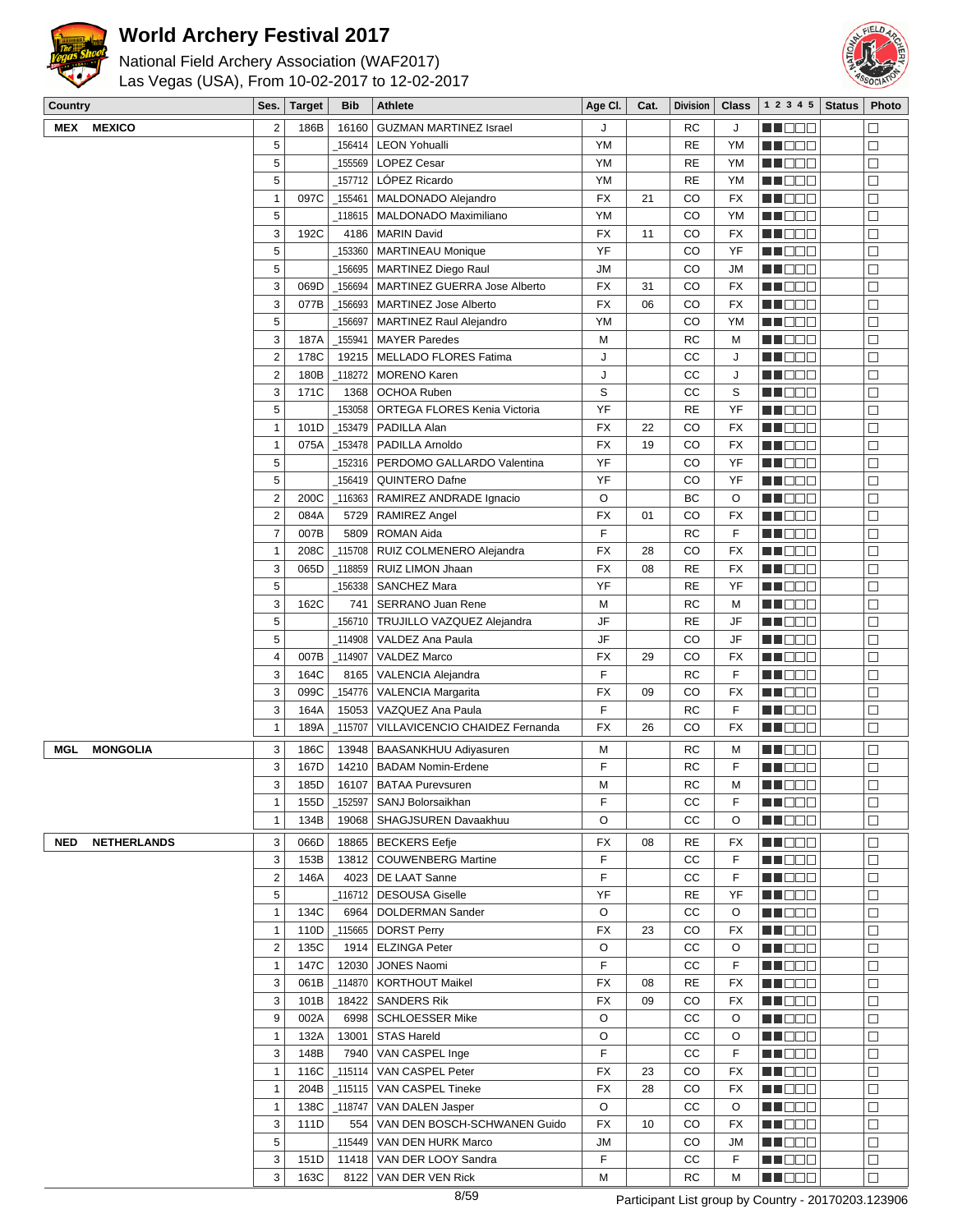



| National Field Archery Association (WAF2017)   |  |
|------------------------------------------------|--|
| Las Vegas (USA), From 10-02-2017 to 12-02-2017 |  |

| Country    |                     | Ses.              | <b>Target</b> | <b>Bib</b>   | Athlete                                                | Age CI.   | Cat.     | <b>Division</b> | Class     | 12345              | <b>Status</b> | Photo                       |
|------------|---------------------|-------------------|---------------|--------------|--------------------------------------------------------|-----------|----------|-----------------|-----------|--------------------|---------------|-----------------------------|
| <b>NED</b> | <b>NETHERLANDS</b>  | 5                 |               | 115666       | VAN DORST Tim                                          | JM        |          | CO              | JM        | HI EE              |               | П                           |
|            |                     | 3                 | 110A          | 155606       | VAN DRUNEN Johan                                       | FX        | 10       | CO              | FX        | MU DO 2            |               | $\Box$                      |
|            |                     | $\sqrt{2}$        | 136B          | 13883        | VAN EIL Thomas                                         | O         |          | CC              | O         | MNO O O            |               | $\Box$                      |
|            |                     | 3                 | 145C          | 6999         | <b>VERMEULEN Jody</b>                                  | F         |          | CС              | F         | N NO DO            |               | $\Box$                      |
|            |                     | $\sqrt{2}$        | 184C          | 2630         | <b>WILTHAGEN Jonah</b>                                 | J         |          | RC              | J         | n in Die Ei        |               | $\Box$                      |
| <b>NOR</b> | <b>NORWAY</b>       | 3                 | 124C          | 7527         | <b>AAMAAS Njaal</b>                                    | O         |          | CC              | O         | MOO O              |               | $\Box$                      |
|            |                     | $\mathbf{1}$      | 129A          | 6280         | <b>LIE Eivind</b>                                      | O         |          | CС              | O         | MUOOO              |               | $\Box$                      |
|            |                     | 3                 | 213A          | 115172       | <b>MIKALSEN Bjorn</b>                                  | <b>FX</b> | 13       | CO              | FX        | MU O O O           |               | □                           |
|            |                     | $\mathbf 2$       | 038A          | 13688        | <b>RIDDERSTROM Line</b>                                | <b>FX</b> | 01       | <b>RE</b>       | FX        | MUOOO              |               | $\Box$                      |
|            |                     | $\mathbf{1}$      | 144C          | 114794       | <b>SANNERUD Stian</b>                                  | O         |          | CC              | O         | MA OO B            |               | $\Box$                      |
| PHI        | <b>PHILIPPINES</b>  | 5                 |               | 116068       | <b>ONGKING Jared Matthew</b>                           | YM        |          | RE              | YM        | M OO O             |               | $\Box$                      |
|            |                     | 5                 |               | 116069       | <b>ONGKING Juliana Isabelle</b>                        | CF        |          | <b>RE</b>       | CF        | MU DE B            |               | $\Box$                      |
|            |                     | $\sqrt{5}$        |               | 155684       | <b>SERRAON Kriztian</b>                                | YM        |          | RE              | YM        | <u> Hose</u>       |               | $\Box$                      |
| <b>PUR</b> | <b>PUERTO RICO</b>  | $\sqrt{2}$        | 095A          | 15254        | ALVARADO FERNANDEZ Bryan                               | FX        | 03       | CO              | FX        | n i Biblio         |               | $\Box$                      |
|            |                     | $\mathbf{1}$      | 067D          | 4996         | <b>LATORRE Maria</b>                                   | <b>FX</b> | 18       | CO              | FX        | <u> HILLEN</u>     |               | $\Box$                      |
|            |                     | 3                 | 144B          | 153625       | PIZARRO Jean                                           | O         |          | CС              | O         | MU DO B            |               | □                           |
| <b>RSA</b> | <b>SOUTH AFRICA</b> | $\mathbf{2}$      | 014B          |              | 15450   DE LA REY Christiaan                           | FX        | 02       | BH              | FX        | MA DE E            |               | $\Box$                      |
|            |                     | $\overline{2}$    | 141D          | 11626        | <b>WENTZEL Danelle</b>                                 | F         |          | CC              | F         | M DO O             |               | □                           |
| <b>RUS</b> | <b>RUSSIA</b>       | 3                 | 149C          | 8321         | <b>AVDEEVA Natalia</b>                                 | F         |          | CC              | F         | MU DO D            |               | $\Box$                      |
|            |                     | 3                 | 149A          |              | 4249   LOGINOVA Albina                                 | F         |          | CС              | F         | MUOOO              |               | □                           |
|            |                     | $\overline{2}$    | 145C          | 11647        | <b>VINOGRADOVA Marija</b>                              | F         |          | CС              | F         | MU DO D            |               | $\Box$                      |
| SUI        | <b>SWITZERLAND</b>  | 3                 | 183A          | 5974         | AUBERT Thomas                                          | М         |          | RC              | M         | MUOOO              |               | □                           |
|            |                     | $\mathbf{1}$      | 124B          |              | 5813 BURRI Kevin                                       | O         |          | CC              | O         | MUOOO              |               | $\Box$                      |
|            |                     | 3                 | 166C          |              | 13312   DEINEKO Iliana                                 | F         |          | RC              | F         | MU DE B            |               | $\Box$                      |
|            |                     | $\mathbf{1}$      | 164C          |              | 1856   DIELEN Nathalie                                 | F         |          | RC              | F         | <b>HEDDD</b>       |               | $\Box$                      |
|            |                     | 3                 | 056C          |              | 8999   DIELEN Tom                                      | FX        | 07       | <b>RE</b>       | FX        | WU 88              |               | $\Box$                      |
|            |                     | 5                 |               | 114822       | EBERHARD Elaila                                        | JF        |          | CO              | JF        | MUOOO              |               | $\Box$                      |
|            |                     | $\mathbf{1}$      | 157C          |              | 14288   EBERHARD Franz                                 | S         |          | CC              | S         | ME DE E            |               | $\Box$                      |
|            |                     | 3                 | 188B          | 13093        | FREIRE DOS SANTOS Rafael                               | М         |          | RC              | M         | MU DO D            |               | $\Box$                      |
|            |                     | $\mathbf{1}$      | 137A          | 1365         | <b>HOFER Patrizio</b>                                  | O         |          | CС              | O         | M DE E             |               | □                           |
|            |                     | $\sqrt{2}$        | 064D          | 152523       | <b>HOLGADO Juan-Carlos</b>                             | <b>FX</b> | 04       | <b>RE</b>       | FX        | MUOOO              |               | $\Box$                      |
|            |                     | 3                 | 177A          | 4757         | <b>HOTZ Ruedi</b>                                      | S         |          | CC              | S         | MU DO D            |               | $\Box$                      |
|            |                     | $\mathbf{1}$      | 162B          |              | 18978   MINGARD Emilien                                | M         |          | RC              | M         | <u> Hose</u>       |               | $\Box$                      |
|            |                     | $\mathbf{1}$      | 147D          |              | 4656   OLEKSEJENKO Jelena                              | F         |          | CС              | F         | MUOOO              |               | $\Box$                      |
| <b>SWE</b> | <b>SWEDEN</b>       | $\mathbf{1}$      | 087D          | 151927       | <b>ANDERSSON Annelie</b>                               | FX        | 20       | CO              | <b>FX</b> | MU DO D            |               | $\Box$                      |
|            |                     | 3                 | 089A          |              | 151936   ANDERSSON Lennart                             | FX        | 08       | CO              | FX        | <b>REDDE</b>       |               | □                           |
|            |                     | $\mathbf 2$       | 165D          |              | 16010 AXEFLOD Mats                                     | O         |          | BC              | $\circ$   | <b>REDDE</b>       |               | $\overline{\Box}$<br>$\Box$ |
|            |                     | 3<br>$\sqrt{2}$   | 135A<br>083A  |              | 12695   BORGSTROM Hampus<br>18347   DÄLDBORG Christian | O<br>FX   | 01       | CC<br>CO        | O<br>FX   | MN E E E<br>M DE S |               | $\Box$                      |
|            |                     | 3                 | 081D          |              | 11140   EDSTROM Magnus                                 | FX        | 07       | CO              | FX        | MU OOO             |               | $\Box$                      |
|            |                     | $\mathbf{1}$      | 125D          |              | 18343   ERICSSON Mats Inge                             | O         |          | cc              | O         | MU OOO             |               | □                           |
|            |                     | $\sqrt{2}$        | 091A          | 157052       | HELLSTROM Tobias                                       | FX        | 02       | CO              | FX        | <b>RECOR</b>       |               | $\Box$                      |
|            |                     | 3                 | 168D          | 8701         | JOHANSSON Hakan                                        | S         |          | cc              | S         | N DE B             |               | $\Box$                      |
|            |                     | 3                 | 052D          |              | _116268   KJELLSTROM Pia                               | <b>FX</b> | 07       | <b>RE</b>       | FX        | M DOO              |               | $\Box$                      |
|            |                     | $\sqrt{2}$        | 139A          |              | 18758   LEIJON Peter                                   | O         |          | $_{\rm CC}$     | O         | MU DO B            |               | $\Box$                      |
|            |                     | 3                 | 200C          |              | _115383   LERBERG Micael                               | <b>FX</b> | 12       | CO              | FX        | MUOOO              |               | $\Box$                      |
|            |                     | $\mathbf{1}$      | 171A          |              | 114860   LINDBLOM Thomas                               | FX        | 24       | CO              | FX        | ME DE S            |               | $\Box$                      |
|            |                     | 3                 | 136A          | 561          | LUNDIN Morgan                                          | O         |          | CС              | O         | MU DO U            |               | $\Box$                      |
|            |                     | $\mathbf{1}$      | 141A          |              | 2354   MALM Anders                                     | O         |          | cc              | O         | MU OOO             |               | $\Box$                      |
|            |                     | $\sqrt{2}$        | 056A          |              | 118239   MIRIC-SMOJVER Sara                            | <b>FX</b> | 03       | <b>RE</b>       | FX        | <b>HE</b> DOD      |               | □                           |
|            |                     | $\mathbf{1}$      | 114B          | 18345        | PERSSON Andreas                                        | <b>FX</b> | 23       | CO              | FX        | MOO O              |               | $\Box$                      |
|            |                     | 3<br>$\mathbf{1}$ | 104A<br>052B  | 115386       | STENEGÄRD Lars<br><b>WIDEGREN Peter</b>                | FX<br>FX  | 09<br>16 | CO<br>CO        | FX<br>FX  | <b>MNDDD</b>       |               | $\Box$                      |
|            |                     |                   |               | _115266      |                                                        |           |          |                 |           | WU 88              |               | □                           |
| <b>TUR</b> | <b>TURKEY</b>       | $\sqrt{4}$        | 002B          | 153531       | DEGER Hakki Ugur                                       | FX        | 29       | CO              | FX        | N NO DE L          |               | $\Box$                      |
|            |                     | $\sqrt{2}$        | 128D          | 7437         | <b>ELMAAGACLI Demir</b>                                | O         |          | cc              | O         | MU OOO             |               | $\Box$                      |
|            |                     | 3<br>3            | 122C          | 16184<br>593 | JAVANSHIR Arman                                        | O<br>FX   | 10       | CС<br>CO        | O<br>FX   | MN O O O           |               | $\Box$<br>$\Box$            |
|            |                     |                   | 106A          |              | KUCUKKAYALAR Tunc                                      |           |          |                 |           | e de la p          |               |                             |
| <b>UAE</b> | <b>UAE</b>          | $\mathbf{1}$      | 145A          | 17970        | <b>ALBISHRI Darwish</b>                                | O         |          | СC              | O         | MU DE C            |               | $\Box$                      |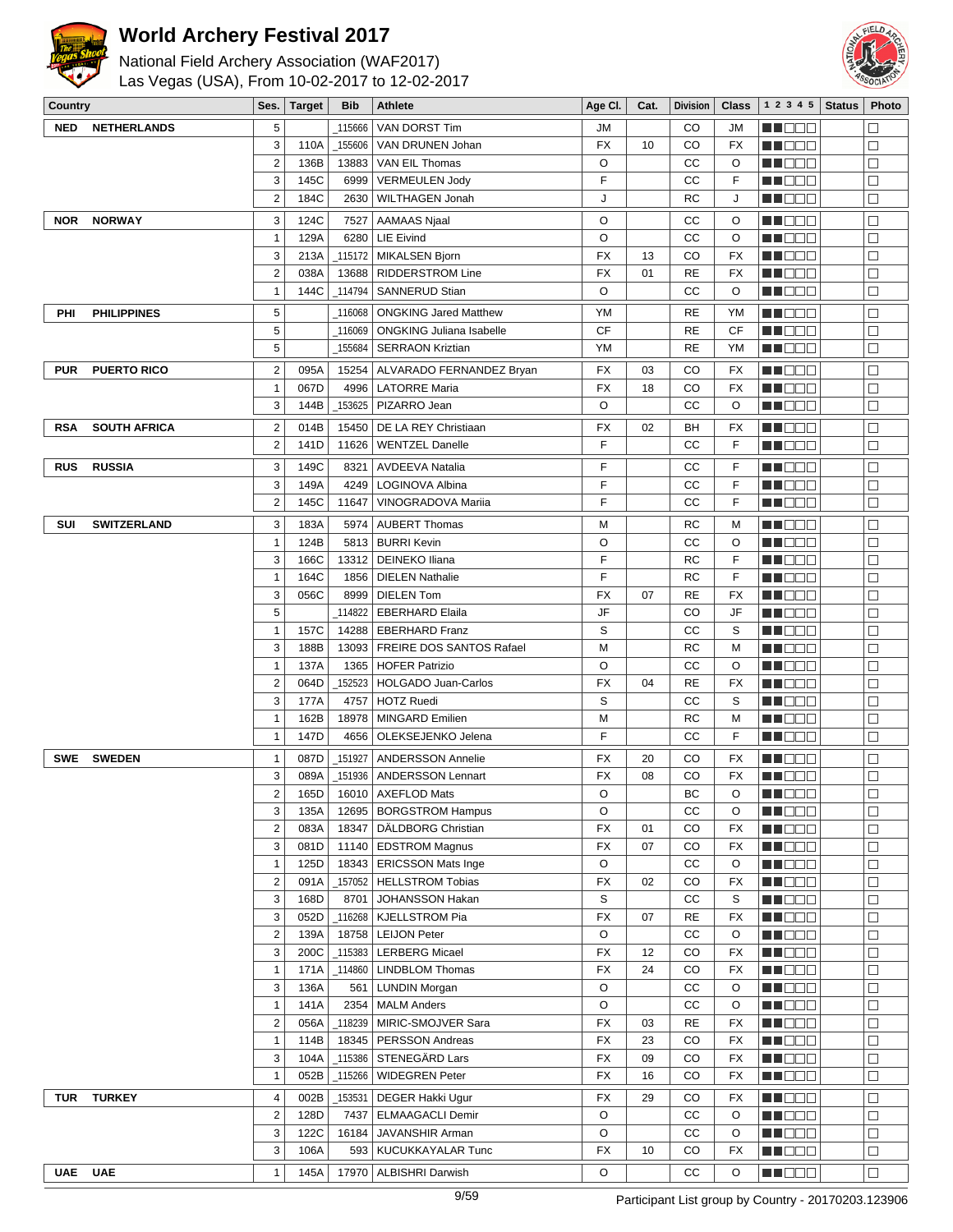



| National Field Archery Association (WAF2017)   |
|------------------------------------------------|
| Las Vegas (USA), From 10-02-2017 to 12-02-2017 |

| Country    |                      | Ses.                      | Target | Bib           | Athlete                           | Age Cl.   | Cat. | Division    | Class     | 1 2 3 4 5   Status | Photo  |
|------------|----------------------|---------------------------|--------|---------------|-----------------------------------|-----------|------|-------------|-----------|--------------------|--------|
| <b>UKR</b> | <b>UKRAINE</b>       | 3                         | 147A   | 7376          | DIAKOVA Viktoriia                 | F         |      | cc          | F.        | MU DO D            | $\Box$ |
|            |                      | 3                         | 148C   | 15883         | POZNIAKOVA Tetiana                | F         |      | cc          | F         | WU 88              | $\Box$ |
|            |                      |                           |        |               |                                   |           |      |             |           |                    |        |
| US-        | US-                  | $\mathbf{1}$              | 085B   | 156897        | <b>CARDENAS Gerardo</b>           | FX        | 20   | CO          | FX        | N NO DEI           | $\Box$ |
|            |                      | $\overline{\mathbf{4}}$   | 028A   | _153016       | <b>MARTIN Felix</b>               | FX        | 31   | CO          | FX        | MU O O O           | $\Box$ |
|            |                      | $\mathbf{1}$              | 108A   | _158079       | <b>MUELLER Kurt</b>               | FX        | 22   | CO          | FX        | N I DE E           | $\Box$ |
|            |                      | 3                         | 017C   | _155365       | PICK Jeff                         | <b>FX</b> | 07   | BH          | FX        | e de e             | $\Box$ |
|            | US-AK USA - ALASKA   | $\sqrt{2}$                | 202A   | 116070        | <b>BATALONA Daniel</b>            | O         |      | ВC          | O         | NN O O O           | $\Box$ |
|            |                      | $\mathbf 2$               | 088B   | _152630       | <b>BEFORT Justin</b>              | <b>FX</b> | 02   | CO          | FX        | n i Biblio         | $\Box$ |
|            |                      | 5                         |        | _115342       | COOK Elena                        | <b>CF</b> |      | <b>RE</b>   | CF        | MU DO D            | $\Box$ |
|            |                      | 5                         |        | _115341       | COOK Kira                         | YF        |      | CO          | YF        | M DE L             | $\Box$ |
|            |                      | 3                         | 001D   | $-117138$     | <b>COPPOCK Dwight</b>             | FX        | 05   | BH          | <b>FX</b> | MU DO O            | $\Box$ |
|            |                      |                           |        |               |                                   |           |      |             |           |                    |        |
|            |                      | $\mathbf 2$               | 092C   | 156283        | <b>COTTEN Evan</b>                | <b>FX</b> | 02   | CO          | FX        | MU DE B            | $\Box$ |
|            |                      | 5                         |        | 156289        | <b>COTTEN Kearstyn</b>            | YF        |      | CO          | YF        | <u> Hose</u>       | $\Box$ |
|            |                      | $\mathbf{1}$              | 006B   | 152165        | <b>HUNTLEY William</b>            | FX        | 09   | BH          | FX        | WU 88              | $\Box$ |
|            |                      | $\mathbf{1}$              | 159B   | _118362       | <b>MERTZ Steven</b>               | S         |      | cc          | S         | NN O O O           | $\Box$ |
|            |                      | $\mathbf{1}$              | 119B   | $-153621$     | <b>OTTESEN Christopher</b>        | <b>FX</b> | 23   | CO          | FX        | MU DO D            | $\Box$ |
|            |                      | $\mathbf{1}$              | 029C   | _118376       | <b>PERRY David</b>                | <b>FX</b> | 14   | CO          | FX        | e de la co         | $\Box$ |
|            |                      | 3                         | 193A   | 152166        | <b>PETREY Dallas</b>              | FX        | 11   | CO          | FX        | M DE E             | Е      |
|            |                      | 3                         | 159A   | _115313       | PUNZALAN Bernie                   | S         |      | СC          | S         | MU O O O           | $\Box$ |
|            |                      | $\mathbf{1}$              | 143C   | 152619        | RITTER Jacob                      | O         |      | cc          | O         | NN OO O            | $\Box$ |
|            |                      | $\sqrt{2}$                | 024C   | 156567        | <b>RUDE Aidan</b>                 | FX        | 03   | BH          | FX        | MU DE B            | $\Box$ |
|            |                      | 3                         | 086C   | 154272        | <b>RUDE Paul</b>                  | FX        | 07   | CO          | FX        | n in Biblio        | $\Box$ |
|            |                      | $\mathbf 2$               | 016A   | 152592        | <b>SWANSON Rob</b>                | FX        | 02   | BH          | FX        | MUOOO              | $\Box$ |
|            |                      | $\sqrt{4}$                | 007A   | _153513       | <b>WALKER David</b>               | <b>FX</b> | 29   | CO          | FX        | MU O O O           | $\Box$ |
|            |                      | 3                         | 143B   | 152926        | <b>WILSON Andrew</b>              | O         |      | cc          | O         | <u> Literatu</u>   | П      |
|            |                      | $\mathbf{1}$              |        |               |                                   |           |      |             |           |                    | $\Box$ |
|            |                      |                           | 121C   | _118738       | <b>WORTHAM Tyler</b>              | O         |      | СC          | O         | MU O O O           |        |
|            | US-AL USA - ALABAMA  | 5                         |        | 153717        | <b>CHILDERS Delaynie</b>          | YF        |      | CO          | YF        | N NO DE L          | $\Box$ |
|            |                      | $\mathbf 2$               | 175D   | _153716       | CHILDERS Dylan                    | J         |      | СC          | J         | M DE E             | $\Box$ |
|            |                      | $\mathbf 2$               | 151D   | 156071        | <b>CONNER Allen</b>               | S         |      | cc          | S         | MUOOO              | $\Box$ |
|            |                      | $\mathbf 2$               | 137B   | _158363       | GOZA Joseph                       | O         |      | cc          | O         | MUOOO              | $\Box$ |
|            |                      | $\mathbf{1}$              | 155C   | 156078        | <b>HENDRIX Blakelee</b>           | F         |      | cc          | F         | <u> Literatur</u>  | $\Box$ |
|            |                      | 3                         | 140C   | 153684        | <b>HOUSEHOLDER Robert</b>         | $\circ$   |      | cc          | O         | MU DO D            | $\Box$ |
|            |                      | 3                         | 190C   | _156151       | <b>LANGSTON Barry</b>             | <b>FX</b> | 11   | CO          | FX        | n nooc             | $\Box$ |
|            |                      | $\sqrt{2}$                | 183A   | _153383       | SEBRING-MORRIS Meghan             | J         |      | cc          | J         | MU DE B            | $\Box$ |
|            |                      | $\mathbf 2$               | 133C   | 117895        | SHEHAN Brandon                    | O         |      | cc          | O         | MUOOO              | $\Box$ |
|            |                      | $\mathbf{1}$              |        |               | <b>STONE Mike</b>                 | O         |      | СC          |           |                    | $\Box$ |
|            |                      |                           | 126C   | 156528        |                                   |           |      |             | O         | M DE S             |        |
|            |                      | $\mathbf{1}$              | 131C   | _154454       | <b>WHITE Cade</b>                 | O         |      | СC          | O         | n i De B           | $\Box$ |
|            | US-AR USA - ARKANSAS | $\overline{2}$            |        |               | 129A   154080   BOWEN Richard     | O         |      | $_{\rm CC}$ | O         | <b>HOOD</b>        | Ō      |
|            |                      | 3                         |        |               | 215D   115332   BROOKS Jennifer   | FX        | 13   | CO          | FX        | MU DO 2            | □      |
|            |                      | $\boldsymbol{2}$          | 138B   | $\_115331$    | <b>BROOKS Nathan</b>              | O         |      | СC          | O         | MNO O O            | $\Box$ |
|            |                      | 3                         | 173D   | $-152818$     | FIRESTONE Ron                     | S         |      | СC          | S         | MOO O              | $\Box$ |
|            |                      | $\ensuremath{\mathsf{3}}$ |        | 121D   116962 | <b>HACKER Chris</b>               | O         |      | cc          | O         | <u>Li Bee</u>      | $\Box$ |
|            |                      | $\mathbf{1}$              |        | 032C 153053   | <b>MURRY Holly</b>                | FX        | 14   | CO          | FX        | MUOOO              | □      |
|            |                      | 3                         |        | 097D 153054   | <b>MURRY Lane</b>                 | FX        | 09   | CO          | FX        | MA O O O           | $\Box$ |
|            |                      | 5                         |        | _153825       | <b>WEEMS Scott</b>                | YM        |      | CO          | YM        | <b>HE</b> OOO      | $\Box$ |
|            |                      |                           |        |               |                                   | <b>FX</b> | 04   | BH          |           |                    |        |
|            | US-AZ USA - ARIZONA  | $\overline{\mathbf{c}}$   |        | 032B   157807 | ACOSTA Dan                        |           |      |             | FX        | MNO OO             | $\Box$ |
|            |                      | 5                         |        | _152984       | <b>ADKINS Preston</b>             | YM        |      | CO          | YM        | MU DO D            | $\Box$ |
|            |                      | $\mathbf{1}$              | 133B   | $-157841$     | <b>AMERINE Connor</b>             | O         |      | СC          | $\circ$   | <b>MN</b> OOO      | $\Box$ |
|            |                      | 5                         |        | _115111       | <b>AMUNDSEN Kiel</b>              | YM        |      | CO          | YM        | MU OO S            | $\Box$ |
|            |                      | 3                         | 003B   | $-156981$     | <b>ANDERSON Maverick</b>          | FX        | 05   | BH          | FX        | MU DO B            | □      |
|            |                      | $\mathbf{1}$              |        | 112A 152420   | <b>ASAY Robert</b>                | FX        | 23   | CO          | FX        | MA DE E            | $\Box$ |
|            |                      | 5                         |        | _152625       | <b>ASHBY Blake</b>                | <b>JM</b> |      | RE          | <b>JM</b> | <b>HEDDE</b>       | $\Box$ |
|            |                      | 5                         |        | _152626       | ASHBY Jordon                      | <b>CM</b> |      | RE          | <b>CM</b> | MU O O O           | $\Box$ |
|            |                      | $\overline{\mathbf{4}}$   | 002A   | $-158596$     | AUGSBURGER Amy                    | FX        | 29   | CO          | FX        | NN O O O           | $\Box$ |
|            |                      | 5                         |        |               | _115683   BACHMAN Ryan            | JM        |      | CO          | JM        | MUOOO              | $\Box$ |
|            |                      | 3                         |        | 065C 115684   | <b>BACHMAN Tyler</b>              | FX        | 08   | RE          | FX        | <b>MA</b> OOO      | $\Box$ |
|            |                      | $\mathbf{1}$              |        |               | 017B   116553   BEAUCHAMP Allison | FX        | 09   | RE          | FX        | <u>LI OOO</u>      | $\Box$ |
|            |                      | 4                         | 030C   | $\_117413$    | <b>BECWAR Alea</b>                | FX        | 32   | CO          | FX        | MU O O O           | $\Box$ |
|            |                      | $\mathbf{1}$              | 199B   |               | _153517   BELZNER Catherine       | FX        | 27   | CO          | FX        | <b>MADDE</b>       | $\Box$ |
|            |                      |                           |        |               |                                   |           |      |             |           |                    |        |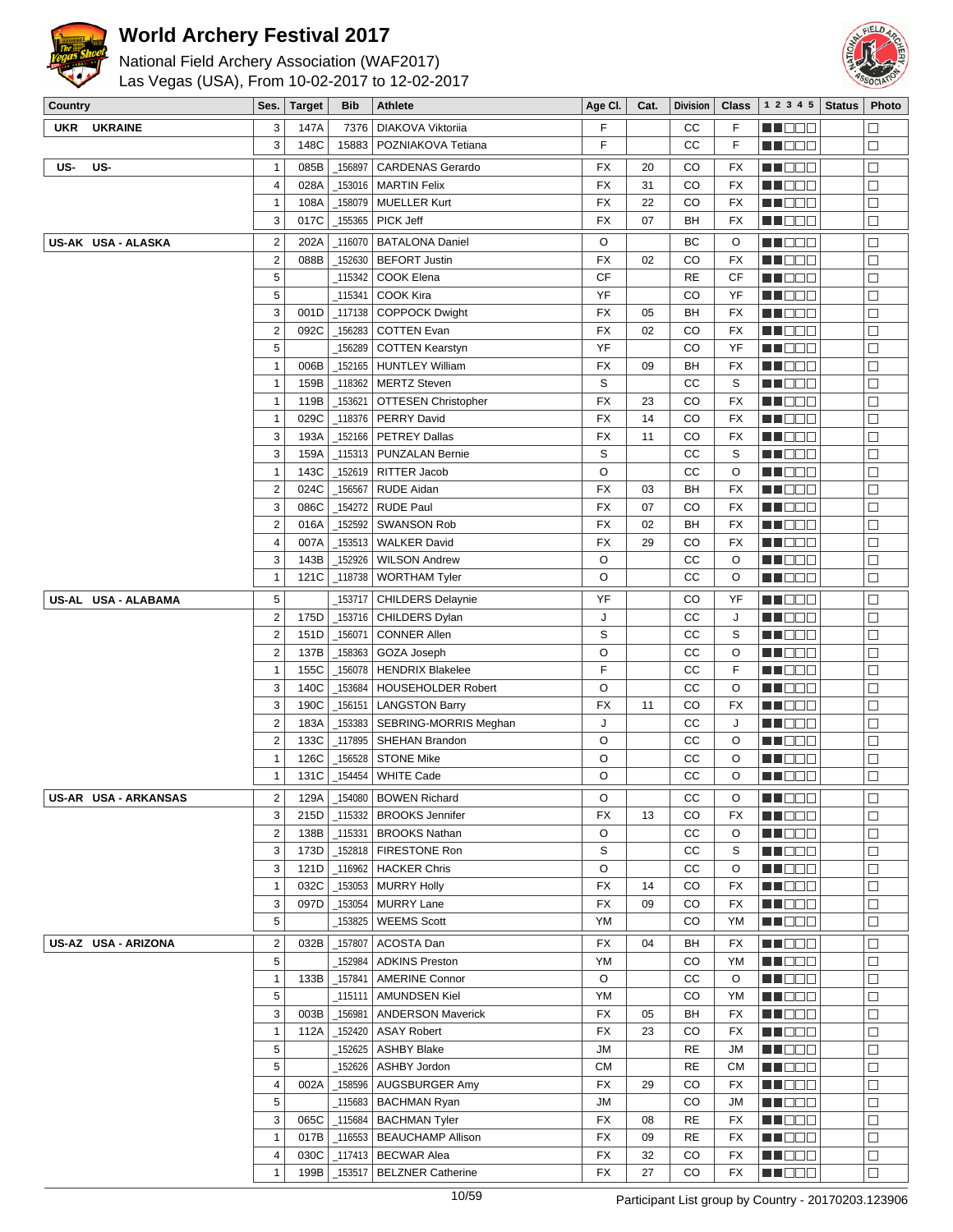

## **World Archery Festival 2017**

National Field Archery Association (WAF2017)



Las Vegas (USA), From 10-02-2017 to 12-02-2017

| Country             | Ses.                    | <b>Target</b> | <b>Bib</b> | Athlete                        | Age CI.   | Cat. | <b>Division</b> | <b>Class</b> | 1 2 3 4 5        | <b>Status</b> | Photo  |
|---------------------|-------------------------|---------------|------------|--------------------------------|-----------|------|-----------------|--------------|------------------|---------------|--------|
| US-AZ USA - ARIZONA | 3                       | 201B          | 153516     | <b>BELZNER Steven</b>          | <b>FX</b> | 12   | CO              | FX           | n i De E         |               | $\Box$ |
|                     | $\overline{\mathbf{c}}$ | 159D          | _155272    | <b>BENNETT Eric</b>            | M         |      | <b>RC</b>       | M            | MA DE E          |               | $\Box$ |
|                     | 5                       |               | _118660    | <b>BRANCH Amanda</b>           | YF        |      | CO              | YF           | MU DE B          |               | $\Box$ |
|                     | $\mathbf{1}$            | 050D          |            | _118659 BRANCH Orson           | FX        | 16   | CO              | FX           | MU DE B          |               | $\Box$ |
|                     | 4                       | 040C          |            | 156609   BRANDERHORST Bradley  | <b>FX</b> | 33   | CO              | FX           | <u>LI OOD</u>    |               | $\Box$ |
|                     | 5                       |               |            | _116780   BRANDERHORST Joseph  | JМ        |      | <b>RE</b>       | JM           | MUODO            |               | $\Box$ |
|                     | $\mathbf{1}$            | 022A          |            | _153849   BRIGGS Natalie       | FX        | 10   | <b>RE</b>       | FX           | MU DO O          |               | $\Box$ |
|                     | 3                       | 059A          |            | _153390   BROWN David          | FX        | 07   | <b>RE</b>       | FX           | MA DO O          |               | $\Box$ |
|                     | 4                       | 013D          | _116688    | <b>BROWN Roland</b>            | FX        | 30   | CO              | FX           | ME DE S          |               | $\Box$ |
|                     | $\overline{c}$          | 189D          | _155335    | <b>BULLIS Brian</b>            | J         |      | <b>RC</b>       | J            | MU DO O          |               | $\Box$ |
|                     | 5                       |               |            | 152546   BUONACCORSI Elizabeth | JF        |      | CO              | JF           | MNO OO           |               | $\Box$ |
|                     | 4                       | 016B          | 152548     | <b>BUONACCORSI Jon</b>         | FX        | 30   | CO              | FX           | MN OO O          |               | $\Box$ |
|                     | 5                       |               |            | 155180   BURDEN Ava            | CF        |      | <b>RE</b>       | CF           | <b>MA</b> DOO    |               | $\Box$ |
|                     | $\mathbf{1}$            | 182A          |            | _116468   BURKHART Christopher | FX        | 25   | CO              | FX           | WU O O O         |               | $\Box$ |
|                     | $\overline{c}$          | 154A          |            | _116849   BUTTERFIELD Larry    | S         |      | CC              | S            | MN O O O         |               | $\Box$ |
|                     | $\mathbf{1}$            | 156A          |            | _157013   CALDWELL Heather     | F         |      | CC              | F            |                  |               | $\Box$ |
|                     |                         |               |            |                                |           |      |                 |              | NN O O O         |               |        |
|                     | 5                       |               | 155826     | <b>CARLSON Chloe</b>           | СF        |      | CO              | CF           | MO DO O          |               | $\Box$ |
|                     | 5                       |               | _155827    | <b>CARLSON Ella</b>            | CF        |      | CO              | СF           | MA DE S          |               | $\Box$ |
|                     | $\overline{c}$          | 024D          | _154210    | <b>CARROLL Barb</b>            | FX        | 03   | BH              | <b>FX</b>    | MU DO B          |               | $\Box$ |
|                     | $\overline{\mathbf{c}}$ | 072C          |            | _154236 CARROLL Bob            | <b>FX</b> | 01   | <b>CL</b>       | FX           | MN DE B          |               | $\Box$ |
|                     | 5                       |               |            |                                | YM        |      | CO              | YM           | MO DO O          |               | $\Box$ |
|                     | 1                       | 183A          | _152472    | <b>CLELAND Eric</b>            | FX        | 25   | CO              | FX           | <b>HE</b> OOO    |               | $\Box$ |
|                     | 5                       |               |            | _152473   CLELAND Johnmichael  | JМ        |      | CO              | JM           | WU 88            |               | $\Box$ |
|                     | $\mathbf{1}$            | 209C          |            | $\_$ 155428 $ $ COONS Scott    | FX        | 28   | CO              | <b>FX</b>    | MU DO D          |               | $\Box$ |
|                     | 5                       |               |            | _117163   CORRIDORI Jeremy     | <b>JM</b> |      | CO              | JM           | MU DO D          |               | $\Box$ |
|                     | 5                       |               | 157257     | <b>CREVELING Jessica</b>       | JF        |      | <b>RE</b>       | JF           | MU DO O          |               | $\Box$ |
|                     | 5                       |               | 157258     | <b>CREVELING Lauren</b>        | JF        |      | <b>RE</b>       | JF           | MA DE E          |               | $\Box$ |
|                     | 1                       | 034C          | _153562    | <b>CRONIN Brian</b>            | FX        | 14   | CO              | FX           | M DO O           |               | $\Box$ |
|                     | $\mathbf{1}$            | 036D          | _153561    | <b>CRONIN Deanna</b>           | <b>FX</b> | 14   | CO              | FX           | MN 888           |               | $\Box$ |
|                     | 4                       | 005A          | 153008     | CYR Troy                       | FX        | 29   | CO              | FX           | <b>HEBBB</b>     |               | $\Box$ |
|                     | 3                       | 009C          |            | _156843   DALRYMPLE Phillip    | FX        | 06   | BH              | <b>FX</b>    | MU DO D          |               | $\Box$ |
|                     | 4                       | 003A          |            | _156941   DAVIS Morgan         | <b>FX</b> | 29   | CO              | <b>FX</b>    | MUOOO            |               | $\Box$ |
|                     |                         |               |            | _116710   DEJANE Zachary       | <b>FX</b> |      | CO              | FX           | MU DO D          |               | $\Box$ |
|                     | 4                       | 001B          |            |                                | FX        | 29   | CO              | FX           | <u> Literatu</u> |               | $\Box$ |
|                     | 4                       | 011B          | _152664    | DONAHUE John                   | FX        | 30   | CO              | FX           | M DO B           |               | $\Box$ |
|                     | 1                       | 106C          | _115593    | <b>DUFEK Pete</b>              | FX        | 22   | CO              | FX           | MU DO B          |               | $\Box$ |
|                     | 1                       | 181D          | 157227     | <b>DUPKE Brady</b>             | <b>FX</b> | 25   | CO              | FX           | M DE O           |               | $\Box$ |
|                     | $\overline{c}$          | 156B          |            | 5107   ELLISON Brady           | M         |      | <b>RC</b>       | M            | MU DE B          |               | П      |
|                     | 2                       | 142C          |            | 7117   ELLISON Toja            | F         |      | cс              | F            | <b>NH</b> OOO    |               | $\Box$ |
|                     | 3                       | 144D          |            | 3490   ESCARCEGA Chris         | O         |      | СC              | O            | MU OOO           |               | $\Box$ |
|                     | 3                       | 092D          |            | _157897 EVERETT Justin         | <b>FX</b> | 08   | CO              | FX           | MUOOO            |               | $\Box$ |
|                     | 3                       | 061A          |            | _155586   FARKAS Courtney      | FX        | 08   | <b>RE</b>       | FX           | MN DE B          |               | $\Box$ |
|                     | 4                       | 015D          |            | _116662   FAWCETT David        | FX        | 30   | CO              | FX           | <b>MA</b> OOO    |               | $\Box$ |
|                     | 5                       |               |            | _156145   FELIX Kaylee         | CF        |      | CO              | CF           | MU DO B          |               | $\Box$ |
|                     |                         |               |            |                                |           |      |                 |              |                  |               |        |
|                     | 1                       | 044A          |            | $\_$ 152660 FISHER Nick        | FX        | 15   | CO              | FX           | MN 888           |               | $\Box$ |
|                     | $\overline{\mathbf{c}}$ | 134D          |            | _152792   FLAKE Wade           | O         |      | СC              | O            | <b>MA</b> OOO    |               | $\Box$ |
|                     | 5                       |               |            | _158504   FRANZONE Hailey      | CF        |      | CO              | CF           | MUOOO            |               | $\Box$ |
|                     | 1                       | 172D          |            | $_1$ 115471   FREESE Walt      | FX        | 24   | CO              | FX           | MU OO S          |               | $\Box$ |
|                     | $\overline{2}$          | 169C          |            | _118760   FRENCH Cooper        | J         |      | СC              | J            | MU DO B          |               | $\Box$ |
|                     | 4                       | 009B          |            | _153135   FRENCHMAN Tom        | FX        | 29   | CO              | FX           | MU O O O         |               | $\Box$ |
|                     | 3                       | 055B          |            | _117133   FURMAN Robert        | FX        | 07   | <b>RE</b>       | FX           | <b>HE</b> DOO    |               | $\Box$ |
|                     | $\overline{\mathbf{c}}$ | 106B          |            | _153979   FYFFE Matthew        | FX        | 04   | CO              | FX           | MUODO            |               | $\Box$ |
|                     | 1                       | 110C          |            | _155375   GARCIA Erica         | <b>FX</b> | 22   | CO              | FX           | MU OOO           |               | $\Box$ |
|                     | 5                       |               |            | _115158   GIBBS Phoebe         | YF        |      | <b>RE</b>       | YF           | MU DO B          |               | $\Box$ |
|                     | 3                       | 068A          | 154782     | <b>GORMAN Brandon</b>          | FX        | 08   | <b>RE</b>       | FX           | MO DO O          |               | $\Box$ |
|                     | 2                       | 051C          |            | _154765   GORMAN Foster        | FX        | 02   | <b>RE</b>       | FX           | <b>MA</b> OOO    |               | $\Box$ |
|                     | 3                       | 033D          |            | _118619   GOULD Patrick        | FX        | 08   | BH              | FX           | MU OOO           |               | $\Box$ |
|                     | $\overline{\mathbf{c}}$ | 070A          |            | _116851 GREYEYES Garin         | FX        | 04   | RE              | FX           | MU DO D          |               | $\Box$ |
|                     | 3                       | 192A          | 157547     | <b>GRIFFIN William</b>         | FX        | 11   | CO              | FX           | <b>MARGE</b>     |               | $\Box$ |
|                     | 1                       | 076B          | _156983    | <b>GUNN Danii</b>              | FX        | 19   | CO              | FX           | <b>MN</b> OOO    |               | $\Box$ |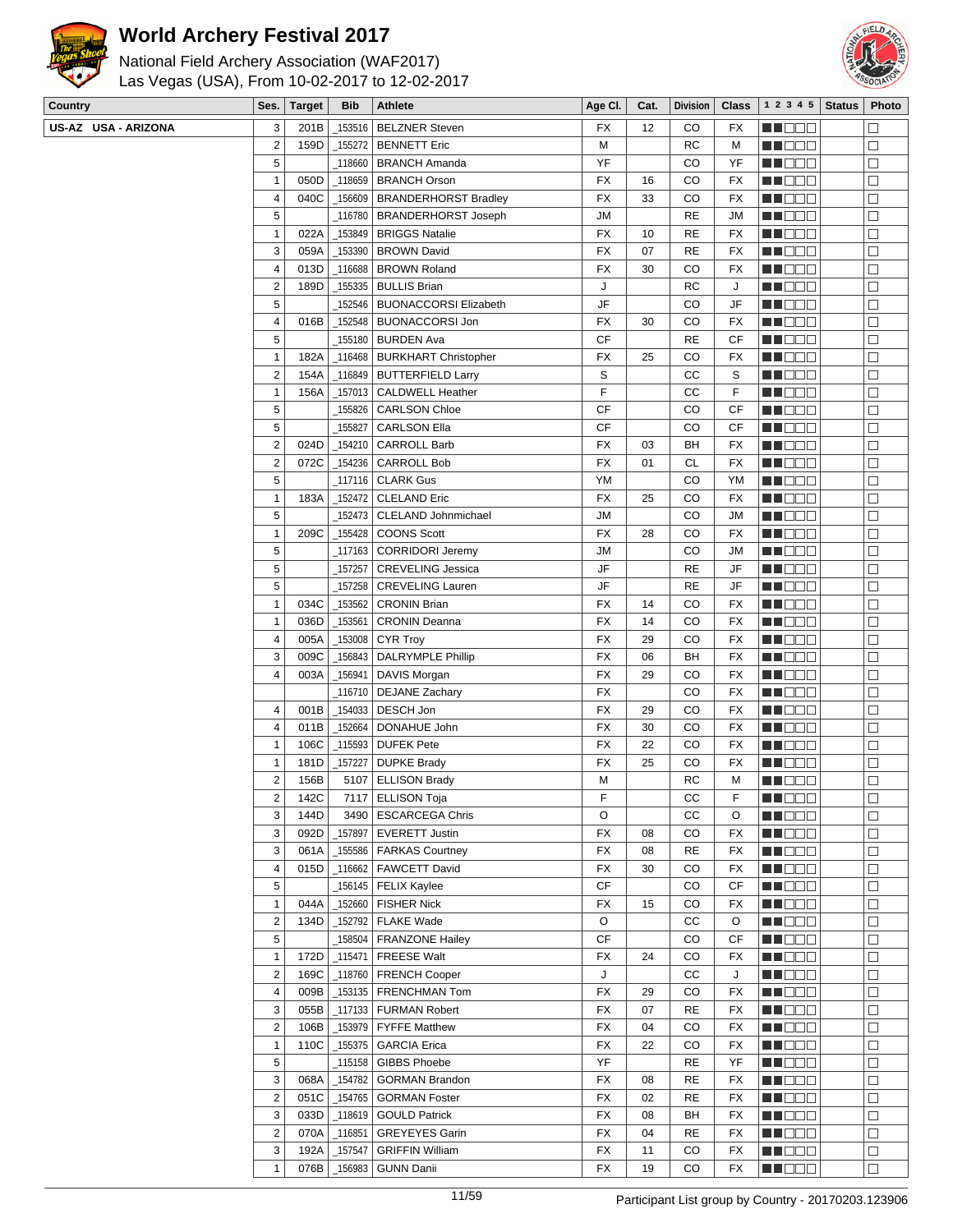

## **World Archery Festival 2017**



| $ S_{PS} $ Target $ Rih $ Athlete              |  |  |  |  |  |  |  |  |  |  |
|------------------------------------------------|--|--|--|--|--|--|--|--|--|--|
| Las Vegas (USA), From 10-02-2017 to 12-02-2017 |  |  |  |  |  |  |  |  |  |  |
| National Field Archery Association (WAF2017)   |  |  |  |  |  |  |  |  |  |  |

| Country             | Ses.                    | <b>Target</b> | <b>Bib</b> | <b>Athlete</b>                                | Age CI.   | Cat.     | <b>Division</b> |            | <b>Class</b> $ 12345 $       | <b>Status</b> | Photo                |
|---------------------|-------------------------|---------------|------------|-----------------------------------------------|-----------|----------|-----------------|------------|------------------------------|---------------|----------------------|
| US-AZ USA - ARIZONA | 4                       | 026A          |            | 152623   HANSON Larry                         | FX        | 31       | CO              | FX         | M DE S                       |               | $\Box$               |
|                     | $\overline{2}$          | 017D          | 152804     | <b>HANSON Mark G</b>                          | <b>FX</b> | 03       | BH              | FX         | MU DO 2                      |               | $\Box$               |
|                     | 5                       |               |            | _115455   HARRIS Haley                        | YF        |          | CO              | YF         | M D D D                      |               | $\Box$               |
|                     | $\sqrt{2}$              | 030B          |            | _116128   HASH David                          | FX        | 04       | BH              | FX         | M DE B                       |               | $\Box$               |
|                     | 3                       | 054B          |            | _118763   HEFFELFINGER John                   | FX        | 07       | <b>RE</b>       | FX         | <u> Hilber</u>               |               | $\Box$               |
|                     | $\sqrt{2}$              | 043D          |            | _118762   HEFFELFINGER John "Chip"            | FX        | 01       | <b>RE</b>       | FX         | MU DE C                      |               | □                    |
|                     | 5                       |               |            | _115535   HEIDT Natali                        | JF        |          | CO              | JF         | MU DO G                      |               | $\Box$               |
|                     | 5                       |               | 116441     | <b>HEINRICH Ariana</b>                        | JF        |          | CO              | JF         | <b>RECOR</b>                 |               | $\Box$               |
|                     | $\mathbf 5$             |               | 152179     | <b>HENDRICKSON Chloe</b>                      | YF        |          | <b>RE</b>       | YF         | <b>HE</b> OOO                |               | $\Box$               |
|                     | $\mathbf 5$             |               |            | 152178   HENDRICKSON Stone                    | YM        |          | CO              | YM         | <u> Literatu</u>             |               | $\Box$               |
|                     | 3                       | 109A          |            | _153105   HENSBERRY Kevin                     | FX        | 10       | CO              | FX         | MU OO O                      |               | $\Box$               |
|                     | 5                       |               |            | _154569 HICKS Kimberly                        | JF        |          | CO              | JF         | <u> Literatur</u>            |               | $\Box$               |
|                     | 5                       |               | 155701     | <b>HINDMAN Jacob</b>                          | YM        |          | CO              | YM         | MU DE E                      |               | $\Box$               |
|                     | $\overline{4}$          | 002C          | 155702     | <b>HINDMAN Kim</b>                            | <b>FX</b> | 29       | CO              | FX         | MU DE C                      |               | $\Box$               |
|                     | 3                       | 015B          |            | _155429   HINDS Vince                         | FX        | 06       | BH              | FX         | <u>ma ce</u>                 |               | $\Box$               |
|                     | 5                       |               |            | _114853   HJERPE Waylon                       | YM        |          | <b>RE</b>       | YM         | <b>RECODE</b>                |               | $\Box$               |
|                     | $\sqrt{2}$              | 196D          |            | _152954   HOEFT Johnnie                       | O         |          | ВC              | O          | <u> Helena</u>               |               | $\Box$               |
|                     | $\sqrt{2}$              | 212D          |            | 154346   HOOD Brandon                         | FX        | 05       | CO              | FX         | <b>MA</b> OO O               |               | $\Box$               |
|                     | $\sqrt{2}$              | 038B          |            | _152700 HUBBARD Kevin                         | <b>FX</b> | 01       | <b>RE</b>       | <b>FX</b>  | M DO O                       |               | $\Box$               |
|                     | 3                       | 095B          |            | _154082   HUBER Nathan                        | FX        | 08       | CO              | FX         | M DO D                       |               | $\Box$               |
|                     | $\mathbf{1}$            | 177A          | 152661     | HUDSON James                                  | FX        | 25       | CO              | FX         | <u> Here a B</u>             |               | $\Box$               |
|                     | 4                       | 029D          |            | _115203   HUNT Waylon                         | FX        | 32       | CO              | FX         | M DE B                       |               | $\Box$               |
|                     | $\mathbf{1}$            | 024A          |            | _152236   JARPE Kyle                          | FX        | 10       | <b>RE</b>       | FX         | MU DE C                      |               | $\Box$               |
|                     | 5                       |               | 153283     | JENSEN Whitney                                | YF        |          | <b>RE</b>       | YF         | M NO S                       |               | $\Box$               |
|                     | 5                       |               | _153653    | JOHNSON Cody                                  | <b>JM</b> |          | CO              | JM         | <b>RECOR</b>                 |               | $\Box$               |
|                     | 3                       | 100A          | 154112     | JOHNSON Jeremiah                              | <b>FX</b> | 09       | CO              | FX         | M DE O                       |               | $\Box$               |
|                     | $\mathbf 5$             |               | 153654     | <b>JOHNSON Troy</b>                           | YM        |          | CO              | YM         | MU DO B                      |               | $\Box$               |
|                     | 3                       | 080A          | 153025     | JONES Mike                                    | FX        | 07       | CO              | FX         | <u> Literatur</u>            |               | $\Box$               |
|                     | 5                       |               | 116757     | <b>JONOVICH Abigail</b>                       | YF        |          | <b>RE</b>       | YF         | <b>RECODE</b>                |               | $\Box$               |
|                     | 3                       | 049A          |            |                                               | FX        | 06       | RE              | FX         | <u> Literatu</u>             |               | $\Box$               |
|                     | 5                       |               | _155181    | <b>KELLER Elisa</b>                           | JF        |          | CO              | JF         | M DOO                        |               | □                    |
|                     | $\overline{2}$          | 094B          | _156924    | KELLER Paeton                                 | <b>FX</b> | 02       | CO              | FX         | <u>ma ce</u>                 |               | $\Box$               |
|                     | $\mathbf{1}$            | 209D          | 157011     | <b>KELLER West</b>                            | <b>FX</b> | 28       | CO              | FX         | <u> Here a Bi</u>            |               | $\Box$               |
|                     |                         |               | _115584    | <b>KERN Phillip</b>                           | FX        |          | BH              | FX         | <b>REBED</b>                 |               | $\Box$               |
|                     | 5                       |               |            | _156595   KERNS Kyle                          | JМ        |          | CO              | JМ         |                              |               | $\Box$               |
|                     | $\mathbf{1}$            | 041D          |            | _115308   KESTER Charlie                      | FX        | 15       | CO              | FX         | <u> HIDDO</u>                |               | $\Box$               |
|                     | 3                       | 056D          | $\_117081$ | KIBBEE Linda                                  | FX        | 07       | <b>RE</b>       | FX         | MA NO W                      |               | $\Box$               |
|                     | $\mathbf{1}$            | 114C          |            |                                               | FX        |          | CO              | FX         | M D D D                      |               | $\Box$               |
|                     | 3                       | 190B          |            | _153066   KOHNKE John<br>$_1$ 15689 KOLB Dan  | FX        | 23<br>11 | $_{\rm CO}$     | ${\sf FX}$ | <b>REDDE</b><br><b>BECOO</b> |               | $\overline{\square}$ |
|                     |                         |               |            | 118226   KOVACH Kevin                         | FX        |          |                 |            |                              |               | □                    |
|                     | 3<br>5                  | 189A          |            |                                               | CF        | 11       | CO<br>CO        | FX         | MU OOO                       |               |                      |
|                     |                         | 042B          | _155577    | KREIDLER Kaitlin<br>$_1$ 154132   LARD Kelsey |           | 01       |                 | CF         | MN 888                       |               | $\Box$               |
|                     | $\overline{2}$          |               |            |                                               | FX        |          | <b>RE</b>       | FX         | <b>RECORD</b>                |               | $\Box$               |
|                     | $\overline{2}$          | 175C          |            | _153546   LESATZ Vance                        | J         |          | СC              | J          | <b>REDDO</b>                 |               | $\Box$               |
|                     | 5                       |               |            | 114848   LEVARIO Travis                       | YM        |          | CO              | YM         | MU OOO                       |               | $\Box$               |
|                     | 5                       |               |            | _117065   LEWIS Tate                          | JM        |          | CO              | JM         | <b>RECOR</b>                 |               | $\Box$               |
|                     | $\sqrt{5}$              |               | _156351    | LICKFELDT Cole                                | <b>CM</b> |          | CO              | СM         | <b>RECOR</b>                 |               | $\Box$               |
|                     | $\mathbf{1}$            | 070C          | _153801    | <b>LINNE Dean</b>                             | FX        | 18       | CO              | FX         | <b>MNODO</b>                 |               | $\Box$               |
|                     | $\overline{2}$          | 067D          |            | _157478   LLAMES Leonardo                     | FX        | 04       | RE              | FX         | MU DE S                      |               | □                    |
|                     | $\mathbf{1}$            | 035D          |            | _155860   LOHAN Christopher                   | FX        | 14       | CO              | FX         | M NO S                       |               | $\Box$               |
|                     | 5                       |               |            | _115018   LOPEZ Samuel                        | <b>JM</b> |          | CO              | JM         | <b>RECODE</b>                |               | $\Box$               |
|                     | $\overline{\mathbf{4}}$ | 006D          |            | _118010   LORD Bud                            | FX        | 29       | CO              | FX         | <b>REBED</b>                 |               | $\Box$               |
|                     | 5                       |               |            | _118012   LORD Nicole                         | JF        |          | CO              | JF         | <b>REDDE</b>                 |               | $\Box$               |
|                     | 4                       | 003C          | 118011     | LORD Stephanie                                | FX        | 29       | CO              | FX         | MU O O O                     |               | $\Box$               |
|                     | 3                       | 076B          |            | _154609   MACDONALD Matt                      | FX        | 06       | CO              | FX         | MU DO B                      |               | $\Box$               |
|                     | $\sqrt{5}$              |               |            | 116420   MARQUEZ Samantha                     | JF        |          | RE              | JF         | <u>Maca</u>                  |               | $\Box$               |
|                     | 5                       |               | _116421    | MARQUEZ Sarah                                 | YF        |          | RE              | YF         | MU DE B                      |               | $\Box$               |
|                     | $\mathbf{1}$            | 205A          |            | _115022   MCCRAW Nikki                        | FX        | 28       | CO              | FX         | MU O O O                     |               | □                    |
|                     | 5                       |               |            | _154429   MCLEAN Autumn                       | JF        |          | CO              | JF         | <b>RECOR</b>                 |               | $\Box$               |
|                     | 3                       | 071D          | _155512    | <b>MCNEALY David</b>                          | FX        | 06       | CO              | FX         | <b>REDDE</b>                 |               | $\Box$               |
|                     | $\mathbf{1}$            | 043B          |            | _157084   MCROY Steve                         | FX        | 15       | CO              | FX         | <b>REDDO</b>                 |               | $\Box$               |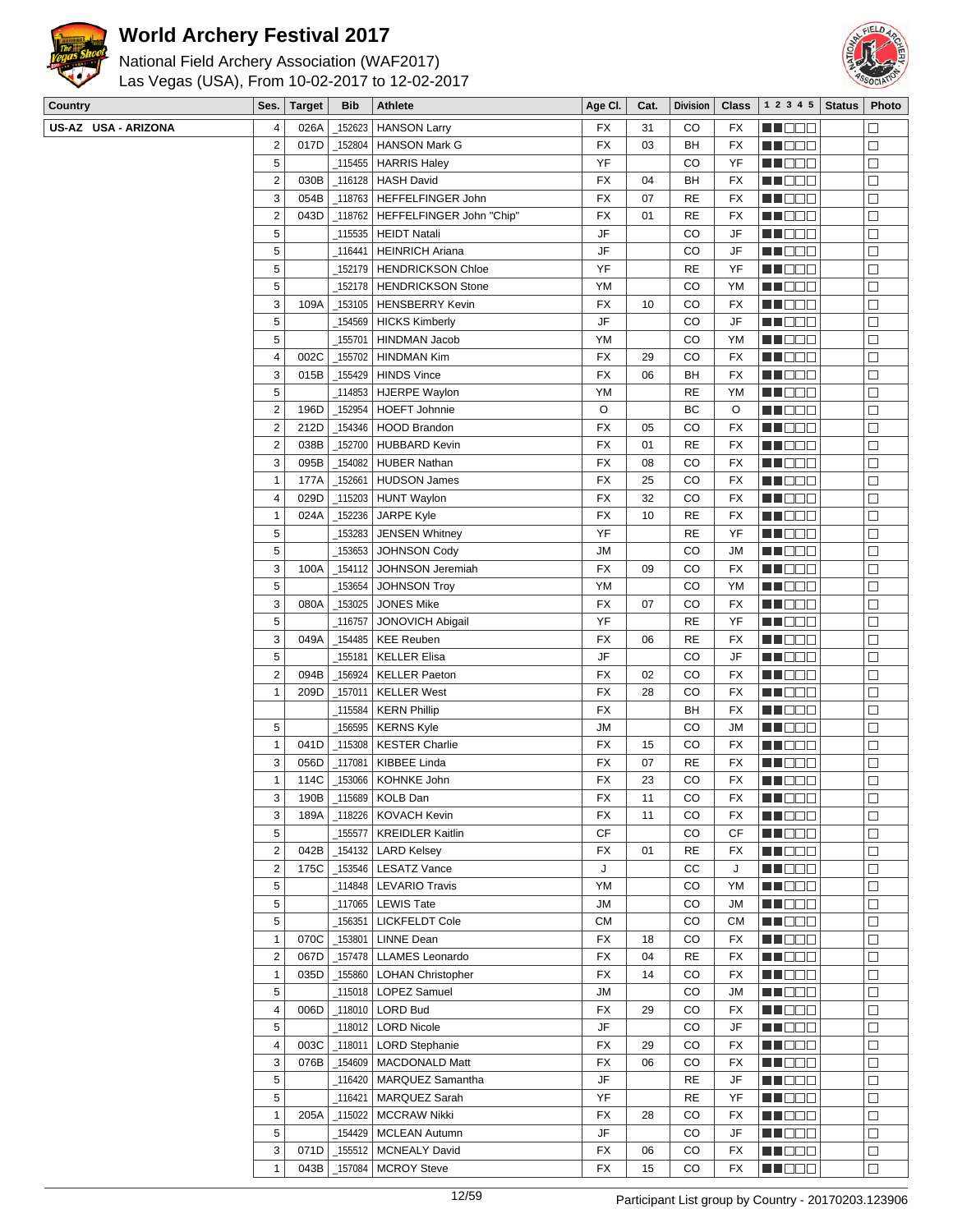



| National Field Archery Association (WAF2017)   |
|------------------------------------------------|
| Las Vegas (USA), From 10-02-2017 to 12-02-2017 |

| Country             | Ses.                    | <b>Target</b> | <b>Bib</b> | Athlete                     | Age CI.                | Cat. | <b>Division</b> | <b>Class</b> | 1 2 3 4 5     | <b>Status</b> | Photo                       |
|---------------------|-------------------------|---------------|------------|-----------------------------|------------------------|------|-----------------|--------------|---------------|---------------|-----------------------------|
| US-AZ USA - ARIZONA | 5                       |               | 115159     | <b>MERRITT Ashlyn</b>       | JF                     |      | RE              | JF           | HI DEE        |               | $\mathcal{L}_{\mathcal{A}}$ |
|                     | 1                       | 092A          | 152665     | <b>MEYER Adam</b>           | <b>FX</b>              | 20   | CO              | FX           | MU DO B       |               | $\Box$                      |
|                     | $\mathbf{1}$            | 157A          | 156299     | <b>MILLER David</b>         | S                      |      | СC              | S            | MU DO O       |               | $\Box$                      |
|                     | 5                       |               | 114826     | <b>MILLER Maya</b>          | <b>CF</b>              |      | CO              | CF           | e de e        |               | $\Box$                      |
|                     | 1                       | 189D          | $-115682$  | MILYARD Jeff                | <b>FX</b>              | 26   | CO              | FX           | MUOOO         |               | $\Box$                      |
|                     | 5                       |               | _155091    | <b>MIRICH Jackson</b>       | <b>JM</b>              |      | <b>RE</b>       | <b>JM</b>    | M OOO         |               | $\Box$                      |
|                     | 5                       |               | 117911     | <b>MONEY Nicholas</b>       | <b>JM</b>              |      | CO              | <b>JM</b>    | MN DO B       |               | $\Box$                      |
|                     | 3                       | 027A          | 153003     | <b>MONTERO Dave</b>         | <b>FX</b>              | 08   | BH              | FX           | M DE S        |               | $\Box$                      |
|                     | 3                       | 033B          | _153004    | <b>MONTERO Kyle</b>         | FX                     | 08   | BH              | FX           | e de e        |               | $\Box$                      |
|                     | 5                       |               | 156141     | <b>MONTERO Medley</b>       | YF                     |      | RE              | YF           | n i De E      |               | $\Box$                      |
|                     | 4                       | 026C          | 152569     | <b>MONTEZ Patrick</b>       | <b>FX</b>              | 31   | CO              | FX           | MU O O O      |               | $\Box$                      |
|                     | 3                       | 019C          | _157811    | <b>MOORE Maukenzi</b>       | <b>FX</b>              | 07   | BH              | FX           | MO DO         |               | $\Box$                      |
|                     | $\boldsymbol{2}$        | 008D          | _116942    | <b>MORAN Bret</b>           | FX                     | 01   | BH              | FX           | MO DO O       |               | $\Box$                      |
|                     | 3                       | 050D          |            | _116949   MORGAN Raley      | <b>FX</b>              | 06   | <b>RE</b>       | FX           | MI DE E       |               | $\Box$                      |
|                     | 5                       |               |            | 155557   MOZILO Christopher | YM                     |      | CO              | YM           | MUOOO         |               | $\Box$                      |
|                     | 1                       | 109A          | $-154131$  | MUGAVERO Don                | <b>FX</b>              | 22   | CO              | FX           | MN D D O      |               | $\Box$                      |
|                     | $\mathbf{1}$            | 170D          |            | _154129   MUGAVERO Lori     | <b>FX</b>              | 24   | CO              | FX           | n de e        |               | $\Box$                      |
|                     | 5                       |               | 156056     | MUSSMAN Christopher         | JM                     |      | <b>RE</b>       | JM           | MU DO B       |               | $\Box$                      |
|                     | 4                       | 044B          |            | _155110 NAY Deborah         | <b>FX</b>              | 33   | CO              | FX           | n nooc        |               | $\Box$                      |
|                     | 1                       | 011D          | 157003     | <b>NED Andrew</b>           | <b>FX</b>              | 09   | <b>RE</b>       | FX           | MUOOO         |               | $\Box$                      |
|                     | 5                       |               | 155754     | <b>NEILSON Zachary</b>      | YM                     |      | CO              | YM           | MA DE E       |               | $\Box$                      |
|                     | 5                       |               | _155437    | <b>NEWMAN Brynn</b>         | YF                     |      | CO              | YF           | MU DO B       |               | $\Box$                      |
|                     | 3                       | 168A          | _155449    | NICHOLS Wade                | S                      |      | СC              | S            | M DE E        |               | $\Box$                      |
|                     | 1                       | 133A          |            | _158595 NICHOLSON Zach      | O                      |      | CC              | O            | MUOOO         |               | $\Box$                      |
|                     | 5                       |               | 154555     | <b>NIELSEN Patrick</b>      | <b>CM</b>              |      | CO              | <b>CM</b>    | MO DO O       |               | $\Box$                      |
|                     | 5                       |               | _115637    | NOLTE Jacob                 | <b>JM</b>              |      | CO              | <b>JM</b>    | M DE S        |               | $\Box$                      |
|                     | 5                       |               | 154914     | <b>NORTH Luke</b>           | JM                     |      | CO              | JM           | MU DO B       |               | $\Box$                      |
|                     | 4                       | 021C          |            | _153763   NORTHROP Logan    | <b>FX</b>              | 31   | CO              | FX           | MU O O O      |               | $\Box$                      |
|                     | 5                       |               | 157144     | <b>NUGENT Molly</b>         | JF                     |      | <b>RE</b>       | JF           | MN D D D      |               | $\Box$                      |
|                     | 3                       | 002A          | _158442    | <b>ORNOSKI Mike</b>         | FX                     | 05   | BH              | FX           | ME DE S       |               | $\Box$                      |
|                     | 1                       | 036A          | _114864    | <b>ORTH Richard</b>         | <b>FX</b>              | 14   | CO              | FX           | M D D D       |               | $\Box$                      |
|                     | 2                       | 015D          | 152122     | PALMER Jason                | <b>FX</b>              | 02   | BH              | FX           | MU DO O       |               | $\Box$                      |
|                     | 5                       |               |            | 114885   PARK Andrew        | YM                     |      | RE              | YM           | M DE S        |               | $\Box$                      |
|                     | 5                       |               | 157551     | <b>PARKER Rachel</b>        | <b>CF</b>              |      | <b>RE</b>       | CF           | MO DO O       |               | $\Box$                      |
|                     | 5                       |               | 155933     | PEARL Eva                   | YF                     |      | CO              | YF           | M DEE         |               | $\Box$                      |
|                     | $\mathbf{1}$            | 103C          | _153647    | <b>PEARSON Becky</b>        | FX                     | 22   | CO              | FX           | MU DO B       |               | $\Box$                      |
|                     | 1                       | 188A          | 153646     | <b>PEARSON Frank</b>        | FX                     | 26   | CO              | FX           | MU DO O       |               | $\Box$                      |
|                     | 3                       | 193D          | 153351     | <b>PEDERSEN Erik</b>        | FX                     | 11   | CO              | FX           | MU DE B       |               | $\Box$                      |
|                     | 2                       | 020D          |            | _158070   PERRY Dale        | FX                     | 03   | ВH              | FX           | MU O O O      |               | $\Box$                      |
|                     | 4                       | 012C          |            | _152972   PHILLIPS Carrie   | <b>FX</b>              | 30   | CO              | FX           | MU DO D       |               | $\Box$                      |
|                     | 2                       | 055D          |            | _118189   PHLIPOT Stephanie | <b>FX</b>              | 03   | <b>RE</b>       | FX           | MN 888        |               | $\Box$                      |
|                     | $\mathbf{1}$            | 057A          |            | 153721 PILZ Michael         | <b>FX</b>              | 17   | CO              | FX           | M DE S        |               | $\Box$                      |
|                     | 3                       | 202A          | $-114865$  | POLLEI Jordan               | FX                     | 12   | CO              | FX           | ME DE S       |               | $\Box$                      |
|                     | 1                       | 139A          |            | 17143   POLLEI Tom          | O                      |      | СC              | O            | MU DO O       |               | $\Box$                      |
|                     | $\overline{\mathbf{c}}$ | 127C          | 155685     | POOLE Greg                  | O                      |      | СC              | O            | MN 888        |               | $\Box$                      |
|                     | $\mathbf{1}$            | 054B          | _118689    | QUINTANA Daniel             | <b>FX</b>              | 16   | CO              | FX           | <b>REDDO</b>  |               | $\Box$                      |
|                     | 3                       | 145A          | 13997      | REYNOLDS Danielle           | F                      |      | cc              | F            | <b>MA</b> OOO |               | $\Box$                      |
|                     | $\mathbf{1}$            | 172A          | 156880     | RICHARDSON Duane            | <b>FX</b>              | 24   | CO              | FX           | <b>REDDO</b>  |               | $\Box$                      |
|                     | 4                       | 017D          | _156954    | RICHARDSON Lauren           | <b>FX</b>              | 30   | CO              | FX           | MU DO D       |               | $\Box$                      |
|                     | 3                       | 102B          | _155468    | <b>RICHARDSON Russ</b>      | <b>FX</b>              | 09   | CO              | FX           | MN 888        |               | $\Box$                      |
|                     | $\overline{c}$          | 050C          | _152611    | ROBB Christina              | FX                     | 02   | RE              | FX           | ME DE S       |               | $\Box$                      |
|                     | 4                       | 004A          | 156593     | ROSAS Veronica              | FX                     | 29   | CO              | FX           | ME DE S       |               | $\Box$                      |
|                     | 3                       | 090A          | $-118365$  | <b>ROWDEN Bradley</b>       | FX                     | 08   | CO              | FX           | MU DO B       |               | $\Box$                      |
|                     | $\mathbf{1}$            | 181B          | $\_118366$ | <b>ROWDEN Corbyn</b>        | <b>FX</b>              | 25   | CO              | FX           | MN D D D      |               | $\Box$                      |
|                     | 5                       |               | _153285    | <b>RUIZ Alexis</b>          | JF                     |      | CO              | JF           | MOO D         |               | $\Box$                      |
|                     | $\overline{2}$          | 033C          | 156982     | RUIZ Armando                | FX                     | 04   | BН              | FX           | MU O O O      |               | $\Box$                      |
|                     | 3                       | 021D          | 156984     | RUIZ Jaime                  | FX                     | 07   | BH              | FX           | MU DO B       |               | $\Box$                      |
|                     | 5                       |               | 154436     | <b>SALVADOR Iris</b>        | $\mathsf{J}\mathsf{F}$ |      | RE              | JF           | MU DO D       |               | $\Box$                      |
|                     | 5                       |               | _118678    | SAMPSEL Logan               | JM                     |      | CO              | JM           | <b>MA</b> DOO |               | $\Box$                      |
|                     | 1                       | 063D          | 153578     | <b>SANDERS Brad</b>         | FX                     | 17   | CO              | FX           | MUOOO         |               | $\Box$                      |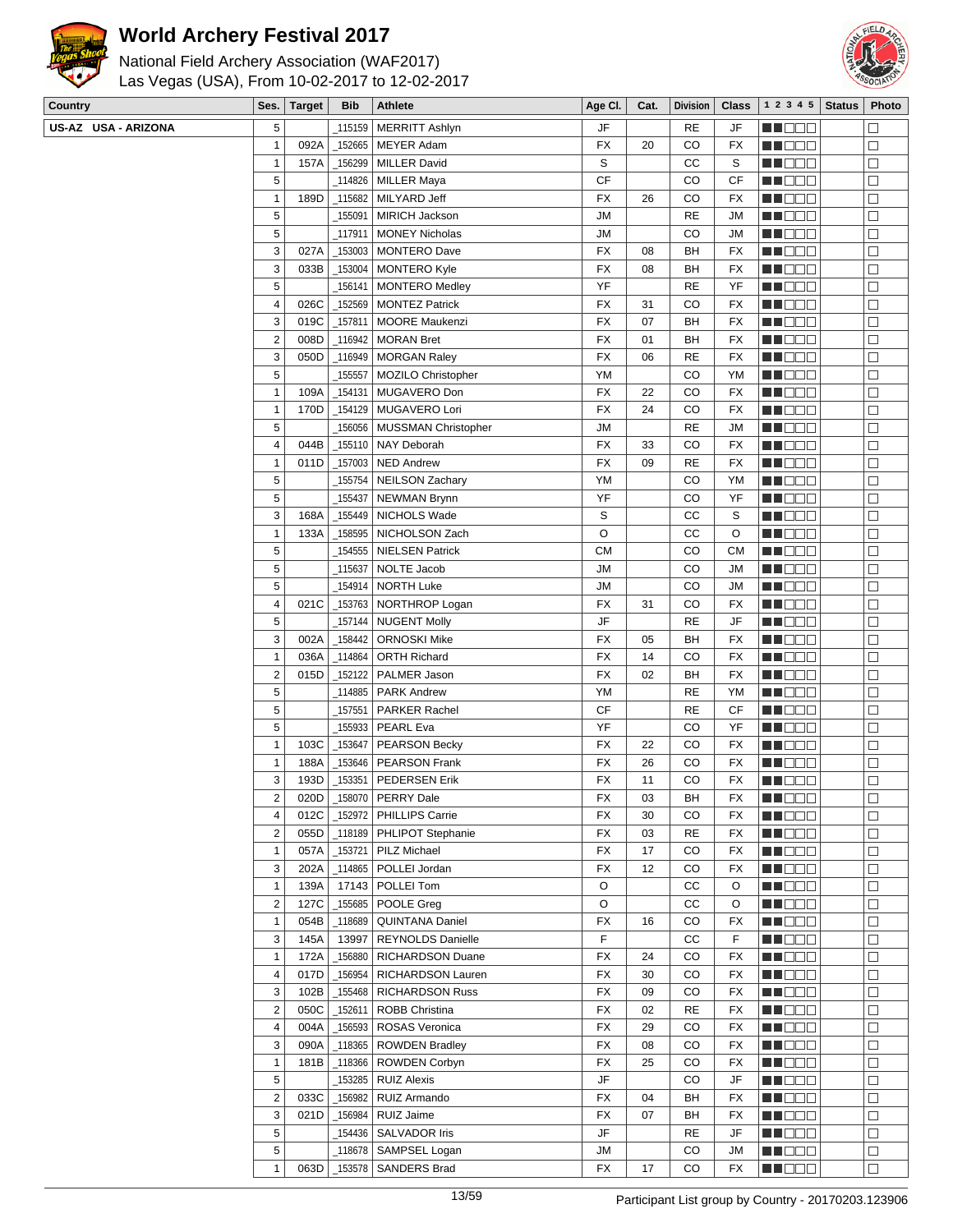

## **World Archery Festival 2017**

# National Field Archery Association (WAF2017)



Las Vegas (USA), From 10-02-2017 to 12-02-2017

| 030A<br>155948<br><b>SATRAN Steven</b><br>CO<br>MA DE L<br>4<br>FX<br>32<br>FX<br>$\overline{\phantom{a}}$<br>109C<br>3<br><b>SCHEUNEMANN Travis</b><br>FX<br>CO<br>MU DO B<br>155140<br>10<br>FX<br>$\Box$<br>5<br>JF<br>115163   SCHLIEF Madison_<br>CO<br>JF<br>MU DO O<br>$\Box$<br>4<br>050B<br>FX<br>CO<br>_117531<br><b>SCHRAND Mark</b><br>33<br>FX<br>NN 888<br>$\Box$<br><b>FX</b><br>061C<br>_156798<br>17<br>CO<br>M D D D<br>$\mathbf{1}$<br><b>SENSABOUGH George</b><br>FX<br>$\Box$<br>3<br>206B<br>_155573 SEYMOUR Steven<br>FX<br>12<br>CO<br>MU DO B<br>FX<br>$\Box$<br>191A<br>_156418   SHEPLEY Pete<br>FX<br>CO<br>MN DO B<br>$\Box$<br>1<br>26<br>FX<br>024A<br>SILVASI Joe<br>FX<br>31<br>CO<br>4<br>_116906<br>FX<br>MA DE L<br>$\Box$<br>007D<br>152958<br>SINGER Mira<br>FX<br><b>HE</b> OOO<br>$\Box$<br>$\mathbf{1}$<br>09<br>BH<br>FX<br>5<br>YF<br>CO<br>_156995<br>SMITH Aleksandria<br>YF<br>M DO O<br>⊐<br>5<br>YF<br>CO<br>MN DO B<br>$\Box$<br>116816<br><b>SMITH Annabella</b><br>YF<br>$\mathbf{1}$<br>FX<br>CO<br>113C<br>156994<br><b>SMITH Craig</b><br>23<br>FX<br>MO DO<br>$\Box$<br><b>FX</b><br>3<br><b>RE</b><br>038A<br>_118224<br><b>SMITH David</b><br>05<br>FX<br><u>Li Sec</u><br>$\Box$<br>5<br><b>CF</b><br>152261<br>CO<br>CF<br>MU DO O<br><b>SMITH Shaylee</b><br>$\Box$<br>$\mathbf{1}$<br>075B<br>$\_155504$<br><b>FX</b><br>CO<br><b>SMITH Walter</b><br>19<br>FX<br>MU O O O<br>$\Box$<br>5<br>_156546<br><b>JM</b><br>CO<br>$\Box$<br>SORNOZA Zachary<br>MN D D O<br>JM<br>3<br>14720   SORRELLS Caleb<br>O<br>СC<br>MA BEL<br>130A<br>O<br>$\Box$<br>072A<br>153046<br><b>SPECK Michael</b><br>CO<br>1<br>FX<br>18<br>FX<br>M DE S<br>S<br>3<br>169C<br><b>SPRAY Randy</b><br>СC<br>MU DO B<br>_152606<br>S<br>$\Box$<br>5<br><b>STAINS Kate</b><br>JF<br><b>RE</b><br>_153777<br>JF<br>MU DO O<br>$\Box$<br>5<br><b>CM</b><br>CO<br>MO DO O<br>$\Box$<br>156663<br>STANFIELD Hunter<br>CМ<br>5<br>СM<br>CO<br>152588 STANFIELD Tyler_<br>CМ<br>MU DO B<br>$\Box$<br>$\mathbf{1}$<br>170B<br>_114811   STANFORD Richard<br>FX<br>CO<br>MU DO B<br>24<br>FX<br>⊐<br>012C<br>_157826   STEPHENS Bryan<br><b>FX</b><br><b>RE</b><br>$\mathbf{1}$<br>09<br>FX<br>N N D D D<br>$\Box$<br>122C<br>O<br>СC<br>$\Box$<br>$\mathbf{1}$<br>_158164   STEPP David<br>O<br>MO DO O<br>$\overline{\mathbf{c}}$<br>095D<br><b>FX</b><br>CO<br>MA DE L<br>$\Box$<br>_158166   STEPP Tristan<br>03<br>FX<br>3<br>016A<br>FX<br>BH<br><b>MA</b> OO O<br>_154107<br>STEVENS Tayler<br>06<br>FX<br>$\Box$<br>5<br>CO<br>118489   STRADER Shawn<br><b>JM</b><br>JM<br>M DO O<br>⊐<br>$\mathbf{1}$<br>013A<br>152176<br>SULLIVAN Thomas<br><b>FX</b><br><b>RE</b><br>09<br>FX<br>MN D D D<br>$\Box$<br>$\mathbf{1}$<br>_152956 TARR Justin<br>FX<br>BH<br>ME DE S<br>$\Box$<br>008A<br>09<br>FX<br>$\sqrt{5}$<br><b>JM</b><br>CO<br>_114994<br><b>TERSEY Kolin</b><br>JM<br>MU DO B<br>$\Box$<br>$\sqrt{2}$<br>_154610   TSOSIE Emmett O.<br>FX<br><b>RE</b><br>MN DO B<br>066D<br>04<br>FX<br>⊐<br>$\mathbf{1}$<br>_118663   ULMER Jeremy<br><b>FX</b><br>28<br>CO<br>211A<br>FX<br>MN D D D<br>$\Box$<br>032D<br>118662<br>MO DO O<br>$\Box$<br>$\mathbf{1}$<br><b>ULMER Zacharie</b><br>FX<br>14<br>CO<br>FX<br>$\mathbf{1}$<br>FX<br>MA DE E<br>191B<br>158559<br><b>URQUIDI Theresa</b><br>26<br>CO<br>FX<br>□<br>$\overline{\mathbf{c}}$<br><b>RE</b><br>067A<br>_154501<br>VAINAUSKAS Adam<br>FX<br>04<br>FX<br>M DO O<br>⊐<br>$\overline{c}$<br>103A<br>FX<br>_152879<br><b>VARGAS Bobby</b><br>03<br>CO<br>FX<br>M DO D<br>⊒<br>3<br>$\Box$<br>040B<br><b>VEDELER Sarah</b><br>FX<br><b>RE</b><br>MO DO O<br>_116751<br>05<br>FX<br>3<br>193B<br>_115506   VELASQUEZ Johnny<br>FX<br>11<br>CO<br>FX<br>MU O O O<br>ப<br>5<br>YM<br>_118373 VILLANUEVA Diego<br><b>RE</b><br>ΥM<br>WO OO U<br>$\Box$<br>5<br>JF<br>_116473   WACKER Miranda<br>CO<br>JF<br>MA O O O<br>⊐<br>3<br>189C<br>_114850   WAGNER Bradley<br>FX<br>CO<br>11<br>FX<br><b>MADDO</b><br>$\Box$<br>5<br><b>JM</b><br>CO<br><b>HE</b> OOO<br>$\Box$<br>114849   WAGNER Thompson<br>JM<br>5<br>YF<br><b>RE</b><br>YF<br>MU DO B<br>$\Box$<br>_157361  <br>WALIA Anika<br>5<br><b>WALIA Arnaav</b><br>YM<br><b>RE</b><br>157259<br>YM<br>MU DO O<br>$\Box$<br>5<br>153141<br><b>WALKER Alexander</b><br><b>JM</b><br>CO<br>JM<br><b>REDDO</b><br>$\Box$<br>5<br>JF<br>_153140  <br><b>WALKER Noel</b><br>CO<br><b>MA</b> OOO<br>$\Box$<br>JF<br>$\sqrt{3}$<br>210A<br>_156207<br><b>WALLER Kent</b><br>FX<br>CO<br>MU O O O<br>$\Box$<br>13<br>FX<br>$\sqrt{5}$<br><b>JM</b><br>CO<br>_115263  <br>WALLIN Joshua<br>JM<br>MA O O O<br>$\Box$<br>3<br>039B<br>117534<br>FX<br><b>RE</b><br>MN OO O<br><b>WALTH Courtney</b><br>FX<br>$\Box$<br>05<br>$\overline{2}$<br>188C<br>154267<br>J<br>RC<br><b>HE</b> DOO<br>$\Box$<br><b>WAPNIARSKI Zoey</b><br>J<br>MU DEL<br>075B<br>_154908<br><b>WEED Chad</b><br>FX<br>CO<br>$\Box$<br>3<br>06<br>FX<br>$\mathbf{1}$<br>078C<br>_157012   WHALEY Lesley<br>FX<br>CO<br>MU DO B<br>□<br>19<br>FX<br>3<br>198D<br>156287<br>FX<br>CO<br><b>WHALEY Ryan</b><br>11<br>FX<br><b>RECOR</b><br>$\Box$<br>4<br>048A<br>115333<br><b>WHITE Billie</b><br>FX<br>33<br>CO<br><b>MADDO</b><br>$\Box$<br>FX<br>$\overline{2}$<br>CC<br>178B<br>156421<br>WILCOX Claudia<br>J<br>MU O O O<br>J<br>$\Box$<br>MU DO B<br>034C<br>156410<br><b>WONG Patricia</b><br>FX<br>CO<br>$\Box$<br>4<br>32<br>FX<br><b>FX</b><br>$\mathbf{1}$<br>_156409   WONG Wray<br>CO<br>186A<br>26<br>FX<br>NN O O O<br>$\Box$<br>$\overline{\mathbf{c}}$<br>049A<br>_154036   YAMAGUCHI Gary<br>FX<br>02<br><b>RE</b><br><b>MARGE</b><br>FX<br>$\Box$<br>$\overline{2}$<br>_154037   YAMAGUCHI Karissa<br>П | Country             | Ses. | <b>Target</b> | <b>Bib</b> | Athlete | Age CI. | Cat. | <b>Division</b> | <b>Class</b> | 1 2 3 4 5    | <b>Status</b> | Photo |
|----------------------------------------------------------------------------------------------------------------------------------------------------------------------------------------------------------------------------------------------------------------------------------------------------------------------------------------------------------------------------------------------------------------------------------------------------------------------------------------------------------------------------------------------------------------------------------------------------------------------------------------------------------------------------------------------------------------------------------------------------------------------------------------------------------------------------------------------------------------------------------------------------------------------------------------------------------------------------------------------------------------------------------------------------------------------------------------------------------------------------------------------------------------------------------------------------------------------------------------------------------------------------------------------------------------------------------------------------------------------------------------------------------------------------------------------------------------------------------------------------------------------------------------------------------------------------------------------------------------------------------------------------------------------------------------------------------------------------------------------------------------------------------------------------------------------------------------------------------------------------------------------------------------------------------------------------------------------------------------------------------------------------------------------------------------------------------------------------------------------------------------------------------------------------------------------------------------------------------------------------------------------------------------------------------------------------------------------------------------------------------------------------------------------------------------------------------------------------------------------------------------------------------------------------------------------------------------------------------------------------------------------------------------------------------------------------------------------------------------------------------------------------------------------------------------------------------------------------------------------------------------------------------------------------------------------------------------------------------------------------------------------------------------------------------------------------------------------------------------------------------------------------------------------------------------------------------------------------------------------------------------------------------------------------------------------------------------------------------------------------------------------------------------------------------------------------------------------------------------------------------------------------------------------------------------------------------------------------------------------------------------------------------------------------------------------------------------------------------------------------------------------------------------------------------------------------------------------------------------------------------------------------------------------------------------------------------------------------------------------------------------------------------------------------------------------------------------------------------------------------------------------------------------------------------------------------------------------------------------------------------------------------------------------------------------------------------------------------------------------------------------------------------------------------------------------------------------------------------------------------------------------------------------------------------------------------------------------------------------------------------------------------------------------------------------------------------------------------------------------------------------------------------------------------------------------------------------------------------------------------------------------------------------------------------------------------------------------------------------------------------------------------------------------------------------------------------------------------------------------------------------------------------------------------------------------------------------------------------------------------------------------------------------------------------------------------------------------------------------------------------------------------------------------------------------------------------------------------------------------------------------------------------------------------------------------------------------------------------------------------------------------------------------------------------------------------------------------------------------|---------------------|------|---------------|------------|---------|---------|------|-----------------|--------------|--------------|---------------|-------|
|                                                                                                                                                                                                                                                                                                                                                                                                                                                                                                                                                                                                                                                                                                                                                                                                                                                                                                                                                                                                                                                                                                                                                                                                                                                                                                                                                                                                                                                                                                                                                                                                                                                                                                                                                                                                                                                                                                                                                                                                                                                                                                                                                                                                                                                                                                                                                                                                                                                                                                                                                                                                                                                                                                                                                                                                                                                                                                                                                                                                                                                                                                                                                                                                                                                                                                                                                                                                                                                                                                                                                                                                                                                                                                                                                                                                                                                                                                                                                                                                                                                                                                                                                                                                                                                                                                                                                                                                                                                                                                                                                                                                                                                                                                                                                                                                                                                                                                                                                                                                                                                                                                                                                                                                                                                                                                                                                                                                                                                                                                                                                                                                                                                                                                                                        | US-AZ USA - ARIZONA |      |               |            |         |         |      |                 |              |              |               |       |
|                                                                                                                                                                                                                                                                                                                                                                                                                                                                                                                                                                                                                                                                                                                                                                                                                                                                                                                                                                                                                                                                                                                                                                                                                                                                                                                                                                                                                                                                                                                                                                                                                                                                                                                                                                                                                                                                                                                                                                                                                                                                                                                                                                                                                                                                                                                                                                                                                                                                                                                                                                                                                                                                                                                                                                                                                                                                                                                                                                                                                                                                                                                                                                                                                                                                                                                                                                                                                                                                                                                                                                                                                                                                                                                                                                                                                                                                                                                                                                                                                                                                                                                                                                                                                                                                                                                                                                                                                                                                                                                                                                                                                                                                                                                                                                                                                                                                                                                                                                                                                                                                                                                                                                                                                                                                                                                                                                                                                                                                                                                                                                                                                                                                                                                                        |                     |      |               |            |         |         |      |                 |              |              |               |       |
|                                                                                                                                                                                                                                                                                                                                                                                                                                                                                                                                                                                                                                                                                                                                                                                                                                                                                                                                                                                                                                                                                                                                                                                                                                                                                                                                                                                                                                                                                                                                                                                                                                                                                                                                                                                                                                                                                                                                                                                                                                                                                                                                                                                                                                                                                                                                                                                                                                                                                                                                                                                                                                                                                                                                                                                                                                                                                                                                                                                                                                                                                                                                                                                                                                                                                                                                                                                                                                                                                                                                                                                                                                                                                                                                                                                                                                                                                                                                                                                                                                                                                                                                                                                                                                                                                                                                                                                                                                                                                                                                                                                                                                                                                                                                                                                                                                                                                                                                                                                                                                                                                                                                                                                                                                                                                                                                                                                                                                                                                                                                                                                                                                                                                                                                        |                     |      |               |            |         |         |      |                 |              |              |               |       |
|                                                                                                                                                                                                                                                                                                                                                                                                                                                                                                                                                                                                                                                                                                                                                                                                                                                                                                                                                                                                                                                                                                                                                                                                                                                                                                                                                                                                                                                                                                                                                                                                                                                                                                                                                                                                                                                                                                                                                                                                                                                                                                                                                                                                                                                                                                                                                                                                                                                                                                                                                                                                                                                                                                                                                                                                                                                                                                                                                                                                                                                                                                                                                                                                                                                                                                                                                                                                                                                                                                                                                                                                                                                                                                                                                                                                                                                                                                                                                                                                                                                                                                                                                                                                                                                                                                                                                                                                                                                                                                                                                                                                                                                                                                                                                                                                                                                                                                                                                                                                                                                                                                                                                                                                                                                                                                                                                                                                                                                                                                                                                                                                                                                                                                                                        |                     |      |               |            |         |         |      |                 |              |              |               |       |
|                                                                                                                                                                                                                                                                                                                                                                                                                                                                                                                                                                                                                                                                                                                                                                                                                                                                                                                                                                                                                                                                                                                                                                                                                                                                                                                                                                                                                                                                                                                                                                                                                                                                                                                                                                                                                                                                                                                                                                                                                                                                                                                                                                                                                                                                                                                                                                                                                                                                                                                                                                                                                                                                                                                                                                                                                                                                                                                                                                                                                                                                                                                                                                                                                                                                                                                                                                                                                                                                                                                                                                                                                                                                                                                                                                                                                                                                                                                                                                                                                                                                                                                                                                                                                                                                                                                                                                                                                                                                                                                                                                                                                                                                                                                                                                                                                                                                                                                                                                                                                                                                                                                                                                                                                                                                                                                                                                                                                                                                                                                                                                                                                                                                                                                                        |                     |      |               |            |         |         |      |                 |              |              |               |       |
|                                                                                                                                                                                                                                                                                                                                                                                                                                                                                                                                                                                                                                                                                                                                                                                                                                                                                                                                                                                                                                                                                                                                                                                                                                                                                                                                                                                                                                                                                                                                                                                                                                                                                                                                                                                                                                                                                                                                                                                                                                                                                                                                                                                                                                                                                                                                                                                                                                                                                                                                                                                                                                                                                                                                                                                                                                                                                                                                                                                                                                                                                                                                                                                                                                                                                                                                                                                                                                                                                                                                                                                                                                                                                                                                                                                                                                                                                                                                                                                                                                                                                                                                                                                                                                                                                                                                                                                                                                                                                                                                                                                                                                                                                                                                                                                                                                                                                                                                                                                                                                                                                                                                                                                                                                                                                                                                                                                                                                                                                                                                                                                                                                                                                                                                        |                     |      |               |            |         |         |      |                 |              |              |               |       |
|                                                                                                                                                                                                                                                                                                                                                                                                                                                                                                                                                                                                                                                                                                                                                                                                                                                                                                                                                                                                                                                                                                                                                                                                                                                                                                                                                                                                                                                                                                                                                                                                                                                                                                                                                                                                                                                                                                                                                                                                                                                                                                                                                                                                                                                                                                                                                                                                                                                                                                                                                                                                                                                                                                                                                                                                                                                                                                                                                                                                                                                                                                                                                                                                                                                                                                                                                                                                                                                                                                                                                                                                                                                                                                                                                                                                                                                                                                                                                                                                                                                                                                                                                                                                                                                                                                                                                                                                                                                                                                                                                                                                                                                                                                                                                                                                                                                                                                                                                                                                                                                                                                                                                                                                                                                                                                                                                                                                                                                                                                                                                                                                                                                                                                                                        |                     |      |               |            |         |         |      |                 |              |              |               |       |
|                                                                                                                                                                                                                                                                                                                                                                                                                                                                                                                                                                                                                                                                                                                                                                                                                                                                                                                                                                                                                                                                                                                                                                                                                                                                                                                                                                                                                                                                                                                                                                                                                                                                                                                                                                                                                                                                                                                                                                                                                                                                                                                                                                                                                                                                                                                                                                                                                                                                                                                                                                                                                                                                                                                                                                                                                                                                                                                                                                                                                                                                                                                                                                                                                                                                                                                                                                                                                                                                                                                                                                                                                                                                                                                                                                                                                                                                                                                                                                                                                                                                                                                                                                                                                                                                                                                                                                                                                                                                                                                                                                                                                                                                                                                                                                                                                                                                                                                                                                                                                                                                                                                                                                                                                                                                                                                                                                                                                                                                                                                                                                                                                                                                                                                                        |                     |      |               |            |         |         |      |                 |              |              |               |       |
|                                                                                                                                                                                                                                                                                                                                                                                                                                                                                                                                                                                                                                                                                                                                                                                                                                                                                                                                                                                                                                                                                                                                                                                                                                                                                                                                                                                                                                                                                                                                                                                                                                                                                                                                                                                                                                                                                                                                                                                                                                                                                                                                                                                                                                                                                                                                                                                                                                                                                                                                                                                                                                                                                                                                                                                                                                                                                                                                                                                                                                                                                                                                                                                                                                                                                                                                                                                                                                                                                                                                                                                                                                                                                                                                                                                                                                                                                                                                                                                                                                                                                                                                                                                                                                                                                                                                                                                                                                                                                                                                                                                                                                                                                                                                                                                                                                                                                                                                                                                                                                                                                                                                                                                                                                                                                                                                                                                                                                                                                                                                                                                                                                                                                                                                        |                     |      |               |            |         |         |      |                 |              |              |               |       |
|                                                                                                                                                                                                                                                                                                                                                                                                                                                                                                                                                                                                                                                                                                                                                                                                                                                                                                                                                                                                                                                                                                                                                                                                                                                                                                                                                                                                                                                                                                                                                                                                                                                                                                                                                                                                                                                                                                                                                                                                                                                                                                                                                                                                                                                                                                                                                                                                                                                                                                                                                                                                                                                                                                                                                                                                                                                                                                                                                                                                                                                                                                                                                                                                                                                                                                                                                                                                                                                                                                                                                                                                                                                                                                                                                                                                                                                                                                                                                                                                                                                                                                                                                                                                                                                                                                                                                                                                                                                                                                                                                                                                                                                                                                                                                                                                                                                                                                                                                                                                                                                                                                                                                                                                                                                                                                                                                                                                                                                                                                                                                                                                                                                                                                                                        |                     |      |               |            |         |         |      |                 |              |              |               |       |
|                                                                                                                                                                                                                                                                                                                                                                                                                                                                                                                                                                                                                                                                                                                                                                                                                                                                                                                                                                                                                                                                                                                                                                                                                                                                                                                                                                                                                                                                                                                                                                                                                                                                                                                                                                                                                                                                                                                                                                                                                                                                                                                                                                                                                                                                                                                                                                                                                                                                                                                                                                                                                                                                                                                                                                                                                                                                                                                                                                                                                                                                                                                                                                                                                                                                                                                                                                                                                                                                                                                                                                                                                                                                                                                                                                                                                                                                                                                                                                                                                                                                                                                                                                                                                                                                                                                                                                                                                                                                                                                                                                                                                                                                                                                                                                                                                                                                                                                                                                                                                                                                                                                                                                                                                                                                                                                                                                                                                                                                                                                                                                                                                                                                                                                                        |                     |      |               |            |         |         |      |                 |              |              |               |       |
|                                                                                                                                                                                                                                                                                                                                                                                                                                                                                                                                                                                                                                                                                                                                                                                                                                                                                                                                                                                                                                                                                                                                                                                                                                                                                                                                                                                                                                                                                                                                                                                                                                                                                                                                                                                                                                                                                                                                                                                                                                                                                                                                                                                                                                                                                                                                                                                                                                                                                                                                                                                                                                                                                                                                                                                                                                                                                                                                                                                                                                                                                                                                                                                                                                                                                                                                                                                                                                                                                                                                                                                                                                                                                                                                                                                                                                                                                                                                                                                                                                                                                                                                                                                                                                                                                                                                                                                                                                                                                                                                                                                                                                                                                                                                                                                                                                                                                                                                                                                                                                                                                                                                                                                                                                                                                                                                                                                                                                                                                                                                                                                                                                                                                                                                        |                     |      |               |            |         |         |      |                 |              |              |               |       |
|                                                                                                                                                                                                                                                                                                                                                                                                                                                                                                                                                                                                                                                                                                                                                                                                                                                                                                                                                                                                                                                                                                                                                                                                                                                                                                                                                                                                                                                                                                                                                                                                                                                                                                                                                                                                                                                                                                                                                                                                                                                                                                                                                                                                                                                                                                                                                                                                                                                                                                                                                                                                                                                                                                                                                                                                                                                                                                                                                                                                                                                                                                                                                                                                                                                                                                                                                                                                                                                                                                                                                                                                                                                                                                                                                                                                                                                                                                                                                                                                                                                                                                                                                                                                                                                                                                                                                                                                                                                                                                                                                                                                                                                                                                                                                                                                                                                                                                                                                                                                                                                                                                                                                                                                                                                                                                                                                                                                                                                                                                                                                                                                                                                                                                                                        |                     |      |               |            |         |         |      |                 |              |              |               |       |
|                                                                                                                                                                                                                                                                                                                                                                                                                                                                                                                                                                                                                                                                                                                                                                                                                                                                                                                                                                                                                                                                                                                                                                                                                                                                                                                                                                                                                                                                                                                                                                                                                                                                                                                                                                                                                                                                                                                                                                                                                                                                                                                                                                                                                                                                                                                                                                                                                                                                                                                                                                                                                                                                                                                                                                                                                                                                                                                                                                                                                                                                                                                                                                                                                                                                                                                                                                                                                                                                                                                                                                                                                                                                                                                                                                                                                                                                                                                                                                                                                                                                                                                                                                                                                                                                                                                                                                                                                                                                                                                                                                                                                                                                                                                                                                                                                                                                                                                                                                                                                                                                                                                                                                                                                                                                                                                                                                                                                                                                                                                                                                                                                                                                                                                                        |                     |      |               |            |         |         |      |                 |              |              |               |       |
|                                                                                                                                                                                                                                                                                                                                                                                                                                                                                                                                                                                                                                                                                                                                                                                                                                                                                                                                                                                                                                                                                                                                                                                                                                                                                                                                                                                                                                                                                                                                                                                                                                                                                                                                                                                                                                                                                                                                                                                                                                                                                                                                                                                                                                                                                                                                                                                                                                                                                                                                                                                                                                                                                                                                                                                                                                                                                                                                                                                                                                                                                                                                                                                                                                                                                                                                                                                                                                                                                                                                                                                                                                                                                                                                                                                                                                                                                                                                                                                                                                                                                                                                                                                                                                                                                                                                                                                                                                                                                                                                                                                                                                                                                                                                                                                                                                                                                                                                                                                                                                                                                                                                                                                                                                                                                                                                                                                                                                                                                                                                                                                                                                                                                                                                        |                     |      |               |            |         |         |      |                 |              |              |               |       |
|                                                                                                                                                                                                                                                                                                                                                                                                                                                                                                                                                                                                                                                                                                                                                                                                                                                                                                                                                                                                                                                                                                                                                                                                                                                                                                                                                                                                                                                                                                                                                                                                                                                                                                                                                                                                                                                                                                                                                                                                                                                                                                                                                                                                                                                                                                                                                                                                                                                                                                                                                                                                                                                                                                                                                                                                                                                                                                                                                                                                                                                                                                                                                                                                                                                                                                                                                                                                                                                                                                                                                                                                                                                                                                                                                                                                                                                                                                                                                                                                                                                                                                                                                                                                                                                                                                                                                                                                                                                                                                                                                                                                                                                                                                                                                                                                                                                                                                                                                                                                                                                                                                                                                                                                                                                                                                                                                                                                                                                                                                                                                                                                                                                                                                                                        |                     |      |               |            |         |         |      |                 |              |              |               |       |
|                                                                                                                                                                                                                                                                                                                                                                                                                                                                                                                                                                                                                                                                                                                                                                                                                                                                                                                                                                                                                                                                                                                                                                                                                                                                                                                                                                                                                                                                                                                                                                                                                                                                                                                                                                                                                                                                                                                                                                                                                                                                                                                                                                                                                                                                                                                                                                                                                                                                                                                                                                                                                                                                                                                                                                                                                                                                                                                                                                                                                                                                                                                                                                                                                                                                                                                                                                                                                                                                                                                                                                                                                                                                                                                                                                                                                                                                                                                                                                                                                                                                                                                                                                                                                                                                                                                                                                                                                                                                                                                                                                                                                                                                                                                                                                                                                                                                                                                                                                                                                                                                                                                                                                                                                                                                                                                                                                                                                                                                                                                                                                                                                                                                                                                                        |                     |      |               |            |         |         |      |                 |              |              |               |       |
|                                                                                                                                                                                                                                                                                                                                                                                                                                                                                                                                                                                                                                                                                                                                                                                                                                                                                                                                                                                                                                                                                                                                                                                                                                                                                                                                                                                                                                                                                                                                                                                                                                                                                                                                                                                                                                                                                                                                                                                                                                                                                                                                                                                                                                                                                                                                                                                                                                                                                                                                                                                                                                                                                                                                                                                                                                                                                                                                                                                                                                                                                                                                                                                                                                                                                                                                                                                                                                                                                                                                                                                                                                                                                                                                                                                                                                                                                                                                                                                                                                                                                                                                                                                                                                                                                                                                                                                                                                                                                                                                                                                                                                                                                                                                                                                                                                                                                                                                                                                                                                                                                                                                                                                                                                                                                                                                                                                                                                                                                                                                                                                                                                                                                                                                        |                     |      |               |            |         |         |      |                 |              |              |               |       |
|                                                                                                                                                                                                                                                                                                                                                                                                                                                                                                                                                                                                                                                                                                                                                                                                                                                                                                                                                                                                                                                                                                                                                                                                                                                                                                                                                                                                                                                                                                                                                                                                                                                                                                                                                                                                                                                                                                                                                                                                                                                                                                                                                                                                                                                                                                                                                                                                                                                                                                                                                                                                                                                                                                                                                                                                                                                                                                                                                                                                                                                                                                                                                                                                                                                                                                                                                                                                                                                                                                                                                                                                                                                                                                                                                                                                                                                                                                                                                                                                                                                                                                                                                                                                                                                                                                                                                                                                                                                                                                                                                                                                                                                                                                                                                                                                                                                                                                                                                                                                                                                                                                                                                                                                                                                                                                                                                                                                                                                                                                                                                                                                                                                                                                                                        |                     |      |               |            |         |         |      |                 |              |              |               |       |
|                                                                                                                                                                                                                                                                                                                                                                                                                                                                                                                                                                                                                                                                                                                                                                                                                                                                                                                                                                                                                                                                                                                                                                                                                                                                                                                                                                                                                                                                                                                                                                                                                                                                                                                                                                                                                                                                                                                                                                                                                                                                                                                                                                                                                                                                                                                                                                                                                                                                                                                                                                                                                                                                                                                                                                                                                                                                                                                                                                                                                                                                                                                                                                                                                                                                                                                                                                                                                                                                                                                                                                                                                                                                                                                                                                                                                                                                                                                                                                                                                                                                                                                                                                                                                                                                                                                                                                                                                                                                                                                                                                                                                                                                                                                                                                                                                                                                                                                                                                                                                                                                                                                                                                                                                                                                                                                                                                                                                                                                                                                                                                                                                                                                                                                                        |                     |      |               |            |         |         |      |                 |              |              |               |       |
|                                                                                                                                                                                                                                                                                                                                                                                                                                                                                                                                                                                                                                                                                                                                                                                                                                                                                                                                                                                                                                                                                                                                                                                                                                                                                                                                                                                                                                                                                                                                                                                                                                                                                                                                                                                                                                                                                                                                                                                                                                                                                                                                                                                                                                                                                                                                                                                                                                                                                                                                                                                                                                                                                                                                                                                                                                                                                                                                                                                                                                                                                                                                                                                                                                                                                                                                                                                                                                                                                                                                                                                                                                                                                                                                                                                                                                                                                                                                                                                                                                                                                                                                                                                                                                                                                                                                                                                                                                                                                                                                                                                                                                                                                                                                                                                                                                                                                                                                                                                                                                                                                                                                                                                                                                                                                                                                                                                                                                                                                                                                                                                                                                                                                                                                        |                     |      |               |            |         |         |      |                 |              |              |               |       |
|                                                                                                                                                                                                                                                                                                                                                                                                                                                                                                                                                                                                                                                                                                                                                                                                                                                                                                                                                                                                                                                                                                                                                                                                                                                                                                                                                                                                                                                                                                                                                                                                                                                                                                                                                                                                                                                                                                                                                                                                                                                                                                                                                                                                                                                                                                                                                                                                                                                                                                                                                                                                                                                                                                                                                                                                                                                                                                                                                                                                                                                                                                                                                                                                                                                                                                                                                                                                                                                                                                                                                                                                                                                                                                                                                                                                                                                                                                                                                                                                                                                                                                                                                                                                                                                                                                                                                                                                                                                                                                                                                                                                                                                                                                                                                                                                                                                                                                                                                                                                                                                                                                                                                                                                                                                                                                                                                                                                                                                                                                                                                                                                                                                                                                                                        |                     |      |               |            |         |         |      |                 |              |              |               |       |
|                                                                                                                                                                                                                                                                                                                                                                                                                                                                                                                                                                                                                                                                                                                                                                                                                                                                                                                                                                                                                                                                                                                                                                                                                                                                                                                                                                                                                                                                                                                                                                                                                                                                                                                                                                                                                                                                                                                                                                                                                                                                                                                                                                                                                                                                                                                                                                                                                                                                                                                                                                                                                                                                                                                                                                                                                                                                                                                                                                                                                                                                                                                                                                                                                                                                                                                                                                                                                                                                                                                                                                                                                                                                                                                                                                                                                                                                                                                                                                                                                                                                                                                                                                                                                                                                                                                                                                                                                                                                                                                                                                                                                                                                                                                                                                                                                                                                                                                                                                                                                                                                                                                                                                                                                                                                                                                                                                                                                                                                                                                                                                                                                                                                                                                                        |                     |      |               |            |         |         |      |                 |              |              |               |       |
|                                                                                                                                                                                                                                                                                                                                                                                                                                                                                                                                                                                                                                                                                                                                                                                                                                                                                                                                                                                                                                                                                                                                                                                                                                                                                                                                                                                                                                                                                                                                                                                                                                                                                                                                                                                                                                                                                                                                                                                                                                                                                                                                                                                                                                                                                                                                                                                                                                                                                                                                                                                                                                                                                                                                                                                                                                                                                                                                                                                                                                                                                                                                                                                                                                                                                                                                                                                                                                                                                                                                                                                                                                                                                                                                                                                                                                                                                                                                                                                                                                                                                                                                                                                                                                                                                                                                                                                                                                                                                                                                                                                                                                                                                                                                                                                                                                                                                                                                                                                                                                                                                                                                                                                                                                                                                                                                                                                                                                                                                                                                                                                                                                                                                                                                        |                     |      |               |            |         |         |      |                 |              |              |               |       |
|                                                                                                                                                                                                                                                                                                                                                                                                                                                                                                                                                                                                                                                                                                                                                                                                                                                                                                                                                                                                                                                                                                                                                                                                                                                                                                                                                                                                                                                                                                                                                                                                                                                                                                                                                                                                                                                                                                                                                                                                                                                                                                                                                                                                                                                                                                                                                                                                                                                                                                                                                                                                                                                                                                                                                                                                                                                                                                                                                                                                                                                                                                                                                                                                                                                                                                                                                                                                                                                                                                                                                                                                                                                                                                                                                                                                                                                                                                                                                                                                                                                                                                                                                                                                                                                                                                                                                                                                                                                                                                                                                                                                                                                                                                                                                                                                                                                                                                                                                                                                                                                                                                                                                                                                                                                                                                                                                                                                                                                                                                                                                                                                                                                                                                                                        |                     |      |               |            |         |         |      |                 |              |              |               |       |
|                                                                                                                                                                                                                                                                                                                                                                                                                                                                                                                                                                                                                                                                                                                                                                                                                                                                                                                                                                                                                                                                                                                                                                                                                                                                                                                                                                                                                                                                                                                                                                                                                                                                                                                                                                                                                                                                                                                                                                                                                                                                                                                                                                                                                                                                                                                                                                                                                                                                                                                                                                                                                                                                                                                                                                                                                                                                                                                                                                                                                                                                                                                                                                                                                                                                                                                                                                                                                                                                                                                                                                                                                                                                                                                                                                                                                                                                                                                                                                                                                                                                                                                                                                                                                                                                                                                                                                                                                                                                                                                                                                                                                                                                                                                                                                                                                                                                                                                                                                                                                                                                                                                                                                                                                                                                                                                                                                                                                                                                                                                                                                                                                                                                                                                                        |                     |      |               |            |         |         |      |                 |              |              |               |       |
|                                                                                                                                                                                                                                                                                                                                                                                                                                                                                                                                                                                                                                                                                                                                                                                                                                                                                                                                                                                                                                                                                                                                                                                                                                                                                                                                                                                                                                                                                                                                                                                                                                                                                                                                                                                                                                                                                                                                                                                                                                                                                                                                                                                                                                                                                                                                                                                                                                                                                                                                                                                                                                                                                                                                                                                                                                                                                                                                                                                                                                                                                                                                                                                                                                                                                                                                                                                                                                                                                                                                                                                                                                                                                                                                                                                                                                                                                                                                                                                                                                                                                                                                                                                                                                                                                                                                                                                                                                                                                                                                                                                                                                                                                                                                                                                                                                                                                                                                                                                                                                                                                                                                                                                                                                                                                                                                                                                                                                                                                                                                                                                                                                                                                                                                        |                     |      |               |            |         |         |      |                 |              |              |               |       |
|                                                                                                                                                                                                                                                                                                                                                                                                                                                                                                                                                                                                                                                                                                                                                                                                                                                                                                                                                                                                                                                                                                                                                                                                                                                                                                                                                                                                                                                                                                                                                                                                                                                                                                                                                                                                                                                                                                                                                                                                                                                                                                                                                                                                                                                                                                                                                                                                                                                                                                                                                                                                                                                                                                                                                                                                                                                                                                                                                                                                                                                                                                                                                                                                                                                                                                                                                                                                                                                                                                                                                                                                                                                                                                                                                                                                                                                                                                                                                                                                                                                                                                                                                                                                                                                                                                                                                                                                                                                                                                                                                                                                                                                                                                                                                                                                                                                                                                                                                                                                                                                                                                                                                                                                                                                                                                                                                                                                                                                                                                                                                                                                                                                                                                                                        |                     |      |               |            |         |         |      |                 |              |              |               |       |
|                                                                                                                                                                                                                                                                                                                                                                                                                                                                                                                                                                                                                                                                                                                                                                                                                                                                                                                                                                                                                                                                                                                                                                                                                                                                                                                                                                                                                                                                                                                                                                                                                                                                                                                                                                                                                                                                                                                                                                                                                                                                                                                                                                                                                                                                                                                                                                                                                                                                                                                                                                                                                                                                                                                                                                                                                                                                                                                                                                                                                                                                                                                                                                                                                                                                                                                                                                                                                                                                                                                                                                                                                                                                                                                                                                                                                                                                                                                                                                                                                                                                                                                                                                                                                                                                                                                                                                                                                                                                                                                                                                                                                                                                                                                                                                                                                                                                                                                                                                                                                                                                                                                                                                                                                                                                                                                                                                                                                                                                                                                                                                                                                                                                                                                                        |                     |      |               |            |         |         |      |                 |              |              |               |       |
|                                                                                                                                                                                                                                                                                                                                                                                                                                                                                                                                                                                                                                                                                                                                                                                                                                                                                                                                                                                                                                                                                                                                                                                                                                                                                                                                                                                                                                                                                                                                                                                                                                                                                                                                                                                                                                                                                                                                                                                                                                                                                                                                                                                                                                                                                                                                                                                                                                                                                                                                                                                                                                                                                                                                                                                                                                                                                                                                                                                                                                                                                                                                                                                                                                                                                                                                                                                                                                                                                                                                                                                                                                                                                                                                                                                                                                                                                                                                                                                                                                                                                                                                                                                                                                                                                                                                                                                                                                                                                                                                                                                                                                                                                                                                                                                                                                                                                                                                                                                                                                                                                                                                                                                                                                                                                                                                                                                                                                                                                                                                                                                                                                                                                                                                        |                     |      |               |            |         |         |      |                 |              |              |               |       |
|                                                                                                                                                                                                                                                                                                                                                                                                                                                                                                                                                                                                                                                                                                                                                                                                                                                                                                                                                                                                                                                                                                                                                                                                                                                                                                                                                                                                                                                                                                                                                                                                                                                                                                                                                                                                                                                                                                                                                                                                                                                                                                                                                                                                                                                                                                                                                                                                                                                                                                                                                                                                                                                                                                                                                                                                                                                                                                                                                                                                                                                                                                                                                                                                                                                                                                                                                                                                                                                                                                                                                                                                                                                                                                                                                                                                                                                                                                                                                                                                                                                                                                                                                                                                                                                                                                                                                                                                                                                                                                                                                                                                                                                                                                                                                                                                                                                                                                                                                                                                                                                                                                                                                                                                                                                                                                                                                                                                                                                                                                                                                                                                                                                                                                                                        |                     |      |               |            |         |         |      |                 |              |              |               |       |
|                                                                                                                                                                                                                                                                                                                                                                                                                                                                                                                                                                                                                                                                                                                                                                                                                                                                                                                                                                                                                                                                                                                                                                                                                                                                                                                                                                                                                                                                                                                                                                                                                                                                                                                                                                                                                                                                                                                                                                                                                                                                                                                                                                                                                                                                                                                                                                                                                                                                                                                                                                                                                                                                                                                                                                                                                                                                                                                                                                                                                                                                                                                                                                                                                                                                                                                                                                                                                                                                                                                                                                                                                                                                                                                                                                                                                                                                                                                                                                                                                                                                                                                                                                                                                                                                                                                                                                                                                                                                                                                                                                                                                                                                                                                                                                                                                                                                                                                                                                                                                                                                                                                                                                                                                                                                                                                                                                                                                                                                                                                                                                                                                                                                                                                                        |                     |      |               |            |         |         |      |                 |              |              |               |       |
|                                                                                                                                                                                                                                                                                                                                                                                                                                                                                                                                                                                                                                                                                                                                                                                                                                                                                                                                                                                                                                                                                                                                                                                                                                                                                                                                                                                                                                                                                                                                                                                                                                                                                                                                                                                                                                                                                                                                                                                                                                                                                                                                                                                                                                                                                                                                                                                                                                                                                                                                                                                                                                                                                                                                                                                                                                                                                                                                                                                                                                                                                                                                                                                                                                                                                                                                                                                                                                                                                                                                                                                                                                                                                                                                                                                                                                                                                                                                                                                                                                                                                                                                                                                                                                                                                                                                                                                                                                                                                                                                                                                                                                                                                                                                                                                                                                                                                                                                                                                                                                                                                                                                                                                                                                                                                                                                                                                                                                                                                                                                                                                                                                                                                                                                        |                     |      |               |            |         |         |      |                 |              |              |               |       |
|                                                                                                                                                                                                                                                                                                                                                                                                                                                                                                                                                                                                                                                                                                                                                                                                                                                                                                                                                                                                                                                                                                                                                                                                                                                                                                                                                                                                                                                                                                                                                                                                                                                                                                                                                                                                                                                                                                                                                                                                                                                                                                                                                                                                                                                                                                                                                                                                                                                                                                                                                                                                                                                                                                                                                                                                                                                                                                                                                                                                                                                                                                                                                                                                                                                                                                                                                                                                                                                                                                                                                                                                                                                                                                                                                                                                                                                                                                                                                                                                                                                                                                                                                                                                                                                                                                                                                                                                                                                                                                                                                                                                                                                                                                                                                                                                                                                                                                                                                                                                                                                                                                                                                                                                                                                                                                                                                                                                                                                                                                                                                                                                                                                                                                                                        |                     |      |               |            |         |         |      |                 |              |              |               |       |
|                                                                                                                                                                                                                                                                                                                                                                                                                                                                                                                                                                                                                                                                                                                                                                                                                                                                                                                                                                                                                                                                                                                                                                                                                                                                                                                                                                                                                                                                                                                                                                                                                                                                                                                                                                                                                                                                                                                                                                                                                                                                                                                                                                                                                                                                                                                                                                                                                                                                                                                                                                                                                                                                                                                                                                                                                                                                                                                                                                                                                                                                                                                                                                                                                                                                                                                                                                                                                                                                                                                                                                                                                                                                                                                                                                                                                                                                                                                                                                                                                                                                                                                                                                                                                                                                                                                                                                                                                                                                                                                                                                                                                                                                                                                                                                                                                                                                                                                                                                                                                                                                                                                                                                                                                                                                                                                                                                                                                                                                                                                                                                                                                                                                                                                                        |                     |      |               |            |         |         |      |                 |              |              |               |       |
|                                                                                                                                                                                                                                                                                                                                                                                                                                                                                                                                                                                                                                                                                                                                                                                                                                                                                                                                                                                                                                                                                                                                                                                                                                                                                                                                                                                                                                                                                                                                                                                                                                                                                                                                                                                                                                                                                                                                                                                                                                                                                                                                                                                                                                                                                                                                                                                                                                                                                                                                                                                                                                                                                                                                                                                                                                                                                                                                                                                                                                                                                                                                                                                                                                                                                                                                                                                                                                                                                                                                                                                                                                                                                                                                                                                                                                                                                                                                                                                                                                                                                                                                                                                                                                                                                                                                                                                                                                                                                                                                                                                                                                                                                                                                                                                                                                                                                                                                                                                                                                                                                                                                                                                                                                                                                                                                                                                                                                                                                                                                                                                                                                                                                                                                        |                     |      |               |            |         |         |      |                 |              |              |               |       |
|                                                                                                                                                                                                                                                                                                                                                                                                                                                                                                                                                                                                                                                                                                                                                                                                                                                                                                                                                                                                                                                                                                                                                                                                                                                                                                                                                                                                                                                                                                                                                                                                                                                                                                                                                                                                                                                                                                                                                                                                                                                                                                                                                                                                                                                                                                                                                                                                                                                                                                                                                                                                                                                                                                                                                                                                                                                                                                                                                                                                                                                                                                                                                                                                                                                                                                                                                                                                                                                                                                                                                                                                                                                                                                                                                                                                                                                                                                                                                                                                                                                                                                                                                                                                                                                                                                                                                                                                                                                                                                                                                                                                                                                                                                                                                                                                                                                                                                                                                                                                                                                                                                                                                                                                                                                                                                                                                                                                                                                                                                                                                                                                                                                                                                                                        |                     |      |               |            |         |         |      |                 |              |              |               |       |
|                                                                                                                                                                                                                                                                                                                                                                                                                                                                                                                                                                                                                                                                                                                                                                                                                                                                                                                                                                                                                                                                                                                                                                                                                                                                                                                                                                                                                                                                                                                                                                                                                                                                                                                                                                                                                                                                                                                                                                                                                                                                                                                                                                                                                                                                                                                                                                                                                                                                                                                                                                                                                                                                                                                                                                                                                                                                                                                                                                                                                                                                                                                                                                                                                                                                                                                                                                                                                                                                                                                                                                                                                                                                                                                                                                                                                                                                                                                                                                                                                                                                                                                                                                                                                                                                                                                                                                                                                                                                                                                                                                                                                                                                                                                                                                                                                                                                                                                                                                                                                                                                                                                                                                                                                                                                                                                                                                                                                                                                                                                                                                                                                                                                                                                                        |                     |      |               |            |         |         |      |                 |              |              |               |       |
|                                                                                                                                                                                                                                                                                                                                                                                                                                                                                                                                                                                                                                                                                                                                                                                                                                                                                                                                                                                                                                                                                                                                                                                                                                                                                                                                                                                                                                                                                                                                                                                                                                                                                                                                                                                                                                                                                                                                                                                                                                                                                                                                                                                                                                                                                                                                                                                                                                                                                                                                                                                                                                                                                                                                                                                                                                                                                                                                                                                                                                                                                                                                                                                                                                                                                                                                                                                                                                                                                                                                                                                                                                                                                                                                                                                                                                                                                                                                                                                                                                                                                                                                                                                                                                                                                                                                                                                                                                                                                                                                                                                                                                                                                                                                                                                                                                                                                                                                                                                                                                                                                                                                                                                                                                                                                                                                                                                                                                                                                                                                                                                                                                                                                                                                        |                     |      |               |            |         |         |      |                 |              |              |               |       |
|                                                                                                                                                                                                                                                                                                                                                                                                                                                                                                                                                                                                                                                                                                                                                                                                                                                                                                                                                                                                                                                                                                                                                                                                                                                                                                                                                                                                                                                                                                                                                                                                                                                                                                                                                                                                                                                                                                                                                                                                                                                                                                                                                                                                                                                                                                                                                                                                                                                                                                                                                                                                                                                                                                                                                                                                                                                                                                                                                                                                                                                                                                                                                                                                                                                                                                                                                                                                                                                                                                                                                                                                                                                                                                                                                                                                                                                                                                                                                                                                                                                                                                                                                                                                                                                                                                                                                                                                                                                                                                                                                                                                                                                                                                                                                                                                                                                                                                                                                                                                                                                                                                                                                                                                                                                                                                                                                                                                                                                                                                                                                                                                                                                                                                                                        |                     |      |               |            |         |         |      |                 |              |              |               |       |
|                                                                                                                                                                                                                                                                                                                                                                                                                                                                                                                                                                                                                                                                                                                                                                                                                                                                                                                                                                                                                                                                                                                                                                                                                                                                                                                                                                                                                                                                                                                                                                                                                                                                                                                                                                                                                                                                                                                                                                                                                                                                                                                                                                                                                                                                                                                                                                                                                                                                                                                                                                                                                                                                                                                                                                                                                                                                                                                                                                                                                                                                                                                                                                                                                                                                                                                                                                                                                                                                                                                                                                                                                                                                                                                                                                                                                                                                                                                                                                                                                                                                                                                                                                                                                                                                                                                                                                                                                                                                                                                                                                                                                                                                                                                                                                                                                                                                                                                                                                                                                                                                                                                                                                                                                                                                                                                                                                                                                                                                                                                                                                                                                                                                                                                                        |                     |      |               |            |         |         |      |                 |              |              |               |       |
|                                                                                                                                                                                                                                                                                                                                                                                                                                                                                                                                                                                                                                                                                                                                                                                                                                                                                                                                                                                                                                                                                                                                                                                                                                                                                                                                                                                                                                                                                                                                                                                                                                                                                                                                                                                                                                                                                                                                                                                                                                                                                                                                                                                                                                                                                                                                                                                                                                                                                                                                                                                                                                                                                                                                                                                                                                                                                                                                                                                                                                                                                                                                                                                                                                                                                                                                                                                                                                                                                                                                                                                                                                                                                                                                                                                                                                                                                                                                                                                                                                                                                                                                                                                                                                                                                                                                                                                                                                                                                                                                                                                                                                                                                                                                                                                                                                                                                                                                                                                                                                                                                                                                                                                                                                                                                                                                                                                                                                                                                                                                                                                                                                                                                                                                        |                     |      |               |            |         |         |      |                 |              |              |               |       |
|                                                                                                                                                                                                                                                                                                                                                                                                                                                                                                                                                                                                                                                                                                                                                                                                                                                                                                                                                                                                                                                                                                                                                                                                                                                                                                                                                                                                                                                                                                                                                                                                                                                                                                                                                                                                                                                                                                                                                                                                                                                                                                                                                                                                                                                                                                                                                                                                                                                                                                                                                                                                                                                                                                                                                                                                                                                                                                                                                                                                                                                                                                                                                                                                                                                                                                                                                                                                                                                                                                                                                                                                                                                                                                                                                                                                                                                                                                                                                                                                                                                                                                                                                                                                                                                                                                                                                                                                                                                                                                                                                                                                                                                                                                                                                                                                                                                                                                                                                                                                                                                                                                                                                                                                                                                                                                                                                                                                                                                                                                                                                                                                                                                                                                                                        |                     |      |               |            |         |         |      |                 |              |              |               |       |
|                                                                                                                                                                                                                                                                                                                                                                                                                                                                                                                                                                                                                                                                                                                                                                                                                                                                                                                                                                                                                                                                                                                                                                                                                                                                                                                                                                                                                                                                                                                                                                                                                                                                                                                                                                                                                                                                                                                                                                                                                                                                                                                                                                                                                                                                                                                                                                                                                                                                                                                                                                                                                                                                                                                                                                                                                                                                                                                                                                                                                                                                                                                                                                                                                                                                                                                                                                                                                                                                                                                                                                                                                                                                                                                                                                                                                                                                                                                                                                                                                                                                                                                                                                                                                                                                                                                                                                                                                                                                                                                                                                                                                                                                                                                                                                                                                                                                                                                                                                                                                                                                                                                                                                                                                                                                                                                                                                                                                                                                                                                                                                                                                                                                                                                                        |                     |      |               |            |         |         |      |                 |              |              |               |       |
|                                                                                                                                                                                                                                                                                                                                                                                                                                                                                                                                                                                                                                                                                                                                                                                                                                                                                                                                                                                                                                                                                                                                                                                                                                                                                                                                                                                                                                                                                                                                                                                                                                                                                                                                                                                                                                                                                                                                                                                                                                                                                                                                                                                                                                                                                                                                                                                                                                                                                                                                                                                                                                                                                                                                                                                                                                                                                                                                                                                                                                                                                                                                                                                                                                                                                                                                                                                                                                                                                                                                                                                                                                                                                                                                                                                                                                                                                                                                                                                                                                                                                                                                                                                                                                                                                                                                                                                                                                                                                                                                                                                                                                                                                                                                                                                                                                                                                                                                                                                                                                                                                                                                                                                                                                                                                                                                                                                                                                                                                                                                                                                                                                                                                                                                        |                     |      |               |            |         |         |      |                 |              |              |               |       |
|                                                                                                                                                                                                                                                                                                                                                                                                                                                                                                                                                                                                                                                                                                                                                                                                                                                                                                                                                                                                                                                                                                                                                                                                                                                                                                                                                                                                                                                                                                                                                                                                                                                                                                                                                                                                                                                                                                                                                                                                                                                                                                                                                                                                                                                                                                                                                                                                                                                                                                                                                                                                                                                                                                                                                                                                                                                                                                                                                                                                                                                                                                                                                                                                                                                                                                                                                                                                                                                                                                                                                                                                                                                                                                                                                                                                                                                                                                                                                                                                                                                                                                                                                                                                                                                                                                                                                                                                                                                                                                                                                                                                                                                                                                                                                                                                                                                                                                                                                                                                                                                                                                                                                                                                                                                                                                                                                                                                                                                                                                                                                                                                                                                                                                                                        |                     |      |               |            |         |         |      |                 |              |              |               |       |
|                                                                                                                                                                                                                                                                                                                                                                                                                                                                                                                                                                                                                                                                                                                                                                                                                                                                                                                                                                                                                                                                                                                                                                                                                                                                                                                                                                                                                                                                                                                                                                                                                                                                                                                                                                                                                                                                                                                                                                                                                                                                                                                                                                                                                                                                                                                                                                                                                                                                                                                                                                                                                                                                                                                                                                                                                                                                                                                                                                                                                                                                                                                                                                                                                                                                                                                                                                                                                                                                                                                                                                                                                                                                                                                                                                                                                                                                                                                                                                                                                                                                                                                                                                                                                                                                                                                                                                                                                                                                                                                                                                                                                                                                                                                                                                                                                                                                                                                                                                                                                                                                                                                                                                                                                                                                                                                                                                                                                                                                                                                                                                                                                                                                                                                                        |                     |      |               |            |         |         |      |                 |              |              |               |       |
|                                                                                                                                                                                                                                                                                                                                                                                                                                                                                                                                                                                                                                                                                                                                                                                                                                                                                                                                                                                                                                                                                                                                                                                                                                                                                                                                                                                                                                                                                                                                                                                                                                                                                                                                                                                                                                                                                                                                                                                                                                                                                                                                                                                                                                                                                                                                                                                                                                                                                                                                                                                                                                                                                                                                                                                                                                                                                                                                                                                                                                                                                                                                                                                                                                                                                                                                                                                                                                                                                                                                                                                                                                                                                                                                                                                                                                                                                                                                                                                                                                                                                                                                                                                                                                                                                                                                                                                                                                                                                                                                                                                                                                                                                                                                                                                                                                                                                                                                                                                                                                                                                                                                                                                                                                                                                                                                                                                                                                                                                                                                                                                                                                                                                                                                        |                     |      |               |            |         |         |      |                 |              |              |               |       |
|                                                                                                                                                                                                                                                                                                                                                                                                                                                                                                                                                                                                                                                                                                                                                                                                                                                                                                                                                                                                                                                                                                                                                                                                                                                                                                                                                                                                                                                                                                                                                                                                                                                                                                                                                                                                                                                                                                                                                                                                                                                                                                                                                                                                                                                                                                                                                                                                                                                                                                                                                                                                                                                                                                                                                                                                                                                                                                                                                                                                                                                                                                                                                                                                                                                                                                                                                                                                                                                                                                                                                                                                                                                                                                                                                                                                                                                                                                                                                                                                                                                                                                                                                                                                                                                                                                                                                                                                                                                                                                                                                                                                                                                                                                                                                                                                                                                                                                                                                                                                                                                                                                                                                                                                                                                                                                                                                                                                                                                                                                                                                                                                                                                                                                                                        |                     |      |               |            |         |         |      |                 |              |              |               |       |
|                                                                                                                                                                                                                                                                                                                                                                                                                                                                                                                                                                                                                                                                                                                                                                                                                                                                                                                                                                                                                                                                                                                                                                                                                                                                                                                                                                                                                                                                                                                                                                                                                                                                                                                                                                                                                                                                                                                                                                                                                                                                                                                                                                                                                                                                                                                                                                                                                                                                                                                                                                                                                                                                                                                                                                                                                                                                                                                                                                                                                                                                                                                                                                                                                                                                                                                                                                                                                                                                                                                                                                                                                                                                                                                                                                                                                                                                                                                                                                                                                                                                                                                                                                                                                                                                                                                                                                                                                                                                                                                                                                                                                                                                                                                                                                                                                                                                                                                                                                                                                                                                                                                                                                                                                                                                                                                                                                                                                                                                                                                                                                                                                                                                                                                                        |                     |      |               |            |         |         |      |                 |              |              |               |       |
|                                                                                                                                                                                                                                                                                                                                                                                                                                                                                                                                                                                                                                                                                                                                                                                                                                                                                                                                                                                                                                                                                                                                                                                                                                                                                                                                                                                                                                                                                                                                                                                                                                                                                                                                                                                                                                                                                                                                                                                                                                                                                                                                                                                                                                                                                                                                                                                                                                                                                                                                                                                                                                                                                                                                                                                                                                                                                                                                                                                                                                                                                                                                                                                                                                                                                                                                                                                                                                                                                                                                                                                                                                                                                                                                                                                                                                                                                                                                                                                                                                                                                                                                                                                                                                                                                                                                                                                                                                                                                                                                                                                                                                                                                                                                                                                                                                                                                                                                                                                                                                                                                                                                                                                                                                                                                                                                                                                                                                                                                                                                                                                                                                                                                                                                        |                     |      |               |            |         |         |      |                 |              |              |               |       |
|                                                                                                                                                                                                                                                                                                                                                                                                                                                                                                                                                                                                                                                                                                                                                                                                                                                                                                                                                                                                                                                                                                                                                                                                                                                                                                                                                                                                                                                                                                                                                                                                                                                                                                                                                                                                                                                                                                                                                                                                                                                                                                                                                                                                                                                                                                                                                                                                                                                                                                                                                                                                                                                                                                                                                                                                                                                                                                                                                                                                                                                                                                                                                                                                                                                                                                                                                                                                                                                                                                                                                                                                                                                                                                                                                                                                                                                                                                                                                                                                                                                                                                                                                                                                                                                                                                                                                                                                                                                                                                                                                                                                                                                                                                                                                                                                                                                                                                                                                                                                                                                                                                                                                                                                                                                                                                                                                                                                                                                                                                                                                                                                                                                                                                                                        |                     |      |               |            |         |         |      |                 |              |              |               |       |
|                                                                                                                                                                                                                                                                                                                                                                                                                                                                                                                                                                                                                                                                                                                                                                                                                                                                                                                                                                                                                                                                                                                                                                                                                                                                                                                                                                                                                                                                                                                                                                                                                                                                                                                                                                                                                                                                                                                                                                                                                                                                                                                                                                                                                                                                                                                                                                                                                                                                                                                                                                                                                                                                                                                                                                                                                                                                                                                                                                                                                                                                                                                                                                                                                                                                                                                                                                                                                                                                                                                                                                                                                                                                                                                                                                                                                                                                                                                                                                                                                                                                                                                                                                                                                                                                                                                                                                                                                                                                                                                                                                                                                                                                                                                                                                                                                                                                                                                                                                                                                                                                                                                                                                                                                                                                                                                                                                                                                                                                                                                                                                                                                                                                                                                                        |                     |      |               |            |         |         |      |                 |              |              |               |       |
|                                                                                                                                                                                                                                                                                                                                                                                                                                                                                                                                                                                                                                                                                                                                                                                                                                                                                                                                                                                                                                                                                                                                                                                                                                                                                                                                                                                                                                                                                                                                                                                                                                                                                                                                                                                                                                                                                                                                                                                                                                                                                                                                                                                                                                                                                                                                                                                                                                                                                                                                                                                                                                                                                                                                                                                                                                                                                                                                                                                                                                                                                                                                                                                                                                                                                                                                                                                                                                                                                                                                                                                                                                                                                                                                                                                                                                                                                                                                                                                                                                                                                                                                                                                                                                                                                                                                                                                                                                                                                                                                                                                                                                                                                                                                                                                                                                                                                                                                                                                                                                                                                                                                                                                                                                                                                                                                                                                                                                                                                                                                                                                                                                                                                                                                        |                     |      |               |            |         |         |      |                 |              |              |               |       |
|                                                                                                                                                                                                                                                                                                                                                                                                                                                                                                                                                                                                                                                                                                                                                                                                                                                                                                                                                                                                                                                                                                                                                                                                                                                                                                                                                                                                                                                                                                                                                                                                                                                                                                                                                                                                                                                                                                                                                                                                                                                                                                                                                                                                                                                                                                                                                                                                                                                                                                                                                                                                                                                                                                                                                                                                                                                                                                                                                                                                                                                                                                                                                                                                                                                                                                                                                                                                                                                                                                                                                                                                                                                                                                                                                                                                                                                                                                                                                                                                                                                                                                                                                                                                                                                                                                                                                                                                                                                                                                                                                                                                                                                                                                                                                                                                                                                                                                                                                                                                                                                                                                                                                                                                                                                                                                                                                                                                                                                                                                                                                                                                                                                                                                                                        |                     |      |               |            |         |         |      |                 |              |              |               |       |
|                                                                                                                                                                                                                                                                                                                                                                                                                                                                                                                                                                                                                                                                                                                                                                                                                                                                                                                                                                                                                                                                                                                                                                                                                                                                                                                                                                                                                                                                                                                                                                                                                                                                                                                                                                                                                                                                                                                                                                                                                                                                                                                                                                                                                                                                                                                                                                                                                                                                                                                                                                                                                                                                                                                                                                                                                                                                                                                                                                                                                                                                                                                                                                                                                                                                                                                                                                                                                                                                                                                                                                                                                                                                                                                                                                                                                                                                                                                                                                                                                                                                                                                                                                                                                                                                                                                                                                                                                                                                                                                                                                                                                                                                                                                                                                                                                                                                                                                                                                                                                                                                                                                                                                                                                                                                                                                                                                                                                                                                                                                                                                                                                                                                                                                                        |                     |      |               |            |         |         |      |                 |              |              |               |       |
|                                                                                                                                                                                                                                                                                                                                                                                                                                                                                                                                                                                                                                                                                                                                                                                                                                                                                                                                                                                                                                                                                                                                                                                                                                                                                                                                                                                                                                                                                                                                                                                                                                                                                                                                                                                                                                                                                                                                                                                                                                                                                                                                                                                                                                                                                                                                                                                                                                                                                                                                                                                                                                                                                                                                                                                                                                                                                                                                                                                                                                                                                                                                                                                                                                                                                                                                                                                                                                                                                                                                                                                                                                                                                                                                                                                                                                                                                                                                                                                                                                                                                                                                                                                                                                                                                                                                                                                                                                                                                                                                                                                                                                                                                                                                                                                                                                                                                                                                                                                                                                                                                                                                                                                                                                                                                                                                                                                                                                                                                                                                                                                                                                                                                                                                        |                     |      |               |            |         |         |      |                 |              |              |               |       |
|                                                                                                                                                                                                                                                                                                                                                                                                                                                                                                                                                                                                                                                                                                                                                                                                                                                                                                                                                                                                                                                                                                                                                                                                                                                                                                                                                                                                                                                                                                                                                                                                                                                                                                                                                                                                                                                                                                                                                                                                                                                                                                                                                                                                                                                                                                                                                                                                                                                                                                                                                                                                                                                                                                                                                                                                                                                                                                                                                                                                                                                                                                                                                                                                                                                                                                                                                                                                                                                                                                                                                                                                                                                                                                                                                                                                                                                                                                                                                                                                                                                                                                                                                                                                                                                                                                                                                                                                                                                                                                                                                                                                                                                                                                                                                                                                                                                                                                                                                                                                                                                                                                                                                                                                                                                                                                                                                                                                                                                                                                                                                                                                                                                                                                                                        |                     |      |               |            |         |         |      |                 |              |              |               |       |
|                                                                                                                                                                                                                                                                                                                                                                                                                                                                                                                                                                                                                                                                                                                                                                                                                                                                                                                                                                                                                                                                                                                                                                                                                                                                                                                                                                                                                                                                                                                                                                                                                                                                                                                                                                                                                                                                                                                                                                                                                                                                                                                                                                                                                                                                                                                                                                                                                                                                                                                                                                                                                                                                                                                                                                                                                                                                                                                                                                                                                                                                                                                                                                                                                                                                                                                                                                                                                                                                                                                                                                                                                                                                                                                                                                                                                                                                                                                                                                                                                                                                                                                                                                                                                                                                                                                                                                                                                                                                                                                                                                                                                                                                                                                                                                                                                                                                                                                                                                                                                                                                                                                                                                                                                                                                                                                                                                                                                                                                                                                                                                                                                                                                                                                                        |                     |      |               |            |         |         |      |                 |              |              |               |       |
|                                                                                                                                                                                                                                                                                                                                                                                                                                                                                                                                                                                                                                                                                                                                                                                                                                                                                                                                                                                                                                                                                                                                                                                                                                                                                                                                                                                                                                                                                                                                                                                                                                                                                                                                                                                                                                                                                                                                                                                                                                                                                                                                                                                                                                                                                                                                                                                                                                                                                                                                                                                                                                                                                                                                                                                                                                                                                                                                                                                                                                                                                                                                                                                                                                                                                                                                                                                                                                                                                                                                                                                                                                                                                                                                                                                                                                                                                                                                                                                                                                                                                                                                                                                                                                                                                                                                                                                                                                                                                                                                                                                                                                                                                                                                                                                                                                                                                                                                                                                                                                                                                                                                                                                                                                                                                                                                                                                                                                                                                                                                                                                                                                                                                                                                        |                     |      |               |            |         |         |      |                 |              |              |               |       |
|                                                                                                                                                                                                                                                                                                                                                                                                                                                                                                                                                                                                                                                                                                                                                                                                                                                                                                                                                                                                                                                                                                                                                                                                                                                                                                                                                                                                                                                                                                                                                                                                                                                                                                                                                                                                                                                                                                                                                                                                                                                                                                                                                                                                                                                                                                                                                                                                                                                                                                                                                                                                                                                                                                                                                                                                                                                                                                                                                                                                                                                                                                                                                                                                                                                                                                                                                                                                                                                                                                                                                                                                                                                                                                                                                                                                                                                                                                                                                                                                                                                                                                                                                                                                                                                                                                                                                                                                                                                                                                                                                                                                                                                                                                                                                                                                                                                                                                                                                                                                                                                                                                                                                                                                                                                                                                                                                                                                                                                                                                                                                                                                                                                                                                                                        |                     |      | 058D          |            |         | FX      | 03   | <b>RE</b>       | FX           | <b>MNOOO</b> |               |       |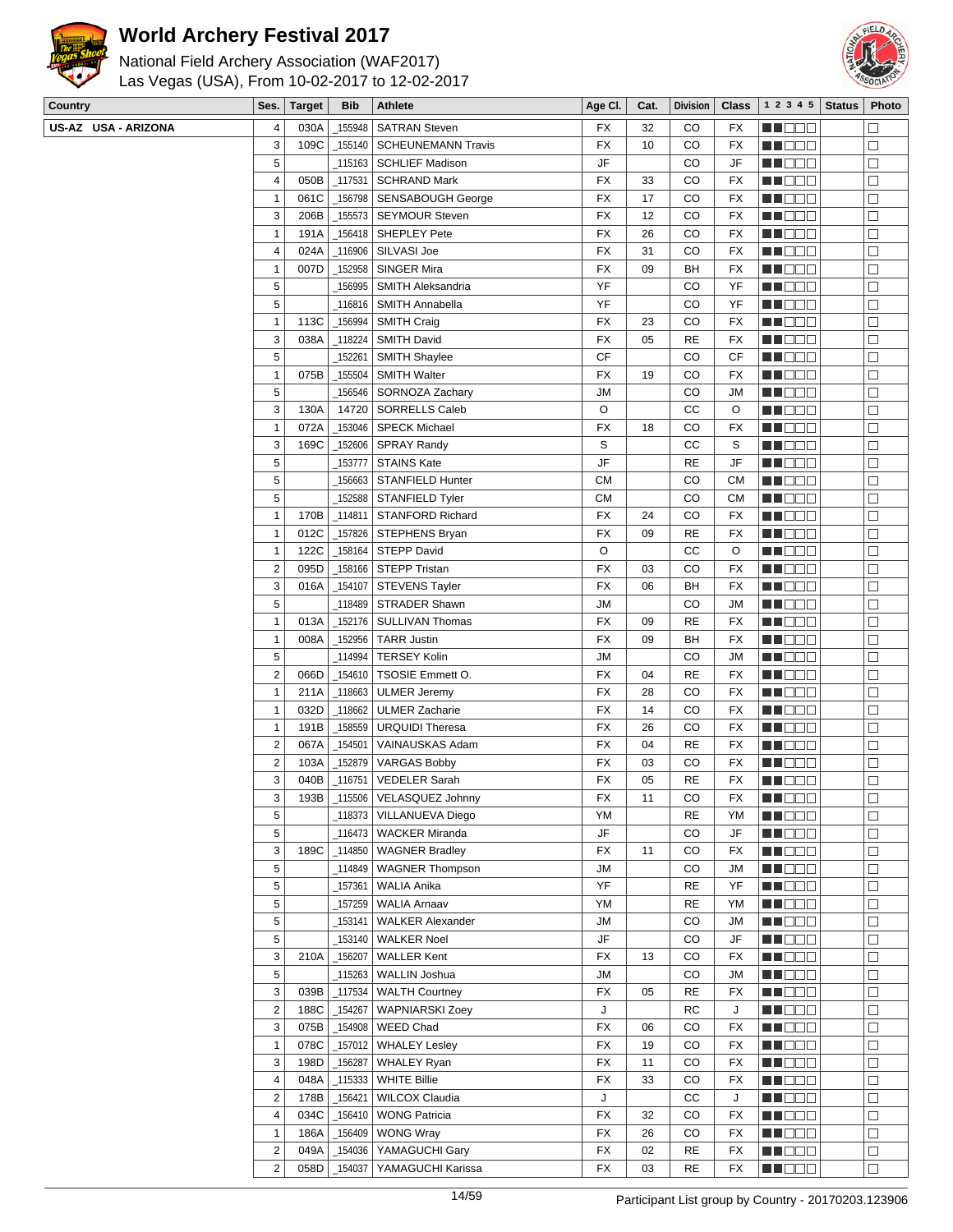



| Country                | Ses.           | <b>Target</b> | <b>Bib</b> | Athlete                                        | Age Cl.   | Cat. | <b>Division</b> | <b>Class</b> | 12345         | <b>Status</b> | Photo  |
|------------------------|----------------|---------------|------------|------------------------------------------------|-----------|------|-----------------|--------------|---------------|---------------|--------|
| US-AZ USA - ARIZONA    | 3              | 182D          | 8440       | YAMAGUCHI Nathan                               | М         |      | RC              | М            | MU DE E       |               | $\Box$ |
|                        | 5              |               | 156848     | <b>YANEZ Eric</b>                              | <b>CM</b> |      | CO              | <b>CM</b>    | MU DO 2       |               | $\Box$ |
|                        | $\mathbf{1}$   | 010D          | _158543    | <b>YAZZIE Matthew</b>                          | FX        | 09   | RE              | FX           | <b>RECOR</b>  |               | $\Box$ |
|                        | $\mathbf{1}$   | 126D          | _155000    | <b>YEE Spencer</b>                             | O         |      | СC              | O            | M DE E        |               | $\Box$ |
|                        | 3              | 064B          | 152955     | YINGLING David                                 | FX        | 08   | <b>RE</b>       | FX           | M DE B        |               | $\Box$ |
|                        | 5              |               | 152957     | <b>YINGLING Payge</b>                          | YF        |      | RE              | YF           | MU DE C       |               | $\Box$ |
| US-CA USA - CALIFORNIA | 3              | 067D          | 157624     | ABELS-SULLIVAN Dayo                            | FX        | 08   | RE              | FX           | MU DE S       |               | $\Box$ |
|                        | $\sqrt{2}$     | 027C          | 152671     | <b>ADAM Steven</b>                             | FX        | 04   | BН              | FX           | MU OO B       |               | $\Box$ |
|                        | 1              | 056C          | _115430    | ADRA Bob                                       | FX        | 17   | CO              | FX           | MN 888        |               | $\Box$ |
|                        | 5              |               | 155652     | <b>AHN Somin</b>                               | YF        |      | <b>RE</b>       | YF           | M DE B        |               | $\Box$ |
|                        | $\mathbf{1}$   | 061A          | _153618    | ALDAPE Jess                                    | FX        | 17   | CO              | FX           | MU DE E       |               | $\Box$ |
|                        | $\mathbf{1}$   | 178A          | 117674     | <b>ALLAIN David</b>                            | FX        | 25   | CO              | FX           | MU OOO        |               | $\Box$ |
|                        | $\overline{c}$ | 060B          | 116255     | <b>ALLEM Cameron</b>                           | FX        | 03   | RE              | FX           | <b>RECOD</b>  |               | $\Box$ |
|                        | $\overline{2}$ | 043C          | 116924     | <b>ALLEN Brent</b>                             | FX        | 01   | <b>RE</b>       | FX           | <b>REDDE</b>  |               | $\Box$ |
|                        | $\mathbf{1}$   | 198A          | _156715    | <b>ALMARAZ Nancy</b>                           | FX        | 27   | CO              | FX           | MU DE E       |               | $\Box$ |
|                        | $\mathbf{1}$   | 111C          | _118664    | ALONZO Benjamin                                | FX        | 23   | CO              | FX           | MU DE S       |               | $\Box$ |
|                        | 3              | 162A          |            | _116585   ALVAREZ MURILLO Luis                 | М         |      | RC              | М            | MU OOO        |               | $\Box$ |
|                        | 3              | 038D          | 118952     | <b>AMEN Nicholas</b>                           | FX        | 05   | RE              | FX           | <b>REDDE</b>  |               | $\Box$ |
|                        | $\overline{4}$ | 004B          | 152330     | AMNUAYPAYOAT Peter                             | FX        | 29   | CO              | FX           | <b>REDDO</b>  |               | $\Box$ |
|                        | $\overline{2}$ | 038C          | _116477    | <b>ARCEO Arsi</b>                              | FX        | 01   | <b>RE</b>       | FX           | MU DOO        |               | $\Box$ |
|                        |                |               | _114776    | ARMENTROUT Benjamin                            | FX        |      | <b>RE</b>       | FX           | MU DO B       |               | $\Box$ |
|                        | 3              | 069C          | 117922     | ARNALDO Joseph                                 | FX        | 08   | RE              | FX           | <b>RECOR</b>  |               | $\Box$ |
|                        | $\mathbf{1}$   | 170A          | 152329     | <b>ATCHLEY Robert</b>                          | FX        | 24   | CO              | FX           | MA DE E       |               | $\Box$ |
|                        | 4              | 002D          | 114814     |                                                | FX        | 29   | CO              | FX           | MA DO O       |               | $\Box$ |
|                        | 3              | 197A          | _154011    | <b>AVAKIAN Gapriel</b><br><b>BAGGETT Keith</b> | FX        | 11   | CO              | FX           |               |               | $\Box$ |
|                        | 3              |               |            |                                                | FX        | 12   | CO              | FX           | MU DO B       |               | $\Box$ |
|                        |                | 204C          | _158730    | <b>BARAJAS Patrick</b>                         |           |      |                 |              | MN O O O      |               |        |
|                        | 3              | 031C          | 156802     | <b>BARTZ Don</b>                               | FX        | 08   | BН              | FX           | M DE S        |               | $\Box$ |
|                        | 3              | 008D          | _156807    | <b>BARTZ Hayden</b>                            | FX        | 05   | BH              | FX           | M DE B        |               | $\Box$ |
|                        | 5              |               | _156806    | <b>BARTZ Jared</b>                             | <b>JM</b> |      | CO              | JM           | MU DO 8       |               | $\Box$ |
|                        | $\overline{2}$ | 044C          | 116734     | <b>BATINICH Thomas</b>                         | FX        | 02   | <b>RE</b>       | FX           | <b>NNODO</b>  |               | $\Box$ |
|                        |                |               |            | _115215   BEANS Payton                         | FX        |      | CO              | FX           | MA DE E       |               | $\Box$ |
|                        | $\mathbf{1}$   | 032A          | 153665     | <b>BEATTY Tyler</b>                            | FX        | 14   | CO              | FX           | <b>REDDO</b>  |               | $\Box$ |
|                        | $\mathbf{1}$   | 173C          | _154796    | <b>BECK Jason</b>                              | FX        | 24   | CO              | FX           | MU DO B       |               | $\Box$ |
|                        | 3              | 102D          | _152099    | <b>BECKER James</b>                            | FX        | 09   | CO              | FX           | MNO 88        |               | $\Box$ |
|                        | 3              | 036A          | _155144    | <b>BENEDETTO Edwin</b>                         | FX        | 05   | <b>RE</b>       | FX           | MN 888        |               | $\Box$ |
|                        | 3              | 064C          | 115224     | <b>BERLING Matt</b>                            | FX        | 08   | RE              | FX           | MA BELE       |               | $\Box$ |
|                        | $\overline{2}$ | 043A          | _116415    | <b>BERRY Curtis</b>                            | FX        | 01   | RE              | FX           | MU DO O       |               | $\Box$ |
|                        | 4              | 009A          |            | _116890   BETTIS Danny                         | FX        | 29   | CO              | FX           | MN 888        |               | $\Box$ |
|                        | $\mathbf{1}$   |               |            | 025D   117829   BETTS Rick                     | FX        | 10   | RE              | FX           | M DE S        |               | $\Box$ |
|                        |                |               |            | _114985 BILLINGTON Holly                       | FX        |      | RE              | FX           | <b>REBEE</b>  |               | $\Box$ |
|                        | $\mathbf{1}$   | 169B          |            | _114945   BISBEE Laney                         | FX        | 24   | CO              | FX           | <b>MNOOO</b>  |               | $\Box$ |
|                        | $\mathbf{1}$   | 001B          | _114947    | <b>BISBEE Susan</b>                            | FX        | 09   | BH              | FX           | MU DO 2       |               | $\Box$ |
|                        | 5              |               | _119006    | <b>BLACKWELL Connor</b>                        | YM        |      | CO              | YM           | <b>REDDE</b>  |               | $\Box$ |
|                        | 3              | 209B          | $\_156256$ | <b>BOWLES Billy</b>                            | FX        | 13   | CO              | FX           | <b>MNODO</b>  |               | $\Box$ |
|                        | 5              |               | 154369     | <b>BRIDGER Kieryn</b>                          | YF        |      | RE              | YF           | MU OOO        |               | $\Box$ |
|                        | 5              |               | 158378     | <b>BROOKS Dominic A'</b>                       | JM        |      | CO              | JM           | MU DO B       |               | $\Box$ |
|                        | 3              | 110C          | _116506    | <b>BROWN Brent</b>                             | FX        | 10   | CO              | FX           | MN 888        |               | $\Box$ |
|                        | 3              | 165B          | 8437       | <b>BROWN Mackenzie</b>                         | F         |      | RC              | F            | <b>REDDE</b>  |               | $\Box$ |
|                        | 5              |               |            | 116593   BROWNELL Sterling                     | JM        |      | RE              | JM           | <b>MNO</b> OO |               | $\Box$ |
|                        | $\sqrt{2}$     | 094D          | _153775    | BRUNETTA Allen                                 | FX        | 03   | CO              | FX           | MU OOO        |               | $\Box$ |
|                        | 3              | 043A          | _157616    | <b>BUI Peter</b>                               | FX        | 06   | RE              | FX           | <b>RECOD</b>  |               | $\Box$ |
|                        | 3              | 062C          | _114932    | <b>BURKHARDT Byron</b>                         | FX        | 08   | <b>RE</b>       | FX           | <b>REDDE</b>  |               | $\Box$ |
|                        | 5              |               |            | _114933   BURKHARDT Reed                       | <b>CM</b> |      | <b>RE</b>       | СM           | <b>REDDE</b>  |               | $\Box$ |
|                        | $\sqrt{2}$     | 196B          | $-117741$  | <b>BURKS Max</b>                               | O         |      | ВC              | O            | MU DOO        |               | $\Box$ |
|                        | $\mathbf{1}$   | 160C          | _117548    | <b>BURNETT Tim</b>                             | S         |      | CC              | S            | MN DO B       |               | $\Box$ |
|                        | $\overline{2}$ | 061A          |            | _158289   BURNS Mina                           | FX        | 03   | <b>RE</b>       | FX           | MU DO S       |               | $\Box$ |
|                        | $\mathbf{1}$   | 005A          | _158720    | <b>BUSBY Kevin</b>                             | FX        | 09   | BH              | FX           | <b>REBEE</b>  |               | $\Box$ |
|                        | 4              | 044A          | 156271     | <b>BYRD Bill</b>                               | FX        | 33   | CO              | FX           | <b>MNODO</b>  |               | $\Box$ |
|                        | 3              | 086A          | 156961     | <b>CAHOON Aaron</b>                            | FX        | 07   | CO              | FX           | MU DO B       |               | $\Box$ |
|                        | 5              |               | 118269     | CAIOPOULOS Athena                              | JF        |      | CO              | JF           | MN DOG        |               | $\Box$ |
|                        |                |               |            |                                                |           |      |                 |              |               |               |        |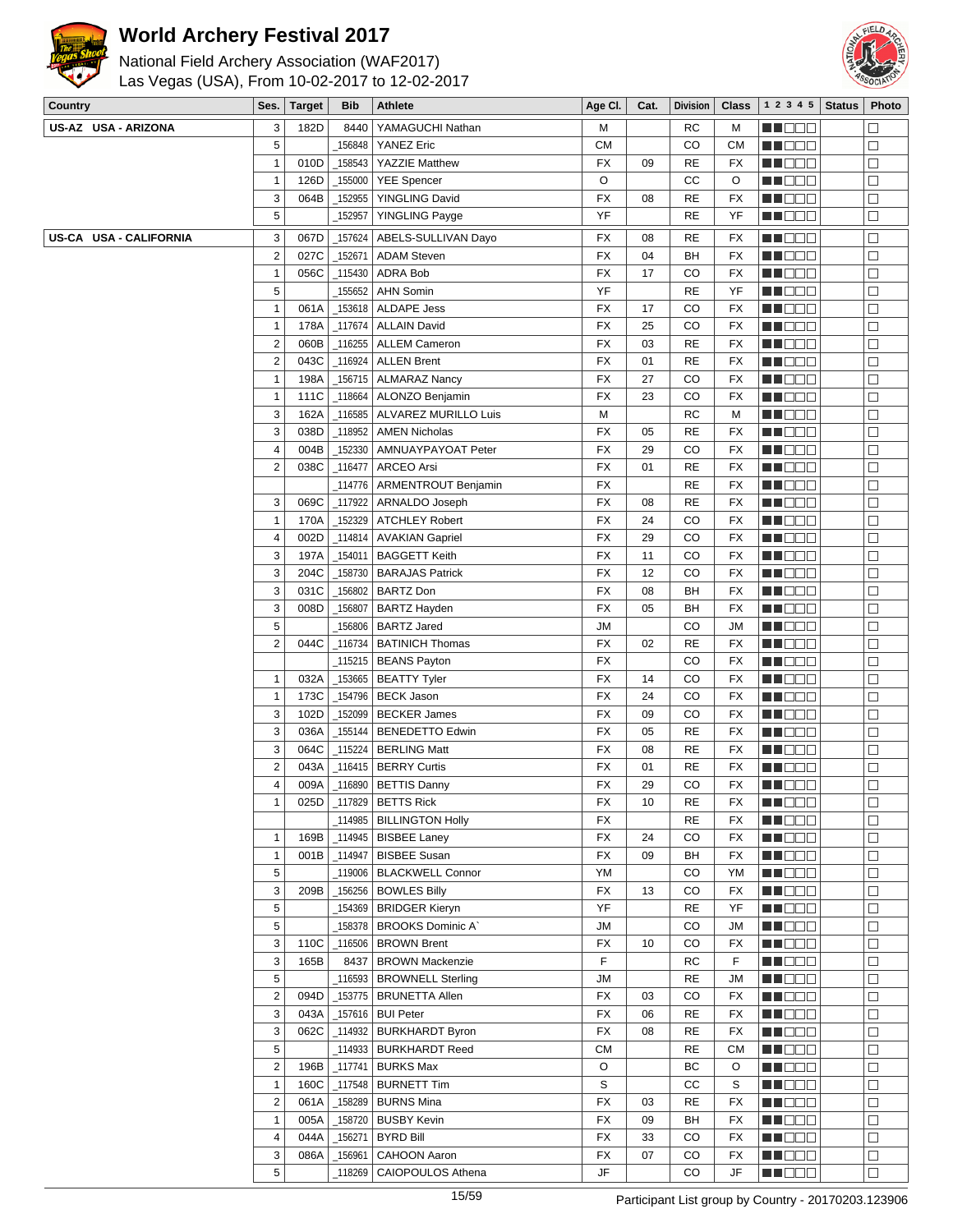



| ta da di sensita dal 1990                      |  |
|------------------------------------------------|--|
| Las Vegas (USA), From 10-02-2017 to 12-02-2017 |  |
| National Field Archery Association (WAF2017)   |  |

| Country                | Ses.                    | <b>Target</b> | <b>Bib</b>        | <b>Athlete</b>                                 | Age CI.       | Cat. | <b>Division</b> | <b>Class</b> | $1 \t2 \t3 \t4 \t5$ Status | Photo                |
|------------------------|-------------------------|---------------|-------------------|------------------------------------------------|---------------|------|-----------------|--------------|----------------------------|----------------------|
| US-CA USA - CALIFORNIA | $\overline{\mathbf{c}}$ | 192C          | 156921            | <b>CAMACHO David</b>                           | O             |      | ВC              | O            | <u>LI DEC</u>              | $\Box$               |
|                        | $\mathbf 2$             | 040A          | $\_156814$ $\mid$ | <b>CAMERON Theodore</b>                        | FX            | 01   | <b>RE</b>       | FX           | u o de                     | □                    |
|                        | 5                       |               |                   | _115473 CAMPBELL Jason                         | YM            |      | CO              | YM           | N DO D                     | $\Box$               |
|                        |                         |               |                   | _152260 CARIVEAU Amanda                        | FX            |      | BH              | FX           | MU DE B                    | $\Box$               |
|                        | 1                       | 194D          |                   | 118185   CARLSON Anthony                       | FX            | 27   | CO              | FX           | MU DO O                    | $\Box$               |
|                        | 4                       | 009C          | $-156274$         | <b>CARLSON Kyle</b>                            | FX            | 29   | CO              | FX           | MUODO                      | □                    |
|                        | $\mathbf{1}$            | 102A          |                   | _156709   CASEY Alexandra                      | FX            | 22   | CO              | FX           | MN O O O                   | □                    |
|                        | 3                       | 007D          |                   | _156708   CASEY Jerome                         | FX            | 05   | BH              | FX           | N DE B                     | $\Box$               |
|                        | 3                       | 037B          |                   | _156424   CASSIDY Kirsten                      | FX            | 05   | <b>RE</b>       | FX           | NN DE O                    | $\Box$               |
|                        | 5                       |               |                   | 117728   CASTRO CASTAÑEDA Emely Joselin        | JF            |      | CO              | JF           | MU DO O                    | □                    |
|                        | 5                       |               |                   | 115166   CATALMA Jerome Benedict               | JM            |      | <b>RE</b>       | JM           | NN O O O                   | $\Box$               |
|                        | 5                       |               |                   | _114916   CATERINA Michael                     | YM            |      | <b>RE</b>       | YM           | N DO O                     | $\Box$               |
|                        | 5                       |               |                   | _156819 CHAN Kyle                              | YM            |      | <b>RE</b>       | YM           | <u>Li dec</u>              | $\Box$               |
|                        | $\mathbf 2$             | 195C          |                   | _153234 CHANEY Joshua                          | O             |      | BC              | O            | MU DOO                     | $\Box$               |
|                        | 5                       |               | _158062           | <b>CHAPMAN Owen</b>                            | YM            |      | <b>RE</b>       | YM           | MNO 88                     | □                    |
|                        | 5                       |               | $-117684$         | <b>CHEN Baxton</b>                             | JM            |      | CO              | JM           | NN DE EI                   | $\Box$               |
|                        | $\mathbf{1}$            | 026A          | _157621           | <b>CHENG Chris</b>                             | FX            | 10   | <b>RE</b>       | FX           | N DE E                     | $\Box$               |
|                        | 1                       | 012B          |                   | _154906   CHENG Stanley                        | FX            | 09   | <b>RE</b>       | FX           | MUODO                      | $\Box$               |
|                        | 5                       |               |                   | _152315   CHOO Young Joo                       | JF            |      | <b>RE</b>       | JF           | MU DO B                    | $\Box$               |
|                        | 3                       | 041A          |                   | 116828 CHOW Peter                              | FX            | 05   | <b>RE</b>       | FX           | <b>MA</b> OOO              | $\Box$               |
|                        | 5                       |               | $\_116927$        | CHOW Zachary                                   | <b>YM</b>     |      | <b>RE</b>       | YM           | N DE E                     | $\Box$               |
|                        | $\mathbf{1}$            | 206C          |                   | _158377 CHRETIEN SR James J                    | FX            | 28   | CO              | FX           | <u> Hose</u>               | $\Box$               |
|                        | 5                       |               |                   | _116437   CHUNG Angela                         | JF            |      | <b>RE</b>       | JF           | MU O O O                   | $\Box$               |
|                        | 5                       |               | _118571           | <b>CHUNG Ashley</b>                            | YF            |      | <b>RE</b>       | YF           | MUOOO                      | □                    |
|                        | 5                       |               | $-152526$         | <b>CHUNG Sarah</b>                             | YF            |      | <b>RE</b>       | YF           | MA DELI                    | $\Box$               |
|                        | $\mathbf{1}$            | 205B          |                   | _157109   CISNEROS Louie                       | FX            | 28   | CO              | FX           | <b>HE</b> OOO              | $\Box$               |
|                        | 1                       | 190A          |                   | _155853 CLAAR Mark                             | FX            | 26   | CO              | FX           | MU O O O                   | $\Box$               |
|                        | 5                       |               |                   | _117345   CLARK Bailey                         | JF            |      | <b>RE</b>       | JF           | MUOOO                      | □                    |
|                        | 3                       | 040C          |                   | _156358   CLINE Brandon                        | <b>FX</b>     | 05   | <b>RE</b>       | FX           | <b>MA</b> OOO              | $\Box$               |
|                        | 5                       |               | 152147            | <b>COHEN Nicole</b>                            | JF            |      | <b>RE</b>       | JF           | <u>Li Bee</u>              | $\Box$               |
|                        | 4                       | 023B          | $\_156267$        | <b>COLEMAN Mickey</b>                          | FX            | 31   | CO              | FX           | M DOO                      | $\Box$               |
|                        | 3                       | 035B          |                   | _118620   CONLEY Hunter                        | FX            | 05   | <b>RE</b>       | FX           | MUOOO                      | $\Box$               |
|                        | $\mathbf{1}$            | 097B          |                   | _115005   CONNERTY Danielle                    | FX            | 21   | CO              | FX           | MN 888                     | $\Box$               |
|                        | 5<br>5                  |               | _117714           | <b>CONYERS Jaden</b><br>114903   COOPER Kailee | JM            |      | CO              | JM           | N DE B                     | $\Box$               |
|                        | 3                       | 214C          |                   | $\_115155$ COPP Steve                          | CF<br>FX      | 13   | CO<br>CO        | СF           | N DE E<br>MU O O O         | $\Box$               |
|                        | $\mathbf{1}$            | 009C          |                   | _152747 CORDARO Julie                          | FX            | 09   | BH              | FX<br>FX     | MUOOO                      | $\Box$<br>$\Box$     |
|                        | 4                       | 042B          |                   | 156263 COWAN Arthur                            | <b>FX</b>     | 33   | CO              | FX           | MU DE B                    | $\Box$               |
|                        | 5                       |               |                   | _115629 COWLES Trenton                         | YM            |      | RE              | YM           | <b>HOOD</b>                | $\overline{\square}$ |
|                        | 4                       | 020B          |                   | $_1$ 114918   COX Diane                        | FX            | 31   | CO              | FX           | MU DE B                    | $\Box$               |
|                        | 5                       |               |                   | _115094 CREVOLIN Rylee                         | YF            |      | CO              | YF           | MN O O O                   | $\Box$               |
|                        | $\mathbf{1}$            | 019D          |                   | _157628   CRUZ Yvonne                          | FX            | 10   | <b>RE</b>       | FX           | <b>REDDE</b>               | $\Box$               |
|                        | 3                       | 078D          |                   | _158515   D'AMBROSIO Daren                     | FX            | 07   | CO              | FX           | <b>MNOOO</b>               | $\Box$               |
|                        | 5                       |               |                   | _115269 D'AREZZO Gianna                        | YF            |      | CO              | YF           | MUOOO                      | $\Box$               |
|                        | $\overline{c}$          | 167A          |                   | $_1$ 152066   DALEY Tom                        | O             |      | ВC              | O            | MU DOO                     | $\Box$               |
|                        | 3                       | 087C          |                   | $-154920$ DALEY Tommy                          | <b>FX</b>     | 07   | CO              | FX           | <b>REDDE</b>               | $\Box$               |
|                        | 5                       |               |                   | $\_152063$ DANZ Gregory                        | $\mathsf{JM}$ |      | <b>RE</b>       | JM           | <b>HEDDE</b>               | $\Box$               |
|                        | $\overline{\mathbf{c}}$ | 214D          |                   | $-155001$ DAVIS Aaron                          | FX            | 05   | CO              | FX           | MU DEL                     | $\Box$               |
|                        | 5                       |               |                   | _154492 DAVIS Austin                           | <b>JM</b>     |      | CO              | JM           | <b>RECO</b> E              | $\Box$               |
|                        | 3                       | 058C          |                   | 117504   DEETER Andrew                         | FX            | 07   | <b>RE</b>       | FX           | MU DO D                    | $\Box$               |
|                        | 3                       | 022D          |                   | _153703 DELRINCON Cody                         | FX            | 07   | BH              | FX           | <b>NH</b> OOO              | $\Box$               |
|                        | 5                       |               |                   | _114934 DEMERS Michelle                        | JF            |      | <b>RE</b>       | JF           | MU DO O                    | $\Box$               |
|                        | 5                       |               |                   | 114961   DEVENCENZI Madison                    | JF            |      | <b>RE</b>       | JF           | MUOOO                      | □                    |
|                        | $\overline{2}$          | 201A          |                   | $_1$ 152123   DIAZ Cesar                       | O             |      | BС              | O            | <b>RECOD</b>               | $\Box$               |
|                        | $\overline{\mathbf{c}}$ | 022B          |                   | $\_154505$ DOONEY Dave                         | FX            | 03   | BH              | FX           | <b>HE</b> OOO              | $\Box$               |
|                        | 5                       |               |                   | _114986   DOUBET Ben                           | YM            |      | <b>RE</b>       | YM           | MUO DO                     | $\Box$               |
|                        | $\mathbf{1}$            | 003D          |                   | $-155405$ DOWD Derek                           | FX            | 09   | BH              | FX           | MU O O O                   | $\Box$               |
|                        | 4                       | 029C          |                   | $\_$ 156249 DUARTE Ray                         | FX            | 32   | CO              | FX           | MU OO D                    | $\Box$               |
|                        | 3                       | 027C          |                   | _156490   DUBOIS George                        | FX            | 08   | BH              | FX           | MN DE B                    | $\Box$               |
|                        | $\mathbf{1}$            | 002A          |                   | _156224   DUBOIS Sharon                        | FX            | 09   | BH              | FX           | <b>MNO</b> OO              | $\Box$               |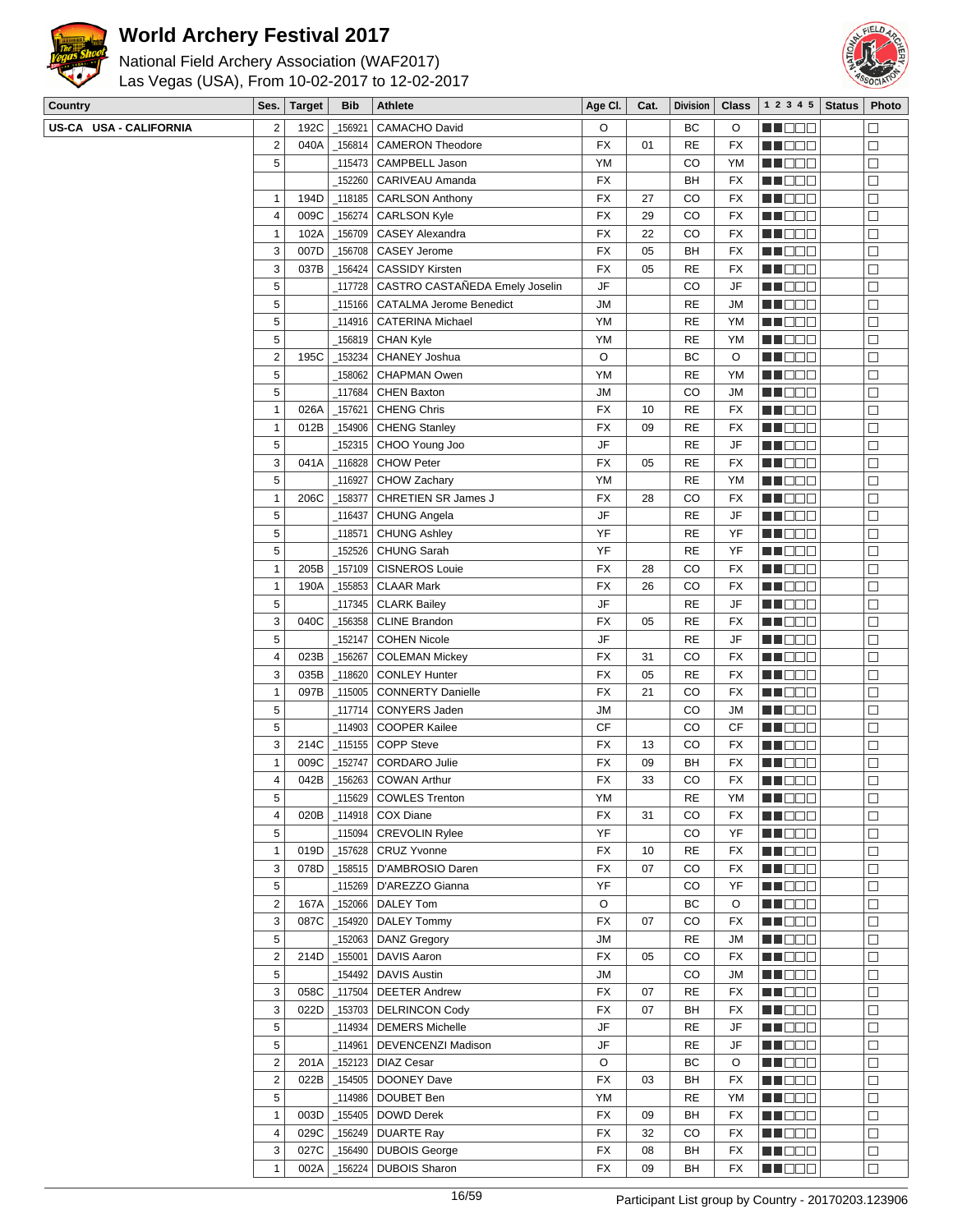



| <b>Country</b>         | Ses.                    | Target       | <b>Bib</b> | <b>Athlete</b>                                   | Age CI.         | Cat.     | Division    | Class     | $1\ 2\ 3\ 4\ 5$ Status        | Photo                |
|------------------------|-------------------------|--------------|------------|--------------------------------------------------|-----------------|----------|-------------|-----------|-------------------------------|----------------------|
| US-CA USA - CALIFORNIA | 4                       | 010A         |            | _117825   DUDLEY Myra                            | FX              | 30       | CO          | FX        | M DE S                        | $\Box$               |
|                        | 3                       | 112A         |            | _152309   DUNAWAY Alanna                         | <b>FX</b>       | 10       | CO          | FX        | MU OO B                       | $\Box$               |
|                        | 1                       | 018D         |            | _114897   DWYER Bill                             | FX              | 09       | <b>RE</b>   | FX        | MNO O O                       | $\Box$               |
|                        | $\overline{2}$          | 193A         |            | _118670   EAGLETON Alan                          | O               |          | ВC          | O         | ME DE E                       | $\Box$               |
|                        | $\overline{2}$          | 165B         |            | _156985 ECKENBURG Rich                           | O               |          | ВC          | O         | MU DOO                        | $\Box$               |
|                        | 3                       | 173B         |            | _153846   EMERSON George                         | S               |          | cc          | S         | ME 88                         | $\Box$               |
|                        | $\mathbf{1}$            | 016A         |            | $\_155097$ EMMEL Pete                            | FX              | 09       | <b>RE</b>   | FX        | MN DOO                        | $\Box$               |
|                        | 3                       | 171D         |            | $_1$ 115254   ERLEI Quinten                      | S               |          | СC          | S         | <b>REDDE</b>                  | $\Box$               |
|                        | 3                       | 005C         |            | _156491   ESPIRITU Chuck                         | <b>FX</b>       | 05       | BH          | FX        | <b>REDDD</b>                  | $\Box$               |
|                        | 5                       |              |            | 117727   ESTRADA SNOWDEN Chantal                 | YF              |          | CO          | YF        | MU DO S                       | $\Box$               |
|                        | 3                       | 035A         |            | _118845   ET Sarah                               | FX              | 05       | <b>RE</b>   | FX        | MN 888                        | $\Box$               |
|                        | 1                       | 187C         |            | 157127   EVOLA Michael                           | FX              | 26       | CO          | FX        | MN 888                        | $\Box$               |
|                        | $\overline{2}$          | 071B         |            | $\_$ 156304 FABRY Jeff                           | <b>FX</b>       | 01       | <b>CL</b>   | FX        | <u>Li i Biblio</u>            | $\Box$               |
|                        | 3                       | 062D         |            | _114772   FALCON Jade                            | <b>FX</b>       | 08       | <b>RE</b>   | FX        | MU DO B                       | $\Box$               |
|                        | $\sqrt{2}$              | 046C         |            | $_1$ 117182   FANG Yanbin                        | <b>FX</b>       | 02       | <b>RE</b>   | FX        | MNO 88                        | □                    |
|                        | 5                       |              |            | 118705   FARGAS Katerina                         | JF              |          | <b>RE</b>   | JF        | MN 888                        | $\Box$               |
|                        | 4                       | 047B         |            | _156243   FAULCONER Richard                      | FX              | 33       | CO          | FX        | <u>Maca</u>                   | $\Box$               |
|                        | 3                       | 052A         |            | _116959   FEI Brian                              | FX              | 07       | <b>RE</b>   | FX        | <b>REDDD</b>                  | $\Box$               |
|                        | 4                       | 005B         |            | _115150   FERBERT Carissa                        | FX              | 29       | CO          | FX        | MU DO 3                       | □                    |
|                        | 3                       | 046C         |            | $_1$ 116123   FERKO Kate                         | FX              | 06       | <b>RE</b>   | FX        | MN O O O                      | $\Box$               |
|                        | 2                       | 007C         |            | _155873   FERNANDEZ Coco                         | <b>FX</b>       | 01       | BH          | FX        | ME DE E                       | $\Box$               |
|                        | 5                       |              |            | _116891   FERRY Jacob                            | <b>JM</b>       |          | CO          | JМ        | MA DE S                       | $\Box$               |
|                        | 3                       | 031B         |            | _118823   FINKEL Marianna                        | <b>FX</b>       | 08       | BH          | FX        | ME BER                        | $\Box$               |
|                        | 3                       | 106C         |            | _156503   FITE Austin                            | <b>FX</b>       | 10       | CO          | FX        | MN OO B                       | $\Box$               |
|                        | 5                       |              |            | _155258   FLOYD Isaiah                           | СM              |          | CO          | <b>CM</b> | MA DE C                       | $\Box$               |
|                        | 5                       |              |            | 153022   FONG Jordan                             | YM              |          | <b>RE</b>   | YM        | <b>MNO</b> OO                 | $\Box$               |
|                        |                         |              |            | 116925   FORD Brandi                             | <b>FX</b>       |          | CO          | FX        | MU DO B                       | $\Box$               |
|                        | 5                       |              |            | _115278   FOSTER Jennifer                        | YF              |          | <b>RE</b>   | YF        | MN 888                        | $\Box$               |
|                        | 3                       | 044B         |            | $_1$ 114868   FRASER Jill                        | <b>FX</b>       | 06       | <b>RE</b>   | FX        | MA DE C                       | $\Box$               |
|                        | 5                       |              |            | _114911   FUKUHARA Paige                         | JF              |          | CO          | JF        | MO 88                         | $\Box$               |
|                        | $\mathbf{1}$            | 044D         |            | _114910   FUKUHARA Tony                          | <b>FX</b>       | 15       | CO          | FX        | MU DE S                       | $\Box$               |
|                        | 4                       | 028D         |            | _118375   GARCES Luz                             | <b>FX</b>       | 32       | CO          | FX        | MN DOO                        | $\Box$               |
|                        | 3                       | 105B         |            | _116777   GARCIA Christopher                     | <b>FX</b>       | 09       | CO          | FX        | MA DO O                       | $\Box$               |
|                        |                         |              |            | _116460   GARCIA Rex                             | <b>FX</b>       |          | CO          | FX        | <b>REBEE</b>                  | $\Box$               |
|                        | 3                       | 060D         |            | _158731   GARIBAY Juan                           | FX              | 08       | RE          | FX        | MU DE S                       | $\Box$               |
|                        | $\overline{\mathbf{c}}$ | 157C         |            | 15369 GARRETT Zach                               | М               |          | RC          | м         | MU DO 2                       | $\Box$               |
|                        | 3                       | 008B         |            | _152404   GARRISON Karl                          | FX              | 05       | BH          | FX        | MN 888                        | $\Box$               |
|                        | 4                       | 039A         |            | $\_116877$ GEE Michael                           | <b>FX</b>       | 33       | CO          | <b>FX</b> | MA DE E                       | $\Box$               |
|                        |                         |              |            | 045A 116878 GEE Renee                            | $\overline{FX}$ | 33       | $_{\rm CO}$ | <b>FX</b> | <b>HOOD</b>                   | $\overline{\square}$ |
|                        | 4<br>5                  |              |            | 157993   GERSTEL Keila                           | CF              |          | RE          | СF        | MUO OO                        | $\Box$               |
|                        | 5                       |              |            | 116911   GHILDIYAL Aadi                          | JF              |          |             |           |                               |                      |
|                        | 3                       | 047B         |            | _154407   GIANG Terrence                         | FX              | 06       | RE<br>RE    | JF<br>FX  | MN DO O                       | $\Box$               |
|                        | $\mathbf{1}$            |              | $-115207$  | <b>GILBERT Chuck</b>                             | FX              |          | CO          |           | <b>MEDDE</b><br><b>MNO</b> OO | $\Box$<br>$\Box$     |
|                        | 4                       | 178B<br>034A | _114877    | <b>GODDEN David</b>                              | FX              | 25<br>32 | CO          | FX<br>FX  | MU OO O                       | $\Box$               |
|                        | $\overline{c}$          | 092A         | 155481     | <b>GORE Dave</b>                                 | FX              | 02       | CO          | FX        |                               | $\Box$               |
|                        | 3                       | 151B         |            | 18773 GORE Heather                               | F               |          | СC          | F         | MN 888<br><b>MNOOO</b>        | $\Box$               |
|                        | $\overline{2}$          | 144B         |            |                                                  | F               |          |             | F         |                               |                      |
|                        | 5                       |              | _155480    | <b>GORE Paige</b>                                | YF              |          | CC          | YF        | <b>REDDE</b>                  | $\Box$               |
|                        | 5                       |              |            | 117432 GOTTLIEB Judith<br>$\_115107$ GOULD Miles | YM              |          | RE          | YM        | <b>MNODO</b>                  | $\Box$               |
|                        |                         |              |            |                                                  | <b>FX</b>       |          | CO          |           | ME DOO                        | $\Box$               |
|                        | 3                       | 102A         |            | _114862   GRANADOS Juan                          |                 | 09       | CO          | FX        | MN 888                        | $\Box$               |
|                        | 5                       |              |            | _153587 GRAY Wyatt                               | <b>JM</b>       |          | CO          | JМ        | <b>REBOO</b>                  | $\Box$               |
|                        | 5                       |              |            | _116352 GREEN Brooklyn                           | YF              |          | <b>RE</b>   | YF        | MH BEA                        | $\Box$               |
|                        | 4                       | 041B         |            | $-156250$ GREEN Larry                            | FX              | 33       | CO          | FX        | <b>MNODO</b>                  | $\Box$               |
|                        | 3                       | 212B         | $\_152965$ | <b>GREGORY Brian</b>                             | FX              | 13       | CO          | FX        | MN DOO                        | $\Box$               |
|                        | $\overline{2}$          | 203A         | $-115504$  | <b>GRIM Aleksander</b>                           | O               |          | BC          | O         | <b>MNOOO</b>                  | $\Box$               |
|                        | 5                       |              | _152274    | <b>GROSS Alyssa</b>                              | JF              |          | CO          | JF        | MU O O O                      | $\Box$               |
|                        | 4                       | 045B         |            | _156262 GUPTON Ronald                            | <b>FX</b>       | 33       | CO          | FX        | <b>MNODO</b>                  | $\Box$               |
|                        | 5                       |              |            | 152826   GUTIERREZ-TOPETE David                  | <b>CM</b>       |          | RE          | <b>CM</b> | <b>RECOR</b>                  | $\Box$               |
|                        | 1                       | 072D         | _156888    | HAIR John                                        | FX              | 18       | CO          | FX        | MOO D                         | $\Box$               |
|                        | $\overline{2}$          | 107D         |            | _154940   HALL Aaron                             | FX              | 04       | CO          | FX        | <b>MNO</b> OO                 | $\Box$               |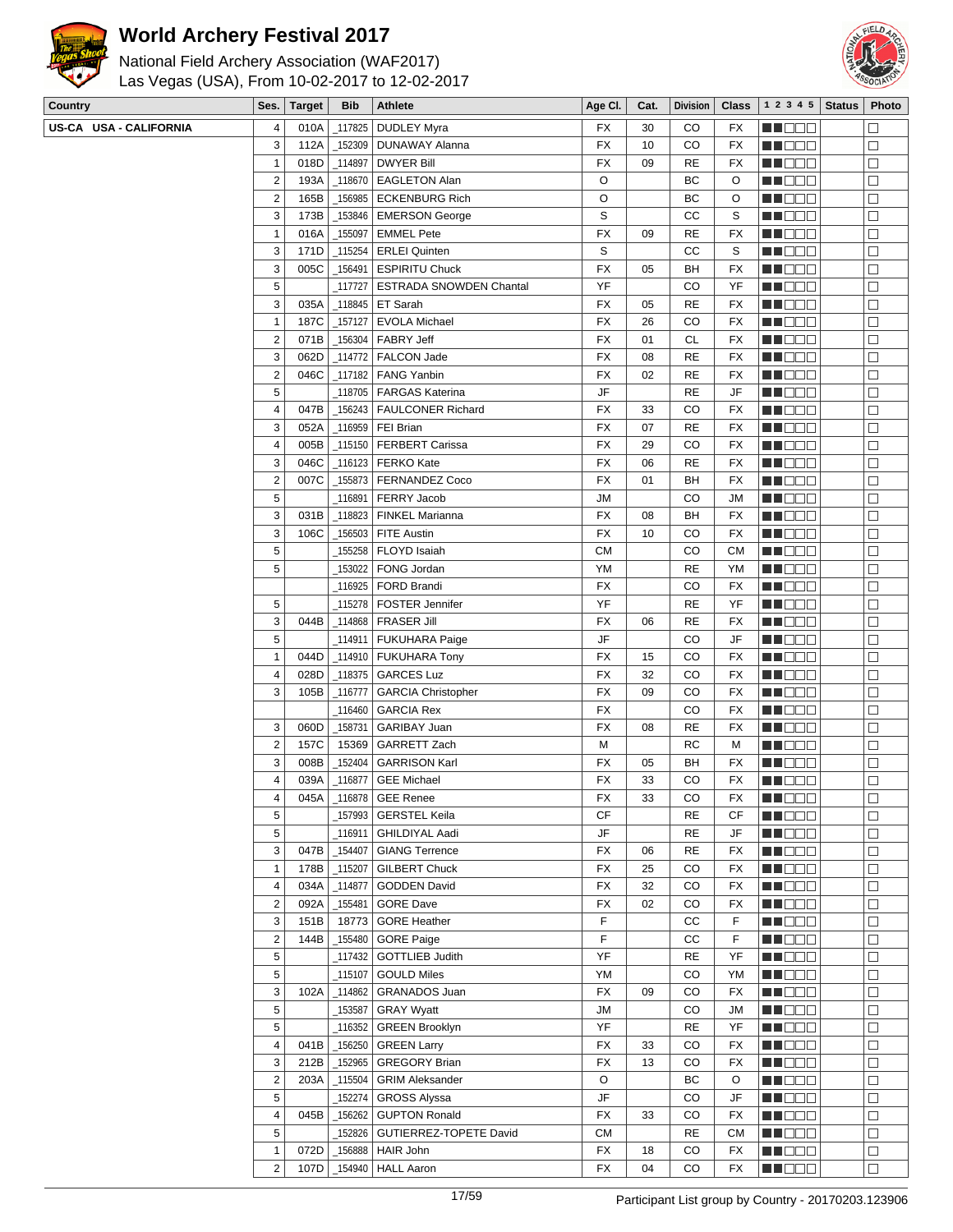

National Field Archery Association (WAF2017) Las Vegas (USA), From 10-02-2017 to 12-02-2017



| <b>Country</b>         |                  | Ses.   Target | <b>Bib</b> | <b>Athlete</b>             | Age Cl.   | Cat. | Division    |           | <b>Class</b>   1 2 3 4 5   Status | Photo  |
|------------------------|------------------|---------------|------------|----------------------------|-----------|------|-------------|-----------|-----------------------------------|--------|
| US-CA USA - CALIFORNIA | $\sqrt{2}$       | 005C          | 152173     | HAM Jason                  | FX        | 01   | BH          | FX        | M DOO                             | $\Box$ |
|                        | $\mathbf 2$      | 029B          | _152174    | <b>HAM Rebekah</b>         | <b>FX</b> | 04   | BH          | <b>FX</b> | M DOO                             | □      |
|                        | 5                |               | _155580    | <b>HAMNER Elizabeth</b>    | YF        |      | CO          | YF        | MU DO B                           | $\Box$ |
|                        | $\sqrt{5}$       |               | 155579     | <b>HAMNER Nicholas</b>     | YM        |      | <b>RE</b>   | YM        | <b>REDDE</b>                      | $\Box$ |
|                        | 5                |               | 116689     | <b>HANINA Ethan</b>        | YM        |      | CO          | YM        | ME DE S                           | $\Box$ |
|                        | 5                |               | 153442     | <b>HANSEN Hunter</b>       | JF        |      | CO          | JF        | MU DO B                           | □      |
|                        | $\mathbf{1}$     | 081A          | _116458    | <b>HARRIS Jeff</b>         | FX        | 19   | CO          | <b>FX</b> | MN 888                            | $\Box$ |
|                        |                  |               |            | _114782   HAYES Joey       | <b>FX</b> |      | CO          | <b>FX</b> | MA DE C                           | $\Box$ |
|                        | 5                |               | _115538    | <b>HERBST Anna</b>         | YF        |      | <b>RE</b>   | YF        | <b>MNOOO</b>                      | $\Box$ |
|                        | 5                |               | 118186     | <b>HERNANDEZ Aubree</b>    | YF        |      | CO          | YF        | MU DO O                           | $\Box$ |
|                        | $\mathbf{1}$     | 021B          | _156279    | HERNANDEZ Logan            | FX        | 10   | <b>RE</b>   | <b>FX</b> | MN 888                            | □      |
|                        | 3                | 213C          | _156277    | <b>HERNANDEZ Mike</b>      | FX        | 13   | CO          | FX        | <b>HEDDD</b>                      | $\Box$ |
|                        | $\overline{4}$   | 035B          | 156258     | <b>HERNANDEZ Oscar</b>     | <b>FX</b> | 32   | CO          | FX        | <b>REDDE</b>                      | $\Box$ |
|                        | 3                | 090B          | 158701     | <b>HEYREND Leith</b>       | FX        | 08   | CO          | FX        | MU DO B                           | $\Box$ |
|                        | $\mathbf 2$      | 010C          | 152170     | <b>HICKS Chuck</b>         | FX        | 02   | BH          | FX        | MN 888                            | □      |
|                        | $\sqrt{4}$       | 017A          | 116261     | <b>HICKS David</b>         | <b>FX</b> | 30   | CO          | <b>FX</b> | <b>REDDE</b>                      | $\Box$ |
|                        | 3                | 063D          | _157603    | <b>HIRANO</b> Sen          | <b>FX</b> | 08   | <b>RE</b>   | <b>FX</b> | ME DE S                           | $\Box$ |
|                        | $\overline{4}$   | 011D          | _156707    | HIX Carl                   | <b>FX</b> | 30   | CO          | FX        | MU DEL                            | $\Box$ |
|                        | $\mathbf 2$      | 069C          | $-116344$  | HO Hangan                  | <b>FX</b> | 04   | <b>RE</b>   | FX        | MU DO B                           | $\Box$ |
|                        | $\mathbf 2$      | 012B          | 155958     | <b>HODGES Troy</b>         | <b>FX</b> | 02   | BH          | <b>FX</b> | MU DO S                           | $\Box$ |
|                        | 5                |               | 117661     | <b>HOFMANN Olivia</b>      | YF        |      | <b>RE</b>   | YF        | <b>HEDDD</b>                      | $\Box$ |
|                        | $\mathbf{1}$     | 047C          | 156461     | <b>HOGERTON David</b>      | <b>FX</b> | 16   | CO          | FX        | <b>REBEE</b>                      | $\Box$ |
|                        | $\mathbf{1}$     | 197A          | 156462     | <b>HOGERTON Katrina</b>    | FX        | 27   | CO          | FX        | MU DO B                           | □      |
|                        | $\mathbf 2$      | 196A          | 152904     | <b>HONEYCUTT Tim</b>       | O         |      | ВC          | O         | MN OO B                           | $\Box$ |
|                        | $\mathbf{1}$     | 165A          | 3454       | <b>HONG Audrey</b>         | F         |      | <b>RC</b>   | F         |                                   | $\Box$ |
|                        | $\mathbf{1}$     | 060B          | _116956    | <b>HOPPER Kenneth</b>      | <b>FX</b> | 17   | CO          | <b>FX</b> | <b>REDDO</b><br><b>MNOOO</b>      | $\Box$ |
|                        | 5                |               | 115083     | HORIGUCHI Lynn             | YF        |      | <b>RE</b>   | YF        | Ma Mala                           | $\Box$ |
|                        | 5                |               | 115268     | <b>HU Jacey</b>            | JF        |      | <b>RE</b>   | JF        | MU DO B                           | $\Box$ |
|                        | $\sqrt{2}$       | 063B          | $-115420$  | HUANG Zhengguo             | <b>FX</b> | 04   | <b>RE</b>   | <b>FX</b> | MN DO S                           | $\Box$ |
|                        | 5                |               | 153861     | <b>HUDSON Joseph</b>       | СM        |      | CO          | <b>CM</b> | <b>HEDDD</b>                      | $\Box$ |
|                        | $\mathbf{1}$     | 031B          | 115012     | <b>HULSEY Mark</b>         | <b>FX</b> | 14   | CO          | FX        | MN DO B                           | $\Box$ |
|                        | 3                | 036B          | 114773     | <b>HUNG Victor</b>         | FX        | 05   | <b>RE</b>   | FX        | MN 888                            | □      |
|                        | $\overline{5}$   |               | 115002     | <b>IBAY Makena</b>         | YF        |      | CO          | YF        | <b>RECOR</b>                      | $\Box$ |
|                        | $\mathbf 2$      | 124C          | _117085    | <b>INGHAM Nicholas</b>     | O         |      | cc          | O         | MA BELE                           | $\Box$ |
|                        | $\overline{2}$   | 181B          | $-115008$  | JACOBS Jeremy              | J         |      | cc          | J         | <b>MNODO</b>                      | $\Box$ |
|                        | $\mathbf{1}$     | 174C          | 152725     | JAIME Carmen               | <b>FX</b> | 24   | CO          | FX        | MU DO 8                           | $\Box$ |
|                        | $\mathbf{1}$     | 047A          | _152726    | <b>JAIME Hafid</b>         | FX        | 15   | CO          | FX        | MU DO B                           | $\Box$ |
|                        | $\mathbf{1}$     | 192A          | 156719     | <b>JAIME Natividad</b>     | FX        | 26   | CO          | <b>FX</b> | MN DE S                           | $\Box$ |
|                        | 4                | 043B          | $\_117422$ | JAY Jason                  | FX        | 33   | $_{\rm CO}$ | FX        | M HOO S                           | $\Box$ |
|                        | $\mathbf{1}$     | 144D          | _114976    | JENKINS Jeff               | $\circ$   |      | CС          | O         | MU OO B                           | □      |
|                        | $\mathbf{1}$     | 008B          | _153586    | <b>JENNISON Michael</b>    | FX        | 09   | BH          | FX        | MU DO O                           | □      |
|                        | 3                | 043C          |            | $\_117135$ JIN Allen       | FX        | 06   | <b>RE</b>   | FX        | <b>HE</b> OOO                     | $\Box$ |
|                        | $\sqrt{5}$       |               | _115477    | JIN Sophia                 | JF        |      | <b>RE</b>   | JF        | MU DOO                            | $\Box$ |
|                        | $\mathbf{1}$     | 020B          | $-154800$  | <b>JOHNSON Amy</b>         | <b>FX</b> | 10   | <b>RE</b>   | FX        | MU DO B                           | $\Box$ |
|                        | $\sqrt{2}$       | 091D          | 154408     | JOHNSON Chadrick           | FX        | 02   | CO          | FX        | <b>RECOD</b>                      | $\Box$ |
|                        | 5                |               | _156497    | JOHNSON Thomas             | <b>JM</b> |      | CO          | <b>JM</b> | <b>RECOR</b>                      | $\Box$ |
|                        | $\mathbf{1}$     | 188D          | $-118363$  | <b>JONES Lewis</b>         | FX        | 26   | CO          | FX        | <b>REBEE</b>                      | $\Box$ |
|                        | 3                | 072B          | _153261    | JONES Shane                | FX        | 06   | CO          | FX        | ma a se                           | $\Box$ |
|                        | $\mathbf 5$      |               | 154401     | JOSHI Rhea                 | CF        |      | <b>RE</b>   | СF        | NH DE B                           | □      |
|                        | 5                |               | 154400     | <b>JOSHI Ritu</b>          | YF        |      | <b>RE</b>   | YF        | <b>REDDE</b>                      | $\Box$ |
|                        | $\boldsymbol{2}$ | 064A          | 116960     | <b>JUN Justin</b>          | FX        | 04   | <b>RE</b>   | FX        | <b>HEDDD</b>                      | $\Box$ |
|                        | 3                | 065A          | _152474    | <b>KALAL Matthew</b>       | FX        | 08   | <b>RE</b>   | FX        | MU DOO                            | □      |
|                        | $\pmb{4}$        | 040B          | $-156273$  | <b>KEELER Sandra</b>       | FX        | 33   | CO          | FX        | MU DO B                           | □      |
|                        | $\mathbf{1}$     | 168A          | $\_155951$ | <b>KEITH Robert</b>        | FX        | 24   | CO          | FX        | <b>REDDE</b>                      | $\Box$ |
|                        | 3                | 031D          | $\_117731$ | <b>KENNELLEY Dwayne</b>    | FX        | 08   | BH          | FX        | <b>REDDE</b>                      | $\Box$ |
|                        | $\mathbf{1}$     | 002C          |            | _117732   KENNELLEY Nicole | <b>FX</b> | 09   | BH          | FX        | MH 888                            | $\Box$ |
|                        |                  |               |            |                            |           |      |             |           |                                   |        |

**RECOR** 

**NNOOC** 

**BEBBB** 

FEDOO

 $\overline{\square}$ 

 $\Box$ 

 $\overline{\square}$ 

 $\overline{\Box}$ 

2 101A 118820 KERBER Dan FX 03 CO FX 1 089C 156217 KERBER Stephanie FX 20 CO FX 2 202B 156498 KERN Jed C C C BC O 1 180C 153098 KHATCHADOURIAN Richard FX 7 25 CO FX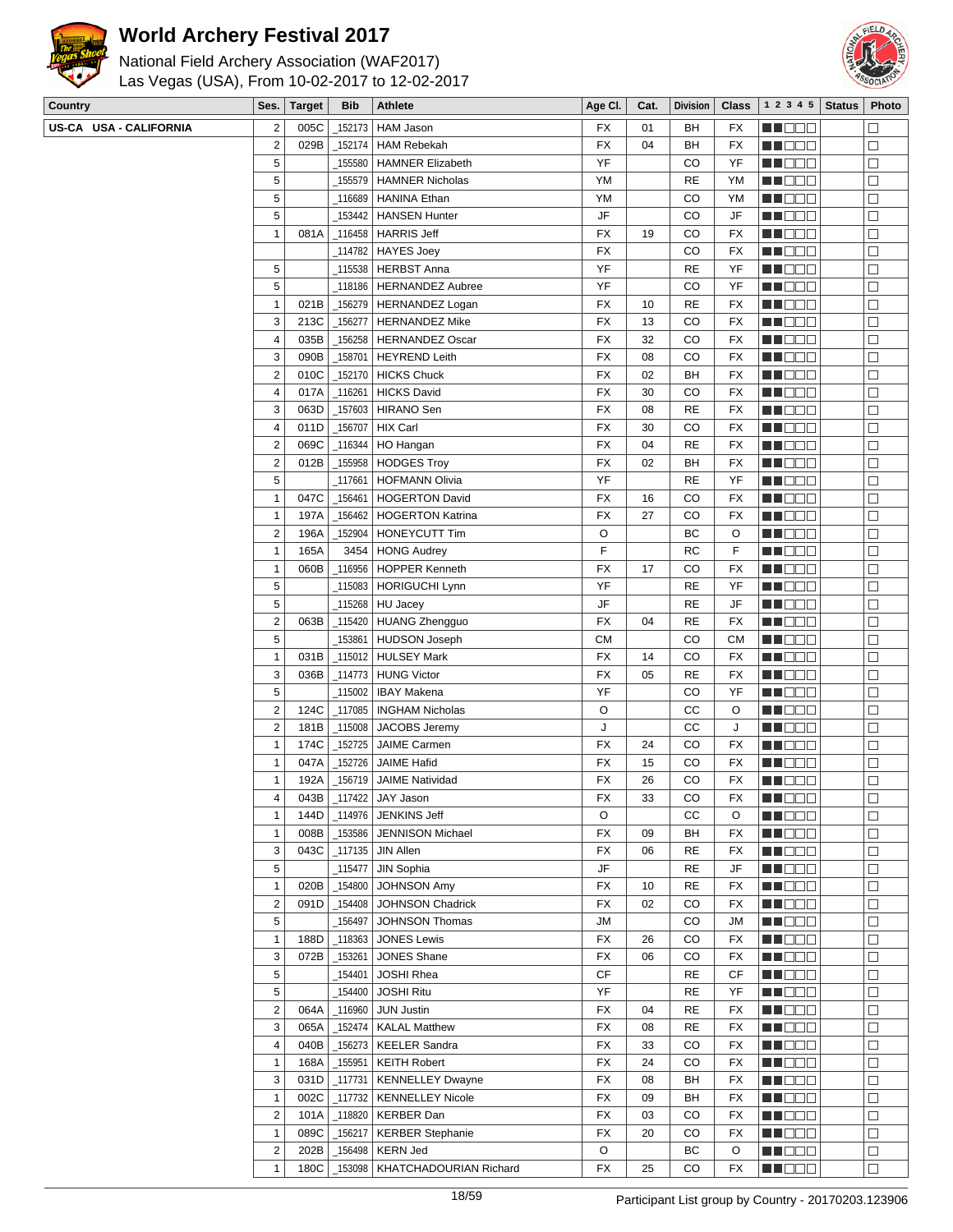



| National Field Archery Association (WAF2017)   |  |
|------------------------------------------------|--|
| Las Vegas (USA), From 10-02-2017 to 12-02-2017 |  |

| Country                |                | Ses.   Target | Bib     | <b>Athlete</b>                  | Age CI.                | Cat. |               |           | Division   Class   1 2 3 4 5   Status | Photo  |
|------------------------|----------------|---------------|---------|---------------------------------|------------------------|------|---------------|-----------|---------------------------------------|--------|
| US-CA USA - CALIFORNIA | $\mathbf{1}$   | 014D          | _115004 | <b>KILLPACK Olinda</b>          | FX                     | 09   | RE            | FX        | MU DE EL                              | П      |
|                        | $\overline{2}$ | 209C          | _115003 | <b>KILLPACK Randall</b>         | FX                     | 05   | CO            | <b>FX</b> | W OOO                                 | □      |
|                        | 5              |               | _152119 | KIM Arnold                      | YM                     |      | <b>RE</b>     | YM        | <u>ma mat</u>                         | □      |
|                        | 5              |               |         | _155713   KIM Ashley            | YF                     |      | RE            | YF        | <b>REDDO</b>                          | $\Box$ |
|                        | 5              |               | 117287  | <b>KIM Austin</b>               | YM                     |      | RE            | YM        | <b>MNOOO</b>                          | $\Box$ |
|                        | $\overline{2}$ | 069B          | 154246  | KIM Diana                       | <b>FX</b>              | 04   | RE            | FX        | MU DO B                               | $\Box$ |
|                        | $\overline{2}$ | 038D          | 114890  |                                 | FX                     | 01   | RE            | FX        |                                       |        |
|                        |                |               |         | <b>KIM Edward</b>               |                        |      |               |           | <b>REDDE</b>                          | $\Box$ |
|                        | $\overline{2}$ | 186C          |         | _116518   KIM Geun              | J                      |      | <b>RC</b>     | J         | <b>RECOR</b>                          | $\Box$ |
|                        | 5              |               |         | _116966 KIM Iris                | JF                     |      | RE            | JF        | <u>LI OOO</u>                         | $\Box$ |
|                        | 5              |               | _117787 | KIM Jennifer                    | YF                     |      | RE            | YF        | MU DO O                               | $\Box$ |
|                        | $\overline{2}$ | 063C          | _116067 | <b>KIM Katherine</b>            | FX                     | 04   | <b>RE</b>     | FX        | MU SE E                               | $\Box$ |
|                        | 5              |               | _118471 | <b>KIM Lauren</b>               | YF                     |      | <b>RE</b>     | YF        | MU DE LI                              | $\Box$ |
|                        | 5              |               | 117286  | <b>KIM Madison</b>              | JF                     |      | RE            | JF        | <b>REBEE</b>                          | $\Box$ |
|                        | $\overline{2}$ | 185C          | 152587  | KIM Min Soo                     | J                      |      | RC            | J         | MU DO O                               | $\Box$ |
|                        | $\overline{2}$ | 037A          | _117011 | <b>KIM Noah</b>                 | FX                     | 01   | RE            | FX        | M O O O                               | $\Box$ |
|                        | $\overline{2}$ | 054D          | _118101 | <b>KIM Patrick</b>              | FX                     | 03   | RE            | FX        | <b>RECODE</b>                         | $\Box$ |
|                        | $\sqrt{5}$     |               |         | _156988   KIM Phillip           | <b>JM</b>              |      | RE            | JМ        | <b>REBOO</b>                          | $\Box$ |
|                        | 5              |               |         | _116439   KIM Sang Myung        | <b>JM</b>              |      | <b>RE</b>     | JМ        | MU DOO                                | $\Box$ |
|                        | 5              |               | 156989  | <b>KIM Shawn</b>                | YM                     |      | RE            | YM        | MU DO B                               | □      |
|                        | $\overline{2}$ |               |         |                                 |                        |      |               |           |                                       |        |
|                        |                | 041A          |         | _116365   KIM Toby              | FX                     | 01   | <b>RE</b>     | FX        | MU DE L                               | □      |
|                        | $\mathbf{1}$   | 183C          | _152755 | <b>KIMBELL Nichole</b>          | FX                     | 25   | CO            | FX        | M DE L                                | $\Box$ |
|                        | 5              |               | 152634  | KINNEY Miles                    | <b>CM</b>              |      | CO            | <b>CM</b> | <b>REBEE</b>                          | $\Box$ |
|                        | 5              |               | 152275  | <b>KLEIN Addison</b>            | YF                     |      | RE            | YF        | MU DO B                               | □      |
|                        | $\overline{2}$ | 188D          | _152276 | KLEIN Maxwell                   | J                      |      | RC            | J         | M DE S                                | □      |
|                        | $\overline{4}$ | 049A          | 156696  | KLERKS Eric                     | FX                     | 33   | CO            | <b>FX</b> | <b>REDDO</b>                          | $\Box$ |
|                        | 3              | 011B          |         | _116842   KNOWLES Pat           | FX                     | 06   | BH            | FX        | <b>MNO</b> OO                         | $\Box$ |
|                        | 3              | 033A          | _154976 | KNOWLTON Chris                  | FX                     | 08   | BH            | FX        | MU OOO                                | □      |
|                        | 3              | 042D          | 114997  | <b>KOTOW Todd</b>               | FX                     | 06   | <b>RE</b>     | FX        | MU DO B                               | □      |
|                        | $\overline{4}$ | 010C          | _153644 | <b>KOUNS Don</b>                | FX                     | 30   | CO            | FX        | MU DE LI                              | $\Box$ |
|                        | $\mathbf{1}$   | 027C          | 152543  | <b>KOUTZ Patricia</b>           | FX                     | 10   | <b>RE</b>     | FX        | <b>REBED</b>                          | $\Box$ |
|                        | $\mathbf{1}$   | 066A          | _158384 | <b>KOVACS Brandon</b>           | FX                     | 18   | CO            | FX        |                                       | $\Box$ |
|                        |                |               |         |                                 |                        |      |               |           | MU OOO                                |        |
|                        | 3              | 178B          | 158386  | <b>KOVACS Gerald</b>            | S                      |      | СC            | S         | MU OOO                                | $\Box$ |
|                        | 3              | 178A          | 158385  | <b>KOVACS Ken</b>               | S                      |      | СC            | S         | MU DO B                               | $\Box$ |
|                        | 3              | 195D          | _117381 | <b>KREZMAN Jake</b>             | FX                     | 11   | CO            | <b>FX</b> | <u>Li Sec</u>                         | $\Box$ |
|                        | 3              | 062B          | _153980 | <b>KROLL Karen</b>              | <b>FX</b>              | 08   | RE            | <b>FX</b> | <b>MNODO</b>                          | $\Box$ |
|                        | 5              |               |         | _156908   KUBLAY Ilayda         | <b>CF</b>              |      | CO            | CF        | MU DO B                               | □      |
|                        | $\mathbf{1}$   | 197C          | _157038 | KUBOKAWA Kaley                  | FX                     | 27   | CO            | FX        | MU DO B                               | $\Box$ |
|                        | 3              | 067B          |         | _116784   KUBOTA Lauren         | FX                     | 08   | <b>RE</b>     | <b>FX</b> | M DE B                                | $\Box$ |
|                        | 3              | 050B          |         | $-157630$ KWEN Chan Young       | FX                     | 06   | $\mathsf{RE}$ | FX        | <b>HE</b> DOO                         | $\Box$ |
|                        | $\mathbf{1}$   | 186B          |         | _155692   LANEY Dennis          | FX                     | 26   | CO            | FX        | MU O O O                              | $\Box$ |
|                        | $\sqrt{5}$     |               |         | _115090   LANGDALE Avery        | <b>CF</b>              |      | <b>RE</b>     | CF        | <b>RECOR</b>                          | $\Box$ |
|                        | $\sqrt{3}$     | 179A          |         | _118813   LEDBETTER Gary        | S                      |      | СC            | S         | <b>HEDDD</b>                          | $\Box$ |
|                        | $\sqrt{3}$     | 057A          |         | _152113   LEE Alex              | <b>FX</b>              | 07   | RE            | FX        | <u>LI OOO</u>                         | □      |
|                        | 5              |               |         | 157710   LEE Elizabeth          | JF                     |      | RE            | JF        |                                       | □      |
|                        |                |               |         |                                 |                        |      |               |           | MUNDER S                              |        |
|                        | $\overline{2}$ | 065A          |         | $_1$ 115424 LEE Elliott         | FX                     | 04   | RE            | FX        | MU DO U                               | $\Box$ |
|                        | 3              | 066B          |         | _154846   LEE Iris              | FX                     | 08   | <b>RE</b>     | FX        | MN OO B                               | $\Box$ |
|                        | 3              | 038C          |         | _115019   LEE Jacob             | FX                     | 05   | <b>RE</b>     | FX        | <b>REBED</b>                          | $\Box$ |
|                        | 5              |               |         | 118707   LEE Jessica            | YF                     |      | <b>RE</b>     | YF        | MT DEL                                | $\Box$ |
|                        | 5              |               |         | _114758   LEE Kyra              | <b>CF</b>              |      | CO            | СF        | MU DO D                               | □      |
|                        | 5              |               |         | _155133   LEE Sumin             | JF                     |      | <b>RE</b>     | JF        | <b>RECOR</b>                          | $\Box$ |
|                        | $\sqrt{5}$     |               |         | <sub>−</sub> 153026   LEE Yeiji | $\mathsf{J}\mathsf{F}$ |      | <b>RE</b>     | JF        | <b>HEDDD</b>                          | $\Box$ |
|                        | $\mathbf{1}$   | 017A          | _152491 | LEE Yunjoo                      | FX                     | 09   | <b>RE</b>     | FX        | <b>MUDDE</b>                          | $\Box$ |
|                        | $\mathbf{1}$   | 074A          |         | _156969   LEHR Robert           | FX                     | 18   | CO            | FX        | MUNDO                                 | □      |
|                        | $\mathbf{1}$   | 061B          |         | _156703   LEVAI Christopher     | FX                     | 17   | CO            | FX        | <b>RECODE</b>                         | $\Box$ |
|                        |                |               |         |                                 |                        |      |               |           |                                       | $\Box$ |
|                        | $\mathbf{1}$   | 009B          |         | 116133   LEWIS Charlotte        | FX                     | 09   | BH            | FX        | N DE E                                |        |
|                        | 5              |               |         | _115378   LEWIS Gavin           | YM                     |      | RE            | YM        | <b>MNODO</b>                          | □      |
|                        | 4              | 038C          |         | _156259   LEWIS Jennifer        | FX                     | 32   | CO            | FX        | MU DO B                               | □      |
|                        | 3              | 034C          |         | $\_$ 153145 $\vert$ LEWIS Kelly | FX                     | 05   | RE            | FX        | NH DE B                               | $\Box$ |
|                        | 3              | 046D          |         | 115035   LIAO Peizheng          | FX                     | 06   | RE            | FX        | <b>REDDE</b>                          | $\Box$ |
|                        | $\overline{2}$ | 062B          |         | _156276   LIEBERMAN Meric       | FX                     | 04   | <b>RE</b>     | FX        | <b>REDDE</b>                          | $\Box$ |
|                        |                |               |         |                                 |                        |      |               |           |                                       |        |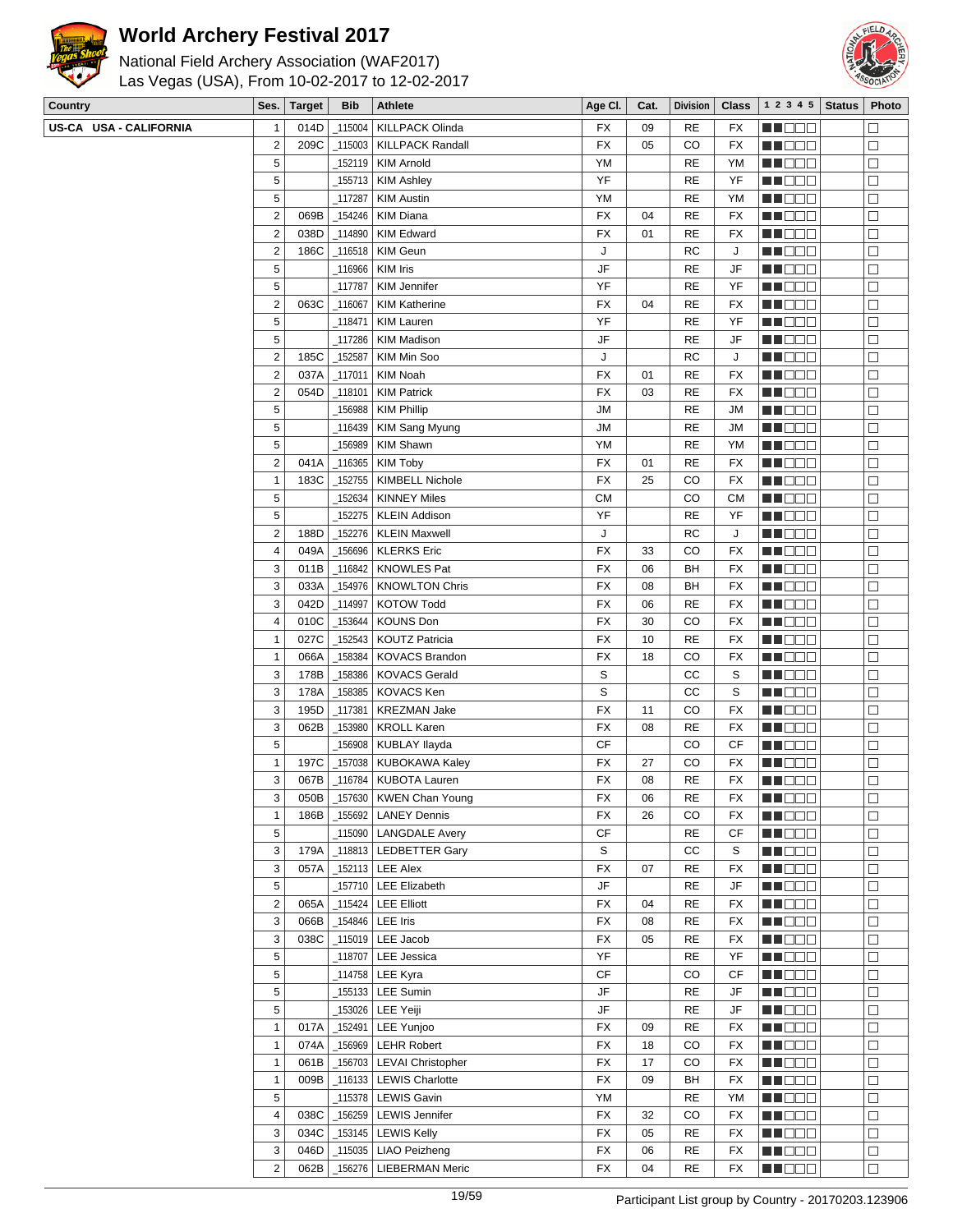



| <b>Country</b>         | Ses.                      | Target | <b>Bib</b> | Athlete                          | Age CI.   | Cat. | <b>Division</b> | <b>Class</b> | 1 2 3 4 5                                         | <b>Status</b> | Photo  |
|------------------------|---------------------------|--------|------------|----------------------------------|-----------|------|-----------------|--------------|---------------------------------------------------|---------------|--------|
| US-CA USA - CALIFORNIA | 1                         | 112D   | 155059     | <b>LINDE Gary</b>                | FX        | 23   | CO              | FX           | M DE L                                            |               | $\Box$ |
|                        | 3                         | 051D   | _115395    | LIU Lauren                       | FX        | 07   | <b>RE</b>       | <b>FX</b>    | MU DO B                                           |               | $\Box$ |
|                        | $\overline{\mathbf{c}}$   | 006B   | $-152256$  | LLOYD-MASSEY Jacob               | FX        | 01   | BH              | FX           | MN OO B                                           |               | $\Box$ |
|                        | $\sqrt{5}$                |        | _118266    | <b>LOGSDON Matt</b>              | JМ        |      | CO              | <b>JM</b>    | MO DO O                                           |               | $\Box$ |
|                        | 5                         |        | _118758    | <b>LONG Brennan</b>              | JМ        |      | <b>RE</b>       | <b>JM</b>    | MUOOO                                             |               | $\Box$ |
|                        | 1                         | 024D   | _152622    | LOPEZ Alonso                     | FX        | 10   | <b>RE</b>       | FX           | WU 88                                             |               | $\Box$ |
|                        | $\boldsymbol{2}$          | 056C   | $-118677$  | <b>LUCERO Lily</b>               | <b>FX</b> | 03   | <b>RE</b>       | FX           | MU DO D                                           |               | $\Box$ |
|                        | 4                         | 040A   | 156248     | LUCZENOZYN Jerry                 | <b>FX</b> | 33   | CO              | FX           | MO DO                                             |               | $\Box$ |
|                        | 5                         |        | 116143     | <b>LUDENA Zoe</b>                | YF        |      | <b>RE</b>       | YF           | MA DE L                                           |               | $\Box$ |
|                        | 5                         |        | 153356     | LUND-AKAJI Alexander             | YM        |      | <b>RE</b>       | YM           | MA DE E                                           |               | $\Box$ |
|                        | 1                         | 202B   | $-117178$  | <b>LYFORD Larry</b>              | FX        | 27   | CO              | FX           | MN DO B                                           |               | $\Box$ |
|                        | 4                         | 018B   | $-156077$  | MADDOX Willie                    | <b>FX</b> | 30   | CO              | FX           | <b>HE</b> OOO                                     |               | $\Box$ |
|                        | $\overline{c}$            | 199A   | 155079     | <b>MALECH Robert</b>             | O         |      | BC              | O            | ME DE S                                           |               | $\Box$ |
|                        | $\mathbf 5$               |        | 115635     | <b>MAN Anthony</b>               | YM        |      | <b>RE</b>       | YM           | MU DO O                                           |               | $\Box$ |
|                        | 5                         |        | _115636    | <b>MAN Vincent</b>               | <b>CM</b> |      | <b>RE</b>       | <b>CM</b>    | MU O O O                                          |               | $\Box$ |
|                        | 2                         | 202D   | _115694    | <b>MARKS Debra Rose</b>          | O         |      | ВC              | O            | MUOOO                                             |               | $\Box$ |
|                        | $\,$ 5 $\,$               |        | 154247     | <b>MARTIN Julia</b>              | CF        |      | <b>RE</b>       | CF           | <b>REDDE</b>                                      |               | $\Box$ |
|                        | $\overline{\mathbf{c}}$   | 194A   | 154216     | <b>MARTINELLI Jennifer</b>       | O         |      | ВC              | O            | MA DE S                                           |               | $\Box$ |
|                        | $\boldsymbol{2}$          | 192B   | _154215    | <b>MARTINELLI Michael M</b>      | O         |      | ВC              | O            |                                                   |               | $\Box$ |
|                        |                           |        |            |                                  |           |      | CO              |              | M DO O                                            |               |        |
|                        | 4                         | 043C   | $-156240$  | MARTINEZ John                    | FX        | 33   |                 | FX           | MU DO O                                           |               | $\Box$ |
|                        | 3                         | 204A   | 115315     | MATEVOSYAN Boris                 | <b>FX</b> | 12   | CO              | FX           | <b>HEBBB</b>                                      |               | $\Box$ |
|                        | $\mathbf{1}$              | 203D   | 153064     | <b>MATRANGA Vincent</b>          | <b>FX</b> | 28   | CO              | FX           | <b>MA</b> OOO                                     |               | $\Box$ |
|                        | $\overline{\mathbf{c}}$   | 165C   | 154395     | <b>MCCAIN Gary</b>               | O         |      | ВC              | O            | MU DO B                                           |               | $\Box$ |
|                        | $\mathbf 5$               |        | _152070    | <b>MCCONNELL Eric</b>            | JМ        |      | <b>RE</b>       | <b>JM</b>    | M DE S                                            |               | $\Box$ |
|                        | 4                         | 037A   | _156269    | <b>MCLAURIN Arthur</b>           | FX        | 32   | CO              | FX           | MU DO D                                           |               | $\Box$ |
|                        | $\sqrt{5}$                |        | 116048     | MCLOUGHLIN Max                   | ЛU        |      | <b>RE</b>       | <b>JM</b>    | <b>REDDO</b>                                      |               | $\Box$ |
|                        | $\mathbf{1}$              | 005D   | $-116135$  | <b>MCMAHAN Barbara</b>           | FX        | 09   | BH              | FX           | M DO D                                            |               | $\Box$ |
|                        | 1                         | 036C   | $-116134$  | <b>MCMAHAN Thomas</b>            | FX        | 14   | CO              | FX           | M DO O                                            |               | $\Box$ |
|                        |                           |        | 115633     | <b>MCMULLIN Elisabeth</b>        | FX        |      | CO              | FX           | <b>HE</b> OOO                                     |               | $\Box$ |
|                        | 3                         | 020B   | _154459    | MEAD Jim                         | <b>FX</b> | 07   | BH              | FX           | ME DE S                                           |               | $\Box$ |
|                        | 3                         | 048C   | $-115328$  | <b>MEAD Robert</b>               | <b>FX</b> | 06   | <b>RE</b>       | FX           | MU DO O                                           |               | $\Box$ |
|                        | $\sqrt{5}$                |        | _154506    | <b>MERCADO Waverly</b>           | YF        |      | <b>RE</b>       | YF           | MN DO B                                           |               | $\Box$ |
|                        | 5                         |        | 114884     | <b>MERCHANT Carter</b>           | YM        |      | <b>RE</b>       | YM           | M DE S                                            |               | $\Box$ |
|                        |                           |        | 155584     | <b>MERJANO George</b>            | FX        |      | BH              | FX           | WU DOO                                            |               | $\Box$ |
|                        | 5                         |        | 115152     | <b>MERSON Charles</b>            | ЛU        |      | <b>RE</b>       | <b>JM</b>    | WU O O O                                          |               | $\Box$ |
|                        | 5                         |        | _154674    | <b>MILLER Faith</b>              | YF        |      | CO              | YF           | MU DO B                                           |               | $\Box$ |
|                        | 1                         | 118B   | _156233    | MINYARD James                    | FX        | 23   | CO              | FX           | M DO D                                            |               | $\Box$ |
|                        | 2                         | 054C   | 153839     | <b>MISCIONE Anna</b>             | <b>FX</b> | 03   | <b>RE</b>       | FX           | e de e                                            |               | $\Box$ |
|                        | $\mathbf{1}$              |        |            | 011A   _153047   MITCHELL Kaylee | FX        | 09   | RE              | FX           | <u>Li de l</u>                                    |               | $\Box$ |
|                        | 5                         |        | _155846    | MOHAMMED Sarah                   | <b>CF</b> |      | RE              | CF           | MU DO B                                           |               | $\Box$ |
|                        | $\overline{5}$            |        | 154497     | <b>MOLARO Benjamin</b>           | <b>JM</b> |      | CO              | JM           | MU DO D                                           |               | $\Box$ |
|                        | 3                         | 061D   | $\_156930$ | MOLARO Donald                    | FX        | 08   | <b>RE</b>       | FX           | <b>MA</b> OOO                                     |               | $\Box$ |
|                        | 4                         | 008A   | 156236     | MOLINA Dan                       | FX        | 29   | CO              | FX           | MU DO O                                           |               | $\Box$ |
|                        | 4                         | 023A   | $-156251$  | MONKARSH Bryan                   | FX        | 31   | CO              | FX           | MU DO B                                           |               | $\Box$ |
|                        | 4                         | 036C   | $-156253$  | <b>MONKARSH Tina</b>             | FX        | 32   | CO              | FX           | MU DOO                                            |               | $\Box$ |
|                        | 3                         | 017D   | _157037    | <b>MORAN Tim</b>                 | FX        | 07   | BH              | FX           | <b>RECOR</b>                                      |               | $\Box$ |
|                        | 5                         |        | _151862    | MORGAN Joseph                    | <b>CM</b> |      | RE              | СM           | <b>REBEE</b>                                      |               | $\Box$ |
|                        | 3                         | 055A   | $-157644$  | MOROZKO Eva                      | FX        | 07   | <b>RE</b>       | <b>FX</b>    | ME BER                                            |               | □      |
|                        | $\mathbf{1}$              | 104B   | $-115006$  | MORRIS Arthur                    | FX        | 22   | CO              | FX           | MN 888                                            |               | $\Box$ |
|                        | $\overline{\mathbf{c}}$   | 047B   | $-152963$  | <b>MORRIS Jeremiah</b>           | FX        | 02   | <b>RE</b>       | FX           | MU DO D                                           |               | $\Box$ |
|                        | $\mathbf{1}$              | 204D   | _157139    | <b>MORRIS Travis</b>             | FX        | 28   | CO              | FX           | <b>REBOO</b>                                      |               | $\Box$ |
|                        | 3                         | 136B   | _153885    | <b>MUNKRES Emerson</b>           | O         |      | СC              | O            | MU DO O                                           |               | $\Box$ |
|                        | $\mathsf 3$               | 086B   |            | $\_$ 154919   MURRAY Ryan        | FX        | 07   | CO              | FX           | MU DO B                                           |               | $\Box$ |
|                        | 5                         |        |            | _151868   MYSORE Manvitha        | YF        |      | RE              | YF           | MN OO B                                           |               | $\Box$ |
|                        | $\,$ 5 $\,$               |        |            | NAGANO Tyler                     | <b>JM</b> |      | CO              | <b>JM</b>    | <b>MN</b> OOO                                     |               | $\Box$ |
|                        | $\mathbf{1}$              | 071C   | $-155854$  | NEGRETE-CLAAR Garrett            | FX        | 18   | CO              | FX           | <b>MNOOO</b>                                      |               | □      |
|                        | $\ensuremath{\mathsf{3}}$ | 034B   | $-117923$  | NG Zena                          | FX        | 05   | <b>RE</b>       | FX           | ME BER                                            |               | □      |
|                        | $\mathbf{1}$              | 201D   | $\_118108$ | NGUYEN Brian                     | FX        | 27   | CO              | FX           |                                                   |               |        |
|                        |                           |        |            |                                  |           |      |                 |              | MU DO D                                           |               | $\Box$ |
|                        | 3                         | 044A   | 152541     | NGUYEN Chanh                     | FX        | 06   | <b>RE</b>       | FX           | MA DO O                                           |               | $\Box$ |
|                        | $\mathbf{1}$              | 048A   | _116921    | NICHOLLS Paul                    | FX        | 16   | CO              | FX           | MA DE L                                           |               | $\Box$ |
|                        |                           |        |            | 20/59                            |           |      |                 |              | Bortioinant Liet aroun by Country 20170202 122008 |               |        |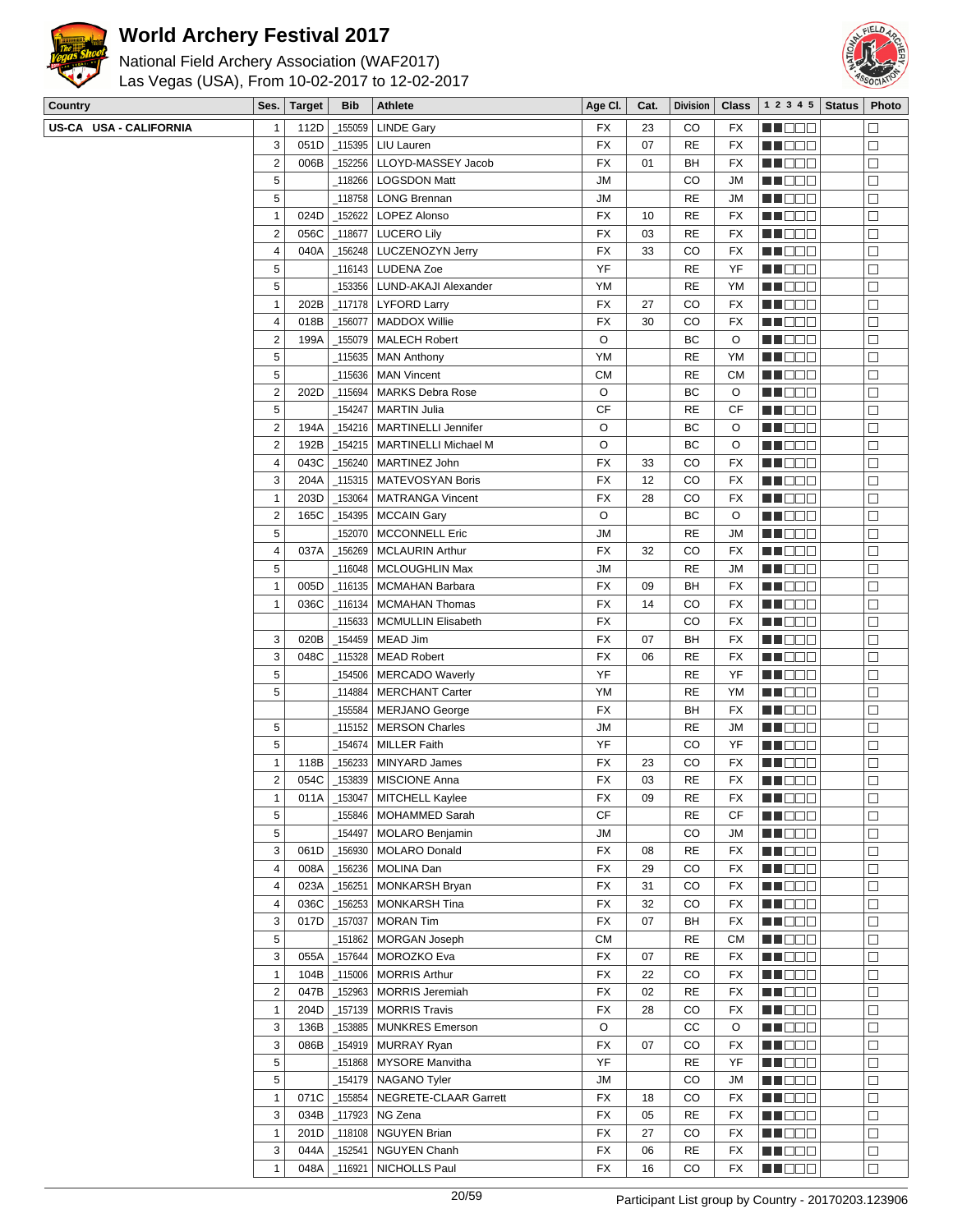



| National Field Archery Association (WAF2017)<br>Las Vegas (USA), From 10-02-2017 to 12-02-2017 |                        |   |             |            |                            |           |      |           | <b>ASSOCIATION</b> |                                               |  |  |  |  |  |
|------------------------------------------------------------------------------------------------|------------------------|---|-------------|------------|----------------------------|-----------|------|-----------|--------------------|-----------------------------------------------|--|--|--|--|--|
| <b>Country</b>                                                                                 |                        |   | Ses. Target | <b>Bib</b> | Athlete                    | Age Cl.   | Cat. |           |                    | Division   Class   1 2 3 4 5   Status   Photo |  |  |  |  |  |
|                                                                                                | US-CA USA - CALIFORNIA |   |             |            | 115271   NIEBLA Pablo      | <b>JM</b> |      | CО        | JM                 | HI DE E                                       |  |  |  |  |  |
|                                                                                                |                        | 2 | 053Al       |            | 115165   NISHIMURA Everett | <b>FX</b> | 03   | <b>RE</b> | FX                 | TE ELECT                                      |  |  |  |  |  |
|                                                                                                |                        |   | 048A        |            | _116853   NITTA Kent       | <b>FX</b> | 02   | <b>RE</b> | FX                 | NHEED.                                        |  |  |  |  |  |

| US-CA USA - CALIFORNIA | 5                       |      |            | _115271   NIEBLA Pablo            | JM        |    | CO        | JM        | MA DE B       | □      |
|------------------------|-------------------------|------|------------|-----------------------------------|-----------|----|-----------|-----------|---------------|--------|
|                        | $\overline{c}$          | 053A |            | 115165   NISHIMURA Everett        | <b>FX</b> | 03 | <b>RE</b> | FX        | M DOO         | □      |
|                        | $\overline{c}$          | 048A |            | _116853   NITTA Kent              | FX        | 02 | <b>RE</b> | FX        | MU DO B       | $\Box$ |
|                        | 3                       | 058A | _158392    | NIU Kay                           | FX        | 07 | RE        | FX        | <u> Helen</u> | $\Box$ |
|                        | $\mathbf{1}$            | 100A | _154905    | <b>NORBURY Audie</b>              | FX        | 21 | CO        | FX        | <u>LI DOO</u> | $\Box$ |
|                        | $\overline{1}$          | 097A |            | _154148 NOVOTNY Kathryn           | FX        | 21 | CO        | FX        | n i De B      | □      |
|                        |                         |      |            |                                   |           |    |           |           |               |        |
|                        | 5                       |      |            | _153574   NOYES Sarah             | YF        |    | <b>RE</b> | YF        | N N O O G     | $\Box$ |
|                        | $\overline{2}$          | 105A |            | _153706   NUNES Cory              | <b>FX</b> | 04 | CO        | FX        | N N D D G     | $\Box$ |
|                        |                         |      | 116926     | <b>NYDICK Gabe</b>                | <b>FX</b> |    | CO        | FX        | n in Eise     | $\Box$ |
|                        | $\overline{2}$          | 024A | 114895     | <b>O'STEEN Kimberly</b>           | FX        | 03 | BH        | <b>FX</b> | M DO B        | □      |
|                        | $\overline{c}$          | 048D | 152807     | OHLENDORF Jake                    | <b>FX</b> | 02 | <b>RE</b> | FX        | MN DO B       | □      |
|                        | 3                       | 044C | _116366    | <b>OKINAKA Lawrence</b>           | FX        | 06 | <b>RE</b> | FX        | MA DE C       | $\Box$ |
|                        | $\mathbf{1}$            | 038B |            | _157129   OLIVER Noel             | FX        | 14 | CO        | FX        | N NO DE       | $\Box$ |
|                        | $\overline{4}$          | 024B | _157130    | <b>OLIVER Zachary</b>             | FX        | 31 | CO        | FX        | MU O O O      | $\Box$ |
|                        | 3                       | 078C | _156668    | <b>OMEL Mark</b>                  | <b>FX</b> | 06 | CO        | FX        | MN 888        | $\Box$ |
|                        |                         |      |            |                                   |           |    |           |           |               |        |
|                        | $\overline{\mathbf{c}}$ | 135A | 153906     | <b>OOSTERLINCK Chris</b>          | $\circ$   |    | CC        | O         | NN DE S       | $\Box$ |
|                        | 5                       |      | 152552     | <b>ORTIZ Sheyanne</b>             | YF        |    | <b>RE</b> | YF        | M D D D D     | $\Box$ |
|                        | $\mathbf{1}$            | 010C | _114815    | <b>OSTRANDER Craig</b>            | FX        | 09 | <b>RE</b> | FX        | MT DE S       | $\Box$ |
|                        | $\mathbf{1}$            | 135A | 114959     | <b>OUGHTON Ewan</b>               | O         |    | cc        | O         | MU DO B       | □      |
|                        | 3                       | 064D | 156260     | <b>OVALLE Mariano</b>             | <b>FX</b> | 08 | <b>RE</b> | FX        | NN DE S       | $\Box$ |
|                        | $\mathbf{1}$            | 053B | 156825     | PAGNELLA Pat                      | FX        | 16 | CO        | FX        | MA DE E       | $\Box$ |
|                        | $\overline{2}$          | 049C | 152934     | PAGUIA Raymond                    | <b>FX</b> | 02 | RE        | FX        | <u>LI DOO</u> | $\Box$ |
|                        | 5                       |      |            | 118548   PAINTER Jillian          | YF        |    | <b>RE</b> | YF        | MU O O O      | □      |
|                        |                         |      |            |                                   | <b>FX</b> |    | BH        |           |               |        |
|                        | 3                       | 032B | _156377    | PALOMO Emily                      |           | 08 |           | FX        | N N O O G     | □      |
|                        | $\overline{2}$          | 076C | 156568     | PALOMO Peter                      | <b>FX</b> | 01 | CL        | FX        | N N D D G     | $\Box$ |
|                        | 5                       |      | 117132_    | <b>PANG Calvin</b>                | <b>CM</b> |    | <b>RE</b> | <b>CM</b> | M HOO E       | □      |
|                        | 5                       |      | 117131     | PANG Jaden                        | YF        |    | <b>RE</b> | YF        | MU DO L       | □      |
|                        |                         |      | 115225     | <b>PARK Danielle</b>              | FX        |    | <b>RE</b> | FX        | MN DO B       | □      |
|                        | 5                       |      | 154974     | PARK Isabel                       | JF        |    | <b>RE</b> | JF        | N NO D O      | $\Box$ |
|                        | 3                       | 176B |            | _153313   PEARCE Kevin            | S         |    | СC        | S         | N DE S        | $\Box$ |
|                        | $\mathbf{1}$            | 095A | _153311    | <b>PEARCE Stacy</b>               | FX        | 21 | CO        | FX        | MU O O O      | $\Box$ |
|                        | $\mathbf{1}$            | 110B |            |                                   | FX        | 22 | CO        | FX        |               | $\Box$ |
|                        |                         |      | _118374    | PENGAL Keyth                      | JF        |    |           |           | N N O O G     |        |
|                        | 5                       |      |            | 117850   PERFETTI Marissa         |           |    | <b>RE</b> | JF        | NN DE S       | $\Box$ |
|                        | 3                       | 058B | _115060    | <b>PETERSON Chris</b>             | FX        | 07 | <b>RE</b> | FX        | N N D D G     | $\Box$ |
|                        | 3                       | 203C | _158362    | PETRUN David                      | <b>FX</b> | 12 | CO        | FX        | MU DOC        | $\Box$ |
|                        | $\overline{2}$          | 047A | _153866    | <b>PHAM Thomas</b>                | <b>FX</b> | 02 | <b>RE</b> | FX        | MU OO U       | □      |
|                        | 5                       |      | 118745     | PIERCE Lilith                     | CF        |    | <b>RE</b> | СF        | <b>REDDE</b>  | $\Box$ |
|                        | $\overline{2}$          | 193D | 154934_    | PIERCE Michael                    | O         |    | BC        | O         | n de de       | $\Box$ |
|                        | 1                       | 034A |            | 118743   PINE Glen                | FX        | 14 | CO        | FX        | MA DO O       | $\Box$ |
|                        | 3                       | 019D |            | _152632   PIRTZ Anton             | FX        | 07 | ВH        |           | MU O O O      |        |
|                        |                         |      |            |                                   |           |    |           | FX        |               | ப      |
|                        | 4                       | 039B |            | _152633   PIRTZ Ellen             | FX        | 33 | CO        | FX        | MU DE S       | $\Box$ |
|                        | $\mathbf{1}$            | 175B | $\_158607$ | POINDEXTER Mike                   | FX        | 24 | CO        | FX        | <b>REDDO</b>  | $\Box$ |
|                        | 3                       | 159B |            | 117346   POLING Mark              | S         |    | СC        | S         | <u>Maca</u>   | $\Box$ |
|                        | $\mathbf{1}$            | 196B | _156877    | POLSGROVE Jim                     | <b>FX</b> | 27 | CO        | FX        | MU DO O       | □      |
|                        | 5                       |      | 153661     | POMEROY Preston                   | YM        |    | <b>RE</b> | YM        | MN OO B       | □      |
|                        | 4                       | 021B | $-156374$  | POOL Darren                       | FX        | 31 | CO        | FX        | <b>REDDE</b>  | $\Box$ |
|                        | $\mathbf{1}$            | 116B |            | _118025   POOL Ethan              | FX        | 23 | CO        | FX        | <b>MNODO</b>  | □      |
|                        | 5                       |      | _118024    | POOL Kierstyn                     | JF        |    | CO        | JF        | MU DO S       | $\Box$ |
|                        | 3                       | 033C |            | _153645   PORTER Rebecca          | FX        | 08 | BH        | FX        | NN O O O      | $\Box$ |
|                        | $\overline{2}$          | 029D |            | _154406   POSPISHEK Philip        | FX        | 04 | BH        | FX        | <b>RECOR</b>  | $\Box$ |
|                        |                         |      |            |                                   |           |    |           |           |               |        |
|                        | $\mathbf{1}$            | 177D |            | _116215   POTTS William           | <b>FX</b> | 25 | CO        | FX        | <b>REDDO</b>  | $\Box$ |
|                        | $\mathbf{1}$            | 197D |            | _114992   POZNIAK Richard         | FX        | 27 | CO        | FX        | <b>MUDDE</b>  | $\Box$ |
|                        | $\overline{2}$          | 037B | _152306    | PRITCHARD LaNola                  | FX        | 01 | <b>RE</b> | FX        | MU DO B       | □      |
|                        | $\overline{2}$          | 021A |            | <sub>-</sub> 153868   QUAN Marsha | FX        | 03 | BH        | FX        | <b>RECODE</b> | $\Box$ |
|                        | 5                       |      | 116223     | QUIOCHO Caleb                     | СM        |    | CO        | СM        | MA DE E       | $\Box$ |
|                        | $\overline{2}$          | 049D |            | _117129   RABSKA Don              | FX        | 02 | <b>RE</b> | FX        | MU DO O       | □      |
|                        | $\overline{2}$          | 083C | 156997_    | <b>RAGLIN Randy</b>               | FX        | 01 | CO        | FX        | MU OOO        | □      |
|                        | $\overline{4}$          | 044C | 156237     | RAMIREZ James                     | FX        | 33 | CO        | FX        | MN O O O      | $\Box$ |
|                        |                         |      |            |                                   |           |    |           |           |               |        |
|                        | 4                       | 043A | 156266     | RAYA John                         | FX        | 33 | CO        | FX        | MA BELE       | $\Box$ |
|                        | 5                       |      | 157477     | <b>REACH Amelia</b>               | JF        |    | RE        | JF        | <b>MNOOO</b>  | $\Box$ |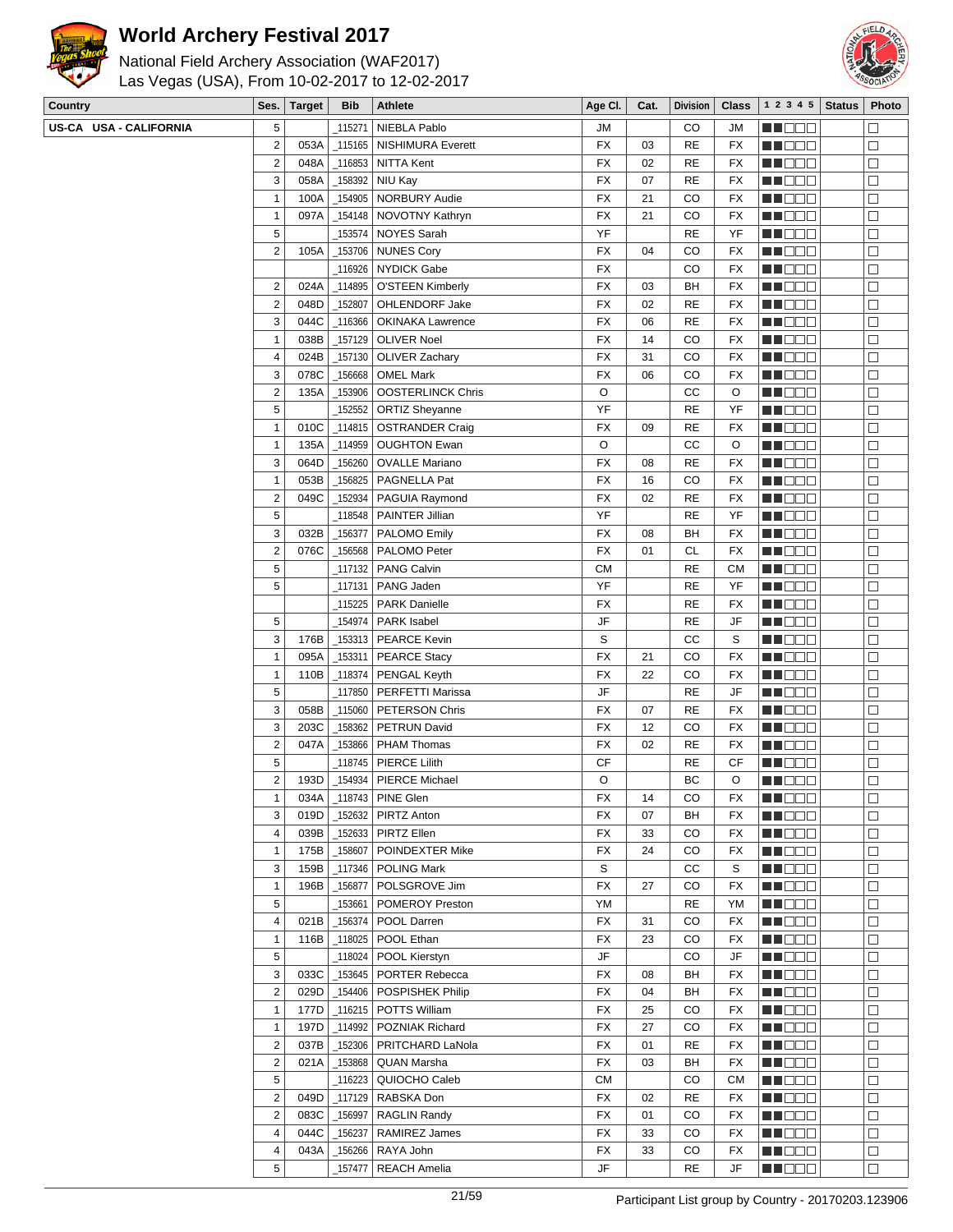

National Field Archery Association (WAF2017) Las Vegas (USA), From 10-02-2017 to 12-02-2017



| Country                | Ses. $ $                | <b>Target</b> | Bib        | Athlete                   | Age CI.   | Cat. | <b>Division</b> | <b>Class</b> | 12345         | <b>Status</b> | Photo             |
|------------------------|-------------------------|---------------|------------|---------------------------|-----------|------|-----------------|--------------|---------------|---------------|-------------------|
| US-CA USA - CALIFORNIA | 1                       | 210C          | _114775    | <b>REALICA Rusty</b>      | FX        | 28   | CO              | FX           | MA DE E       |               | $\Box$            |
|                        | 5                       |               |            | 154019   REYES Connor     | <b>JM</b> |      | CO              | <b>JM</b>    | MU DO 8       |               | □                 |
|                        | $\overline{\mathbf{4}}$ | 003B          | _155485    | <b>RICHARDS Nick</b>      | FX        | 29   | CO              | FX           | MU DO S       |               | $\Box$            |
|                        | 5                       |               | 155486     | <b>RICHARDS Sydney</b>    | <b>CF</b> |      | <b>RE</b>       | CF           | <b>MN</b> OOO |               | $\Box$            |
|                        | 3                       | 007A          | _156484    | <b>RIEMER Tom</b>         | <b>FX</b> | 05   | BH              | FX           | MU DO O       |               | $\Box$            |
|                        |                         |               | 116417     | <b>RITCHESON Nicolas</b>  | FX        |      | <b>RE</b>       | FX           | <b>NH</b> OOD |               | □                 |
|                        | 3                       | 003C          | 154321     | <b>ROACH David</b>        | FX        | 05   | BH              | FX           | MN OO O       |               | □                 |
|                        | $\overline{4}$          | 019D          | 114936     | <b>ROBBINS Dennis</b>     | FX        | 31   | CO              | FX           | MN OO B       |               | $\Box$            |
|                        | $\overline{4}$          | 016A          | _114938    | <b>ROBBINS Mary</b>       | FX        | 30   | CO              | FX           | <b>MNOOO</b>  |               | $\Box$            |
|                        | $\sqrt{5}$              |               | 116471     | ROBERTSON Randi           | JF        |      | <b>RE</b>       | JF           | M DOO         |               | □                 |
|                        |                         |               | _115023    | <b>ROBINSON Kaitlin</b>   | FX        |      | CO              | FX           | MN 888        |               | □                 |
|                        | 3                       | 016D          | 157654     | <b>ROBINSON Kaitlin</b>   | FX        | 06   | BH              | FX           | MA DE C       |               | $\Box$            |
|                        | $\mathbf{1}$            | 185C          | 155092     | <b>ROCKEL Chuck</b>       | FX        | 26   | CO              | FX           | <b>HEDDE</b>  |               | $\Box$            |
|                        | 4                       | 045C          | _156272    | ROMERO Isaac              | <b>FX</b> | 33   | CO              | FX           | MN DO B       |               | $\Box$            |
|                        |                         |               | _117010    | <b>ROSIN Doug</b>         | FX        |      | BH              | FX           | MN DOO        |               | □                 |
|                        | $\sqrt{2}$              | 093A          | 152887     | ROSS Adam                 | <b>FX</b> | 02   | CO              | FX           | <b>REDDE</b>  |               | $\Box$            |
|                        | $\mathbf{1}$            | 186D          | 154668     | <b>ROSSETTI Eric</b>      | FX        | 26   | CO              | FX           | M DE S        |               | $\Box$            |
|                        | 3                       | 049D          | 152744     | <b>RUIZ Mike</b>          | FX        | 06   | <b>RE</b>       | FX           | <b>MNOOO</b>  |               | $\Box$            |
|                        | $\mathbf 5$             |               |            |                           | <b>JM</b> |      | CO              | <b>JM</b>    |               |               |                   |
|                        |                         |               | _115085    | SALAZAR John              |           |      | <b>RE</b>       |              | MU DO 8       |               | $\Box$            |
|                        | $\mathbf{1}$            | 015D          | _153419    | <b>SALETTA Eva</b>        | <b>FX</b> | 09   |                 | FX           | MU DO S       |               | $\Box$            |
|                        | 3                       | 046A          | _153418    | <b>SALETTA Steven</b>     | FX        | 06   | <b>RE</b>       | FX           | <b>REDDO</b>  |               | $\Box$            |
|                        | 3                       | 150C          | 6919       | <b>SALINAS Stephanie</b>  | F         |      | cc              | F            | <b>NNODO</b>  |               | $\Box$            |
|                        | $\mathbf 2$             | 050D          | 115162     | <b>SAMM Stefaniya</b>     | <b>FX</b> | 02   | <b>RE</b>       | <b>FX</b>    | MU DO B       |               | □                 |
|                        | $\sqrt{5}$              |               | 155564     | <b>SAMSON Nathan</b>      | YM        |      | <b>RE</b>       | YM           | MU DO B       |               | □                 |
|                        | 3                       | 111A          |            | _153515   SANDERS Michael | <b>FX</b> | 10   | CO              | FX           | <b>MNODO</b>  |               | $\Box$            |
|                        | $\overline{\mathbf{4}}$ | 027D          | 153155     | <b>SANDERS William</b>    | FX        | 31   | CO              | FX           | <b>MNODO</b>  |               | $\Box$            |
|                        | $\mathbf{1}$            | 141B          | _114975    | SANDOVAL JR Rodolfo       | O         |      | cc              | O            | MU DO O       |               | □                 |
|                        | $\sqrt{5}$              |               | _115264    | <b>SARNER Dawson</b>      | CМ        |      | <b>RE</b>       | <b>CM</b>    | MN OO O       |               | $\Box$            |
|                        | 5                       |               | 156670     | SATODA lan                | <b>JM</b> |      | <b>RE</b>       | <b>JM</b>    | MA DE C       |               | $\Box$            |
|                        | $\mathbf{1}$            | 019C          | _153338    | <b>SAWYER Caren</b>       | FX        | 10   | <b>RE</b>       | FX           | <b>HEDDE</b>  |               | $\Box$            |
|                        | $\sqrt{5}$              |               | 118837     | <b>SCHECHTER Claire</b>   | JF        |      | <b>RE</b>       | JF           | MN DO B       |               | $\Box$            |
|                        | 3                       | 064A          | $-116221$  | SCHETTLER-JEHL Barbara    | <b>FX</b> | 08   | <b>RE</b>       | FX           | MU DO S       |               | □                 |
|                        | $\sqrt{2}$              | 192D          | _156242    | <b>SCIACCA Chuck</b>      | O         |      | ВC              | O            | <b>HEDDD</b>  |               | $\Box$            |
|                        | $\sqrt{2}$              | 192A          | _156241    | SCIACCA Jan               | O         |      | ВC              | O            | <b>REBOO</b>  |               | $\Box$            |
|                        | 3                       | 015C          | 114838     | <b>SCOTT Dawnel</b>       | FX        | 06   | BH              | FX           | <b>MNODO</b>  |               | $\Box$            |
|                        | $\mathbf 5$             |               | _118564    | <b>SCOTT Sienna</b>       | YF        |      | <b>RE</b>       | YF           | MU DO B       |               | □                 |
|                        | 3                       | 024A          | 118563     | <b>SCOTT Steve</b>        | FX        | 07   | BH              | <b>FX</b>    | <b>REDDE</b>  |               | $\Box$            |
|                        | $\mathbf{1}$            | 023B          |            | 157609 SELLIER Hawkins    | <b>FX</b> | 10   | <b>RE</b>       | <b>FX</b>    | MN DE S       |               | $\Box$            |
|                        |                         |               |            | $-118740$ SEVERTSON Matt  | FX        |      | $\rm CO$        | <b>FX</b>    | <b>ENDOD</b>  |               | $\overline{\Box}$ |
|                        | 3                       | 196D          |            | _118741   SEVERTSON Pam   | FX        | 11   | CO              | FX           | <b>MNODO</b>  |               | □                 |
|                        | $\sqrt{2}$              | 205A          |            | _156505 SHEPHERD John     | O         |      | BС              | O            | MU DO S       |               | □                 |
|                        | 5                       |               |            | _156506   SHEPHERD Sarah  | JF        |      | <b>RE</b>       | JF           | <b>REDDE</b>  |               | $\Box$            |
|                        | 3                       | 028B          | _158703    | SHERLOCK Robert           | FX        | 08   | BH              | FX           | <b>MNOOO</b>  |               | $\Box$            |
|                        | 5                       |               |            | _152442   SHIN Alex       | YM        |      | RE              | YM           | M DOO         |               | □                 |
|                        | 5                       |               | _152441    | <b>SHIN Clare</b>         | JF        |      | RE              | JF           | MU O O O      |               | □                 |
|                        | 3                       | 016B          | _153357    | SHOEMAKER Valerie         | FX        | 06   | BH              | FX           | MU DE S       |               | $\Box$            |
|                        | $\mathbf{1}$            | 110A          | _155698    | SHREVES Phil              | <b>FX</b> | 22   | CO              | FX           | <b>MNO</b> OO |               | $\Box$            |
|                        | 4                       | 046A          | _156230    | SIEPERDA James            | FX        | 33   | CO              | FX           | MU OOO        |               | $\Box$            |
|                        | 4                       | 024C          | _156234    | SIEPERDA Pete             | FX        | 31   | CO              | FX           | MN 888        |               | $\Box$            |
|                        | $\sqrt{2}$              | 187B          | $\_117174$ | <b>SILOS Riley</b>        | J         |      | RC              | J            | MN 886        |               | $\Box$            |
|                        | 3                       | 194C          | $\_117503$ | <b>SINGH Matthew</b>      | FX        | 11   | CO              | FX           | <b>REDDE</b>  |               | $\Box$            |
|                        | 5                       |               |            |                           | JM        |      | CO              | JM           | <b>MNODO</b>  |               | $\Box$            |
|                        | $\sqrt{2}$              | 186A          | 156615     | SONG Jorrin               | J         |      | RC              | J            | MU DO B       |               | □                 |
|                        | $\sqrt{2}$              | 087C          | _154262    | SOUZA Wendell             | FX        | 02   | CO              | FX           | MU DO O       |               | $\Box$            |
|                        | $\mathbf{1}$            | 021C          | _156117    | <b>SPITZ Brice</b>        | FX        | 10   | <b>RE</b>       | FX           | MU DE S       |               | $\Box$            |
|                        | $\mathbf{1}$            | 007B          | $-158771$  | <b>SPITZ Scot</b>         | FX        | 09   | BH              | FX           | <b>MNOOO</b>  |               | $\Box$            |
|                        | 3                       | 021A          | _156688丨   | SPOOLSTRA David           | FX        | 07   | BH              | FX           | MU OO B       |               | $\Box$            |
|                        | $\overline{2}$          | 080A          | _153863    | SPOOLSTRA Taylor          | FX        | 01   | CO              | FX           | <b>REDDE</b>  |               | $\Box$            |
|                        | $\mathbf{1}$            | 049B          | 114917     | <b>STACY Michele</b>      | FX        | 16   | CO              | FX           | <b>RECOR</b>  |               | $\Box$            |
|                        | 3                       | 004B          |            | _114942   STAUFFER David  | FX        | 05   | BH              | FX           | <b>REDDE</b>  |               | $\Box$            |
|                        |                         |               |            |                           |           |      |                 |              |               |               |                   |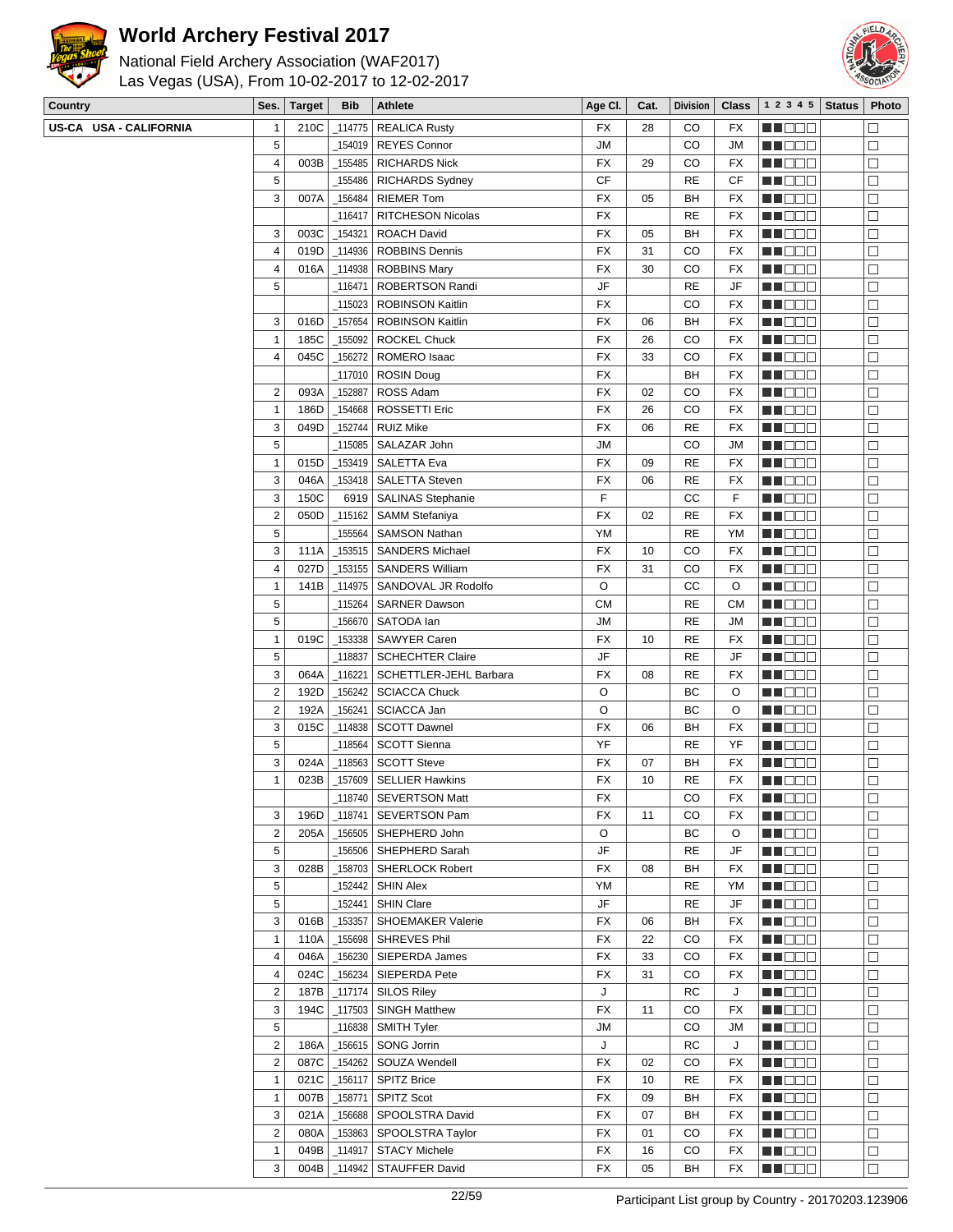



| National Field Archery Association (WAF2017)   |  |
|------------------------------------------------|--|
| Las Vegas (USA), From 10-02-2017 to 12-02-2017 |  |

| Country                | Ses.           | <b>Target</b> | <b>Bib</b> | Athlete                    | Age CI. | Cat. | <b>Division</b> | Class | 1 2 3 4 5      | <b>Status</b> | Photo  |
|------------------------|----------------|---------------|------------|----------------------------|---------|------|-----------------|-------|----------------|---------------|--------|
| US-CA USA - CALIFORNIA | $\mathbf{1}$   | 197B          | 115530     | <b>STEDMAN Rick</b>        | FX      | 27   | CO              | FX    | <b>MA</b> OO O |               |        |
|                        | $\overline{1}$ | 211D          | _152970    | STEPANEK Bill              | FX      | 28   | CO              | FX    | MU DO B        |               | $\Box$ |
|                        | $\mathbf{1}$   | 086A          |            | _115009   STEWART Karen    | FX      | 20   | CO              | FX    | MUOOO          |               | $\Box$ |
|                        | $\overline{1}$ | 181A          | 117792     | <b>STEWART Matthew</b>     | FX      | 25   | CO              | FX    | MO DO O        |               | $\Box$ |
|                        | $\sqrt{5}$     |               |            | 154143   STILLEY Emma      | YF      |      | RE              | YF    | MU DE E        |               | $\Box$ |
|                        | $\overline{4}$ | 046B          |            | _152429   STIVERS James    | FX      | 33   | CO              | FX    | MU DO B        |               | □      |
|                        | $\mathbf{1}$   | 210D          |            | _153583   STRATMAN Mike    | FX      | 28   | CO              | FX    | MU DO O        |               | □      |
|                        | 5              |               | _153487    | <b>STROJEK Trevor</b>      | YM      |      | CO              | YM    | MN OO O        |               | $\Box$ |
|                        | $\overline{2}$ | 062C          | _158101    | STROUD Branduin            | FX      | 04   | RE              | FX    | MU DE L        |               | $\Box$ |
|                        | $\mathbf{1}$   | 191D          | _154084    | <b>SUH David</b>           | FX      | 26   | CO              | FX    | MA DE E        |               | □      |
|                        | 5              |               |            | _153794   SUHR Erin        | YF      |      | RE              | YF    | MU OO O        |               | □      |
|                        | $\sqrt{5}$     |               | _152186    | <b>SUK Andrew</b>          | JM      |      | RE              | JM    | <b>REDDE</b>   |               | $\Box$ |
|                        | $\overline{1}$ |               |            |                            |         |      |                 |       |                |               |        |
|                        |                | 052A          | 153263     | <b>TAM Derek</b>           | FX      | 16   | CO              | FX    | <b>REDDO</b>   |               | $\Box$ |
|                        | 3              | 062A          | 115481     | <b>TAM Luann</b>           | FX      | 08   | RE              | FX    | MU DO B        |               | $\Box$ |
|                        | $\overline{2}$ | 176D          | _153473    | <b>TAYLOR Drake</b>        | J       |      | СC              | J     | MU DO D        |               | □      |
|                        | 3              | 019B          |            | _116568   TAYLOR Katie     | FX      | 07   | BH              | FX    | MUOOO          |               | $\Box$ |
|                        | $\mathbf{1}$   | 200A          | _154428    | <b>TAYLOR Michael</b>      | FX      | 27   | CO              | FX    | MO DO O        |               | $\Box$ |
|                        | 5              |               | _118018    | <b>TENENBAUM Leo</b>       | YM      |      | <b>RE</b>       | YM    | MU DE O        |               | $\Box$ |
|                        | 5              |               | _116262    | <b>THIBAULT Michelle</b>   | JF      |      | <b>RE</b>       | JF    | MU BEG         |               | $\Box$ |
|                        | 5              |               | _118495    | <b>THISS Caitlyn</b>       | JF      |      | RE              | JF    | <b>REDDE</b>   |               | □      |
|                        | 3              | 063B          | _117625    | <b>THOMPSON Kaela</b>      | FX      | 08   | RE              | FX    | <b>REDDO</b>   |               | $\Box$ |
|                        | $\overline{1}$ | 018C          | 114991_    | <b>THOMSON Randal</b>      | FX      | 09   | RE              | FX    | <b>MNOOO</b>   |               | $\Box$ |
|                        | $\overline{2}$ | 072D          | _115703    | <b>THORNBERRY Dave</b>     | FX      | 01   | CL              | FX    | MU DO B        |               | $\Box$ |
|                        | 5              |               | _152680    | <b>THORNHILL Chase</b>     | JM      |      | CO              | JМ    | <b>REDDE</b>   |               | □      |
|                        | $\sqrt{3}$     | 073C          |            | _153663   THURMAN Bob      | FX      | 06   | CO              | FX    | <b>REDDO</b>   |               | $\Box$ |
|                        | 3              | 051B          | _115238    | <b>TODARO Tiffany</b>      | FX      | 06   | RE              | FX    | M D D D        |               | $\Box$ |
|                        | $\overline{1}$ | 024B          | _153118    | <b>TOMPKINS Jennifer</b>   | FX      | 10   | RE              | FX    | M DO O         |               | □      |
|                        | $\overline{2}$ | 188A          | _115336    | <b>TOWELL Brendan</b>      | J       |      | RC              | J     | MN OO O        |               | $\Box$ |
|                        | $\sqrt{2}$     | 204A          | _156607    | TRAN Ron                   | O       |      | BC              | O     | <b>REDDE</b>   |               | $\Box$ |
|                        | $\mathbf{1}$   | 015A          | 152752     | <b>TRAN Y-Minh</b>         | FX      | 09   | RE              | FX    | <b>REDDO</b>   |               | $\Box$ |
|                        | 3              | 104C          | _152834    | <b>TRENTHAM Alex</b>       | FX      | 09   | CO              | FX    | MU DO O        |               | $\Box$ |
|                        | $\sqrt{5}$     |               | 152835     | <b>TRENTHAM Zoe</b>        | JF      |      | CO              | JF    | MU O O O       |               | $\Box$ |
|                        | 5              |               | _153162    | <b>TRIPLETT Gianna</b>     | YF      |      | CO              | YF    | <b>REDDE</b>   |               | $\Box$ |
|                        | $\mathbf{1}$   | 072C          | _115365丨   | <b>TRUITT Kevin</b>        | FX      | 18   | CO              | FX    | MU DE B        |               | $\Box$ |
|                        | 3              | 014A          | 114784     | <b>TRUONG Albert</b>       | FX      | 06   | BH              | FX    | MU DO O        |               | $\Box$ |
|                        | 4              | 049B          | 156232     | <b>TUBBS Jesse</b>         | FX      | 33   | CO              | FX    | MU 880         |               | □      |
|                        | $\overline{2}$ | 154B          | _155934    | <b>TUCKER Randy</b>        | S       |      | СC              | S     | MT DE S        |               | □      |
|                        | 3              | 045D          | _117620    | <b>TURNER Nicolas</b>      | FX      | 06   | RE              | FX    | MN DE S        |               | $\Box$ |
|                        |                |               |            |                            |         |      |                 |       |                |               |        |
|                        | 3              | 060C          |            | 116870   TUTTLE Debra      | FX      | 08   | RE              | FX    | <u> Helet</u>  |               | ⊔      |
|                        | $\mathbf{1}$   | 059D          | _114951    | <b>UIRAGHAILE Saoirse</b>  | FX      | 17   | CO              | FX    | MU DO B        |               | □      |
|                        | $\overline{2}$ | 068D          | _153507    | VACCARELLO Jason           | FX      | 04   | <b>RE</b>       | FX    | <b>RECOR</b>   |               | $\Box$ |
|                        | 5              |               |            | _118694   VELARDE Isabella | JF      |      | <b>RE</b>       | JF    | <b>RECOR</b>   |               | $\Box$ |
|                        | 5              |               |            | 118695   VELARDE Sofia     | YF      |      | RE              | YF    | MN 888         |               | $\Box$ |
|                        | 4              | 021D          | _156247    | VELEZ Fernando             | FX      | 31   | CO              | FX    | MU DO B        |               | $\Box$ |
|                        | 5              |               | _153327    | VERA LEYVA Samantha        | JF      |      | <b>RE</b>       | JF    | MU DO S        |               | □      |
|                        | 3              | 057D          | _118573    | <b>VILLASOR Roy</b>        | FX      | 07   | <b>RE</b>       | FX    | <b>RECOR</b>   |               | $\Box$ |
|                        | $\overline{4}$ | 027A          | _152728    | <b>VILLEGAS Luz</b>        | FX      | 31   | CO              | FX    | MB BBB         |               | $\Box$ |
|                        | $\mathbf{1}$   | 019A          | 152827     | VINA Fabian                | FX      | 09   | <b>RE</b>       | FX    | MU OOO         |               | $\Box$ |
|                        |                |               | _115398    | VOLAIN Naomi               | FX      |      | <b>RE</b>       | FX    | NH DE B        |               | $\Box$ |
|                        | 3              | 198C          | _118104    | VOUTHA Vannak              | FX      | 11   | CO              | FX    | <b>REDDE</b>   |               | $\Box$ |
|                        | 4              | 005D          | _151899    | <b>VUONG Alvin</b>         | FX      | 29   | CO              | FX    | <b>REDDO</b>   |               | $\Box$ |
|                        | $\overline{2}$ | 005D          | _156467    | <b>WAGNER Ken</b>          | FX      | 01   | BH              | FX    | NH BEE         |               | $\Box$ |
|                        | $\overline{2}$ | 086B          | 153689     | <b>WAGNER Steve</b>        | FX      | 02   | CO              | FX    | MU DO B        |               | $\Box$ |
|                        | $\overline{2}$ | 017A          | _153050    | <b>WALKER John</b>         | FX      | 02   | BH              | FX    | MU DO B        |               | $\Box$ |
|                        | $\overline{2}$ | 216C          | _115001    | <b>WALKER Zachery</b>      | FX      | 05   | CO              | FX    | MN DE S        |               | $\Box$ |
|                        | 5              |               | _114989    | <b>WALSH Katelyn</b>       | YF      |      | <b>RE</b>       | YF    | <b>MNOOO</b>   |               | $\Box$ |
|                        | 3              | 070D          |            | _156278   WALTERS Steve    | FX      | 06   | CO              | FX    | MU DO B        |               | □      |
|                        | $\overline{4}$ | 048B          | _117533    | <b>WALTH Janice</b>        | FX      | 33   | CO              | FX    | MU DO B        |               | $\Box$ |
|                        | 3              | 037C          | _153527    | WALZ Jayana                | FX      | 05   | <b>RE</b>       | FX    | <b>REDDO</b>   |               | $\Box$ |
|                        | $\overline{4}$ | 041C          |            | <b>WARE Kathy</b>          |         |      | CO              |       | <b>REBED</b>   |               |        |
|                        |                |               | _156235    |                            | FX      | 33   |                 | FX    |                |               | □      |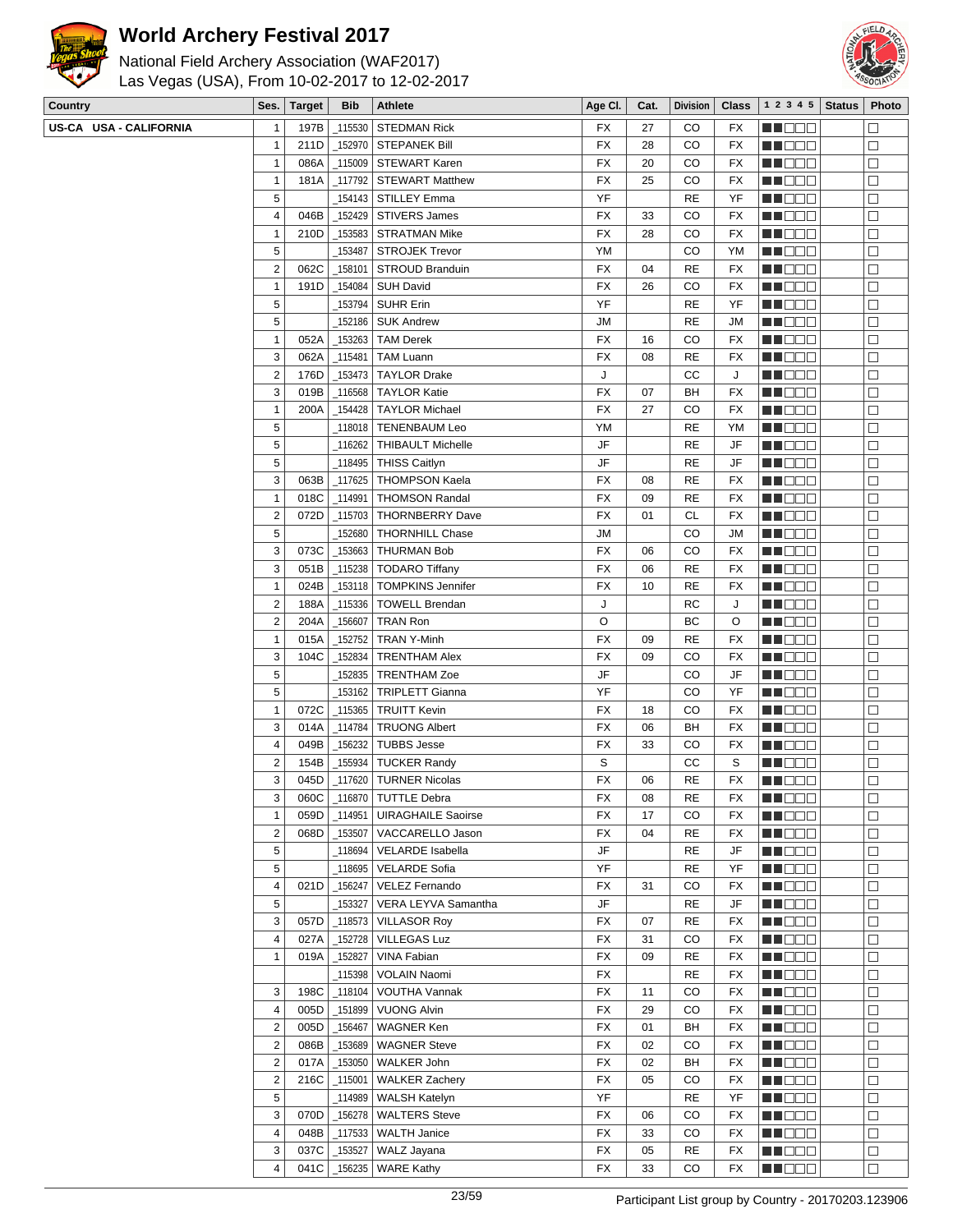

 $(MA$ E2017)



| Las Vegas (USA), From 10-02-2017 to 12-02-2017 |
|------------------------------------------------|
| National Field Archery Association (WAF2017)   |

| Country                | Ses.                    | <b>Target</b> | <b>Bib</b> | <b>Athlete</b>               | Age CI.   | Cat. | <b>Division</b> | <b>Class</b> | 1 2 3 4 5 Status | Photo                |
|------------------------|-------------------------|---------------|------------|------------------------------|-----------|------|-----------------|--------------|------------------|----------------------|
| US-CA USA - CALIFORNIA | $\mathbf 2$             | 088D          |            | 153103   WARMBY Cameron      | <b>FX</b> | 02   | CO              | FX           | M DE S           | $\Box$               |
|                        | $\mathbf{1}$            | 102C          |            | _116514   WATSON Thomas      | <b>FX</b> | 22   | CO              | <b>FX</b>    | <b>MNODO</b>     | $\Box$               |
|                        | 3                       | 087D          |            | 156836   WATTS Austin        | FX        | 07   | CO              | FX           | MN O O O         | $\Box$               |
|                        | 3                       | 110B          |            | _157032   WATTS Jeff         | FX        | 10   | CO              | FX           | MN O O O         | $\Box$               |
|                        | $\mathbf{1}$            | 020C          |            | _156845   WATTS Vicky        | <b>FX</b> | 10   | RE              | FX           | MU DO D          | $\Box$               |
|                        | $\overline{\mathbf{c}}$ | 096B          |            | _153705   WEAVER Jon         | FX        | 03   | CO              | FX           | MU DO B          | $\Box$               |
|                        | $\mathbf{1}$            | 093D          | 118657     | <b>WEBB Alexis</b>           | FX        | 21   | CO              | FX           | MN O O O         | $\Box$               |
|                        | $\overline{2}$          | 154C          |            | 118656   WEBB Brian          | S         |      | CC              | S            | N NO DEI         | $\Box$               |
|                        | $\mathbf{1}$            | 207B          | _154671    | <b>WENGER James</b>          | <b>FX</b> | 28   | CO              | FX           | N DE B           | $\Box$               |
|                        | 1                       | 169A          |            | _115265   WHALEY Russell     | <b>FX</b> | 24   | CO              | FX           | W OOO            | $\Box$               |
|                        | 5                       |               |            | 154585   WHITLATCH Adam      | <b>JM</b> |      | <b>RE</b>       | <b>JM</b>    | MN O O O         | $\Box$               |
|                        | $\overline{\mathbf{c}}$ | 198B          |            | _115427   WILKENS Jeremy     | O         |      | BC              | O            | MA O O O         | $\Box$               |
|                        | $\overline{\mathbf{c}}$ | 195B          |            | 115426   WILKENS Madison     | O         |      | BC              | O            | N DE B           | $\Box$               |
|                        | $\overline{\mathbf{c}}$ | 184A          |            | _153036   WILLIAMS Jack      | J         |      | RC              | J            | MU DO O          | $\Box$               |
|                        | $\mathbf{1}$            | 011B          |            | _115160   WILLIAMS Karen     | FX        | 09   | <b>RE</b>       | FX           | MUOOO            | $\Box$               |
|                        | $\overline{\mathbf{c}}$ | 194D          | 152257     | <b>WILLIAMS Stephen</b>      | O         |      | BC              | O            | <b>REDDE</b>     | $\Box$               |
|                        | 5                       |               |            | 115292   WILLIAMSON Anessa   | YF        |      | <b>RE</b>       | YF           | N NO DEI         | $\Box$               |
|                        | 3                       | 133D          | 156621     | WILLIAMSON Brandon           | O         |      | cc              | O            | MUODO            | $\Box$               |
|                        | 4                       | 016D          |            | _153412   WILLIAMSON Charles | <b>FX</b> | 30   | CO              | FX           | WO OO U          | $\Box$               |
|                        | 5                       |               |            | _152676   WILLIAMSON Talia   | JF        |      | CO              | JF           | MU DO D          | $\Box$               |
|                        | $\mathbf{1}$            | 005C          |            | _156499   WILSON Angie       | FX        | 09   | BН              | FX           | N NO DEI         | $\Box$               |
|                        | $\overline{c}$          | 042D          |            | _155696   WILSON Joel        | FX        | 01   | <b>RE</b>       | FX           | N NO DEI         | $\Box$               |
|                        | $\mathbf{1}$            | 200D          |            | _155695   WILSON Kaitlynd    | <b>FX</b> | 27   | CO              | FX           | MU DO B          | $\Box$               |
|                        | 3                       | 201A          | 158177     | <b>WILSON Scott</b>          | FX        | 12   | CO              | FX           | MN DE B          | $\Box$               |
|                        | $\overline{\mathbf{c}}$ | 059D          | _118491    | <b>WON Nathan</b>            | <b>FX</b> | 03   | RE              | FX           | MU DO O          | $\Box$               |
|                        | $\overline{\mathbf{c}}$ | 054B          | _118492    | <b>WON Noah</b>              | <b>FX</b> | 03   | <b>RE</b>       | FX           | N DE B           | $\Box$               |
|                        | 5                       |               | _114894    | <b>WONG Myles</b>            | YM        |      | <b>RE</b>       | YM           | MU O O O         | $\Box$               |
|                        | 5                       |               |            | _116269   WRIGHT Henry       | <b>JM</b> |      | <b>RE</b>       | <b>JM</b>    | MUOOO            | $\Box$               |
|                        | 4                       | 025C          | 156238     | <b>WRIGHT Michael</b>        | FX        | 31   | CO              | FX           | <b>MARGO</b>     | $\Box$               |
|                        | 5                       |               |            | 157335   WU Katherine        | JF        |      | RE              | JF           | <u>Li Bee</u>    | $\Box$               |
|                        | $\overline{\mathbf{c}}$ | 021B          |            | _114915   WU Thomas          | FX        | 03   | BH              | FX           | <b>HE</b> OOO    | $\Box$               |
|                        | 4                       | 013A          |            | _152814   WYMAN Grace        | FX        | 30   | CO              | FX           | MUOOO            | $\Box$               |
|                        | 3                       | 053A          | _157662    | YAMANISHI Liann              | FX        | 07   | <b>RE</b>       | FX           | MUOOO            | $\Box$               |
|                        | $\mathbf{1}$            | 028B          | $-156846$  | YATES Tom                    | <b>FX</b> | 10   | RE              | <b>FX</b>    | N DE B           | $\Box$               |
|                        | $\overline{c}$          | 018B          | _156361    | YENNE' Jason                 | FX        | 03   | BН              | FX           | MU O O O         | $\Box$               |
|                        | $\mathbf{1}$            | 138D          | _156468    | YEREMENKO Wesley             | O         |      | cc              | $\circ$      | MU O O O         | $\Box$               |
|                        | 5                       |               |            | 156065   YEUNG Megan         | YF        |      | RE              | YF           | MUOOO            | $\Box$               |
|                        | 5                       |               |            | 154563   YOON Antonio        | CМ        |      | RE              | <b>CM</b>    | <b>NNOCI</b>     | $\Box$               |
|                        | 3                       |               |            | 042C 115515 YOON Eric        | <b>FX</b> | 05   | $\mathsf{RE}$   | FX           | <b>THEE</b> 0    | $\overline{\square}$ |
|                        | 5                       |               |            | _115516   YOON Rani          | YF        |      | RE              | YF           | MN 888           | $\Box$               |
|                        | $\overline{\mathbf{c}}$ | 059A          |            | _154843   YOON Samuel        | FX        | 03   | RE              | FX           | MN 888           | $\Box$               |
|                        | 5                       |               |            | _118498   YOST Jenna         | JF        |      | CO              | JF           | NN OO O          | $\Box$               |
|                        | 3                       | 026C          |            | 155975   YOUNG Tim           | FX        | 08   | BH              | FX           | <b>REDDD</b>     | $\Box$               |
|                        | 5                       |               |            | _152300 YU Junghwa           | YM        |      | RE              | YM           | MU O O O         | $\Box$               |
|                        | 5                       |               |            | 117733 YUAN Galvin           | JM        |      | RE              | JM           | MU DOO           | $\Box$               |
|                        | 5                       |               |            | _152095   YUEN Michael       | YM        |      | RE              | YM           | N NO DEI         | $\Box$               |
|                        | $\mathbf 2$             | 129D          |            | 3826   ZAMANINEJAD Reza      | O         |      | CС              | O            | <b>MA</b> OOO    | $\Box$               |
|                        | 3                       | 042A          |            | _117134   ZHANG Jerry        | FX        | 05   | RE              | FX           | MU O O O         | $\Box$               |
|                        | 3                       | 012D          |            | _116132   ZITTLE Chris       | FX        | 06   | BH              | FX           | MN O O O         | $\Box$               |
|                        | $\mathbf{1}$            | 003B          |            | _116131   ZITTLE Margaret    | FX        | 09   | BH              | FX           | MN O O O         | $\Box$               |
|                        | 3                       | 002B          |            | $_1$ 116130 ZITTLE Tim       | FX        | 05   | BH              | FX           | <b>NNOOO</b>     | $\Box$               |
|                        | 3                       | 047D          |            |                              | FX        | 06   | <b>RE</b>       | FX           | <b>MNODO</b>     | $\Box$               |
|                        | $\mathbf 2$             | 035C          |            | _157602   ZUMBO Matthew      | FX        | 01   | RE              | FX           | Maaa             | □                    |
| US-CO USA - COLORADO   | 5                       |               |            | 152978   ADAMS Cassidy       | YF        |      | CO              | YF           | MU DOC           | $\Box$               |
|                        | $\mathbf 2$             | 195D          |            | _116463   ADJUTANT Thomas    | O         |      | BC              | O            | MN O O O         | $\Box$               |
|                        | 3                       | 017B          |            | _153714   ASHURST Kristn     | FX        | 06   |                 | FX           |                  | $\Box$               |
|                        | 5                       |               |            |                              | JF        |      | BH              | JF           | <b>REDDE</b>     | $\Box$               |
|                        |                         |               |            | 153715   ASHURST Lia         | YF        |      | CO              |              | <b>MA</b> OOO    | $\Box$               |
|                        | 5<br>3                  |               |            | 152069   BARNES Sara         |           |      | CO              | YF           | MU DOC           |                      |
|                        |                         | 209D          |            | _153295   BATY Jolie         | FX        | 13   | CO              | FX           | MU O O O         | □                    |
|                        | 4                       | 028B          |            | 155942   BAUER Tierreny      | FX        | 31   | CO              | FX           | MU DO D          | $\Box$               |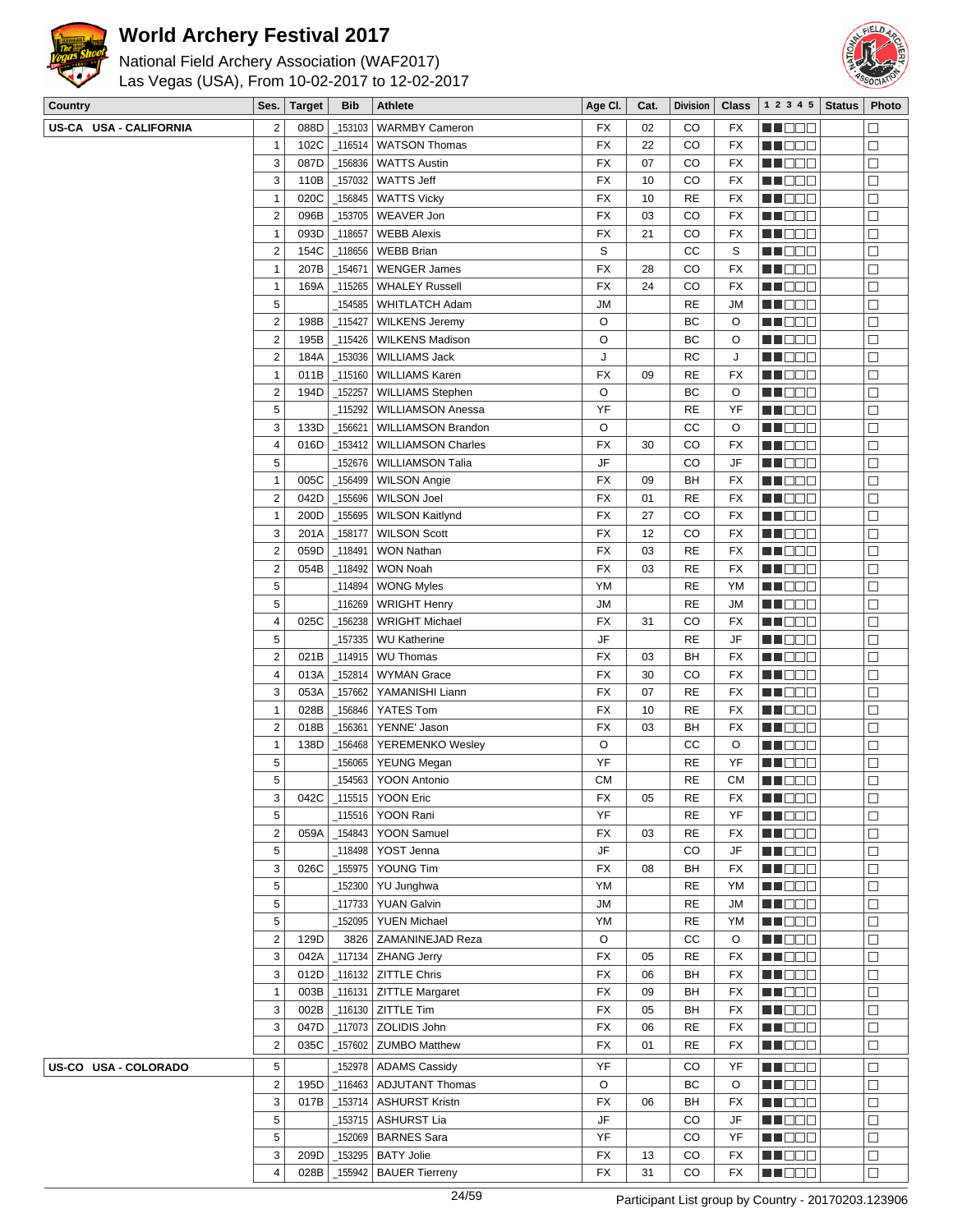



| Country              |                         | Ses.   Target | <b>Bib</b> | Athlete                      | Age Cl.   | Cat. | Division  | <b>Class</b> | 1 2 3 4 5   Status   Photo    |           |
|----------------------|-------------------------|---------------|------------|------------------------------|-----------|------|-----------|--------------|-------------------------------|-----------|
| US-CO USA - COLORADO | 5                       |               |            | 118756   BAUM Amber          | YF        |      | CO        | YF           | MA DE C                       | $\Box$    |
|                      | 5                       |               | 118757     | <b>BAUM Sarah</b>            | <b>CF</b> |      | <b>RE</b> | CF           | M DE E                        | □         |
|                      | $\overline{2}$          | 032A          |            | _153793   BAUMER Doug        | <b>FX</b> | 04   | BH        | FX           | <b>REDDE</b>                  | $\Box$    |
|                      | $\mathbf{1}$            | 090A          |            | 158678   BEASLEY Zachary     | FX        | 20   | CO        | FX           | MO DO O                       | $\Box$    |
|                      | $\overline{2}$          | 024B          |            | _155524   BERENS Mark        | FX        | 03   | BH        | FX           | M D D D                       | □         |
|                      |                         |               |            |                              |           |      |           |              |                               |           |
|                      | 5                       |               | 153607     | <b>BLACK Bridger</b>         | JM        |      | CO        | <b>JM</b>    | MU DO B                       | $\Box$    |
|                      | 3                       | 092C          | 152570     | <b>BLAZEK Allie</b>          | FX        | 08   | CO        | FX           | M DE S                        | $\Box$    |
|                      | $\overline{2}$          | 025A          | 152571     | <b>BLAZEK Steven</b>         | <b>FX</b> | 03   | BH        | <b>FX</b>    | MO DO                         | $\Box$    |
|                      | $\overline{2}$          | 028A          |            | 116556   BOHRER Brian        | FX        | 04   | BH        | FX           | MU DE B                       | $\Box$    |
|                      | $\overline{2}$          | 026A          | 116555     | <b>BOHRER Travis</b>         | <b>FX</b> | 04   | BH        | FX           | MU DO U                       | $\Box$    |
|                      | 3                       | 113C          |            | 152603   BONEBRAKE Michael   | FX        | 10   | CO        | FX           | M DE O                        | $\Box$    |
|                      | 3                       | 050C          | _153929    | <b>BOWSER Jessica</b>        | FX        | 06   | <b>RE</b> | FX           | MA DE C                       | $\Box$    |
|                      | $\mathbf{1}$            | 086D          |            | _155908   BOYER John         | <b>FX</b> | 20   | CO        | FX           | MU DE E                       | $\Box$    |
|                      | $\overline{2}$          | 151A          |            | 155666   BRABEC Randy        | S         |      | CC        | S            | MU DO O                       | $\Box$    |
|                      |                         |               |            |                              |           |      |           |              |                               |           |
|                      | $\mathbf{1}$            | 181C          | 156345     | BROWN Cameron                | FX        | 25   | CO        | FX           | MN 888                        | $\Box$    |
|                      | $\mathbf{1}$            | 101C          |            | _154689   BROWN Pat          | FX        | 21   | CO        | FX           | <u>in dia ka</u>              | $\Box$    |
|                      | 4                       | 006B          |            | _153152   BROWN Terri        | FX        | 29   | CO        | <b>FX</b>    | MO DO O                       | $\Box$    |
|                      | $\overline{2}$          | 208A          |            | _151954   BRUNTSCH Chris     | FX        | 05   | CO        | FX           | M DE S                        | $\Box$    |
|                      | $\mathbf{1}$            | 094B          | 155864     | BURKUS Bryan                 | FX        | 21   | CO        | FX           | ME DE S                       | $\Box$    |
|                      | $\overline{c}$          | 208B          |            | 153509   BURNELL Jason       | FX        | 05   | CO        | <b>FX</b>    | M DO D                        | $\Box$    |
|                      |                         |               |            | _153510   BURNELL Terry      | FX        |      | CO        | FX           | <b>RECOR</b>                  | $\Box$    |
|                      | $\overline{2}$          | 059C          |            | _116213   BUTLER Tanner      | FX        | 03   | <b>RE</b> | FX           | <b>MA</b> OOO                 | $\Box$    |
|                      | 3                       | 108D          |            | 116212 BUTLER Todd           | FX        | 10   | CO        | FX           | MU DO B                       | $\Box$    |
|                      | $\mathbf{1}$            |               |            |                              |           |      | CO        |              |                               |           |
|                      |                         | 083B          |            | 118026   CABALLERO Joel      | FX        | 19   |           | FX           | MU DO O                       | $\Box$    |
|                      | 5                       |               | 118027     | CABALLERO Leandro Jose       | <b>JM</b> |      | <b>RE</b> | <b>JM</b>    | <u> Lind a Bi</u>             | $\Box$    |
|                      | $\overline{\mathbf{c}}$ | 201C          | $-114806$  | CARRASCO Leonardo            | O         |      | BC        | O            | MU DE E                       | $\Box$    |
|                      | $\overline{2}$          | 011D          |            | _153106 CASSADY Jason        | FX        | 02   | BH        | FX           | MU DO B                       | $\Box$    |
|                      | 3                       | 018A          | 153107     | CASSADY Jessaca              | <b>FX</b> | 07   | BH        | FX           | M HOO W                       | $\Box$    |
|                      | $\mathbf{1}$            | 107D          |            | 115098   CEMBALISTY Chris    | FX        | 22   | CO        | FX           | MA DE L                       | $\Box$    |
|                      | 3                       | 053D          | 157703     | <b>CHICOINE Leslie</b>       | FX        | 07   | <b>RE</b> | FX           | <b>HEBBB</b>                  | $\Box$    |
|                      | $\mathbf{1}$            | 172B          | _152996    | <b>CHILDRESS Daniel</b>      | <b>FX</b> | 24   | CO        | FX           | MU DO B                       | $\Box$    |
|                      | $\overline{2}$          | 198D          | 114807     | <b>CHRISTEL Evangeline</b>   | O         |      | BC        | O            | MU O O O                      | $\Box$    |
|                      | $\mathbf{1}$            | 123A          | 154479_    |                              | O         |      | CС        | O            |                               | $\Box$    |
|                      |                         |               |            | CLEM Anthony                 |           |      |           |              | MN D D D                      |           |
|                      | 3                       | 135B          | 154480     | CLEM Tanner                  | O         |      | cc        | O            | MO DO O                       | $\Box$    |
|                      | $\overline{2}$          | 188B          | _155265    | <b>COCHRAN Ben</b>           | J         |      | <b>RC</b> | J            | <b>NH</b> 888                 | $\Box$    |
|                      | $\mathbf{1}$            | 107A          |            | 156348 COMBS Todd            | FX        | 22   | CO        | FX           | M DO O                        | $\Box$    |
|                      | $\mathbf{1}$            | 096B          | 158694     | <b>COTONUTS Kursh</b>        | FX        | 21   | CO        | FX           | N NO BIB                      | $\Box$    |
|                      | 3                       | 003D          |            | 155904   COTONUTS Zachary    | FX        | 05   | BH        | <b>FX</b>    | n i Bele                      | $\Box$    |
|                      | $\overline{\mathbf{c}}$ | 022C          |            | $-155443$ CRITES Byron       | FX        | 03   | BH        | FX           | <b>HOOD</b>                   | $\square$ |
|                      | 1                       | 078B          |            | 158095   DAVENPORT Brooklynn | FX        | 19   | CO        | FX           | MU O O O                      | $\Box$    |
|                      | 4                       | 004C          |            | 158094   DAVENPORT Chris     | FX        | 29   | CO        | FX           | <b>RECOR</b>                  | $\Box$    |
|                      | $\overline{2}$          | 120A          |            | _155470   DAY Vickie         | FX        | 01   | XB        | FX           | <b>RECOR</b>                  | $\Box$    |
|                      |                         |               |            |                              |           |      |           |              |                               |           |
|                      | $\overline{2}$          | 197D          |            | _117288 DELZELL Ruth         | O         |      | ВC        | O            | MU DO D                       | $\Box$    |
|                      |                         |               |            | _155173 DOUGLAS Gage         | СM        |      | CO        | <b>CM</b>    | MU OOO                        | $\Box$    |
|                      | 5                       |               |            |                              |           |      |           | FX           | MU DO O                       | $\Box$    |
|                      | $\overline{2}$          | 010A          |            | _155172   DOUGLAS Keith      | <b>FX</b> | 02   | BH        |              |                               |           |
|                      | 5                       |               | _115631    | DZIABA Alexandra             | YF        |      | <b>RE</b> | YF           | M DE B                        | $\Box$    |
|                      | 1                       | 127D          | 157107     | <b>ELLENSOHN Christopher</b> | O         |      | СC        | O            | <b>REBED</b>                  | $\Box$    |
|                      | 4                       | 035A          |            | _153690   ELY Sierra         | FX        | 32   | CO        | FX           |                               | $\Box$    |
|                      | 3                       | 010D          |            |                              | FX        | 06   | BH        | FX           | MA BEL                        | □         |
|                      |                         |               |            | $\_153808$ FARMER Bobby      |           |      |           |              | MU OOO                        |           |
|                      | $\mathbf{1}$            | 115D          |            | _152892   FEDIRKO Daniel     | FX        | 23   | CO        | FX           | <b>MA</b> OOO                 | $\Box$    |
|                      | $\overline{2}$          | 017B          |            | _154759   FESMIRE Chris      | FX        | 02   | BH        | FX           | <b>REDDO</b>                  | $\Box$    |
|                      | $\overline{2}$          | 034C          |            | 154094   FORSYTHE Randy      | FX        | 04   | BH        | FX           | MU DO D                       | $\Box$    |
|                      | 3                       | 014B          |            | _155582   FREDINBURG Katie   | FX        | 06   | BH        | <b>FX</b>    | MUNDO                         | $\Box$    |
|                      | 5                       |               |            | _157090 GARDNER Haley        | YF        |      | <b>RE</b> | YF           | <b>RECOR</b>                  | $\Box$    |
|                      | 5                       |               |            | 157089   GARDNER Kaitlin     | JF        |      | <b>RE</b> | JF           | MA DE E                       | $\Box$    |
|                      | 5                       |               | 153657     | <b>GAREW Jinny</b>           | СF        |      | <b>RE</b> | СF           | MU DO O                       | $\Box$    |
|                      | 5                       |               | 155266     | <b>GARN Zoey</b>             | СF        |      | <b>RE</b> | СF           | MU DO B                       | $\Box$    |
|                      | 3                       | 002C          | 156477     | <b>GEIST Anne</b>            | FX        | 05   | BH        | FX           |                               | $\Box$    |
|                      | $\mathbf{1}$            | 152B          | 3457       | <b>GEIST Kaylee</b>          | F         |      | CС        | F            | <b>REDDE</b><br><b>MA</b> OOO | $\Box$    |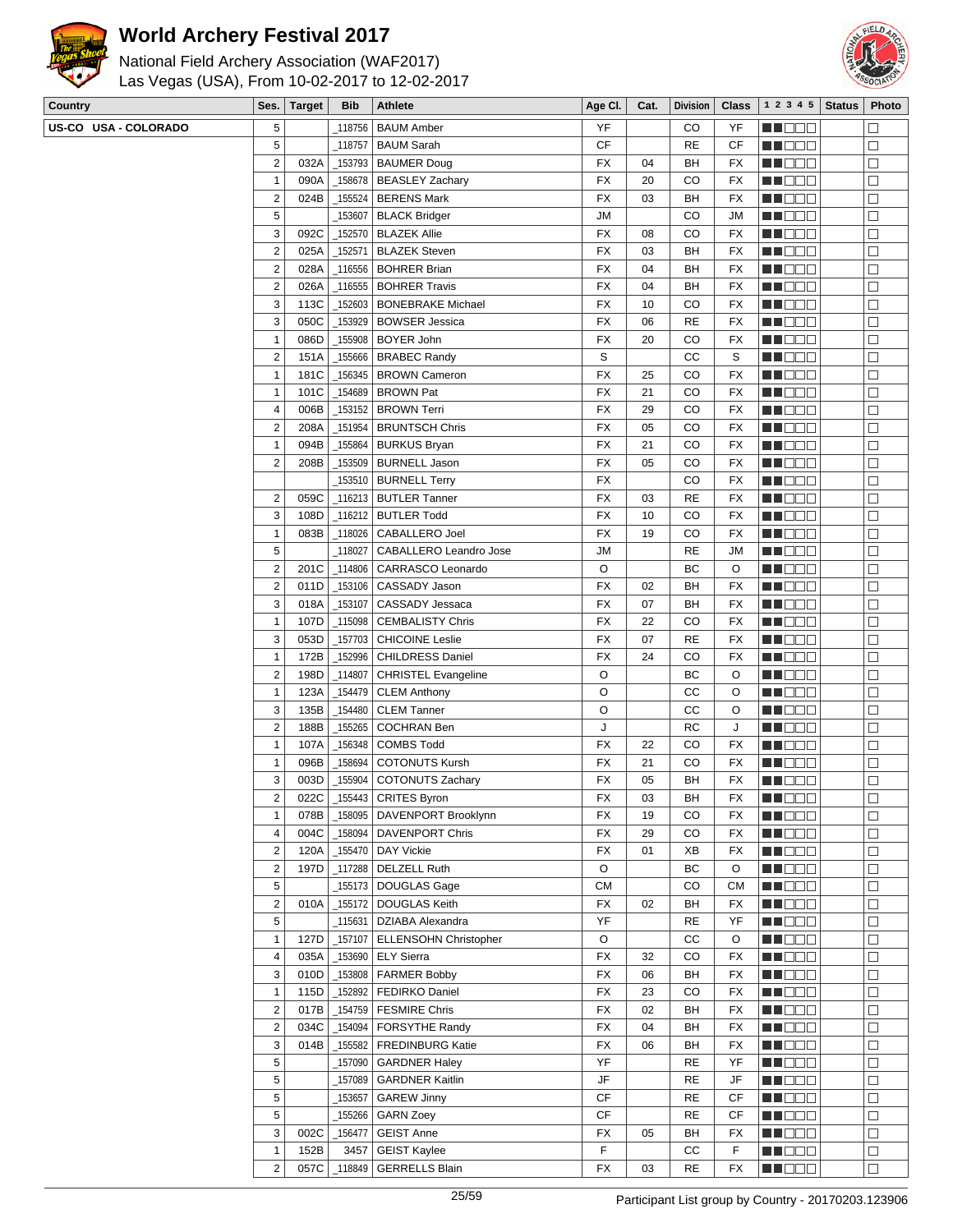



| <b>REAL PROPERTY</b> | National Field Archery Association (WAF2017)<br>Las Vegas (USA), From 10-02-2017 to 12-02-2017 |      |        |            |                            |           |    |    |    |                                                       |  |
|----------------------|------------------------------------------------------------------------------------------------|------|--------|------------|----------------------------|-----------|----|----|----|-------------------------------------------------------|--|
| <b>Country</b>       |                                                                                                | Ses. | Target | <b>Bib</b> | <b>Athlete</b>             |           |    |    |    | Age Cl.   Cat.   Division   Class   1 2 3 4 5   Statu |  |
|                      | US-CO USA - COLORADO                                                                           |      |        |            | 025D   117425   GOFF Tyler | <b>FX</b> | 31 | CO | FX |                                                       |  |
|                      |                                                                                                |      |        |            |                            |           |    |    |    |                                                       |  |

| oounu y              | Jes.                    | i di yet     | <b>DIU</b> | $\mu$ uncle                                | nye ul.   | val.     | $PIV$ $\sim$ $\sim$ $\sim$ $\sim$ |           | $+ 2 3 1 3 1$ old us | <b>FIIULU</b>    |
|----------------------|-------------------------|--------------|------------|--------------------------------------------|-----------|----------|-----------------------------------|-----------|----------------------|------------------|
| US-CO USA - COLORADO | 4                       | 025D         |            | _117425   GOFF Tyler                       | FX        | 31       | CO                                | FX        | <b>RECOR</b>         | $\Box$           |
|                      | 3                       | 098B         |            | 156778   GREATHOUSE Shawn                  | <b>FX</b> | 09       | CO                                | FX        | MU DO B              | $\Box$           |
|                      | $\mathbf{1}$            | 114A         | 157937     | <b>GRIFFITHS Ashlee</b>                    | FX        | 23       | CO                                | FX        | MU DO O              | $\Box$           |
|                      | 5                       |              | _153024    | <b>GROSS Raelynn</b>                       | JF        |          | <b>RE</b>                         | JF        | <u> Lind a Bi</u>    | $\Box$           |
|                      | 5                       |              |            | _153348   GROVER Kiera                     | YF        |          | <b>RE</b>                         | YF        | MA DO O              | $\Box$           |
|                      | $\mathbf 2$             | 061B         | _153347    | <b>GROVER Matt</b>                         | FX        | 03       | <b>RE</b>                         | FX        | MU DO B              | $\Box$           |
|                      | 3                       | 201D         |            | _114948 GROVER Michael                     | FX        | 12       | CO                                | FX        | M NO S               | $\Box$           |
|                      | 3                       | 207C         |            | _114949   GROVER Stacy                     | FX        | 12       | CO                                | FX        | MA DE C              | $\Box$           |
|                      | 5                       |              |            | <sub>-</sub> 156493   HAGER Masyn          | CМ        |          | CO                                | CМ        | <b>MNOOO</b>         | $\Box$           |
|                      | 5                       |              |            | _156494   HAGER McKenzie                   | YF        |          | CO                                | YF        | MU O O O             | $\Box$           |
|                      | $\mathbf{1}$            | 062B         |            | _117282   HALL Devin                       | FX        | 17       | CO                                | FX        | MU DO O              | $\Box$           |
|                      | 5                       |              |            | _115522 HAMLIN Ashtyn                      | YF        |          | CO                                | YF        | MU DOO               | $\Box$           |
|                      | 5                       |              |            | 153573   HARPER Alina                      | YF        |          | CO                                | YF        | M DEE                | $\Box$           |
|                      | 3                       | 091D         |            | _153572   HARPER Allison                   | FX        | 08       | CO                                | FX        | MU DO O              | $\Box$           |
|                      | $\overline{c}$          | 025D         |            | _156767   HARPER Eric                      | FX        | 03       | BH                                | FX        | MN DE U              | □                |
|                      | $\mathbf{1}$            | 014A         |            | _154835   HARRIS Lexi                      | FX        | 09       | <b>RE</b>                         | FX        | M DO D               | $\Box$           |
|                      | $\overline{2}$          | 026D         |            | _118857 HEINZ Kyle                         | FX        | 04       | BH                                | FX        | <b>REDDO</b>         | $\Box$           |
|                      | 3                       | 093B         |            | _156685   HELSLEY Jeff                     | FX        | 08       | CO                                | FX        | MU DO B              | $\Box$           |
|                      | $\sqrt{3}$              | 170C         |            | 158155   HENSON Ken                        | S         |          | СC                                | S         | MU DOO               | $\Box$           |
|                      | $\sqrt{3}$              | 083D         |            | _158137   HERRERA Tim                      | <b>FX</b> | 07       | CO                                | FX        | MU DO O              | $\Box$           |
|                      | $\overline{2}$          | 009D         |            | _158142   HERWICK Kelly                    | FX        | 02       | BH                                | FX        | MO DO O              | $\Box$           |
|                      | 5                       |              |            | <sub>-</sub> 155808   HINMAN Julia         | JF        |          | CO                                | JF        | MU E E E             | $\Box$           |
|                      | $\overline{\mathbf{c}}$ | 014C         |            | _156680   HIRSCH Brittney                  | FX        | 02       | BH                                | FX        | ME DE S              | $\Box$           |
|                      | 3                       | 071A         |            | _156678   HIRSCH Chris                     | FX        | 06       | CO                                | FX        | M NO S               | $\Box$           |
|                      | $\overline{2}$          | 014D         |            | _156686   HOBBS Tony                       | FX        | 02       | BH                                | FX        | MA DE C              | $\Box$           |
|                      | $\overline{2}$          | 013C         |            | _116951   HOPKINS Craig                    | FX        | 02       | BH                                | FX        | MA DE C              | $\Box$           |
|                      | 3                       | 006A         |            | _155648   HOPPES Caleb                     | FX        | 05       | BH                                | FX        | MU DO O              | $\Box$           |
|                      | $\overline{\mathbf{c}}$ | 076B         |            | _155647   HOPPES Dan                       | FX        | 01       | <b>CL</b>                         | FX        | MU DO B              | $\Box$           |
|                      | $\overline{2}$          | 089A         |            | _155114   HOUSEWEART Ira                   | FX        | 02       | CO                                | FX        | MN D D D             | $\Box$           |
|                      | 4                       | 001C         |            | _155252 HUFFMAN Paige                      | FX        | 29       | CO                                | FX        | <b>HEBBB</b>         | $\Box$           |
|                      | 5                       |              |            | 156285   JOHNSON Daniel "Jack"             | YM        |          | CO                                | YM        | MU DO B              | $\Box$           |
|                      | $\overline{2}$          | 089B         | _156794    | <b>JOHNSON Ryan</b>                        | FX        | 02       | CO                                | FX        | MU DO B              | $\Box$           |
|                      | 3                       | 020A         | 156795     | <b>JOHNSON Vicki</b>                       | FX        | 07       | BH                                | FX        | MN D D D             | $\Box$           |
|                      | 3                       | 002D         |            | 156913   KELLY Nathan                      | FX        | 05       | BH                                | FX        | ME DE L              | $\Box$           |
|                      | $\overline{2}$          | 020A         | 155482     | <b>KENASTON Dennis</b>                     | FX        | 03       | BH                                | FX        | ME BEL               | $\Box$           |
|                      | $\mathbf{1}$            | 105C         |            | _154546   KERR Lisa                        | FX        | 22       | CO                                | FX        | MU DO B              | □                |
|                      | $\mathbf{1}$            | 004A         |            | _154591   KIBEL Michelle                   | FX        | 09       | BH                                | FX        | ME E E E             | $\Box$           |
|                      | $\overline{2}$          | 165A         |            | _154464   KIBEL Teddy                      | O         |          | BС                                | O         | N NO DEI             | $\Box$           |
|                      | 3                       | 004C         |            | _116214   KIMACK William                   | <b>FX</b> | 05       | BH                                | <b>FX</b> | MA DE E              | $\Box$           |
|                      | 5                       |              |            | 155859   KING Colton                       | JM        |          | CO                                | JM        | MU DO 3              | $\Box$           |
|                      | 3                       | 001B         |            | $_1$ 114969   KING Ray                     | FX        | 05       | BH                                | FX        | MN DO B              | $\Box$           |
|                      | 5                       |              |            | _116606   KLINGER Alex                     | YM        |          | <b>RE</b>                         | YM        | MN DOO               | $\Box$           |
|                      | $\mathbf{1}$            | 083A         |            | _152268   KLINGER Jan                      | FX        | 19       | CO                                | FX        | <b>HEDDO</b>         | $\Box$           |
|                      | $\mathbf{1}$            | 006C         |            | _118858   KROLLPFEIFFER Kallie             | <b>FX</b> | 09       | BH                                | FX        | MU DO O              | $\Box$           |
|                      | 5                       |              |            | 153928   LABLUE Tatyana                    | JF        |          | <b>RE</b>                         | JF        | MU DOO               | $\Box$           |
|                      | 3                       | 195C         | _116667    | <b>LANE Kevin</b>                          | FX        | 11       | CO                                | FX        | ME DE S              | $\Box$           |
|                      | $\sqrt{3}$              | 023B         |            | 152489   LIAPIS Steven                     | <b>FX</b> | 07       | BH                                | FX        | <b>HE</b> DOO        | $\Box$           |
|                      | 3                       | 034A         |            | $\_153225$   LOPEZ Tom                     | FX        |          | <b>RE</b>                         |           | MU DO O              |                  |
|                      | $\mathbf{1}$            |              |            |                                            | <b>FX</b> | 05<br>09 |                                   | FX        |                      | $\Box$           |
|                      | $\overline{2}$          | 012A<br>163C |            | _156817   LOR Lucky<br>454   LORIG Khatuna | F         |          | <b>RE</b><br>RC                   | FX<br>F   | MU DO U<br>MN OO O   | ⊐                |
|                      | 5                       |              |            |                                            |           |          |                                   |           |                      | $\Box$<br>$\Box$ |
|                      |                         |              |            | 155688   LOVERN Cooper                     | YM        |          | CO                                | YM        | ME DE S              |                  |
|                      | $\mathbf{1}$            | 074D         |            | _155687   LOVERN Judd                      | FX        | 19       | CO                                | FX        | MH MAC               | $\Box$           |
|                      | 5                       |              |            | 155689   LOVERN Leo                        | <b>CM</b> |          | CO                                | <b>CM</b> | M DE S               | $\Box$           |
|                      | 3                       | 039D         | 158505     | MAITLAND Pamela                            | FX        | 05       | <b>RE</b>                         | FX        | <b>REDDE</b>         | $\Box$           |
|                      | 3                       | 078B         | 155581     | <b>MAJOR Steve</b>                         | FX        | 06       | CO                                | FX        | <b>HE</b> OOO        | $\Box$           |
|                      | $\sqrt{3}$              | 107D         |            | 155576   MANSFIELD Tony                    | FX        | 10       | CO                                | FX        | MU DO O              | $\Box$           |
|                      | $\mathbf{1}$            | 084D         |            | _152456   MARIENAU Michael                 | FX        | 20       | CO                                | FX        | MU DO B              | $\Box$           |
|                      | 3                       | 009A         |            | _153332   MARSH Dave                       | FX        | 05       | BH                                | FX        | MN DO B              | $\Box$           |
|                      | 3                       | 137A         |            | 3496   MARSH Steve                         | O         |          | cc                                | O         | MO DO O              | $\Box$           |
|                      | 5                       |              |            | 153633   MARSHALL Austin                   | JM        |          | CO                                | JМ        | <b>MEDEE</b>         | □                |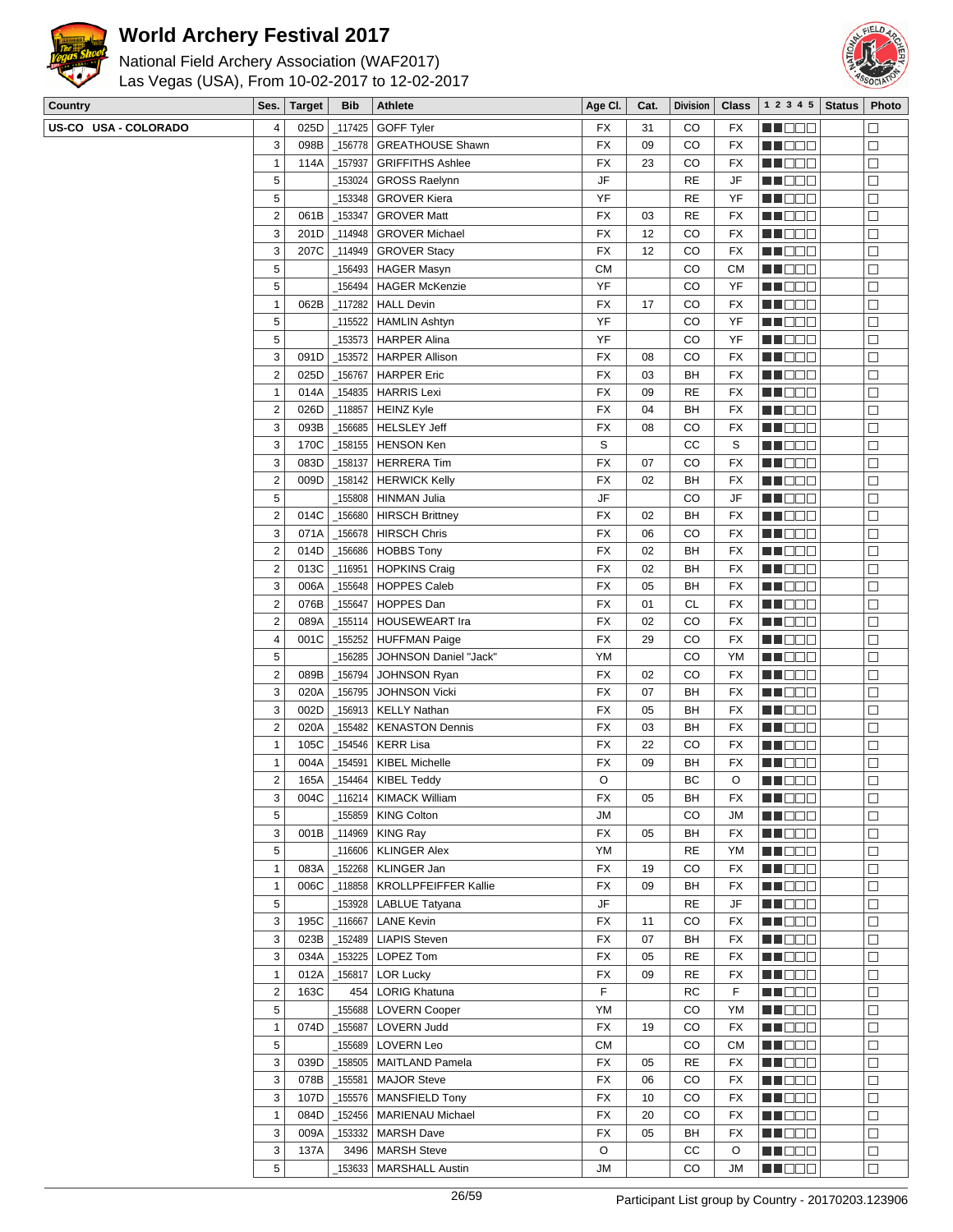



| National Field Archery Association (WAF2017)   |
|------------------------------------------------|
| Las Vegas (USA), From 10-02-2017 to 12-02-2017 |

| Country              | Ses.           | <b>Target</b> | <b>Bib</b> | Athlete                        | Age CI.   | Cat. | <b>Division</b> | $Class \vert$ | 1 2 3 4 5            | <b>Status</b> | Photo                |
|----------------------|----------------|---------------|------------|--------------------------------|-----------|------|-----------------|---------------|----------------------|---------------|----------------------|
| US-CO USA - COLORADO | 4              | 020C          | 153637     | <b>MARSHALL Karren</b>         | FX        | 31   | CO              | FX            | n i Biblio           |               |                      |
|                      | $\mathbf{1}$   | 071B          | 153632     | <b>MARSHALL Steve</b>          | FX        | 18   | CO              | FX            | MU DO 3              |               | □                    |
|                      | $\overline{2}$ | 059B          | _114761    | MATUSZAK Jeff                  | FX        | 03   | <b>RE</b>       | FX            | MN O O O             |               | $\Box$               |
|                      | 5              |               | 115537     | <b>MAWHORTER Colby</b>         | YM        |      | CO              | ΥM            | n de de              |               | $\Box$               |
|                      | $\overline{1}$ | 091D          | _115536    | MAWHORTER Paul                 | FX        | 20   | CO              | FX            | <b>REDDO</b>         |               | $\Box$               |
|                      | $\mathbf{1}$   | 049C          | 153887     | MCCONNELL Bethany              | FX        | 16   | CO              | FX            | MU DO B              |               | □                    |
|                      | $\overline{2}$ | 137C          | _153886    | MCCONNELL Jeremiah             | O         |      | СC              | O             | NN O O O             |               | □                    |
|                      | $\sqrt{3}$     | 068C          |            | _114802   MCDONOUGH Timothy    | FX        | 08   | <b>RE</b>       | FX            | <b>HE</b> OOO        |               | $\Box$               |
|                      | $\mathbf{1}$   | 049D          | 155522     | MCGUIRE Jeff                   | FX        | 16   | CO              | FX            | <b>MN</b> OOO        |               | $\Box$               |
|                      |                |               |            | 115425   MCKNIGHT Russ         | <b>FX</b> |      | BH              | FX            | MU O O O             |               | □                    |
|                      | $\mathbf{1}$   | 091A          |            | 153408   MEINEKE Scott         | <b>FX</b> | 20   | CO              | FX            | MU O O O             |               | □                    |
|                      | $\mathbf{1}$   |               |            | _153409   MEINEKE Tammy        | <b>FX</b> | 23   | CO              | FX            |                      |               |                      |
|                      |                | 113D          |            |                                |           |      |                 |               | <b>RECOR</b>         |               | $\Box$               |
|                      | 5              |               |            | 158584   MERRITT Alison        | YF        |      | CO              | YF            | e de la p            |               | $\Box$               |
|                      | $\overline{2}$ | 088C          | _157782    | MESKO David                    | FX        | 02   | CO              | FX            | MU DO O              |               | $\Box$               |
|                      | 4              | 018C          | _114901    | <b>MESTAS Benny</b>            | FX        | 30   | CO              | FX            | MN 888               |               | □                    |
|                      | $\overline{1}$ | 171B          | 114990     | <b>MESTAS Erik</b>             | FX        | 24   | CO              | FX            | <b>REDDE</b>         |               | $\Box$               |
|                      | 3              | 179B          |            | _118344   MEYERS Marvin        | S         |      | СC              | S             | <b>MA</b> DOO        |               | $\Box$               |
|                      | 5              |               | 152930     | MILONE Joseph                  | YM        |      | <b>RE</b>       | ΥM            | <b>MUDDO</b>         |               | $\Box$               |
|                      | 5              |               |            | 152929   MILONE Zachary        | YM        |      | <b>RE</b>       | ΥM            | MU O O O             |               | □                    |
|                      |                |               |            | _118672   MITCHELL Ron         | FX        |      | CO              | FX            | <u> Halia de la </u> |               | $\Box$               |
|                      | $\overline{2}$ | 017C          | $-154827$  | MOORE Jeremy                   | FX        | 02   | BH              | FX            | MN OO B              |               | $\Box$               |
|                      | $\overline{1}$ | 024C          |            | 152263   MURPHY Leah           | FX        | 10   | <b>RE</b>       | FX            | <u>LI DOO</u>        |               | $\Box$               |
|                      | $\overline{2}$ | 063D          |            | 156426 NELSON Brenna           | <b>FX</b> | 04   | <b>RE</b>       | FX            | MU DO B              |               | □                    |
|                      | 3              | 046B          |            | 156425   NELSON Brian          | <b>FX</b> | 06   | <b>RE</b>       | FX            | <b>REDDE</b>         |               | □                    |
|                      | 5              |               |            | _156428   NELSON Eleanor       | YF        |      | RE              | YF            | <b>REDDO</b>         |               | $\Box$               |
|                      | $\overline{1}$ | 112B          | 158347     | NELSON Joshua                  | FX        | 23   | CO              | FX            | <u> HOOO</u>         |               | $\Box$               |
|                      | $\overline{2}$ | 091C          |            | 157538   NUNN Daniel           | FX        | 02   | CO              | FX            | MU O O O             |               | $\Box$               |
|                      | 3              | 094A          | 155572     | OTT Charles                    | FX        | 08   | CO              | FX            | NN O O O             |               | □                    |
|                      | $\overline{2}$ | 118C          | _155469    | PENNYPACKER Stan               | FX        | 01   | XB              | FX            | <u>Ma Bisk</u>       |               | $\Box$               |
|                      | $\mathbf{1}$   | 101B          |            | _116256   PERREGO Jonathan     | FX        | 21   | CO              | FX            | <b>MNDBB</b>         |               | $\Box$               |
|                      | 5              |               | 115697     | PERREGO Liv                    | JF        |      | <b>RE</b>       | JF            | MU O O O             |               | $\Box$               |
|                      | $\overline{1}$ | 015B          | 115695     | <b>PERREGO Mike</b>            | FX        | 09   | <b>RE</b>       | FX            | MU DO B              |               | □                    |
|                      | $\mathbf{1}$   | 017D          |            | _115696   PERREGO Teresa       | <b>FX</b> | 09   | <b>RE</b>       | FX            | <b>REDDE</b>         |               | □                    |
|                      | 3              | 134C          | 154255     | PETTIT Jacob                   | O         |      | СC              | O             |                      |               | $\Box$               |
|                      |                |               |            |                                |           |      |                 |               | MA BELE              |               |                      |
|                      | $\overline{1}$ | 086C          | _154032    | PETTIT Mike                    | FX        | 20   | CO              | FX            | MA MER               |               | $\Box$               |
|                      | $\mathbf{1}$   | 062D          | _154335    | PHILLIPS Larry                 | FX        | 17   | CO              | FX            | MU DO B              |               | □                    |
|                      | $\overline{1}$ | 018A          | _154834    | PINCKNEY Lauren                | FX        | 09   | RE              | FX            | MOOO                 |               | $\Box$               |
|                      | $\mathbf{1}$   | 200C          |            | _117682   POORMAN Cindy        | FX        | 27   | CO              | FX            | <u>s de la p</u>     |               | $\Box$               |
|                      | 3              |               |            | 157B   116920   POWELL Brandon | S         |      | cc              | $\mathbb S$   | <b>NNOOD</b>         |               | $\overline{\square}$ |
|                      | $\mathbf{1}$   | 068B          |            | _153925   RAY Todd             | <b>FX</b> | 18   | CO              | FX            | MU DO 3              |               | $\Box$               |
|                      | $\overline{2}$ | 009B          | _152651    | <b>REAMS Bart</b>              | FX        | 02   | BH              | FX            | MN DO B              |               | $\Box$               |
|                      | $\sqrt{5}$     |               |            | 154682   REYNOLDS Adeline      | JF        |      | CO              | JF            | <b>REDDO</b>         |               | $\Box$               |
|                      | $\sqrt{5}$     |               | _156571    | RIDGEWAY Landon                | YM        |      | CO              | YM            | <b>MNOOO</b>         |               | $\Box$               |
|                      | $\sqrt{5}$     |               |            | _153855   RIDGEWAY Wyatt       | <b>CM</b> |      | CO              | СM            | MUOOO                |               | □                    |
|                      | $\overline{2}$ | 166D          |            | _117082   ROGERS Ben           | O         |      | ВC              | $\circ$       | MU DO O              |               | □                    |
|                      | $\overline{2}$ | 028C          |            | $\_$ 154090 ROGERS Tyrel       | FX        | 04   | BH              | FX            | <b>REDDE</b>         |               | $\Box$               |
|                      | 4              | 039D          | 114767     | <b>SCHAUBROECK Tim</b>         | FX        | 33   | CO              | FX            | <b>REDDO</b>         |               | □                    |
|                      | 3              | 010A          |            | _153606   SCHMIDT John         | FX        | 06   | BH              | FX            | MUOOO                |               | $\Box$               |
|                      | $\overline{2}$ | 135B          |            | _158138   SETHER Dillon        | O         |      | СC              | O             | MA DO D              |               | $\Box$               |
|                      | 5              |               | 156149_    | SEYMOUR Ryan                   | <b>CM</b> |      | RE              | СM            | MA DE E              |               | $\Box$               |
|                      | $\mathbf{1}$   | 182B          | 156986     | SHELL Katie                    | FX        | 25   | CO              | FX            | <b>REDDO</b>         |               | $\Box$               |
|                      | $\overline{2}$ | 023D          | 152627     | SHIPMAN Robert L               | <b>FX</b> | 03   | BH              | FX            | MU DO O              |               | $\Box$               |
|                      | 5              |               |            | _156219   SHUMWAY Kailee       | <b>CF</b> |      | CO              | CF            | MU OOO               |               | $\Box$               |
|                      | $\sqrt{5}$     |               | _117341    | SIRAVO Catarina                | YF        |      | <b>RE</b>       | YF            | NN DE S              |               | $\Box$               |
|                      | $\sqrt{5}$     |               | _117340    | SIRAVO Leonardo                | YM        |      | CO              | ΥM            | <b>REDDE</b>         |               | $\Box$               |
|                      |                |               |            |                                |           |      |                 |               |                      |               |                      |
|                      | $\sqrt{3}$     | 158B          |            | _156675   SMITH Richard        | S         |      | СC              | S             | <b>MNODO</b>         |               | $\Box$               |
|                      | 3              | 132B          | 157671     | <b>SOWELL Kenny</b>            | $\circ$   |      | СC              | O             | MUOOO                |               | $\Box$               |
|                      | $\sqrt{3}$     | 092B          |            | _153482 SPEAKMAN Justin        | FX        | 08   | CO              | FX            | <b>RECOR</b>         |               | $\Box$               |
|                      | 3              | 200D          | 154522     | STANK Justin                   | FX        | 12   | CO              | FX            | <b>REDDE</b>         |               | $\Box$               |
|                      | 3              | 095D          |            | 156014   STEVENS Solomon       | FX        | 08   | CO              | FX            | <b>MNOOO</b>         |               | $\Box$               |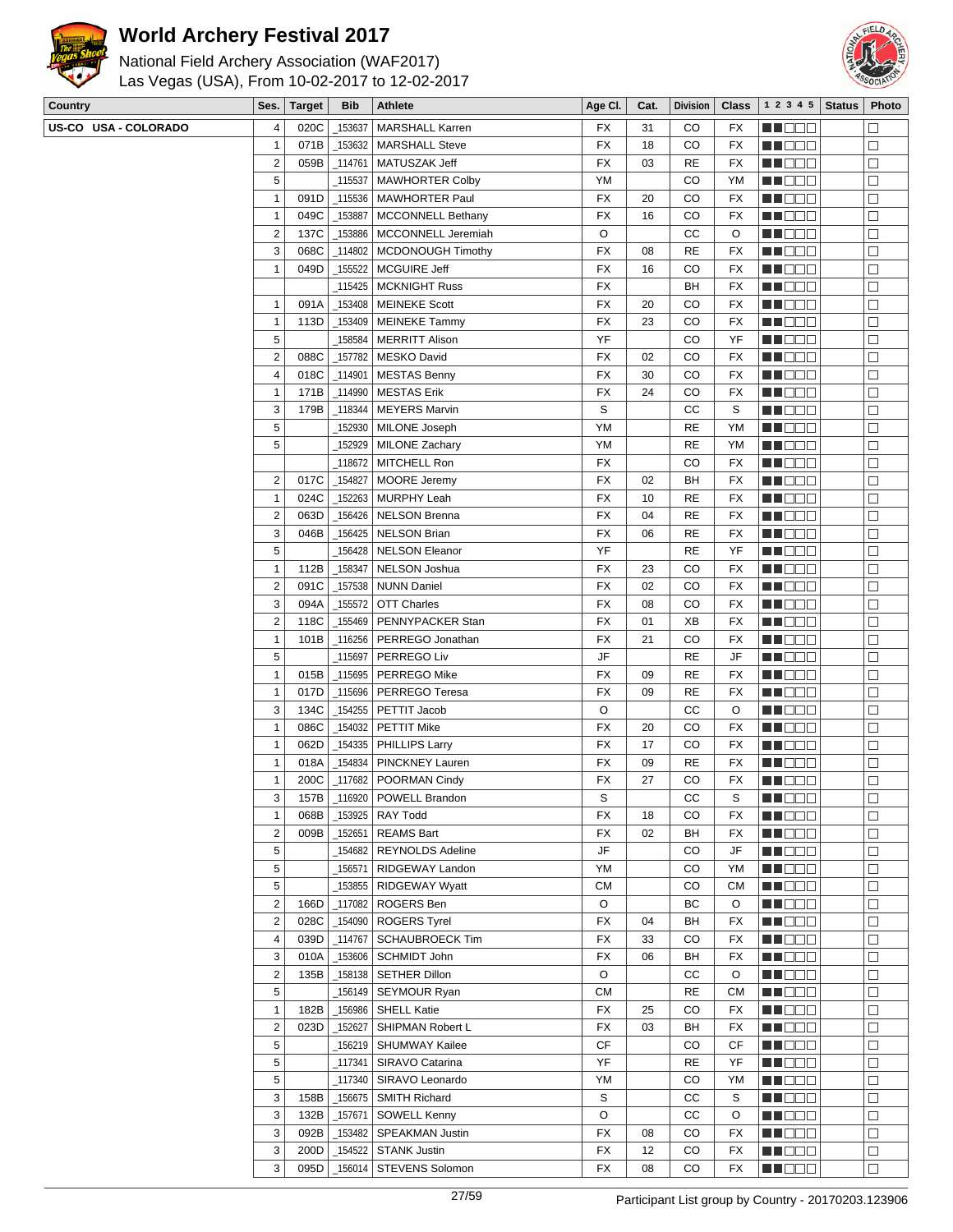

# National Field Archery Association (WAF2017)



Las Vegas (USA), From 10-02-2017 to 12-02-2017

| Country                 | Ses.                    | <b>Target</b> | <b>Bib</b> | <b>Athlete</b>              | Age CI.   | Cat. | <b>Division</b> | <b>Class</b> | 1 2 3 4 5     | <b>Status</b> | Photo  |
|-------------------------|-------------------------|---------------|------------|-----------------------------|-----------|------|-----------------|--------------|---------------|---------------|--------|
| US-CO USA - COLORADO    | 1                       | 158B          | _153322    | <b>STOCKTON Robert</b>      | S         |      | cc              | S            | MA DE S       |               | $\Box$ |
|                         | $\overline{2}$          | 110B          |            | 153146 STRICKLAND Timothy   | FX        | 04   | CO              | FX           | M DE O        |               | $\Box$ |
|                         | $\overline{c}$          | 031C          |            | _118529   TABOLT Benjamin   | FX        | 04   | BH              | FX           | M DO D        |               | $\Box$ |
|                         | 4                       | 033C          |            | 116163 TAYLOR Gale          | FX        | 32   | CO              | FX           | MA DE L       |               | $\Box$ |
|                         | $\overline{4}$          | 020A          |            | _116164   TAYLOR Rose       | FX        | 31   | CO              | FX           | M BEB         |               | $\Box$ |
|                         | 1                       | 154A          |            | 3485   TAYLOR Samantha      | F         |      | cc              | F            | M DE O        |               | $\Box$ |
|                         | 3                       | 212D          | _155389    | <b>TEAL Ashley</b>          | <b>FX</b> | 13   | CO              | FX           | MA BER        |               | $\Box$ |
|                         | 3                       | 096A          |            | _155388 TEAL Kyle           | <b>FX</b> | 08   | CO              | <b>FX</b>    | MA DE L       |               | $\Box$ |
|                         | $\overline{c}$          | 153B          | 115202     | <b>TENBROOK Ray</b>         | S         |      | cc              | S            | MU BEL        |               | $\Box$ |
|                         | 3                       | 137B          | 156987     | TENBROOK Tyler              | O         |      | cc              | O            | MA DE E       |               | $\Box$ |
|                         | 3                       | 138B          | 155315     | <b>TROYER Chad</b>          | O         |      | cc              | O            | MN DE U       |               | $\Box$ |
|                         | 3                       | 174A          | 118812     | <b>TSENG Eddie</b>          | S         |      | cc              | S            | MN 880        |               | $\Box$ |
|                         | $\mathbf{1}$            | 080C          | 152701     | <b>TYLER Russel</b>         | <b>FX</b> | 19   | CO              | FX           | ME DE L       |               | $\Box$ |
|                         | 3                       | 094C          | 152510     | VANDEPOLL Robert            | <b>FX</b> | 08   | CO              | <b>FX</b>    | MA DE E       |               | $\Box$ |
|                         | 3                       | 068D          | _153523    | <b>WALTER Lynn</b>          | <b>FX</b> | 08   | <b>RE</b>       | <b>FX</b>    | M O O O       |               | □      |
|                         | 3                       | 169A          | _156636    | WENTZEL Dougo               | S         |      | cc              | S            | MN DE G       |               | $\Box$ |
|                         | 3                       | 141B          | _115702    | <b>WHITE Samuel</b>         | O         |      | CC              | O            | e de e        |               | $\Box$ |
|                         | $\overline{\mathbf{c}}$ | 075A          |            | _156975   WHYTE Clyde       | <b>FX</b> | 01   | <b>CL</b>       | FX           | MA DE L       |               | $\Box$ |
|                         | 5                       |               | 154586_    | <b>WILKEN Joshua</b>        | YM        |      | CO              | YM           | MU DO U       |               | □      |
|                         | 5                       |               | 114920     | <b>WILKEN Nathan</b>        | YM        |      | CO              | YM           | MN DE L       |               | $\Box$ |
|                         | 3                       | 029D          | 153792     | WILSON Jan                  | <b>FX</b> | 08   | BH              | <b>FX</b>    | MN 880        |               | $\Box$ |
|                         | $\overline{\mathbf{c}}$ | 155B          | 152783     | <b>WILSON Scott</b>         | S         |      | cc              | S            | <b>REBEE</b>  |               | $\Box$ |
|                         | $\overline{\mathbf{c}}$ | 061D          | $-117466$  | <b>WOLSKI Theo</b>          | FX        | 04   | <b>RE</b>       | <b>FX</b>    | MU DO U       |               | $\Box$ |
|                         | 5                       |               |            | <b>WOODS Ross</b>           | YM        |      | CO              | YM           |               |               |        |
|                         | 4                       | 014D          | 152697     |                             | <b>FX</b> | 30   | CO              | <b>FX</b>    | M DO O        |               | $\Box$ |
|                         |                         |               |            | _158498   ZIMMERMAN Glenn   |           |      |                 |              | <b>RECOR</b>  |               | $\Box$ |
| US-CT USA - CONNECTICUT | 3                       | 077A          |            | _156422   BRUSH Tyler       | FX        | 06   | CO              | FX           | MN DO B       |               | $\Box$ |
|                         | 3                       | 100D          | 154334     | <b>DESTON Christopher</b>   | FX        | 09   | CO              | FX           | MA DE E       |               | $\Box$ |
|                         |                         |               | _153151    | <b>DIAS Joseph</b>          | FX        |      | CO              | <b>FX</b>    | MA DE L       |               | $\Box$ |
|                         | 4                       | 045D          |            | $_1$ 114846   ELLIS Robert  | FX        | 28   | CO              | <b>FX</b>    | MU DO U       |               | $\Box$ |
|                         | $\overline{\mathbf{c}}$ | 045A          |            | _117648   GAUVIN Crystal    | <b>FX</b> | 02   | <b>RE</b>       | FX           | M DO O        |               | $\Box$ |
|                         | $\overline{c}$          | 044D          |            | _156679 GAUVIN Rich         | <b>FX</b> | 02   | <b>RE</b>       | <b>FX</b>    | MA DE L       |               | $\Box$ |
|                         | $\overline{1}$          | 183D          |            | _152272   HALEY Sara        | <b>FX</b> | 25   | CO              | <b>FX</b>    | MU BEL        |               | $\Box$ |
|                         | $\overline{\mathbf{c}}$ | 041D          |            | 156656   HALL William       | <b>FX</b> | 01   | <b>RE</b>       | <b>FX</b>    | M DE O        |               | $\Box$ |
|                         | $\overline{1}$          | 163C          | 152043     | HIOTAKIS Jeffrey            | М         |      | <b>RC</b>       | M            | MN DE U       |               | $\Box$ |
|                         | $\overline{\mathbf{c}}$ | 184B          | 115007     | <b>RUZBASAN Tyler</b>       | J         |      | <b>RC</b>       | J            | MN 880        |               | $\Box$ |
|                         | $\mathbf{1}$            | 030D          |            | 156970   SWEENEY Peter      | FX        | 14   | CO              | FX           | n i Bele      |               | $\Box$ |
|                         | 5                       |               |            | 116850   ZHENG Elton        | YM        |      | CO              | YM           | MA DE E       |               | $\Box$ |
| US-DE USA - DELAWARE    | 2                       | 196C          |            | $-115348$ COLLINS Lee       | O         |      | BC              | O            |               |               | $\Box$ |
| US-FL USA - FLORIDA     | 3                       | 043D          |            | 116431   BATES Barbara      | FX        | 06   | RE              | FX           | M DE S        |               | $\Box$ |
|                         | 8                       | 006B          | 7574       | <b>BROADWATER Jesse</b>     | O         |      | СC              | O            | M D D D       |               | $\Box$ |
|                         | 3                       | 103A          | _156781    | <b>BROWN Jim</b>            | FX        | 09   | CO              | FX           | M DO O        |               | □      |
|                         | 5                       |               | _118271    | CANEVARI Joshua             | JM        |      | CO              | JM           | MU DEL        |               | □      |
|                         | $\mathbf 2$             | 187C          |            | _115532   CANFIELD Michael  | J         |      | RC              | J            | MU DO O       |               | $\Box$ |
|                         | $\mathbf 2$             | 180D          |            | _156658 CLANTON Lane        | J         |      | СC              | J            | <u>Li Sec</u> |               | $\Box$ |
|                         | $\overline{2}$          | 205C          | $\_115590$ | <b>COUCH Sara</b>           | O         |      | ВC              | O            | MU DO O       |               | □      |
|                         | $\overline{2}$          | 189C          |            | _115149   FATONE Briahna    | J         |      | RC              | J            | MU O O O      |               | $\Box$ |
|                         | 3                       | 034D          |            | 116359   FUNG Vitor         | FX        | 05   | <b>RE</b>       | FX           | <b>REDDE</b>  |               | $\Box$ |
|                         | 5                       |               |            | 154261   FURIOSI Cody       | YM        |      | CO              | YM           | MO DO O       |               | $\Box$ |
|                         | 5                       |               |            | 152896   HALL Austin        | YM        |      | CO              | YM           | MU DO O       |               | $\Box$ |
|                         | $\overline{1}$          | 076C          |            | $\_152894$   HALL Mathew    | FX        | 19   | CO              | FX           | M DO O        |               | □      |
|                         | 5                       |               |            | _117906 HUFFER Olivia       | JF        |      | RE              | JF           | MN DE L       |               | □      |
|                         | $\overline{1}$          | 080A          |            | _156177   JOHNSON Heather   | FX        | 19   | CO              | FX           | <b>REDDO</b>  |               | $\Box$ |
|                         | 3                       | 005B          |            | _154664   JOHNSON Kort      | FX        | 05   | BH              | FX           | MU DO B       |               | $\Box$ |
|                         | 3                       | 161D          |            | 5529   KAMINSKI Jake        | М         |      | RC              | M            | MU DO B       |               | □      |
|                         | 3                       | 035D          | _156281    | <b>KATES Lauren</b>         | FX        | 05   | RE              | FX           | M DO O        |               | $\Box$ |
|                         | 2                       | 074D          |            | _158135   LANDRUM Densel    | FX        | 01   | <b>CL</b>       | FX           | <b>MUDDO</b>  |               | $\Box$ |
|                         | $\mathbf{1}$            | 008D          |            | $\_$ 118249   MATA Roger    | FX        | 09   | BH              | FX           | <b>HE</b> DOO |               | $\Box$ |
|                         | 1                       | 062A          |            | _156533   MCNICHOLAS Edward | FX        | 17   | CO              | FX           | W OOO         |               | $\Box$ |
|                         | $\mathbf 2$             | 119A          | $\_116661$ | O'DONNELL Michelle          | FX        | 01   | XB              | FX           | <b>RECOD</b>  |               | $\Box$ |
|                         |                         |               |            |                             |           |      |                 |              |               |               |        |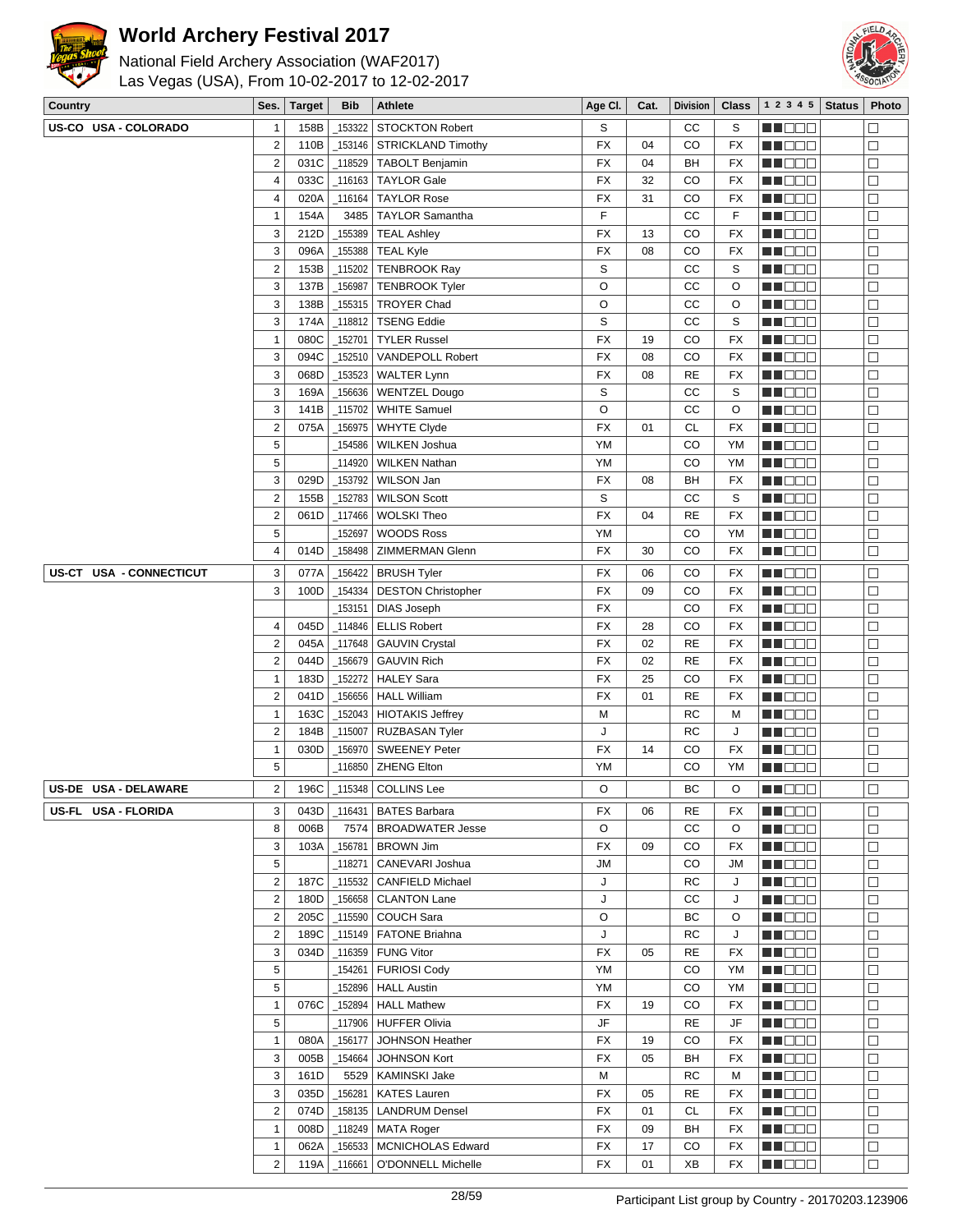



| Country             | Ses.             | <b>Target</b> | <b>Bib</b> | <b>Athlete</b>              | Age Cl.   | Cat. | <b>Division</b> | <b>Class</b>           | 1 2 3 4 5     | <b>Status</b> | Photo  |
|---------------------|------------------|---------------|------------|-----------------------------|-----------|------|-----------------|------------------------|---------------|---------------|--------|
| US-FL USA - FLORIDA | $\mathbf{1}$     | 058A          | 152550     | <b>OGDEN Frank</b>          | FX        | 17   | CO              | FX                     | MA DE E       |               | $\Box$ |
|                     | $\mathbf 2$      | 119C          | 115591     | PIMM JR William             | <b>FX</b> | 01   | XB              | FX                     | M OOO         |               | □      |
|                     | $\mathbf{1}$     | 211C          | 156534     | SANFORD Elizabeth           | <b>FX</b> | 28   | CO              | FX                     | MUOOO         |               | $\Box$ |
|                     | 5                |               | 156334     | SHELLEY Sarah               | <b>CF</b> |      | CO              | CF                     | MN 888        |               | $\Box$ |
|                     | 5                |               | 115194     | SHEPHERD Sophie             | JF        |      | <b>RE</b>       | JF                     | MA DE E       |               | $\Box$ |
|                     | $\mathbf{1}$     | 014C          | 156340     | SIMONE Joe                  | FX        | 09   | <b>RE</b>       | <b>FX</b>              | MU DO B       |               | $\Box$ |
|                     | 5                |               | 115119     | SKELTON Hala                | JF        |      | CO              | JF                     | MNO OO        |               | $\Box$ |
|                     | 5                |               | 118561     | SULLENBERGER Sydney         | YF        |      | CO              | YF                     |               |               | $\Box$ |
|                     |                  |               |            |                             |           |      |                 |                        | MU DO D       |               |        |
|                     | 5                |               | 116983     | <b>ULIBARRI Claire</b>      | JF        |      | <b>RE</b>       | JF                     | N DE B        |               | $\Box$ |
|                     | $\mathbf{1}$     | 042D          | 153697     | <b>WHITE Melanie</b>        | <b>FX</b> | 15   | CO              | FX                     | W OOO         |               | $\Box$ |
|                     | $\boldsymbol{2}$ | 189A          | 155699     | <b>WILLIAMS Scott</b>       | J         |      | <b>RC</b>       | J                      | MN O O O      |               | $\Box$ |
|                     | 5                |               | 115418     | ZULETA-VISSER Alexandria    | JF        |      | <b>RE</b>       | JF                     | NN O O O      |               | $\Box$ |
| US-GA USA - GEORGIA | 5                |               | 152748     | <b>ALLEN Austin</b>         | YM        |      | CO              | YM                     | <b>NNOOO</b>  |               | $\Box$ |
|                     | $\mathbf{1}$     | 123D          | 152487     | <b>BEARD Jeremy</b>         | O         |      | CC              | O                      | MU DO D       |               | $\Box$ |
|                     | 3                | 138C          | 152880     | <b>BROADNAX Curtis</b>      | O         |      | CC              | O                      | N DE B        |               | $\Box$ |
|                     | 5                |               | 118371     | BUSSEY Wesley "Tad"         | <b>JM</b> |      | CO              | <b>JM</b>              | MU DO D       |               | $\Box$ |
|                     | $\mathbf{1}$     | 124C          | 156837     | <b>CLARK Cody</b>           | O         |      | СC              | O                      | MNO OB        |               | $\Box$ |
|                     | $\overline{2}$   | 173A          | 156775     | <b>CLARK Evan</b>           | J         |      | СC              | J                      | MU DO O       |               | $\Box$ |
|                     | $\mathbf{1}$     | 130C          | 156834     | CLARK Jonathan              | O         |      | cc              | O                      | MU DE B       |               | $\Box$ |
|                     | 3                | 191D          | _157093    | <b>CLARK Justin</b>         | <b>FX</b> | 11   | CO              | <b>FX</b>              | <b>MEDOC</b>  |               | $\Box$ |
|                     | 5                |               | 152408     | CLENDENIN Grace Ann         | YF        |      | CO              | YF                     | MU DO B       |               | $\Box$ |
|                     | $\mathbf{1}$     | 151A          | 155768     | <b>CLIETT Jessica</b>       | F         |      | СC              | F                      | MN O O O      |               | $\Box$ |
|                     | $\sqrt{5}$       |               | 153590     | <b>CUNNINGHAM Katherine</b> | JF        |      | CO              | JF                     | n i Biblio    |               | $\Box$ |
|                     | $\mathbf{1}$     | 166B          | 8909       | <b>FORD-FAHERTY Eileen</b>  | F         |      | RC              | F                      | MU O O O      |               | $\Box$ |
|                     | 3                | 047C          | _117597    | <b>GARRISON Chloe</b>       | <b>FX</b> | 06   | <b>RE</b>       | FX                     | MU O O O      |               | $\Box$ |
|                     | $\sqrt{2}$       | 185A          | 118851     | <b>GILLIAM Alex</b>         | J         |      | RC              | J                      | MNO OO        |               | $\Box$ |
|                     | 3                | 040A          | 154493     | GOODMAN Joshua              | <b>FX</b> | 05   | <b>RE</b>       | FX                     | MU DE B       |               | $\Box$ |
|                     | $\sqrt{5}$       |               | 155069     | <b>GRAVES Alexia</b>        | YF        |      | <b>RE</b>       | YF                     | MU DO D       |               | $\Box$ |
|                     | $\overline{2}$   | 177C          | 116174     | <b>HARRIS Zachary</b>       | J         |      | CC              | J                      | MU DE S       |               | $\Box$ |
|                     | $\mathbf 2$      | 184D          | 156129     | <b>HEIDT Adam</b>           | J         |      | <b>RC</b>       | J                      | MNO OO        |               | $\Box$ |
|                     | $\mathbf{1}$     | 016B          | _154259    | <b>HOLLAR Darla</b>         | FX        | 09   | <b>RE</b>       | FX                     | N NO DO       |               | $\Box$ |
|                     | $\mathbf{1}$     | 037A          | 154336     | <b>KUNTZ Alexander</b>      | <b>FX</b> | 14   | CO              | FX                     | <u> Hees</u>  |               | $\Box$ |
|                     | 5                |               |            | <b>LUCAS B</b>              | JМ        |      | CO              | JМ                     | MU O O O      |               | $\Box$ |
|                     | $\mathbf 2$      |               | 116571     |                             |           |      |                 |                        |               |               | $\Box$ |
|                     |                  | 208D          |            | _116566   MARTIN Brian      | FX        | 05   | CO              | FX                     | MUOOO         |               |        |
|                     | 5                |               | 117902_    | <b>MARTIN Lexie</b>         | JF        |      | CO              | JF                     | MU DO D       |               | $\Box$ |
|                     | 5                |               | 156244     | <b>MOORE Briana</b>         | <b>CF</b> |      | CO              | CF                     | <b>MA</b> OOO |               | $\Box$ |
|                     | $\mathbf{1}$     | 155B          | 8599       | PARSAMEHR Mahtab            | F         |      | СC              | F                      | MU DO D       |               | $\Box$ |
|                     | $\overline{2}$   | 053B          | 152430     | PELTON Cassandra            | <b>FX</b> | 03   | <b>RE</b>       | FX                     | MN O O O      |               | $\Box$ |
|                     | 5                |               |            | _114957   PINCUS Ashley     | YF        |      | <b>RE</b>       | YF                     | MU DE B       |               | $\Box$ |
|                     | 5                |               |            | 117985   RUSSELL Matthew    | YM        |      | CO              | YM                     | n i Biblio    |               | $\Box$ |
|                     | $\sqrt{2}$       | 132B          | 14467      | RYALS George                | O         |      | СC              | O                      | M DE S        |               | $\Box$ |
|                     | $\sqrt{2}$       | 168B          | 152908     | SAPP Carson                 | J         |      | CC              | J                      | MU O O O      |               | $\Box$ |
|                     | $\sqrt{5}$       |               | 156935     | SCARBORO Angelina           | <b>CF</b> |      | RE              | CF                     | MN O O O      |               | $\Box$ |
|                     | 5                |               | 152882     | SCARBORO Josef              | YM        |      | RE              | YM                     | MN 888        |               | $\Box$ |
|                     | 5                |               | 117498     | SCARBROUGH Anna             | JF        |      | CO              | JF                     | MUOOO         |               | $\Box$ |
|                     | 3                | 203D          | _156768    | <b>SHANER Rhonda</b>        | FX        | 12   | CO              | FX                     | MU O O O      |               | $\Box$ |
|                     | $\mathbf{1}$     | 054C          | _152938    | <b>SINAL Patrick</b>        | FX        | 16   | CO              | FX                     | MUOOO         |               | $\Box$ |
|                     | $\sqrt{2}$       | 213B          | 154994     | <b>SMITH Kevin</b>          | FX        | 05   | CO              | FX                     | MN O O O      |               | $\Box$ |
|                     | 5                |               | 154995     | SMITH Mary Beth             | JF        |      | CO              | JF                     | M DE B        |               | $\Box$ |
|                     | $\mathbf 5$      |               | 118814     | <b>THERRIEN Kaci</b>        | YF        |      | CO              | YF                     | MA O O O      |               | $\Box$ |
|                     | 5                |               | 158501     | <b>WEINSTEIN Matthew</b>    | JМ        |      | CO              | JM                     | MN O O O      |               | $\Box$ |
|                     | 5                |               | 117680     | <b>WHITTLE Abby</b>         | YF        |      | CO              | YF                     | MN O O O      |               | $\Box$ |
|                     | 5                |               |            | _117679   WHITTLE Anna      | JF        |      | CO              | JF                     | MU DE B       |               | $\Box$ |
|                     | 3                | 059D          | 118369     | <b>WIETSTRUK Theresa</b>    | <b>FX</b> | 07   | RE              | FX                     | MU DE S       |               | $\Box$ |
|                     | $\mathbf{1}$     | 127B          | _152322    | <b>WILLIAMSON Trey</b>      | O         |      | CC              | O                      | MUOOO         |               | $\Box$ |
| US-HI USA - HAWAII  | $\mathbf{1}$     | 006A          | 154837     | <b>ACOBA Nikki</b>          | FX        | 09   | BH              | FX                     | MU DE S       |               | $\Box$ |
|                     | 3                | 029A          | 154836     | <b>ACOBA Rudy</b>           | <b>FX</b> | 08   | BH              | FX                     | MUOOO         |               | $\Box$ |
|                     | $\overline{4}$   | 035D          | _153165    | ALIPIO Gino                 | FX        | 32   | CO              | FX                     | NN OOO        |               | $\Box$ |
|                     | $\overline{4}$   | 026B          | _115391    | ALLOSADA SR. Fausto         | <b>FX</b> | 31   | CO              | FX                     | MU DE B       |               | $\Box$ |
|                     | 5                |               |            | 155248   ARREOLA Liko       | <b>CF</b> |      | CO              | $\mathsf{C}\mathsf{F}$ | MU DE S       |               | $\Box$ |
|                     |                  |               |            |                             |           |      |                 |                        |               |               |        |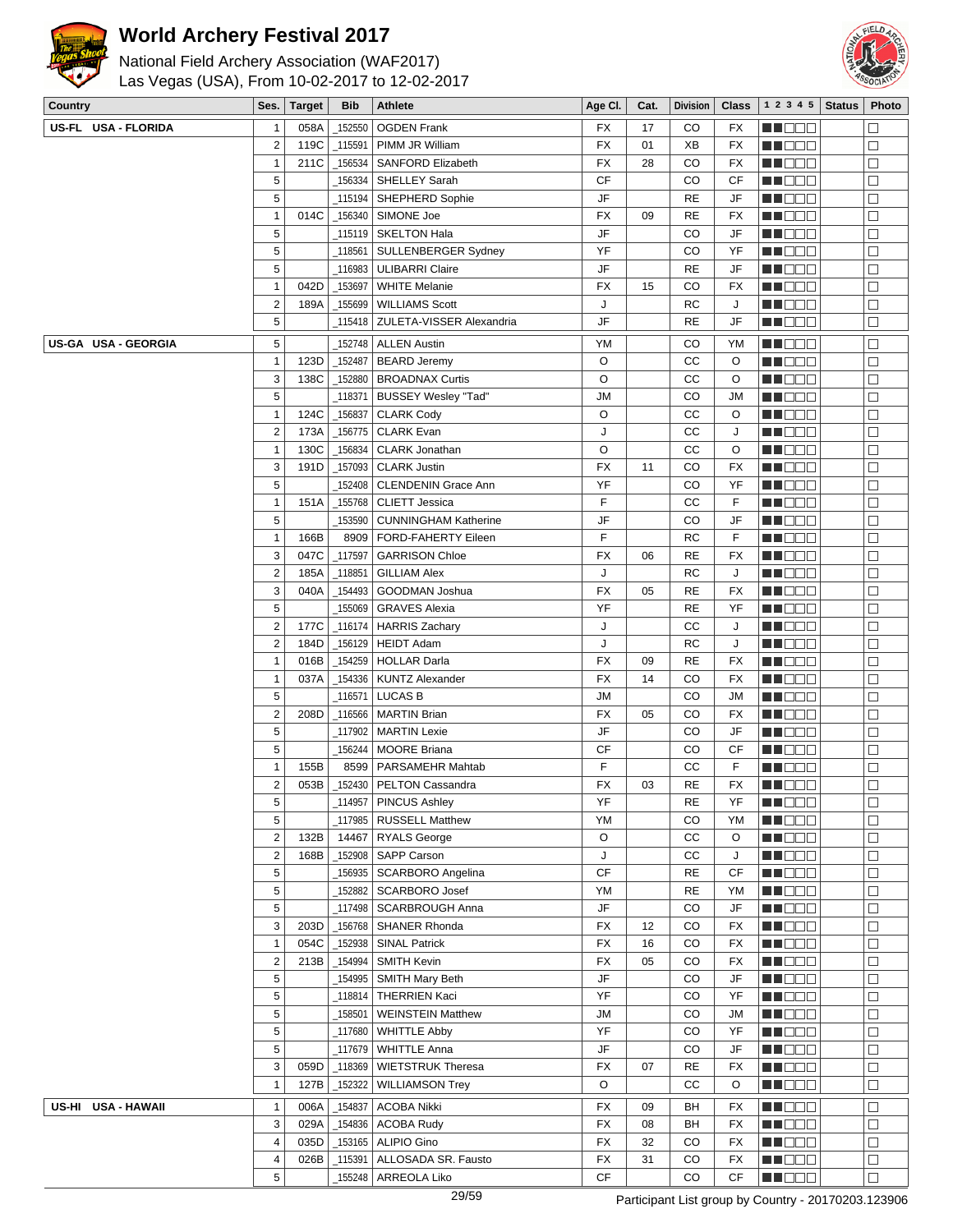



| Country            | Ses.                                               | <b>Target</b> | <b>Bib</b>         | <b>Athlete</b>                                          | Age CI.   | Cat.     | <b>Division</b> | <b>Class</b>    | 1 2 3 4 5         | <b>Status</b> | Photo            |
|--------------------|----------------------------------------------------|---------------|--------------------|---------------------------------------------------------|-----------|----------|-----------------|-----------------|-------------------|---------------|------------------|
| US-HI USA - HAWAII | 5                                                  |               | 114950             | CABATINGAN Vash                                         | <b>YM</b> |          | <b>RE</b>       | YM              | MA BEL            |               | $\Box$           |
|                    | 4                                                  | 050C          | 115267             | CABRINHA II Arlen                                       | <b>FX</b> | 33       | CO              | <b>FX</b>       | MU OOO            |               | $\Box$           |
|                    | 5                                                  |               | _115400            | FERRARA Natalianna                                      | YF        |          | <b>RE</b>       | YF              | MU DE C           |               | $\Box$           |
|                    | 3                                                  | 180C          | _151856            | FEVELLA Jason                                           | S         |          | СC              | S               | ME DE E           |               | $\Box$           |
|                    | 3                                                  | 017A          | 156063             | <b>FUKUNAGA James</b>                                   | FX        | 06       | BH              | FX              | <b>MUDDO</b>      |               | $\Box$           |
|                    | 5                                                  |               |                    | _115394   HANES Jace                                    | <b>JM</b> |          | CO              | <b>JM</b>       | MU OOO            |               | $\Box$           |
|                    | 5                                                  |               | 117181             | HOLMBERG Micah                                          | СM        |          | <b>RE</b>       | <b>CM</b>       | MN DO B           |               | $\Box$           |
|                    | 1                                                  | 001D          | _156049            | HORCAJO Egon                                            | <b>FX</b> | 09       | BН              | FX              | MN OO O           |               | $\Box$           |
|                    | 5                                                  |               |                    | _117830   HUTCHISON Julia                               | YF        |          | RE              | YF              | MA DE C           |               | $\Box$           |
|                    | 5                                                  |               | 115164             | JOINES Chauney                                          | <b>CF</b> |          | <b>RE</b>       | CF              | MU OO S           |               | $\Box$           |
|                    | 5                                                  |               |                    | 117542   KEE CHONG Mitchell                             | YM        |          | <b>RE</b>       | YM              | M DOO             |               | $\Box$           |
|                    | $\overline{4}$                                     | 027B          | _155107            | <b>KONG George</b>                                      | <b>FX</b> | 31       | CO              | <b>FX</b>       | MU DO B           |               | $\Box$           |
|                    | 5                                                  |               |                    | 116074   KUO lan                                        | <b>CM</b> |          | <b>RE</b>       | <b>CM</b>       | ME DE S           |               | $\Box$           |
|                    | $\mathbf{1}$                                       | 038A          |                    | _153735   LEONG Jordan                                  | <b>FX</b> | 14       | CO              | FX              | MU DO O           |               | $\Box$           |
|                    | 5                                                  |               |                    | 114766   LUM Grace                                      | YF        |          | <b>RE</b>       | YF              | MU DO B           |               | □                |
|                    | 5                                                  |               |                    | 114765   LUM Samantha                                   | YF        |          | <b>RE</b>       | YF              | MU DO B           |               | $\Box$           |
|                    | 3                                                  | 009D          | 154840             | <b>MUKAI Matthew</b>                                    | <b>FX</b> | 06       | BH              | FX              | <b>MN</b> OOC     |               | $\Box$           |
|                    | 5<br>$\mathbf 2$                                   | 022A          | 115017_            | NITTA Kylie                                             | YF        |          | <b>RE</b><br>BH | YF<br><b>FX</b> | MU DOC            |               | $\Box$           |
|                    | $\overline{c}$                                     | 074C          | _157355            | <b>OLIBEROS Stephen</b><br>_152246   OLORES Christopher | FX<br>FX  | 03<br>01 | <b>CL</b>       | <b>FX</b>       | ME DE S<br>MN 888 |               | $\Box$<br>$\Box$ |
|                    | $\mathbf{1}$                                       | 157B          | _118941            | PARTLOW JR David                                        | S         |          | СC              | S               | MO O O            |               | $\Box$           |
|                    | 5                                                  |               | 115021             | PENA Miranda                                            | JF        |          | <b>RE</b>       | JF              | MA DE S           |               | $\Box$           |
|                    | 5                                                  |               | 117766_            | <b>QUINATA Cristian</b>                                 | JМ        |          | <b>RE</b>       | JМ              | MU OOO            |               | $\Box$           |
|                    | 5                                                  |               |                    | 116440   RUBIO Madison                                  | CF        |          | <b>RE</b>       | CF              | MN 888            |               | $\Box$           |
|                    | 5                                                  |               |                    | 151952   SCHAEFER Matthew                               | YM        |          | <b>RE</b>       | YM              | MN OO B           |               | $\Box$           |
|                    | 3                                                  | 009B          | $-151951$          | <b>SCHAEFER Tyler</b>                                   | <b>FX</b> | 06       | BH              | FX              | <b>MN</b> OOC     |               | $\Box$           |
|                    | $\overline{\mathbf{c}}$                            | 052A          | _116832            | <b>SHIPMAN Phyllis</b>                                  | <b>FX</b> | 02       | RE              | FX              | MU DO O           |               | $\Box$           |
|                    | 5                                                  |               | 152839             | <b>SHIROMA Trinity</b>                                  | JF        |          | <b>RE</b>       | JF              | MU DO B           |               | $\Box$           |
|                    | 3                                                  | 030B          | _157006            | <b>SISON Clifford</b>                                   | <b>FX</b> | 08       | BН              | <b>FX</b>       | MA DE E           |               | $\Box$           |
|                    | 5                                                  |               |                    | 117683 SORENSEN Rita                                    | JF        |          | <b>RE</b>       | JF              | MO 88             |               | $\Box$           |
|                    | 5                                                  |               |                    |                                                         | YF        |          | <b>RE</b>       | YF              | MA DE C           |               | $\Box$           |
|                    | 4                                                  | 033D          |                    | _155116   STENSTROM Craig                               | <b>FX</b> | 32       | CO              | FX              | MN DO B           |               | $\Box$           |
|                    | $\mathbf{1}$                                       | 182D          |                    | _118169   TACHIBANA Brian                               | <b>FX</b> | 25       | CO              | FX              | MN 888            |               | $\Box$           |
|                    | 1                                                  | 118C          | 156511             | <b>TAJIRI Bruce</b>                                     | <b>FX</b> | 23       | CO              | FX              | ME DE S           |               | $\Box$           |
|                    | 3                                                  | 081A          | 155139             | <b>TANIMOTO Roi</b>                                     | <b>FX</b> | 07       | CO              | FX              | MH BEA            |               | $\Box$           |
|                    | 5                                                  |               | 116442_            | <b>TATEYAMA Riley</b>                                   | <b>CF</b> |          | <b>RE</b>       | CF              | MU DO B           |               | $\Box$           |
|                    | 5                                                  |               | _117184            | <b>TOM Anthony</b>                                      | YM        |          | <b>RE</b>       | YM              | MN DOG            |               | $\Box$           |
|                    | 5                                                  |               | 153937             | <b>TRPKOVSKI Mya</b>                                    | <b>CF</b> |          | CO              | CF              | ME DE E           |               | $\Box$           |
|                    | $\overline{\mathbf{c}}$                            |               |                    | 027B   _153936   TRPKOVSKI Paul                         | FX        | 04       | BH              | FX              | <b>NNODO</b>      |               | ப                |
|                    | $\overline{1}$                                     | 004C          |                    | _153549   TRPKOVSKI Tony                                | <b>FX</b> | 09       | BH              | FX              | MU OO O           |               | □                |
|                    | $\overline{\mathbf{c}}$                            | 051B          | $\_115091$         | <b>TURINA Nicole</b>                                    | FX        | 02       | RE              | FX              | <b>MEDDD</b>      |               | $\Box$           |
|                    | $\mathbf{1}$                                       | 100B          |                    | _154932 URADOMO Jason                                   | FX        | 21       | CO              | FX              | <b>MNOOO</b>      |               | $\Box$           |
|                    | 3                                                  | 073A          | _154931            | <b>URADOMO Kelson</b>                                   | FX        | 06       | CO              | FX              | <b>HE</b> DOO     |               | $\Box$           |
|                    | 3<br>5                                             | 029B          | _156588            | VALENCIANO Macklin<br>114779   WONG Caitlin             | FX<br>JF  | 08       | BH              | FX              | <b>MNODO</b>      |               | $\Box$           |
|                    |                                                    |               |                    |                                                         |           |          | RE              | JF              | <b>REDDD</b>      |               | $\Box$           |
| US-IA USA-IOWA     | 5                                                  |               | 152228             | <b>ADAMS Klaire</b>                                     | YF        |          | CO              | YF              | MU O O O          |               | □                |
|                    | $\mathbf 2$                                        | 075C          |                    | _154199   ANDERSON David                                | FX        | 01       | CL              | FX              | MUOOO             |               | $\Box$           |
|                    | 1                                                  | 122B          | _152870            | <b>ANDERSON Michael</b>                                 | O         |          | СC              | O               | M DE S            |               | $\Box$           |
|                    | 1                                                  | 139B          | 156925             | <b>BRETSCH Ross</b>                                     | O         |          | СC              | O               | <b>MNO</b> OO     |               | $\Box$           |
|                    | $\overline{\mathbf{c}}$<br>$\overline{\mathbf{c}}$ | 011B          | _156926            | BRETSCH Tressia                                         | FX        | 02       | BH              | FX              | MU DO B           |               | $\Box$           |
|                    | 4                                                  | 041B<br>009D  | _152327<br>_115620 | <b>BROOKS Randy</b><br>CARLSON John                     | FX<br>FX  | 01<br>30 | RE<br>CO        | FX<br>FX        | <b>MEDDE</b>      |               | □                |
|                    | $\overline{2}$                                     | 073C          | _152371            | CONRAD Dean                                             | FX        | 01       | CL              | FX              | MA DE S<br>M DE S |               | $\Box$<br>$\Box$ |
|                    | $\mathbf 2$                                        | 098D          | _153627            | COON William                                            | FX        | 03       | CO              | FX              | MU DE B           |               | □                |
|                    | 2                                                  | 136A          | 11641              | <b>DEATON Bridger</b>                                   | O         |          | cc              | O               | <b>RECOR</b>      |               | $\Box$           |
|                    | 5                                                  |               |                    | 152470   HEPPERLE Keaton                                | YM        |          | CO              | YM              | MA DE S           |               | $\Box$           |
|                    | 3                                                  | 129A          | _156307            | HOPKINS Jeff                                            | O         |          | СC              | O               | M DE S            |               | $\Box$           |
|                    | 3                                                  | 170A          | _156933            | HORN Ed                                                 | S         |          | СC              | S               | M DOO             |               | $\Box$           |
|                    | 1                                                  | 182C          | _153477            | <b>HORN Tj</b>                                          | FX        | 25       | CO              | FX              | MU DO B           |               | $\Box$           |
|                    | $\mathbf{1}$                                       | 192D          | _156826            | <b>IRWIN Linn</b>                                       | FX        | 26       | CO              | FX              | MN 888            |               | $\Box$           |
|                    |                                                    |               |                    |                                                         |           |          |                 |                 |                   |               |                  |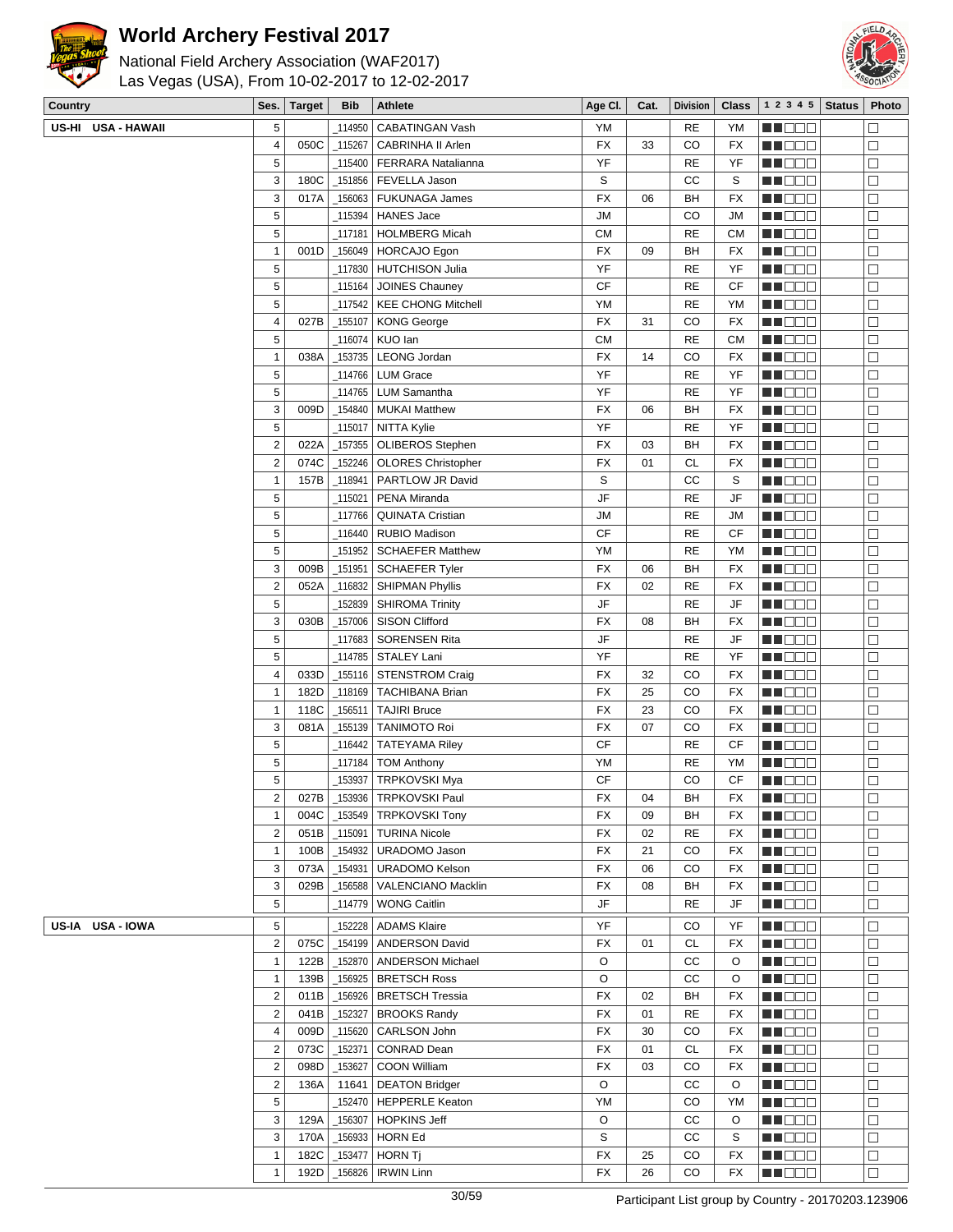



| $=$ $\frac{1}{2}$ $\frac{1}{2}$ $\frac{1}{2}$ $\frac{1}{2}$ $\frac{1}{2}$ $\frac{1}{2}$ $\frac{1}{2}$ $\frac{1}{2}$ $\frac{1}{2}$ $\frac{1}{2}$ $\frac{1}{2}$ $\frac{1}{2}$ $\frac{1}{2}$ $\frac{1}{2}$ $\frac{1}{2}$ $\frac{1}{2}$ $\frac{1}{2}$ $\frac{1}{2}$ $\frac{1}{2}$ $\frac{1}{2}$ $\frac{1}{2}$ $\frac{1}{2$ |                         |               |            |                                            |           |      |                 |              |                  |               |                   |
|------------------------------------------------------------------------------------------------------------------------------------------------------------------------------------------------------------------------------------------------------------------------------------------------------------------------|-------------------------|---------------|------------|--------------------------------------------|-----------|------|-----------------|--------------|------------------|---------------|-------------------|
| Country                                                                                                                                                                                                                                                                                                                | Ses.                    | <b>Target</b> | Bib        | Athlete                                    | Age CI.   | Cat. | <b>Division</b> | <b>Class</b> | 1 2 3 4 5        | <b>Status</b> | Photo             |
| US-IA USA-IOWA                                                                                                                                                                                                                                                                                                         | 5                       |               | 156252     | <b>KAMMERER Emmily</b>                     | JF        |      | CO              | JF           | M DOO            |               | П                 |
|                                                                                                                                                                                                                                                                                                                        | 5                       |               | 152231     | <b>LACINA Adam</b>                         | YM        |      | CO              | YM           | W OO B           |               | $\Box$            |
|                                                                                                                                                                                                                                                                                                                        | $\overline{2}$          | 172A          | 118475     | <b>LAVAN Alexander</b>                     | J         |      | СC              | J            | MU DO O          |               | □                 |
|                                                                                                                                                                                                                                                                                                                        | $\overline{2}$          | 164B          | 156550     | <b>MACHART David</b>                       | O         |      | BC              | O            | e de e           |               | $\Box$            |
|                                                                                                                                                                                                                                                                                                                        | $\overline{2}$          | 004C          | 154297     | <b>MARRS Dustin</b>                        | FX        | 01   | BH              | FX           | <u> Hees</u>     |               | $\Box$            |
|                                                                                                                                                                                                                                                                                                                        | $\sqrt{2}$              | 077B          | 152821     | <b>MOORMAN Austin</b>                      | <b>FX</b> | 01   | CO              | FX           | MU DO B          |               | □                 |
|                                                                                                                                                                                                                                                                                                                        | 1                       | 030C          | 155208     | <b>OSBORN SR. Britt</b>                    | <b>FX</b> | 14   | CO              | FX           | M DO O           |               | □                 |
|                                                                                                                                                                                                                                                                                                                        | 3                       | 199D          | 116604     | PIAGENTINI Dean                            | <b>FX</b> | 12   | CO              | FX           | MN DO S          |               | $\Box$            |
|                                                                                                                                                                                                                                                                                                                        | 3                       | 027B          | _157000    | <b>PICK Alex</b>                           | FX        | 08   | BH              | FX           | M DOO            |               | $\Box$            |
|                                                                                                                                                                                                                                                                                                                        | $\overline{2}$          | 072A          | _158053    | ROSE Guy                                   | FX        | 01   | <b>CL</b>       | <b>FX</b>    | MU DO O          |               | $\Box$            |
|                                                                                                                                                                                                                                                                                                                        | $\mathbf{1}$            | 135B          | 12033      | <b>STUTZMAN Matt</b>                       | O         |      | cc              | O            | MU DO S          |               | $\Box$            |
|                                                                                                                                                                                                                                                                                                                        | $\mathbf{1}$            | 056A          | _117318    | SYKORA Ron                                 | FX        | 16   | CO              | FX           | MN 886           |               | $\Box$            |
|                                                                                                                                                                                                                                                                                                                        | 5                       |               | 152528     | <b>TIMP Wyatt</b>                          | YM        |      | CO              | YM           | <u>LI BEE</u>    |               | $\Box$            |
|                                                                                                                                                                                                                                                                                                                        | $\overline{2}$          | 025C          | _156445    | <b>TINGLEY Cody</b>                        | <b>FX</b> | 03   | BH              | FX           | MU DO B          |               | □                 |
|                                                                                                                                                                                                                                                                                                                        | 3                       | 085A          | 153445     | <b>TOMPKINS Mackenzie</b>                  | <b>FX</b> | 07   | CO              | FX           | MU DO S          |               | □                 |
|                                                                                                                                                                                                                                                                                                                        | $\overline{\mathbf{c}}$ | 003A          | _156959    | <b>WAGNER Mark</b>                         | <b>FX</b> | 01   | BH              | FX           | M DO D           |               | $\Box$            |
|                                                                                                                                                                                                                                                                                                                        | 5                       |               | 114964     | <b>WEISSINGER Reiley</b>                   | <b>JM</b> |      | RE              | <b>JM</b>    | MN DE S          |               | $\Box$            |
|                                                                                                                                                                                                                                                                                                                        | 3                       | 038B          | _117821    |                                            | <b>FX</b> | 05   | <b>RE</b>       | FX           | M OO O           |               | $\Box$            |
|                                                                                                                                                                                                                                                                                                                        | $\overline{2}$          | 134B          | 452        | <b>WEISSINGER Robby</b>                    | O         |      | CC              | O            | MU DO B          |               |                   |
|                                                                                                                                                                                                                                                                                                                        |                         |               |            | <b>WHITE Rodney</b>                        |           |      |                 |              |                  |               | □                 |
| <b>USA - IDAHO</b><br>US-ID                                                                                                                                                                                                                                                                                            | 4                       | 050A          |            | 154016   ADEN Danny                        | <b>FX</b> | 33   | CO              | FX           | W OO B           |               | $\Box$            |
|                                                                                                                                                                                                                                                                                                                        | $\mathbf{1}$            | 104D          |            | _154015   ADEN Mikelynn                    | <b>FX</b> | 22   | CO              | FX           | MU OO U          |               | $\Box$            |
|                                                                                                                                                                                                                                                                                                                        | $\overline{\mathbf{c}}$ | 173B          |            | _118539   ALLEN Clayton                    | J         |      | cc              | J            | MU DE S          |               | $\Box$            |
|                                                                                                                                                                                                                                                                                                                        | 5                       |               |            | _156072 ANDREASEN Jayden                   | <b>CM</b> |      | CO              | <b>CM</b>    | MN DE S          |               | П                 |
|                                                                                                                                                                                                                                                                                                                        | $\mathbf{1}$            | 206B          | _153972    | <b>BAILEY Ronda</b>                        | FX        | 28   | CO              | FX           | <u>LI BEE</u>    |               | $\Box$            |
|                                                                                                                                                                                                                                                                                                                        | 3                       | 201C          | _153987    | <b>BAIRD Kerry</b>                         | FX        | 12   | CO              | FX           | MU DO 8          |               | $\Box$            |
|                                                                                                                                                                                                                                                                                                                        | $\overline{2}$          | 012C          | 156606     | <b>BASSETT Matt</b>                        | FX        | 02   | BH              | FX           | MU DO S          |               | □                 |
|                                                                                                                                                                                                                                                                                                                        | $\sqrt{2}$              | 179A          | 156934     | <b>BROWN Ethan</b>                         | J         |      | CC              | J            | MU DE S          |               | $\Box$            |
|                                                                                                                                                                                                                                                                                                                        | 3                       | 105C          | _115068    | <b>BRUNSON Casey</b>                       | <b>FX</b> | 10   | CO              | <b>FX</b>    | <u> Die Bele</u> |               | $\Box$            |
|                                                                                                                                                                                                                                                                                                                        | $\mathbf{1}$            | 090C          | _153667    | <b>CAMERON Colby</b>                       | <b>FX</b> | 20   | CO              | FX           | MU DO 8          |               | $\Box$            |
|                                                                                                                                                                                                                                                                                                                        | $\overline{2}$          | 076A          | _153668    | <b>CAMERON Greg</b>                        | FX        | 01   | <b>CL</b>       | FX           | MU DO S          |               | $\Box$            |
|                                                                                                                                                                                                                                                                                                                        | $\overline{1}$          | 048B          | _154029    | <b>CAMERON Ty</b>                          | <b>FX</b> | 16   | CO              | FX           | M DE S           |               | $\Box$            |
|                                                                                                                                                                                                                                                                                                                        | $\overline{2}$          | 170C          | _157555    | <b>CANTU Francisco</b>                     | J         |      | СC              | J            | MN 888           |               | П                 |
|                                                                                                                                                                                                                                                                                                                        | 1                       | 065D          | 117310     | <b>CARLSON Nate</b>                        | FX        | 18   | CO              | FX           | MU DOO           |               | □                 |
|                                                                                                                                                                                                                                                                                                                        | 3                       | 158C          | 153997     | <b>CARLSON Sid</b>                         | S         |      | CC              | S            | MU DO S          |               | □                 |
|                                                                                                                                                                                                                                                                                                                        | 3                       | 211D          | _151959    | <b>CARLSON Ted</b>                         | <b>FX</b> | 13   | CO              | FX           | MN 886           |               | $\Box$            |
|                                                                                                                                                                                                                                                                                                                        | $\mathbf{1}$            | 128D          | 152959     | <b>CARTER Forrest</b>                      | O         |      | CC              | O            | M DEE            |               | $\Box$            |
|                                                                                                                                                                                                                                                                                                                        | 5                       |               | _156147    | <b>CARTER Scott</b>                        | ЛU        |      | CO              | <b>JM</b>    | MT EE E          |               | $\Box$            |
|                                                                                                                                                                                                                                                                                                                        | $\overline{7}$          | 002A          |            | _154146 CHRISTENSEN Benton                 | S         |      | $_{\rm CC}$     | S            | <b>REDBE</b>     |               | $\overline{\Box}$ |
|                                                                                                                                                                                                                                                                                                                        | $\mathbf{1}$            | 154C          | 6496       | <b>CHRISTENSEN Lindsay</b>                 | F         |      | СC              | F            | MN 888           |               | $\Box$            |
|                                                                                                                                                                                                                                                                                                                        | 3                       | 107A          | 152877     | <b>CLARK David</b>                         | FX        | 10   | CO              | FX           | <b>REBEE</b>     |               | $\Box$            |
|                                                                                                                                                                                                                                                                                                                        | 5                       |               | 151958     | <b>DOERING Kim</b>                         | JF        |      | CO              | JF           | <b>RECOR</b>     |               | $\Box$            |
|                                                                                                                                                                                                                                                                                                                        | 3                       | 153C          | _153859    | DORAMUS Jennifer                           | F         |      | cc              | F            | MUO OO           |               | □                 |
|                                                                                                                                                                                                                                                                                                                        | $\mathbf{1}$            | 139D          | _156433    | <b>DORAMUS Smoky</b>                       | O         |      | CC              | O            | NH DEE           |               | □                 |
|                                                                                                                                                                                                                                                                                                                        | 4                       | 014A          | $-156223$  | <b>DUNN Rickey</b>                         | <b>FX</b> | 30   | CO              | FX           | M DE S           |               | $\Box$            |
|                                                                                                                                                                                                                                                                                                                        | 5                       |               | _116138    | <b>GLEWAN Lily</b>                         | <b>CF</b> |      | <b>RE</b>       | CF           | <b>MNOOO</b>     |               | □                 |
|                                                                                                                                                                                                                                                                                                                        | $\mathbf{1}$            | 107B          | $\_118103$ | <b>GRAVES Brandon</b>                      | <b>FX</b> | 22   | CO              | FX           | MUO OO           |               | □                 |
|                                                                                                                                                                                                                                                                                                                        | $\sqrt{2}$              | 149C          | _154147    | HARBAUGH Tony                              | S         |      | $_{\rm CC}$     | S            | MH DE B          |               | □                 |
|                                                                                                                                                                                                                                                                                                                        | $\mathbf{1}$            | 194C          | $-115237$  | <b>HAYES Susan</b>                         | <b>FX</b> | 27   | CO              | FX           | <b>MN</b> OOO    |               | $\Box$            |
|                                                                                                                                                                                                                                                                                                                        | 3                       | 144A          |            |                                            | O         |      | cc              |              | <b>MN</b> OOC    |               |                   |
|                                                                                                                                                                                                                                                                                                                        |                         |               | _153884    | <b>HIGLEY Brandon</b><br><b>HUGHES Jim</b> | <b>FX</b> |      |                 | O            |                  |               | $\Box$            |
|                                                                                                                                                                                                                                                                                                                        | 3                       | 012B          | $\_116071$ |                                            |           | 06   | BH              | FX           | ME BER           |               | $\Box$            |
|                                                                                                                                                                                                                                                                                                                        | 3                       | 133B          |            | _156938 HULTMAN Elijah                     | O         |      | cc              | O            | <b>RECOD</b>     |               | □                 |
|                                                                                                                                                                                                                                                                                                                        | 5                       |               | 116719     | HUNTINGTON Cody                            | <b>JM</b> |      | CO              | <b>JM</b>    | <b>RECOR</b>     |               | $\Box$            |
|                                                                                                                                                                                                                                                                                                                        | 3                       | 216B          | $\_114913$ | JOHNSON Jp                                 | FX        | 13   | CO              | FX           | MN 888           |               | □                 |
|                                                                                                                                                                                                                                                                                                                        | 3                       | 013D          | $-153236$  | <b>JONES Melissa</b>                       | <b>FX</b> | 06   | BH              | FX           | MU DE B          |               | □                 |
|                                                                                                                                                                                                                                                                                                                        | $\mathbf{1}$            | 129B          | $-153235$  | <b>JONES Scott</b>                         | O         |      | cc              | O            | ME OOO           |               | □                 |
|                                                                                                                                                                                                                                                                                                                        | $\sqrt{2}$              | 183B          |            | _153613   KAISER Kayla                     | J         |      | cc              | J            | <b>MEDDD</b>     |               | $\Box$            |
|                                                                                                                                                                                                                                                                                                                        | $\mathbf{1}$            | 149B          | _156559    | <b>KILE Sierrah</b>                        | F         |      | СC              | F            | <b>MNODO</b>     |               | П                 |
|                                                                                                                                                                                                                                                                                                                        | 5                       |               | 156560     | KILE Zachariah                             | YM        |      | CO              | YM           | MU DO O          |               | $\Box$            |
|                                                                                                                                                                                                                                                                                                                        | $\overline{2}$          | 185D          | $-153117$  | KIM Joony                                  | J         |      | RC              | J            | MU DO B          |               | □                 |
|                                                                                                                                                                                                                                                                                                                        | $\mathbf{1}$            | 106B          | _157022    | KITE Layton                                | <b>FX</b> | 22   | CO              | FX           | <b>REDDE</b>     |               | $\Box$            |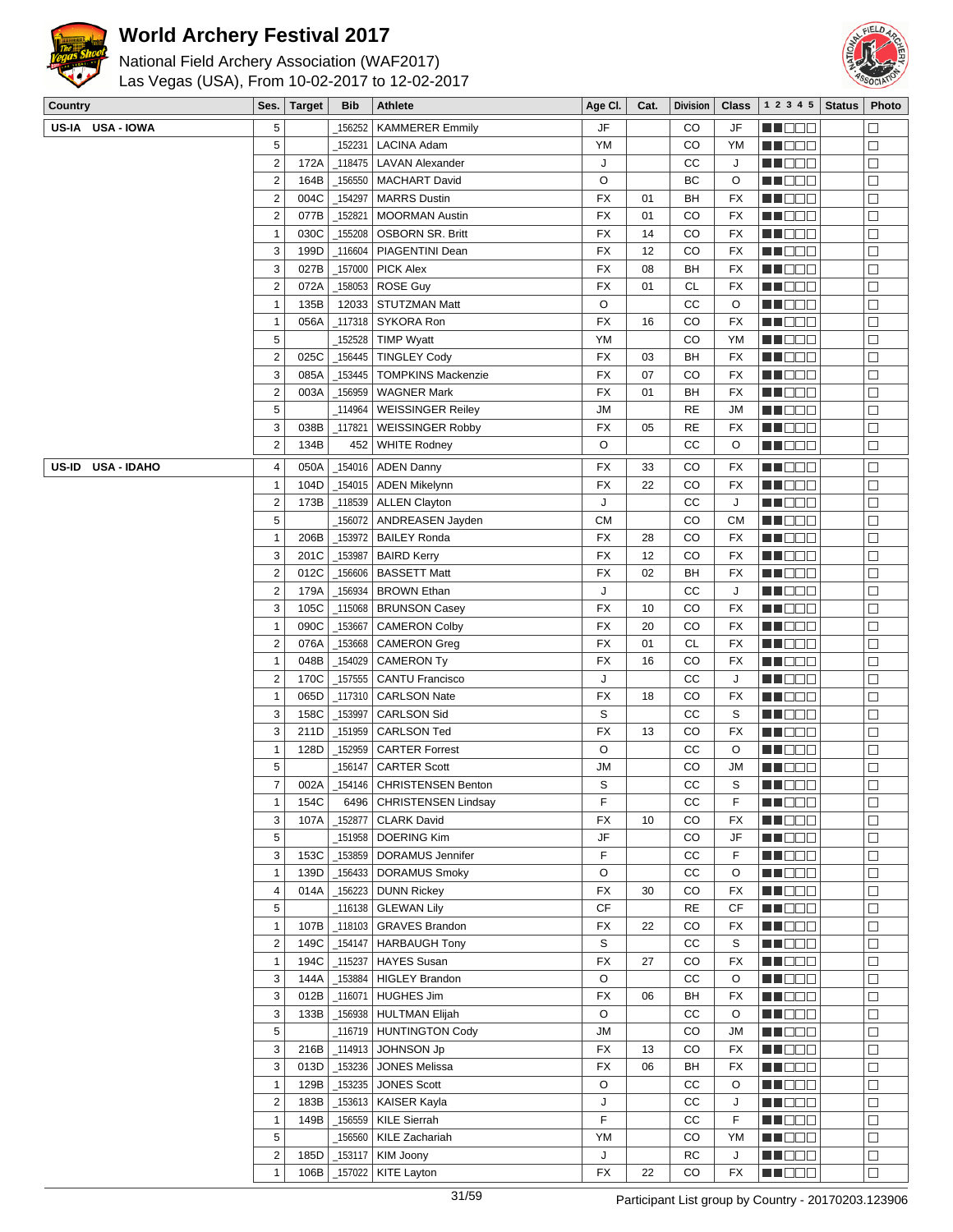



| Country                        | Ses.                         | <b>Target</b> | <b>Bib</b>          | <b>Athlete</b>                                    | Age CI.         | Cat. | <b>Division</b> | <b>Class</b>    | 1 2 3 4 5               | <b>Status</b> | Photo            |
|--------------------------------|------------------------------|---------------|---------------------|---------------------------------------------------|-----------------|------|-----------------|-----------------|-------------------------|---------------|------------------|
| US-ID USA - IDAHO              | 1                            | 045C          | _153971             | <b>LEE Richard</b>                                | <b>FX</b>       | 15   | CO              | <b>FX</b>       | MU O O O                |               | $\Box$           |
|                                | 5                            |               | 158585              | <b>LEE TaraRose</b>                               | YF              |      | <b>RE</b>       | YF              | MU DO 2                 |               | $\Box$           |
|                                | $\mathbf 2$                  | 080D          | _152172             | <b>LIND Taylor</b>                                | FX              | 01   | CO              | FX              | M NO S                  |               | $\Box$           |
|                                | 3                            | 023A          | _156691             | <b>LINDAUER Erica</b>                             | FX              | 07   | BH              | <b>FX</b>       | MN OO B                 |               | $\Box$           |
|                                | 3                            | 049B          | 116137              | <b>LOGSDON George</b>                             | FX              | 06   | <b>RE</b>       | FX              | <b>MNOOO</b>            |               | $\Box$           |
|                                | $\mathbf{1}$                 | 054A          | _153865             | <b>NAY Tim</b>                                    | <b>FX</b>       | 16   | CO              | FX              | MU OOO                  |               | $\Box$           |
|                                | 5                            |               | _153634             | <b>NELSON Jack</b>                                | <b>JM</b>       |      | CO              | JM              | M NO S                  |               | $\Box$           |
|                                | 5                            |               | 153635              | <b>NELSON Samuel</b>                              | YM              |      | CO              | YM              | M DE B                  |               | $\Box$           |
|                                | 4                            | 031A          | _158575             | NICHOLSON Julian                                  | <b>FX</b>       | 32   | CO              | <b>FX</b>       | ME DE S                 |               | $\Box$           |
|                                | $\mathbf{1}$                 | 066B          | 156828              | PETERSON Brad                                     | FX              | 18   | CO              | FX              | M DO V                  |               | $\Box$           |
|                                | $\mathbf{1}$                 | 173A          | 153002              | PETERSON Danny                                    | <b>FX</b>       | 24   | CO              | <b>FX</b>       | MN DE U                 |               | $\Box$           |
|                                | $\mathbf 2$                  | 088A          | _156353             | PIMENTEL Ryan                                     | FX              | 02   | CO              | FX              | M NO S                  |               | $\Box$           |
|                                | 3                            | 177B          | _155400             | <b>PORTER Steven</b>                              | S               |      | CC              | S               | M DE B                  |               | $\Box$           |
|                                | 3                            | 209A          | _155516             | <b>REMUND Danny</b>                               | FX              | 13   | CO              | FX              | MU DO B                 |               | $\Box$           |
|                                | 5                            |               | 155517              | <b>REMUND Jetta</b>                               | CF              |      | CO              | CF              | MU DO B                 |               | $\Box$           |
|                                | 3                            | 020D          | _152977             | <b>RIGGS Jeannette</b>                            | FX              | 07   | BH              | <b>FX</b>       | MU DO B                 |               | $\Box$           |
|                                | $\overline{2}$               | 015B          | _152976             | <b>RIGGS Marvin</b>                               | FX              | 02   | BH              | FX              | M DE B                  |               | $\Box$           |
|                                | $\mathbf{1}$                 | 099D          | 152838              | <b>SCHARMAN Russell</b>                           | FX              | 21   | CO              | <b>FX</b>       | MA DE S                 |               | $\Box$           |
|                                | $\mathbf{1}$                 | 064D          | _153983             | SHOCKEY Brad Jr.                                  | FX              | 17   | CO              | FX              | MU DO 3                 |               | $\Box$           |
|                                | $\mathbf{1}$                 | 055B          | _153538             | <b>SHOCKEY Bradley</b>                            | <b>FX</b>       | 16   | CO              | FX              | MN DE L                 |               | $\Box$           |
|                                | $\mathbf{1}$                 | 095C          | _153982             | SHOCKEY Jasmine                                   | FX              | 21   | CO              | <b>FX</b>       | M DE B                  |               | $\Box$           |
|                                | $\mathbf{1}$                 | 021D          | _154125             | <b>SHOEMAKER Gerald</b>                           | FX              | 10   | <b>RE</b>       | FX              | <b>REBEE</b>            |               | $\Box$           |
|                                | $\mathbf{1}$                 | 115C          | _152504             | <b>STEWART Andrew</b>                             | <b>FX</b>       | 23   | CO              | <b>FX</b>       | MU OOO                  |               | $\Box$           |
|                                | 3                            | 199C          | _156305             | STIFFLER Rome                                     | FX              | 12   | CO              | <b>FX</b>       | MN 888                  |               | $\Box$           |
|                                | 3                            | 109D          | _156690             | <b>STREET Scott</b>                               | FX              | 10   | CO              | FX              | MO DO                   |               | $\Box$           |
|                                | $\boldsymbol{2}$             | 109D          | _153335             | <b>STYHL Nick</b>                                 | FX              | 04   | CO              | FX              | <u>Maca</u>             |               | $\Box$           |
|                                | 3<br>5                       | 108B          | _157018             | SULLIVAN Shayne                                   | FX<br><b>CF</b> | 10   | CO<br>CO        | <b>FX</b><br>CF | ME DE S                 |               | $\Box$           |
|                                |                              | 081D          | $-153354$           | <b>TABB Madison</b>                               | <b>FX</b>       | 01   | CO              |                 | M NO S                  |               | $\Box$           |
|                                | $\overline{\mathbf{c}}$<br>5 |               | $\_118674$          | <b>THOMPSON Peter</b><br><b>TOLLE Tyler</b>       | YM              |      | CO              | FX<br>YM        | MN 880<br>M DE B        |               | $\Box$<br>$\Box$ |
|                                | $\mathbf{1}$                 | 034B          | 155393<br>$-115236$ | <b>WALKER Brandy</b>                              | FX              | 14   | CO              | FX              | MU DO B                 |               | $\Box$           |
|                                | $\mathbf{1}$                 | 059B          | 154960              | <b>WATSON George</b>                              | FX              | 17   | CO              | <b>FX</b>       | MU DO B                 |               | $\Box$           |
|                                | 3                            | 005D          | _152873             | <b>WEBSTER Josiah</b>                             | FX              | 05   | BH              | <b>FX</b>       | MU DO B                 |               | $\Box$           |
|                                | 3                            | 172B          | 155947              | <b>WILDE Dee</b>                                  | S               |      | cc              | S               | MA BER                  |               | $\Box$           |
|                                | 8                            | 007A          | 1391                | <b>WILDE Reo</b>                                  | O               |      | cc              | $\circ$         | MU DE S                 |               | $\Box$           |
|                                | 3                            | 072D          | _153229             | WINTERBOTTOM Jared                                | FX              | 06   | CO              | <b>FX</b>       | MU OO S                 |               | $\Box$           |
| <b>USA - ILLINOIS</b><br>US-IL | $\overline{2}$               | 214C          |                     | _118736   ANDERSON Tyler                          | FX              | 05   | CO              | <b>FX</b>       | ME DE S                 |               | $\Box$           |
|                                | $\overline{2}$               | 142A          |                     | _154638 BATSCH Dusti                              | F               |      | cc              | F               | <b>RECO</b>             |               | $\Box$           |
|                                | 1                            | 128C          |                     | _154030   BENNETT Brandon                         | O               |      | CC              | O               | MN OO B                 |               | $\Box$           |
|                                | 5                            |               | _153108             | <b>BERKSHIRE Matthew</b>                          | JM              |      | CO              | JМ              | M DE B                  |               | $\Box$           |
|                                | 5                            |               |                     | _154973   BRODIE Kaylee                           | CF              |      | CO              | CF              | MU DE S                 |               | $\Box$           |
|                                | 1                            | 039D          |                     | _114929   CALDERON Cliffton                       | FX              | 15   | CO              | FX              | MU OOO                  |               | $\Box$           |
|                                | 5                            |               | _116139             | <b>CARMICHAEL Patrick</b>                         | YM              |      | <b>RE</b>       | YM              | MN DE L                 |               | $\Box$           |
|                                | 5                            |               | _116509             | CHADA Jaden                                       | YM              |      | CO              | YM              | M DE B                  |               | $\Box$           |
|                                | 5                            |               | _115539             | <b>CROWLEY Savanna</b>                            | YF              |      | CO              | YF              | MU DO S                 |               | $\Box$           |
|                                | $\overline{2}$               | 200B          | _153804             | DE VERA Alex                                      | O               |      | BC              | O               | MU DO 2                 |               | $\Box$           |
|                                | $\mathbf{1}$                 | 088C          | _153761             | DEPALMA Alessandro                                | FX              | 20   | CO              | FX              | MU DO U                 |               | $\Box$           |
|                                | 5                            |               | _114840             | <b>ECKERT Nicholas</b>                            | JМ              |      | CO              | JM              | <u> HIS BI</u>          |               | $\Box$           |
|                                | 3                            | 125B          | _156633             | <b>EVANS Danny</b>                                | O               |      | CС              | O               | <b>HE</b> DOO           |               | $\Box$           |
|                                | 3                            | 152C          | _157028             | FLOOD Cassie                                      | F               |      | СC              | F               | MU DO S                 |               | $\Box$           |
|                                | 1                            | 040C          | _153474             | <b>HAGSTROM Matt</b>                              | FX              | 15   | CO              | FX              | M NO S                  |               | $\Box$           |
|                                | 5                            |               | _114930             | <b>HARNISH Korrie</b>                             | JF              |      | CO              | JF              | M DO D                  |               | $\Box$           |
|                                | $\overline{2}$               | 133B          | _156957             | <b>HEITZ Michael</b>                              | O               |      | cc              | O               | ME DE S                 |               | □                |
|                                | 3                            | 057B          | $\_115181$          | <b>HODGE Heather</b>                              | FX              | 07   | <b>RE</b>       | FX              | MU DO B                 |               | $\Box$           |
|                                | $\mathbf{1}$                 | 051C          | $-115397$           | <b>HOFFMAN Jim</b>                                | FX              | 16   | CO              | FX              | MUO OO                  |               | $\Box$           |
|                                | 5                            |               | _153112             | JANIEC Dana                                       | YF              |      | CO              | YF              | MN 888                  |               | $\Box$           |
|                                | 4                            | 013B          | _117908             | <b>KOLKER Melinda</b>                             | FX              | 30   | CO              | FX              | <u>Maca</u>             |               | $\Box$           |
|                                | 1<br>5                       | 193B          | _154607<br>154448   | <b>KOSSLER Darlene</b><br><b>KRISTOFER Ashley</b> | FX<br>JF        | 26   | CO<br>CO        | FX<br>JF        | MU DE S<br><b>REDDE</b> |               | $\Box$<br>$\Box$ |
|                                | 5                            |               |                     | 154452   KRISTOFER Timothy                        | YM              |      | CO              | YM              | MU DO O                 |               | $\Box$           |
|                                |                              |               |                     |                                                   |                 |      |                 |                 |                         |               |                  |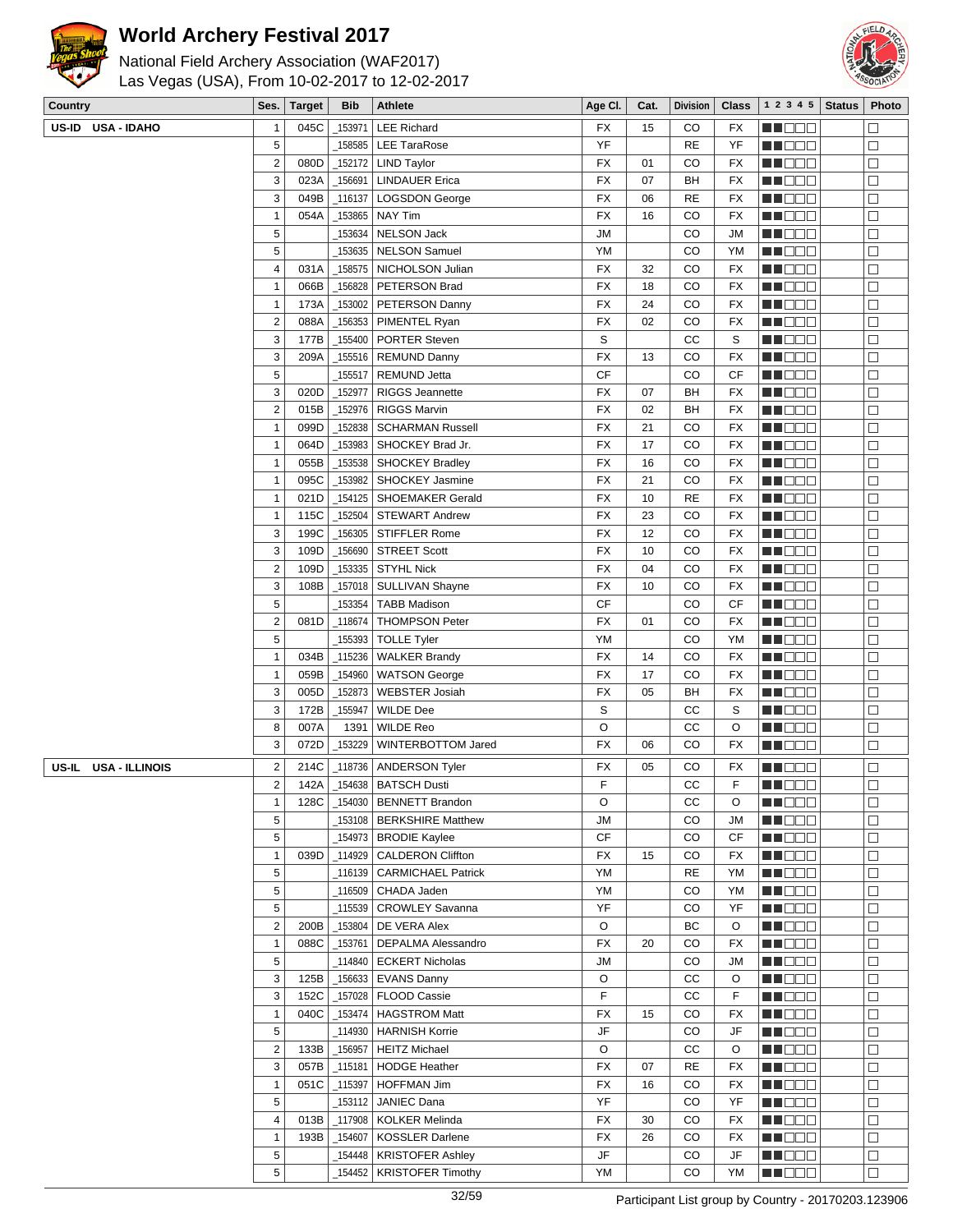

National Field Archery Association (WAF2017) Las Vegas (USA), From 10-02-2017 to 12-02-2017



| Country |                      | Ses.                    | Target       | <b>Bib</b> | Athlete                                    | Age CI.   | Cat. | <b>Division</b> | <b>Class</b> | 1 2 3 4 5               | <b>Status</b> | Photo            |
|---------|----------------------|-------------------------|--------------|------------|--------------------------------------------|-----------|------|-----------------|--------------|-------------------------|---------------|------------------|
|         | US-IL USA - ILLINOIS | 5                       |              | 116827     | <b>LANGLEY Courtney</b>                    | YF        |      | CO              | YF           | e de e                  |               | $\Box$           |
|         |                      | 3                       | 051C         |            | 114824   LARKE Daniel                      | FX        | 06   | <b>RE</b>       | FX           | M DOO                   |               | $\Box$           |
|         |                      | $\overline{c}$          | 046B         |            | _156955   LUMAYAG Jonas                    | <b>FX</b> | 02   | <b>RE</b>       | FX           | <b>REDDE</b>            |               | $\Box$           |
|         |                      | 3                       | 048A         |            | 156963   LUMAYAG Steve                     | FX        | 06   | <b>RE</b>       | <b>FX</b>    | M DE B                  |               | $\Box$           |
|         |                      | $\sqrt{5}$              |              |            | 117822   MACALANDONG Nazhruddin            | <b>CM</b> |      | <b>RE</b>       | <b>CM</b>    | MA DO O                 |               | $\Box$           |
|         |                      | $\mathbf{1}$            | 035A         |            | _157992   MAKA Jozef                       | FX        | 14   | CO              | FX           | M DOO                   |               | $\Box$           |
|         |                      | $\mathbf{1}$            | 096D         |            | _153167   MASCARENAS Demetrio B            | FX        | 21   | CO              | FX           | MN DO B                 |               | $\Box$           |
|         |                      | 3                       | 056A         |            | 153169   MASCARENAS Demetrio JR            | <b>FX</b> | 07   | <b>RE</b>       | FX           | N NO D O                |               | $\Box$           |
|         |                      | 1                       | 013B         |            | _153168   MASCARENAS Maria N               | <b>FX</b> | 09   | <b>RE</b>       | <b>FX</b>    | <b>HEDDD</b>            |               | $\Box$           |
|         |                      | 4                       | 016C         |            | _153170   MASCARENAS Zachary               | FX        | 30   | CO              | FX           | MU O O O                |               | $\Box$           |
|         |                      | 1                       | 142A         |            | _116142   MCELROY Ben                      | O         |      | CC              | O            | M HOO W                 |               | $\Box$           |
|         |                      | 3                       | 050A         |            | 115248   MCINTYRE-GILLEY Karen             | <b>FX</b> | 06   | <b>RE</b>       | FX           | MN 888                  |               | $\Box$           |
|         |                      | $\mathbf{1}$            | 136D         |            | _116348   MUNSON William                   | O         |      | СC              | O            | M DE L                  |               | $\Box$           |
|         |                      | 5                       |              |            | 155969   PALADINO Ben                      | <b>CM</b> |      | <b>RE</b>       | <b>CM</b>    | MA O O O                |               | $\Box$           |
|         |                      | 5                       |              | 155674     | PAZOS Valentina                            | <b>CF</b> |      | <b>RE</b>       | CF           | MN DO B                 |               | $\Box$           |
|         |                      | $\overline{2}$          | 052B         | _152779    | QUEROL Gabriel                             | <b>FX</b> | 02   | <b>RE</b>       | FX           | MN OO O                 |               | $\Box$           |
|         |                      | 3                       | 037D         |            | 115136   RAIZEN Zachary                    | <b>FX</b> | 05   | <b>RE</b>       | <b>FX</b>    | n de de                 |               | $\Box$           |
|         |                      | 5                       |              |            | 153976   RENAUD Christopher                | <b>JM</b> |      | CO              | JM           | MU DO O                 |               | $\Box$           |
|         |                      | $\mathbf{1}$            | 178C         |            | _117076   RICHARDSON Nicholas              | <b>FX</b> | 25   | CO              | FX           | MU O O O                |               | □                |
|         |                      | 3                       | 180B         |            | _115226   RIGNEY Gary                      | S         |      | CC              | S            | NN DE S                 |               | $\Box$           |
|         |                      | $\mathbf{1}$            | 153C         | 155807     | <b>RIGNEY Kim</b>                          | F         |      | CC              | F            | <b>MA</b> OO O          |               | $\Box$           |
|         |                      | 3                       | 052B         | 117831     | RINEHEART Rachel                           | FX        | 07   | <b>RE</b>       | <b>FX</b>    | M DO U                  |               | $\Box$           |
|         |                      | 3                       | 079C         | _156599丨   | <b>RUTLEDGE Randy</b>                      | <b>FX</b> | 07   | CO              | <b>FX</b>    | MU DO B                 |               | $\Box$           |
|         |                      | $\sqrt{5}$              |              |            | 118342   SCULLY Emily                      | JF        |      | CO              | JF           | MN DO B                 |               | $\Box$           |
|         |                      | $\overline{2}$<br>5     | 055B         | _155549    | _115330   SEO James<br>SIRACUSANO Danielle | FX<br>JF  | 03   | <b>RE</b><br>CO | FX<br>JF     | MN 888<br><b>MNOOO</b>  |               | $\Box$<br>$\Box$ |
|         |                      | $\overline{2}$          | 055C         |            | 156822   STOCKTON Nicole                   | <b>FX</b> | 03   | <b>RE</b>       | FX           | <b>MA</b> OO O          |               | $\Box$           |
|         |                      | 3                       | 169D         |            | _115153   STOVER Steven                    | S         |      | CC              | S            | M O O O                 |               | $\Box$           |
|         |                      | 4                       | 019A         | 156537     | <b>THOMPSON Tracy</b>                      | <b>FX</b> | 31   | CO              | FX           | M D D D                 |               | $\Box$           |
|         |                      | $\overline{2}$          | 079D         |            | _156536   THOMPSON Travis                  | <b>FX</b> | 01   | CO              | FX           | MU BEL                  |               | $\Box$           |
|         |                      | $\overline{c}$          | 186D         | 152831     | VALERA Adam                                | J         |      | <b>RC</b>       | J            | M DO O                  |               | $\Box$           |
|         |                      | 3                       | 048B         | _153923    | WARD Ryann                                 | <b>FX</b> | 06   | <b>RE</b>       | FX           | MN DE U                 |               | $\Box$           |
|         |                      | $\sqrt{5}$              |              | _153039    | <b>WEBER Nicole</b>                        | JF        |      | <b>RE</b>       | JF           | MN OO O                 |               | $\Box$           |
|         |                      | $\mathbf{1}$            | 071D         | _153812    | WEISS Bryan                                | FX        | 18   | CO              | FX           | <b>HE</b> OOO           |               | $\Box$           |
|         |                      | 1                       | 046A         | _153020丨   | <b>WHITE Greg</b>                          | <b>FX</b> | 15   | CO              | FX           | <u>LI DOO</u>           |               | □                |
|         |                      | 3                       | 126A         | 14000      | <b>WIFLER Alex</b>                         | O         |      | СC              | O            | MU O O O                |               | □                |
|         |                      | $\overline{\mathbf{c}}$ | 151B         | _156298    | <b>WOLFRAM Robert</b>                      | S         |      | CC              | S            | NN DE S                 |               | $\Box$           |
|         |                      | 5                       |              |            | 156631   ZIMMERMAN Nathan                  | <b>CM</b> |      | CO              | <b>CM</b>    | N I BE E                |               | $\Box$           |
|         |                      | $\mathbf{1}$            | 113A         |            | $-156600$ ZORN Nancy                       | FX        | 23   | CO              | FX           | <b>MNO</b> OO           |               | $\Box$           |
| US-IN   | <b>USA - INDIANA</b> | 5                       |              | 152809     | <b>CASTEN Michael</b>                      | YM        |      | CO              | YM           | <b>HEDDE</b>            |               | $\Box$           |
|         |                      | 3                       | 085C         |            | _153934   CASTNER Bryan                    | <b>FX</b> | 07   | CO              | FX           | MUO DO                  |               | $\Box$           |
|         |                      | 3                       | 139D         |            | 8963   CHRISTENBERRY Darrin                | O         |      | CC              | O            | MA O O O                |               | $\Box$           |
|         |                      | 3                       | 132C         |            | _156904 COMBS Ryan                         | O         |      | cc              | O            | MU DOO                  |               | $\Box$           |
|         |                      | 1                       | 046B         |            | _152724   DEGOTT Frank                     | FX        | 15   | CO              | FX           | <b>REDDE</b>            |               | $\Box$           |
|         |                      | 3                       | 197D         | 155974     | <b>ELLIS JR Ronald</b>                     | FX        | 11   | CO              | FX           | <b>RECOR</b>            |               | $\Box$           |
|         |                      | 1                       | 112C         | _153490    | <b>FINNEY Steve</b>                        | FX        | 23   | CO              | FX           | MU DOC                  |               | $\Box$           |
|         |                      | 1                       | 109C         | _153491    | <b>FINNEY Tammy</b>                        | FX        | 22   | CO              | FX           | MA O O O                |               | $\Box$           |
|         |                      | $\overline{2}$          | 131C         | _156884    | GIBSON Adam                                | O         |      | СC              | O            | MU DO O                 |               | $\Box$           |
|         |                      | 3                       | 091B         |            | _153400   HALE Jason                       | FX        | 08   | CO              | FX           | MOO O                   |               | □                |
|         |                      | 3                       | 040D         |            | $\_$ 118761   HARDIN Tom                   | <b>FX</b> | 05   | <b>RE</b><br>CC | FX           | MUO OO                  |               | $\Box$           |
|         |                      | $\mathbf 2$<br>6        | 171A         |            | _157890   HULBURT JR. Michael              | J<br>J    |      |                 | J            | NN O O O                |               | $\Box$           |
|         |                      | $\overline{c}$          | 001A<br>153A | _152293    | <b>JOHNSON Dane</b><br>_153614   KAPP Joe  | S         |      | СC<br>CС        | J<br>S       | MU DE C<br><b>REDDO</b> |               | $\Box$<br>$\Box$ |
|         |                      | 3                       | 092A         |            | _156476   LUDWIG Jim                       | FX        | 08   | CO              | FX           | MU DO O                 |               | $\Box$           |
|         |                      | 1                       | 064B         |            | _156892   MARBEITER Tim                    | FX        | 17   | CO              | FX           | <b>HE</b> OOO           |               | $\Box$           |
|         |                      | 1                       | 116A         |            | _153962   MCCORMICK Ernest                 | FX        | 23   | CO              | FX           | <b>HE</b> OOO           |               | $\Box$           |
|         |                      | $\overline{2}$          | 209D         |            | _153963   MCCORMICK Sterlin                | FX        | 05   | CO              | FX           | MO O O                  |               | $\Box$           |
|         |                      | 5                       |              |            | _115214   MILNE Harrison                   | YM        |      | CO              | YM           | MU DO O                 |               | $\Box$           |
|         |                      | 3                       | 108A         |            | _118333   SCHUSTER Daniel                  | FX        | 10   | CO              | FX           | MUOOO                   |               | □                |
|         |                      | 3                       | 149D         |            | $\_$ 115240 STARNES Dee                    | F         |      | CС              | F            | <b>RECOR</b>            |               | $\Box$           |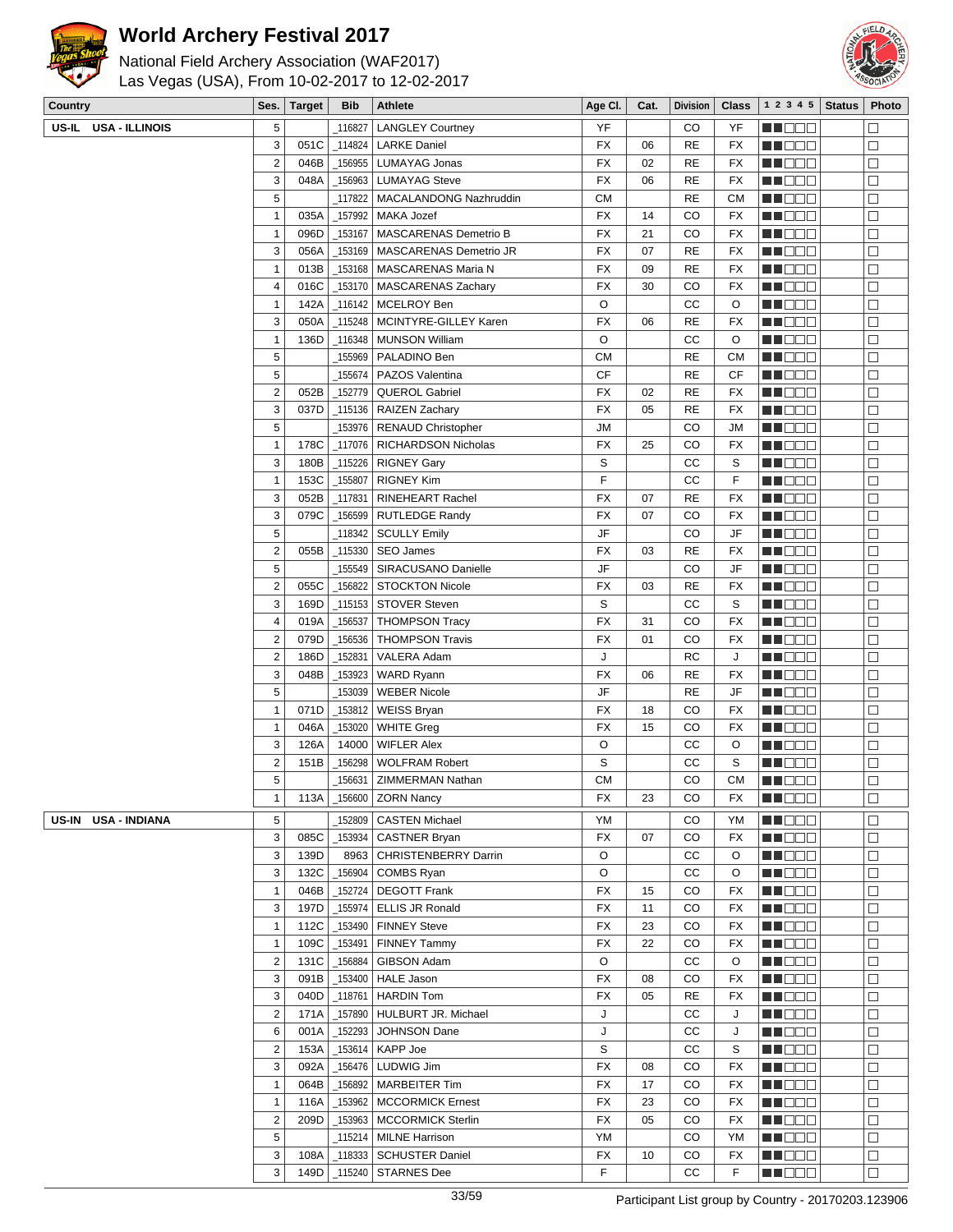



| National Field Archery Association (WAF2017)   |
|------------------------------------------------|
| Las Vegas (USA), From 10-02-2017 to 12-02-2017 |

| Country      |                      | Ses.                    | <b>Target</b> | <b>Bib</b> | <b>Athlete</b>             | Age CI.   | Cat. | <b>Division</b> | <b>Class</b> | 1 2 3 4 5                                                                                                      | <b>Status</b> | Photo  |
|--------------|----------------------|-------------------------|---------------|------------|----------------------------|-----------|------|-----------------|--------------|----------------------------------------------------------------------------------------------------------------|---------------|--------|
| <b>US-IN</b> | <b>USA - INDIANA</b> | 3                       | 133C          | 115239     | <b>STARNES Scott</b>       | O         |      | СC              | O            | MU BEL                                                                                                         |               | $\Box$ |
|              |                      | $\mathbf{1}$            | 035B          | 156886     | <b>STONE Vanessa</b>       | FX        | 14   | CO              | FX           | MU DO B                                                                                                        |               | $\Box$ |
|              |                      | $\overline{2}$          | 054A          | _115138    | <b>WEBBER Robert</b>       | <b>FX</b> | 03   | RE              | FX           | NN O O O                                                                                                       |               | $\Box$ |
|              |                      | $\overline{4}$          | 032D          | 155963     | <b>WILLIAMS Terry</b>      | FX        | 32   | CO              | FX           | e de la co                                                                                                     |               | $\Box$ |
|              |                      | 3                       | 081B          | _118746    | <b>WILLIAMSON Robert</b>   | FX        | 07   | CO              | FX           | <u> Heleti</u>                                                                                                 |               | $\Box$ |
|              |                      | $\overline{\mathbf{c}}$ | 139C          | 152997     | <b>WORKMAN Spencer</b>     | O         |      | CC              | O            | MU O O O                                                                                                       |               | $\Box$ |
|              |                      | 3                       | 157C          |            | _155245   YOUNG Ray        | S         |      | CC              | S            | <u> Helen</u>                                                                                                  |               | $\Box$ |
|              | US-KS USA - KANSAS   | $\overline{\mathbf{c}}$ | 023A          | 156134     | <b>BARKDULL Ryan</b>       | <b>FX</b> | 03   | BН              | FX           | MU DO B                                                                                                        |               | $\Box$ |
|              |                      | $\overline{2}$          | 167B          | _118535    | <b>BROOKS Spanky</b>       | O         |      | ВC              | O            | NN O O O                                                                                                       |               | $\Box$ |
|              |                      | 3                       | 158A          | _156780    | <b>COLLINS Darren</b>      | S         |      | СC              | S            | <b>HE</b> OOO                                                                                                  |               | $\Box$ |
|              |                      | 3                       | 151A          | 17207      | <b>CROOK Dahlia</b>        | F         |      | СC              | F            | e de la construcción de la construcción de la consecución de la consecución de la consecución de la consecució |               | $\Box$ |
|              |                      | 4                       | 015B          | _114759    | <b>DESPOMMIER Bruce</b>    | <b>FX</b> | 30   | CO              | FX           | Ma Mala                                                                                                        |               | $\Box$ |
|              |                      | 5                       |               | 155478     | <b>FEYES</b> Emma          | YF        |      | CO              | YF           | M OO E                                                                                                         |               | $\Box$ |
|              |                      | 3                       | 216A          | 154604     | <b>GOODWIN Robert</b>      | FX        | 13   | CO              | FX           | en de la p                                                                                                     |               | $\Box$ |
|              |                      | 3                       | 101A          | 152188     | <b>GREEN Annalesha</b>     | <b>FX</b> | 09   | CO              | <b>FX</b>    | ME DE S                                                                                                        |               | $\Box$ |
|              |                      | $\overline{2}$          | 082C          | 152187     | <b>GREEN Keith</b>         | FX        | 01   | CO              | FX           | MU O O O                                                                                                       |               | $\Box$ |
|              |                      | $\mathbf{1}$            | 195A          | 116825     | <b>HANDLEY Melissa</b>     | FX        | 27   | CO              | FX           | NN OOO                                                                                                         |               | $\Box$ |
|              |                      | $\mathbf{1}$            | 050B          | _116826    | <b>HANDLEY Scottie</b>     | <b>FX</b> | 16   | CO              | FX           | <u> Helen</u>                                                                                                  |               | $\Box$ |
|              |                      | 3                       | 096B          | _156608    | <b>HAUGSNESS Greg</b>      | FX        | 08   | CO              | FX           | <u> HOOS</u>                                                                                                   |               | $\Box$ |
|              |                      | $\mathbf{1}$            | 159A          | _116864    | <b>HESS Vernon</b>         | S         |      | СC              | S            | MU O O O                                                                                                       |               | $\Box$ |
|              |                      | $\overline{2}$          | 071C          | _153127    | <b>JONES Christina</b>     | <b>FX</b> | 01   | СL              | FX           | MU DO B                                                                                                        |               | $\Box$ |
|              |                      | $\overline{2}$          | 025B          | 156136     | <b>KIMBERLY Shawn</b>      | FX        | 03   | BH              | FX           | <b>RECOR</b>                                                                                                   |               | $\Box$ |
|              |                      | 3                       | 084C          | 156314     | <b>MANFULL Ray</b>         | FX        | 07   | CO              | FX           | <u>Li Sec</u>                                                                                                  |               | $\Box$ |
|              |                      | 3                       | 129B          | 13373      | <b>MANFULL Steven</b>      | O         |      | СC              | O            | MU DO O                                                                                                        |               | $\Box$ |
|              |                      | $\overline{c}$          | 021C          | 153405     | <b>NISSLEY Kristy</b>      | <b>FX</b> | 03   | BН              | FX           | MU O O O                                                                                                       |               | $\Box$ |
|              |                      | 5                       |               | _152438    | <b>REYNOLDS Dylan</b>      | JM        |      | CO              | JM           | NN O O O                                                                                                       |               | $\Box$ |
|              |                      | $\mathbf{1}$            | 098D          | _152437    | <b>REYNOLDS Michael</b>    | FX        | 21   | CO              | FX           | <u> Helen</u>                                                                                                  |               | $\Box$ |
|              |                      | 3                       | 109B          | _157540    | <b>TOSH Noah</b>           | FX        | 10   | CO              | FX           | <u>LI OOD</u>                                                                                                  |               | $\Box$ |
|              |                      | $\mathbf{1}$            | 119C          | _155147    | VAUGHN Jason               | <b>FX</b> | 23   | CO              | FX           | MU O O O                                                                                                       |               | $\Box$ |
|              |                      | $\overline{2}$          | 179D          | _115321    | WADE Thomas (TJ)           | J         |      | СC              | J            | MU DO O                                                                                                        |               | $\Box$ |
|              |                      | $\mathbf{1}$            | 173D          | _115496    | <b>WARD Christopher</b>    | FX        | 24   | CO              | FX           | MO DO                                                                                                          |               | $\Box$ |
|              |                      | $\mathbf{1}$            | 049A          | _156635    | <b>WILLIAMS Tara</b>       | FX        | 16   | CO              | FX           | MU DE B                                                                                                        |               | $\Box$ |
|              | US-KY USA - KENTUCKY | $\mathbf{1}$            | 078A          | _117892    | ADAMS Chris                | <b>FX</b> | 19   | CO              | FX           | MU DO D                                                                                                        |               | $\Box$ |
|              |                      | $\overline{c}$          | 077D          | _153688    | APPLEBY Kody               | <b>FX</b> | 01   | CO              | FX           | M DE D                                                                                                         |               | $\Box$ |
|              |                      | 3                       | 124D          | _157245    | <b>AUSTILL Nathan</b>      | O         |      | CC              | O            | MU DO B                                                                                                        |               | $\Box$ |
|              |                      | $\overline{2}$          | 107A          |            | 157625   BALLENGEE Jillian | FX        | 04   | CO              | FX           | MU DO O                                                                                                        |               | $\Box$ |
|              |                      | 3                       | 130B          | _152393    | BEACH Kevin                | O         |      | СC              | O            | <b>HE</b> OOO                                                                                                  |               | $\Box$ |
|              |                      | 1                       | 018B          | 157667     | <b>BONK Ryleigh</b>        | FX        | 09   | <b>RE</b>       | <b>FX</b>    | n i Biblio                                                                                                     |               | $\Box$ |
|              |                      | 3                       | 156D          |            | 154694   BROOKS Joe        | S         |      | СC              | S            | MU OOO                                                                                                         |               | $\Box$ |
|              |                      | 3                       | 194A          | 157655     | <b>BROWN Madeline</b>      | FX        | 11   | CO              | FX           | MU O O O                                                                                                       |               | $\Box$ |
|              |                      | $\overline{2}$          | 005A          | 157661     | <b>BYRD Jayson</b>         | <b>FX</b> | 01   | BH              | FX           | <b>MA</b> OOO                                                                                                  |               | $\Box$ |
|              |                      |                         |               |            | 157606   CARLTON Hunter    | <b>FX</b> |      | CO              | FX           | <b>REDDE</b>                                                                                                   |               | $\Box$ |
|              |                      | $\overline{2}$          | 111A          | $-118094$  | <b>CARLTON Hunter</b>      | <b>FX</b> | 04   | CO              | FX           | <b>MNODO</b>                                                                                                   |               | $\Box$ |
|              |                      | $\overline{\mathbf{c}}$ | 015A          | _157646    | <b>CARR Courtnie</b>       | <b>FX</b> | 02   | BH              | FX           | <b>NH</b> OOD                                                                                                  |               | $\Box$ |
|              |                      | $\overline{2}$          | 009C          |            | $-157660$ COOK Aaron       | <b>FX</b> | 02   | BH              | FX           | <b>REDDE</b>                                                                                                   |               | $\Box$ |
|              |                      | $\mathbf{1}$            | 038D          | _157629    | CURRIE Tara                | FX        | 15   | CO              | <b>FX</b>    | <b>REDDE</b>                                                                                                   |               | $\Box$ |
|              |                      | 3                       | 025B          |            | _158395   DARNALL Davin    | FX        | 07   | BH              | FX           | <b>HE</b> OOO                                                                                                  |               | $\Box$ |
|              |                      | $\overline{\mathbf{c}}$ | 016C          | _157663    | <b>DIXON Caleb</b>         | FX        | 02   | BН              | FX           | MU DO B                                                                                                        |               | $\Box$ |
|              |                      | 3                       | 079A          | 157651     | DOWELL Kayla               | FX        | 07   | CO              | FX           | MU DO O                                                                                                        |               | $\Box$ |
|              |                      | $\sqrt{3}$              | 127B          | $-118183$  | <b>EASTWOOD Earnie</b>     | O         |      | CC              | O            | <b>MA</b> OOO                                                                                                  |               | $\Box$ |
|              |                      | $\sqrt{3}$              | 015A          |            | _157656   ENGLAND Hannah   | <b>FX</b> | 06   | BH              | FX           | <b>MNODO</b>                                                                                                   |               | $\Box$ |
|              |                      | 3                       | 142A          |            | $-158244$ EVANS Michael    | O         |      | cc              | O            | MU DO B                                                                                                        |               | $\Box$ |
|              |                      | $\mathbf{1}$            | 022D          | $-157635$  | <b>FRENCH Christina</b>    | FX        | 10   | <b>RE</b>       | FX           | MN DO B                                                                                                        |               | $\Box$ |
|              |                      | $\overline{2}$          | 008A          |            | _157645   GOLDEN Haley     | <b>FX</b> | 01   | BH              | FX           | <b>RECOR</b>                                                                                                   |               | $\Box$ |
|              |                      | $\overline{\mathbf{c}}$ | 001C          | $-158252$  | GOMEZ Thomas               | FX        | 01   | BH              | FX           | <b>HEDDD</b>                                                                                                   |               | $\Box$ |
|              |                      | $\mathbf{1}$            | 009D          |            | $\_$ 156315 GRIGGS Eric    | FX        | 09   | BН              | FX           | MU OOO                                                                                                         |               | $\Box$ |
|              |                      | $\overline{\mathbf{c}}$ | 018A          | _157643    | HAYGOOD Haley              | FX        | 03   | BН              | FX           | MUOOO                                                                                                          |               | $\Box$ |
|              |                      | 3                       | 067A          | _157626    | <b>HEARRIN Briley</b>      | FX        | 08   | RE              | FX           | MA DE E                                                                                                        |               | $\Box$ |
|              |                      | $\sqrt{2}$              | 091B          |            | _158088   HENLEY Kameron   | <b>FX</b> | 02   | CO              | FX           | <b>HE</b> OOO                                                                                                  |               | $\Box$ |
|              |                      | 3                       | 198A          |            | _157648 HICKS Jodi         | <b>FX</b> | 11   | CO              | FX           | MU DOO                                                                                                         |               | $\Box$ |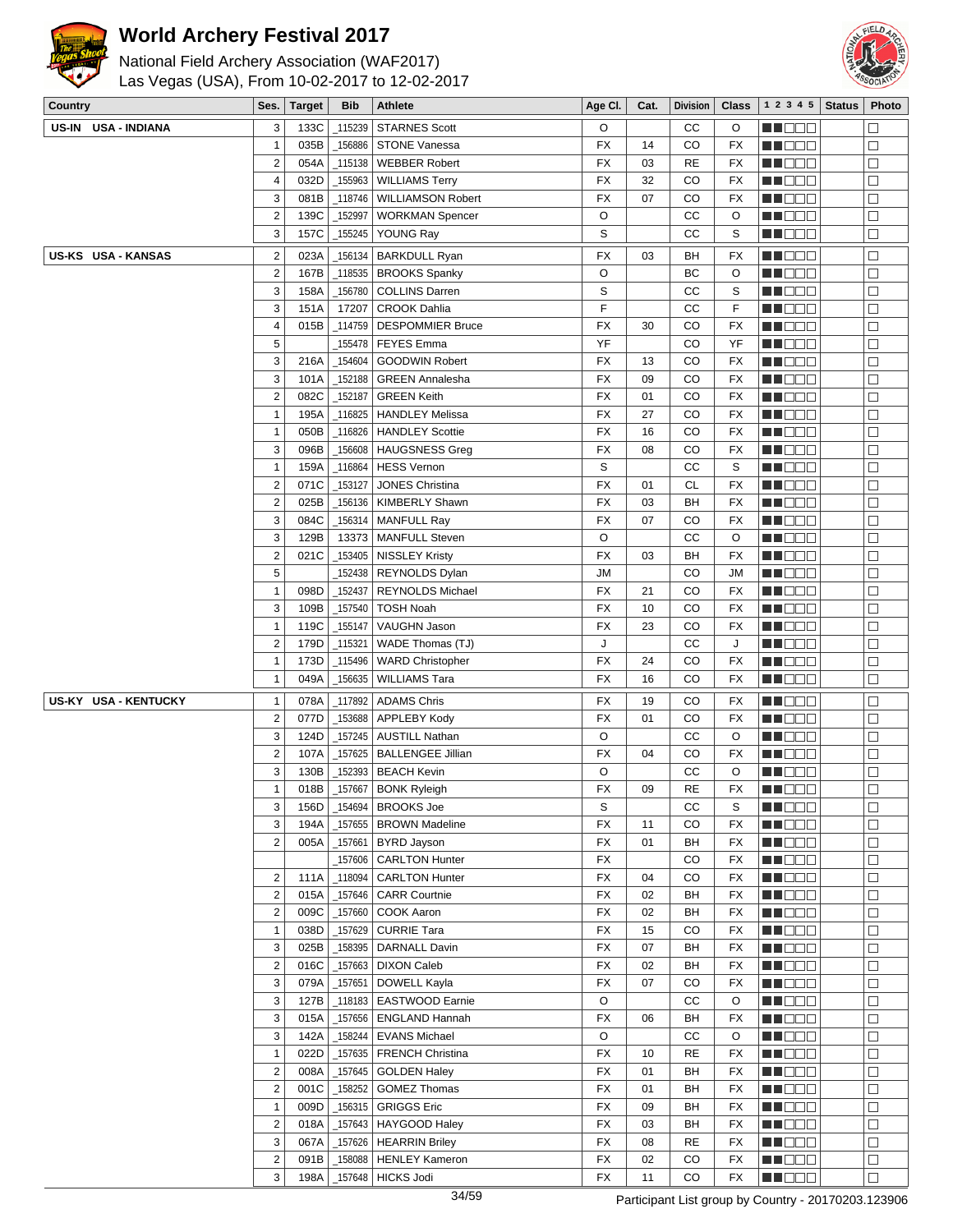



| National Field Archery Association (WAF2017)   |  |
|------------------------------------------------|--|
| Las Vegas (USA), From 10-02-2017 to 12-02-2017 |  |
|                                                |  |

| Country                   | Ses.                    | <b>Target</b> | <b>Bib</b> | <b>Athlete</b>                             | Age CI.         | Cat.     | <b>Division</b> | <b>Class</b>           | 1 2 3 4 5           | <b>Status</b> | Photo            |
|---------------------------|-------------------------|---------------|------------|--------------------------------------------|-----------------|----------|-----------------|------------------------|---------------------|---------------|------------------|
| US-KY USA - KENTUCKY      | $\overline{c}$          | 086A          | 157605     | <b>ISENHOFF Josh</b>                       | FX              | 02       | CO              | FX                     | n i De E            |               | $\Box$           |
|                           | 4                       | 006A          | 118002     | <b>JETT Timmy</b>                          | <b>FX</b>       | 29       | CO              | <b>FX</b>              | MU DO B             |               | $\Box$           |
|                           | 3                       | 054C          | 157141     | <b>KIEBORZ Mackenzie</b>                   | <b>FX</b>       | 07       | <b>RE</b>       | FX                     | MU DO O             |               | $\Box$           |
|                           | 3                       | 072A          | 156423     | <b>KIRBY Cody</b>                          | FX              | 06       | CO              | FX                     | MO DO O             |               | $\Box$           |
|                           | 3                       | 070B          | 157627     | <b>LANE Hannah</b>                         | FX              | 06       | CO              | FX                     | <u>Liela de la</u>  |               | $\Box$           |
|                           | 4                       | 015C          | $\_115578$ | <b>LEWIS Trish</b>                         | <b>FX</b>       | 30       | CO              | FX                     | WU 88               |               | $\Box$           |
|                           | $\overline{\mathbf{c}}$ | 002D          | 156331     | <b>LYKINS Stacy</b>                        | <b>FX</b>       | 01       | BН              | FX                     | <u>sa sa sa</u>     |               | $\Box$           |
|                           | $\mathbf 2$             | 073A          | 115230     | <b>MAY Charles</b>                         | FX              | 01       | <b>CL</b>       | FX                     | MO DO               |               | $\Box$           |
|                           | 3                       | 113B          | 156337     | <b>MCCANN Casey</b>                        | FX              | 10       | CO              | <b>FX</b>              | ME DE S             |               | $\Box$           |
|                           | 3                       | 088D          | 156339     | <b>MCCANN Samantha</b>                     | FX              | 08       | CO              | <b>FX</b>              | MU DO O             |               | $\Box$           |
|                           | $\overline{\mathbf{c}}$ | 097A          | _157610    | <b>MEHS Justin</b>                         | <b>FX</b>       | 03       | CO              | <b>FX</b>              | MU O O O            |               | $\Box$           |
|                           | $\overline{\mathbf{c}}$ | 070B          | 157619     | <b>PEYTON Cameron</b>                      | FX              | 04       | <b>RE</b>       | FX                     | MO DO               |               | $\Box$           |
|                           | $\overline{\mathbf{c}}$ | 031A          | 157650     | <b>RAYBURN Samantha</b>                    | FX              | 04       | BН              | FX                     | ME DE S             |               | $\Box$           |
|                           | $\overline{\mathbf{c}}$ | 079A          |            | _115579   REED Ryan                        | FX              | 01       | CO              | <b>FX</b>              | MU O O O            |               | $\Box$           |
|                           | 3                       | 001C          | _154266    | RODGERS Bailey                             | <b>FX</b>       | 05       | BН              | <b>FX</b>              | MU O O O            |               | $\Box$           |
|                           | 3                       | 126C          |            | _153009   SCHMIDT Kelly                    | O               |          | CC              | O                      | en de la p          |               | $\Box$           |
|                           | 1                       | 060A          | 157657     | <b>SWORDS Kristen</b>                      | <b>FX</b>       | 17       | CO              | FX                     | M DOO               |               | $\Box$           |
|                           | $\overline{\mathbf{c}}$ | 210B          | 154964     | <b>TANNER Bobby</b>                        | <b>FX</b>       | 05       | CO              | <b>FX</b>              | MA DE S             |               | $\Box$           |
|                           | $\overline{\mathbf{c}}$ | 129C          | 19272      | <b>THACKER Donnie</b>                      | O               |          | CC              | O                      | MU DO B             |               | $\Box$           |
|                           | 3                       | 037A          | 157608     | <b>TRDINA Nicholas</b>                     | FX              | 05       | RE              | <b>FX</b>              | MN 888              |               | $\Box$           |
|                           | $\overline{c}$          | 014A          | 157664     | VAUGHN Morgan                              | <b>FX</b>       | 02       | BН              | <b>FX</b>              | MO DO O             |               | $\Box$           |
|                           | 3                       | 008A          | _157649    | <b>YOCUM Ellie</b>                         | FX              | 05       | BН              | <b>FX</b>              | <b>MA</b> OOO       |               | $\Box$           |
| US-LA USA - LOUISIANA     | 5                       |               | 155971     | <b>ANDERSON Coleton</b>                    | YM              |          | CO              | YM                     | MN OO O             |               | $\Box$           |
|                           | 5                       |               | 155972     | <b>ANDERSON Tayler</b>                     | JF              |          | CO              | JF                     | MA DE S             |               | $\Box$           |
|                           | $\mathbf{1}$            | 192C          |            | _116505 BARMORE Rick                       | <b>FX</b>       | 26       | CO              | FX                     | MU DO B             |               | $\Box$           |
|                           | 3                       | 121C          | 158709     | <b>BUTTS James</b>                         | O               |          | CC              | O                      | MU DO O             |               | $\Box$           |
|                           | $\overline{c}$          | 082D          | 152699     | <b>COOPER Sylvester</b>                    | FX              | 01       | CO              | FX                     | e de la p           |               | $\Box$           |
|                           | $\overline{c}$          | 180C          | 156630     | <b>GERALD Ethan</b>                        | J               |          | CC              | J                      | MU DE E             |               | $\Box$           |
|                           | 3                       | 082B          | 154008     | <b>GERARD Joshua</b>                       | <b>FX</b>       | 07       | CO              | FX                     | M OOO               |               | $\Box$           |
|                           | 5                       |               | 155967     | <b>GIBSON Kaylei</b>                       | YF              |          | CO              | YF                     | MU DO O             |               | $\Box$           |
|                           | $\overline{1}$          | 044C          | 155965     | <b>GIBSON Richard</b>                      | <b>FX</b>       | 15       | CO              | <b>FX</b>              | <b>REBED</b>        |               | $\Box$           |
|                           | 5                       |               | 152467     | <b>HAIRE Aidan</b>                         | <b>YM</b>       |          | <b>RE</b>       | YM                     | ME DE S             |               | $\Box$           |
|                           | $\overline{1}$          | 175A          | 156097     | <b>HEMPHILL Kathleen</b>                   | FX              | 24       | CO              | <b>FX</b>              | MU DE S             |               | $\Box$           |
|                           | 1                       | 043A          | _156100    | <b>HEMPHILL Kenneth</b>                    | FX              | 15       | CO              | FX                     | MU O O O            |               | $\Box$           |
|                           | 5                       |               | _152439    | KAIN Leighanna                             | CF              |          | CO              | CF                     | MN D D D            |               | $\Box$           |
|                           | 3                       | 202B          | 154446_    | <b>KESINGER Jim</b>                        | FX              | 12       | CO              | <b>FX</b>              | M DEE               |               | $\Box$           |
|                           | 4<br>3                  | 034D<br>021C  | _158147    | <b>KESINGER Lisa</b><br>155863   LAWS Jack | FX<br><b>FX</b> | 32<br>07 | CO              | <b>FX</b><br><b>FX</b> | M DEE               |               | $\Box$<br>$\Box$ |
|                           | 5                       |               |            | _155638   LONG Amber                       | YF              |          | BН<br>RE        | YF                     | n i De E<br>MA DEJU |               | $\Box$           |
|                           | 3                       | 142B          |            | _156974   MATTHEWS Daniel                  | O               |          | CC              | O                      | n i Bele            |               | $\Box$           |
|                           | 3                       | 101C          |            | _156810   MILLER Whitney                   | FX              | 09       | CO              | FX                     | <u>ma cea</u>       |               | $\Box$           |
|                           | $\mathbf{1}$            | 077D          |            | _116504   O'CONNOR Cadyn                   | FX              | 19       | CO              | FX                     | <u> E BER</u>       |               | $\Box$           |
|                           | 5                       |               |            | _117543   REED Emma                        | YF              |          | <b>RE</b>       | YF                     | MN OO B             |               | $\Box$           |
|                           | 5                       |               | 156901     | SHELBY Cassidy                             | JF              |          | CO              | JF                     | MO DO O             |               | $\Box$           |
|                           | 3                       | 048D          |            | 116515   VESTAL-LABORDE Allison_           | <b>FX</b>       | 06       | RE              | FX                     | MU DE E             |               | $\Box$           |
| US-MA USA - MASSACHUSETTS | 5                       |               | _115131    | <b>ADAMIK Michael</b>                      | JM              |          | CO              | JM                     | MN 888              |               | $\Box$           |
|                           | $\mathbf 2$             | 111B          |            | _156329   COUTURE Shawn                    | FX              | 04       | CO              | <b>FX</b>              | <b>MA</b> DOO       |               | $\Box$           |
|                           | 1                       | 055A          |            | _156330 COUTURE Wendy                      | FX              | 16       | CO              | FX                     | MU DO B             |               | $\Box$           |
|                           | 5                       |               |            | _114800 DAVIS Kelly                        | JF              |          | CO              | JF                     | MU DO O             |               | $\Box$           |
|                           | 4                       | 047C          |            | $_1$ 118265 GALL Trent                     | FX              | 33       | CO              | FX                     | <u> Lind de la</u>  |               | $\Box$           |
|                           | $\overline{\mathbf{c}}$ | 130B          | 3048       | <b>GELLENTHIEN Braden</b>                  | O               |          | CC              | O                      | <b>MN</b> OOO       |               | $\Box$           |
|                           | 5                       |               |            | 154657   HAMMOND Coleson                   | <b>JM</b>       |          | CO              | JM                     | WU 88               |               | $\Box$           |
|                           | $\mathbf{1}$            | 062C          | _156887    | <b>KENNEDY Jason</b>                       | FX              | 17       | CO              | FX                     | MU DO O             |               | $\Box$           |
|                           | 4                       | 049C          |            | _156488   MITCHELL Dan                     | <b>FX</b>       | 33       | CO              | FX                     | <b>RECOR</b>        |               | $\Box$           |
|                           | 3                       | 169B          |            | 152946   SANTOS Stephen                    | S               |          | CC              | S                      | <b>REDDO</b>        |               | $\Box$           |
|                           | 3                       | 160C          | _151860    | STANWOOD Thomas                            | M               |          | RC              | M                      | MU DO O             |               | $\Box$           |
|                           | 1                       | 066D          |            | _114882   THEILIG Rick                     | FX              | 18       | CO              | FX                     | MUOOO               |               | $\Box$           |
|                           | $\overline{\mathbf{c}}$ | 079C          | _154114    | VANHILLO Jason                             | FX              | 01       | CO              | FX                     | MA DE E             |               | $\Box$           |
|                           | $\mathbf{1}$            | 123C          |            | _116909   WILKIN Joe                       | O               |          | cc              | O                      | <b>HEBBB</b>        |               | $\Box$           |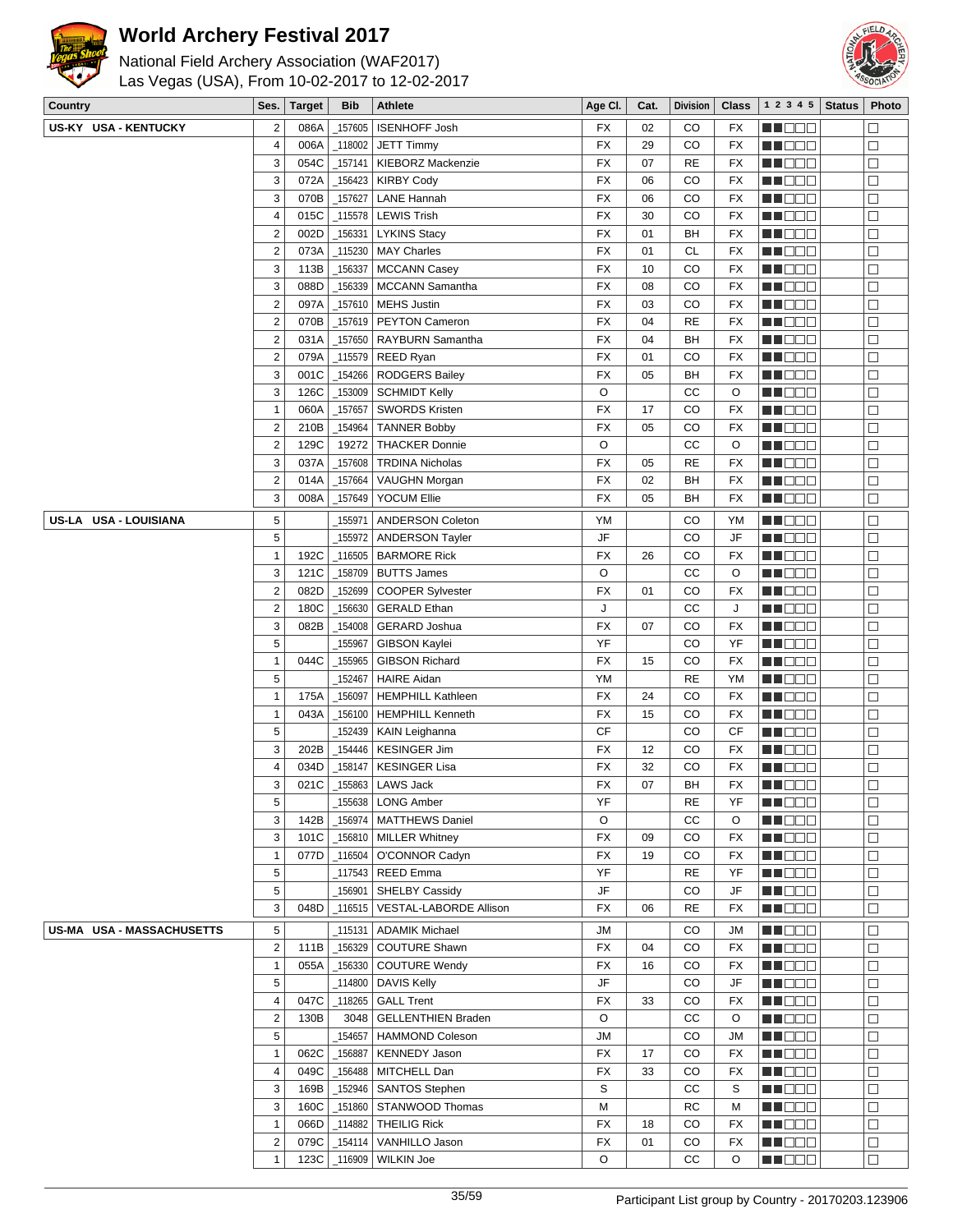



| US-MD USA - MARYLAND | 5                       |      |           | _116770   CHU Caylie        | JF        |    | CO        | JF        | MU O O O          | $\Box$ |
|----------------------|-------------------------|------|-----------|-----------------------------|-----------|----|-----------|-----------|-------------------|--------|
|                      | $\overline{2}$          | 155C | 152903    | <b>COBLENTZ Tom</b>         | S         |    | CC        | S         | 1   1   2   2   2 | $\Box$ |
|                      | $\sqrt{3}$              | 070A | _156650   | <b>CROWL Terry</b>          | FX        | 06 | CO        | FX        | <b>MARGE</b>      | $\Box$ |
|                      | $\mathbf{3}$            | 135C | _153091   | <b>GESELL Travis</b>        | O         |    | СC        | O         | <u>Li Bee</u>     | $\Box$ |
|                      | $\mathbf 2$             | 041C | 152631    | <b>GILBERT Michelle</b>     | FX        | 01 | <b>RE</b> | FX        | MU DO B           | $\Box$ |
|                      | 5                       |      | 116778    | <b>KIM Taylor</b>           | YF        |    | <b>RE</b> | YF        | MN DO B           | □      |
|                      | 3                       | 180A | 156617    | <b>KOCSAN Michael</b>       | S         |    | CC        | S         | MO DO             | $\Box$ |
|                      | $\overline{2}$          | 152D | 117469    | <b>LEITER Mike</b>          | S         |    | CC        | S         | <b>HE</b> OOO     | $\Box$ |
|                      | $\overline{\mathbf{4}}$ | 005C | 156048    | <b>LEONARD Fredrick</b>     | <b>FX</b> | 29 | CO        | FX        | MU DO O           | $\Box$ |
|                      | 5                       |      | 155163    | <b>LIZIK Julia</b>          | YF        |    | CO        | YF        | MN DO B           | □      |
|                      | $\sqrt{3}$              | 213D | 155165_   | <b>LOFTEN Bill</b>          | FX        | 13 | CO        | FX        | <b>HE</b> DOO     | $\Box$ |
|                      | $\overline{5}$          |      | 153385    | MARSHALL Eli                | <b>JM</b> |    | CO        | JM        | <b>HEBBB</b>      | $\Box$ |
|                      |                         |      | 157985_   | MAZUR Jennifer              | FX        |    | XВ        | FX        | N NO DEI          | $\Box$ |
|                      | $\overline{\mathbf{c}}$ | 078C | 152895    | <b>MILLER Paul</b>          | FX        | 01 | CO        | FX        | MU DO B           | $\Box$ |
|                      | $\mathbf 2$             | 118A | 153965    | PELOSI Carol                | FX        | 01 | XB        | FX        | MN D D D          | $\Box$ |
|                      | 3                       | 094B | 156647    | <b>SANDERS Steven</b>       | FX        | 08 | CO        | FX        | <b>HEBBB</b>      | $\Box$ |
|                      | 3                       | 083A | 156980    | <b>SETTLE Trey</b>          | FX        | 07 | CO        | FX        | MU O O O          | $\Box$ |
|                      | $\mathbf 2$             | 108C | 117746    | <b>SHARP David</b>          | FX        | 04 | CO        | FX        | MU DO B           | $\Box$ |
|                      | 5                       |      | _115474   | STOCKMAN Alison             | JF        |    | CO        | JF        | MN OO B           | □      |
|                      | $\mathbf{1}$            | 099A | 155909    | <b>WEST Ronald</b>          | FX        | 21 | CO        | FX        | MO DO O           | $\Box$ |
|                      | $\overline{2}$          | 134C | 156641    | <b>WILLS Shane</b>          | O         |    | СC        | O         | <b>MA</b> OOO     | $\Box$ |
|                      | $\mathbf{3}$            | 010C | 154831    | <b>WIMSATT Austin</b>       | FX        | 06 | BH        | FX        | W OO D            | $\Box$ |
|                      | 5                       |      | 154507    | <b>WOODIE Danielle</b>      | JF        |    | CO        | JF        | MN DO B           | □      |
|                      |                         |      |           |                             |           |    |           |           |                   |        |
| US-ME USA - MAINE    |                         |      | 115677_   | <b>ADAMS Chris</b>          | S         |    | CС        | S         | MU O O O          | $\Box$ |
|                      | 8                       | 006A | 563       | <b>COUSINS Dave</b>         | $\circ$   |    | СC        | O         | MU DO O           | □      |
| US-MI USA - MICHIGAN | 5                       |      | 157544    | <b>ATEN Valerie</b>         | JF        |    | CO        | JF        | MUODO             | $\Box$ |
|                      | 3                       | 090C | _156435   | <b>BAILEY Joseph</b>        | FX        | 08 | CO        | FX        | MU DO O           | $\Box$ |
|                      | $\mathbf{3}$            | 155A | 114843    | <b>BARNSDALE Dave</b>       | S         |    | CC        | S         | MA DO O           | $\Box$ |
|                      | $\sqrt{3}$              | 084B | _156736   | <b>BEAUDRY Eric</b>         | FX        | 07 | CO        | FX        | <u>Li Sec</u>     | □      |
|                      | $\overline{2}$          | 206A | _114978   | <b>BECKER Dave</b>          | <b>FX</b> | 05 | CO        | <b>FX</b> | MU O O O          | □      |
|                      | 8                       | 005A |           | 12363   BEE Chris           | $\circ$   |    | СC        | O         | NN O O O          | $\Box$ |
|                      | 3                       | 173A |           | 156131   BEE Christopher A. | S         |    | СC        | S         | MO DO             | $\Box$ |
|                      | 3                       | 145D | 12376     | <b>BEE Emily</b>            | F         |    | СC        | F         | ME DE S           | П      |
|                      |                         |      | _116874   | <b>BEKKER Elliot</b>        | FX        |    | <b>RE</b> | FX        | MU DO O           | $\Box$ |
|                      | 5                       |      | _116438   | <b>BEST Charlotte</b>       | YF        |    | <b>RE</b> | YF        | MU DO O           | $\Box$ |
|                      | $\mathbf 2$             | 095B | 154067    | <b>BIRCHMEIER Jason</b>     | FX        | 03 | CO        | FX        | <b>RECOR</b>      | $\Box$ |
|                      | 3                       | 112C | _117337   | <b>BUDDE Jacob</b>          | FX        | 10 | CO        | FX        | <b>HEBBB</b>      | $\Box$ |
|                      | 3                       | 110D | _117336   | <b>BUDDE James</b>          | <b>FX</b> | 10 | CO        | FX        | MU DO B           | □      |
|                      | 5                       |      |           | 117338   BUDDE Jarrett      | YM        |    | CO        | YM        | MU DO B           | $\Box$ |
|                      | $\mathbf{1}$            | 041C |           | 115063   BURK AI            | FX        | 15 | CO        | FX        | MI DE S           | $\Box$ |
|                      | 3                       | 130C | 14468     | CHECKEROSKI Timothy         | O         |    | CC        | O         | n i Bele          | П      |
|                      | 3                       | 098D |           | 157193   COLLINS Mike       | FX        | 09 | CO        | FX        | MU DEL            | $\Box$ |
|                      | 5                       |      | 116575    | COLOSIMO Ciara              | YF        |    | CO        | YF        | Ma Mala           | $\Box$ |
|                      | $\overline{\mathbf{4}}$ | 042C | _156968   | <b>COOLEY Brittany</b>      | FX        | 33 | CO        | FX        | MU DOO            | $\Box$ |
|                      | 5                       |      | 158172    | <b>CUMMINS JR Rocky</b>     | YM        |    | CO        | YM        | <b>HEBBB</b>      | $\Box$ |
|                      | 3                       | 124A | 158171    | <b>CUMMINS Rocky</b>        | O         |    | cc        | O         | <b>REDDO</b>      | $\Box$ |
|                      | $\mathbf{1}$            | 022B | _156265   | <b>DAUBY Lindsey</b>        | FX        | 10 | <b>RE</b> | FX        | MU DO B           | □      |
|                      | $\mathbf{1}$            | 157D | _156990   | <b>DEMICHELE Dominic</b>    | S         |    | CC        | S         | ME DE E           | □      |
|                      |                         |      | 152482    | DROUILLARD James            | <b>FX</b> |    | CO        | FX        | <b>MARGO</b>      | $\Box$ |
|                      | 5                       |      | 152678    | <b>EISENMANN Ethan</b>      | YM        |    | CO        | YM        | MA DE S           | П      |
|                      | 5                       |      | _118023   | <b>ENGSTROM Carley</b>      | JF        |    | CO        | JF        | MU DO B           | $\Box$ |
|                      | 5                       |      | _153993   | <b>FALK Anne</b>            | YF        |    | CO        | YF        | MU DO B           | $\Box$ |
|                      | 5                       |      | 153991    | <b>FALK Evan</b>            | <b>JM</b> |    | CO        | JM        | <b>REDDE</b>      | $\Box$ |
|                      | 5                       |      | 153992    | <b>FALK Glen</b>            | <b>JM</b> |    | CO        | JM        | <b>HE</b> DOO     | $\Box$ |
|                      | $\sqrt{3}$              | 123C | 156960    | <b>FULLER Justin</b>        | O         |    | CC        | O         | MU DEL            | $\Box$ |
|                      | $\sqrt{3}$              | 036C | $-115525$ | <b>GEIGER Urs</b>           | FX        | 05 | <b>RE</b> | FX        | MU DO D           | □      |
|                      | $\sqrt{3}$              | 081C | _156923   | <b>GRAPENTIEN Tim</b>       | <b>FX</b> | 07 | CO        | FX        | <b>NNOOD</b>      | $\Box$ |
|                      | $\sqrt{2}$              | 010B | 158369    | <b>GUYETT Sean</b>          | <b>FX</b> | 02 | BH        | FX        | <b>MA</b> OOO     | $\Box$ |
|                      | $\mathbf{1}$            | 184B | 154575    | <b>HOOK Danielle</b>        | FX        | 25 | CO        | FX        | ME BER            | $\Box$ |
|                      | $\mathbf{1}$            | 108C | _154574   | <b>HOOK Mark</b>            | FX        | 22 | CO        | FX        | Ma Mala           | □      |
|                      | $\overline{2}$          | 084D | 153089    | HUNTZINGER David            | FX        | 01 | CO        | FX        | <b>RECOR</b>      | $\Box$ |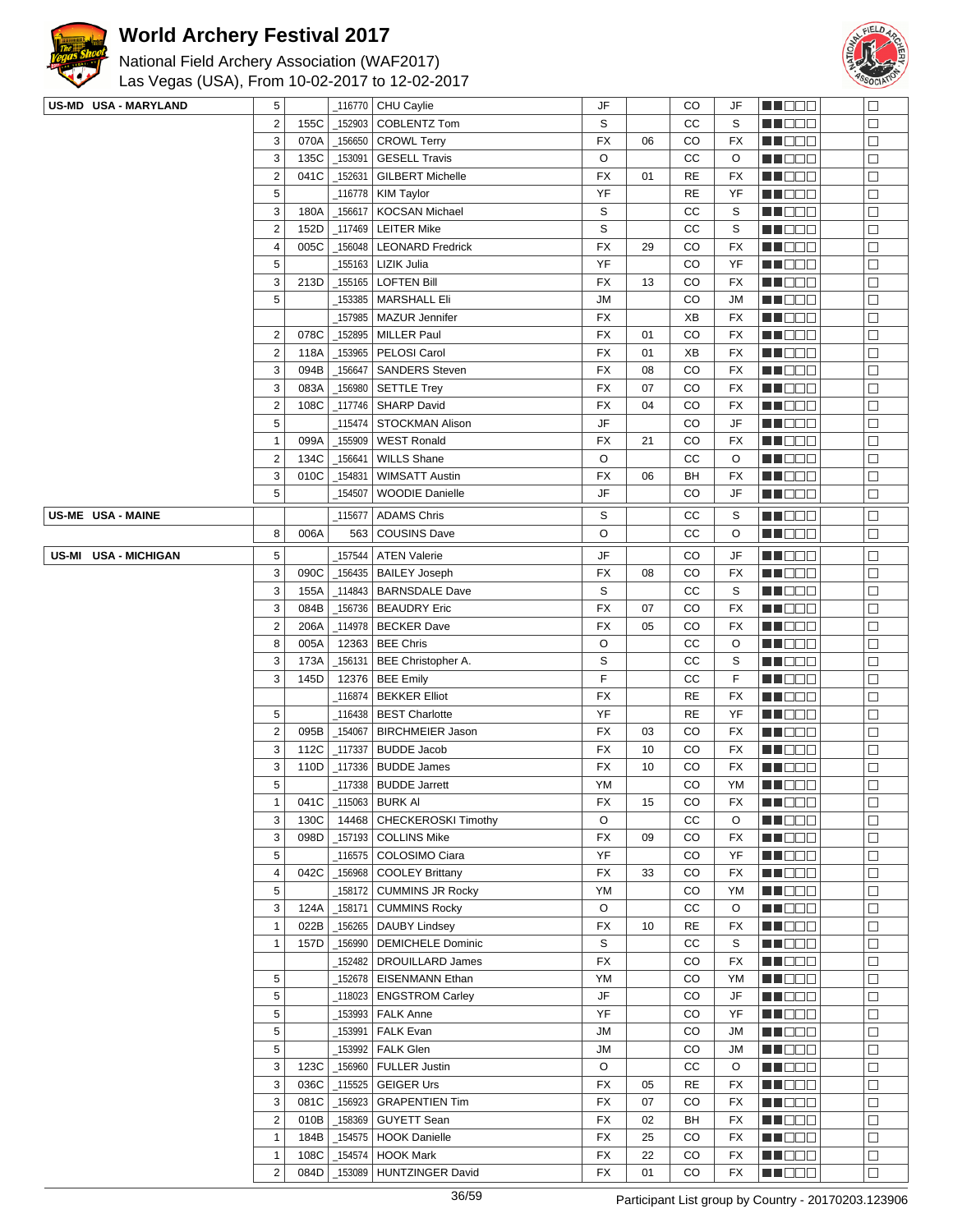

National Field Archery Association (WAF2017) Las Vegas (USA), From 10-02-2017 to 12-02-2017



| Country |                       | Ses.                    | <b>Target</b> | <b>Bib</b>      | <b>Athlete</b>                | Age CI.   | Cat. | <b>Division</b> | Class     | 1 2 3 4 5     | <b>Status</b> | Photo  |
|---------|-----------------------|-------------------------|---------------|-----------------|-------------------------------|-----------|------|-----------------|-----------|---------------|---------------|--------|
|         | US-MI USA - MICHIGAN  | 3                       | 153D          | 153088          | <b>HUNTZINGER Tina</b>        | F         |      | СC              | F         | MU O O O      |               | □      |
|         |                       | 5                       |               | 156403          | <b>IBBOTSON lan</b>           | YM        |      | CO              | YM        | MU DO 2       |               | $\Box$ |
|         |                       | 3                       | 156A          | _155626         | <b>JABLONSKI Mike</b>         | S         |      | СC              | S         | M NO S        |               | $\Box$ |
|         |                       | 5                       |               | 152025          | JAMERINO Jack                 | YM        |      | CO              | YM        | M DE B        |               | $\Box$ |
|         |                       | $\overline{\mathbf{4}}$ | 017B          | 155642          | <b>KLEIN Janice</b>           | FX        | 30   | CO              | <b>FX</b> | M DE S        |               | $\Box$ |
|         |                       | 1                       | 034D          | _155643         | KLEIN John                    | <b>FX</b> | 14   | CO              | <b>FX</b> | MU O O O      |               | $\Box$ |
|         |                       | 5                       |               | $-118551$       | <b>KNEE Caleb</b>             | YM        |      | CO              | YM        | MN DE U       |               | □      |
|         |                       | $\boldsymbol{2}$        | 002A          | _156666         | LADD Jason                    | FX        | 01   | BH              | <b>FX</b> | M DE B        |               | $\Box$ |
|         |                       | 4                       | 031B          | _116939         | <b>LANCE Sherry</b>           | FX        | 32   | CO              | <b>FX</b> | ME DE S       |               | $\Box$ |
|         |                       | 3                       | 205D          | _158708         | <b>LOCKE Jared</b>            | FX        | 12   | CO              | FX        | M NO S        |               | $\Box$ |
|         |                       | $\boldsymbol{2}$        | 126B          | _158707         | LOCKE Ryan                    | O         |      | CC              | O         | M NO S        |               | $\Box$ |
|         |                       | $\mathbf 2$             | 094A          | 156454          | MAJDECKI Joseph               | <b>FX</b> | 02   | CO              | <b>FX</b> | M NO S        |               | $\Box$ |
|         |                       | 5                       |               | _156301         | <b>MARTIN Amber</b>           | JF        |      | CO              | JF        | MU DE E       |               | $\Box$ |
|         |                       | $\boldsymbol{2}$        | 027A          |                 | _155363   MARTINDALE Jennifer | <b>FX</b> | 04   | BH              | <b>FX</b> | M NO SI       |               | $\Box$ |
|         |                       | $\mathbf{1}$            | 148C          |                 | $_1$ 116125   MCGHEE Mikey    | F         |      | cc              | F         | M OO S        |               | $\Box$ |
|         |                       | 5                       |               | 116152          | MIKA Morgan                   | JF        |      | CO              | JF        | MN DE G       |               | $\Box$ |
|         |                       | $\boldsymbol{2}$        | 026C          | _156020         | <b>MISNER Greg</b>            | FX        | 04   | BH              | FX        | M DE B        |               | $\Box$ |
|         |                       | $\boldsymbol{2}$        | 040C          | _152311         | MOSCOWITZ Coby                | FX        | 01   | RE              | <b>FX</b> | M NO W        |               | $\Box$ |
|         |                       | 5                       |               | 152266          | <b>PARENT Easton</b>          | YM        |      | CO              | YM        | Ma Mala       |               | □      |
|         |                       | 3                       | 095C          | _152264         | <b>PARENT Troy</b>            | FX        | 08   | CO              | <b>FX</b> | M NO S        |               | $\Box$ |
|         |                       | $\mathbf{1}$            | 100C          | $-116253$       | <b>PARENTI Mark</b>           | <b>FX</b> | 21   | CO              | <b>FX</b> | M DE B        |               | $\Box$ |
|         |                       | 5                       |               |                 | _116254   PARENTI Sophie      | JF        |      | CO              | JF        | M DE S        |               | $\Box$ |
|         |                       | $\mathbf{1}$            | 063C          | _114971         | PRATER Don                    | <b>FX</b> | 17   | CO              | <b>FX</b> | MU BEG        |               | □      |
|         |                       | $\mathbf{1}$            | 090D          | _114970         | <b>PRATER Scott</b>           | FX        | 20   | CO              | FX        | MN 888        |               | □      |
|         |                       | $\mathbf{1}$            | 106D          | _153764         | <b>RICHARDS Brittany</b>      | FX        | 22   | CO              | FX        | M DE B        |               | $\Box$ |
|         |                       | $\overline{\mathbf{c}}$ | 187D          |                 | _117173   ROE Dylan           | J         |      | RC              | J         | ME DE S       |               | $\Box$ |
|         |                       | 1                       | 125C          | 156929          | <b>SCHERER Gregory</b>        | O         |      | СC              | O         | M DE O        |               | $\Box$ |
|         |                       | 1                       | 149C          | 156950          | <b>SCHNUR Ashley</b>          | F         |      | CC              | F         | M NO S        |               | $\Box$ |
|         |                       | 3                       | 122D          | $\_156949$      | <b>SCHNUR Christopher</b>     | O         |      | CC              | $\circ$   | M DO D        |               | $\Box$ |
|         |                       | 3                       | 215A          | _153303         | SCHULTES Joan                 | <b>FX</b> | 13   | CO              | <b>FX</b> | M DE B        |               | $\Box$ |
|         |                       | $\mathbf{1}$            | 029D          |                 | _153302   SCHULTES Vince      | <b>FX</b> | 14   | CO              | <b>FX</b> | MU O O O      |               | $\Box$ |
|         |                       | $\boldsymbol{2}$        | 178D          | _152822         | <b>SEIDELL Bryce</b>          | J         |      | CC              | J         | M DE O        |               | $\Box$ |
|         |                       | $\overline{2}$          | 003B          | _114836         | SILVERSON Tim                 | <b>FX</b> | 01   | BH              | <b>FX</b> | MOO O         |               | $\Box$ |
|         |                       | $\mathbf{1}$            | 048C          | $\_$ 154613 $ $ | STOWE Lyle                    | FX        | 16   | CO              | FX        | M DE B        |               | $\Box$ |
|         |                       | $\overline{2}$          | 078B          | _155595         | STREET Jason                  | FX        | 01   | CO              | <b>FX</b> | ME DE S       |               | $\Box$ |
|         |                       | $\mathbf{1}$            | 040B          | _154684         | STRICKLAND Sarah              | FX        | 15   | CO              | <b>FX</b> | MU DE B       |               | $\Box$ |
|         |                       | 3                       | 083B          | _152780         | TAIT Alex                     | FX        | 07   | CO              | FX        | MN 888        |               | $\Box$ |
|         |                       | $\mathbf{1}$            | 039C          |                 | 152881 WILKINSON Donald       | <b>FX</b> | 15   | CO              | <b>FX</b> | MA OO O       |               | $\Box$ |
|         |                       | 1                       | 153B          | _116493         | <b>ZUMBACH Lindsay</b>        | F         |      | CC              | F         | <b>MNOOO</b>  |               | $\Box$ |
|         | US-MN USA - MINNESOTA | $\overline{2}$          | 096A          | _116847         | <b>BARNES Brandon</b>         | FX        | 03   | CO              | FX        | M DE B        |               | $\Box$ |
|         |                       | $\mathbf{1}$            | 199A          |                 | 153115   BARNES Kim           | FX        | 27   | CO              | FX        | MU OO O       |               | □      |
|         |                       | 3                       | 157A          |                 | _156228   BIESZK Dan          | S         |      | cc              | S         | MU DO D       |               | □      |
|         |                       | 2                       | 035D          | $-118065$       | <b>BOURDAGE Alexander</b>     | <b>FX</b> | 01   | <b>RE</b>       | FX        | <b>MADDO</b>  |               | $\Box$ |
|         |                       | 3                       | 043B          |                 | _152269 CRUZ Ernesto          | FX        | 06   | <b>RE</b>       | FX        | MN 880        |               | $\Box$ |
|         |                       | 1                       | 161D          |                 | 11193   CUSICK Jeremiah       | M         |      | RC              | М         | M BEG         |               | $\Box$ |
|         |                       | $\mathbf{1}$            | 033A          |                 | _157126   FAY Paul            | FX        | 14   | CO              | FX        | MU BEG        |               | $\Box$ |
|         |                       | $\mathbf{1}$            | 207D          |                 | $-153436$ FIERKE Tim          | FX        | 28   | CO              | FX        | <b>RECOR</b>  |               | $\Box$ |
|         |                       | $\overline{2}$          | 174D          | $\_156470$      | <b>FRANKLIN Conor</b>         | J         |      | cc              | J         | <b>HEDDD</b>  |               | $\Box$ |
|         |                       | $\mathbf{1}$            | 052C          | $-156471$       | FRANKLIN Morgan               | FX        | 16   | CO              | FX        | <b>MNODO</b>  |               | $\Box$ |
|         |                       | $\mathbf{1}$            | 070B          | _152160         | <b>FROMM Donald</b>           | FX        | 18   | CO              | FX        | <b>REDDO</b>  |               | □      |
|         |                       | $\overline{2}$          | 078D          | _155953         | <b>GLEITZ Jake</b>            | FX        | 01   | CO              | FX        | <b>RECOR</b>  |               | □      |
|         |                       | $\mathbf{1}$            | 065B          | $-152164$       | <b>GRIFFIN Caitlin</b>        | FX        | 17   | CO              | FX        | <b>HE</b> DOO |               | $\Box$ |
|         |                       | $\mathbf{1}$            | 142B          | _155937         | <b>GRINAGER Wade</b>          | O         |      | СC              | O         | <b>REDDO</b>  |               | $\Box$ |
|         |                       | $\overline{\mathbf{c}}$ | 090D          |                 | $\_$ 157142   HAAS Matt       | FX        | 02   | CO              | FX        | MU DO U       |               | $\Box$ |
|         |                       | 3                       | 178D          | $-115451$       | <b>HAKL Bill</b>              | S         |      | cc              | S         | MN DE U       |               | □      |
|         |                       | 3                       | 173C          | $\_115450$      | <b>HAKL Julene</b>            | S         |      | cc              | S         | <b>RECOR</b>  |               | □      |
|         |                       | 3                       | 085D          | _153969         | <b>HELLAND Bryan</b>          | FX        | 07   | CO              | FX        | <b>HEDDD</b>  |               | $\Box$ |
|         |                       | $\mathbf{1}$            | 183B          |                 | _118739   HELLAND Stephen     | FX        | 25   | CO              | FX        | <b>MNODO</b>  |               | $\Box$ |
|         |                       | $\overline{2}$          | 127B          |                 | _154039   HILLESHEIM Jake     | O         |      | cc              | O         | <b>MA</b> OOO |               | $\Box$ |

3 140D 152891 JOHNSON Adam **O CC O** 

**FEBBB** 

 $\boxed{\Box}$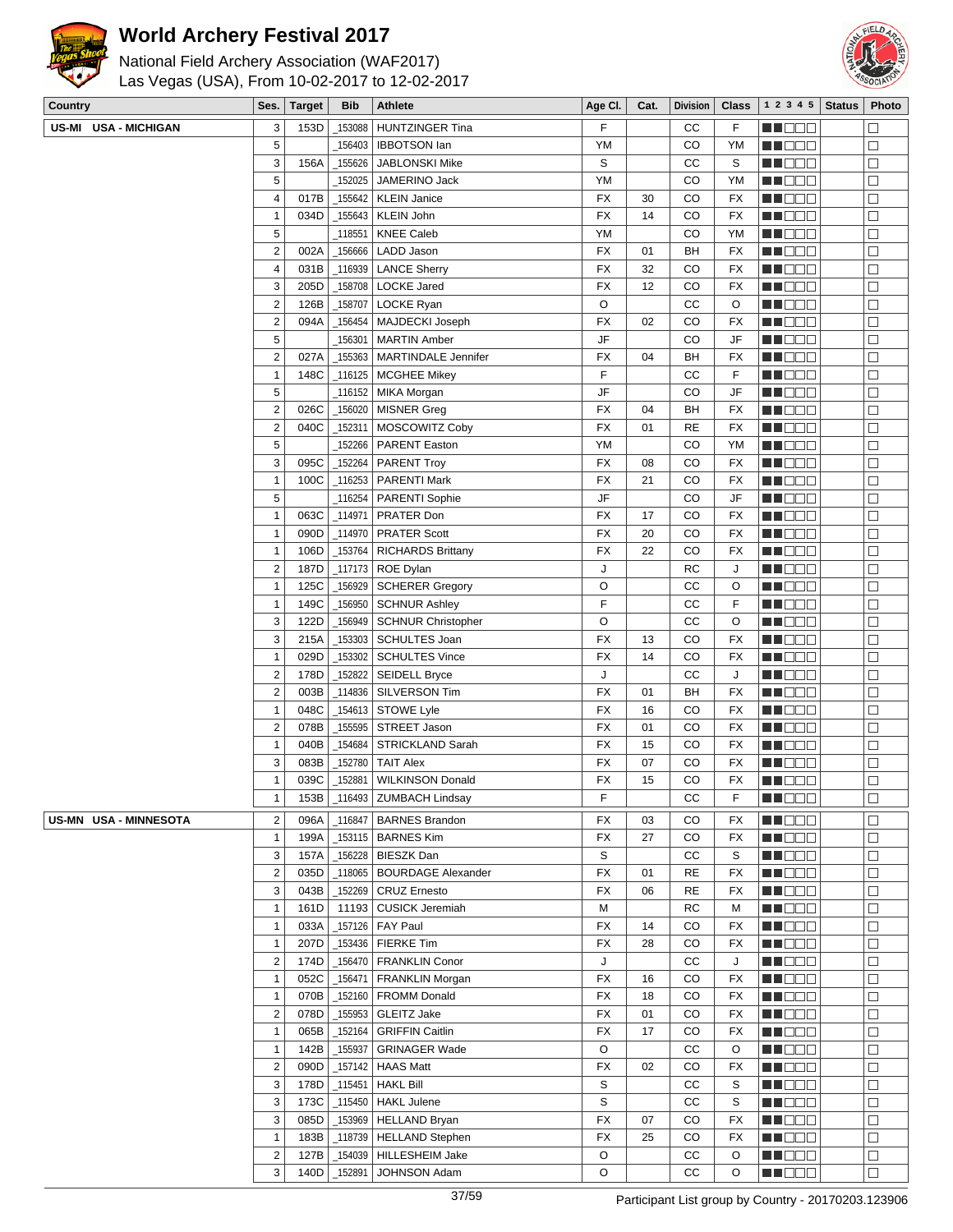



| <b>Country</b> |                             | Ses.                | <b>Target</b> | <b>Bib</b> | <b>Athlete</b>                     | Age CI.     | Cat. | <b>Division</b> | <b>Class</b> | 1 2 3 4 5          | <b>Status</b> | Photo  |
|----------------|-----------------------------|---------------------|---------------|------------|------------------------------------|-------------|------|-----------------|--------------|--------------------|---------------|--------|
|                | US-MN USA - MINNESOTA       | 1                   | 045B          | 116219     | <b>KERNER Rick</b>                 | FX          | 15   | CO              | FX           | MA DE B            |               | $\Box$ |
|                |                             | 3                   | 135D          | 154309     | <b>KLEEBERGER Trent</b>            | O           |      | CC              | O            | MN OO B            |               | $\Box$ |
|                |                             | 3                   | 093D          | $-118267$  | <b>KNUTSON Rob</b>                 | <b>FX</b>   | 08   | CO              | <b>FX</b>    | MNO O O            |               | □      |
|                |                             | 5                   |               | 118268     | <b>KNUTSON Valarie</b>             | <b>CF</b>   |      | CO              | CF           | MN OO B            |               | $\Box$ |
|                |                             | 5                   |               | 156644     | KOSTRZEWSKI Blaine                 | YM          |      | CO              | YM           | MA BEL             |               | $\Box$ |
|                |                             | 3                   | 073B          | 156643     | <b>KOSTRZEWSKI Dewey</b>           | <b>FX</b>   | 06   | CO              | <b>FX</b>    | MUOOO              |               | $\Box$ |
|                |                             | $\overline{4}$      | 020D          | 116052     | <b>KUHN Nathan</b>                 | <b>FX</b>   | 31   | CO              | <b>FX</b>    | MN 888             |               | □      |
|                |                             | $\overline{7}$      | 005A          | 7573       | <b>LARSON Holly</b>                | F           |      | cc              | F            | MOO O              |               | $\Box$ |
|                |                             | $\sqrt{2}$          | 109B          | 115597     | LUBBEN Joshua                      | FX          | 04   | CO              | FX           | <u>en de la</u>    |               | $\Box$ |
|                |                             | 4                   | 031D          | 157024     | <b>MAYER Kirbie</b>                | <b>FX</b>   | 32   | CO              | <b>FX</b>    | MA O O O           |               | $\Box$ |
|                |                             | $\mathbf{1}$        |               |            |                                    | O           |      | СC              | O            |                    |               | $\Box$ |
|                |                             | 5                   | 126A          | 156944     | <b>MEIER Justin</b>                | <b>CF</b>   |      | <b>RE</b>       | CF           | <b>MADOO</b>       |               |        |
|                |                             |                     |               | _153013    | <b>MILLER Maya Anne</b>            |             |      |                 |              | MN OO B            |               | $\Box$ |
|                |                             | 5                   |               | _153014    | MILLER Noah                        | JМ          |      | <b>RE</b>       | <b>JM</b>    | MU DO O            |               | $\Box$ |
|                |                             | $\overline{2}$      | 212B          | _155935    | MOSBEK Jake                        | <b>FX</b>   | 05   | CO              | <b>FX</b>    | MI DE E            |               | $\Box$ |
|                |                             | $\mathbf{1}$        | 121B          | _153114    | <b>NATHE Eric</b>                  | O           |      | cc              | O            | MUOOO              |               | $\Box$ |
|                |                             | $\sqrt{2}$          | 148D          | _154134    | <b>NELSON Todd</b>                 | S           |      | CC              | S            | MN 888             |               | $\Box$ |
|                |                             | $\mathbf{1}$        | 193D          | 115258     | NEPPER Todd                        | <b>FX</b>   | 26   | CO              | FX           | MOO D              |               | $\Box$ |
|                |                             | $\overline{2}$      | 190C          | _115086    | <b>OLSON Kyle</b>                  | O           |      | ВC              | O            | MI DE E            |               | $\Box$ |
|                |                             | $\sqrt{2}$          | 204B          | 114995     | <b>PETERSON Dennis</b>             | O           |      | BC              | O            | MU DO 2            |               | $\Box$ |
|                |                             | 3                   | 205A          | _116528    | <b>RUGRODEN Rick</b>               | FX          | 12   | CO              | <b>FX</b>    | MN 888             |               | $\Box$ |
|                |                             | $\mathbf{1}$        | 140B          | 19406      | <b>SCHLANGEN Jake</b>              | O           |      | cc              | O            | ME DE E            |               | $\Box$ |
|                |                             | $\sqrt{5}$          |               | 153769     | SULLIVAN Sawyer                    | YM          |      | CO              | YM           | MA O O O           |               | $\Box$ |
|                |                             | $\sqrt{2}$          | 141B          | 17215      | <b>THEODORE Breanna</b>            | F           |      | CC              | F            | MUOOO              |               | $\Box$ |
|                |                             | $\mathbf{1}$        | 209A          | _153434    | <b>THRUN Jeff</b>                  | FX          | 28   | CO              | <b>FX</b>    | MN 888             |               | $\Box$ |
|                |                             | $\sqrt{2}$          | 043B          | 118855     | <b>TIONGSON Steven</b>             | <b>FX</b>   | 01   | <b>RE</b>       | <b>FX</b>    | <u> HILLEN</u>     |               | $\Box$ |
|                |                             | 3                   | 205C          | 155596     | <b>URTEL Blaine</b>                | <b>FX</b>   | 12   | CO              | <b>FX</b>    | <u>LI BEB</u>      |               | $\Box$ |
|                |                             | 5                   |               | 155277     | <b>WITHERS Rachel</b>              | YF          |      | CO              | YF           | MU OO B            |               | $\Box$ |
|                |                             | 3                   | 060B          | _115277    | <b>WOODFORD Jeremey</b>            | <b>FX</b>   | 07   | <b>RE</b>       | <b>FX</b>    | MN 888             |               | $\Box$ |
|                |                             | 5                   |               | 152982     | ZEUG Cole                          | YM          |      | CO              | YM           | <b>MADDO</b>       |               | $\Box$ |
|                | <b>US-MO USA - MISSOURI</b> | $\overline{2}$      | 178A          | _156820    | <b>BAKER Evan</b>                  | J           |      | CC              | J            | MUOOO              |               | □      |
|                |                             | 6                   | 003B          | 156088     | <b>BERRY Chris</b>                 | S           |      | CC              | S            | MA DE E            |               | $\Box$ |
|                |                             | $\boldsymbol{2}$    | 102C          | _154433    | <b>BROOKS John</b>                 | <b>FX</b>   | 03   | CO              | <b>FX</b>    | en de la           |               | $\Box$ |
|                |                             | $\overline{4}$      | 007D          | _155783    | <b>BROOKSHIER Bill</b>             | <b>FX</b>   | 29   | CO              | <b>FX</b>    | MU DO O            |               | $\Box$ |
|                |                             | 5                   |               | 156320     | <b>CARLTON Daniel</b>              | <b>JM</b>   |      | CO              | <b>JM</b>    | MN OO B            |               | $\Box$ |
|                |                             | 5                   |               | 156321     | <b>CARLTON Michael</b>             | YM          |      | CO              | YM           | MU DO B            |               | $\Box$ |
|                |                             | 4                   |               |            |                                    | FX          | 30   | CO              | <b>FX</b>    |                    |               | $\Box$ |
|                |                             |                     | 011C          | _152730    | CIAK Tom Big Bird<br>CLOSSER Sammy |             |      |                 |              | <u>Li i Biblio</u> |               |        |
|                |                             | 2<br>$\overline{2}$ | 208C          | $-116717$  |                                    | FX<br>J     | 05   | CO              | FX           | MA O O O           |               | $\Box$ |
|                |                             |                     | 170A          |            | 152986   COLLINS Steven            |             |      | CC              | J            | <b>MA</b> OOO      |               | $\Box$ |
|                |                             | $\mathbf{1}$        | 123B          | _156864    | COOPER Sebastian                   | O           |      | CC              | O            | <b>HE</b> OOO      |               | $\Box$ |
|                |                             | $\overline{2}$      | 002C          |            | 156838   ERTEL Justin              | <b>FX</b>   | 01   | BH              | <b>FX</b>    | ME DE S            |               | $\Box$ |
|                |                             | $\mathbf{1}$        | 107C          |            | $\_$ 156914   FLY Levi             | <b>FX</b>   | 22   | CO              | FX           | MU OOO             |               | $\Box$ |
|                |                             | 3                   | 171A          | $-156113$  | FORBES Jim                         | S           |      | CC              | $\texttt{S}$ | MU DO B            |               | $\Box$ |
|                |                             | 3                   | 035C          | _154140    | GILL Bryan                         | <b>FX</b>   | 05   | <b>RE</b>       | FX           | MU DO B            |               | $\Box$ |
|                |                             | $\mathbf{1}$        | 164B          | 17216      | GILL Darcy                         | $\mathsf F$ |      | <b>RC</b>       | F            | <b>MAGGO</b>       |               | $\Box$ |
|                |                             | 3                   | 208A          | _155661    | <b>GRIGGS Julie</b>                | <b>FX</b>   | 13   | CO              | FX           | <b>HE</b> ODO      |               | $\Box$ |
|                |                             | $\overline{2}$      | 152C          | $-152802$  | HOOD Tom                           | S           |      | CC              | S            | <b>HE</b> OOO      |               | $\Box$ |
|                |                             | $\mathbf{1}$        | 090B          |            | $\_$ 153093 HORN Rick              | FX          | 20   | CO              | FX           | MN 888             |               | $\Box$ |
|                |                             | $\mathbf{1}$        | 084C          | _153166    | <b>HOUK Henry</b>                  | <b>FX</b>   | 20   | CO              | FX           | <b>MADDO</b>       |               | $\Box$ |
|                |                             | 3                   | 139C          | $-115217$  | JASA Dan                           | O           |      | cc              | O            | <b>MEDEE</b>       |               | $\Box$ |
|                |                             | 4                   | 032B          | $-116562$  | <b>JOHNSON Steven</b>              | <b>FX</b>   | 32   | CO              | FX           | MUOOO              |               | $\Box$ |
|                |                             | $\sqrt{5}$          |               | _151955    | LABILLE Parker                     | ЛU          |      | CO              | <b>JM</b>    | MUOOO              |               | $\Box$ |
|                |                             | 5                   |               |            | _118503   LONG Kolten              | <b>JM</b>   |      | CO              | <b>JM</b>    | MU DE C            |               | $\Box$ |
|                |                             | $\overline{2}$      | 101B          | $-156627$  | <b>MARKT Kyle</b>                  | FX          | 03   | CO              | FX           | <b>HEDDE</b>       |               | $\Box$ |
|                |                             | $\overline{2}$      | 097D          | _156453    | <b>MARTIN Jeff</b>                 | FX          | 03   | CO              | FX           | MUDEO              |               | $\Box$ |
|                |                             | 3                   | 148D          | 17643      | <b>MILLER Brooke</b>               | F           |      | CC              | F            | MUOOO              |               | $\Box$ |
|                |                             | $\overline{4}$      | 033A          | _115681    | MILYARD Ken                        | FX          | 32   | CO              | FX           | MN 888             |               | $\Box$ |
|                |                             | 5                   |               | _115146    | PECK Carter                        | <b>CM</b>   |      | CO              | <b>CM</b>    | <b>MA</b> OOO      |               | $\Box$ |
|                |                             | 5                   |               |            | _115145   PECK Garrett             | YM          |      | CO              | YM           | MU DE C            |               | □      |
|                |                             | $\overline{7}$      | 001B          | $-118021$  | PENROD Paul                        | S           |      | cc              | S            | MUOOO              |               | $\Box$ |
|                |                             | $\mathbf{1}$        | 053C          | _152402    | RAWSON Richard                     | <b>FX</b>   | 16   | CO              | <b>FX</b>    | MU DE C            |               | $\Box$ |
|                |                             |                     |               |            |                                    |             |      |                 |              |                    |               |        |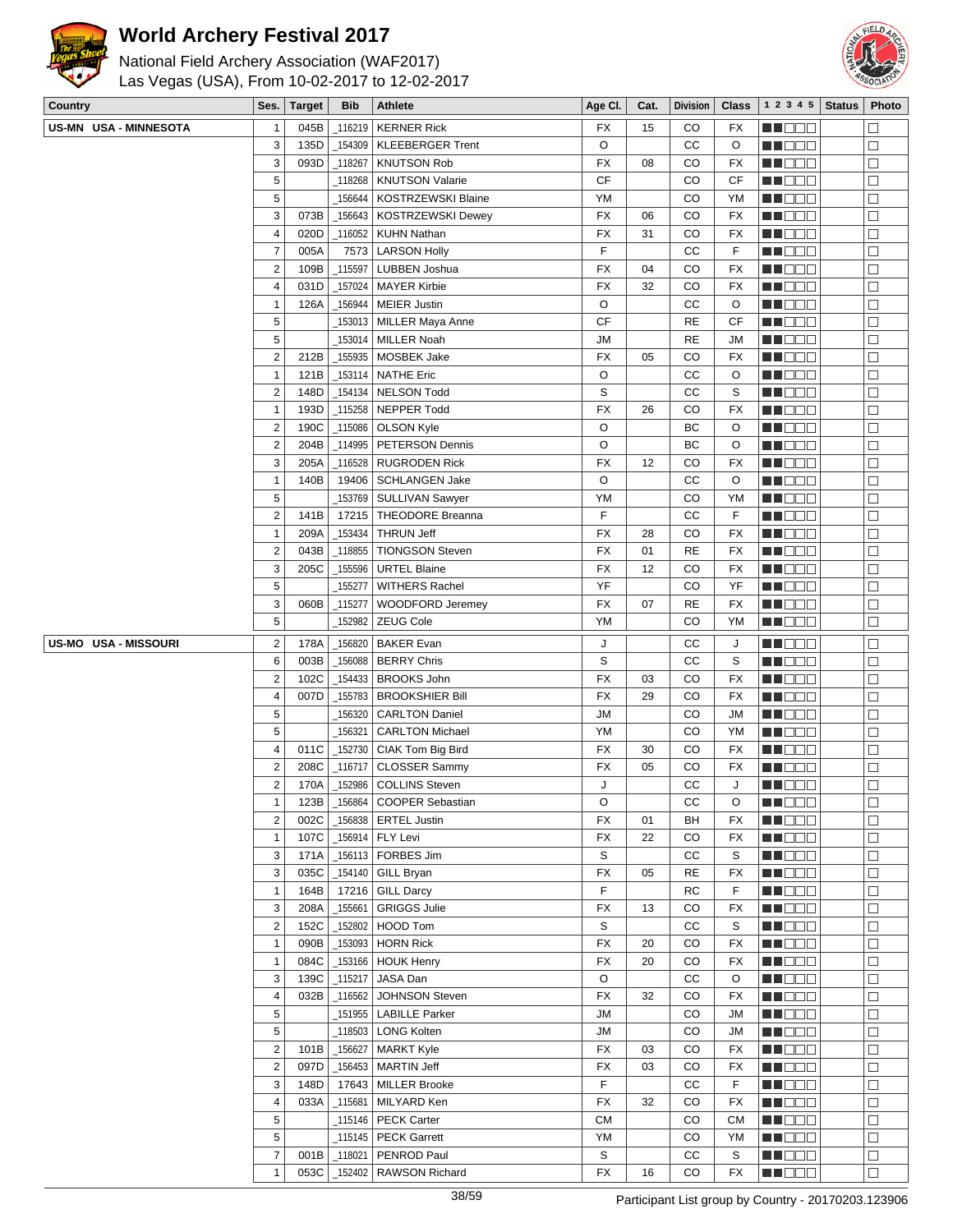



| Country                        | Ses.                    | <b>Target</b> | <b>Bib</b> | Athlete                                                 | Age CI.                | Cat. | <b>Division</b> | <b>Class</b>           | 1 2 3 4 5       | <b>Status</b> | Photo                |
|--------------------------------|-------------------------|---------------|------------|---------------------------------------------------------|------------------------|------|-----------------|------------------------|-----------------|---------------|----------------------|
| <b>US-MO USA - MISSOURI</b>    | 3                       | 082D          | 156788     | <b>RODGERS Darron</b>                                   | FX                     | 07   | CO              | <b>FX</b>              | <u> Hood</u>    |               | $\Box$               |
|                                | $\mathbf{1}$            | 092D          | 156841     | RYAN Race                                               | <b>FX</b>              | 20   | CO              | <b>FX</b>              | MN 888          |               | $\Box$               |
|                                | $\overline{2}$          | 200A          | 115291     | SANFORD Joe                                             | O                      |      | BC              | O                      | n i BBC         |               | $\Box$               |
|                                | $\overline{\mathbf{4}}$ | 033B          | 156999     | SCOTT Amanda                                            | FX                     | 32   | CO              | <b>FX</b>              | MN OO B         |               | $\Box$               |
|                                | 3                       | 191C          | 152405     | <b>SHANKS Drew</b>                                      | <b>FX</b>              | 11   | CO              | <b>FX</b>              | MA DE E         |               | $\Box$               |
|                                | $\boldsymbol{2}$        | 101D          | 156350     | <b>SMILEY Charlie</b>                                   | <b>FX</b>              | 03   | CO              | <b>FX</b>              | MU O O O        |               | $\Box$               |
|                                | $\mathbf 2$             | 211C          | 156769     | <b>SMITH Bailey</b>                                     | FX                     | 05   | CO              | FX                     | NN O O O        |               | $\Box$               |
|                                | $\boldsymbol{2}$        | 090A          | 152998     | <b>TAYLOR David</b>                                     | <b>FX</b>              | 02   | CO              | <b>FX</b>              | <u> Hose</u>    |               | $\Box$               |
|                                | $\mathbf 2$             | 074B          | 156446     | <b>TEAGUE Faron</b>                                     | <b>FX</b>              | 01   | <b>CL</b>       | <b>FX</b>              | MA DE E         |               | $\Box$               |
|                                | $\mathbf 2$             | 125D          |            | <b>THOMPSON Nshan</b>                                   | O                      |      | CC              | O                      |                 |               | $\Box$               |
|                                |                         |               | 154768     |                                                         |                        |      |                 |                        | M DE E          |               |                      |
|                                | 3                       | 144C          | 14202      | <b>THORNTON Lance</b>                                   | O                      |      | CC              | O                      | MU DO U         |               | $\Box$               |
|                                | $\mathbf{1}$            | 092B          | 158452     | VAUGHN Jaime                                            | <b>FX</b>              | 20   | CO              | <b>FX</b>              | N NO D O        |               | $\Box$               |
|                                | 5                       |               | 116964     | <b>WAGNER Annie</b>                                     | <b>CF</b>              |      | <b>RE</b>       | <b>CF</b>              | <b>MADDE</b>    |               | $\Box$               |
|                                | $\mathbf{1}$            | 054D          | 116963     | <b>WAGNER Jackson</b>                                   | FX                     | 16   | CO              | <b>FX</b>              | ME DE S         |               | $\Box$               |
|                                | 3                       | 059B          | 116965     | <b>WAGNER Steve</b>                                     | FX                     | 07   | <b>RE</b>       | <b>FX</b>              | MN 888          |               | $\Box$               |
|                                | 6                       | 004B          | _156300    | <b>WHITE Jackie</b>                                     | S                      |      | CC              | S                      | NN O O O        |               | $\Box$               |
|                                | 3                       | 137D          | 156996     | <b>WILSON Chase</b>                                     | O                      |      | CC              | O                      | e de la co      |               | $\Box$               |
|                                | $\mathbf 2$             | 125C          | 156808     | WOLTHUIS Sam                                            | O                      |      | cc              | O                      | MA DE B         |               | $\Box$               |
|                                | $\mathbf{1}$            | 187D          | 153719     | YOUNGER Dan                                             | <b>FX</b>              | 26   | CO              | <b>FX</b>              | MA DE E         |               | $\Box$               |
|                                | 5                       |               | _116307    | YOUNGER Nick                                            | YM                     |      | CO              | YM                     | MU DO B         |               | $\Box$               |
| <b>US-MS USA - MISSISSIPPI</b> | $\overline{c}$          | 006A          | 157659     | <b>BATTISTA Parker</b>                                  | <b>FX</b>              | 01   | BH              | <b>FX</b>              | MU O O O        |               | $\Box$               |
|                                | $\overline{2}$          | 029A          | _157666    | <b>BRICKHOUSE Daniel</b>                                | <b>FX</b>              | 04   | BH              | <b>FX</b>              | MN O O O        |               | $\Box$               |
|                                | 3                       | 174B          | 154685     | <b>HANKINS AI</b>                                       | S                      |      | CC              | S                      | N N D D D       |               | $\Box$               |
|                                | 4                       | 026D          | 157620     | LAM Hayden                                              | FX                     | 10   | <b>RE</b>       | <b>FX</b>              | MA DE S         |               | $\Box$               |
|                                | $\overline{c}$          | 077C          | _158102    | PAULINO Justin                                          | <b>FX</b>              | 01   | CO              | <b>FX</b>              | M DOO           |               | $\Box$               |
|                                | $\pmb{4}$               | 041A          | 157623_    | PULLEN Arianna                                          | <b>FX</b>              | 33   | CO              | <b>FX</b>              | MNO O O         |               | $\Box$               |
|                                | 5                       |               | 152874     | RIVES Morgan                                            | <b>CF</b>              |      | CO              | CF                     | MN 888          |               | $\Box$               |
|                                | $\mathbf{1}$            | 040A          | _157359    | SMITH Cole                                              | <b>FX</b>              | 15   | CO              | <b>FX</b>              | <u>sa sa sa</u> |               | $\Box$               |
|                                | $\overline{c}$          | 139B          | 157360     | <b>SMITH Houston</b>                                    | O                      |      | CC              | O                      | MUOOO           |               | $\Box$               |
|                                | $\mathbf{1}$            | 026D          | _157613    | <b>SMITH Steven</b>                                     | <b>FX</b>              | 10   | <b>RE</b>       | <b>FX</b>              | NN O O O        |               | $\Box$               |
|                                |                         |               |            |                                                         |                        |      |                 |                        |                 |               |                      |
| US-MT USA - MONTANA            | $\overline{c}$          | 153D          | 156671     | <b>BARNDT Ron</b>                                       | S                      |      | CC              | S                      | MU O O O        |               | $\Box$               |
|                                | 3                       | 006B          | 155162     | <b>BIAS Michael</b>                                     | <b>FX</b>              | 05   | BH              | <b>FX</b>              | NN O O O        |               | $\Box$               |
|                                | $\mathbf{1}$            | 030B          | _156973    | <b>BODLE Bob</b>                                        | FX                     | 14   | CO              | FX                     | MN DE EL        |               | $\Box$               |
|                                | $\mathbf 2$             | 084C          | 156852     | <b>BODLE Brad</b>                                       | <b>FX</b>              | 01   | CO              | FX                     | e de la co      |               | $\Box$               |
|                                | $\mathbf{1}$            | 142D          | 158391     | <b>BODNAR Happy</b>                                     | O                      |      | CC              | O                      | W DOO           |               | $\Box$               |
|                                | $\mathbf{1}$            | 104C          | 155257     | <b>BOMGARDNER Bailey</b>                                | <b>FX</b>              | 22   | CO              | FX                     | MN OO B         |               | $\Box$               |
|                                | 4                       | 018A          | _157791    | <b>BOMGARDNER Jacquelynn</b>                            | <b>FX</b>              | 30   | CO              | <b>FX</b>              | M DE E          |               | $\Box$               |
|                                | 3                       |               |            | $\overline{016C}$ $\vert$ _155663 $\vert$ CROFT Abigail | FX                     | 06   | BH              | FX                     | <b>HOOD</b>     |               | $\overline{\square}$ |
|                                | 5                       |               | 156121     | <b>CROFT Ben</b>                                        | YM                     |      | CO              | YM                     | MU O O O        |               | $\Box$               |
|                                | $\overline{\mathbf{4}}$ | 001A          | _153001    | DAVIS James                                             | FX                     | 29   | CO              | FX                     | M NO SI         |               | $\Box$               |
|                                | 3                       | 102C          | 157025     | DEAL Jay                                                | FX                     | 09   | CO              | FX                     | <b>REDDO</b>    |               | $\Box$               |
|                                | 3                       | 181A          | _155186    | <b>DENNING Kenneth</b>                                  | S                      |      | СC              | S                      | <b>MA</b> OOO   |               | $\Box$               |
|                                | $\mathbf{1}$            | 114D          | _156216    | <b>FISHER Brittney</b>                                  | FX                     | 23   | CO              | FX                     | MU O O O        |               | $\Box$               |
|                                | 5                       |               | 156698     | <b>GREEN Michael</b>                                    | YM                     |      | CO              | YM                     | MU O O O        |               | $\Box$               |
|                                | $\mathbf{1}$            | 033C          | _116362    | <b>GUENTHNER Christian</b>                              | FX                     | 14   | CO              | FX                     | <b>REDDO</b>    |               | $\Box$               |
|                                | $\mathbf 5$             |               | 156441     | HANSEMANN Aidan                                         | YM                     |      | CO              | YM                     | MOO O           |               | $\Box$               |
|                                | 5                       |               | 156442     | <b>HANSEMANN Eloise</b>                                 | YF                     |      | CO              | YF                     | <b>MEDOC</b>    |               | $\Box$               |
|                                | 5                       |               | 156440     | HANSEMANN Isabel                                        | $\mathsf{J}\mathsf{F}$ |      | CO              | $\mathsf{J}\mathsf{F}$ | MUOOO           |               | $\Box$               |
|                                | $\overline{\mathbf{c}}$ | 100D          | _156673    | <b>HEGG Jason</b>                                       | FX                     | 03   | CO              | FX                     | <b>HE</b> OOO   |               | $\Box$               |
|                                | $\overline{2}$          | 044B          |            | $_1$ 115508 HOLST John                                  | FX                     | 02   | RE              | FX                     | <b>MADDO</b>    |               | $\Box$               |
|                                | $\mathbf{1}$            | 149D          | 1492       | JURENKA Jahna                                           | F                      |      | СC              | F                      | MA DE E         |               | $\Box$               |
|                                | $\overline{c}$          | 099C          | _156809    | KAUFMAN Kyle                                            | FX                     | 03   | CO              | FX                     | MU DO S         |               | $\Box$               |
|                                | $\overline{\mathbf{c}}$ | 215B          | _156942    | <b>KAUFMAN Shane</b>                                    | FX                     | 05   | CO              | FX                     | MUDOO           |               | $\Box$               |
|                                | $\overline{c}$          | 138C          | $-156215$  | LARSEN Norman                                           | O                      |      | cc              | O                      | <b>REDDO</b>    |               | $\Box$               |
|                                | 5                       |               | 156357     | LAURIA Brookann                                         | <b>CF</b>              |      | <b>RE</b>       | CF                     | <b>MNOOO</b>    |               | $\Box$               |
|                                | $\mathbf 2$             | 066C          | _156355    | <b>LAURIA Miranda</b>                                   | FX                     | 04   | <b>RE</b>       | FX                     | MUOOO           |               | $\Box$               |
|                                | $\mathbf{1}$            | 195B          | _156542    | <b>LLOYD Michael</b>                                    | FX                     | 27   | CO              | FX                     | MUO OO          |               | $\Box$               |
|                                | $\mathbf{1}$            | 136A          | _157110    | <b>MCINTOSH Drew</b>                                    | O                      |      | СC              | O                      | <b>HE</b> OOO   |               | $\Box$               |
|                                | 3                       | 190D          | _151865    | <b>MCNEESE Connor</b>                                   | FX                     | 11   | CO              | FX                     | <b>HEDDE</b>    |               | $\Box$               |
|                                | $\overline{c}$          |               |            |                                                         |                        |      |                 |                        |                 |               |                      |
|                                |                         | 164D          | _151864    | MCNEESE Joel                                            | O                      |      | ВC              | O                      | MUDEO           |               | $\Box$               |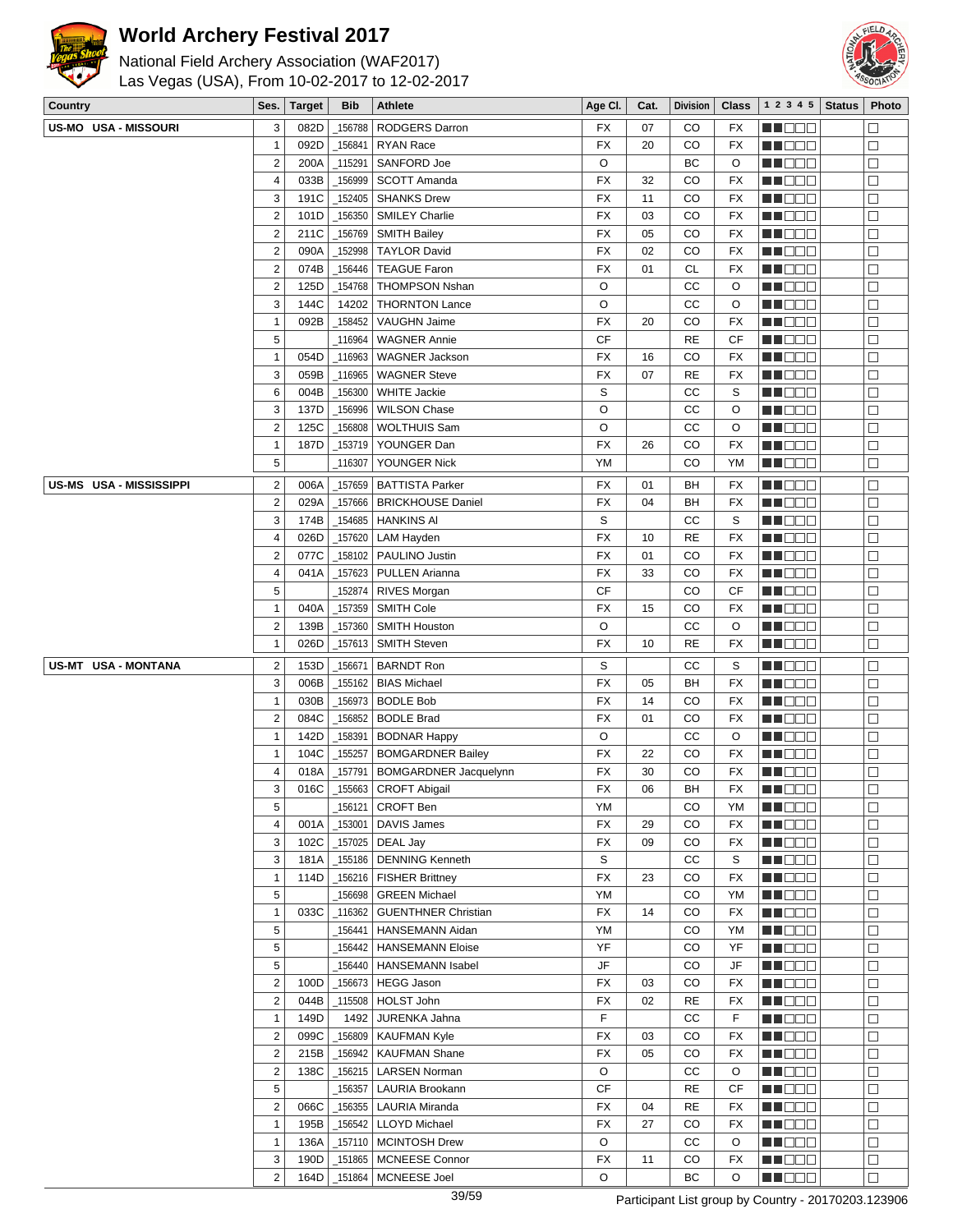



| National Field Archery Association (WAF2017)   |
|------------------------------------------------|
| Las Vegas (USA), From 10-02-2017 to 12-02-2017 |

| Country                    | Ses.                    | <b>Target</b> | <b>Bib</b> | Athlete                           | Age CI.   | Cat. | <b>Division</b> | <b>Class</b> | 1 2 3 4 5           | <b>Status</b> | Photo  |
|----------------------------|-------------------------|---------------|------------|-----------------------------------|-----------|------|-----------------|--------------|---------------------|---------------|--------|
| US-MT USA - MONTANA        | 1                       | 088D          | 116886     | MOODY Samuel                      | FX        | 20   | CO              | <b>FX</b>    | N NO D O            |               |        |
|                            | 3                       | 122B          |            | 152093   MORGAN Rob               | O         |      | CC              | O            | Ma Mala             |               | $\Box$ |
|                            | 3                       | 154C          | _156612    | <b>MORGAN Shauna</b>              | F         |      | CС              | F            | MU DO O             |               | $\Box$ |
|                            | 8                       | 002B          | 17219      | <b>MORGAN Tate</b>                | O         |      | CC              | O            | N N D D D           |               | $\Box$ |
|                            | 5                       |               | 154605     | OLSON Braedyn                     | <b>JM</b> |      | CO              | JM           | MU DE E             |               | $\Box$ |
|                            | 3                       | 099B          |            | $_1$ 156543   PERES Pierre (Tony) | <b>FX</b> | 09   | CO              | FX           | MU DO B             |               | $\Box$ |
|                            | 5                       |               |            | 114981   PONSNESS Brody           | <b>YM</b> |      | CO              | YM           | MU DO O             |               | $\Box$ |
|                            | 5                       |               |            | 156629   RAMSEY Aaron             | YM        |      | <b>RE</b>       | YM           | N NO DE             |               | $\Box$ |
|                            | 5                       |               |            |                                   | JF        |      | <b>RE</b>       | JF           | ME DE S             |               | $\Box$ |
|                            |                         |               |            | _118673   ROBISON Ray             | FX        |      | BH              | FX           | MU DO O             |               | $\Box$ |
|                            | 3                       | 200A          |            | _153903   SABOL Justin            | FX        | 12   | CO              | FX           | MU O O O            |               | $\Box$ |
|                            | $\mathbf{1}$            | 162D          |            | _152175   SARVIS Steven           | M         |      | <b>RC</b>       | M            | N NO D O            |               | $\Box$ |
|                            | 8                       | 003B          | 7571       | <b>SCHAFF Kris</b>                | O         |      | CC              | O            | MU DO O             |               | $\Box$ |
|                            | $\mathbf{1}$            | 168C          | _152817    | <b>SCHAFF Mike</b>                | <b>FX</b> | 24   | CO              | FX           | <u>Li Biblio</u>    |               | □      |
|                            | $\overline{\mathbf{c}}$ | 112C          | _157901    | SEELEY Josh                       | <b>FX</b> | 04   | CO              | FX           | MU O O O            |               | $\Box$ |
|                            | $\overline{\mathbf{c}}$ | 092B          |            | _115326 SMITH Travis              | <b>FX</b> | 02   | CO              | FX           | en de la p          |               | $\Box$ |
|                            | 3                       | 045C          | 156349     | <b>SMITH Tristan</b>              | FX        | 06   | <b>RE</b>       | FX           | MO DO O             |               | $\Box$ |
|                            | $\overline{1}$          | 010A          |            | _155395 STEVENS Callie            | FX        | 09   | <b>RE</b>       | <b>FX</b>    | MU DEL              |               | $\Box$ |
|                            | $\mathbf{1}$            | 151D          | _152582    | SWENSON Jalyssa                   | F         |      | СC              | F            | MU DO B             |               | □      |
|                            | 3                       | 123A          |            | 18855   TEDFORD Aaron             | O         |      | CC              | O            | MN D D D            |               | $\Box$ |
|                            | 8                       | 003A          | 5514       | <b>TEDFORD Paul</b>               | O         |      | cc              | O            | MO DO O             |               | $\Box$ |
|                            | $\mathbf 2$             | 073B          | 156089     | <b>VANDONSEL Bill</b>             | FX        | 01   | <b>CL</b>       | <b>FX</b>    | MU DO O             |               | $\Box$ |
|                            | $\mathbf 2$             | 087A          | _158349    | VINCENT Joe                       | <b>FX</b> | 02   | CO              | <b>FX</b>    | MU DO B             |               | □      |
|                            | $\overline{\mathbf{c}}$ | 002B          |            | _152110   WARNSTROM Ralph         | <b>FX</b> | 01   | BH              | FX           | MU DO S             |               | $\Box$ |
|                            | 4                       | 003D          |            | $_1$ 117920   WOOD Kathy          | <b>FX</b> | 29   | CO              | FX           | e de la p           |               | $\Box$ |
|                            | $\mathbf{1}$            | 067A          | _117507    | YOUNGGREN Josh                    | FX        | 18   | CO              | FX           | <b>MN</b> OOO       |               | $\Box$ |
|                            |                         |               |            |                                   |           |      |                 |              |                     |               |        |
| US-NC USA - NORTH CAROLINA | 5                       |               | _116912    | <b>CAIN Culli</b>                 | <b>CM</b> |      | CO              | <b>CM</b>    | MU DE B             |               | $\Box$ |
|                            | 3                       | 137C          | _154907    | <b>CALLAWAY Andy</b>              | O         |      | CC              | O            | <b>REDDO</b>        |               | $\Box$ |
|                            | 5                       |               |            | 115180   CHAMBERS Gracelyn        | YF        |      | CO              | YF           | MU DO B             |               | $\Box$ |
|                            | 5                       |               | _151961    | <b>CHAMBERS Rubie</b>             | <b>CF</b> |      | CO              | CF           | MN DO B             |               | $\Box$ |
|                            | $\overline{1}$          | 163A          | _155620    | COOK Heath                        | М         |      | RC              | M            | MO DO               |               | $\Box$ |
|                            | 3                       | 154A          | _158322    | <b>ENSLEY Ashley</b>              | F         |      | cc              | F            | ME DE S             |               | □      |
|                            | 8                       | 002A          | 156625     | <b>HANNAH Justin</b>              | O         |      | CC              | O            | MA DE E             |               | $\Box$ |
|                            | $\overline{\mathbf{c}}$ | 145B          | _156067    | <b>HARRELSON Christine</b>        | F         |      | cc              | F            | NN O O O            |               | $\Box$ |
|                            | 5                       |               |            | _116666   HITE Mary Hunter        | YF        |      | CO              | YF           | MU DO D             |               | $\Box$ |
|                            | $\overline{\mathbf{c}}$ | 198C          |            | 153828   HUGHES Allen             | O         |      | ВC              | O            | <u>Li Sec</u>       |               | $\Box$ |
|                            | 6                       | 002A          |            |                                   | J         |      | CC              | J            | MU DO B             |               | $\Box$ |
|                            | 5                       |               |            | 153827 HUGHES Laura               | YF        |      | <b>RE</b>       | YF           | n i De E            |               | $\Box$ |
|                            |                         |               |            | _115339   SUTTON Victoria         | FX        |      | RE              | FX           | MA DE E             |               | $\Box$ |
|                            | $\overline{\mathbf{c}}$ | 131B          |            | _157140   TRAIL Keith             | O         |      | CC              | O            | M DEE               |               | $\Box$ |
|                            | 3                       | 154B          |            | _156662   WARD Kelly              | F         |      | CC              | F            | NH BEE              |               | $\Box$ |
| US-ND USA - NORTH DAKOTA   | $\overline{1}$          | 190C          |            | $_1$ 116817   BISSON Jim          | FX        | 26   | CO              | FX           | MU DO O             |               | $\Box$ |
|                            | $\mathbf{1}$            | 058B          |            | _116815   CORBETT Nicholas        | FX        | 17   | CO              | FX           | MA DE S             |               | $\Box$ |
|                            | 5                       |               |            | _152084   HETLETVED Hatley        | <b>CF</b> |      | CO              | CF           | <b>HE</b> OOO       |               | $\Box$ |
|                            | 5                       |               |            | _152085   HETLETVED Kinley        | YF        |      | CO              | YF           | MN OO B             |               | $\Box$ |
|                            |                         |               |            | 152083   HETLETVED Lee            | FX        |      | CO              | FX           | MN 888              |               | П      |
|                            | $\mathbf{1}$            | 075C          |            | $\_116803$   HOEFS Max            | FX        | 19   | CO              | FX           | MU DO O             |               | $\Box$ |
|                            | $\overline{2}$          | 176A          |            | _115252   HOWES Braeden           | J         |      | СC              | J            | MU DO B             |               | $\Box$ |
|                            | 3                       | 204D          | _116820    | <b>JONES Michel</b>               | FX        | 12   | CO              | FX           | MU DE B             |               | $\Box$ |
|                            | 5                       |               |            | _153081   MORSTAD Chris           | ЛU        |      | CO              | JM           | <u> Lind de la </u> |               | $\Box$ |
|                            | $\overline{1}$          | 047B          |            | _153080   MORSTAD Erin            | FX        | 15   | CO              | <b>FX</b>    | <b>MN</b> OOO       |               | $\Box$ |
|                            | 4                       | 014B          |            | _156085   TEBELIUS Marc           | FX        | 30   | CO              | FX           | WU 88               |               | $\Box$ |
|                            | $\overline{\mathbf{c}}$ | 081C          |            | $_1$ 16808   TEETS Ben            | FX        | 01   | CO              | FX           | MU DO B             |               | $\Box$ |
|                            | 5                       |               |            | _156501   TEETS Bethany           | JF        |      | CO              | JF           | <b>HE</b> OOO       |               | $\Box$ |
|                            | $\overline{\mathbf{c}}$ | 206B          | $\_116806$ | <b>TEETS Trent</b>                | FX        | 05   | CO              | FX           | <b>MA</b> OOO       |               | $\Box$ |
|                            | 5                       |               |            | _116288   THOMAS Kinzie           | JF        |      | CO              | JF           | MU DO O             |               | $\Box$ |
|                            | 5                       |               |            | _116289 THOMAS Tyler              | <b>CM</b> |      | CO              | СM           | MUOOO               |               | $\Box$ |
|                            | $\mathbf{1}$            | 038C          |            | _116718   WHITESOCK Jason         | FX        | 14   | CO              | FX           | MU DO D             |               | $\Box$ |
| US-NE USA - NEBRASKA       | $\overline{2}$          | 030D          |            | _156302   BARNARD Monty           | FX        | 04   | BH              | FX           | MU DO B             |               | $\Box$ |
|                            |                         |               |            |                                   |           |      |                 |              |                     |               |        |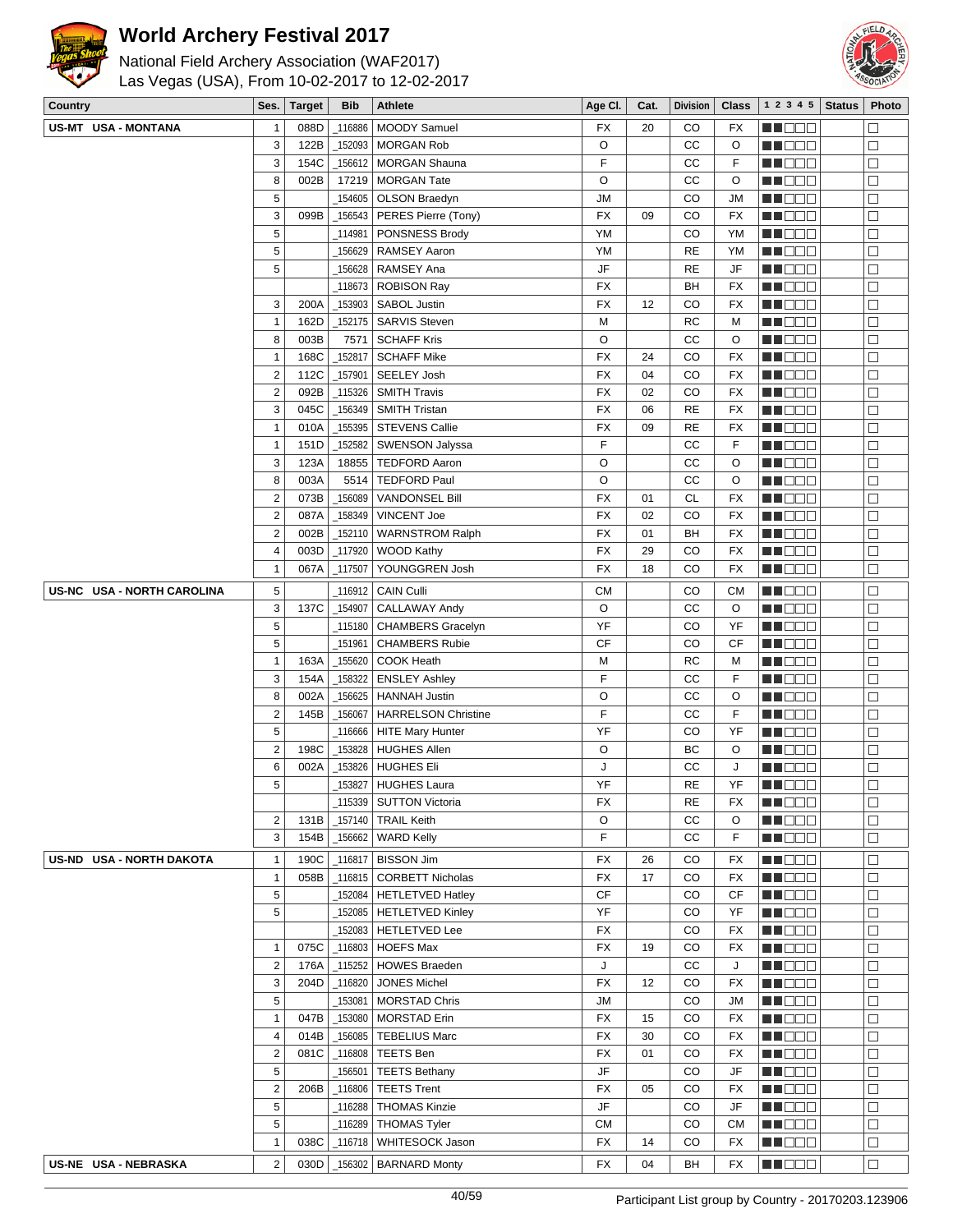



| National Field Archery Association (WAF2017)   |
|------------------------------------------------|
| Las Vegas (USA), From 10-02-2017 to 12-02-2017 |

| Country                   | Ses.                     | <b>Target</b> | Bib                  | Athlete                                  | Age CI.        | Cat. | <b>Division</b> | Class     | 1 2 3 4 5          | <b>Status</b> | Photo            |
|---------------------------|--------------------------|---------------|----------------------|------------------------------------------|----------------|------|-----------------|-----------|--------------------|---------------|------------------|
| US-NE USA - NEBRASKA      | $\mathbf{1}$             | 068D          | 155390               | <b>CHRISTMAN Edward</b>                  | FX             | 18   | CO              | FX        | n i De E           |               | П                |
|                           | $\overline{2}$           | 086C          | _154603              | JIROVSKY Adam                            | <b>FX</b>      | 02   | CO              | FX        | MU O O O           |               | $\Box$           |
|                           | 5                        |               | _134326              | <b>JOHNSON Kailey</b>                    | JF             |      | CO              | JF        | MUOOO              |               | $\Box$           |
|                           | $\sqrt{3}$               | 014C          | _156143              | <b>JORDENING Kim</b>                     | FX             | 06   | BH              | FX        | <u> DEE</u>        |               | $\Box$           |
|                           | $\mathbf{1}$             | 071A          | 157809               | <b>KNIGGE Kylie</b>                      | FX             | 18   | CO              | FX        | <u>LI OOD</u>      |               | $\Box$           |
|                           | $\mathbf{1}$             | 186C          | _116936              | <b>LEMKE Daren</b>                       | <b>FX</b>      | 26   | CO              | <b>FX</b> | MU O O O           |               | $\Box$           |
|                           | $\overline{2}$           | 003C          | 153968               | <b>LEWIS Bill</b>                        | <b>FX</b>      | 01   | BH              | FX        | M DE S             |               | $\Box$           |
|                           | $\mathbf{1}$             | 026C          | _157637              | <b>MCFARLAND Nicole</b>                  | FX             | 10   | <b>RE</b>       | FX        | <b>MADDO</b>       |               | $\Box$           |
|                           | $\mathbf{1}$             | 028A          | 138800               | <b>MCGLEINNAISS Chris</b>                | FX             | 10   | <b>RE</b>       | FX        | MA DE S            |               | $\Box$           |
|                           | $\mathbf{1}$             | 195C          | _114871              | <b>METSCHKE Gene</b>                     | FX             | 27   | CO              | <b>FX</b> | MU DO O            |               | $\Box$           |
|                           | $\mathbf{1}$             | 204A          | $\_118007$           | <b>NAUMAN Tom</b>                        | FX             | 28   | CO              | FX        | MUOOO              |               | $\Box$           |
|                           | $\overline{2}$           | 018C          | _157668              | <b>OLMER Spencer</b>                     | FX             | 03   | BH              | FX        | MA DE E            |               | $\Box$           |
|                           | $\sqrt{3}$               | 145B          | 17646                | PAVLIK Kali                              | F              |      | CC              | F         | MU DE B            |               | $\Box$           |
|                           | $\overline{2}$           | 013A          | 118004               | PFLASTERER Joshua                        | FX             | 02   | BH              | FX        | WU O O O           |               | $\Box$           |
|                           | $\sqrt{5}$               |               | _154242              | RAMIREZ TARIN Kenobi A                   | ЛU             |      | <b>RE</b>       | <b>JM</b> | MUOOO              |               | $\Box$           |
|                           | $\mathbf{1}$             | 117B          |                      | _114904   SCHNEIDER Michael              | FX             | 23   | CO              | FX        | MA DE E            |               | $\Box$           |
|                           | 5                        |               | _116337              | <b>TUBBS Jaci</b>                        | JF             |      | CO              | JF        | MU DE B            |               | $\Box$           |
|                           | $\overline{2}$           | 210C          | _157622              | <b>VANDERHEIDEN Sam</b>                  | FX             | 05   | CO              | FX        | MU DO B            |               | $\Box$           |
| US-NH USA - NEW HAMPSHIRE | 3                        | 127A          | 153699               | <b>CARLISE Adam</b>                      | O              |      | СC              | O         | MA DE E            |               | $\Box$           |
|                           | $\overline{2}$           | 068B          | _157633              | <b>DISSINGER Meredith</b>                | FX             | 04   | RE              | FX        | n in Eile          |               | $\Box$           |
|                           | 3                        | 029C          | _156855              | ROCKLIN-WEARE Rebecca                    | FX             | 08   | BH              | FX        | MUOOO              |               | $\Box$           |
|                           | 3                        | 077C          | 153696               | SZATELA Anna                             | FX             | 06   | CO              | FX        | <b>RECOR</b>       |               | $\Box$           |
| US-NJ USA - NEW JERSEY    | $\overline{\mathbf{c}}$  | 001A          | _157902              | <b>BEARDSWORTH Douglas</b>               | FX             | 01   | BH              | FX        | MUOOO              |               | $\Box$           |
|                           | 3                        | 104D          | _154992              | <b>BRADWAY Jc</b>                        | <b>FX</b>      | 09   | CO              | <b>FX</b> | MN D D O           |               | $\Box$           |
|                           | 5                        |               | 154201               | <b>COLLIER Katherine</b>                 | YF             |      | CO              | YF        | e de e             |               | $\Box$           |
|                           | 3                        | 152B          | 15408                | <b>DIAB Bernadette</b>                   | F              |      | CC              | F         | MU DO O            |               | $\Box$           |
|                           | $\mathbf{1}$             | 166A          | _114833              | <b>FEIN Marie</b>                        | F              |      | <b>RC</b>       | F         | WU 88              |               | $\Box$           |
|                           | $\overline{2}$           | 081B          | _157895              | <b>GATTO Steven</b>                      | FX             | 01   | CO              | FX        | MN DE B            |               | $\Box$           |
|                           | $\overline{4}$           | 022C          | _116988              | <b>GUERRIERO Neil</b>                    | FX             | 31   | CO              | FX        | MU DE B            |               | $\Box$           |
|                           | 5                        |               | _154078              | <b>HERITAGE Tyler</b>                    | JM             |      | CO              | JM        | <u> Hose</u>       |               | $\Box$           |
|                           |                          |               | 152876               | <b>JOYCE Doug</b>                        | FX             |      | CO              | <b>FX</b> | WU 88              |               | $\Box$           |
|                           | 3                        | 047A          | _153745              | <b>KIAI Peter</b>                        | <b>FX</b>      | 06   | <b>RE</b>       | FX        | <b>MADDE</b>       |               | $\Box$           |
|                           | $\sqrt{5}$               |               | 155983               | <b>LEE Melissa</b>                       | JF             |      | <b>RE</b>       | JF        | MU DO D            |               | $\Box$           |
|                           | $\overline{2}$           | 057B          | _114956              | MARINO Anthony                           | FX             | 03   | RE              | FX        | <u> Hose</u>       |               | $\Box$           |
|                           |                          |               | 115102               | <b>MILLER Harry</b>                      | FX             |      | CO              | FX        | MU DO B            |               | $\Box$           |
|                           | $\overline{2}$           | 151C          | _157057              | <b>SETZER Matt</b>                       | S              |      | cc              | S         | MU DO O            |               | $\Box$           |
|                           | 3                        | 055D          | _116061              | <b>THOMPSON Dennis</b>                   | <b>FX</b>      | 07   | <b>RE</b>       | <b>FX</b> | MA OOO             |               | $\Box$           |
|                           | 1                        | 165C          |                      | 4998 USHERENKO Olga                      | F              |      | <b>RC</b>       | F         | n i Biblio         |               | $\Box$           |
| US-NM USA - NEW MEXICO    | 3                        | 114B          | _153707              | ADAM Adam                                | FX             | 10   | CO              | FX        | <b>MNOOO</b>       |               | $\Box$           |
|                           | $\mathbf{1}$             | 096C          | 153258               | AHLGRIM Brad                             | FX             | 21   | CO              | <b>FX</b> | MA DE C            |               | $\Box$           |
|                           | 5                        |               | _156347              | <b>ALEXANDER Carson</b>                  | <b>CM</b>      |      | CO              | <b>CM</b> | MU DO S            |               | $\Box$           |
|                           | 5                        |               |                      | _118963   ALVAREZ Elijah                 | YM             |      | CO              | YM        | MN DOO             |               | $\Box$           |
|                           | $\mathbf{1}$             | 131D          | _155455              | <b>BAILEY Timothy</b>                    | O              |      | CC              | O         | MU O O O           |               | $\Box$           |
|                           | $\mathbf{1}$             | 027A          | 157615               | <b>BITAH Steven</b>                      | FX             | 10   | <b>RE</b>       | FX        | MA DE E            |               | $\Box$           |
|                           | $\sqrt{3}$<br>$\sqrt{2}$ | 103B<br>166A  | _117489<br>$-155131$ | <b>BLAINE Chris</b><br><b>BORGES Bob</b> | <b>FX</b><br>O | 09   | CO<br>BC        | FX<br>O   | WU O O O<br>MN DOO |               | $\Box$<br>$\Box$ |
|                           | $\mathbf{1}$             | 011C          |                      | 118095 BREWER Elijah                     | <b>FX</b>      | 09   | <b>RE</b>       | FX        | MU O O O           |               | $\Box$           |
|                           | 3                        | 140A          | 155456               | <b>BRISTOW Aaron</b>                     | O              |      | CC              | O         | <b>NNOCH</b>       |               | $\Box$           |
|                           | $\sqrt{5}$               |               | 156539               | <b>BRITTON Adam</b>                      | <b>JM</b>      |      | CO              | <b>JM</b> | MA DE C            |               | $\Box$           |
|                           | 5                        |               | _115585              | <b>BUTLER Makenzie</b>                   | <b>CF</b>      |      | CO              | CF        | ME DE S            |               | $\Box$           |
|                           | 5                        |               | _115586              | <b>BUTLER Payten</b>                     | <b>CF</b>      |      | CO              | CF        | MN DOO             |               | $\Box$           |
|                           | $\overline{2}$           | 101C          | _153811              | <b>CANION Bradley</b>                    | <b>FX</b>      | 03   | CO              | FX        | MU DE B            |               | $\Box$           |
|                           | $\sqrt{5}$               |               | 158608               | <b>CANION Bryon</b>                      | YM             |      | CO              | YM        | MU DO O            |               | $\Box$           |
|                           | $\mathbf{1}$             | 174D          | _155477              | <b>CARLSON Lee</b>                       | FX             | 24   | CO              | FX        | WU 88              |               | $\Box$           |
|                           | $\overline{2}$           | 140D          | 17223                | COX Cassidy                              | F              |      | CC              | F         | ME DE E            |               | $\Box$           |
|                           | 3                        | 006C          | 155184               | COX Quintin                              | <b>FX</b>      | 05   | BH              | FX        | MU DO D            |               | $\Box$           |
|                           | 5                        |               | 152573               | FISCHER Sam                              | JM             |      | CO              | JM        | ME DE S            |               | $\Box$           |
|                           | $\overline{4}$           | 046C          | _157106              | <b>GONZALES Ben</b>                      | FX             | 33   | CO              | <b>FX</b> | MU DO O            |               | $\Box$           |
|                           | $\mathbf{1}$             | 196C          |                      | _154946 GRAVES Gary                      | <b>FX</b>      | 27   | CO              | FX        | NH DE B            |               | $\Box$           |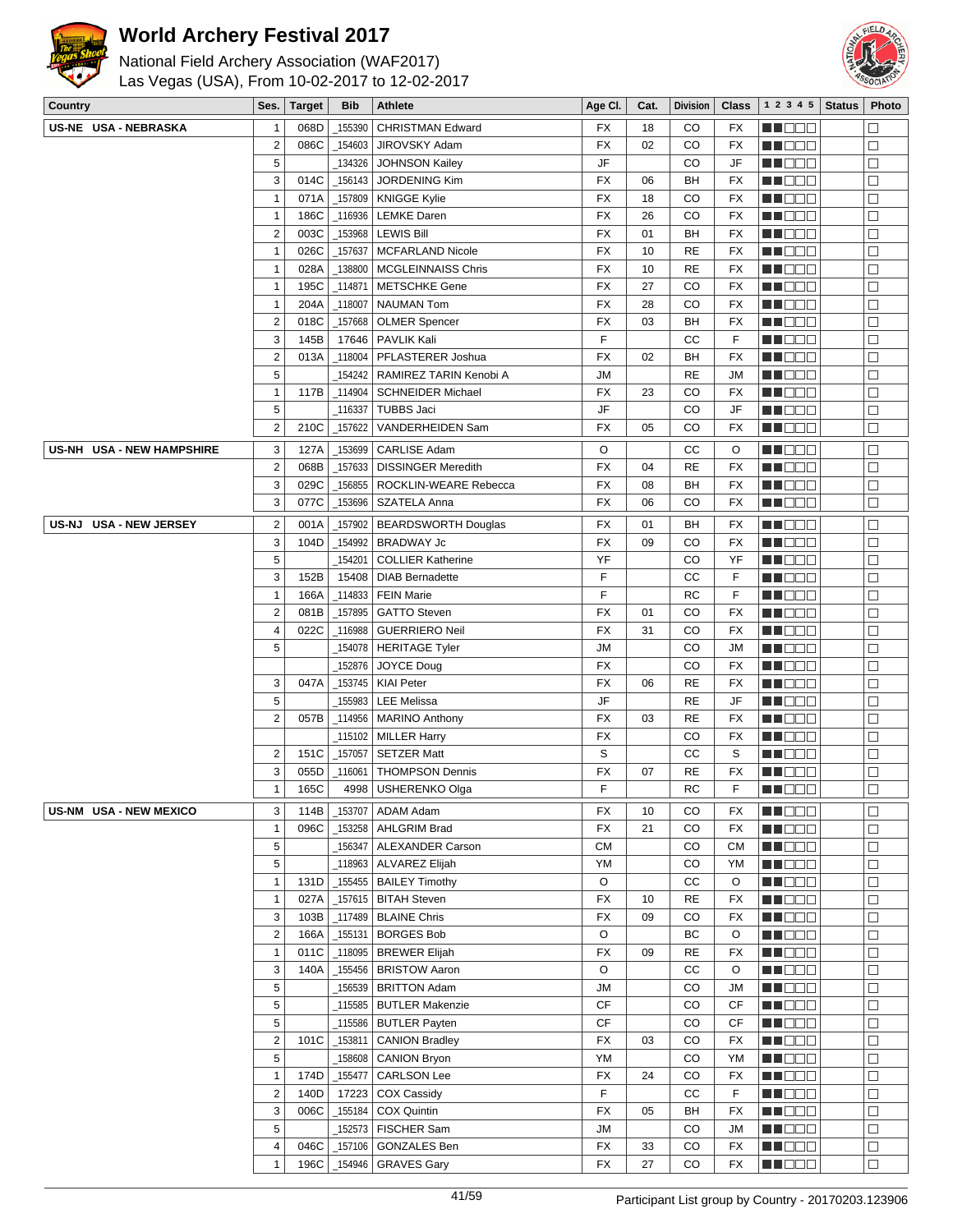



| National Field Archery Association (WAF2017)<br>Las Vegas (USA), From 10-02-2017 to 12-02-2017 |                  |               |            |                            |           |      |                 |              |                |               |        |
|------------------------------------------------------------------------------------------------|------------------|---------------|------------|----------------------------|-----------|------|-----------------|--------------|----------------|---------------|--------|
| <b>Country</b>                                                                                 | Ses.             | <b>Target</b> | <b>Bib</b> | Athlete                    | Age CI.   | Cat. | <b>Division</b> | <b>Class</b> | 1 2 3 4 5      | <b>Status</b> | Photo  |
| US-NM USA - NEW MEXICO                                                                         | 3                | 125C          | 153130     | <b>GROGAN Troy</b>         | O         |      | cc              | O            | MA DO O        |               | $\Box$ |
|                                                                                                | $\overline{2}$   | 090C          | 157002     | <b>GULLEDGE Travis</b>     | <b>FX</b> | 02   | CO              | <b>FX</b>    | M DE O         |               | □      |
|                                                                                                | 5                |               | 115089     | <b>GUTIERREZ Isabella</b>  | YF        |      | <b>RE</b>       | YF           | MU DO O        |               | $\Box$ |
|                                                                                                | $\mathbf{1}$     | 196A          | 151902     | <b>HARTSOCK Zarah</b>      | <b>FX</b> | 27   | CO              | <b>FX</b>    | MU DO O        |               | $\Box$ |
|                                                                                                | 5                |               | 154649     | HOCKSTRA-JOHNSON Gabrielle | <b>JF</b> |      | CO              | JF           | <b>MA</b> OO O |               | $\Box$ |
|                                                                                                | 5                |               | 152426     | <b>HOOVER Elesse</b>       | YF        |      | CO              | YF           | MU O O O       |               | □      |
|                                                                                                | $\mathbf{1}$     | 095B          | 152425     | <b>HOOVER Robert</b>       | <b>FX</b> | 21   | CO              | <b>FX</b>    | Ma Mala        |               | $\Box$ |
|                                                                                                | $\mathbf{1}$     | 211B          | 155262     | <b>HUNTER John</b>         | <b>FX</b> | 28   | CO              | <b>FX</b>    | MA DO O        |               | $\Box$ |
|                                                                                                | 5                |               | 154139     | <b>IVERSON Raven</b>       | JF        |      | CO              | JF           | M DE B         |               | □      |
|                                                                                                | $\overline{2}$   | 013D          | 155570     | <b>LARGO Calvin</b>        | <b>FX</b> | 02   | BH              | <b>FX</b>    | MU DO O        |               | □      |
|                                                                                                | 5                |               | 158045     | <b>LENTE Daisy</b>         | YF        |      | CO              | YF           | n i Bele       |               | □      |
|                                                                                                | 5                |               | 154576     | <b>MARTINEZ Derrick</b>    | YM        |      | CO              | YM           | MN 888         |               | $\Box$ |
|                                                                                                | $\mathbf{1}$     | 082B          | 157134     | <b>MILES Paige</b>         | <b>FX</b> | 19   | CO              | FX           | N DE S         |               | $\Box$ |
|                                                                                                | 3                | 206A          | 154806     | MUFFLEY Jordan             | <b>FX</b> | 12   | CO              | <b>FX</b>    | M DO U         |               | $\Box$ |
|                                                                                                | $\boldsymbol{2}$ | 190B          | 157694     | <b>NIXON Archie</b>        | O         |      | BC              | O            | M DO O         |               | $\Box$ |
|                                                                                                | $\sqrt{2}$       | 007B          | $-157133$  | <b>OLGUIN Mark</b>         | <b>FX</b> | 01   | BH              | <b>FX</b>    | MU DO O        |               | $\Box$ |
|                                                                                                | $\overline{2}$   | 206D          | 157131     | <b>OLGUIN Matthew</b>      | <b>FX</b> | 05   | CO              | <b>FX</b>    | N DE S         |               | $\Box$ |
|                                                                                                | $\mathbf{1}$     | 060C          | 157132     | OLGUIN Stacy Jo            | <b>FX</b> | 17   | CO              | <b>FX</b>    | N DE S         |               | $\Box$ |
|                                                                                                | 5                |               | 118946     | <b>OLIVAS Alyssa</b>       | <b>CF</b> |      | <b>RE</b>       | CF           | M DE O         |               | □      |
|                                                                                                | 3                | 112B          | 118945     | OLIVAS Jonathan            | <b>FX</b> | 10   | CO              | <b>FX</b>    | M NO S         |               | $\Box$ |
|                                                                                                | 5                |               | 118456     | <b>PERRY Douglas</b>       | YM        |      | CO              | YM           | MN 888         |               | $\Box$ |
|                                                                                                | $\sqrt{2}$       | 031B          | $-118455$  | <b>PERRY Martin</b>        | <b>FX</b> | 04   | BH              | <b>FX</b>    | MA DO O        |               | □      |
|                                                                                                | 3                | 207D          | _155976    | PHLIEGER Michael           | <b>FX</b> | 12   | CO              | <b>FX</b>    | M DE O         |               | $\Box$ |
|                                                                                                | 5                |               | 155977     | PHLIEGER Rowan             | <b>JF</b> |      | <b>RE</b>       | JF           | MA DO O        |               | $\Box$ |
|                                                                                                | $\overline{4}$   | 012A          | 154034     | <b>RIGGS Bill</b>          | <b>FX</b> | 30   | CO              | <b>FX</b>    | M OO O         |               | $\Box$ |
|                                                                                                | 5                |               | 116818     | <b>RIGGS Ethan</b>         | YM        |      | CO              | YM           | M DE B         |               | $\Box$ |
|                                                                                                | $\mathbf{1}$     | 121A          | 116812     | <b>RIGGS Shane</b>         | O         |      | CC              | O            | M DE O         |               | $\Box$ |
|                                                                                                | 3                | 091A          | _155132    | STEPHENSON Zt              | <b>FX</b> | 08   | CO              | <b>FX</b>    | M DO O         |               | □      |
|                                                                                                | $\mathbf{1}$     | 030A          | 115412     | <b>STOLLEIS Karl</b>       | <b>FX</b> | 14   | CO              | <b>FX</b>    | MA DE L        |               | $\Box$ |
|                                                                                                | $\mathbf{1}$     | 072B          | 155763     | <b>TAFOYA Miguel</b>       | <b>FX</b> | 18   | CO              | <b>FX</b>    | MA DE L        |               | $\Box$ |
|                                                                                                | 5                |               | 156264     | <b>TAYLER Thompson</b>     | YM        |      | CO              | <b>YM</b>    | M DO U         |               | $\Box$ |
|                                                                                                | $\mathbf{1}$     | 176B          | 118501     | <b>TURNER Charles</b>      | <b>FX</b> | 24   | CO              | <b>FX</b>    | M DE O         |               | □      |
|                                                                                                | 5                |               | 154842     | VIGIL Joey                 | YM        |      | CO              | YM           | MN 88 E        |               | $\Box$ |
|                                                                                                | 5                |               | 156569     | <b>WESTPHAL Brayden</b>    | JМ        |      | CO              | JM           | e de e         |               | $\Box$ |
|                                                                                                | $\mathbf{1}$     | 098A          | 156332     | <b>WINTERS Walter</b>      | <b>FX</b> | 21   | CO              | <b>FX</b>    | M NO W         |               | $\Box$ |
|                                                                                                | 5                |               | 152899     | WOODWARD Chad              | <b>JM</b> |      | <b>RE</b>       | <b>JM</b>    | M NO W         |               | $\Box$ |
|                                                                                                | $\overline{1}$   | 143R          | 154104     | <b>WRIGHT Stephen</b>      | $\cap$    |      | CC.             | $\Omega$     | <b>HENDR</b>   |               | $\Box$ |

US-NV USA - NEVADA

| 5              |      | 156264 | <b>TAYLER Thompson</b>  | <b>YM</b> |    | CO        | YM        | l Innin                                             | $\Box$       |
|----------------|------|--------|-------------------------|-----------|----|-----------|-----------|-----------------------------------------------------|--------------|
| $\mathbf{1}$   | 176B | 118501 | <b>TURNER Charles</b>   | <b>FX</b> | 24 | CO        | <b>FX</b> | an an                                               | П            |
| 5              |      | 154842 | VIGIL Joey              | YM        |    | CO        | YM        | UN DO T                                             | $\Box$       |
| 5              |      | 156569 | WESTPHAL Brayden        | <b>JM</b> |    | CO        | <b>JM</b> | HEN DI TITO                                         | $\Box$       |
| $\mathbf{1}$   | 098A | 156332 | <b>WINTERS Walter</b>   | <b>FX</b> | 21 | CO        | <b>FX</b> | UU NATI                                             | П            |
| 5              |      | 152899 | WOODWARD Chad           | <b>JM</b> |    | <b>RE</b> | <b>JM</b> | HI NOTO                                             | $\Box$       |
| $\mathbf{1}$   | 143B | 154104 | <b>WRIGHT Stephen</b>   | O         |    | cc        | O         | man man                                             | $\Box$       |
| 5              |      | 154101 | <b>WRIGHT Sydney</b>    | <b>JF</b> |    | <b>CO</b> | JF        | a in no                                             | П            |
| 1              | 017C | 157832 | <b>ALLEN Lea</b>        | <b>FX</b> | 09 | <b>RE</b> | <b>FX</b> | TIN NA                                              | $\mathsf{L}$ |
| 5              |      | 158097 | ANDUS Jace              | <b>CM</b> |    | CO        | <b>CM</b> | ТГ                                                  | П            |
| 3              | 063C | 156717 | ANGEL JUAN Alejandro    | <b>FX</b> | 80 | <b>RE</b> | <b>FX</b> | HI NOOC                                             | П            |
| 4              | 025A | 158358 | <b>BARWICK Kara</b>     | <b>FX</b> | 31 | CO        | <b>FX</b> | man man                                             | П            |
| 5              |      | 156359 | <b>BEDARD Elizabeth</b> | <b>CF</b> |    | CO        | CF        | N N T<br>an an                                      | $\Box$       |
| 4              | 038A | 156356 | <b>BEDARD Pamela</b>    | <b>FX</b> | 32 | CO        | <b>FX</b> | a ka                                                | $\Box$       |
| 5              |      | 154031 | <b>BORING Ryan</b>      | YM        |    | CO        | YM        | <u>u Land</u>                                       | П            |
| 5              |      | 157102 | <b>BREEN Noah</b>       | <b>JM</b> |    | CO        | <b>JM</b> | n na m                                              | П            |
| 5              |      | 152180 | <b>BUNTJER Zoey</b>     | YF        |    | <b>RE</b> | YF        | man man                                             | П            |
| 1              | 139C | 152040 | <b>BURCA Alex</b>       | $\circ$   |    | cc        | O         | n n n n n                                           | П            |
| $\overline{2}$ | 030A | 116887 | <b>BURDICK Brady</b>    | <b>FX</b> | 04 | <b>BH</b> | <b>FX</b> | a int                                               | П            |
| 3              | 026B | 155804 | <b>BUSH John</b>        | <b>FX</b> | 08 | <b>BH</b> | <b>FX</b> | TI NATI                                             | П            |
| 3              | 024C | 153577 | <b>CARRELL Tara</b>     | <b>FX</b> | 07 | <b>BH</b> | <b>FX</b> | n n n n                                             | П            |
| 1              | 032B | 116263 | <b>CATALANO David</b>   | <b>FX</b> | 14 | CO        | <b>FX</b> | TE DE L                                             | $\Box$       |
| 5              |      | 155267 | <b>CAWLEY Sawyer</b>    | YM        |    | CO        | YM        | ┐Г<br>a ka                                          | $\Box$       |
| 5              |      | 158698 | <b>CAYABA Darcie</b>    | YF        |    | CO        | YF        | HI O O O                                            | $\Box$       |
| 1              | 004D | 153799 | <b>CLARK Daniel</b>     | <b>FX</b> | 09 | <b>BH</b> | <b>FX</b> | n noon                                              | П            |
| 1              | 079A | 155458 | <b>COLIN Tracy</b>      | <b>FX</b> | 19 | CO        | <b>FX</b> | ППГ<br>a ka                                         | $\Box$       |
| 5              |      | 156086 | COOLEY lan              | YM        |    | CO        | YM        |                                                     |              |
| 1              | 097D | 153585 | <b>COOLEY Marcus</b>    | <b>FX</b> | 21 | CO        | <b>FX</b> | <u> HOOF</u>                                        | $\Box$       |
| 5              |      | 156083 | COOLEY McKenna          | JF        |    | <b>RE</b> | JF        | ┐г                                                  | П            |
| $\overline{2}$ | 019B | 154635 | <b>CORBETT Bruce</b>    | <b>FX</b> | 03 | <b>BH</b> | <b>FX</b> | a a mata                                            |              |
|                |      |        | 42/59                   |           |    |           |           | Participant List group by Country - 20170203.123906 |              |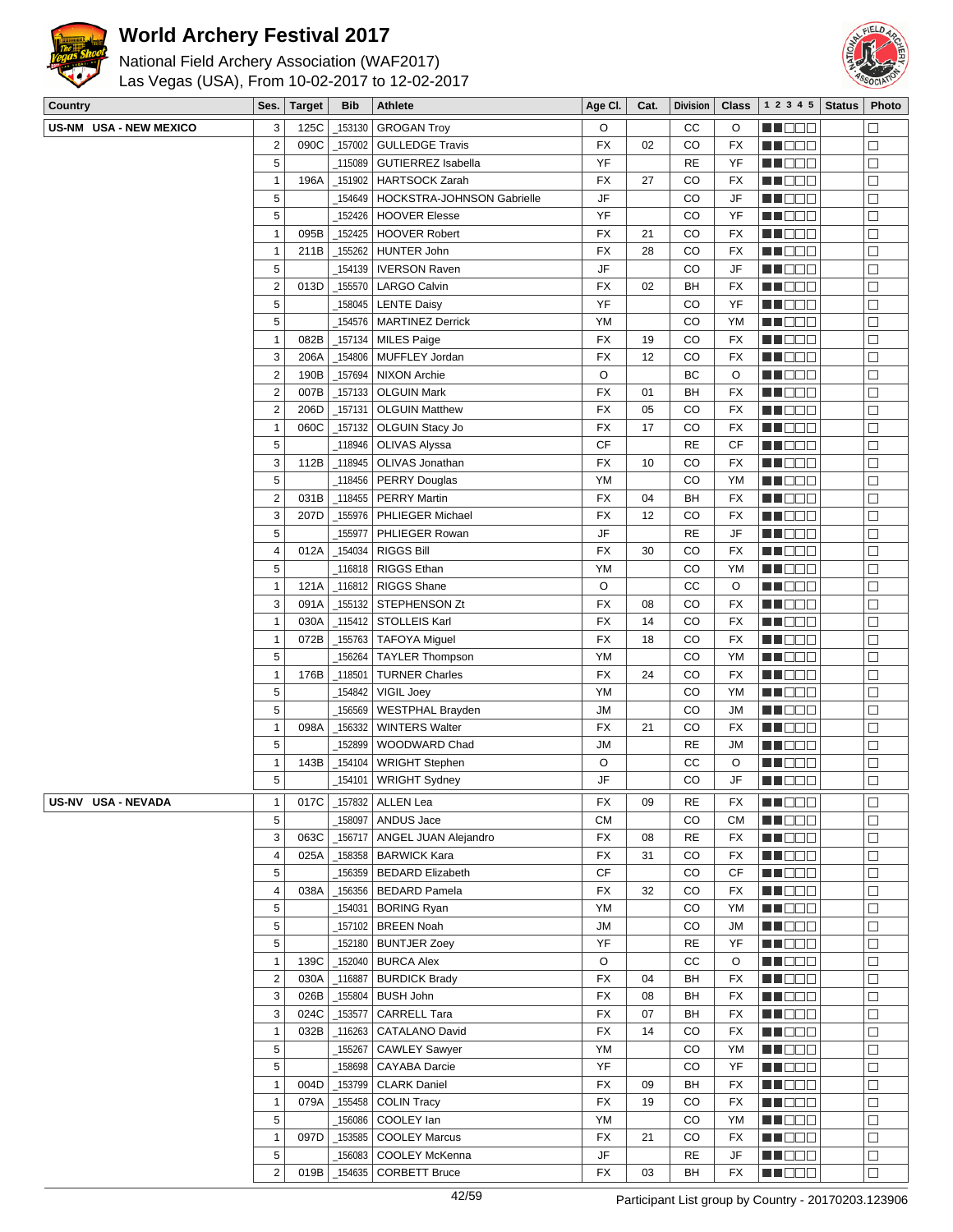



| National Field Archery Association (WAF2017)<br>Las Vegas (USA), From 10-02-2017 to 12-02-2017 |  |  |                             |  |                             |  |  |  |  |  |  |  |  |
|------------------------------------------------------------------------------------------------|--|--|-----------------------------|--|-----------------------------|--|--|--|--|--|--|--|--|
| <b>Country</b>                                                                                 |  |  | Ses. Target   Bib   Athlete |  |                             |  |  |  |  |  |  |  |  |
| US-NV USA - NEVADA                                                                             |  |  |                             |  | 3 018D 154636 CORBETT Nancy |  |  |  |  |  |  |  |  |

| Country            | Ses.           | <b>Target</b> | <b>Bib</b> | Athlete                                        | Age CI.   | Cat. | <b>Division</b> | <b>Class</b> | 1 2 3 4 5         | <b>Status</b> | Photo  |
|--------------------|----------------|---------------|------------|------------------------------------------------|-----------|------|-----------------|--------------|-------------------|---------------|--------|
| US-NV USA - NEVADA | 3              | 018D          | 154636     | <b>CORBETT Nancy</b>                           | FX        | 07   | BH              | FX           | MA DE L           |               |        |
|                    | $\overline{1}$ | 187B          | _152923    | <b>CRINKLAW Jill</b>                           | FX        | 26   | CO              | FX           | MU OOO            |               | $\Box$ |
|                    | $\mathbf{1}$   | 079B          | 152922     | <b>CRINKLAW Scott</b>                          | FX        | 19   | CO              | FX           | MU DO B           |               | $\Box$ |
|                    | 5              |               | 117719     | <b>DAVIES Cooper</b>                           | YM        |      | CO              | YM           | MO DO O           |               | $\Box$ |
|                    | $\mathbf{1}$   | 082C          | _155242    | DAVIS David                                    | FX        | 19   | CO              | FX           | MU DE E           |               | $\Box$ |
|                    | 4              | 028C          | _152933    | DOUGHERTY Duane                                | FX        | 32   | CO              | <b>FX</b>    | MU OOO            |               | □      |
|                    | 4              | 008B          | 152932     | DOUGHERTY Lauri                                | FX        | 29   | CO              | FX           | M DO O            |               | □      |
|                    | $\mathbf{1}$   | 130B          | _115000    | DOXEY Justin                                   | O         |      | cc              | O            | MA BEL            |               | $\Box$ |
|                    | 3              | 019A          | 155269     | <b>ELWELL Teddy</b>                            | FX        | 07   | BH              | FX           | MA DE L           |               | $\Box$ |
|                    | $\mathbf{1}$   | 111A          | 154265     | <b>EVANS Richard</b>                           | FX        | 23   | CO              | FX           | MU DO U           |               | □      |
|                    | $\overline{1}$ | 013C          |            | _152326   EVANS Robert                         | <b>FX</b> | 09   | RE              | FX           | MN OO O           |               | □      |
|                    | $\mathbf{1}$   | 015C          | _158223    | <b>FLENNER James</b>                           | FX        | 09   | RE              | FX           | <b>REDDE</b>      |               | $\Box$ |
|                    | $\sqrt{3}$     | 057C          | 158222     | <b>FLENNER Janet</b>                           | FX        | 07   | <b>RE</b>       | <b>FX</b>    | <b>REDDO</b>      |               | $\Box$ |
|                    | $\sqrt{5}$     |               |            | 118556   FLORES Lauren                         | YF        |      | CO              | YF           | MU DO B           |               | $\Box$ |
|                    | 5              |               |            | _118106   FORD Caitlyn                         | CF        |      | CO              | CF           | MU DO D           |               | $\Box$ |
|                    | 3              | 025A          |            | _118105   FORD Ryan                            | FX        | 07   | BH              | <b>FX</b>    | MN D D O          |               | $\Box$ |
|                    | $\mathbf{1}$   | 037C          | 154303     | <b>FORDICE Dean</b>                            | FX        | 14   | CO              | FX           | M DOO             |               | $\Box$ |
|                    |                |               |            |                                                |           |      |                 |              |                   |               |        |
|                    | $\overline{1}$ | 025C          | _158729    | <b>FRANCIS Shawndel</b>                        | FX        | 10   | <b>RE</b>       | FX           | MU DE B<br>MU BEG |               | $\Box$ |
|                    | $\mathbf{1}$   | 007C          | _156684    | <b>HAKOPIAN Vartan</b><br><b>HILL Gretchen</b> | FX        | 09   | BH              | FX           |                   |               | $\Box$ |
|                    | $\overline{1}$ | 016C          | _114944    |                                                | FX        | 09   | <b>RE</b>       | FX           | <b>REDDE</b>      |               | $\Box$ |
|                    | $\sqrt{5}$     |               | _156610    | <b>HILL Rebekah</b>                            | JF        |      | <b>RE</b>       | JF           | <b>REDDO</b>      |               | $\Box$ |
|                    | $\overline{2}$ | 068C          | 156722     | <b>HILL Stephanie</b>                          | FX        | 04   | <b>RE</b>       | FX           | <b>MNOOO</b>      |               | $\Box$ |
|                    | $\mathbf{1}$   | 161B          |            | _114943   HILL William                         | М         |      | <b>RC</b>       | M            | MU DO B           |               | $\Box$ |
|                    | 5              |               |            | _154198   HOAGLUND Erik                        | <b>CM</b> |      | CO              | <b>CM</b>    | <b>RECODE</b>     |               | $\Box$ |
|                    | $\mathbf{1}$   | 209B          |            | _154196   HOAGLUND Toby                        | FX        | 28   | CO              | <b>FX</b>    | <b>REDDO</b>      |               | $\Box$ |
|                    | 5              |               | 155553     | <b>HONG Christina</b>                          | YF        |      | RE              | YF           | M D D D           |               | $\Box$ |
|                    | 5              |               | 155555     | <b>HONG Hannah</b>                             | CF        |      | RE              | СF           | MU DO U           |               | □      |
|                    | $\overline{2}$ | 205B          | _153615    | <b>HORD Peter</b>                              | O         |      | BC              | O            | <b>RECOR</b>      |               | $\Box$ |
|                    | 5              |               |            | _117343   HUMES Ryane                          | YF        |      | CO              | YF           | <b>REDDE</b>      |               | $\Box$ |
|                    | 5              |               | 153063     | JAVATE Faith                                   | YF        |      | RE              | YF           | <b>REDDO</b>      |               | $\Box$ |
|                    | $\mathbf{1}$   | 179C          | _115335    | <b>JENG Matt</b>                               | FX        | 25   | CO              | <b>FX</b>    | MU DEL            |               | $\Box$ |
|                    | $\overline{2}$ | 020B          | _152912    | <b>KIRKWOOD Dave</b>                           | FX        | 03   | BH              | <b>FX</b>    | MU O O O          |               | $\Box$ |
|                    | 5              |               |            | _117912   KIRKWOOD Hunter                      | JМ        |      | CO              | JM           | <b>REDDE</b>      |               | □      |
|                    | 3              | 080C          |            | _157423   KLEKAR Timothy                       | FX        | 07   | CO              | FX           | MO DO O           |               | $\Box$ |
|                    | 5              |               | 116055     | <b>KRUMKOP Etai</b>                            | <b>CM</b> |      | CO              | CМ           | M DO B            |               | $\Box$ |
|                    | $\overline{1}$ | 012D          | _152893    | <b>KUZMA Jenni</b>                             | FX        | 09   | <b>RE</b>       | FX           | M DO O            |               | □      |
|                    | 5              |               | 155761     | LACSON-VILLAFUERTE Cassidy Anne                | YF        |      | RE              | YF           | M DE O            |               | □      |
|                    | $\overline{1}$ | 098C          |            | 152733   LATTIMER Patrick                      | <b>FX</b> | 21   | CO              | FX           | <b>REBED</b>      |               | $\Box$ |
|                    | 3              |               |            | 011C   116957   LERG Debbie                    | FX        | 06   | BH              | FX           | M DEC             |               | ⊔      |
|                    | $\sqrt{5}$     |               | _114988    | LINTERMAN Holland                              | YF        |      | RE              | YF           | MU OOO            |               | □      |
|                    | $\sqrt{3}$     | 023D          |            | _156692   LISLE Garrett                        | FX        | 07   | BH              | FX           | <b>RECOR</b>      |               | $\Box$ |
|                    | 4              | 037B          | 154027     | <b>LYDAY Stephanie</b>                         | FX        | 32   | CO              | FX           | <b>REDDE</b>      |               | П      |
|                    | $\mathbf{1}$   | 140A          |            | _156443   MACIAS Paul                          | O         |      | СC              | O            | MU O O O          |               | $\Box$ |
|                    | 3              | 080B          | _154513    | MARSHALL Jim                                   | FX        | 07   | CO              | FX           | MU DO B           |               | $\Box$ |
|                    | 5              |               | _155531    | <b>MARTIRES Cayden</b>                         | СM        |      | <b>RE</b>       | CМ           | MU DO S           |               | □      |
|                    | 5              |               | _155530    | <b>MARTIRES Colin</b>                          | JM        |      | <b>RE</b>       | JM           | <b>RECOR</b>      |               | $\Box$ |
|                    | 5              |               | _153095    | <b>MASTALKA Travis</b>                         | <b>JM</b> |      | CO              | JM           | MB BBB            |               | $\Box$ |
|                    | 5              |               |            | _118853   MCENERY Cliona                       | YF        |      | <b>RE</b>       | YF           | MU OOO            |               | $\Box$ |
|                    | $\overline{4}$ | 019B          | _151859    | MCNEIL Roweina                                 | FX        | 31   | CO              | FX           | MU OOO            |               | $\Box$ |
|                    | 5              |               |            | 155270   MEDINA Michael                        | JM        |      | CO              | JM           | <b>REDDO</b>      |               | $\Box$ |
|                    | $\overline{2}$ | 179C          | _152167    | <b>MILLER Elek</b>                             | J         |      | CС              | J            | <b>REDDO</b>      |               | $\Box$ |
|                    | 3              | 026A          |            | _155108   MOLONEY Kamryn                       | FX        | 08   | BH              | FX           | MU DO B           |               | $\Box$ |
|                    | $\mathbf{1}$   | 093A          | _116217    | MORGAN John                                    | FX        | 21   | CO              | FX           | MU DO B           |               | □      |
|                    | 5              |               | _116218    | MORGAN Lucas                                   | <b>CM</b> |      | CO              | CМ           | MU DO B           |               | $\Box$ |
|                    | 5              |               | _155985    | <b>ORNER Justin</b>                            | JM        |      | CO              | JM           | MU DE L           |               | $\Box$ |
|                    | 5              |               | _155984    | <b>ORNER Sarah</b>                             | YF        |      | CO              | YF           | <b>MNOOO</b>      |               | $\Box$ |
|                    | $\mathbf{1}$   | 169D          | _118072    | <b>PANOU Blake</b>                             | FX        | 24   | CO              | FX           | MU DO B           |               | □      |
|                    | 5              |               |            |                                                | СF        |      |                 |              |                   |               |        |
|                    |                |               | _152392    | PASHA Alena                                    |           |      | RE              | СF           | MU DO B           |               | $\Box$ |
|                    | $\sqrt{5}$     |               | 152321     | PASHA Zane                                     | YM        |      | RE              | YM           | <b>REDDO</b>      |               | $\Box$ |
|                    | $\overline{2}$ | 056B          |            | _155003   PAVLOV Vadim                         | FX        | 03   | <b>RE</b>       | FX           | <b>REBEE</b>      |               | □      |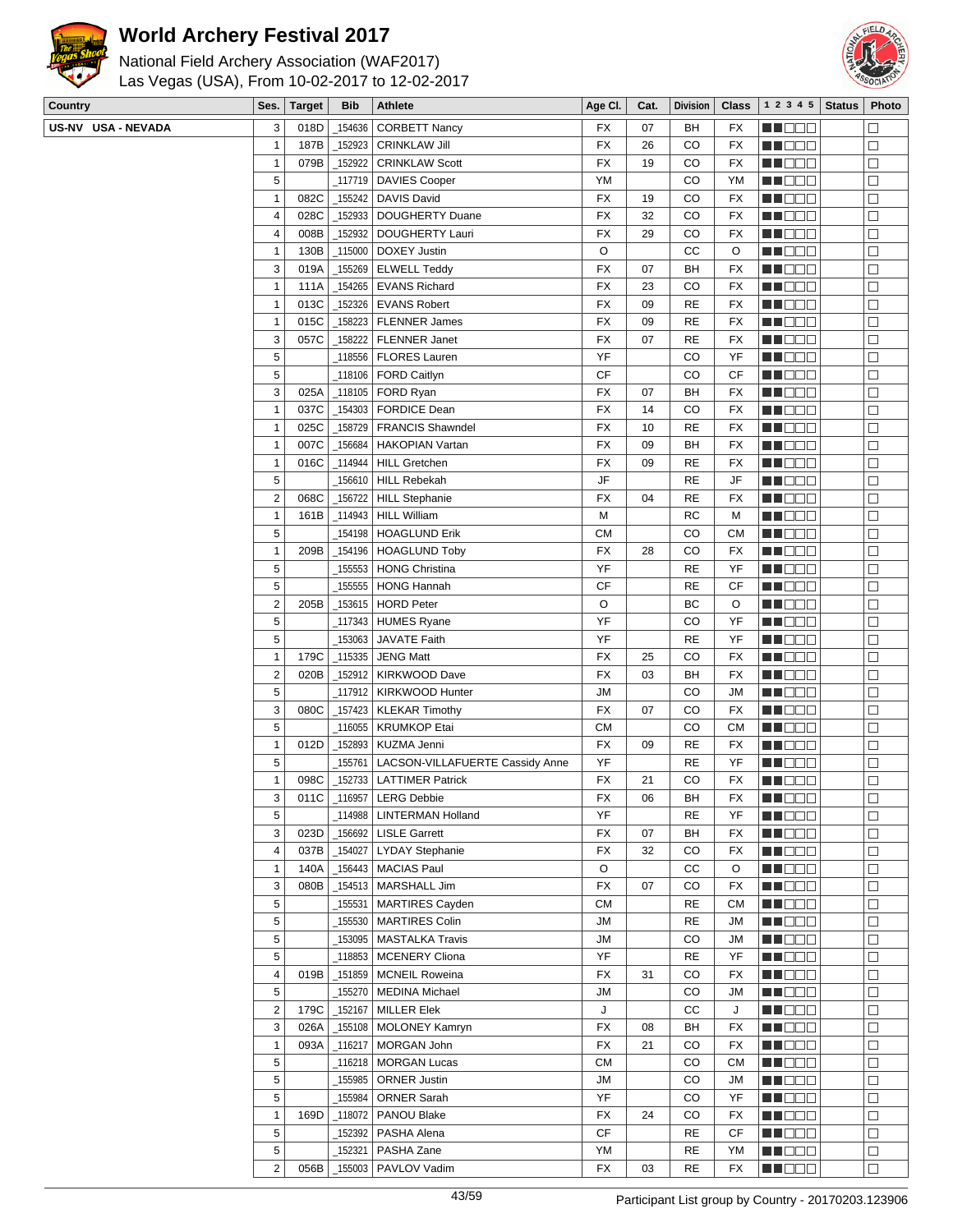



| Country              | Ses.                    | <b>Target</b> | <b>Bib</b> | Athlete                        | Age CI.   | Cat. | <b>Division</b> | <b>Class</b> | $1\ 2\ 3\ 4\ 5$ Status | Photo             |
|----------------------|-------------------------|---------------|------------|--------------------------------|-----------|------|-----------------|--------------|------------------------|-------------------|
| US-NV USA - NEVADA   | 3                       | 100B          | _156073    | PITTS Lystra                   | <b>FX</b> | 09   | CO              | FX           | N NO DE L              | $\Box$            |
|                      | 5                       |               | _156074    | PITTS Weldon                   | <b>JM</b> |      | CO              | <b>JM</b>    | <b>RECOD</b>           | □                 |
|                      | 1                       | 023D          |            | _153018   POOLE Stephen        | <b>FX</b> | 10   | <b>RE</b>       | FX           | MU DO O                | $\Box$            |
|                      | 5                       |               | 154983     | QAZI Ahmad                     | YM        |      | <b>RE</b>       | YM           | MA DO O                | $\Box$            |
|                      | 5                       |               | _154985    | QAZI Furgaan                   | <b>CM</b> |      | <b>RE</b>       | <b>CM</b>    | M D D D                | $\Box$            |
|                      | 5                       |               | 154986     | QAZI Ibrahim                   | YM        |      | <b>RE</b>       | YM           | MU DO S                | $\Box$            |
|                      | 5                       |               | 154984     | QAZI Maryam                    | JF        |      | <b>RE</b>       | JF           | MU DE B                | $\Box$            |
|                      | 2                       | 202C          | $-156082$  | RAYNER-COOLEY Amy              | O         |      | BC              | O            | MN 888                 | $\Box$            |
|                      |                         |               |            |                                | F         |      |                 |              |                        |                   |
|                      | 1                       | 149A          | _152713    | <b>RIGGI Anna</b>              |           |      | cc              | F            | <b>HE</b> OOO          | $\Box$            |
|                      | $\overline{\mathbf{4}}$ | 013C          | $-156616$  | <b>RILEY Joseph</b>            | <b>FX</b> | 30   | CO              | <b>FX</b>    | MU DO B                | $\Box$            |
|                      | 3                       | 124B          |            | _156415   ROOF Charles         | O         |      | cc              | O            | N DO O                 | □                 |
|                      | 5                       |               | _158711    | <b>RZENDZIAN Erek</b>          | YM        |      | CO              | YM           | MO DO                  | $\Box$            |
|                      | 5                       |               | _156716    | SALAZAR Christhian             | <b>JM</b> |      | <b>RE</b>       | <b>JM</b>    | ME DE S                | $\Box$            |
|                      | 4                       | 001D          | $-156951$  | SALGADO Raul                   | FX        | 29   | CO              | FX           | MU DO O                | $\Box$            |
|                      | 5                       |               | _156370    | <b>SANTOS Althea Gabrielle</b> | YF        |      | <b>RE</b>       | YF           | MUOOO                  | □                 |
|                      | $\mathbf{1}$            | 063A          | $-154191$  | <b>SANTOS Felix</b>            | <b>FX</b> | 17   | CO              | FX           | MN 888                 | $\Box$            |
|                      | 1                       | 060D          | _152712    | <b>SAXWOLD Tim</b>             | <b>FX</b> | 17   | CO              | <b>FX</b>    | MU DO O                | $\Box$            |
|                      | 5                       |               | 117904     | <b>SCHRAMM Jacque</b>          | YF        |      | <b>RE</b>       | YF           | MU DO O                | $\Box$            |
|                      | 5                       |               | _154387    | SEIDEMANN Joshua               | <b>JM</b> |      | CO              | JM           | ME 888                 | □                 |
|                      | 2                       | 204C          | $-154389$  | <b>SEIDEMANN Matthew</b>       | O         |      | BC              | O            | N DO D                 | $\Box$            |
|                      | 5                       |               | _153588    | SEILER Ana                     | YF        |      | CO              | YF           | MN 888                 | $\Box$            |
|                      | 2                       | 066B          | 153262     | <b>SEO Sherry</b>              | <b>FX</b> | 04   | <b>RE</b>       | FX           | MU DO O                | $\Box$            |
|                      | 1                       | 158C          | $-114872$  | SEWALL JR Arthur               | S         |      | cc              | S            | MU DO B                | $\Box$            |
|                      | 5                       |               | 152067     | SHIPMAN Spencer                | YM        |      | CO              | YM           | <u>ma mata</u>         | □                 |
|                      | $\mathbf{1}$            | 084A          | $-154437$  | SMITH Johnny                   | <b>FX</b> | 20   | CO              | FX           | MN 888                 | $\Box$            |
|                      | 1                       | 091B          | _158278    | SPONSLER Adam                  | FX        | 20   | CO              | <b>FX</b>    | <b>MN</b> OOO          | $\Box$            |
|                      | 5                       |               | 156637     | <b>SPONSLER Cody</b>           | <b>JM</b> |      | CO              | <b>JM</b>    | MU OO O                | $\Box$            |
|                      | 3                       | 196B          | $-156322$  | <b>SPRINGER Mike</b>           | <b>FX</b> | 11   | CO              | <b>FX</b>    | MU O O O               | □                 |
|                      | $\sqrt{5}$              |               | _154109    | <b>STAMANIS Costa</b>          | <b>CM</b> |      | CO              | СM           | <b>MARGE</b>           | $\Box$            |
|                      | 5                       |               | 154110     | <b>STAMANIS Robert</b>         | <b>CM</b> |      | CO              | <b>CM</b>    | <b>MA</b> DOO          | $\Box$            |
|                      | 2                       | 132C          | 13399      | <b>SULLIVAN Matt</b>           | O         |      | cc              | O            | MU DEL                 | $\Box$            |
|                      | $\mathbf{1}$            | 173B          | 152967     | SWISHER Jerry                  | <b>FX</b> | 24   | CO              | FX           | MN DO B                | □                 |
|                      | 3                       | 074C          | $-154655$  | <b>TAYLOR Bradley</b>          | FX        | 06   | CO              | FX           | MU DO D                | $\Box$            |
|                      | 5                       |               |            |                                | YF        |      |                 |              | MA DEL                 | $\Box$            |
|                      |                         |               | _153555    | <b>TEACHENOR Lillian</b>       |           |      | CO              | YF           |                        |                   |
|                      | 3                       | 216D          | $-116047$  | <b>THOMAS Timmy</b>            | FX        | 13   | CO              | FX           | MU DO O                | $\Box$            |
|                      | 5                       |               | _158394    | <b>TOY Garrison</b>            | YM        |      | CO              | YM           | MU DEL                 | □                 |
|                      | 1                       | 003A          | $-155271$  | VAN VALKENBURG Glenn           | <b>FX</b> | 09   | BH              | <b>FX</b>    | MN OO B                | $\Box$            |
|                      | 5                       |               | _153864    | <b>VICTOR Katelin</b>          | JF        |      | CO              | JF           | <b>REDDE</b>           | $\Box$            |
|                      | 5                       |               |            | _116335 WALDEN Ethan           | YM        |      | RE              | YM           | <b>BECOO</b>           | $\overline{\Box}$ |
|                      | 3                       | 024B          | $-153639$  | <b>WALTERS Erich</b>           | FX        | 07   | BH              | FX           | MU DO B                | $\Box$            |
|                      | $\mathbf{1}$            | 005B          | $-153638$  | <b>WALTERS Jana</b>            | FX        | 09   | BH              | FX           | MU DO O                | □                 |
|                      | $\mathbf{1}$            | 089B          |            | 114876   WEST Dennis           | FX        | 20   | CO              | FX           | <b>REDDE</b>           | $\Box$            |
|                      | 5                       |               |            | _114878   WEST Haley           | CF        |      | CO              | CF           | <b>MA</b> DOO          | $\Box$            |
|                      | 1                       | 094A          | $-152616$  | <b>WILSON Djon</b>             | FX        | 21   | CO              | FX           | MUODO                  | □                 |
|                      | 4                       | 038B          | _154825    | WILSON John                    | FX        | 32   | CO              | FX           | <b>HOOO</b>            | □                 |
|                      | 4                       | 047A          | $-154829$  | <b>WILSON Kathryn</b>          | <b>FX</b> | 33   | CO              | FX           | <b>MA</b> OOO          | $\Box$            |
|                      | 1                       | 201A          | $-152617$  | <b>WILSON Tina</b>             | FX        | 27   | CO              | FX           | HEEEE                  | $\Box$            |
|                      | 4                       | 039C          |            | $-158713$ WILSON Tony          | FX        | 33   | CO              | FX           | MU O O O               | $\Box$            |
|                      | 3                       | 024D          | $-118262$  | <b>WITMER Michael</b>          | FX        | 07   | BH              | FX           | MUOOO                  | □                 |
|                      | 3                       | 023C          | 157243     | <b>WITZMANN Robert</b>         | FX        | 07   | BH              | FX           | MU DOO                 | $\Box$            |
|                      | $\overline{2}$          | 034A          | _155960    | YAGER Greg                     | FX        | 04   | BH              | FX           | <b>MA</b> OOO          | $\Box$            |
|                      | 2                       | 194B          | $-156327$  | <b>YOUNG Danny</b>             | O         |      | ВC              | O            | MA DELL                | $\Box$            |
|                      | 3                       | 143C          | _115356    | ZAUGG Lauden                   | O         |      | СC              | O            | MU O O O               | □                 |
| US-NY USA - NEW YORK | 3                       | 202D          |            | $_1$ 114958   AGNESE Anthony   | FX        | 12   | CO              | FX           | MU DO D                | $\Box$            |
|                      | $\overline{2}$          | 173D          | _156953    | ASHLEY Jordan                  | J         |      | CC              |              | MN DO B                | $\Box$            |
|                      | $\mathbf{2}$            |               |            |                                |           |      |                 | J            |                        |                   |
|                      |                         | 112A          |            | $\_156918$ $ $ ASHLEY Tom      | FX        | 04   | CO              | FX           | <b>RECOR</b>           | $\Box$            |
|                      | $\mathbf{1}$            | 094D          | $-114980$  | <b>BASTIANI Isabella</b>       | FX        | 21   | CO              | FX           | <b>HELLER</b>          | $\Box$            |
|                      | 8                       | 004B          | $-156777$  | <b>BORDWELL Glen</b>           | O         |      | СC              | O            | MU DO O                | $\Box$            |
|                      | $\overline{2}$          | 147C          | _156799    | <b>BORDWELL Jeff</b>           | S         |      | СC              | S            | <b>HE</b> 888          | □                 |
|                      | 3                       | 150A          | _156800    | <b>BORDWELL Katelyn</b>        | F         |      | cc              | F            | MU DE B                | $\Box$            |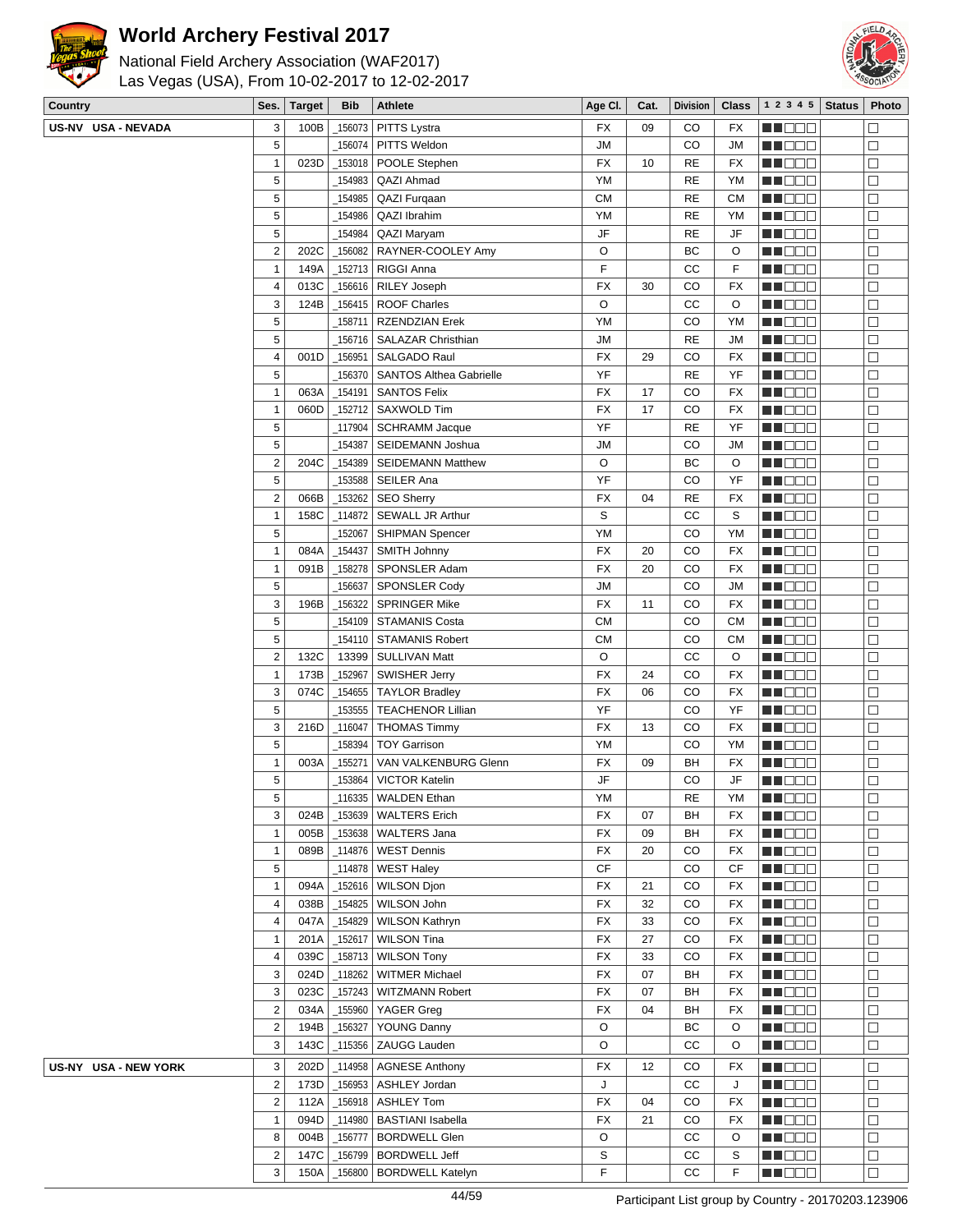

## **World Archery Festival 2017**



| Las Vegas (USA), From 10-02-2017 to 12-02-2017 |  |
|------------------------------------------------|--|
| National Field Archery Association (WAF2017)   |  |

| Country              | Ses.                    | <b>Target</b> | <b>Bib</b> | <b>Athlete</b>               | Age CI.   | Cat. | <b>Division</b> | <b>Class</b> | 1 2 3 4 5              | <b>Status</b> | Photo            |
|----------------------|-------------------------|---------------|------------|------------------------------|-----------|------|-----------------|--------------|------------------------|---------------|------------------|
| US-NY USA - NEW YORK | 3                       | 097B          | 155166     | <b>BRENZEL Kyle</b>          | FX        | 09   | CO              | FX           | M DE E                 |               | $\Box$           |
|                      | $\overline{2}$          | 146C          | _154171    | <b>BRENZEL Samantha</b>      | F         |      | CC              | F            | MU DO 2                |               | $\Box$           |
|                      | 5                       |               | 153711     | <b>BRITT William</b>         | <b>JM</b> |      | CO              | JM           | MN DO B                |               | $\Box$           |
|                      | 3                       | 111B          | 152820     | <b>CLARK Jason</b>           | <b>FX</b> | 10   | CO              | <b>FX</b>    | <b>REDDO</b>           |               | $\Box$           |
|                      | $\mathbf{1}$            | 190B          | 152860     | <b>COLEMAN Jacquelyne</b>    | <b>FX</b> | 26   | CO              | FX           | MU DE E                |               | $\Box$           |
|                      | $\mathbf{1}$            | 137C          | _157696    | <b>COOLEY Chuck</b>          | O         |      | CC              | O            | ME 88                  |               | $\Box$           |
|                      | $\mathbf{1}$            | 179D          | 156308     | COOLEY Kiera                 | <b>FX</b> | 22   | CO              | FX           | MN 888                 |               | $\Box$           |
|                      | 1                       | 204C          | 155772     | <b>DENLEY Jack</b>           | <b>FX</b> | 28   | CO              | FX           | MN OO O                |               | $\Box$           |
|                      | $\overline{2}$          | 155A          | 152743     | <b>DERUS Michael</b>         | S         |      | СC              | S            | M HOO E                |               | $\Box$           |
|                      | 3                       | 066A          | 117225     | FAYLAYEV Vyacheslav          | FX        | 08   | <b>RE</b>       | FX           | M HOOC                 |               | $\Box$           |
|                      | $\mathbf{1}$            | 046D          | 115033     | <b>FRANKLIN Brent</b>        | <b>FX</b> | 15   | CO              | FX           | MN 888                 |               | $\Box$           |
|                      | 5                       |               | 154977     | <b>GERHART Sandra</b>        | JF        |      | CO              | JF           | MA DE C                |               | $\Box$           |
|                      | $\overline{2}$          | 045B          | 116516     | <b>GERIG Guy</b>             | <b>FX</b> | 02   | <b>RE</b>       | FX           | <b>HELIOLI</b>         |               | $\Box$           |
|                      |                         |               | 116517     | GERIG Guy A.                 | <b>FX</b> |      | <b>RE</b>       | FX           | MU DO O                |               | $\Box$           |
|                      |                         |               | 116519     | GERIG Valerie L.             | <b>FX</b> |      | <b>RE</b>       | FX           | MNO 88                 |               | $\Box$           |
|                      | $\overline{2}$          | 189B          | $-116472$  | <b>GOODRICH Lauren</b>       | J         |      | <b>RC</b>       | J            |                        |               |                  |
|                      |                         |               |            |                              |           |      |                 |              | MI DE S                |               | $\Box$           |
|                      | 1                       | 004B          | 158380     | GUYETT John                  | <b>FX</b> | 09   | BH              | FX           | ME DE S                |               | $\Box$           |
|                      | 5                       |               | 154545_    | <b>HAERS Riley</b>           | <b>CM</b> |      | CO              | <b>CM</b>    | M HOOL                 |               | $\Box$           |
|                      | 5                       |               | 155562     | <b>HARDING Marissa</b>       | YF        |      | CO              | YF           | <u>ma cina</u>         |               | $\Box$           |
|                      | 3                       | 039A          | 117782     | HARPER lan                   | <b>FX</b> | 05   | <b>RE</b>       | FX           | MU DO S                |               | $\Box$           |
|                      | 5                       |               | 154673     | <b>HARRINGTON Mason</b>      | YM        |      | CO              | YM           | ME DE E                |               | $\Box$           |
|                      | 5                       |               | 154670     | <b>HARRINGTON Wyatt</b>      | <b>JM</b> |      | CO              | JМ           | <b>MNOOO</b>           |               | $\Box$           |
|                      | 5                       |               | 152061     | <b>HOE Andrea</b>            | JF        |      | <b>RE</b>       | JF           | MU DO B                |               | $\Box$           |
|                      | 3                       | 156C          | _155263    | <b>HUMAN Jeff</b>            | S         |      | CC              | S            | NN O O O               |               | $\Box$           |
|                      |                         |               |            | _115438   KEPPEL JR Anthony  | <b>FX</b> |      | <b>RE</b>       | FX           | MA DE C                |               | $\Box$           |
|                      | 3                       | 068B          | 117783     | <b>KHENG Linda</b>           | <b>FX</b> | 08   | <b>RE</b>       | FX           | MU DEL                 |               | $\Box$           |
|                      | 5                       |               | 155398     | <b>MACE Curtis</b>           | YM        |      | CO              | YM           | M SO S                 |               | $\Box$           |
|                      | 5                       |               | 156605     | <b>MANTZ Abigail</b>         | JF        |      | CO              | JF           | MU OO U                |               | $\Box$           |
|                      | 3                       | 163A          | 506        | MCGLYN Joseph                | M         |      | <b>RC</b>       | M            | MA DE C                |               | $\Box$           |
|                      | 3                       | 190A          | 114839     | MCNEELY Bryan                | <b>FX</b> | 11   | CO              | FX           | <u>Li Bee</u>          |               | $\Box$           |
|                      | 3                       | 168C          | 152990     | <b>MONTELEONE Douglas</b>    | S         |      | CC              | S            | MU DO O                |               | $\Box$           |
|                      | $\mathbf{1}$            | 206A          | 117103     | <b>NIEVES Luis</b>           | <b>FX</b> | 28   | CO              | <b>FX</b>    | MN DO B                |               | $\Box$           |
|                      | 5                       |               | 154675     | NOTEBAERT Brianna            | JF        |      | CO              | JF           | MNO OO                 |               | $\Box$           |
|                      | $\mathbf{1}$            | 040D          | $-115364$  | OLES Jeffrey                 | <b>FX</b> | 15   | CO              | FX           | <u>en de la</u>        |               | $\Box$           |
|                      | $\overline{\mathbf{c}}$ | 031D          | _153536    | <b>OSBORNE Hilda</b>         | <b>FX</b> | 04   | BH              | FX           | MA MA M                |               | $\Box$           |
|                      | 5                       |               | 155435_    | PACHECO Miguel               | <b>JM</b> |      | CO              | JМ           | MU O O U               |               | $\Box$           |
|                      | $\overline{2}$          | 062D          | 114769     | PACIFICADOR Rey Patrick      | <b>FX</b> | 04   | <b>RE</b>       | FX           | MU DO L                |               | $\Box$           |
|                      | $\overline{4}$          | 015A          | $-115411$  | PENNINGTON Ray               | <b>FX</b> | 30   | CO              | FX           | MA DE E                |               | $\Box$           |
|                      | 3                       |               |            | 041B   117117   PINERO Cando | FX        | 05   | RE              | FX           | <u> Liberal de la </u> |               | ⊔                |
|                      | 3                       | 128A          |            | _116349   PRICE Louis        | O         |      | СC              | O            | MU OOO                 |               | $\Box$           |
|                      | 3                       | 156B          |            | _156483   PRICE Michael      | S         |      | CC              | S            | MNO O O                |               |                  |
|                      | 3                       | 214B          | $-153082$  | RAYMOND Darren               | FX        | 13   | CO              | FX           | <b>NNOOO</b>           |               | $\Box$<br>$\Box$ |
|                      |                         |               |            |                              |           |      |                 |              |                        |               |                  |
|                      | $\overline{2}$          | 086D          | $\_118555$ | RAYOW Devin                  | FX        | 02   | CO              | FX           | MU DE S                |               | $\Box$           |
|                      | $\overline{\mathbf{c}}$ | 174C          | $-115408$  | <b>REID Owen</b>             | J         |      | СC              | J            | M DOO                  |               | $\Box$           |
|                      | 5                       |               | _153833    | ROSSIGNOL Jack               | JM        |      | CO              | JМ           | MU DO S                |               | $\Box$           |
|                      | $\overline{2}$          | 214B          | $-114809$  | RUSSO Louie                  | FX        | 05   | CO              | FX           | <b>RECOR</b>           |               | $\Box$           |
|                      | $\mathbf{1}$            | 130A          | _153353    | SCOTT Jonathan               | O         |      | СC              | O            | <b>MNO</b> OO          |               | $\Box$           |
|                      | $\overline{2}$          | 103C          | _152685    | <b>SCOTT Mitchell</b>        | FX        | 03   | CO              | FX           | MU OOO                 |               | $\Box$           |
|                      | 3                       | 101D          | _152683    | <b>SCOTT Steven</b>          | FX        | 09   | CO              | FX           | MU DO B                |               | $\Box$           |
|                      | 5                       |               | 153136     | SEELEY-ION Carter            | JM        |      | CO              | JM           | <b>REDDO</b>           |               | $\Box$           |
|                      | $\overline{2}$          | 103D          | _154490    | SIDEBOTTOM Josh              | FX        | 03   | CO              | FX           | MU DE S                |               | $\Box$           |
|                      | $\overline{2}$          | 051A          | $-152867$  | SINGH Vikram                 | FX        | 02   | RE              | FX           | <b>MNODO</b>           |               | $\Box$           |
|                      | $\overline{2}$          | 169D          | _153854    | SLUSARZ Jacob                | J         |      | СC              | J            | MU DO B                |               | $\Box$           |
|                      | $\mathbf{1}$            | 131A          | _156352    | <b>SMITH Ricky</b>           | O         |      | СC              | O            | MU DEL                 |               | $\Box$           |
|                      | 3                       | 196C          | _116406    | <b>TOWNSEND David</b>        | FX        | 11   | CO              | FX           | <b>REBEE</b>           |               | $\Box$           |
|                      | 3                       | 059C          | $-117556$  | <b>TURNER Randel</b>         | FX        | 07   | <b>RE</b>       | FX           | M DOO                  |               | $\Box$           |
|                      | $\overline{2}$          | 011A          | _153600    | <b>ULRICH Kevin</b>          | <b>FX</b> | 02   | BH              | FX           | MU OO B                |               | $\Box$           |
|                      | 3                       | 069B          | _154305    | VAJDAK Adam                  | FX        | 08   | RE              | FX           | MU DO B                |               | $\Box$           |
|                      | $\overline{2}$          | 102B          | 115097     | <b>WEGNER Christopher</b>    | FX        | 03   | CO              | FX           | <b>REDDO</b>           |               | $\Box$           |
|                      | 5                       |               | 114851_    | <b>WEINMAN Tyler</b>         | JM        |      | CO              | JM           | <b>REDDE</b>           |               | $\Box$           |
|                      |                         |               |            |                              |           |      |                 |              |                        |               |                  |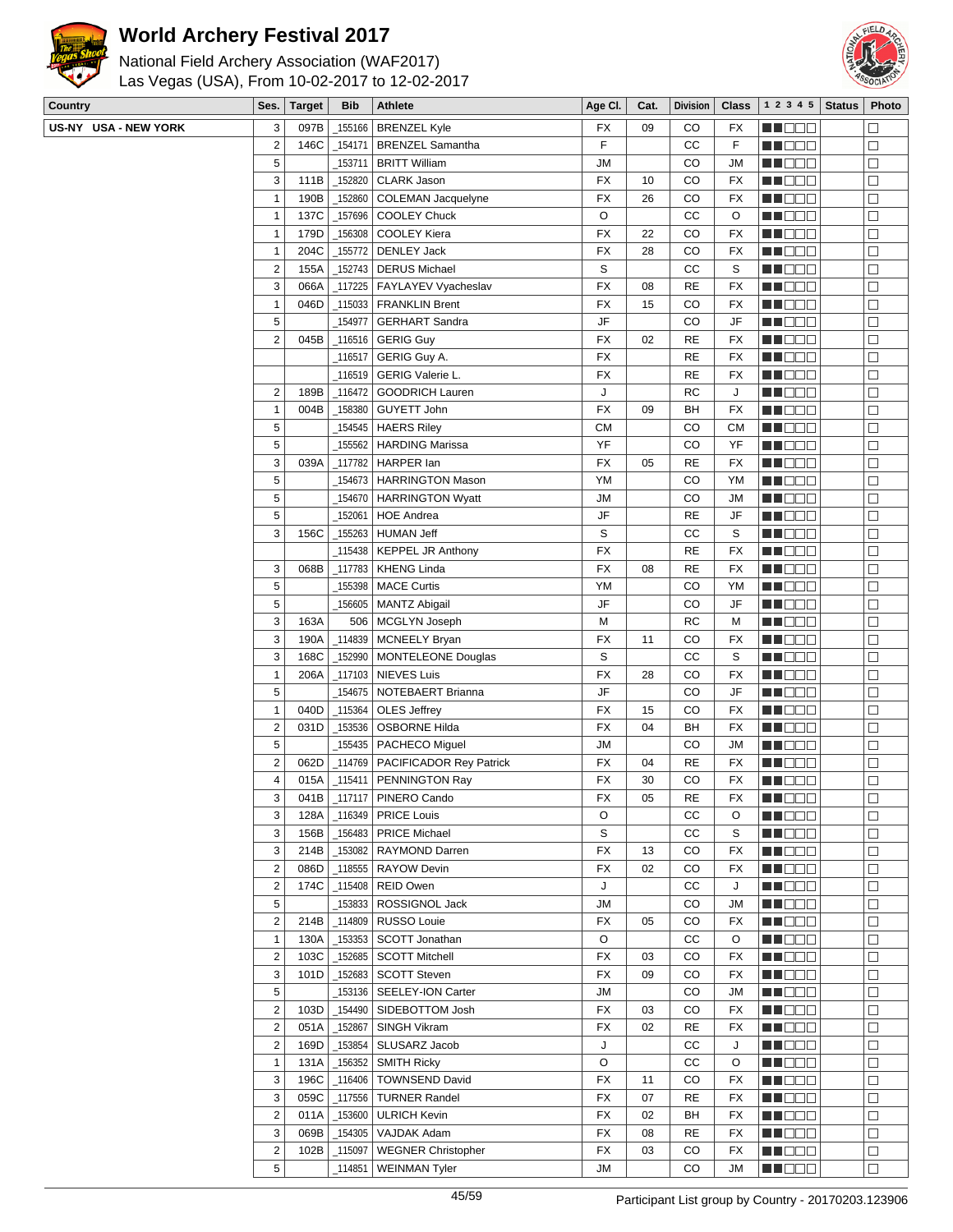



| Country              |                                  | Ses.   Target | Bib                | Athlete                                 | Age Cl.   | Cat.     | Division    | <b>Class</b> | $\vert$ 1 2 3 4 5   Status   Photo |                   |
|----------------------|----------------------------------|---------------|--------------------|-----------------------------------------|-----------|----------|-------------|--------------|------------------------------------|-------------------|
| US-NY USA - NEW YORK | $\mathbf{1}$                     | 019B          | 158538             | <b>WEST Adrienne</b>                    | FX        | 09       | <b>RE</b>   | FX           | MU DE O                            | $\Box$            |
|                      | $\overline{2}$                   | 055A          | _115495            | <b>WONG Andrew</b>                      | FX        | 03       | <b>RE</b>   | FX           | M DOO                              | $\Box$            |
|                      | $\mathbf{1}$                     | 016D          | _114858            | YU Kai                                  | FX        | 09       | <b>RE</b>   | FX           | MN O O O                           | $\Box$            |
|                      | $\mathbf{1}$                     | 133D          | _156495            | ZUREK Jonathan                          | O         |          | CC          | O            | <b>REDDE</b>                       | $\Box$            |
| US-OH USA-OHIO       | 4                                | 042A          | 155472             | BERNING-MATELL Audrey                   | FX        | 33       | CO          | FX           | MN DOO                             | $\Box$            |
|                      | $\overline{c}$                   | 206C          | 118676             | <b>BILLINGSLEY James</b>                | FX        | 05       | CO          | <b>FX</b>    | MA DE E                            | $\Box$            |
|                      | $\overline{c}$                   | 127A          | 154245_            | <b>BOUNCE Dustin</b>                    | O         |          | cc          | O            | MA DO O                            | $\Box$            |
|                      | $\overline{\mathbf{c}}$          | 016D          | _152753            | BOYER John                              | FX        | 02       | BH          | <b>FX</b>    | <b>REDDE</b>                       | $\Box$            |
|                      | 3                                | 032D          | 152754             | <b>BOYER Tressa</b>                     | <b>FX</b> | 08       | BH          | FX           | MN DO O                            | $\Box$            |
|                      | $\mathbf{1}$                     | 080B          | _158680            | <b>BURPEE Noah</b>                      | FX        | 19       | CO          | FX           | MOO O                              | $\Box$            |
|                      | $\overline{2}$                   |               |                    |                                         | FX        | 04       | <b>RE</b>   | FX           |                                    | $\Box$            |
|                      | $\overline{\mathbf{c}}$          | 066A<br>201D  | _152507            | <b>CARTER Corey</b>                     | O         |          | BC          | O            | <u>LI DEC</u><br><b>MA</b> OOO     | $\Box$            |
|                      | $\mathbf 2$                      |               | _114952            | <b>COOMBE Elizabeth</b>                 | FX        | 03       | <b>RE</b>   |              |                                    | $\Box$            |
|                      | $\mathbf{1}$                     | 057A<br>081C  | _114953<br>_156683 | COOMBE lan<br><b>ELLIOTT Robert</b>     | FX        | 19       | CO          | FX           | MN 888                             |                   |
|                      |                                  |               |                    |                                         |           |          |             | FX           | MA DE C                            | $\Box$<br>$\Box$  |
|                      | $\mathbf{1}$<br>$\overline{2}$   | 176A          | 118903             | EVOY Jason                              | FX        | 24<br>05 | CO          | FX           | ME DE C                            |                   |
|                      |                                  | 210D          | _154956            | <b>GAMBY Mark</b><br><b>GIRARD Fawn</b> | FX<br>O   |          | CO          | FX           | MU DO B                            | $\Box$            |
|                      | $\overline{2}$<br>$\overline{c}$ | 190D          | _153589            |                                         |           | 02       | BC          | O            | MN DOO                             | $\Box$            |
|                      |                                  | 013B          | $-116881$          | <b>GRIMM Hartley</b>                    | FX        |          | BH          | FX           | MN 88                              | $\Box$            |
|                      | 5                                |               | _116880            | <b>GRIMM Maddy</b>                      | JF        |          | CO          | JF           | MOO O                              | $\Box$            |
|                      | 3                                | 028C          | _119007            | <b>GUILFOYLE Julie</b>                  | FX        | 08       | BH          | FX           | MU O O O                           | $\Box$            |
|                      |                                  |               | 114982             | <b>HARR Dustin</b>                      | FX        |          | CO          | FX           | MU O O O                           | $\Box$            |
|                      | $\mathbf{1}$                     | 027D          | _157632            | <b>HARTMAN Caitlin</b>                  | FX        | 10       | <b>RE</b>   | FX           | MN DOO                             | $\Box$            |
|                      | $\mathbf 2$                      | 028D          | 157669             | <b>HECKER Justin</b>                    | <b>FX</b> | 04       | BH          | <b>FX</b>    | M DE S                             | $\Box$            |
|                      | $\overline{2}$                   | 110C          | 154405             | <b>HERRING Mark</b>                     | FX        | 04       | CO          | <b>FX</b>    | <b>MN</b> OOO                      | $\Box$            |
|                      | $\mathbf{1}$                     | 088A          | 156343             | <b>HOOVER Meredith</b>                  | FX        | 20       | CO          | FX           | MU DO B                            | $\Box$            |
|                      | $\overline{\mathbf{c}}$          | 207A          | 153280             | <b>KINCHEN Brent</b>                    | FX        | 05       | CO          | FX           | MN DO O                            | $\Box$            |
|                      | $\overline{c}$                   | 100B          | _155748            | LANE Dan                                | FX        | 03       | CO          | FX           | MOO D                              | $\Box$            |
|                      | $\mathbf{1}$                     | 031D          | 155749             | <b>LANE Jodie</b>                       | FX        | 14       | CO          | FX           | MA DE E                            | $\Box$            |
|                      | $\mathbf{1}$                     | 093C          | _116277            | <b>LORENCE Frank</b>                    | FX        | 21       | CO          | FX           | MU O O O                           | $\Box$            |
|                      | $\mathbf{1}$                     | 073A          | _116276            | <b>LORENCE Martha</b>                   | FX        | 18       | CO          | FX           | MN 888                             | $\Box$            |
|                      | $\mathbf{1}$                     | 008C          | _151911            | <b>MARKHAM Dave</b>                     | FX        | 09       | BH          | FX           | MOO O                              | $\Box$            |
|                      | 3                                | 214A          | 157653             | <b>MATTHEWS Rebekah</b>                 | <b>FX</b> | 13       | CO          | FX           | MOO D                              | $\Box$            |
|                      | 5                                |               | _151851            | <b>MCDONALD Trey</b>                    | YM        |          | CO          | YM           | M DO B                             | $\Box$            |
|                      | 3                                | 184D          | 8446               | <b>MCLAUGHLIN Daniel</b>                | М         |          | <b>RC</b>   | М            | MN 888                             | $\Box$            |
|                      | 3                                | 185B          | 11197              | MCLAUGHLIN Sean                         | М         |          | <b>RC</b>   | M            | MN 88                              | $\Box$            |
|                      | 3                                | 123D          | 152666             | <b>MOROCCO Randall</b>                  | O         |          | CC          | O            | <b>NNODO</b>                       | $\Box$            |
|                      | $\mathbf{1}$                     | 180B          | 155322             | <b>NEWMAN Norman</b>                    | FX        | 25       | CO          | FX           | MU O O O                           | $\Box$            |
|                      | $\mathbf{1}$                     | 177B          | _153856            | NOTESTINE Bob                           | FX        | 25       | CO          | FX           | MN 888                             | $\Box$            |
|                      | 2                                | 182A          |                    | $-155548$ ROOK Conner                   | J         |          | $_{\rm CC}$ | J            | <b>HOOD</b>                        | $\overline{\Box}$ |
|                      | $\mathbf 2$                      | 106C          | 157612             | ROY Lucas                               | FX        | 04       | CO          | FX           | MOO O                              | $\Box$            |
|                      | 5                                |               | _118671            | RUTKOWSKI Breanna                       | YF        |          | CO          | YF           | MU O O O                           | $\Box$            |
|                      | 3                                | 086D          | _157617            | <b>SAYLORS Hunter</b>                   | FX        | 07       | CO          | FX           | MU OO O                            | $\Box$            |
|                      | $\mathbf{1}$                     | 065C          | _153712            | <b>SMITH Cheryl</b>                     | FX        | 17       | CO          | FX           | MU DO B                            | $\Box$            |
|                      | 3                                | 089C          | _153113            | <b>SMITH Gary</b>                       | FX        | 08       | CO          | FX           | <b>MEDDE</b>                       | П                 |
|                      | $\overline{2}$                   | 213D          | 114847             | SMRDEL Adam                             | FX        | 05       | CO          | FX           | MU DO D                            | $\Box$            |
|                      |                                  |               | 115232             | <b>STEBNER Dean</b>                     | FX        |          | CO          | FX           | <b>MNODO</b>                       | $\Box$            |
|                      | 3                                | 153A          | _117845            | <b>TRACEY Valerie</b>                   | F         |          | CС          | F            | <b>MEDDD</b>                       | $\Box$            |
|                      | $\overline{\mathbf{c}}$          | 144A          | 1944               | VAN NATTA Jamie                         | F         |          | cc          | F            | <b>MARGO</b>                       | $\Box$            |
|                      | 3                                | 139A          | 116291             | <b>WORKMAN Elliott</b>                  | O         |          | cc          | O            | <b>MUDD</b>                        | $\Box$            |
|                      | 3                                | 126D          | _156863            | <b>ZMUGINSKY Skip</b>                   | O         |          | CC          | O            | MD 88                              | $\Box$            |
| US-OK USA - OKLAHOMA | 3                                | 208D          | 154883             | <b>BULLER Travis</b>                    | FX        | 13       | CO          | FX           | <b>NNODO</b>                       | $\Box$            |
|                      | 3                                | 107C          | _153310            | <b>CROOKS Jeff</b>                      | FX        | 10       | CO          | FX           | W OO D                             | $\Box$            |
|                      | 5                                |               | _153312            | <b>CROOKS Kolby</b>                     | YM        |          | CO          | YM           | <b>MUDDO</b>                       | $\Box$            |
|                      | 3                                | 076C          | _115126            | FRANZ Heath                             | <b>FX</b> | 06       | CO          | FX           | <b>MARGO</b>                       | $\Box$            |
|                      | 5                                |               | _115127            | FRANZ Parker                            | YM        |          | CO          | YM           | <b>MNO</b> OO                      | $\Box$            |
|                      | $\overline{2}$                   | 074A          | _154137            | <b>GILLEY Jennifer</b>                  | FX        | 01       | СL          | FX           | <b>RECOD</b>                       | $\Box$            |
|                      | 3                                | 090D          | _154136            | <b>GILLEY Rick</b>                      | FX        | 08       | CO          | FX           | <u>ma ce</u>                       | $\Box$            |
|                      | $\mathbf{1}$                     | 171D          | _153401            | GOODWIN Joseph                          | FX        | 24       | CO          | FX           | <b>REDDE</b>                       | $\Box$            |
|                      | $\mathbf{1}$                     | 205C          | 153402             | <b>GOODWIN Stacey</b>                   | FX        | 28       | CO          | FX           | <b>NNOOC</b>                       | $\Box$            |
|                      | 3                                | 045A          | _115413            | <b>GRIMALDI Jack</b>                    | FX        | 06       | <b>RE</b>   | FX           | <b>BEDDE</b>                       | $\Box$            |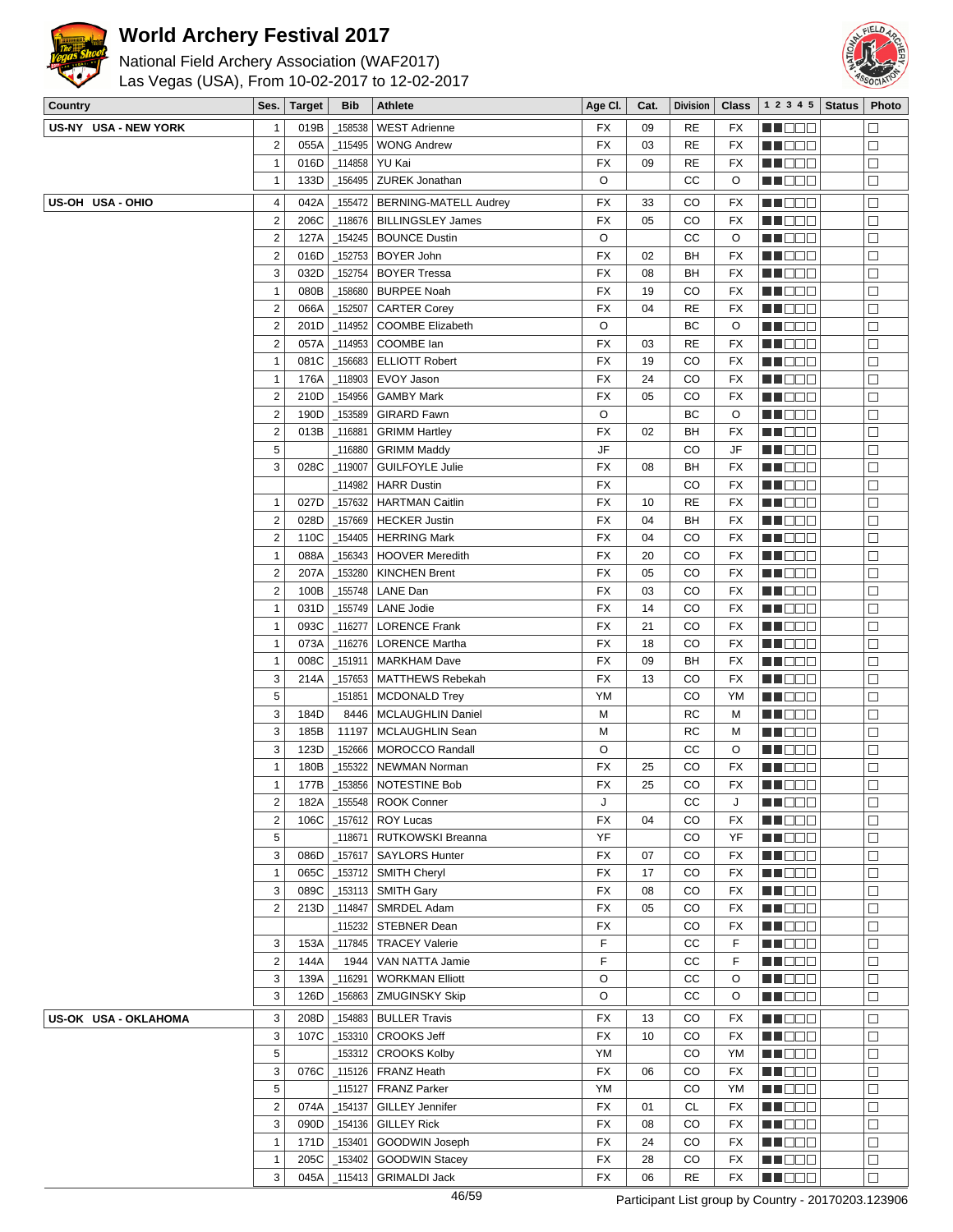



| Country              | Ses.                      | <b>Target</b> | <b>Bib</b> | Athlete                                        | Age CI.                 | Cat. | <b>Division</b> | Class     | 1 2 3 4 5          | <b>Status</b> | Photo       |
|----------------------|---------------------------|---------------|------------|------------------------------------------------|-------------------------|------|-----------------|-----------|--------------------|---------------|-------------|
| US-OK USA - OKLAHOMA | 4                         | 007C          | 116938     | <b>HOCKETT Freddy</b>                          | FX                      | 29   | CO              | FX        | MA DE C            |               | Τ           |
|                      | 5                         |               | 156665     | <b>HORTON Dakota</b>                           | <b>JM</b>               |      | CO              | JM        | M OO S             |               | $\Box$      |
|                      | 2                         | 144D          | 3619       | <b>JONES Erika</b>                             | F                       |      | CC              | F         | MU DO O            |               | $\Box$      |
|                      | 5                         |               | _116573    | LEE Anna                                       | YF                      |      | CO              | YF        | <u> Hees</u>       |               | $\Box$      |
|                      | $\mathbf{1}$              | 069A          | _154596    | <b>MONROE Lewis</b>                            | FX                      | 18   | CO              | <b>FX</b> | ME DE S            |               | $\Box$      |
|                      | 5                         |               | 152698     | <b>MOSS Kaylee</b>                             | YF                      |      | <b>RE</b>       | YF        | MU DO 3            |               | $\Box$      |
|                      | 3                         | 131B          | $\_154118$ | <b>MOSS Travis</b>                             | O                       |      | cc              | O         | MU DO O            |               | □           |
|                      | $\sqrt{2}$                | 185B          |            | _153520   OBLANDER Devin                       | J                       |      | <b>RC</b>       | J         | n de e             |               | $\Box$      |
|                      | 5                         |               | 153521     | OBLANDER Dylan                                 | YM                      |      | <b>RE</b>       | YM        | ME DE S            |               | $\Box$      |
|                      | 3                         | 098A          | 155049     | <b>RECKNAGEL Karl</b>                          | FX                      | 09   | CO              | FX        | M DE O             |               | □           |
|                      | 3                         | 004D          | _151903    | <b>SIMMONS Brent</b>                           | FX                      | 05   | BH              | FX        | M OO O             |               | □           |
|                      | 5                         |               |            | _151904 SIMMONS Jack                           | YM                      |      | CO              | YM        | M OO O             |               | $\Box$      |
|                      | $\mathbf{1}$              | 165B          |            | 14444   STEVENSON Kathleen Roberts             | F                       |      | <b>RC</b>       | F         | <u>Li i Biblio</u> |               | $\Box$      |
|                      | $\sqrt{2}$                | 045D          | _118485    | STEVENSON, JR Thomas                           | FX                      | 02   | <b>RE</b>       | <b>FX</b> | ME DE S            |               | $\Box$      |
|                      | $\sqrt{2}$                | 143A          | 15032      | WILLIAMS Brogan                                | F                       |      | cc              | F         | <u> HOOS</u>       |               | $\Box$      |
|                      | $\mathbf{1}$              | 119D          | _156487    | <b>WILLIAMS Gray</b>                           | FX                      | 23   | CO              | <b>FX</b> | M D D D            |               | $\Box$      |
| US-OR USA - OREGON   | 3                         | 211A          | _153414    | <b>AUDEH Maurice</b>                           | FX                      | 13   | CO              | FX        | MUO OO             |               | $\Box$      |
|                      | 3                         | 177C          | _154739    | <b>BABCOCK Ron</b>                             | S                       |      | CC              | S         | MN OO B            |               | $\Box$      |
|                      | 3                         | 121B          |            | 11152   BASS Henry                             | O                       |      | CC              | O         | <u>en de la</u>    |               | $\Box$      |
|                      | 5                         |               |            | 156840   BEAUVAIS Avery                        | YF                      |      | CO              | YF        | MI DE E            |               | $\Box$      |
|                      | $\mathbf{1}$              | 198B          |            | _154740   BRUDI Susan                          | FX                      | 27   | CO              | <b>FX</b> | MU OO B            |               | □           |
|                      | $\sqrt{2}$                | 172B          | 117440     | <b>CALLISON Parker</b>                         | J                       |      | CC              | J         | MN 888             |               | $\Box$      |
|                      | 3                         | 168B          | 155653     | <b>CHANTHAKHOUN Kam</b>                        | S                       |      | CC              | S         | MA BER             |               | $\Box$      |
|                      | $\sqrt{2}$                | 169B          | $\_156850$ | <b>CLAYTON Jesse</b>                           | J                       |      | cc              | J         | MU O O O           |               | $\Box$      |
|                      | 3                         | 172D          | _115599    | <b>CROWE Thomas</b>                            | S                       |      | cc              | S         | M DOO              |               | $\Box$      |
|                      | $\mathbf{1}$              | 185B          | _152533    | <b>DEDRICK Tammy</b>                           | FX                      | 25   | CO              | <b>FX</b> | MU DO O            |               | □           |
|                      | 3                         | 054D          | 156326     | DELEGANES Dan                                  | FX                      | 07   | <b>RE</b>       | FX        | ME DE E            |               | $\Box$      |
|                      | 5                         |               | 152811     | <b>DIXSON Alli</b>                             | YF                      |      | CO              | YF        | <u> Hees</u>       |               | $\Box$      |
|                      | $\mathbf{1}$              | 105A          | _152810    | <b>DIXSON James</b>                            | FX                      | 22   | CO              | FX        | MU OO B            |               | □           |
|                      | 3                         | 141D          | $\_153575$ | <b>ENGLISH Ben</b>                             | O                       |      | cc              | O         | MN OO B            |               | □           |
|                      | $\mathbf{1}$              | 027B          | _157639    | FINN Kym                                       | FX                      | 10   | <b>RE</b>       | FX        | MO DO              |               | $\Box$      |
|                      | $\boldsymbol{2}$          | 020C          | 156927     | FOUST Owen                                     | FX                      | 03   | BH              | <b>FX</b> | MU DO O            |               | $\Box$      |
|                      | $\mathbf{1}$              | 058C          | 118152     | <b>GOTTLIEB Brian</b>                          | FX                      | 17   | CO              | FX        | MU O O O           |               | □           |
|                      | $\mathbf{1}$              | 045A          | _155399    | <b>HARRIS Chris</b>                            | FX                      | 15   | CO              | FX        | NN OOO             |               | $\Box$      |
|                      | 5                         |               | 152679     | <b>HART Nathan</b>                             | YM                      |      | <b>RE</b>       | YM        | MA DEL             |               | $\Box$      |
|                      | 1                         | 108D          | 155855     | <b>HENDRICKS John</b>                          | FX                      | 22   | CO              | FX        | ME DE S            |               | $\Box$      |
|                      | $\mathbf{1}$              | 087B          | 156325     | HERNANDEZ John                                 | FX                      | 20   | CO              | FX        | MI DE E            |               | $\Box$      |
|                      | 5                         |               |            | 118759   INGRAM Jake                           | <b>JM</b>               |      | <b>CO</b>       | JМ        | MN 888             |               | □           |
|                      | $\overline{2}$            | 198A          | _117409    | <b>JOKINEN Robert</b>                          | O                       |      | BC              | O         | M DE S             |               | $\Box$      |
|                      | $\sqrt{5}$                |               |            | _156943   KAUFMAN Ben                          | <b>JM</b>               |      | <b>RE</b>       | <b>JM</b> | M DE B             |               | $\Box$      |
|                      | $\boldsymbol{2}$<br>5     | 060A          |            | _118238   LEBARON III Verlan                   | <b>FX</b><br>${\sf CM}$ | 03   | <b>RE</b><br>CO | FX        | MH BEE<br>MA ME    |               | $\Box$      |
|                      |                           | 032A          | $\_153767$ | <b>LONG Wiley</b><br>_115228   MARSHALL Andrew |                         | 08   |                 | CM        |                    |               | $\Box$      |
|                      | 3<br>3                    | 022B          |            | _153905   MATHISON David                       | FX<br>FX                | 07   | BH<br>BH        | FX<br>FX  | MH BEE<br>M DE E   |               | □<br>$\Box$ |
|                      | 5                         |               | _153904    | <b>MATHISON Hannah</b>                         | JF                      |      | CO              | JF        | M DOO              |               | $\Box$      |
|                      | $\overline{2}$            | 064C          | $-114771$  | NAKANISHI Michael                              | FX                      | 04   | RE              | FX        | MU OOO             |               | $\Box$      |
|                      | $\mathbf{1}$              | 033D          |            | _153514 NEILSON Shawna                         | <b>FX</b>               | 14   | CO              | FX        | MU DO U            |               | □           |
|                      | 4                         | 029B          |            | _152513   OKITA Karl                           | <b>FX</b>               | 32   | CO              | FX        | <b>MNODO</b>       |               | $\Box$      |
|                      | $\mathbf{1}$              | 170C          |            | _152830 PETERSON Craig                         | FX                      | 24   | CO              | FX        | <b>NNODO</b>       |               | $\Box$      |
|                      | $\overline{\mathbf{c}}$   | 100C          | _156907    | <b>PICK Bryce</b>                              | FX                      | 03   | CO              | FX        | <b>RECOR</b>       |               | □           |
|                      | 3                         | 027D          | $\_116332$ | POWELL Thomas                                  | FX                      | 08   | BH              | FX        | MU O O O           |               | □           |
|                      | 3                         | 051A          |            | $\_152989$ QUEEN Gene                          | FX                      | 06   | <b>RE</b>       | FX        | MN DOO             |               | $\Box$      |
|                      | 3                         | 175B          | _154571    | RAINES John                                    | S                       |      | CC              | S         | M DE S             |               | $\Box$      |
|                      |                           |               | _153256    | RAMIREZ Paola                                  | FX                      |      | CO              | FX        | MU DO B            |               | $\Box$      |
|                      | 5                         |               | _115399    | REDDY Maya                                     | YF                      |      | CO              | YF        | MU O O O           |               | $\Box$      |
|                      | $\overline{2}$            | 096C          | _155567    | ROBERTS-OLSEN Chris                            | <b>FX</b>               | 03   | CO              | FX        | <b>REDDE</b>       |               | $\Box$      |
|                      | 3                         | 084D          |            | $_1$ 117111   ROSS Casey                       | FX                      | 07   | CO              | FX        | M DE S             |               | $\Box$      |
|                      | $\overline{2}$            | 152A          |            | _153630   RUDDOCK Allan                        | S                       |      | $_{\rm CC}$     | S         | <b>MNODO</b>       |               | $\Box$      |
|                      | $\ensuremath{\mathsf{3}}$ | 075A          | _157040    | SENA Jeff                                      | <b>FX</b>               | 06   | CO              | FX        | MU OO O            |               | $\Box$      |
|                      | 3                         | 207B          |            | $\_156323$ SMITH Jack                          | FX                      | 12   | CO              | <b>FX</b> | <b>HEDDD</b>       |               | $\Box$      |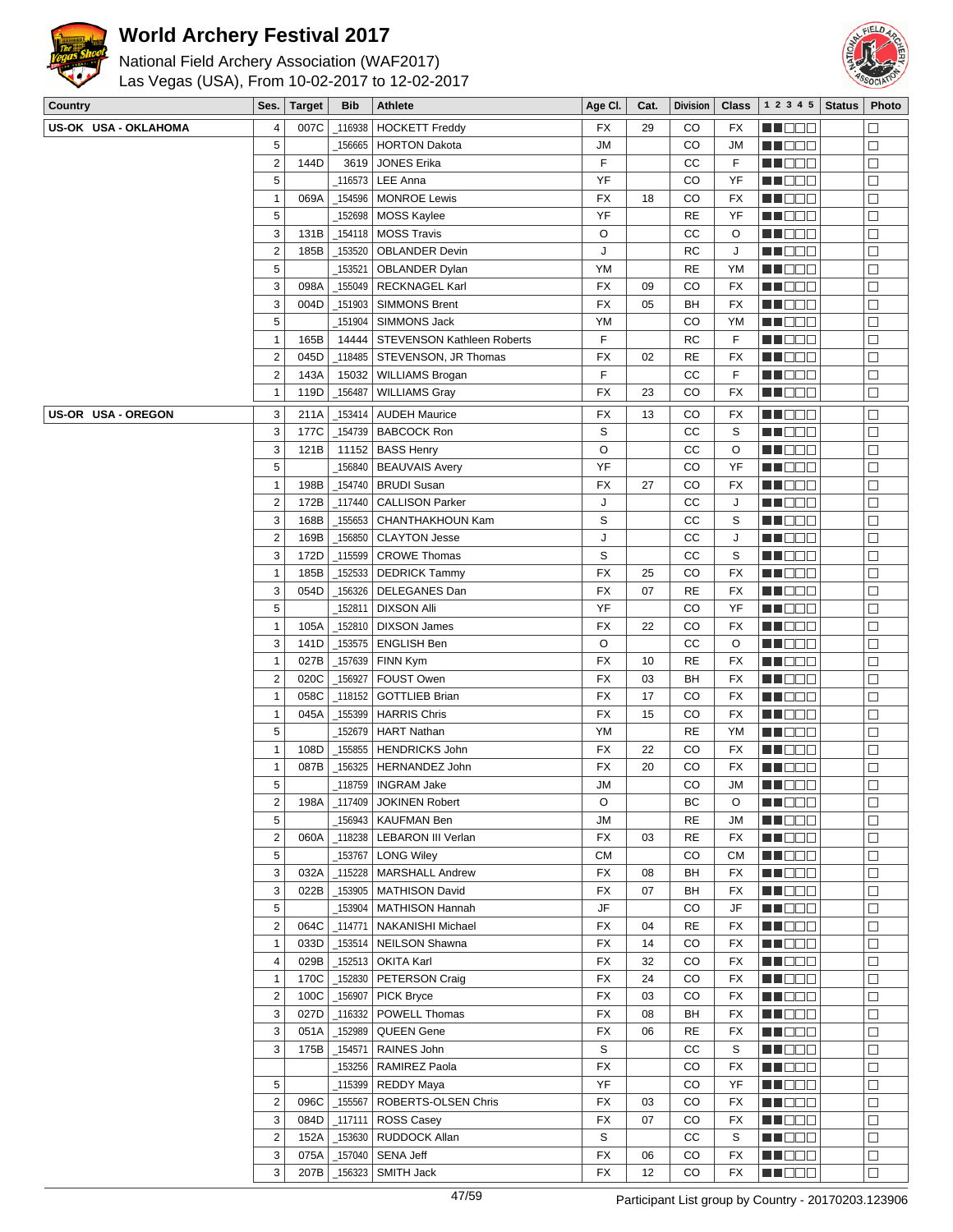



| Country                  | Ses.                | <b>Target</b> | <b>Bib</b> | Athlete                                       | Age CI.    | Cat.     | <b>Division</b> | <b>Class</b> | 1 2 3 4 5            | <b>Status</b> | Photo            |
|--------------------------|---------------------|---------------|------------|-----------------------------------------------|------------|----------|-----------------|--------------|----------------------|---------------|------------------|
| US-OR USA-OREGON         | $\mathbf{1}$        | 065A          | 157023     | SPANFELLNER Randy                             | FX         | 17       | CO              | FX           | e de la co           |               | $\Box$           |
|                          | $\overline{4}$      | 021A          | 154669     | STANSBERRY John                               | <b>FX</b>  | 31       | CO              | <b>FX</b>    | MU O O O             |               | $\Box$           |
|                          | 3                   | 174D          | 156793     | <b>SWANSON Keith</b>                          | S          |          | СC              | S            | MN OO B              |               | $\Box$           |
|                          | $\overline{2}$      | 040B          | 153472     | <b>TENNER Brandon</b>                         | <b>FX</b>  | 01       | RE              | FX           | n i Biblio           |               | $\Box$           |
|                          | $\mathbf{1}$        | 140D          | _115310    | <b>TOMLINSON Steve</b>                        | O          |          | СC              | O            | <b>MNOOO</b>         |               | $\Box$           |
|                          | 3                   | 215C          | _155371    | VANDERMEER Jacob                              | <b>FX</b>  | 13       | CO              | FX           | MU O O O             |               | $\Box$           |
|                          | 5                   |               | _154316    | <b>VERHEYDEN Eric</b>                         | CМ         |          | CO              | <b>CM</b>    | NN O O O             |               | $\Box$           |
|                          | $\overline{2}$      | 182B          | 154315     | VERHEYDEN James P                             | J          |          | CC              | J            | NN OOO               |               | $\Box$           |
|                          | 3                   | 030D          | _154560    | <b>VERHEYDEN James R</b>                      | <b>FX</b>  | 08       | BH              | FX           | e de la co           |               | $\Box$           |
|                          | $\mathbf{1}$        | 081B          | $-157408$  | <b>WILTSE Rebecca</b>                         | <b>FX</b>  | 19       | CO              | FX           | MU DE S              |               | $\Box$           |
| US-PA USA - PENNSYLVANIA | 5                   |               | _115130    | ALBERTSON K. Holt                             | YM         |          | CO              | YM           | MA DE E              |               | $\Box$           |
|                          | 5                   |               | _117743    | <b>ARTZ Alyssa</b>                            | YF         |          | <b>RE</b>       | YF           | MU DO B              |               | $\Box$           |
|                          | $\overline{2}$      | 015C          | _152687    | <b>BARTO Kevin</b>                            | FX         | 02       | BH              | FX           | NN O O O             |               | $\Box$           |
|                          | $\overline{2}$      | 087D          | $\_155700$ | <b>BECHTOLD Greg</b>                          | <b>FX</b>  | 02       | CO              | FX           | NN DE B              |               | $\Box$           |
|                          | $\mathbf{1}$        | 050C          |            | _155293   BENNER Greg                         | <b>FX</b>  | 16       | CO              | FX           | <u> Hose</u>         |               | $\Box$           |
|                          | $\overline{2}$      | 136D          | 156687     | <b>BENNETT II Jason</b>                       | O          |          | СC              | O            | ME DE S              |               | $\Box$           |
|                          | $\mathbf{1}$        | 164A          | 15029      | <b>BENNETT SHELTON Laura</b>                  | F          |          | <b>RC</b>       | F            | M HOO W              |               | $\Box$           |
|                          | $\mathbf{1}$        | 069B          | _155227    | <b>BLEILER Bruce</b>                          | <b>FX</b>  | 18       | CO              | <b>FX</b>    | M DOO                |               | $\Box$           |
|                          | 5                   |               | 153656     | <b>BROSSMAN Alissa</b>                        | JF         |          | <b>RE</b>       | JF           | N N D D D            |               | $\Box$           |
|                          | $\overline{2}$      | 174A          | 115690     | <b>BURKETT Jesse</b>                          | J          |          | CC              | J            | MA MER               |               | $\Box$           |
|                          | $\mathbf{1}$        | 129D          | _157701    | <b>CARTIA Joe</b>                             | O          |          | СC              | O            | MU DO B              |               | $\Box$           |
|                          | 5                   |               |            | CIPOLLO Amanda                                | JF         |          | CO              | JF           | en de la p           |               | $\Box$           |
|                          | $\mathbf{1}$        | 166C          | 153057     | <b>CLOPTON Taryn</b>                          | F          |          | <b>RC</b>       | F            | MU DEL               |               | $\Box$           |
|                          | $\overline{2}$      | 142D          | 1942       | <b>COLIN Christie</b>                         | F          |          | СC              | F            | n i Biblio           |               | $\Box$           |
|                          | $\mathbf{1}$        | 085C          | $-116038$  | <b>COLIN Terry</b>                            | <b>FX</b>  | 20       | CO              | FX           | MU O O O             |               | $\Box$           |
|                          | 3                   | 083C          | 154680     | <b>CUSTER David</b>                           | <b>FX</b>  | 07       | CO              | FX           | M D D D              |               | $\Box$           |
|                          | $\overline{2}$      | 174B          | 116882     | DANKO Dylan                                   | J          |          | CC              | J            | e de la co           |               | $\Box$           |
|                          | $\overline{2}$      | 164A          | _118504    | DEMMER III John                               | O          |          | BC              | O            | MA DE S              |               | $\Box$           |
|                          | 6                   | 001B          | 117899     | <b>FERRARO Anthony</b>                        | J          |          | CC              | J            | MU O O O             |               | $\Box$           |
|                          | 3                   | 179C          | _155919    | <b>FOULKROD Bob</b>                           | S          |          | CC              | S            | MNO OO               |               | $\Box$           |
|                          | $\mathbf{1}$        | 194B          | _153150    | <b>GARMAN Kevin</b>                           | <b>FX</b>  | 27       | CO              | <b>FX</b>    | en de la c           |               | $\Box$           |
|                          | 3                   | 211C          | $-118270$  | <b>GETTLE Corey</b>                           | <b>FX</b>  | 13       | CO              | FX           | <u> Hose</u>         |               | $\Box$           |
|                          | 3                   | 196A          | _156482    | <b>GILLESPIE Arthur</b>                       | <b>FX</b>  | 11       | CO              | <b>FX</b>    | MA DE E              |               | $\Box$           |
|                          | $\overline{2}$      | 008B          | 156590     | <b>GRIESEMER Bill</b>                         | <b>FX</b>  | 01       | BH              | FX           | MN DO B              |               | $\Box$           |
|                          | $\mathbf{1}$        | 131B          | _114755    | <b>GROSS Luke</b>                             | O          |          | СC              | O            | NN DE S              |               | $\Box$           |
|                          | $\mathbf 1$         | 082D          |            | _152719   HILBERT Del                         | FX         | 19       | CO              | <b>FX</b>    | N DE S               |               | $\Box$           |
|                          | $\mathbf 1$         | 150B          |            | _117685   HOCKMAN Pamela                      | F          |          | CC              | F            | <b>REDDE</b>         |               | $\Box$           |
|                          | $\overline{c}$      | 104A          |            | 153086 HOLDER Joseph                          | FX         | 04       | CO              | FX           | MN 888               |               | $\Box$           |
|                          | $\overline{2}$      | 079B          |            | _153085   HOLDER Thomas                       | FX         | 01       | CO              | FX           | MN 88                |               | $\Box$           |
|                          | 3                   | 095A          | 152964     | <b>HOLMES Abe</b>                             | FX         | 08       | CO              | FX           | <u>Ma diba</u>       |               | $\Box$           |
|                          | $\sqrt{2}$          | 214A          |            | _154688   HOMAN Joseph                        | FX         | 05       | CO              | FX           | MUDEO                |               | $\Box$           |
|                          | 8                   | 001A          |            | 15322 HOUSER David                            | O          |          | cc              | O            | MU DO B              |               | □                |
|                          | $\overline{2}$      | 098B          |            | _153102   HUNNELL Andy                        | <b>FX</b>  | 03       | CO              | FX           | MU DE B              |               | $\Box$           |
|                          | 3                   | 131A          | _153879    | <b>JACKSON Richard</b>                        | O          |          | cc              | O            | ME E E E             |               | $\Box$           |
|                          | $\overline{2}$      | 084B          | $\_118367$ | <b>KARSTETTER Chad</b>                        | <b>FX</b>  | 01       | CO              | FX           | <b>HEDDD</b>         |               | $\Box$           |
|                          | $\sqrt{5}$          |               |            | _118554   KAUFHOLD Casey                      | YF         |          | <b>RE</b>       | YF           | <b>HE</b> OOO        |               | $\Box$           |
|                          | 5                   |               |            | 118553   KAUFHOLD Conner                      | <b>JM</b>  |          | <b>RE</b>       | <b>JM</b>    | MNO OO               |               | $\Box$           |
|                          | $\mathbf{1}$        | 077C          | $-156833$  | <b>KULP Greg</b>                              | FX         | 19       | CO              | FX           | <b>HE</b> OOO        |               | $\Box$           |
|                          | $\mathbf{1}$        | 138B          |            | 156118   LAMBRIGHT Todd                       | O          |          | CC              | O            | <u>Ma dina</u>       |               | $\Box$           |
|                          | 5                   |               |            | 155852   LASH Carter                          | СM         |          | CO              | <b>CM</b>    | MU O O O             |               | $\Box$           |
|                          | 5                   |               |            | 155851   LASH Colton                          | ${\sf CM}$ |          | CO              | <b>CM</b>    | MU DO D              |               | $\Box$           |
|                          | 5                   |               |            | 153845   LUNGER Bethany                       | YF         |          | CO              | YF           | MN 888               |               | $\Box$           |
|                          | 5                   |               |            | 156661   LURCH Christian                      | <b>JM</b>  |          | CO              | JM           | ME SER               |               | $\Box$           |
|                          | 3                   | 105A          |            | _116711   MARCOZZI Gabriel                    | FX         | 09       | CO              | FX           | <b>MADOO</b>         |               | $\Box$           |
|                          | $\sqrt{2}$          | 003D          |            | $\_154786$ MCBRIDE Greg                       | FX         | 01       | BH              | FX           | <b>MA</b> OOO        |               | $\Box$           |
|                          | $\sqrt{2}$          | 007D          |            | _154785   MCBRIDE Melissa                     | FX         | 01       | BH              | FX           | MU DO B              |               | $\Box$           |
|                          | 5                   |               |            | 152262   MCCONAHY Lauren                      | YF         |          | CO              | YF           | MO O O               |               | $\Box$           |
|                          | $\overline{4}$<br>4 | 030B<br>022D  | _154677    | _154676   MCCRICKERD Bryan<br>MCCRICKERD Ryan | FX<br>FX   | 32       | CO<br>CO        | FX           | MU DE S<br>E E E E E |               | □                |
|                          | $\mathbf{1}$        | 085A          |            | _156124   MCCULLOUGH Mike                     | FX         | 31<br>20 | CO              | FX<br>FX     | <b>MADDE</b>         |               | $\Box$<br>$\Box$ |
|                          |                     |               |            |                                               |            |          |                 |              |                      |               |                  |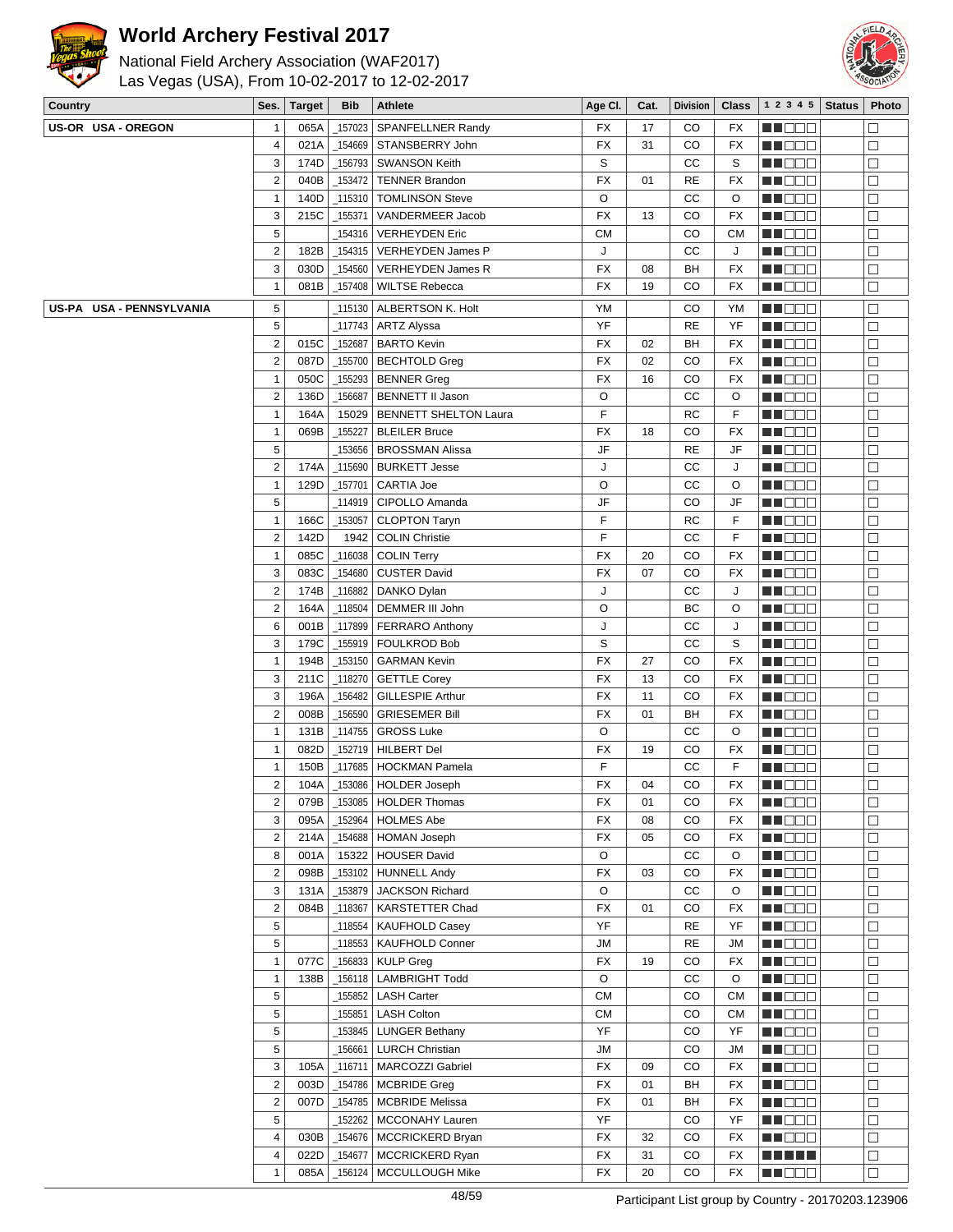



| Country                    | Ses.                                               | <b>Target</b> | <b>Bib</b>             | <b>Athlete</b>                                          | Age CI.   | Cat.     | <b>Division</b> | <b>Class</b> | 1 2 3 4 5              | <b>Status</b> | Photo       |
|----------------------------|----------------------------------------------------|---------------|------------------------|---------------------------------------------------------|-----------|----------|-----------------|--------------|------------------------|---------------|-------------|
| US-PA USA - PENNSYLVANIA   | $\overline{\mathbf{c}}$                            | 049B          | $-115133$              | <b>MCDONALD Randy</b>                                   | FX        | 02       | <b>RE</b>       | FX           | MA DE L                |               | $\Box$      |
|                            | $\mathbf{1}$                                       | 104A          | $-153148$              | <b>MILLER Rodney</b>                                    | FX        | 22       | CO              | <b>FX</b>    | MUOOO                  |               | $\Box$      |
|                            | 3                                                  | 212C          | $-153771$              | <b>MITCHELL Robert</b>                                  | <b>FX</b> | 13       | CO              | FX           | MU DO O                |               | $\Box$      |
|                            | 5                                                  |               | _152428                | MOOSE Hannah                                            | JF        |          | CO              | JF           | MO DO O                |               | $\Box$      |
|                            | $\mathbf 2$                                        | 128C          | 158695                 | <b>MORGAN Levi</b>                                      | O         |          | СC              | O            | MA DE L                |               | $\Box$      |
|                            | $\overline{\mathbf{c}}$                            | 146D          | 158696                 | <b>MORGAN Samantha</b>                                  | F         |          | СC              | F            | M DE O                 |               | □           |
|                            | $\mathbf{1}$                                       | 099C          | _152745                | <b>MORNINGSTAR Glenn</b>                                | FX        | 21       | CO              | FX           | M DO O                 |               | $\Box$      |
|                            | 5                                                  |               | 152727                 | <b>MURPHY Carolina</b>                                  | JF        |          | <b>RE</b>       | JF           | MA DE L                |               | $\Box$      |
|                            | 5                                                  |               | 153922                 | NEWLAND Amanda                                          | JF        |          | CO              | JF           | M DE B                 |               | $\Box$      |
|                            | $\mathbf{1}$                                       | 124D          | $-117177$              | <b>PARDUE Jared</b>                                     | O         |          | cc              | O            | MU DO U                |               | □           |
|                            | $\overline{\mathbf{c}}$                            | 124B          | 4242                   | POLISH Kevin                                            | O         |          | СC              | O            | MU DEL                 |               | □           |
|                            | 3                                                  | 198B          | _114984                | PRICE H. Donald                                         | <b>FX</b> | 11       | CO              | <b>FX</b>    | MA DE L                |               | $\Box$      |
|                            | $\overline{c}$                                     | 092D          | 156669                 | <b>REGA Brad</b>                                        | <b>FX</b> | 02       | CO              | FX           | M DEE                  |               | $\Box$      |
|                            | $\mathbf{1}$                                       | 095D          | _156137                | <b>REICHERT Ed</b>                                      | <b>FX</b> | 21       | CO              | FX           | M DE O                 |               | $\Box$      |
|                            | $\overline{\mathbf{c}}$                            | 005B          | 152220                 | <b>REIDER Charles</b>                                   | <b>FX</b> | 01       | BH              | FX           | MN DE U                |               | $\Box$      |
|                            | $\overline{2}$                                     | 021D          | $\_115140$             | <b>RIDER Melissa</b>                                    | <b>FX</b> | 03       | BH              | FX           | M D D D                |               | $\Box$      |
|                            | $\mathbf 2$                                        | 144C          | _153584                | RUTKOWSKI Madison                                       | F         |          | СC              | F            | ME DE L                |               | $\Box$      |
|                            | 5                                                  |               | _153163                | <b>SAPP Hunter</b>                                      | JM        |          | CO              | JM           | MA DE S                |               | □           |
|                            |                                                    |               | _151857                | <b>SEWINSKY Brieonna</b>                                | J         |          | СC              | J            | MU DO B                |               | □           |
|                            | $\mathbf{1}$                                       | 152C          | _156653                | SHERMAN Sara                                            | F         |          | СC              | F            | <b>REDDE</b>           |               | □           |
|                            |                                                    |               | _116141                | <b>SHULTZ Todd</b>                                      | S         |          | СC              | S            | <b>HE</b> OOO          |               | $\Box$      |
|                            | 1                                                  | 007A          | $-156591$              | <b>SHUTTER Jennifer</b>                                 | <b>FX</b> | 09       | BH              | <b>FX</b>    | MU DO B                |               | $\Box$      |
|                            | $\mathbf 2$                                        | 097B          | _152944                | SIMPSON John                                            | <b>FX</b> | 03       | CO              | FX           | M DO O                 |               | $\Box$      |
|                            | 5                                                  |               | 117057                 | <b>SISON Sabrina</b>                                    | JF        |          | <b>RE</b>       | JF           | M DO O                 |               | $\Box$      |
|                            | $\overline{2}$                                     | 191D          | $-114983$              | <b>SMOCK Calvin</b>                                     | O         |          | BC              | O            | MA DE L                |               | $\Box$      |
|                            | $\mathbf 2$                                        | 106D          | _116919                | <b>SNOW Garret</b>                                      | FX        | 04       | CO              | FX           | MA DE L                |               | $\Box$      |
|                            | $\mathbf{1}$                                       | 171C          | $-116582$              | SNOW Megan                                              | <b>FX</b> | 24       | CO              | <b>FX</b>    | MU DO O                |               | □           |
|                            | $\mathbf{1}$                                       | 073D          | $-154117$              | <b>STAMBUL Beverly</b>                                  | FX        | 18       | CO              | FX           | M DO O                 |               | $\Box$      |
|                            | $\overline{\mathbf{c}}$                            | 215C          | _155966                | <b>STAMBUL JR Larry</b>                                 | <b>FX</b> | 05       | CO              | FX           | MU DO O                |               | □           |
|                            | $\mathbf{1}$                                       | 098B          | _156138                | <b>STAUB Michelle</b>                                   | FX        | 21       | CO              | FX           | <u> Literatu</u>       |               | $\Box$      |
|                            | $\overline{c}$                                     | 085A          | _156632                | <b>STRALEY Frank</b>                                    | <b>FX</b> | 01       | CO              | FX           | MU DO B                |               | $\Box$      |
|                            | $\mathbf{1}$                                       | 125A          | _153640                | STRYCHALSKI Ted                                         | O         |          | cc              | O            | M OO O                 |               | $\Box$      |
|                            | 1                                                  | 089A          | 156823                 | <b>SWEITZER Craig</b>                                   | <b>FX</b> | 20       | CO              | FX           | M D D D                |               | $\Box$      |
|                            | $\overline{c}$                                     | 102A          | 156791                 | <b>SWEITZER Marc</b>                                    | <b>FX</b> | 03       | CO              | <b>FX</b>    | ME DE L                |               | $\Box$      |
|                            | 6                                                  | 004A          |                        |                                                         | S         |          | СC              | S            | n i Biblio             |               | □           |
|                            | 1                                                  | 091C          | $\_116501$<br>115088   | <b>TAZZA Tony</b>                                       | FX        | 20       | CO              | <b>FX</b>    | MU DO B                |               | □           |
|                            | $\mathbf{1}$                                       | 096A          | $-155237$              | <b>WALKER Larry</b>                                     | FX        | 21       | CO              |              |                        |               |             |
|                            | 5                                                  |               |                        | <b>WALKER Ron</b>                                       | YF        |          |                 | FX           | M DO D<br><b>MNOOO</b> |               | $\Box$      |
|                            |                                                    |               | _153161                | <b>WALTER Ena</b>                                       |           |          | CO              | YF           |                        |               | $\Box$      |
|                            | 4<br>$\overline{2}$                                |               |                        | 014C   _155970   WARFEL Cindy                           | FX<br>FX  | 30<br>01 | CO<br>BH        | FХ<br>FX     | <u> Liberal de la </u> |               | ப<br>□      |
|                            |                                                    |               |                        | 001B   _115142   WARNER Thomas                          | <b>FX</b> | 05       | CO              |              | WO OO U                |               |             |
|                            | $\overline{\mathbf{c}}$<br>$\overline{\mathbf{c}}$ |               |                        | 213C   155159   WELTY Eli<br>$\_$ 115151   WHITMAN Bill | O         |          | ВC              | FX           | <u> Literatu</u>       |               | □           |
|                            |                                                    | 197A          |                        |                                                         | J         |          |                 | $\circ$      | N NO DEI               |               | $\Box$<br>□ |
|                            | $\overline{\mathbf{c}}$<br>$\boldsymbol{2}$        | 171B<br>124A  | $-115256$<br>$-153778$ | WOODWORTH Tyler<br><b>YOUNG Matthew</b>                 | O         |          | СC<br>СC        | J<br>O       | <b>MNOOO</b>           |               | □           |
|                            |                                                    |               |                        |                                                         |           |          |                 |              | W OOO                  |               |             |
| US-RI USA - RHODE ISLAND   | 3                                                  | 212A          |                        | _152750   ALLARD David                                  | FX        | 13       | CO              | FX           | MUOOO                  |               | □           |
|                            | $\mathbf{1}$                                       | 035C          |                        | $_1$ 117403   HESS D'arce                               | FX        | 14       | CO              | FX           | MU DE B                |               | □           |
| US-SC USA - SOUTH CAROLINA | $\mathbf{1}$                                       | 193C          | 154599                 | <b>ANCTIL Elizabeth</b>                                 | FX        | 26       | CO              | FX           | <b>MNOOO</b>           |               | $\Box$      |
|                            | 3                                                  | 206C          | _158503                | <b>BLACK John</b>                                       | FX        | 12       | CO              | FX           | WO OO U                |               | □           |
|                            | $\overline{7}$                                     | 004B          | $-156318$              | <b>CARPENTER Sharon</b>                                 | F         |          | СC              | F            | <b>REDDO</b>           |               | □           |
|                            | $\mathbf{1}$                                       | 067B          |                        | _118368   CHAMPAIGN Chris                               | FX        | 18       | CO              | FX           | N NO DEI               |               | $\Box$      |
|                            | $\overline{\mathbf{c}}$                            | 145A          | 9591                   | <b>COCHRAN Carli</b>                                    | F         |          | СC              | F            | <b>MUDDO</b>           |               | □           |
|                            | 3                                                  | 138D          | _156893                | HADDOCK Ryan                                            | O         |          | СC              | $\circ$      | MU DO B                |               | □           |
|                            | 3                                                  | 054A          | _152988                | <b>INENAGA Hironobu</b>                                 | FX        | 07       | <b>RE</b>       | FX           | NN O O O               |               | □           |
|                            | $\overline{2}$                                     | 081A          | $-158502$              | <b>QUALLS Brent</b>                                     | <b>FX</b> | 01       | CO              | FX           | <b>REDDO</b>           |               | $\Box$      |
| US-SD USA - SOUTH DAKOTA   | $\mathbf{1}$                                       | 001A          | $-155379$              | <b>BARTOS Cedar</b>                                     | FX        | 09       | BH              | FX           | NN O O O               |               | $\Box$      |
|                            | $\overline{2}$                                     | 171C          | _155380                | <b>BARTOS Hannah</b>                                    | J         |          | CС              | J            | MO DO O                |               | $\Box$      |
|                            | $\overline{2}$                                     | 203B          |                        | $_1$ 157113   BECKER Brenna                             | O         |          | BС              | O            | <b>MNOOO</b>           |               | □           |
|                            | $\overline{\mathbf{c}}$                            | 097C          |                        | $-153806$ ELLIS Doug                                    | FX        | 03       | CO              | FX           | MUO OO                 |               | □           |
|                            | $\overline{2}$                                     |               |                        | 172D   153101   FETERL Cole                             | J         |          | cc              | J            | MUOOO                  |               | П           |
|                            |                                                    |               |                        |                                                         |           |          |                 |              |                        |               |             |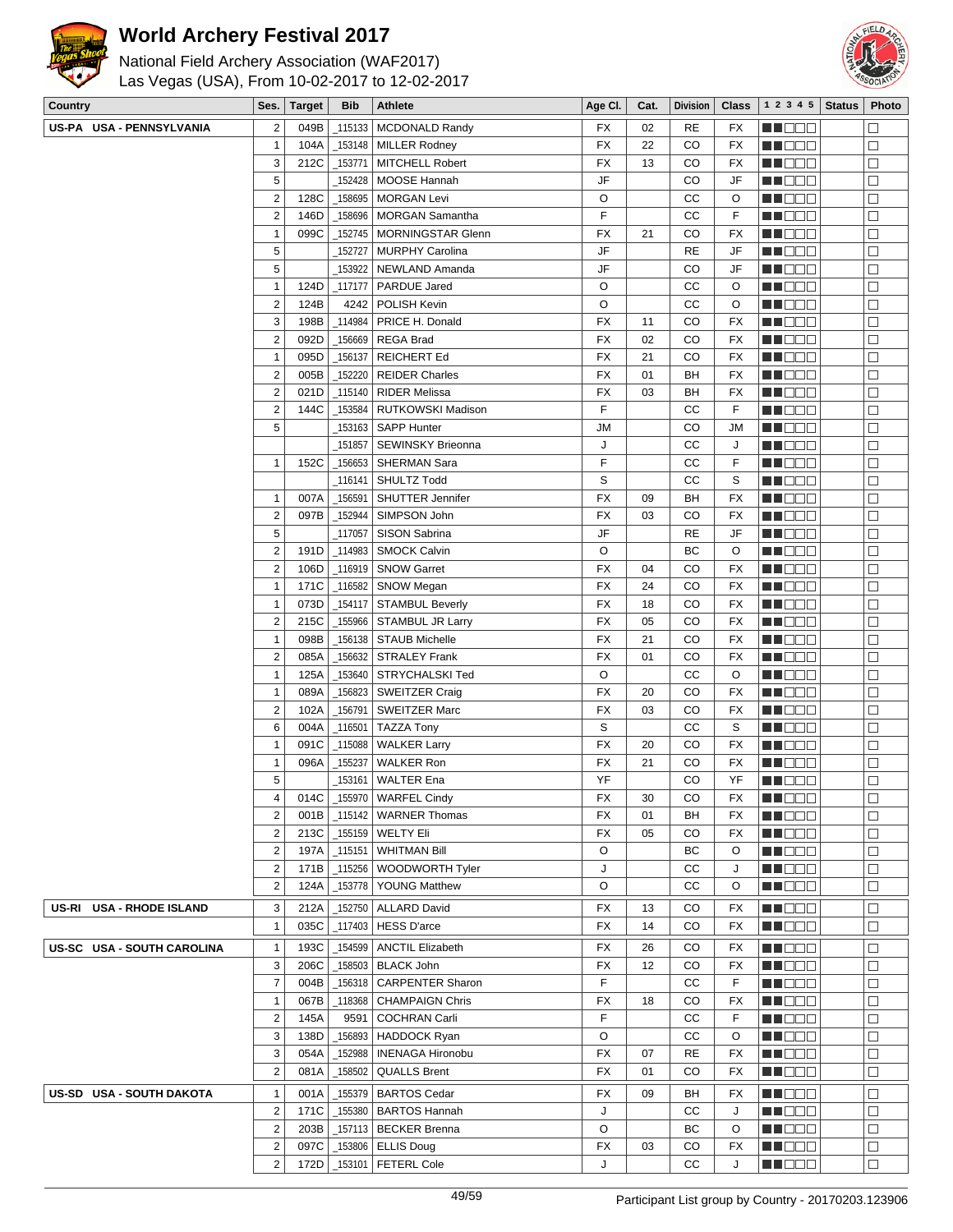



| <b>Legacy</b><br>National Field Archery Association (WAF2017) |                |             | Las Vegas (USA), From 10-02-2017 to 12-02-2017 |                                 |           |      |                 |              |                    | 全意<br>SOCIA |       |  |  |  |  |
|---------------------------------------------------------------|----------------|-------------|------------------------------------------------|---------------------------------|-----------|------|-----------------|--------------|--------------------|-------------|-------|--|--|--|--|
| Country                                                       |                | Ses. Target | <b>Bib</b>                                     | Athlete                         | Age CI.   | Cat. | <b>Division</b> | <b>Class</b> | $1 2 3 4 5$ Status |             | Photo |  |  |  |  |
| US-SD USA - SOUTH DAKOTA                                      | 3              |             |                                                | 025C   156783   FETERL Hailey   | <b>FX</b> | 07   | <b>BH</b>       | <b>FX</b>    | n in Film          |             |       |  |  |  |  |
|                                                               | 5              |             |                                                | 152386 HERRLEIN Danielle        | JF        |      | CO              | JF           | n in Eise          |             |       |  |  |  |  |
|                                                               |                |             |                                                | 177C   152385   HERRLEIN Sandy  | <b>FX</b> | 25   | <sub>CO</sub>   | <b>FX</b>    | MA DE E            |             |       |  |  |  |  |
|                                                               | $\overline{2}$ |             |                                                | 080B   153065   HOSTUTLER Brian | <b>FX</b> | 01   | CO              | <b>FX</b>    | n na n             |             |       |  |  |  |  |
|                                                               | 5              |             |                                                | 116709 JOHNSON Hailey           | YF        |      | CO              | YF           | ma mata            |             |       |  |  |  |  |
|                                                               | 5              |             |                                                | 158717   KEISER Gabrielle       | JF        |      | CO              | JF           | ma man             |             |       |  |  |  |  |
|                                                               | 5              |             |                                                | 118264 KLATT Easton             | <b>CM</b> |      | CO              | <b>CM</b>    | MA DE E            |             |       |  |  |  |  |
|                                                               | 5              |             |                                                | 118263   KLATT Jessarae         | YF        |      | CO              | YF           | man man            |             |       |  |  |  |  |
|                                                               |                |             |                                                |                                 | - - -     |      | --              | - - -        | _____              |             |       |  |  |  |  |

|                       | $\overline{2}$          | 080B |           | _153065   HOSTUTLER Brian                         | FX              | 01 | CO        | FX              | ME DE E           | $\Box$      |
|-----------------------|-------------------------|------|-----------|---------------------------------------------------|-----------------|----|-----------|-----------------|-------------------|-------------|
|                       | 5                       |      |           | 116709 JOHNSON Hailey                             | YF              |    | CO        | YF              | MA DE S           | $\Box$      |
|                       | 5                       |      |           | 158717   KEISER Gabrielle                         | JF              |    | CO        | JF              | ME 88             | □           |
|                       | $\mathbf 5$             |      |           | 118264   KLATT Easton                             | <b>CM</b>       |    | CO        | СM              | MU DE L           | $\Box$      |
|                       | 5                       |      |           | _118263   KLATT Jessarae                          | YF              |    | CO        | YF              | MI DE LI          | $\Box$      |
|                       | $\mathbf{1}$            | 205D | $-153651$ | KOCHERSBERGER AI                                  | FX              | 28 | CO        | FX              | <b>NN</b> OOO     | $\Box$      |
|                       | $\overline{2}$          | 134A | _153737   | MCCLANAHAN Wade                                   | O               |    | СC        | O               | MU OO U           | $\Box$      |
|                       | 1                       | 075D | _156070   | <b>MONRAD Robbie</b>                              | FX              | 19 | CO        | FX              | MU DO B           | $\Box$      |
|                       | $\sqrt{5}$              |      | _152951   | <b>MORRIS Caleb</b>                               | <b>CM</b>       |    | CO        | CМ              | MN 888            | $\Box$      |
|                       | $\sqrt{5}$              |      | _154270   | <b>MOULTON Adam</b>                               | <b>CM</b>       |    | CO        | СM              | <u> Literatu</u>  | □           |
|                       | 3                       | 104B |           | _154269   MOULTON Jack                            | <b>FX</b>       | 09 | CO        | <b>FX</b>       | MU DO B           | $\Box$      |
|                       | $\mathbf{1}$            | 009A |           | _155096   NILES Pam                               | FX              | 09 | BH        | FX              | M O O O           | □           |
|                       | $\sqrt{5}$              |      | _117905   | PIETRZAK-SCHROEDER Thomas                         | JМ              |    | CO        | JM              | <b>MNODO</b>      | $\Box$      |
|                       | $\mathbf{1}$            | 175C | _153805   | RADDATZ Jennnifer                                 | <b>FX</b>       | 24 | CO        | FX              | M DE B            | $\Box$      |
|                       | 5                       |      | _155327   | <b>TESCH Sadie</b>                                | YF              |    | CO        | YF              | M NO W            | $\Box$      |
|                       | $\overline{2}$          | 075B | _157698   | <b>WITHERS Trent</b>                              | FX              | 01 | <b>CL</b> | FX              | MU DO 3           | □           |
| US-TN USA - TENNESSEE | 8                       | 005B | 7577      | <b>BEAUBOUEF Chance</b>                           | O               |    | СC        | O               | MU DO D           | □           |
|                       | 3                       | 181D |           | _158068   BLANKINSHIP Charles                     | S               |    | СC        | S               | MU OO U           | □           |
|                       | $\sqrt{5}$              |      |           | _116653   BROWN Jace                              | JF              |    | CO        | JF              | M NO S            | □           |
|                       | $\sqrt{2}$              | 142B | $-157021$ | <b>CALLOWAY Connie</b>                            | F               |    | CC        | F               | <b>RECODE</b>     | $\Box$      |
|                       | $\mathbf{1}$            | 085D |           | $_1$ 157958 DANIELS James                         | FX              | 20 | CO        | FX              | <b>MNOOO</b>      | □           |
|                       | 3                       | 155B | _152388   | <b>HUTCHISON Steve</b>                            | S               |    | cc        | S               | MU DO B           | □           |
|                       | 3                       | 011A | _157886   | <b>JOHNSON Harvie</b>                             | <b>FX</b>       | 06 | BH        | FX              | MUOOO             | $\Box$      |
|                       | 4                       | 044D | _157607   | <b>LIN Allen</b>                                  | FX              | 10 | <b>RE</b> | FX              | <b>MNODO</b>      | $\Box$      |
|                       | 3                       | 191A |           | _156705   ODOM Edward                             | FX              | 11 | CO        | FX              | <b>MN</b> OOO     | $\Box$      |
|                       | 1                       | 137D | $-154502$ | <b>WINTERS Nathan</b>                             | O               |    | CC        | O               | MU DO B           | □           |
|                       | $\overline{2}$          | 167C |           | _157884   WORTHINGTON Bobby                       | O               |    | BC        | O               | NH DE B           | $\Box$      |
| US-TX USA - TEXAS     | 3                       | 018C |           | $_1$ 16567   ALBERT Troy                          | FX              | 07 | BH        | FX              | <b>MNO</b> OO     | □           |
|                       | 5                       |      |           | _115307 ALMARAZ Joseph                            | YM              |    | CO        | YM              | MNO OO            | □           |
|                       | $\overline{\mathbf{c}}$ | 200D |           | _158721   AVIS Tommy                              | O               |    | BC        | O               | MN 888            | $\Box$      |
|                       | $\overline{4}$          | 032A | $-116587$ | <b>BARBER Nolen</b>                               | <b>FX</b>       | 32 | CO        | FX              | <b>REDDO</b>      | $\Box$      |
|                       | 5                       |      |           | _158245   BASS Ramsey                             | JМ              |    | CO        | JM              | MU DE L           | $\Box$      |
|                       | $\overline{2}$          | 166C |           | $_1$ 115501   BATEMAN Earle                       | O               |    | BC        | O               | MU DE L           | □           |
|                       | 3                       | 174C |           | $_1$ 117779   BEAVIN Jerry                        | S               |    | cc        | S               | MU DO D           | $\Box$      |
|                       | $\sqrt{5}$              |      |           | _115216   BERTHELOT Shea                          | YF              |    | <b>RE</b> | YF              | <b>MN</b> OOO     | $\Box$      |
|                       | $\boldsymbol{2}$        | 090B | _156937   | <b>BONHAM Torrey</b>                              | FX              | 02 | CO        | FX              | MU DO S           | $\Box$      |
|                       | 5                       |      |           | _115699   BOOTH Ryan                              | YM              |    | CO        | YM              | MN OO B           | □           |
|                       | $\mathbf{1}$            | 179B |           | 156779   BRAWLEY Ken                              | FX              | 25 | CO        | FX              | <b>REDDE</b>      | $\Box$      |
|                       | $\overline{2}$          |      |           | 061C   118854   BREWER Frank                      | FX              | 03 | <b>RE</b> | <b>FX</b>       | MU DE B           | $\Box$      |
|                       | 2                       | 147D |           | $-156472$ BURKE Richy                             | S               |    | СC        | S               | MU O O O          | $\Box$      |
|                       | $\mathbf{1}$            | 078D |           | _116978   CARLINE Nathan                          | <b>FX</b>       | 19 | CO        | FX              | MU DE L           | □           |
|                       |                         |      |           | _114859 CAVAZOS Felipe                            | FX              |    | CO        | FX              | Martin Mar        | □           |
|                       | 5                       |      |           | _117557 CAVAZOS Hugo                              | YM              |    | CO        | YM              | <b>HE</b> OOO     | $\Box$      |
|                       | 3                       | 171B | 155746    | <b>CHAMBERS Marty</b>                             | S               |    | СC        | S               | <b>REDD</b> O     | □           |
|                       | $\mathbf{1}$            | 076A | _158687   | CHAPOY Jose                                       | FX              | 19 | CO        | FX              | MU DO B           | □           |
|                       | $\mathbf{1}$            | 042A | _153687   | CHRISTMAS Aaron                                   | FX              | 15 | CO        | FX              | MU DO D           | $\Box$      |
|                       | 4                       | 017C | $-153403$ | CIVELLO Michael                                   | <b>FX</b>       | 30 | CO        | FX              | MU DO D           | $\Box$      |
|                       | 5                       |      | 152181    | <b>CLAMON Kemper</b>                              | YF              |    | <b>RE</b> | YF              | <b>MN</b> OOO     | □           |
|                       | $\mathbf{1}$            | 086B | 114962    | COOPER Amanda                                     | FX              | 20 | CO        | FX              | MU DO D           | □           |
|                       | $\mathbf{1}$            | 089D |           | _156335   COSTIGAN Tracy                          | FX              | 20 | CO        | FX              | MU DEL            | □           |
|                       | $\overline{\mathbf{c}}$ | 018D | _156336   | COSTIGAN, JR. Gerald L.                           | FX              | 03 | BH        | FX              | <b>RECOR</b>      | $\Box$      |
|                       | 3                       | 026D |           | _153498 CRUZAN Rose                               | FX              | 08 | BH        | FX              | <b>MN</b> OOO     | $\Box$      |
|                       | 5<br>$\mathbf{1}$       |      | $-115257$ | DAVIS Erin                                        | YF              |    | CO        | YF              | MU DO D           | □           |
|                       | 5                       | 185A |           | _154065   ELLEDGE Lance<br>_117555   FISHER Aidan | FX<br><b>CM</b> | 25 | CO<br>CO  | FX<br><b>CM</b> | MNO OB<br>MU DO D | □<br>$\Box$ |
|                       | $\sqrt{5}$              |      |           | _117554   FISHER Ella                             | YF              |    | CO        | YF              | <b>HE</b> OOO     | $\Box$      |
|                       | $\overline{2}$          | 048B |           | $-152159$ GIBILARO Ariel                          | <b>FX</b>       | 02 | <b>RE</b> | FX              | MU DO D           | $\Box$      |
|                       |                         |      |           |                                                   |                 |    |           |                 |                   |             |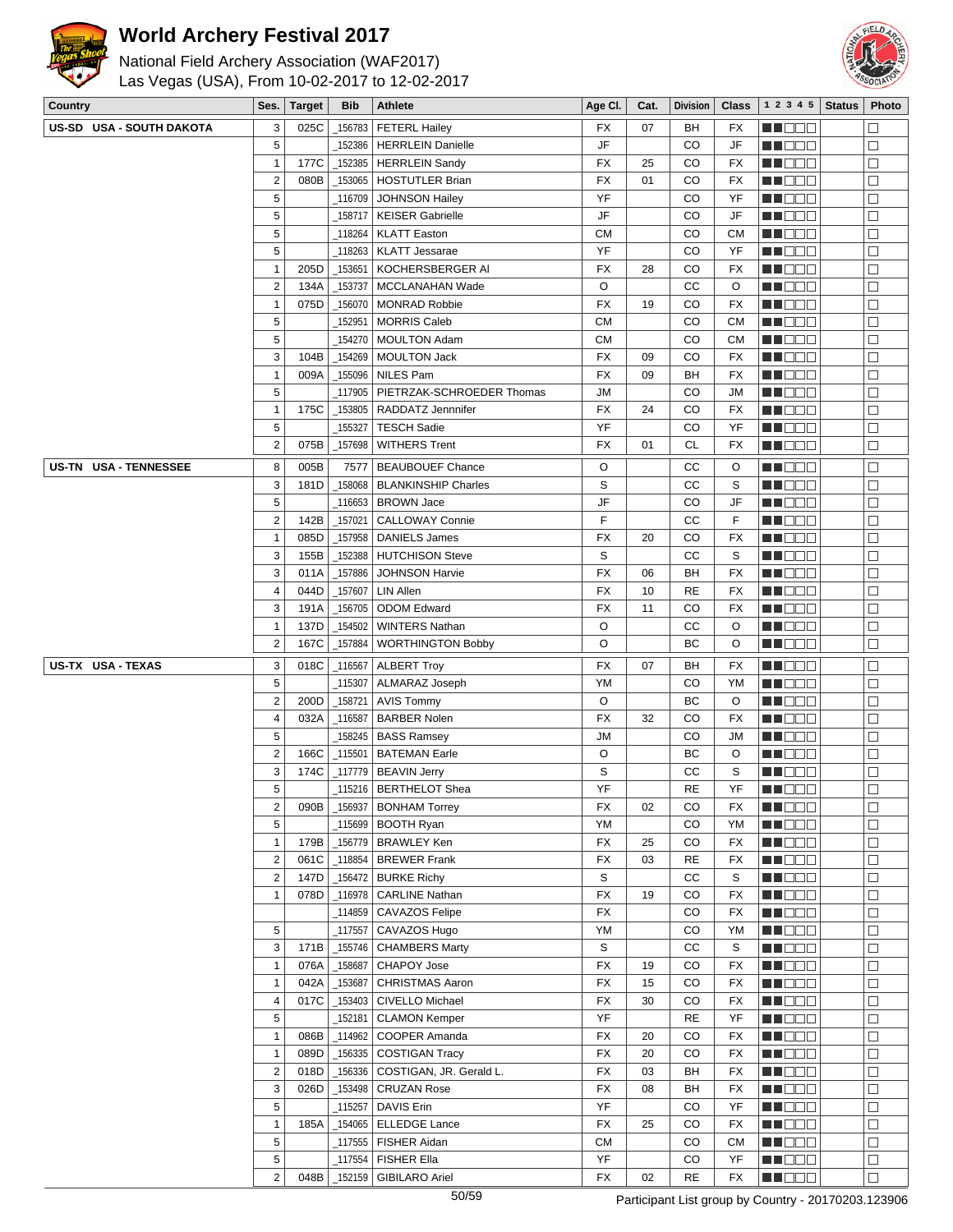

US-TX USA - TEXAS

## **World Archery Festival 2017**



| Country           | Ses.                    | <b>Target</b> | <b>Bib</b> | Athlete                        | Age CI.   | Cat. | Division  |           | Class $\vert$ 1 2 3 4 5   Status | Photo                |
|-------------------|-------------------------|---------------|------------|--------------------------------|-----------|------|-----------|-----------|----------------------------------|----------------------|
| US-TX USA - TEXAS | $\overline{2}$          | 175B          |            | _154600   GONZALES J P         | J         |      | CC        | J         | MA DE EL                         | П                    |
|                   | 5                       |               |            | 156456 GONZALES Jacob          | <b>YM</b> |      | CO        | YM        | MU DO B                          | $\Box$               |
|                   | 4                       | 012D          | _153898    | GONZALES Santos                | FX        | 30   | CO        | FX        | MU DO B                          | $\Box$               |
|                   | 3                       | 111C          | 156905     | GRANT Michael                  | FX        | 10   | CO        | FX        | <b>REDDO</b>                     | $\Box$               |
|                   | $\mathbf{1}$            | 189B          | 156450     | <b>GRANT William</b>           | FX        | 26   | CO        | FX        | <b>MNOOO</b>                     | $\Box$               |
|                   | $\overline{2}$          | 058A          | 152265     | <b>GROVER Matthew</b>          | <b>FX</b> | 03   | <b>RE</b> | FX        | MU DO B                          | $\Box$               |
|                   | $\overline{2}$          | 046A          | 152486     | <b>HANSON Matthew</b>          | FX        | 02   | <b>RE</b> | FX        |                                  | □                    |
|                   | $\sqrt{5}$              |               |            |                                | <b>JM</b> |      | <b>RE</b> |           | MN 888                           |                      |
|                   |                         |               | 153867     | <b>HARO Joel</b>               |           |      |           | JМ        | MN OO O                          | $\Box$               |
|                   | $\sqrt{5}$              |               |            | 114928   HARRIS Austin         | YM        |      | CO        | ΥM        | MU DE E                          | $\Box$               |
|                   | $\mathbf{1}$            | 084B          | _152457    | HARRIS Rusty                   | FX        | 20   | CO        | FX        | MUO OO                           | $\Box$               |
|                   | $\mathbf 2$             | 060D          |            | _117618   HAYNES Elizabeth     | FX        | 03   | <b>RE</b> | FX        | MUO OO                           | $\Box$               |
|                   | $\overline{1}$          | 125B          |            | _152966   HEISKELL Barry       | O         |      | СC        | O         | MU DO O                          | $\Box$               |
|                   | $\overline{1}$          | 042B          |            | _116429   HERNANDEZ Roman      | FX        | 15   | CO        | FX        | <b>REDDO</b>                     | $\Box$               |
|                   | $\overline{2}$          | 149D          |            | $\_$ 152813   HICKS Billy      | S         |      | СC        | S         | MU DO B                          | $\Box$               |
|                   | $\overline{5}$          |               |            | _115250   HONEYCUTT Bayli      | YF        |      | CO        | YF        | MU OOO                           | □                    |
|                   | 3                       | 028D          |            | _154256   HORAK Sheila         | FX        | 08   | BH        | FX        | MN O O O                         | $\Box$               |
|                   | $\overline{1}$          | 207A          | 154909     | <b>IBUS Rodel</b>              | FX        | 28   | CO        | FX        | <b>REDDO</b>                     | $\Box$               |
|                   | $\sqrt{5}$              |               |            | 116883   ISRAEL Samantha       | JF        |      | <b>RE</b> | JF        | MU DO B                          | □                    |
|                   | $\overline{2}$          | 026B          |            | 154923 JARRETT Mick            | FX        | 04   | BH        | FX        | MU OOO                           | □                    |
|                   | $\overline{\mathbf{c}}$ | 166B          | 154787     | <b>JENKINS Steve</b>           | O         |      | ВC        | O         | NN DE S                          | $\Box$               |
|                   | 5                       |               | 114844     | JIANG Leia                     | YF        |      | CO        | YF        | <b>REDDO</b>                     | $\Box$               |
|                   |                         |               |            |                                |           |      |           |           |                                  |                      |
|                   | 5                       |               |            | 114845 JIANG Melody            | YF        |      | CO        | YF        | <b>MNOOO</b>                     | $\Box$               |
|                   | $\mathbf{1}$            | 115B          |            | 115368   KAMILAR Victoria      | FX        | 23   | CO        | FX        | MU DO B                          | □                    |
|                   | $\overline{2}$          | 199C          | _115334    | KIM Poul                       | O         |      | ВC        | O         | <b>REDDE</b>                     | □                    |
|                   | $\sqrt{5}$              |               | 152805     | KIMBRELL Aerin                 | JF        |      | <b>RE</b> | JF        | <b>HE</b> DOO                    | $\Box$               |
|                   | $\sqrt{3}$              | 161A          | 11664      | KLIMITCHEK Collin              | M         |      | RC        | М         | <b>MA</b> DOO                    | $\Box$               |
|                   | $\sqrt{5}$              |               |            | _117484   KNOX Haley           | CF        |      | CO        | CF        | MU DO B                          | □                    |
|                   | $\mathbf{1}$            | 184C          | 114841     | <b>KNUTSON Kirsten</b>         | FX        | 25   | CO        | FX        | <b>RECOR</b>                     | $\Box$               |
|                   | $\overline{2}$          | 062A          |            | _115502   KOCUREK Zachary      | FX        | 04   | <b>RE</b> | FX        | <b>RECOR</b>                     | $\Box$               |
|                   | $\overline{2}$          | 052D          | 117495_    | KOEHL Heather                  | <b>FX</b> | 02   | <b>RE</b> | FX        | ME DE E                          | $\Box$               |
|                   | 3                       | 192B          |            | _117896   KUHL Rodger          | <b>FX</b> | 11   | CO        | FX        | MU DO B                          | $\Box$               |
|                   | $\overline{1}$          | 148D          | 154551     | <b>LEBOEUF Melanie</b>         | F         |      | СC        | F         | MN 888                           | □                    |
|                   | 5                       |               |            |                                | JF        |      | <b>RE</b> | JF        |                                  | $\Box$               |
|                   |                         |               |            | _115242   LECHNER Ramsey       |           |      |           |           | MA DE C                          |                      |
|                   | $\overline{2}$          | 064B          |            | 156122   LEE Daniel            | FX        | 04   | <b>RE</b> | FX        | MA BELE                          | $\Box$               |
|                   | $\overline{1}$          | 155A          | 156611     | <b>LEROY Laurie</b>            | F         |      | CC        | F         | MU DOO                           | $\Box$               |
|                   | $\sqrt{3}$              | 113A          | _153447    | <b>LEVINSOHN Leon</b>          | FX        | 10   | CO        | FX        | MU DO B                          | □                    |
|                   | 5                       |               |            | 115286   LIU Joshua            | YM        |      | CO        | YM        | MA DO O                          | $\Box$               |
|                   | $\mathbf{1}$            | 175D          |            | _114770   LOPEZ Sergio         | FX        | 24   | CO        | FX        | <b>REDDO</b>                     | $\Box$               |
|                   | $\boldsymbol{2}$        |               |            | 072B   156773   LOWE Michael   | FX        | 01   | CL        | <b>FX</b> | <b>RECOD</b>                     | $\overline{\square}$ |
|                   | 5                       |               |            | 116220   LUO Gabriella         | YF        |      | RE        | YF        | MU OOO                           | □                    |
|                   | $\sqrt{5}$              |               |            | _114909   MARX Riley           | JF        |      | RE        | JF        | <b>REDDE</b>                     | □                    |
|                   | $\sqrt{5}$              |               |            | 117128   MATTESON Alexis       | YF        |      | CO        | YF        | MN 888                           | $\Box$               |
|                   | 3                       | 001A          |            | 117402   MAY Marvin            | FX        | 05   | BH        | FX        | <u>Maca</u>                      | $\Box$               |
|                   | $\mathbf{1}$            | 138A          |            | 115299   MERCER Lance          | O         |      | СC        | O         | MU OOO                           | $\Box$               |
|                   | $\overline{2}$          | 197B          |            | 115298   MERCER, JR. John      | O         |      | ВC        | O         | MU DOO                           | $\Box$               |
|                   | $\overline{2}$          | 195A          |            | $\_$ 117483 $\vert$ ORTIZ Jose | O         |      | ВC        | O         | <b>MA</b> OOO                    | $\Box$               |
|                   |                         |               |            | 156109   OWENS Elaine          |           |      |           |           |                                  | $\Box$               |
|                   | $\mathbf{1}$            | 002B          |            |                                | FX        | 09   | BH        | FX        | <b>MEDDE</b>                     |                      |
|                   | 3                       | 012C          |            | _157652 PADGETT Ashley         | FX        | 06   | BH        | FX        | MU OOO                           | $\Box$               |
|                   | $\mathbf{1}$            | 050A          | 115157     | <b>PEREZ Carlos</b>            | FX        | 16   | CO        | FX        | MU DO S                          | $\Box$               |
|                   | 4                       | 036B          |            | _116175   PERKINS Derrick      | FX        | 32   | CO        | FX        | <b>REDDE</b>                     | $\Box$               |
|                   |                         |               |            | _116072   PETERMAN Michael     | O         |      | СC        | O         | <b>MNOOO</b>                     | $\Box$               |
|                   | $\sqrt{5}$              |               |            | $_1$ 117285   PETERS Chet      | YM        |      | CO        | YM        | MU DE S                          | $\Box$               |
|                   | $\mathbf{1}$            | 102B          |            | _118328   PHETTEPLACE Enoch    | FX        | 22   | CO        | FX        | MU DO B                          | $\Box$               |
|                   | $\mathbf{1}$            | 148A          | _118327    | PHETTEPLACE Stacey             | F         |      | СC        | F         | <b>RECOR</b>                     | $\Box$               |
|                   | $\sqrt{5}$              |               | 114921     | PHILLIPS Aidan                 | YM        |      | CO        | YM        | <u>Maca</u>                      | $\Box$               |
|                   | 3                       | 045B          |            | _115253   POPE Amy             | FX        | 06   | RE        | FX        | <u>LL DEC</u>                    | $\Box$               |
|                   | 4                       | 025B          | 158041     | PRUETT Dorothy                 | FX        | 31   | CO        | FX        | MU DO B                          | $\Box$               |
|                   | 3                       | 189B          | _158040    | PRUETT Shawn                   | FX        | 11   | CO        | FX        |                                  | $\Box$               |
|                   |                         |               |            |                                |           |      |           |           | <b>REDDE</b>                     |                      |
|                   | 3                       | 114C          | _114863    | QUINTERO Ricardo               | FX        | 10   | CO        | FX        | <b>REDDO</b>                     | $\Box$               |
|                   | $\mathbf{1}$            | 006D          |            | _153055   RACHUI Shelby        | FX        | 09   | BH        | FX        | <b>HE</b> OOO                    | $\Box$               |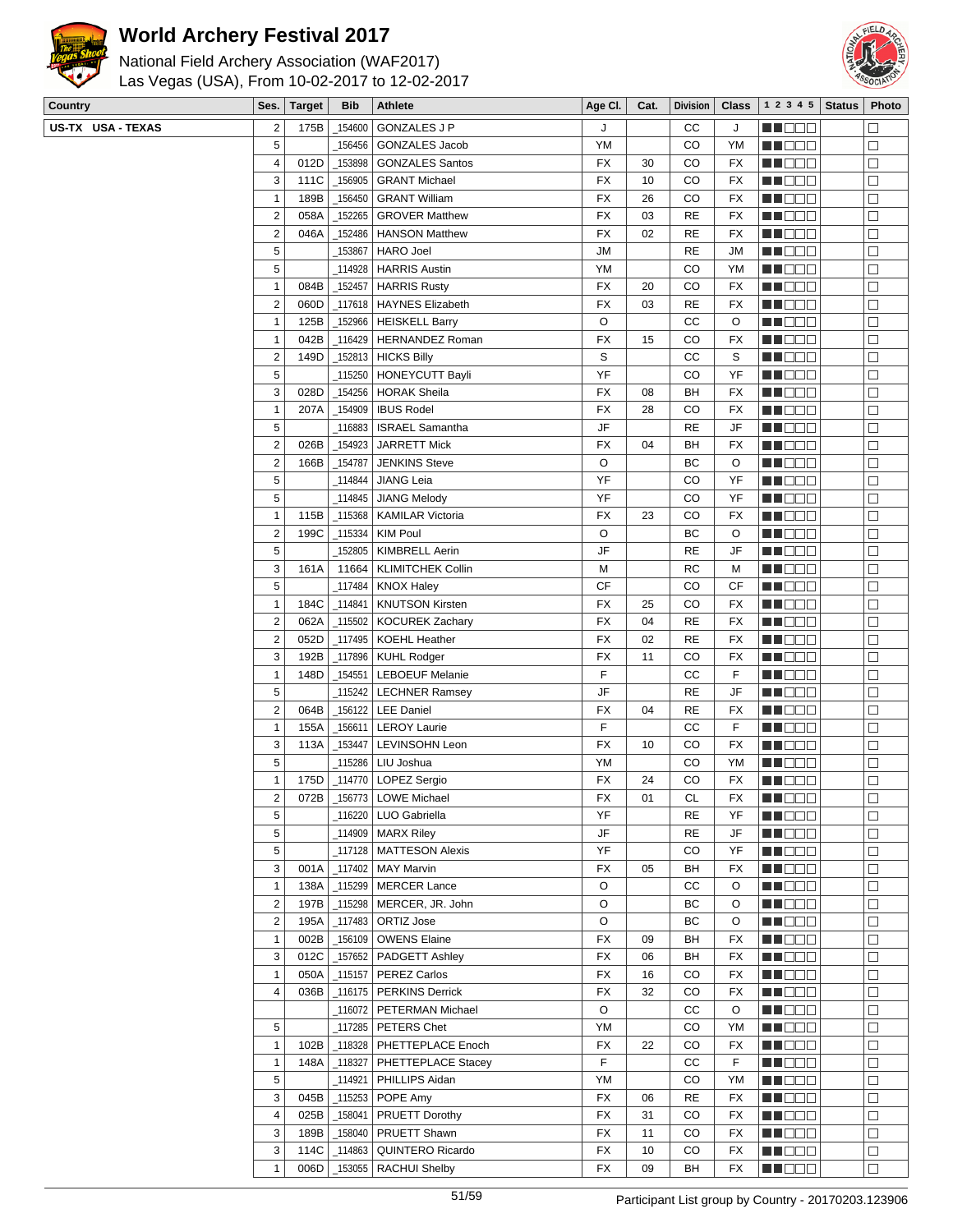



| Country           | Ses.                           | Target       | <b>Bib</b>            | <b>Athlete</b>                                | Age Cl.   | Cat.     | <b>Division</b> | <b>Class</b>    | 1 2 3 4 5           | <b>Status</b> | Photo            |
|-------------------|--------------------------------|--------------|-----------------------|-----------------------------------------------|-----------|----------|-----------------|-----------------|---------------------|---------------|------------------|
| US-TX USA - TEXAS | $\overline{2}$                 | 199D         | 116937                | <b>RAFF Russell</b>                           | O         |          | BC              | O               | MA DE S             |               | $\Box$           |
|                   | 3                              | 182A         | 11209                 | <b>REQUA Matthew</b>                          | М         |          | <b>RC</b>       | M               | MU DO B             |               | □                |
|                   | 5                              |              | _155954               | <b>ROARK Brittany</b>                         | <b>CF</b> |          | CO              | СF              | MU DE B             |               | □                |
|                   | 5                              |              | 152987                | <b>ROARK Sara</b>                             | YF        |          | CO              | YF              | MN 888              |               | $\Box$           |
|                   | 3                              | 063A         | 154687                | ROGERS Angela                                 | FX        | 08       | <b>RE</b>       | <b>FX</b>       | MU DO D             |               | $\Box$           |
|                   | $\overline{2}$                 | 112B         | _153411               | ROUSSEAU Simon                                | <b>FX</b> | 04       | CO              | <b>FX</b>       | MU O O O            |               | □                |
|                   | 5                              |              |                       | _116496   SAENZ Paola                         | JF        |          | <b>RE</b>       | JF              | MU DO D             |               | □                |
|                   | $\mathbf{1}$                   | 002D         |                       | 156110 SAFADY Robert                          | <b>FX</b> | 09       | BH              | FX              | N NO DEI            |               | $\Box$           |
|                   |                                |              |                       | 114977   SANDERSON Judd                       | FX        |          | CO              | FX              | MA DE E             |               | $\Box$           |
|                   | 3                              | 167C         |                       | _114852   SARAGUSA Siobhan                    | F         |          | <b>RC</b>       | F               | M DO D              |               | □                |
|                   | $\overline{2}$                 | 197C         |                       | _155109 SARNS Justin                          | O         |          | BC              | O               | MN DO B             |               | □                |
|                   | $\overline{2}$                 | 191C         | $-118502$             | <b>SARNS Reynold</b>                          | O         |          | BC              | O               | MU DO D             |               | $\Box$           |
|                   | 3                              | 052C         | 154904                | SATO James                                    | <b>FX</b> | 07       | <b>RE</b>       | <b>FX</b>       | ME DE S             |               | $\Box$           |
|                   | $\overline{2}$                 | 053C         |                       | _114899   SCHNEIDER Jennifer                  | <b>FX</b> | 03       | <b>RE</b>       | <b>FX</b>       | MU DO D             |               | $\Box$           |
|                   | 3                              | 021B         | _153464               | <b>SCHULTZ Nicole</b>                         | <b>FX</b> | 07       | BH              | FX              | MUOOO               |               | $\Box$           |
|                   | $\overline{2}$                 | 042C         | $\_$ 115327           | SCOTT lan                                     | <b>FX</b> | 01       | <b>RE</b>       | <b>FX</b>       | <b>REDD</b> O       |               | $\Box$           |
|                   | 5                              |              |                       | 155798   SCOTT Nathan                         | YM        |          | CO              | YM              | N NO DEI            |               | $\Box$           |
|                   | 5                              |              |                       | 116283 SEARS Connor                           | <b>JM</b> |          | CO              | JМ              | MU DO D             |               | $\Box$           |
|                   | 3                              | 079B         | _118240               | SINGLETON Joshua                              | <b>FX</b> | 07       | CO              | FX              | MU DO B             |               | □                |
|                   | 3                              | 025D         | _154289               | <b>SMITH Colton</b>                           | FX        | 08       | BH              | FX              | MU DO O             |               | $\Box$           |
|                   | $\mathbf{1}$                   | 117C         | $\_155848$            | <b>SMITH Michael</b>                          | <b>FX</b> | 23       | CO              | <b>FX</b>       | <b>MA</b> DOO       |               | $\Box$           |
|                   | 5                              |              | 117780                | <b>SMITH Shelby</b>                           | YF        |          | <b>RE</b>       | YF              | MU DO O             |               | $\Box$           |
|                   | 3                              | 058D         | _115490               | <b>SNYDER Rachel</b>                          | FX        | 07       | <b>RE</b>       | FX              | MU DO B             |               | □                |
|                   | 5                              |              | _154951               | <b>STATON Abigale</b>                         | <b>CF</b> |          | CO              | CF              | MN DO B             |               | $\Box$           |
|                   | $\overline{\mathbf{c}}$        | 065B         |                       | _115614   TANK lan                            | <b>FX</b> | 04       | <b>RE</b>       | <b>FX</b>       | MN O O O            |               | $\Box$           |
|                   | $\overline{2}$                 | 011C         |                       | _115704   TUCKER Tyler                        | <b>FX</b> | 02       | BH              | FX              | <b>MA</b> OOO       |               | $\Box$           |
|                   | 5                              |              |                       | 153643   VANDERWIER Savannah                  | JF        |          | CO              | JF              | MU DE S             |               | $\Box$           |
|                   | $\mathbf{1}$                   | 061D         |                       | _157117   VAROS Leo                           | <b>FX</b> | 17       | CO              | FX              | MN DO B             |               | □                |
|                   | $\overline{2}$                 | 111C         | _155264               | <b>VENECIA Ted</b>                            | FX        | 04       | CO              | <b>FX</b>       | MN 888              |               | $\Box$           |
|                   | $\overline{\mathbf{c}}$        | 099A         | 151946                | <b>WALDEN Jesse</b>                           | FX        | 03       | CO              | <b>FX</b>       | <b>HEDDD</b>        |               | $\Box$           |
|                   | $\mathbf{1}$<br>$\overline{2}$ | 198D<br>030C | _153497<br>$\_158058$ | <b>WARD Larry</b><br><b>WARREN Carla</b>      | FX<br>FX  | 27<br>04 | CO<br>BH        | FX<br><b>FX</b> | MU DO D<br>MN DO B  |               | $\Box$           |
|                   | $\overline{2}$                 | 006C         | _155111               | <b>WRINKLE Jason</b>                          | <b>FX</b> | 01       | BH              | <b>FX</b>       | MN 888              |               | $\Box$<br>$\Box$ |
|                   | 5                              |              |                       | _117283 WRINKLE Logan                         | YM        |          | CO              | YM              | <b>MA</b> OOO       |               | $\Box$           |
|                   | $\overline{2}$                 | 120C         |                       | _114799   WU Alex                             | <b>FX</b> | 01       | XB              | FX              | MU DO D             |               | $\Box$           |
|                   | 3                              | 160A         |                       | 386 WUNDERLE Vic                              | М         |          | RC              | м               | MU DO B             |               | $\Box$           |
|                   | $\mathbf{1}$                   | 103A         |                       | _153709   WYRICK Larry                        | <b>FX</b> | 22       | CO              | FX              | MU DO O             |               | $\Box$           |
|                   |                                |              |                       |                                               |           |          |                 |                 |                     |               |                  |
| US-UT USA - UTAH  | 5<br>3                         | 142D         |                       | 156558   ABAD Mia<br>7572   ABERNETHY Garrett | YF<br>O   |          | <b>RE</b><br>CC | YF<br>O         | MA DELL<br>MH DE EI |               | $\Box$<br>$\Box$ |
|                   | $\mathbf{1}$                   | 099B         | 154494                | <b>ADAMS Ryan</b>                             | FX        | 21       | CO              | FX              | MA DO O             |               | $\Box$           |
|                   | $\mathbf{1}$                   | 055D         |                       | _155212   ADAMSON Kevin                       | FX        | 16       | CO              | FX              | <b>HEDDD</b>        |               | $\Box$           |
|                   | 8                              | 004A         |                       | 13320   ANDERSON Steve                        | O         |          | cc              | O               | MU DO B             |               | $\Box$           |
|                   | 3                              | 094D         |                       | _117910   ARGYLE Jon                          | <b>FX</b> | 08       | CO              | FX              | <b>RECOD</b>        |               | $\Box$           |
|                   | $\mathbf{1}$                   | 055C         | _155781               | <b>AVILA Carol</b>                            | FX        | 16       | CO              | FX              | MA DE EL            |               | $\Box$           |
|                   | 5                              |              |                       | _154553   BAILEY Jade                         | СF        |          | CO              | СF              | <b>MA</b> OOO       |               | $\Box$           |
|                   | $\overline{2}$                 | 211D         |                       | _154108   BAIRD Darrin                        | FX        | 05       | CO              | FX              | MU DO B             |               | □                |
|                   | $\mathbf{1}$                   | 136B         |                       | $\_157031$ BAIRD Kort                         | O         |          | cc              | O               | MU DO D             |               | $\Box$           |
|                   | 3                              | 074D         |                       | $\_157030$ BAIRD Travis                       | <b>FX</b> | 06       | $_{\rm CO}$     | FX              | <b>RECOR</b>        |               | $\Box$           |
|                   | $\mathbf{1}$                   | 044B         |                       | _156948   BAKER Jayson                        | FX        | 15       | CO              | FX              | <b>MA</b> OOO       |               | $\Box$           |
|                   | 3                              | 039C         |                       | _116251   BARRS Janet                         | FX        | 05       | <b>RE</b>       | FX              | MU OOO              |               | $\Box$           |
|                   | $\overline{2}$                 | 044A         | $\_116252$            | <b>BARRS Jay</b>                              | FX        | 02       | <b>RE</b>       | FX              | <b>MADDE</b>        |               | □                |
|                   | $\mathbf{1}$                   | 068C         |                       | _153426   BARTON Chris                        | FX        | 18       | CO              | FX              | <b>HE</b> OOO       |               | $\Box$           |
|                   | $\mathbf{1}$                   | 168B         |                       | _153425   BARTON Corey                        | FX        | 24       | CO              | FX              | ME DE E             |               | $\Box$           |
|                   | 5                              |              |                       | 156856   BASSETT Easton                       | YM        |          | CO              | YM              | MUDEO               |               | $\Box$           |
|                   | $\mathbf{1}$                   | 093B         |                       | _153791   BENTLEY Brad                        | FX        | 21       | CO              | FX              | MN O O O            |               | □                |
|                   | 3                              | 011D         | $-154271$             | <b>BOOK Angie</b>                             | FX        | 06       | BH              | FX              | <b>REDDE</b>        |               | $\Box$           |
|                   | 3                              | 108C         |                       | $\_154268$ BOOK Kenny                         | <b>FX</b> | 10       | CO              | FX              | <b>NH</b> OOO       |               | $\Box$           |
|                   | 3                              | 071C         |                       | _155694 BOWYER Mike                           | <b>FX</b> | 06       | CO              | FX              | MUDEO               |               | $\Box$           |
|                   | 3                              | 203A         | _155547               | <b>BREWER Kolby</b>                           | <b>FX</b> | 12       | CO              | FX              | <b>REDDE</b>        |               | $\Box$           |
|                   | 3                              | 114A         |                       | <b>BUCHANAN Mike</b>                          | FX        | 10       | CO              | FX              | <b>REDDE</b>        |               | $\Box$           |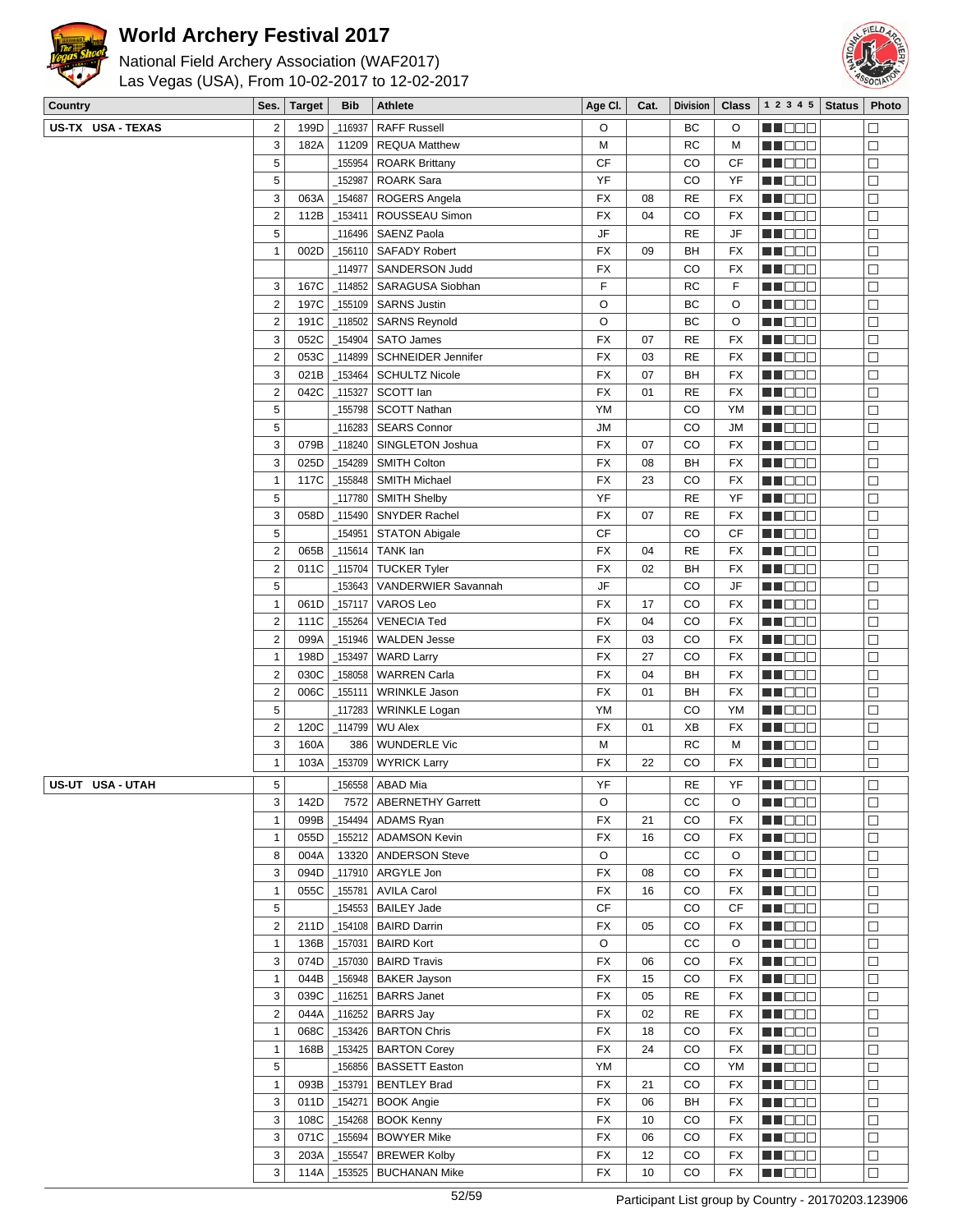

## **World Archery Festival 2017**



| National Field Archery Association (WAF2017)   |  |  |
|------------------------------------------------|--|--|
| Las Vegas (USA), From 10-02-2017 to 12-02-2017 |  |  |
|                                                |  |  |

| Country          | Ses.           | <b>Target</b> | <b>Bib</b> | <b>Athlete</b>                | Age CI.   | Cat. | <b>Division</b> | <b>Class</b> | $1\ 2\ 3\ 4\ 5$ | <b>Status</b> | Photo            |
|------------------|----------------|---------------|------------|-------------------------------|-----------|------|-----------------|--------------|-----------------|---------------|------------------|
| US-UT USA - UTAH | 5              |               | 153526     | <b>BUCHANAN Myles</b>         | <b>CM</b> |      | CO              | CМ           | N NO D O        |               | $\Box$           |
|                  | 5              |               | 157996     | <b>BUCHANAN William</b>       | YM        |      | CO              | YM           | MU DO B         |               | □                |
|                  | $\overline{4}$ | 008C          | _158669    | <b>BURNETT Tara</b>           | FX        | 29   | CO              | FX           | MN OO B         |               | $\Box$           |
|                  | $\mathbf{1}$   | 119A          |            | 115143 BURNS Sherri           | FX        | 23   | CO              | FX           | <u> Helen</u>   |               | $\Box$           |
|                  | 3              | 087B          | _153862    | <b>BUTCHER Brandon</b>        | FX        | 07   | CO              | FX           | <b>MUDDO</b>    |               | $\Box$           |
|                  | $\overline{2}$ | 010D          | 157887     | CALHOON Jayce                 | <b>FX</b> | 02   | BH              | FX           | MU O O O        |               | $\Box$           |
|                  | 3              | 128B          | 6688       | <b>CARTER Justin</b>          | O         |      | СC              | O            | MN DO B         |               | $\Box$           |
|                  |                |               | 155402     | <b>CHRISTENSEN Dewey</b>      | O         |      | СC              | O            | M D D D         |               | $\Box$           |
|                  | $\overline{2}$ | 177A          | 156965     | CHRISTENSEN Kaden             | J         |      | СC              | J            | ma bas          |               | $\Box$           |
|                  | 5              |               | 158372     | <b>CHRISTENSEN Makenna</b>    | YF        |      | CO              | YF           | MU DO O         |               | $\Box$           |
|                  | $\mathbf{1}$   | 153D          | 155476     | <b>CHRISTENSEN Sherri</b>     | F         |      | CC              | F            | MN DO B         |               | □                |
|                  | $\overline{2}$ | 100A          | 118617     | <b>CLARK Monte</b>            | FX        | 03   | CO              | FX           | MN OO O         |               | $\Box$           |
|                  | $\sqrt{3}$     | 210C          | 152723     | CLAWSON Cory                  | <b>FX</b> | 13   | CO              | FX           | <u>Li Bee</u>   |               | □                |
|                  | $\overline{2}$ | 093C          |            | _156713 CLYDE Micah           | FX        | 02   | CO              | FX           | MUDEO           |               | $\Box$           |
|                  | $\mathbf{1}$   | 195D          |            | _154503 COTTLE Daren          | <b>FX</b> | 27   | CO              | FX           | NN O O O        |               | $\Box$           |
|                  | $\overline{1}$ | 128B          | 154606     | <b>COVERT Tyler</b>           | O         |      | СC              | O            | MN OO O         |               | $\Box$           |
|                  | 3              | 100C          | 156704     | COX Casey                     | FX        | 09   | CO              | FX           | MA DE C         |               |                  |
|                  | 3              | 014D          | 118005     | <b>CREWS Cali</b>             | FX        | 06   | BH              |              | MU DO O         |               | $\Box$<br>$\Box$ |
|                  |                |               |            |                               |           |      |                 | FX           |                 |               |                  |
|                  | 3              | 022C          | _158279    | DASTRUP Damon                 | <b>FX</b> | 07   | BH              | FX           | M DOO           |               | □                |
|                  | $\overline{2}$ | 047C          |            | 154119   DENTON Douglas       | FX        | 02   | <b>RE</b>       | FX           | NN DE S         |               | $\Box$           |
|                  | $\overline{2}$ | 190A          | 118604     | DILLINGER John                | O         |      | BC              | O            | <b>HEBBB</b>    |               | $\Box$           |
|                  | $\sqrt{3}$     | 207A          |            | 156699 DOUGLAS Kolt_          | FX        | 12   | CO              | FX           | <u>LI DOO</u>   |               | □                |
|                  | $\overline{2}$ | 128B          |            | _156700   DOUGLAS Kyle        | O         |      | cc              | O            | MU DO B         |               | $\Box$           |
|                  | $\sqrt{3}$     | 036D          |            | _154665 ELIASON Edwin         | <b>FX</b> | 05   | <b>RE</b>       | FX           | NN O O O        |               | $\Box$           |
|                  | 3              | 005A          |            | _116743   ELLIS Zane          | FX        | 05   | BH              | FX           | MU DE B         |               | $\Box$           |
|                  | 5              |               | 118337     | <b>ENGLISH Avery</b>          | YF        |      | <b>RE</b>       | YF           | M DE L          |               | $\Box$           |
|                  | 5              |               | 156919     | <b>ENGLISH Lucy</b>           | CF        |      | <b>RE</b>       | СF           | MU DO B         |               | □                |
|                  | 3              | 146D          | 7180       | <b>FRANCIS Seneca</b>         | F         |      | CС              | F            | NN O O O        |               | □                |
|                  | 3              | 077D          | 156270     | <b>GILBERT Eric</b>           | FX        | 06   | CO              | FX           | N NO D O        |               | $\Box$           |
|                  | $\sqrt{3}$     | 128D          | 14471      | <b>GILLINGHAM Tim</b>         | O         |      | CC              | O            | <b>HEDDD</b>    |               | $\Box$           |
|                  | $\sqrt{3}$     | 134A          | 154690     | <b>GOLD Brian</b>             | O         |      | cc              | O            | MU O O O        |               | □                |
|                  | $\overline{2}$ | 083B          | 157430     | <b>GREGORY Daniel</b>         | <b>FX</b> | 01   | CO              | FX           | NN O O O        |               | □                |
|                  | 5              |               | 158224     | GURNEY Kaylee                 | <b>CF</b> |      | CO              | CF           | NN DE S         |               | $\Box$           |
|                  | $\mathbf{1}$   | 020A          | 157636     | <b>HAEFFELE Jessie</b>        | <b>FX</b> | 10   | <b>RE</b>       | FX           | N NO D O        |               | $\Box$           |
|                  | 5              |               | 158280     | <b>HALLADAY Rennen</b>        | YM        |      | CO              | ΥM           | MU DO B         |               | $\Box$           |
|                  | $\mathbf{1}$   | 100D          | _153439    | HAMILTON Claude               | FX        | 21   | CO              | FX           | MU DO B         |               | □                |
|                  | $\overline{2}$ | 135D          | 116930     | <b>HAMILTON Colton</b>        | O         |      | cc              | O            | NN DE S         |               | $\Box$           |
|                  | $\overline{1}$ | 188B          |            | _153438   HAMILTON Lesa       | FX        | 26   | CO              | FX           | n de B          |               | $\Box$           |
|                  | 1              | 039B          |            | _118754   HANSEN Buckey       | FX        | 15   | CO              | FX           | MU OOO          |               | ⊔                |
|                  | 5              |               |            | _152692   HANSEN Carter       | YM        |      | CO              | ΥM           | MU DO 3         |               | □                |
|                  | 3              | 175A          |            | _155037   HAYDEN Julius (Jay) | S         |      | СC              | S            | MUDOO           |               | □                |
|                  | 5              |               |            | 153415   HAZELBUSH Dalan      | <b>YM</b> |      | CO              | YM           | <b>RECODE</b>   |               | $\Box$           |
|                  | 5              |               |            |                               | YF        |      | <b>RE</b>       | YF           | <b>MNOOO</b>    |               | $\Box$           |
|                  | $\overline{5}$ |               |            | 154770   HILL Dru             | <b>CF</b> |      | RE              | CF           | MU DO O         |               | □                |
|                  | 3              | 139B          | 156711     | <b>HORTMAN Drew</b>           | O         |      | СC              | O            | <b>RECOD</b>    |               | □                |
|                  | $\mathbf{1}$   | 087A          |            | 156898   HOWARD Jeff          | FX        | 20   | CO              | FX           | MN OO B         |               | $\Box$           |
|                  |                |               |            |                               |           |      |                 |              |                 |               |                  |
|                  | 3              | 076A          |            | 156512   HOWELLS Jason        | FX        | 06   | CO              | FX           | MU DE E         |               | $\Box$           |
|                  | $\sqrt{5}$     |               |            | 118213 HUYNH Sebastien        | <b>CM</b> |      | RE              | СM           | MU DO O         |               | $\Box$           |
|                  | $\mathbf{1}$   | 080D          | _156502    | JACOBSEN Bob                  | FX        | 19   | CO              | FX           | MU DEL          |               | □                |
|                  | $\mathbf{1}$   | 111D          | _151870    | <b>JOHNSON Daniel</b>         | FX        | 23   | CO              | FX           | <b>RECOR</b>    |               | $\Box$           |
|                  | $\overline{2}$ | 098C          | _157984    | <b>JOLLEY Lucas</b>           | FX        | 03   | CO              | FX           | <b>MEDDE</b>    |               | $\Box$           |
|                  | 5              |               | _156475    | <b>JOLLEY Novalie</b>         | YF        |      | <b>RE</b>       | YF           | <b>MNODO</b>    |               | $\Box$           |
|                  | 5              |               |            | 155126   KEMP Annalyn         | YF        |      | CO              | YF           | MU DO B         |               | □                |
|                  | $\sqrt{5}$     |               | 153926     | KINROSS Kenzie                | YF        |      | CO              | YF           | <b>REDDE</b>    |               | $\Box$           |
|                  | 5              |               | _153927    | <b>KINROSS Kloie</b>          | CF        |      | CO              | CF           | <b>MADDO</b>    |               | $\Box$           |
|                  | $\mathbf{1}$   | 134A          |            | _155923   KURTZHALS Zak       | O         |      | СC              | O            | MU DO O         |               | $\Box$           |
|                  | $\mathbf{1}$   | 094C          |            | _154518   LAKE Shawn          | FX        | 21   | CO              | FX           | MU DO B         |               | $\Box$           |
|                  | $\mathbf{1}$   | 057C          |            | 154174   LAMPSHIRE Jonathan   | FX        | 17   | CO              | FX           | <b>REDDE</b>    |               | $\Box$           |
|                  | $\mathbf{1}$   | 105B          | 152325     | <b>MAIR Mindy</b>             | FX        | 22   | CO              | FX           | <b>MARGE</b>    |               | □                |
|                  | 3              | 022A          |            | 118755   MARSHALL John        | FX        | 07   | BH              | FX           | MU DE E         |               | □                |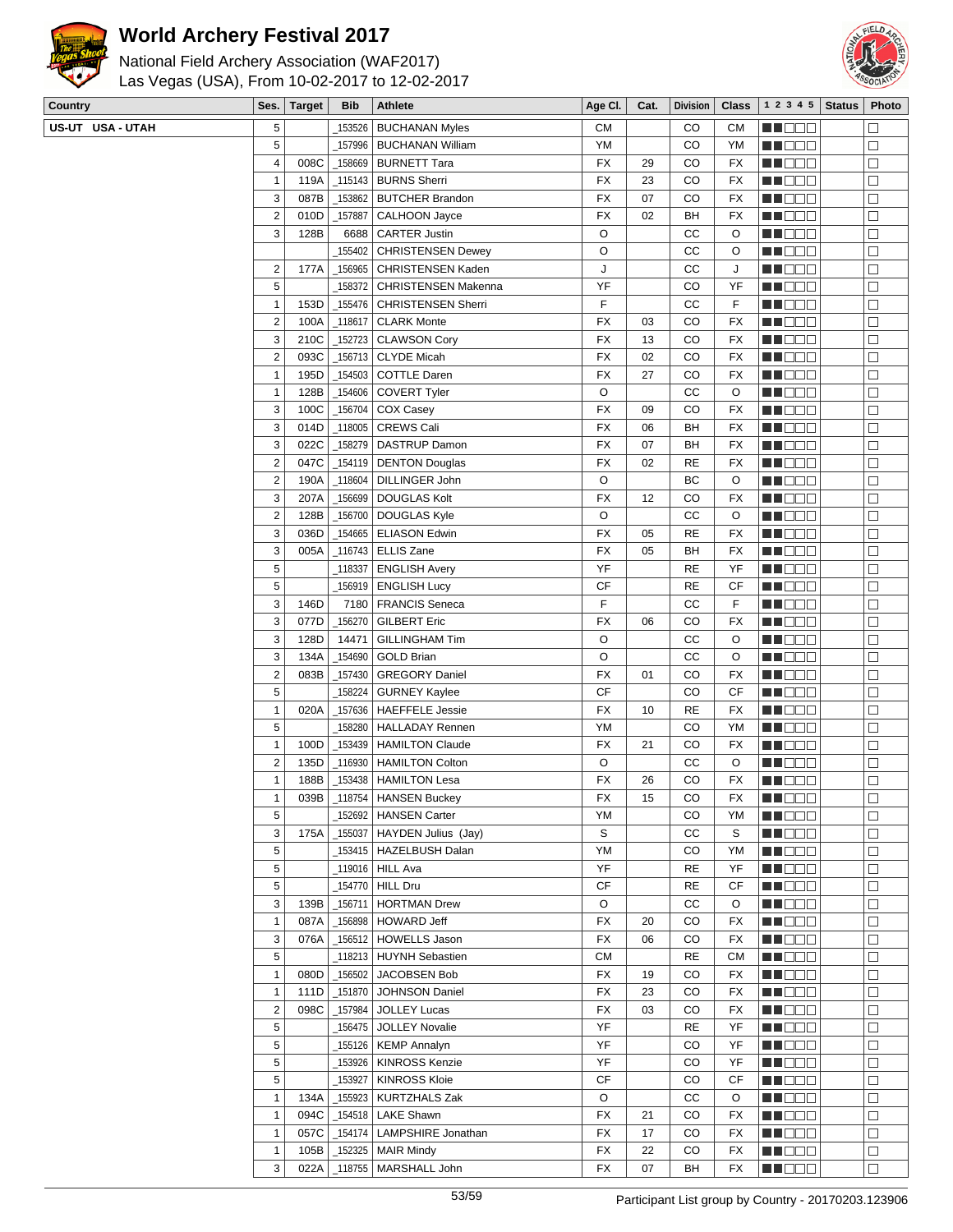



 $\Box$ 

 $\Box$ 

 $\Box$ 

 $\Box$ 

 $\Box$ 

 $\overline{\Box}$ 

 $\overline{\Box}$ 

 $\Box$  $\overline{\square}$ 

 $\Box$ 

 $\Box$ 

 $\Box$ 

 $\Box$  $\boxed{\Box}$ 

 $\Box$  $\overline{\square}$ 

 $\Box$ 

ME OO O

**NNOCO** 

**NNODO** 

**NNDDD** 

**NNOCO** 

**RECOR** 

**NNOCE** 

ME DE S

ME OO O

MI BEL

MU DE S **HEBBB** 

**NNOOO** 

**BECOD** ME DE S

**REDEE** 

**HELLE** 

| Country          | Ses. $ $                | <b>Target</b> | <b>Bib</b> | <b>Athlete</b>              | Age CI.   | Cat. | <b>Division</b> | <b>Class</b> | 1 2 3 4 5         | <b>Status</b> | Photo  |
|------------------|-------------------------|---------------|------------|-----------------------------|-----------|------|-----------------|--------------|-------------------|---------------|--------|
| US-UT USA - UTAH | 1                       | 117A          | 117047     | MARTIN John                 | FX        | 23   | CO              | FX           | MA DE S           |               | $\Box$ |
|                  | 3                       | 210D          | 153451     | <b>MARTINEZ Domonic</b>     | FX        | 13   | CO              | <b>FX</b>    | MU DO B           |               | $\Box$ |
|                  | 3                       | 193C          | _156362    | <b>MASON Austin</b>         | FX        | 11   | CO              | <b>FX</b>    | n i DDD           |               | $\Box$ |
|                  | $\mathbf{1}$            | 189C          | 156642     | <b>MASON Daniel</b>         | FX        | 26   | CO              | FX           | MT DE S           |               | $\Box$ |
|                  | 5                       |               |            | 116735   MCINTYRE Parker    | YM        |      | <b>RE</b>       | YM           | M DE S            |               | $\Box$ |
|                  | $\overline{\mathbf{c}}$ | 130C          | _152789    | MCSPADDEN Quinn             | O         |      | СC              | O            | M DE O            |               | $\Box$ |
|                  | 5                       |               |            | 153933   MOGENSEN Hunter    | JМ        |      | CO              | JM           | M OO E            |               | $\Box$ |
|                  | $\overline{c}$          | 102D          |            | _157083   MOORE Joshua      | FX        | 03   | CO              | FX           | MA DE L           |               | $\Box$ |
|                  | 3                       | 096D          | _152749    | MORENO Joel                 | <b>FX</b> | 09   | CO              | <b>FX</b>    | <b>RECOR</b>      |               | $\Box$ |
|                  | 5                       |               | 152324     | MORGAN Kristopher           | YM        |      | CO              | YM           | <b>HE</b> OOO     |               | $\Box$ |
|                  | $\mathbf{1}$            | 113B          | 155419     | <b>NECAISE Russ</b>         | FX        | 23   | CO              | <b>FX</b>    | MU O O O          |               | $\Box$ |
|                  | $\overline{c}$          | 143C          | 2246       | <b>OCHOA-ANDERSON Linda</b> | F         |      | СC              | F            | MA SE E           |               | $\Box$ |
|                  | 1                       | 176C          |            | _158140   OLSEN Judd        | FX        | 24   | CO              | FX           | e de e            |               | $\Box$ |
|                  | 5                       |               | 115251     | OTIS Sophia                 | YF        |      | <b>RE</b>       | YF           | n i de e          |               | $\Box$ |
|                  | $\overline{c}$          | 095C          | _156964    | <b>PALMER Doug</b>          | FX        | 03   | CO              | FX           | n i Bele          |               | $\Box$ |
|                  | $\mathbf 2$             | 004B          | _156489    | PALMER Kevin                | FX        | 01   | BH              | FX           | MU DEL            |               | $\Box$ |
|                  | $\mathbf{1}$            | 083D          | 156282     | <b>PARK Tim</b>             | FX        | 19   | CO              | FX           | M DE L            |               | $\Box$ |
|                  | $\mathbf{1}$            | 063B          | $-156812$  | <b>PILLOW Mark</b>          | FX        | 17   | CO              | FX           | MU DOO            |               | $\Box$ |
|                  | 3                       | 097C          | _156106    | RAFFENSPERGER Kagen         | <b>FX</b> | 09   | CO              | <b>FX</b>    | MU DO B           |               | $\Box$ |
|                  | 3                       | 175C          | _153666    | <b>RALLISON Rick</b>        | S         |      | СC              | S            | MN DO B           |               | $\Box$ |
|                  | $\mathbf{1}$            | 201C          | _157014    | <b>RENDON David</b>         | FX        | 27   | CO              | FX           | <u> Literatur</u> |               | $\Box$ |
|                  | 3                       | 018B          | _154839    | RICHARDS Jana               | FX        | 07   | BH              | FX           | M DE S            |               | $\Box$ |
|                  | 3                       | 006D          | _115201    | RICHARDS Jessica            | FX        | 05   | BH              | <b>FX</b>    | M DE E            |               | $\Box$ |
|                  | 3                       | 012A          | _154838    | <b>RICHARDS Todd</b>        | FX        | 06   | BH              | FX           | M DO O            |               | $\Box$ |
|                  | 3                       | 136D          | _153559    | <b>RIDENOUR Marc</b>        | O         |      | СC              | O            | MA DE L           |               | $\Box$ |
|                  |                         |               | _153560    | <b>RIDENOUR Monica</b>      | FX        |      | CO              | FX           | MA DE L           |               | $\Box$ |
|                  | 1                       | 058D          | _156992    | <b>RILEY Cody</b>           | <b>FX</b> | 17   | CO              | <b>FX</b>    | <b>NN</b> 888     |               | $\Box$ |
|                  | 5                       |               | 153662     | <b>ROBINSON Kameron</b>     | YF        |      | CO              | YF           | MU DO B           |               | $\Box$ |
|                  | 5                       |               | 118568     | ROMRELL Candace             | YF        |      | <b>RE</b>       | YF           | MN D D D          |               | $\Box$ |
|                  | 5                       |               | _115475    | SHEEHAN Kaitlyn             | JF        |      | <b>RE</b>       | JF           | <u> Literatu</u>  |               | $\Box$ |
|                  | 1                       | 057B          | $\_153164$ | SMITH Ches                  | FX        | 17   | CO              | FX           | MU DO B           |               | $\Box$ |
|                  | $\overline{c}$          | 012A          |            | $_1$ 115479   SMOOT Brett   | FX        | 02   | BH              | FX           | M OO O            |               | $\Box$ |
|                  | 3                       | 007B          |            | $_1$ 15096   SMOOT Terry    | FX        | 05   | BH              | FX           | M D D D           |               | $\Box$ |
|                  | $\mathbf{1}$            | 147B          | $-115692$  | SPENCER Kari                | F         |      | CC              | F            | ME DE L           |               | $\Box$ |
|                  | 2                       | 216A          |            | _156354   STRINGHAM Adam    | FX        | 05   | CO              | FX           | M DE U            |               | $\Box$ |
|                  | 3                       | 030A          |            | _157346   TAYLOR Nick       | FX        | 08   | BH              | FX           | <b>NH</b> OOO     |               | $\Box$ |
|                  | 5                       |               |            | _155483   THOMPSON Madison  | YF        |      | CO              | YF           | MUOOO             |               | $\Box$ |
|                  | 5                       |               | 158182     | <b>THORLAKSEN Stacyn</b>    | YF        |      | CO              | YF           | MU DE B           |               | $\Box$ |
|                  | 5                       |               | _158104    | <b>TOONE Jackson</b>        | YM        |      | CO              | YM           | MU DO B           |               | $\Box$ |
|                  | $\overline{\mathbf{c}}$ | 177D          | _158103    | <b>TOONE Jake</b>           | J         |      | cc              | J            | <b>REDDE</b>      |               | $\Box$ |
|                  | 5                       |               | 156706     | <b>TOPHAM Taylie</b>        | <b>CF</b> |      | CO              | СF           | MN 888            |               | $\Box$ |
|                  | $\overline{\mathbf{c}}$ | 181D          | $-155342$  | <b>TOPHAM Tyler</b>         | J         |      | CC              | J            | MN OO O           |               | $\Box$ |
|                  | 3                       | 003A          | $-157001$  | <b>TROGSTAD Mike</b>        | FX        | 05   | BH              | FX           | <b>RECOR</b>      |               | $\Box$ |

1 070D 156991 TROGSTAD Oaklee FX 18 CO FX 1 070A 156239 VANDESANDE Tyler FX 18 CO FX 5  $\vert$  154556 VELASQUEZ Lexi cF cF cO CF 1 178D 117535 WAGNER David FX 7 25 CO FX 2 027D 152624 WARD Amanda<br>
FX 04 BH FX 1 073B 115467 WARD Andrew FX 18 CO FX 1 185D 115459 WARD Arlo **FX FX** 26 CO FX 3 | 179D | 156815 | WARD Keith S CC | S 3 008C 155561 WARD Mike FX 65 BH FX 1 179A 152065 WARD Seth FX 7 25 CO FX 2 110A 153486 WATHEN Judd FX 64 CO FX 5  $\vert$  153842 WEATHERSPOON Lindsay JF JF CO JF 5 | 153843 WEATHERSPOON Makenzie | YF | CO YF 3 | 185C | 7898 | WEBSTER Chris M RC | M | RC | M 2 125B 1350 WILDE Logan O CC O 2 | 136C | 6507 | WILKEY Kevin | O | CC | O 3 213B 153319 WILLEY Wayne FX 13 CO FX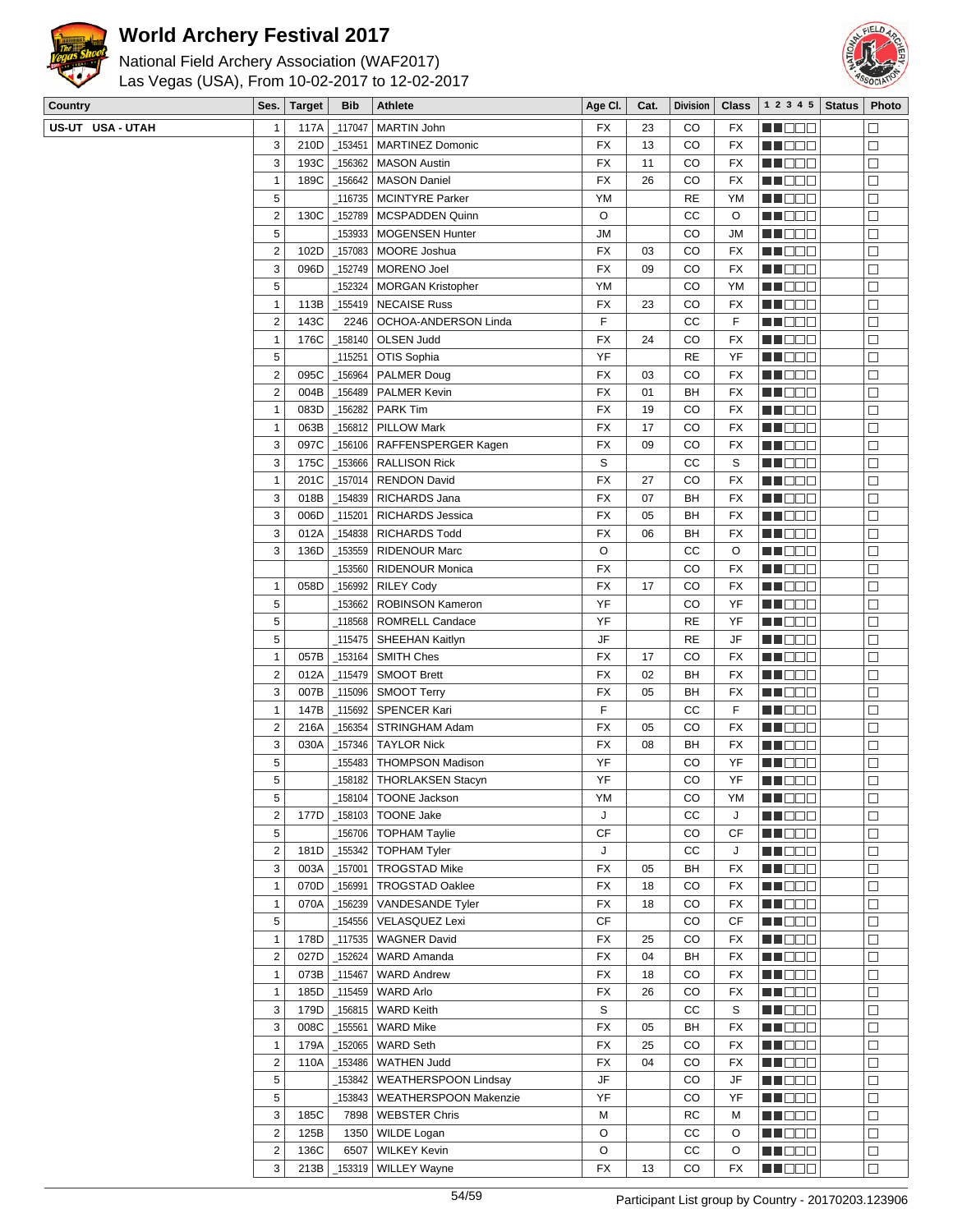



| National Field Archery Association (WAF2017)   |
|------------------------------------------------|
| Las Vegas (USA), From 10-02-2017 to 12-02-2017 |

| Country                              | Ses.                         | <b>Target</b> | <b>Bib</b>        | Athlete                                     | Age CI.         | Cat.     | <b>Division</b> | <b>Class</b> | 1 2 3 4 5                      | <b>Status</b> | Photo                |
|--------------------------------------|------------------------------|---------------|-------------------|---------------------------------------------|-----------------|----------|-----------------|--------------|--------------------------------|---------------|----------------------|
| US-UT USA - UTAH                     | 3                            | 010B          | 152920            | <b>WILLIAMS Gary</b>                        | FX              | 06       | BH              | FX           | <b>MA</b> OOO                  |               | $\Box$               |
|                                      | 3                            | 206D          | 155255            | <b>WILLIAMS Robert</b>                      | FX              | 12       | CO              | <b>FX</b>    | MUOOO                          |               | □                    |
|                                      | $\sqrt{5}$                   |               | 154543            | <b>WILSON Bradley</b>                       | YM              |          | CO              | YM           | MN 888                         |               | $\Box$               |
|                                      | $\sqrt{2}$                   | 213A          | _153800           | <b>WILSON Scott</b>                         | FX              | 05       | CO              | FX           | <b>HEBBB</b>                   |               | $\Box$               |
|                                      | $\sqrt{5}$                   |               | 152235            | <b>WINTERTON Abby</b>                       | <b>CF</b>       |          | CO              | CF           | N I DE B                       |               | $\Box$               |
|                                      | $\sqrt{2}$                   | 132D          | 153693            | <b>WINTERTON Bart</b>                       | O               |          | cc              | O            | MUOOO                          |               | $\Box$               |
|                                      | $\sqrt{5}$                   |               | 155861            | <b>WOOLDRIDGE Emalee</b>                    | YF              |          | CO              | YF           | MU DO O                        |               | $\Box$               |
| US-VA USA - VIRGINIA                 | $\overline{2}$               | 203D          | 153467            | <b>BERNOSKIE Brandi</b>                     | O               |          | BC              | O            | MU O O O                       |               | $\Box$               |
|                                      | $\mathbf{1}$                 | 026B          | 157611            | <b>BLANTHORN Evan</b>                       | FX              | 10       | <b>RE</b>       | <b>FX</b>    | NN O O O                       |               | $\Box$               |
|                                      | 3                            | 091C          | _152897           | <b>BORNEMAN Chad</b>                        | <b>FX</b>       | 08       | CO              | <b>FX</b>    | <b>MARGE</b>                   |               | $\Box$               |
|                                      | $\overline{2}$               | 193B          | _153834           | <b>CLINE Denny</b>                          | O               |          | BC              | O            | <u>ka kata sa </u>             |               | $\Box$               |
|                                      | 3                            | 107B          | 152673            | <b>COMBS Resa</b>                           | <b>FX</b>       | 10       | CO              | FX           | MU DO B                        |               | □                    |
|                                      | $\overline{5}$               |               | 156958            | <b>DETAMORE Gracie</b>                      | YF              |          | CO              | YF           | M O O O                        |               | $\Box$               |
|                                      | $\overline{2}$               | 001D          | 156681            | <b>EWERS Tim</b>                            | FX              | 01       | BH              | FX           | M D D D                        |               | $\Box$               |
|                                      | $\mathbf{1}$                 | 088B          | 156402            | <b>FAULKNER Erica</b>                       | <b>FX</b>       | 20       | CO              | FX           | <b>HE</b> OOO                  |               | $\Box$               |
|                                      | $\sqrt{3}$                   | 133A          | 153554            | <b>GRESHOCK Jedd</b>                        | $\circ$         |          | cc              | O            | MU O O O                       |               | $\Box$               |
|                                      | $\sqrt{3}$                   | 176D          | 156365            | <b>HARPER Rick</b>                          | S               |          | cc              | S            | MN DO B                        |               | □                    |
|                                      | $\sqrt{3}$                   | 203B          | 158673            | <b>JONES Frank</b>                          | FX              | 12       | CO              | FX           | M D D D                        |               | $\Box$               |
|                                      | $\mathbf{1}$                 | 053A          | 118562            | <b>LINDSTROM Joshua</b>                     | <b>FX</b>       | 16       | CO              | <b>FX</b>    | N I BE E                       |               | $\Box$               |
|                                      | $\mathbf{1}$                 | 023A          | 157631            | <b>MARTIN Susannah</b>                      | <b>FX</b>       | 10       | <b>RE</b>       | FX           | MU DO O                        |               | $\Box$               |
|                                      | $\sqrt{5}$                   |               | 154456            | <b>MCCRACKEN Caroline</b>                   | JF              |          | CO              | JF           | MU DO B                        |               | $\Box$               |
|                                      | $\overline{1}$               | 202C          | _152369           | MCGOVERN Bob                                | <b>FX</b>       | 27       | CO              | FX           | M NO S                         |               | $\Box$               |
|                                      | $\sqrt{5}$                   |               | 115147_           | NEVILLE Camden                              | YM              |          | CO              | YM           | M DE B                         |               | $\Box$               |
|                                      | $\sqrt{5}$                   |               | 115144            | <b>NEVILLE Chelsea</b>                      | <b>CF</b>       |          | CO              | CF           | <b>MNDDD</b>                   |               | $\Box$               |
|                                      | 4                            | 023D          | 117541            | PAULUS Sarah                                | FX              | 31       | CO              | FX           | MUOOO                          |               | □                    |
|                                      | $\overline{2}$               | 130D          | 157337            | PHELPS Jacob                                | O               |          | СC              | O            | MN O O O                       |               | $\Box$               |
|                                      | $\sqrt{3}$                   | 129D          | 14446             | <b>REYES Brandon</b>                        | O               |          | CС              | O            | e de la co                     |               | $\Box$<br>$\Box$     |
|                                      | 3<br>$\overline{2}$          | 192D<br>082B  | 117540<br>_116176 | <b>ROBBETT Billy</b><br><b>SHARP Andrew</b> | FX<br><b>FX</b> | 11<br>01 | CO<br>CO        | FX<br>FX     | <u>ka kata</u>                 |               | $\Box$               |
|                                      | $\overline{2}$               | 167D          | 157545            | <b>STARK Richard</b>                        | O               |          | ВC              | O            | MU O O O<br>MN DO B            |               | $\Box$               |
|                                      | $\overline{1}$               | 160B          | 155668            | <b>VOELLINGER Gerard</b>                    | S               |          | СC              | S            | M D D D                        |               | $\Box$               |
|                                      | $\sqrt{3}$                   | 080D          | 116129            | <b>WARF Jeffrey</b>                         | FX              | 07       | CO              | FX           | <u> Histori</u>                |               | $\Box$               |
|                                      | $\overline{2}$               | 152B          | _156400           | <b>WILLETT Rodger</b>                       | S               |          | cc              | S            | MA O O O                       |               | $\Box$               |
|                                      | $\overline{2}$               | 149A          | 156676            | WOODY Kendall                               | S               |          | cc              | S            | MN DO B                        |               | $\Box$               |
|                                      | $\sqrt{5}$                   |               | _155771           | YOON James                                  | YM              |          | <b>RE</b>       | YM           | <b>REDDE</b>                   |               | $\Box$               |
| <b>USA - VERMONT</b><br><b>US-VT</b> | 3                            | 122A          |                   | _156310 HANLEY Kolby                        | O               |          | СC              | O            | MN DO B                        |               | $\Box$               |
| US-WA USA - WASHINGTON               | $\mathbf{1}$                 | 202A          |                   | _115212   AKIN Adam                         | FX              | 27       | CO              | FX           | MUOOO                          |               | $\Box$               |
|                                      | $\boldsymbol{2}$             |               |                   | 069A   _115213   AKIN Julia                 | FX              | 04       | $\sf RE$        | FX           | <b>REDDO</b>                   |               | $\overline{\square}$ |
|                                      | 5                            |               |                   | $\_$ 152088   ALLEN Scott                   | <b>JM</b>       |          | CO              | JM           | MN DE EL                       |               | $\Box$               |
|                                      | $\overline{2}$               | 023B          |                   | 152089   ALLEN Steve                        | FX              | 03       | BH              | FX           | <b>REBED</b>                   |               | $\Box$               |
|                                      | $\sqrt{5}$                   |               |                   | _155583   ANAGNOSTOU Kaleb                  | <b>JM</b>       |          | RE              | JM           | <b>HE</b> OOO                  |               | $\Box$               |
|                                      | 3                            | 186A          | 5744              | ANDERSON Jeff                               | M               |          | RC              | M            | <b>MA</b> OOO                  |               | $\Box$               |
|                                      | $\mathbf{1}$                 | 021A          | 118107            | <b>ANDERSON Martha</b>                      | FX              | 10       | <b>RE</b>       | FX           | MU DE C                        |               | $\Box$               |
|                                      | $\mathbf{1}$                 | 077B          | 152836            | <b>ANDERSON Matt</b>                        | FX              | 19       | CO              | FX           | MOO O                          |               | $\Box$               |
|                                      | $\overline{2}$               | 073D          |                   | 155136   BARKER William                     | FX              | 01       | <b>CL</b>       | FX           | MUDEO                          |               | $\Box$               |
|                                      | $\sqrt{4}$                   | 037D          |                   | _153935 BARKEY Brenda                       | <b>FX</b>       | 32       | CO              | FX           | <b>HE</b> OOO                  |               | $\Box$               |
|                                      | $\overline{2}$               | 172C          |                   | $_1$ 117344   BOIES Tyler                   | J               |          | cc              | J            | <b>REDD</b> O                  |               | $\Box$               |
|                                      | $\overline{2}$               | 028B          | _153453           | <b>BROUGHTON Rylan</b>                      | FX              | 04       | BH              | FX           | M E E E E                      |               | $\Box$               |
|                                      | $\sqrt{3}$                   | 004A          | 153454            | <b>BROUGHTON Tawni</b>                      | <b>FX</b>       | 05       | BH              | FX           | MU DE E                        |               | □                    |
|                                      | $\overline{2}$<br>$\sqrt{5}$ | 175A          | 115437<br>_115300 | <b>BUNKER Logan</b><br>CARLI Lucia          | J<br>YF         |          | СC<br>CO        | J<br>YF      | Ma Mala                        |               | $\Box$<br>$\Box$     |
|                                      | 5                            |               | 152529            | <b>CHRISTOPHER Emilie</b>                   | JF              |          | RE              | JF           | <b>HE</b> OOO<br><b>HE</b> EEE |               | $\Box$               |
|                                      | $\sqrt{5}$                   |               | 154679            | <b>CLINAGE JR Daniel</b>                    | <b>JM</b>       |          | CO              | JM           | <b>MNDDD</b>                   |               | □                    |
|                                      | $\mathbf{1}$                 | 192B          | _154678           | <b>CLINAGE SR Daniel</b>                    | FX              | 26       | CO              | FX           | MU O O O                       |               | □                    |
|                                      | 3                            | 030C          | $-117841$         | COLEMAN Jason                               | <b>FX</b>       | 08       | BH              | FX           | <b>HE</b> OOO                  |               | □                    |
|                                      | $\sqrt{5}$                   |               |                   | _154150   COOK Faith                        | JF              |          | RE              | JF           | <b>REDDO</b>                   |               | $\Box$               |
|                                      | $\mathbf{1}$                 | 190D          |                   | _116140   CRAGHEAD Carissa                  | FX              | 26       | CO              | FX           | <b>HEDDD</b>                   |               | $\Box$               |
|                                      | 3                            | 042B          |                   | _117136   DAVIDSON Clayton                  | FX              | 05       | RE              | FX           | MU DO O                        |               | $\Box$               |
|                                      | $\sqrt{3}$                   | 191B          |                   | _152195   DAVIS Christina                   | FX              | 11       | CO              | FX           | <b>HE</b> OOO                  |               | $\Box$               |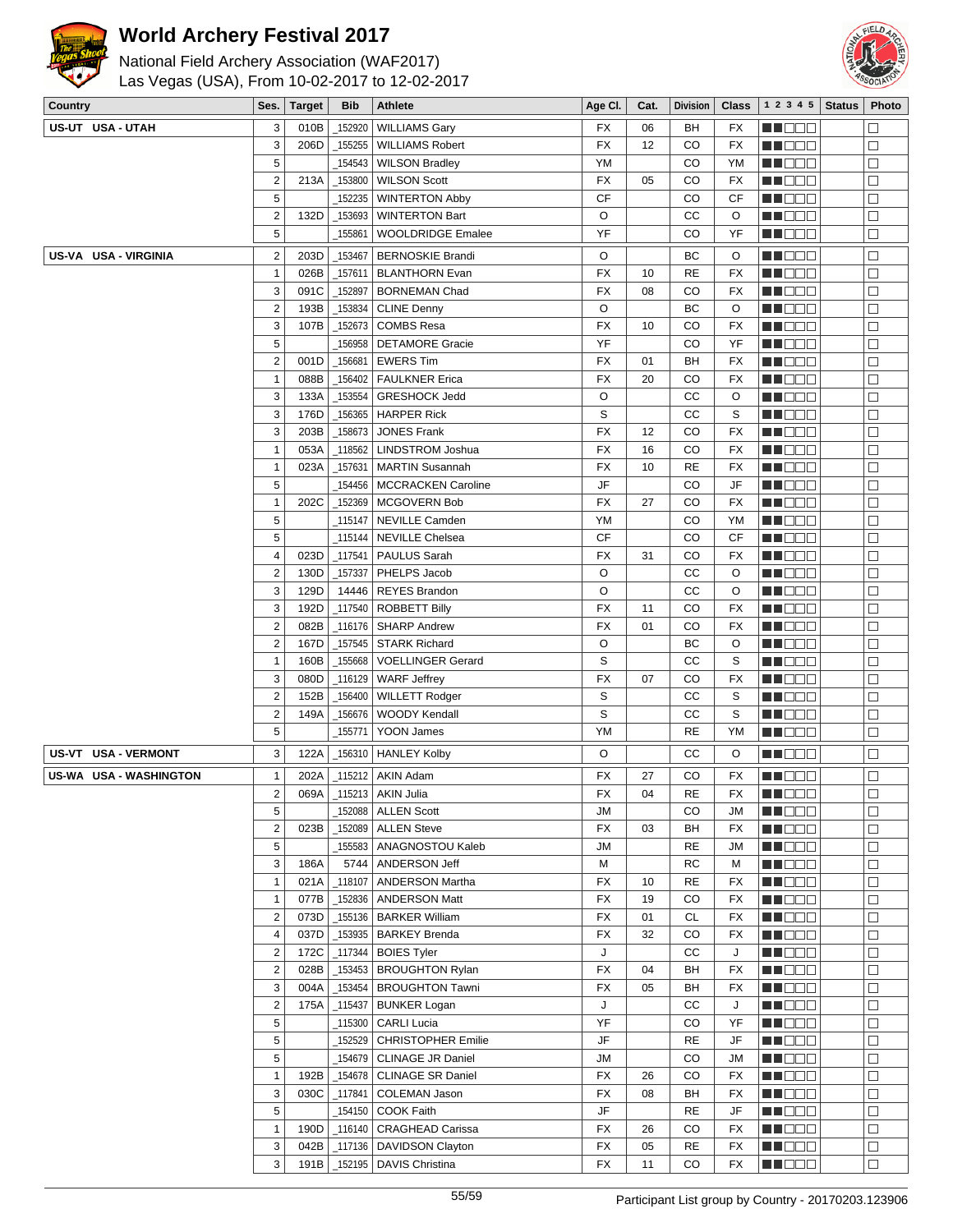



| Las Vegas (USA), From 10-02-2017 to 12-02-2017 |  |
|------------------------------------------------|--|
| National Field Archery Association (WAF2017)   |  |

| Country                | Ses.                    | <b>Target</b> | <b>Bib</b>     | <b>Athlete</b>                                | Age CI.   | Cat.     | <b>Division</b> | <b>Class</b> | $1\ 2\ 3\ 4\ 5$ Status | Photo            |
|------------------------|-------------------------|---------------|----------------|-----------------------------------------------|-----------|----------|-----------------|--------------|------------------------|------------------|
| US-WA USA - WASHINGTON | $\overline{\mathbf{c}}$ | 019D          | 152196         | <b>DAVIS Tim</b>                              | FX        | 03       | BH              | FX           | MA DE E                | $\Box$           |
|                        | $\mathbf{1}$            | 142C          | _155693        | <b>DEGARIMORE Michael</b>                     | O         |          | CC              | O            | MU DEL                 | $\Box$           |
|                        | 5                       |               | _118827        | DONNELLY Logan                                | YM        |          | CO              | YM           | MA DEL                 | $\Box$           |
|                        | $\overline{2}$          | 082A          |                | 156792   DREYER Thomas                        | FX        | 01       | CO              | FX           | <b>HEDDE</b>           | $\Box$           |
|                        | 1                       | 169C          |                | $\_$ 154248 DUKES LeRoy                       | FX        | 24       | CO              | FX           | NN DE D                | $\Box$           |
|                        | 5                       |               |                | _152531   EDSON Carrie                        | JF        |          | <b>RE</b>       | JF           | MU O O O               | $\Box$           |
|                        | 5                       |               |                | _114757   EILER Alena                         | YF        |          | CO              | YF           | MN DO B                | $\Box$           |
|                        | 5                       |               |                | _114760   EILER Payne                         | YM        |          | CO              | YM           | ME E E E               | $\Box$           |
|                        | $\mathbf{1}$            | 046C          |                | $_1$ 114756   EILER Travis                    | FX        | 15       | CO              | FX           | NN DE O                | $\Box$           |
|                        | $\mathbf{1}$            | 109B          |                | $-157358$ ELDRIDGE Jeff                       | FX        | 22       | CO              | FX           | MUODO                  | $\Box$           |
|                        | 2                       | 179B          |                | $\_115141$ ELLIS Izaiah                       | J         |          | СC              | J            | MUOOO                  | $\Box$           |
|                        | $\boldsymbol{2}$        | 078A          |                | 157017   ELZA Sean                            | <b>FX</b> | 01       | CO              | FX           | MU DO D                | $\Box$           |
|                        | 1                       | 152D          |                | _158139   ENGLISH Mindi                       | F         |          | СC              | F            | <u> El Bel</u>         | $\Box$           |
|                        | 5                       |               |                | _117560   ENRIQUEZ Ariana                     | YF        |          | CO              | YF           | <u>Li dec</u>          | $\Box$           |
|                        | $\boldsymbol{2}$        | 050B          |                | _116066 GEBHARDT Jennifer                     | FX        | 02       | <b>RE</b>       | FX           | MUOOO                  | $\Box$           |
|                        | 5                       |               |                | 155235   GEISSBUHLER Isabelle                 | YF        |          | CO              | YF           | MUOOO                  | $\Box$           |
|                        | 5                       |               | _155238        | <b>GEISSBUHLER Kaylee</b>                     | YF        |          | CO              | YF           | MU DE B                | $\Box$           |
|                        | 5                       |               | _114966        | <b>GORDON Hailey</b>                          | JF        |          | CO              | JF           | MA DE E                | $\Box$           |
|                        | 5                       |               |                | _114762 GORDON Therese                        | YF        |          | <b>RE</b>       | YF           | MUODO                  | $\Box$           |
|                        |                         |               |                | _116546 GRIDLEY Maury                         | FX        |          | <b>RE</b>       | FX           | MN DE B                | $\Box$           |
|                        | 5                       |               |                | 156140 GRINDLAND Dakota                       | <b>JM</b> |          | CO              | JM           | MU DE B                | $\Box$           |
|                        | 5                       |               |                | _154993   HAAS Sabrina                        | CF        |          | CO              | CF           | <b>MEDOC</b>           | $\Box$           |
|                        | 5                       |               |                | _114974   HASSLER Olivia                      | <b>CF</b> |          | CO              | СF           | MU O O O               | □                |
|                        | 3                       | 175D          |                |                                               | S         |          | СC              | S            | MU DO B                | $\Box$           |
|                        | 5                       |               |                | _114905   HEKKER Kaden                        | JF        |          | CO              | JF           | MN 888                 | $\Box$           |
|                        | $\mathbf{1}$            | 176D          |                | _153895   HENDERSON Braydin                   | FX        | 25       | CO              | FX           | <u>LI OOO</u>          | $\Box$           |
|                        | 3                       | 007C          | $\_153894$     | <b>HENDERSON Kirk</b>                         | FX        | 05       | BH              | FX           | MUODO                  | $\Box$           |
|                        | $\boldsymbol{2}$        | 173C          |                | _153449   HENRICKSEN Braden                   | J         |          | CC              | J            | N DO O                 | $\Box$           |
|                        | $\mathbf{1}$            | 029A          |                | _154693   HEUVEL John                         | FX        | 14       | CO              | FX           | MN 888                 | $\Box$           |
|                        |                         |               |                |                                               | FX        |          | CO              |              |                        |                  |
|                        | 1<br>1                  | 031A<br>003C  | $-152581$      | _152579   HEWSON Jeremy<br><b>HEWSON Rick</b> | FX        | 14<br>09 | BH              | FX<br>FX     | MU DE B<br>MU DO O     | $\Box$<br>$\Box$ |
|                        | $\boldsymbol{2}$        | 007A          |                | _117768 HILL Justin                           | FX        | 01       | BH              | FX           |                        | □                |
|                        | 5                       |               |                | _156682   HILLIUS Tanner                      | <b>JM</b> |          | <b>RE</b>       | JM           | MUOOO                  |                  |
|                        | 5                       |               |                |                                               |           |          |                 |              | MUOOO                  | $\Box$           |
|                        |                         |               | $\_153981$ $ $ | <b>HOBBS Will</b>                             | <b>JM</b> |          | CO              | JM           | ME DE S                | $\Box$           |
|                        | 3<br>3                  | 053B          |                | _114935   HODGINS Kevin<br>116579 HOON Katie  | FX        | 07       | <b>RE</b>       | FX           | MI DE E                | $\Box$           |
|                        |                         | 013A          |                |                                               | FX        | 06       | BH              | FX           | MUO OO                 | □                |
|                        | $\mathbf{1}$            | 161A          | $\_116944$     | <b>HOON Sean</b>                              | M         |          | RC              | M            | N DO D                 | $\Box$           |
|                        | 5                       |               |                | 155566   HOUGH Rowan                          | JF        |          | <b>RE</b>       | JF           | N NOS                  | $\Box$           |
|                        | 2                       | 096D          |                | $\_151919$   JEROME Blake                     | FX        | 03       | CO              | FX           | <u>LI OBB</u>          | $\Box$           |
|                        | $\overline{2}$          | 110D          |                | _157469   KNOPP Trevor                        | FX        | 04       | CO              | FX           | <b>HLOOD</b>           | □                |
|                        | 3                       | 013B          |                | 117024   KRAUSE Debbie                        | FX        | 06       | BH              | FX           | MN O O O               | $\Box$           |
|                        | 1                       | 076D          |                | _117023   KRAUSE Kevin                        | FX        | 19       | CO              | FX           | MA DE EL               | $\Box$           |
|                        | 1                       | 042C          |                | _155064   LEE Chak Kiu                        | FX        | 15       | CO              | FX           | <b>REDDE</b>           | $\Box$           |
|                        | 5                       |               |                | _115390   LEE Mia                             | JF        |          | <b>RE</b>       | JF           | MUOOO                  | $\Box$           |
|                        | $\mathbf{1}$            | 013D          |                | $_1$ 156146   LIN Carrie                      | FX        | 09       | <b>RE</b>       | FX           | <b>RECO</b> E          | $\Box$           |
|                        | 5                       |               |                | 155467   LOEWEN Diana                         | CF        |          | <b>RE</b>       | СF           | MA DEL 1               | $\Box$           |
|                        | $\overline{c}$          | 191B          |                | _114923   MCCUBBINS Kristopher                | O         |          | ВC              | O            | <b>MA</b> OOO          | $\Box$           |
|                        | 1                       | 036B          | 155081         | <b>MORGAN Rick</b>                            | FX        | 14       | CO              | FX           | MU O O O               | $\Box$           |
|                        | 5                       |               |                | _154007   MOYER Ella                          | YF        |          | CO              | YF           | MU DO B                | $\Box$           |
|                        | 5                       |               |                | _154453 NACHTRIEB Addison                     | YF        |          | CO              | YF           | MN O O O               | $\Box$           |
|                        | $\overline{2}$          | 138A          |                | _153450 NATTERSTAD Collin                     | O         |          | CC              | O            | <b>HE</b> DOO          | $\Box$           |
|                        | $\mathbf{1}$            | 196D          |                | _115296   NIERMAN Gregory                     | <b>FX</b> | 27       | CO              | FX           | <b>REDDE</b>           | $\Box$           |
|                        | $\mathbf{1}$            | 014B          |                | $_1$ 152795   NORMAN Brian                    | <b>FX</b> | 09       | <b>RE</b>       | FX           | MU DO B                | $\Box$           |
|                        | 4                       | 029A          |                | _152796   NORMAN Kelsey                       | FX        | 32       | CO              | FX           | <b>RECOD</b>           | $\Box$           |
|                        | 5                       |               |                | _155529   OAKS Emily                          | JF        |          | CO              | JF           | MA DE EL               | $\Box$           |
|                        | $\overline{c}$          | 029C          |                | _153959   OLIPHANT Kevin                      | FX        | 04       | BH              | FX           | <b>MA</b> OOO          | $\Box$           |
|                        | $\mathbf{1}$            | 064C          |                | $_1$ 16202   PALMER Karen                     | FX        | 17       | CO              | FX           | MUODO                  | □                |
|                        | $\overline{c}$          | 006D          |                | $_1$ 116203   PALMER Mike                     | FX        | 01       | BH              | FX           | MU DOO                 | $\Box$           |
|                        | 2                       | 075D          |                | _117851   PARKER Linda                        | FX        | 01       | <b>CL</b>       | FX           | MA DEL 1               | $\Box$           |
|                        | 4                       | 022A          |                | _153416   PHILLIPS Teko                       | <b>FX</b> | 31       | CO              | FX           | MUOOO                  | $\Box$           |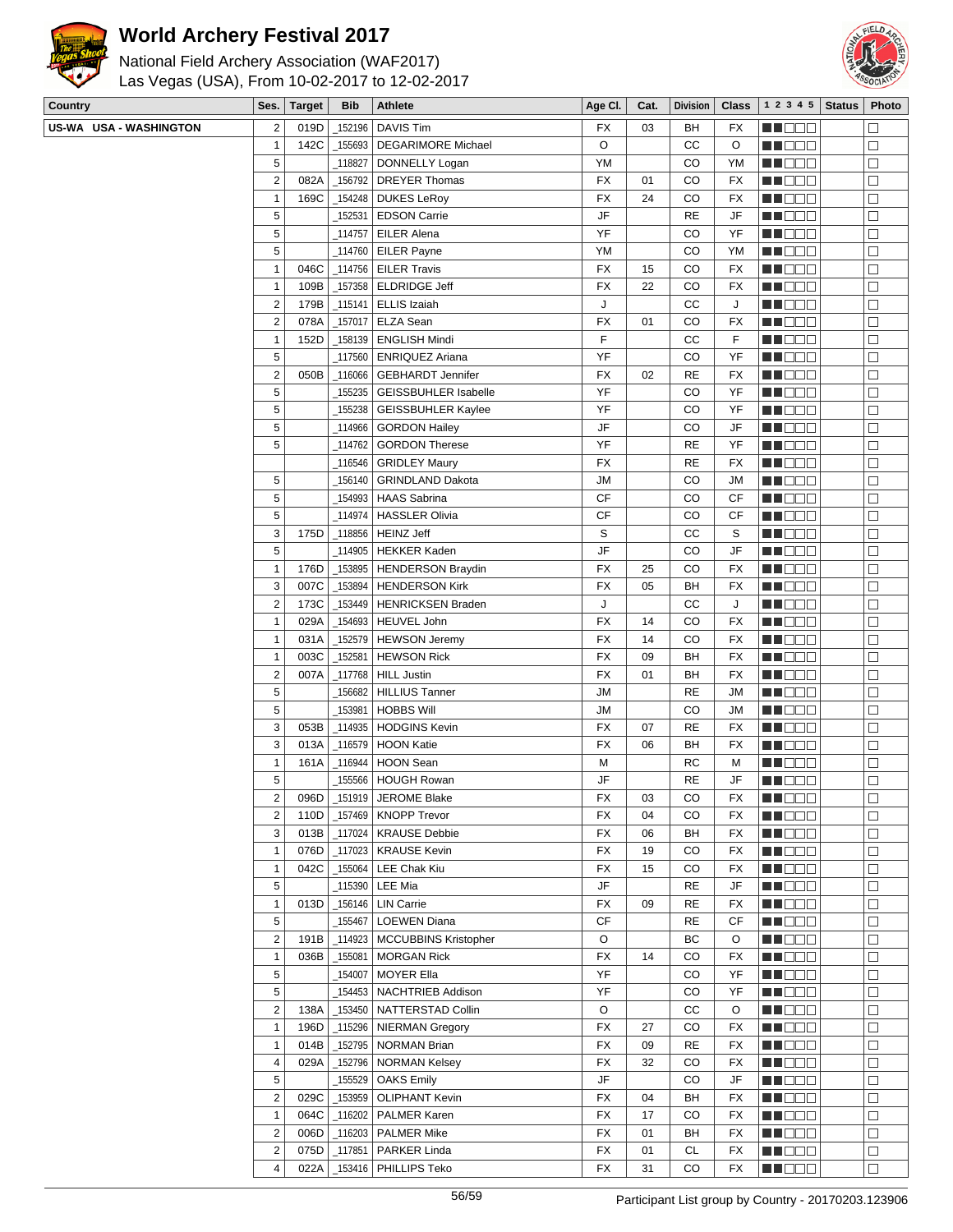



| PULS Caleb<br>020D<br>152757<br>10<br><b>RE</b><br>M DE E<br>$\Box$<br>$\mathbf{1}$<br>FX<br>FX<br>PULS Charles<br>CO<br>$\mathbf{1}$<br>041B<br>_152756<br><b>FX</b><br>15<br><b>FX</b><br>M DOO<br>□<br>$\sqrt{2}$<br>057D<br>_152760<br><b>PULS DeAnna</b><br>FX<br>03<br><b>RE</b><br>MU DO B<br>$\Box$<br>FX<br>$\mathbf 5$<br>$\Box$<br><b>CF</b><br>152758<br><b>PULS Sarah</b><br>CO<br>CF<br>MO DO O<br>5<br>CO<br>$\Box$<br><b>PULS Timothy</b><br>YM<br>YM<br>152759<br>MU DE E<br>$\overline{\mathbf{c}}$<br><b>FX</b><br>MU OOO<br>$\Box$<br>_153692<br>RABY Josh<br>01<br><b>RE</b><br>FX<br>036A<br>$\mathbf 2$<br><b>FX</b><br>$\Box$<br>023C<br>_155171<br><b>REED Merl</b><br>03<br>BH<br>FX<br>MN DO B<br>3<br>$\Box$<br>_153092<br>REIFSCHNEIDER Candice<br><b>FX</b><br>08<br><b>RE</b><br><b>MN</b> OOO<br>069A<br>FX<br>5<br>JF<br>$\Box$<br><b>RE</b><br>JF<br>M DE L<br>118843<br>SANTIAGO Arianna<br>$\Box$<br>$\mathbf{1}$<br>025A<br>_154399<br><b>SANTO Katherine</b><br>FX<br>10<br><b>RE</b><br>MU DO L<br>FX<br>5<br><b>CF</b><br>_114900  <br>SASAI Gabrielle<br><b>RE</b><br>CF<br>MU DO B<br>□<br>3<br>082C<br>_114892<br><b>SCHWENDEMAN Patrick</b><br><b>FX</b><br>07<br>CO<br>FX<br>$\Box$<br>MO DO<br>$\Box$<br>$\mathbf{1}$<br>_114973<br><b>SEKORA Keith</b><br>FX<br>14<br>CO<br>FX<br>ME DE S<br>037B<br>O<br>CC<br>$\Box$<br>$\mathbf{1}$<br>$-158145$<br>O<br>143D<br>SMITH IV Wade<br>MU DO B<br>5<br>YM<br>CO<br>$\Box$<br>YM<br>MN DO B<br>3<br><b>FX</b><br>$\Box$<br>067C<br>_117776   SPIDEL David<br><b>RE</b><br>FX<br>08<br>MN D D O<br>$\Box$<br>5<br><b>MN</b> OOO<br>117777<br>SPIDEL Hanna<br>YF<br><b>RE</b><br>YF<br>3<br>$\Box$<br>079D<br>_116286<br>STEILING Jeannie<br>FX<br>CO<br>M DEL<br>07<br>FX<br>$\Box$<br>$\mathbf{1}$<br>$-116287$<br><b>STEILING Kyle</b><br>FX<br>CO<br>MA O O C<br>051B<br>16<br>FX<br>$\overline{\mathbf{4}}$<br>034B<br>154771<br>STONE Dana<br>FX<br>32<br>CO<br>FX<br>MU DO B<br>$\Box$<br>$\Box$<br>$\_$ 154772 TATGE Troy<br>CO<br>117D<br>FX<br>23<br>FX<br>MA DE E<br>1<br>$\Box$<br>3<br>209C<br>_115139<br><b>THURMAN Larry</b><br>FX<br>13<br>CO<br>FX<br><b>MA</b> OOO<br>$\Box$<br>$\mathbf{1}$<br>155858<br>FX<br>26<br>CO<br>FX<br>194A<br><b>TRUITT Wendy</b><br>MU DO B<br>3<br>O<br>CC<br>$\Box$<br>134D<br>15400<br>O<br>MU DOO<br><b>VINCENT Shawnn</b><br>5<br>JF<br>155105<br>WHITE Erin<br><b>RE</b><br>JF<br>$\Box$<br>MO DO O<br>$\Box$<br>5<br><b>MN</b> OOC<br>118241<br><b>WOLF Daisy</b><br>JF<br>CO<br>JF<br>$\sqrt{5}$<br>YF<br>$\Box$<br><b>WONG Amanda</b><br><b>RE</b><br>YF<br>M DOC<br>_115540<br>5<br>YF<br>$\Box$<br>153392<br><b>WORGUM Emma</b><br>CO<br>YF<br>MU DO L<br>$\sqrt{5}$<br>YF<br>YF<br>155837<br>YEUNG Rebecca<br><b>RE</b><br>MN OO O<br>$\Box$<br>5<br>$\Box$<br>114967<br>YOUNG Hunter<br><b>JM</b><br>CO<br><b>JM</b><br>ME DE S<br>$\sqrt{5}$<br>$\Box$<br>JF<br>155551<br>YOUNG Mia<br>CO<br>JF<br>MU DO O<br>$\mathbf 2$<br>O<br>$\Box$<br>BC<br>O<br>199B<br>_157060<br><b>ZENGER Dave</b><br>N N O O G<br>$\overline{2}$<br>004D<br>MU OO O<br>$\Box$<br>US-WI USA - WISCONSIN<br>_154438<br><b>BERGEY Ryan</b><br>FX<br>01<br>BH<br>FX<br>3<br>$-114924$<br>CO<br>$\Box$<br>197B<br><b>BONACK Michael</b><br>FX<br>11<br>FX<br>ME E E E<br>$\sqrt{2}$<br>$\Box$<br>080C<br>152741<br><b>BRAY Matt</b><br>FX<br>01<br>CO<br>FX<br><b>MN</b> OOO<br>$\mathbf 2$<br>153731<br>FX<br>CO<br>$\Box$<br>089C<br><b>BUTTON Danny</b><br>02<br>FX<br><u>Li Sec</u><br>$\Box$<br>S<br>CC<br>3<br>153730   BUTTON Jeff<br>S<br>170B<br>MU DO B<br>$\Box$<br>$\mathbf{1}$<br>064A<br>_153732   BUTTON Jessica<br><b>FX</b><br>CO<br>FX<br>MN DOO<br>17<br>3<br><b>CALLAWAY Richard</b><br>S<br>СC<br>$\Box$<br>181B<br>$-154980$<br>S<br>MA DE C<br>$\overline{4}$<br>$\Box$<br><b>FX</b><br><b>HE</b> DEL<br>012B<br>_154577<br><b>CHMILL Ron</b><br>30<br>CO<br>FX<br>$\mathbf 2$<br>$-117000$ CLARSON Brady<br>CO<br>n de de<br>$\Box$<br>107B<br>FX<br>04<br>FX<br>$\mathbb S$<br><u> SHOOC</u><br>$-116999$ CLARSON Brian<br>cc<br>$\Box$<br>$\overline{2}$<br>150C<br>S<br>$\overline{2}$<br>117654 CLAUSEN Jonathan<br><b>FX</b><br>CO<br>106A<br>04<br>FX<br>MU DO B<br>$\Box$<br>CORYELL Lia<br><b>MN</b> OOO<br>$\Box$<br>4<br>010B<br>_154955<br>FX<br>CO<br>FX<br>30<br>$\Box$<br>$\mathbf{1}$<br>156478<br><b>CRAN Meletta</b><br>FX<br>27<br>CO<br>FX<br>MUOOO<br>200B<br>$\overline{2}$<br>□<br>093D<br>_156479<br><b>CRAN Scott</b><br>FX<br>02<br>CO<br>MU DOO<br>FX<br>$\,$ 5 $\,$<br><b>CF</b><br>$\Box$<br>_158441<br>GHIDORZI Carmen<br>CO<br>CF<br>MU DOO<br>3<br>GIBBS Lee<br>O<br>$\Box$<br>128C<br>_154382<br>СC<br>O<br><b>MN</b> OOO<br>$\Box$<br>O<br><b>RECOR</b><br>$\mathbf{1}$<br>_156084<br><b>GREEN III Roy</b><br>СC<br>O<br>132D<br>$\mathbf 2$<br>O<br>$\Box$<br>_157120<br><b>GRUBER Marc</b><br>СC<br>O<br>MU DO B<br>133D<br>5<br>JF<br>n de la c<br>$\Box$<br>_114979   GUNDERSON Anna<br>CO<br>JF<br>$\overline{2}$<br>CO<br>_154533   HAMILTON John<br>FX<br>04<br>FX<br><b>MN</b> OOO<br>$\Box$<br>104D<br>HANZEL Joshua<br>$\Box$<br>$\overline{2}$<br>_156966<br>FX<br>BH<br><b>REBEE</b><br>034B<br>04<br>FX<br>$\overline{2}$<br>$\Box$<br>_157315<br><b>HAYES Mark</b><br>FX<br>05<br>CO<br>FX<br>MU DO O<br>212A<br>$\overline{2}$<br>$\Box$<br>009A<br>_156894<br><b>HINTZ Gary</b><br><b>FX</b><br>BH<br>01<br>FX<br>MU OO O<br>8<br>O<br>CC<br>$\Box$<br>001B<br>_153021<br><b>HOLMES III Lewis</b><br>O<br>MU DOO<br>$\Box$<br>3<br>013C<br>_156572<br>HOOKSTEAD Cade<br>FX<br>06<br>BH<br>FX<br>ME DE S<br>$\boldsymbol{2}$<br>THE OC<br>$\Box$<br>085C<br>_154313<br><b>HOOKSTEAD Payton</b><br>FX<br>01<br>CO<br>FX<br>3<br><b>JENSON Justin</b><br>CO<br>MU DO L<br>088B<br>158693<br>FX<br>08<br>FX<br>$\Box$ | <b>Country</b>         | Ses. | <b>Target</b> | <b>Bib</b> | <b>Athlete</b>       | Age CI.   | Cat. | <b>Division</b> | <b>Class</b> | 1 2 3 4 5      | <b>Status</b> | Photo  |
|-------------------------------------------------------------------------------------------------------------------------------------------------------------------------------------------------------------------------------------------------------------------------------------------------------------------------------------------------------------------------------------------------------------------------------------------------------------------------------------------------------------------------------------------------------------------------------------------------------------------------------------------------------------------------------------------------------------------------------------------------------------------------------------------------------------------------------------------------------------------------------------------------------------------------------------------------------------------------------------------------------------------------------------------------------------------------------------------------------------------------------------------------------------------------------------------------------------------------------------------------------------------------------------------------------------------------------------------------------------------------------------------------------------------------------------------------------------------------------------------------------------------------------------------------------------------------------------------------------------------------------------------------------------------------------------------------------------------------------------------------------------------------------------------------------------------------------------------------------------------------------------------------------------------------------------------------------------------------------------------------------------------------------------------------------------------------------------------------------------------------------------------------------------------------------------------------------------------------------------------------------------------------------------------------------------------------------------------------------------------------------------------------------------------------------------------------------------------------------------------------------------------------------------------------------------------------------------------------------------------------------------------------------------------------------------------------------------------------------------------------------------------------------------------------------------------------------------------------------------------------------------------------------------------------------------------------------------------------------------------------------------------------------------------------------------------------------------------------------------------------------------------------------------------------------------------------------------------------------------------------------------------------------------------------------------------------------------------------------------------------------------------------------------------------------------------------------------------------------------------------------------------------------------------------------------------------------------------------------------------------------------------------------------------------------------------------------------------------------------------------------------------------------------------------------------------------------------------------------------------------------------------------------------------------------------------------------------------------------------------------------------------------------------------------------------------------------------------------------------------------------------------------------------------------------------------------------------------------------------------------------------------------------------------------------------------------------------------------------------------------------------------------------------------------------------------------------------------------------------------------------------------------------------------------------------------------------------------------------------------------------------------------------------------------------------------------------------------------------------------------------------------------------------------------------------------------------------------------------------------------------------------------------------------------------------------------------------------------------------------------------------------------------------------------------------------------------------------------------------------------------------------------------------------------------------------------------------------------------------------------------------------------------------------------------------------------------------------------------------------------------------------------------------------------------------------------------------------------------------------------------------------------------------------------------------------------------------------------------------------------------------------------------------------------------------------------------------------------------------------------------------------------------------------------------------------------|------------------------|------|---------------|------------|----------------------|-----------|------|-----------------|--------------|----------------|---------------|--------|
|                                                                                                                                                                                                                                                                                                                                                                                                                                                                                                                                                                                                                                                                                                                                                                                                                                                                                                                                                                                                                                                                                                                                                                                                                                                                                                                                                                                                                                                                                                                                                                                                                                                                                                                                                                                                                                                                                                                                                                                                                                                                                                                                                                                                                                                                                                                                                                                                                                                                                                                                                                                                                                                                                                                                                                                                                                                                                                                                                                                                                                                                                                                                                                                                                                                                                                                                                                                                                                                                                                                                                                                                                                                                                                                                                                                                                                                                                                                                                                                                                                                                                                                                                                                                                                                                                                                                                                                                                                                                                                                                                                                                                                                                                                                                                                                                                                                                                                                                                                                                                                                                                                                                                                                                                                                                                                                                                                                                                                                                                                                                                                                                                                                                                                                                                                                                                         | US-WA USA - WASHINGTON |      |               |            |                      |           |      |                 |              |                |               |        |
|                                                                                                                                                                                                                                                                                                                                                                                                                                                                                                                                                                                                                                                                                                                                                                                                                                                                                                                                                                                                                                                                                                                                                                                                                                                                                                                                                                                                                                                                                                                                                                                                                                                                                                                                                                                                                                                                                                                                                                                                                                                                                                                                                                                                                                                                                                                                                                                                                                                                                                                                                                                                                                                                                                                                                                                                                                                                                                                                                                                                                                                                                                                                                                                                                                                                                                                                                                                                                                                                                                                                                                                                                                                                                                                                                                                                                                                                                                                                                                                                                                                                                                                                                                                                                                                                                                                                                                                                                                                                                                                                                                                                                                                                                                                                                                                                                                                                                                                                                                                                                                                                                                                                                                                                                                                                                                                                                                                                                                                                                                                                                                                                                                                                                                                                                                                                                         |                        |      |               |            |                      |           |      |                 |              |                |               |        |
|                                                                                                                                                                                                                                                                                                                                                                                                                                                                                                                                                                                                                                                                                                                                                                                                                                                                                                                                                                                                                                                                                                                                                                                                                                                                                                                                                                                                                                                                                                                                                                                                                                                                                                                                                                                                                                                                                                                                                                                                                                                                                                                                                                                                                                                                                                                                                                                                                                                                                                                                                                                                                                                                                                                                                                                                                                                                                                                                                                                                                                                                                                                                                                                                                                                                                                                                                                                                                                                                                                                                                                                                                                                                                                                                                                                                                                                                                                                                                                                                                                                                                                                                                                                                                                                                                                                                                                                                                                                                                                                                                                                                                                                                                                                                                                                                                                                                                                                                                                                                                                                                                                                                                                                                                                                                                                                                                                                                                                                                                                                                                                                                                                                                                                                                                                                                                         |                        |      |               |            |                      |           |      |                 |              |                |               |        |
|                                                                                                                                                                                                                                                                                                                                                                                                                                                                                                                                                                                                                                                                                                                                                                                                                                                                                                                                                                                                                                                                                                                                                                                                                                                                                                                                                                                                                                                                                                                                                                                                                                                                                                                                                                                                                                                                                                                                                                                                                                                                                                                                                                                                                                                                                                                                                                                                                                                                                                                                                                                                                                                                                                                                                                                                                                                                                                                                                                                                                                                                                                                                                                                                                                                                                                                                                                                                                                                                                                                                                                                                                                                                                                                                                                                                                                                                                                                                                                                                                                                                                                                                                                                                                                                                                                                                                                                                                                                                                                                                                                                                                                                                                                                                                                                                                                                                                                                                                                                                                                                                                                                                                                                                                                                                                                                                                                                                                                                                                                                                                                                                                                                                                                                                                                                                                         |                        |      |               |            |                      |           |      |                 |              |                |               |        |
|                                                                                                                                                                                                                                                                                                                                                                                                                                                                                                                                                                                                                                                                                                                                                                                                                                                                                                                                                                                                                                                                                                                                                                                                                                                                                                                                                                                                                                                                                                                                                                                                                                                                                                                                                                                                                                                                                                                                                                                                                                                                                                                                                                                                                                                                                                                                                                                                                                                                                                                                                                                                                                                                                                                                                                                                                                                                                                                                                                                                                                                                                                                                                                                                                                                                                                                                                                                                                                                                                                                                                                                                                                                                                                                                                                                                                                                                                                                                                                                                                                                                                                                                                                                                                                                                                                                                                                                                                                                                                                                                                                                                                                                                                                                                                                                                                                                                                                                                                                                                                                                                                                                                                                                                                                                                                                                                                                                                                                                                                                                                                                                                                                                                                                                                                                                                                         |                        |      |               |            |                      |           |      |                 |              |                |               |        |
|                                                                                                                                                                                                                                                                                                                                                                                                                                                                                                                                                                                                                                                                                                                                                                                                                                                                                                                                                                                                                                                                                                                                                                                                                                                                                                                                                                                                                                                                                                                                                                                                                                                                                                                                                                                                                                                                                                                                                                                                                                                                                                                                                                                                                                                                                                                                                                                                                                                                                                                                                                                                                                                                                                                                                                                                                                                                                                                                                                                                                                                                                                                                                                                                                                                                                                                                                                                                                                                                                                                                                                                                                                                                                                                                                                                                                                                                                                                                                                                                                                                                                                                                                                                                                                                                                                                                                                                                                                                                                                                                                                                                                                                                                                                                                                                                                                                                                                                                                                                                                                                                                                                                                                                                                                                                                                                                                                                                                                                                                                                                                                                                                                                                                                                                                                                                                         |                        |      |               |            |                      |           |      |                 |              |                |               |        |
|                                                                                                                                                                                                                                                                                                                                                                                                                                                                                                                                                                                                                                                                                                                                                                                                                                                                                                                                                                                                                                                                                                                                                                                                                                                                                                                                                                                                                                                                                                                                                                                                                                                                                                                                                                                                                                                                                                                                                                                                                                                                                                                                                                                                                                                                                                                                                                                                                                                                                                                                                                                                                                                                                                                                                                                                                                                                                                                                                                                                                                                                                                                                                                                                                                                                                                                                                                                                                                                                                                                                                                                                                                                                                                                                                                                                                                                                                                                                                                                                                                                                                                                                                                                                                                                                                                                                                                                                                                                                                                                                                                                                                                                                                                                                                                                                                                                                                                                                                                                                                                                                                                                                                                                                                                                                                                                                                                                                                                                                                                                                                                                                                                                                                                                                                                                                                         |                        |      |               |            |                      |           |      |                 |              |                |               |        |
|                                                                                                                                                                                                                                                                                                                                                                                                                                                                                                                                                                                                                                                                                                                                                                                                                                                                                                                                                                                                                                                                                                                                                                                                                                                                                                                                                                                                                                                                                                                                                                                                                                                                                                                                                                                                                                                                                                                                                                                                                                                                                                                                                                                                                                                                                                                                                                                                                                                                                                                                                                                                                                                                                                                                                                                                                                                                                                                                                                                                                                                                                                                                                                                                                                                                                                                                                                                                                                                                                                                                                                                                                                                                                                                                                                                                                                                                                                                                                                                                                                                                                                                                                                                                                                                                                                                                                                                                                                                                                                                                                                                                                                                                                                                                                                                                                                                                                                                                                                                                                                                                                                                                                                                                                                                                                                                                                                                                                                                                                                                                                                                                                                                                                                                                                                                                                         |                        |      |               |            |                      |           |      |                 |              |                |               |        |
|                                                                                                                                                                                                                                                                                                                                                                                                                                                                                                                                                                                                                                                                                                                                                                                                                                                                                                                                                                                                                                                                                                                                                                                                                                                                                                                                                                                                                                                                                                                                                                                                                                                                                                                                                                                                                                                                                                                                                                                                                                                                                                                                                                                                                                                                                                                                                                                                                                                                                                                                                                                                                                                                                                                                                                                                                                                                                                                                                                                                                                                                                                                                                                                                                                                                                                                                                                                                                                                                                                                                                                                                                                                                                                                                                                                                                                                                                                                                                                                                                                                                                                                                                                                                                                                                                                                                                                                                                                                                                                                                                                                                                                                                                                                                                                                                                                                                                                                                                                                                                                                                                                                                                                                                                                                                                                                                                                                                                                                                                                                                                                                                                                                                                                                                                                                                                         |                        |      |               |            |                      |           |      |                 |              |                |               |        |
|                                                                                                                                                                                                                                                                                                                                                                                                                                                                                                                                                                                                                                                                                                                                                                                                                                                                                                                                                                                                                                                                                                                                                                                                                                                                                                                                                                                                                                                                                                                                                                                                                                                                                                                                                                                                                                                                                                                                                                                                                                                                                                                                                                                                                                                                                                                                                                                                                                                                                                                                                                                                                                                                                                                                                                                                                                                                                                                                                                                                                                                                                                                                                                                                                                                                                                                                                                                                                                                                                                                                                                                                                                                                                                                                                                                                                                                                                                                                                                                                                                                                                                                                                                                                                                                                                                                                                                                                                                                                                                                                                                                                                                                                                                                                                                                                                                                                                                                                                                                                                                                                                                                                                                                                                                                                                                                                                                                                                                                                                                                                                                                                                                                                                                                                                                                                                         |                        |      |               |            |                      |           |      |                 |              |                |               |        |
|                                                                                                                                                                                                                                                                                                                                                                                                                                                                                                                                                                                                                                                                                                                                                                                                                                                                                                                                                                                                                                                                                                                                                                                                                                                                                                                                                                                                                                                                                                                                                                                                                                                                                                                                                                                                                                                                                                                                                                                                                                                                                                                                                                                                                                                                                                                                                                                                                                                                                                                                                                                                                                                                                                                                                                                                                                                                                                                                                                                                                                                                                                                                                                                                                                                                                                                                                                                                                                                                                                                                                                                                                                                                                                                                                                                                                                                                                                                                                                                                                                                                                                                                                                                                                                                                                                                                                                                                                                                                                                                                                                                                                                                                                                                                                                                                                                                                                                                                                                                                                                                                                                                                                                                                                                                                                                                                                                                                                                                                                                                                                                                                                                                                                                                                                                                                                         |                        |      |               |            |                      |           |      |                 |              |                |               |        |
|                                                                                                                                                                                                                                                                                                                                                                                                                                                                                                                                                                                                                                                                                                                                                                                                                                                                                                                                                                                                                                                                                                                                                                                                                                                                                                                                                                                                                                                                                                                                                                                                                                                                                                                                                                                                                                                                                                                                                                                                                                                                                                                                                                                                                                                                                                                                                                                                                                                                                                                                                                                                                                                                                                                                                                                                                                                                                                                                                                                                                                                                                                                                                                                                                                                                                                                                                                                                                                                                                                                                                                                                                                                                                                                                                                                                                                                                                                                                                                                                                                                                                                                                                                                                                                                                                                                                                                                                                                                                                                                                                                                                                                                                                                                                                                                                                                                                                                                                                                                                                                                                                                                                                                                                                                                                                                                                                                                                                                                                                                                                                                                                                                                                                                                                                                                                                         |                        |      |               |            |                      |           |      |                 |              |                |               |        |
|                                                                                                                                                                                                                                                                                                                                                                                                                                                                                                                                                                                                                                                                                                                                                                                                                                                                                                                                                                                                                                                                                                                                                                                                                                                                                                                                                                                                                                                                                                                                                                                                                                                                                                                                                                                                                                                                                                                                                                                                                                                                                                                                                                                                                                                                                                                                                                                                                                                                                                                                                                                                                                                                                                                                                                                                                                                                                                                                                                                                                                                                                                                                                                                                                                                                                                                                                                                                                                                                                                                                                                                                                                                                                                                                                                                                                                                                                                                                                                                                                                                                                                                                                                                                                                                                                                                                                                                                                                                                                                                                                                                                                                                                                                                                                                                                                                                                                                                                                                                                                                                                                                                                                                                                                                                                                                                                                                                                                                                                                                                                                                                                                                                                                                                                                                                                                         |                        |      |               |            |                      |           |      |                 |              |                |               |        |
|                                                                                                                                                                                                                                                                                                                                                                                                                                                                                                                                                                                                                                                                                                                                                                                                                                                                                                                                                                                                                                                                                                                                                                                                                                                                                                                                                                                                                                                                                                                                                                                                                                                                                                                                                                                                                                                                                                                                                                                                                                                                                                                                                                                                                                                                                                                                                                                                                                                                                                                                                                                                                                                                                                                                                                                                                                                                                                                                                                                                                                                                                                                                                                                                                                                                                                                                                                                                                                                                                                                                                                                                                                                                                                                                                                                                                                                                                                                                                                                                                                                                                                                                                                                                                                                                                                                                                                                                                                                                                                                                                                                                                                                                                                                                                                                                                                                                                                                                                                                                                                                                                                                                                                                                                                                                                                                                                                                                                                                                                                                                                                                                                                                                                                                                                                                                                         |                        |      |               |            |                      |           |      |                 |              |                |               |        |
|                                                                                                                                                                                                                                                                                                                                                                                                                                                                                                                                                                                                                                                                                                                                                                                                                                                                                                                                                                                                                                                                                                                                                                                                                                                                                                                                                                                                                                                                                                                                                                                                                                                                                                                                                                                                                                                                                                                                                                                                                                                                                                                                                                                                                                                                                                                                                                                                                                                                                                                                                                                                                                                                                                                                                                                                                                                                                                                                                                                                                                                                                                                                                                                                                                                                                                                                                                                                                                                                                                                                                                                                                                                                                                                                                                                                                                                                                                                                                                                                                                                                                                                                                                                                                                                                                                                                                                                                                                                                                                                                                                                                                                                                                                                                                                                                                                                                                                                                                                                                                                                                                                                                                                                                                                                                                                                                                                                                                                                                                                                                                                                                                                                                                                                                                                                                                         |                        |      |               |            |                      |           |      |                 |              |                |               |        |
|                                                                                                                                                                                                                                                                                                                                                                                                                                                                                                                                                                                                                                                                                                                                                                                                                                                                                                                                                                                                                                                                                                                                                                                                                                                                                                                                                                                                                                                                                                                                                                                                                                                                                                                                                                                                                                                                                                                                                                                                                                                                                                                                                                                                                                                                                                                                                                                                                                                                                                                                                                                                                                                                                                                                                                                                                                                                                                                                                                                                                                                                                                                                                                                                                                                                                                                                                                                                                                                                                                                                                                                                                                                                                                                                                                                                                                                                                                                                                                                                                                                                                                                                                                                                                                                                                                                                                                                                                                                                                                                                                                                                                                                                                                                                                                                                                                                                                                                                                                                                                                                                                                                                                                                                                                                                                                                                                                                                                                                                                                                                                                                                                                                                                                                                                                                                                         |                        |      |               |            |                      |           |      |                 |              |                |               |        |
|                                                                                                                                                                                                                                                                                                                                                                                                                                                                                                                                                                                                                                                                                                                                                                                                                                                                                                                                                                                                                                                                                                                                                                                                                                                                                                                                                                                                                                                                                                                                                                                                                                                                                                                                                                                                                                                                                                                                                                                                                                                                                                                                                                                                                                                                                                                                                                                                                                                                                                                                                                                                                                                                                                                                                                                                                                                                                                                                                                                                                                                                                                                                                                                                                                                                                                                                                                                                                                                                                                                                                                                                                                                                                                                                                                                                                                                                                                                                                                                                                                                                                                                                                                                                                                                                                                                                                                                                                                                                                                                                                                                                                                                                                                                                                                                                                                                                                                                                                                                                                                                                                                                                                                                                                                                                                                                                                                                                                                                                                                                                                                                                                                                                                                                                                                                                                         |                        |      |               |            |                      |           |      |                 |              |                |               |        |
|                                                                                                                                                                                                                                                                                                                                                                                                                                                                                                                                                                                                                                                                                                                                                                                                                                                                                                                                                                                                                                                                                                                                                                                                                                                                                                                                                                                                                                                                                                                                                                                                                                                                                                                                                                                                                                                                                                                                                                                                                                                                                                                                                                                                                                                                                                                                                                                                                                                                                                                                                                                                                                                                                                                                                                                                                                                                                                                                                                                                                                                                                                                                                                                                                                                                                                                                                                                                                                                                                                                                                                                                                                                                                                                                                                                                                                                                                                                                                                                                                                                                                                                                                                                                                                                                                                                                                                                                                                                                                                                                                                                                                                                                                                                                                                                                                                                                                                                                                                                                                                                                                                                                                                                                                                                                                                                                                                                                                                                                                                                                                                                                                                                                                                                                                                                                                         |                        |      |               |            |                      |           |      |                 |              |                |               |        |
|                                                                                                                                                                                                                                                                                                                                                                                                                                                                                                                                                                                                                                                                                                                                                                                                                                                                                                                                                                                                                                                                                                                                                                                                                                                                                                                                                                                                                                                                                                                                                                                                                                                                                                                                                                                                                                                                                                                                                                                                                                                                                                                                                                                                                                                                                                                                                                                                                                                                                                                                                                                                                                                                                                                                                                                                                                                                                                                                                                                                                                                                                                                                                                                                                                                                                                                                                                                                                                                                                                                                                                                                                                                                                                                                                                                                                                                                                                                                                                                                                                                                                                                                                                                                                                                                                                                                                                                                                                                                                                                                                                                                                                                                                                                                                                                                                                                                                                                                                                                                                                                                                                                                                                                                                                                                                                                                                                                                                                                                                                                                                                                                                                                                                                                                                                                                                         |                        |      |               |            |                      |           |      |                 |              |                |               |        |
|                                                                                                                                                                                                                                                                                                                                                                                                                                                                                                                                                                                                                                                                                                                                                                                                                                                                                                                                                                                                                                                                                                                                                                                                                                                                                                                                                                                                                                                                                                                                                                                                                                                                                                                                                                                                                                                                                                                                                                                                                                                                                                                                                                                                                                                                                                                                                                                                                                                                                                                                                                                                                                                                                                                                                                                                                                                                                                                                                                                                                                                                                                                                                                                                                                                                                                                                                                                                                                                                                                                                                                                                                                                                                                                                                                                                                                                                                                                                                                                                                                                                                                                                                                                                                                                                                                                                                                                                                                                                                                                                                                                                                                                                                                                                                                                                                                                                                                                                                                                                                                                                                                                                                                                                                                                                                                                                                                                                                                                                                                                                                                                                                                                                                                                                                                                                                         |                        |      |               |            |                      |           |      |                 |              |                |               |        |
|                                                                                                                                                                                                                                                                                                                                                                                                                                                                                                                                                                                                                                                                                                                                                                                                                                                                                                                                                                                                                                                                                                                                                                                                                                                                                                                                                                                                                                                                                                                                                                                                                                                                                                                                                                                                                                                                                                                                                                                                                                                                                                                                                                                                                                                                                                                                                                                                                                                                                                                                                                                                                                                                                                                                                                                                                                                                                                                                                                                                                                                                                                                                                                                                                                                                                                                                                                                                                                                                                                                                                                                                                                                                                                                                                                                                                                                                                                                                                                                                                                                                                                                                                                                                                                                                                                                                                                                                                                                                                                                                                                                                                                                                                                                                                                                                                                                                                                                                                                                                                                                                                                                                                                                                                                                                                                                                                                                                                                                                                                                                                                                                                                                                                                                                                                                                                         |                        |      |               |            |                      |           |      |                 |              |                |               |        |
|                                                                                                                                                                                                                                                                                                                                                                                                                                                                                                                                                                                                                                                                                                                                                                                                                                                                                                                                                                                                                                                                                                                                                                                                                                                                                                                                                                                                                                                                                                                                                                                                                                                                                                                                                                                                                                                                                                                                                                                                                                                                                                                                                                                                                                                                                                                                                                                                                                                                                                                                                                                                                                                                                                                                                                                                                                                                                                                                                                                                                                                                                                                                                                                                                                                                                                                                                                                                                                                                                                                                                                                                                                                                                                                                                                                                                                                                                                                                                                                                                                                                                                                                                                                                                                                                                                                                                                                                                                                                                                                                                                                                                                                                                                                                                                                                                                                                                                                                                                                                                                                                                                                                                                                                                                                                                                                                                                                                                                                                                                                                                                                                                                                                                                                                                                                                                         |                        |      |               |            |                      |           |      |                 |              |                |               |        |
|                                                                                                                                                                                                                                                                                                                                                                                                                                                                                                                                                                                                                                                                                                                                                                                                                                                                                                                                                                                                                                                                                                                                                                                                                                                                                                                                                                                                                                                                                                                                                                                                                                                                                                                                                                                                                                                                                                                                                                                                                                                                                                                                                                                                                                                                                                                                                                                                                                                                                                                                                                                                                                                                                                                                                                                                                                                                                                                                                                                                                                                                                                                                                                                                                                                                                                                                                                                                                                                                                                                                                                                                                                                                                                                                                                                                                                                                                                                                                                                                                                                                                                                                                                                                                                                                                                                                                                                                                                                                                                                                                                                                                                                                                                                                                                                                                                                                                                                                                                                                                                                                                                                                                                                                                                                                                                                                                                                                                                                                                                                                                                                                                                                                                                                                                                                                                         |                        |      |               |            |                      |           |      |                 |              |                |               |        |
|                                                                                                                                                                                                                                                                                                                                                                                                                                                                                                                                                                                                                                                                                                                                                                                                                                                                                                                                                                                                                                                                                                                                                                                                                                                                                                                                                                                                                                                                                                                                                                                                                                                                                                                                                                                                                                                                                                                                                                                                                                                                                                                                                                                                                                                                                                                                                                                                                                                                                                                                                                                                                                                                                                                                                                                                                                                                                                                                                                                                                                                                                                                                                                                                                                                                                                                                                                                                                                                                                                                                                                                                                                                                                                                                                                                                                                                                                                                                                                                                                                                                                                                                                                                                                                                                                                                                                                                                                                                                                                                                                                                                                                                                                                                                                                                                                                                                                                                                                                                                                                                                                                                                                                                                                                                                                                                                                                                                                                                                                                                                                                                                                                                                                                                                                                                                                         |                        |      |               |            |                      |           |      |                 |              |                |               |        |
|                                                                                                                                                                                                                                                                                                                                                                                                                                                                                                                                                                                                                                                                                                                                                                                                                                                                                                                                                                                                                                                                                                                                                                                                                                                                                                                                                                                                                                                                                                                                                                                                                                                                                                                                                                                                                                                                                                                                                                                                                                                                                                                                                                                                                                                                                                                                                                                                                                                                                                                                                                                                                                                                                                                                                                                                                                                                                                                                                                                                                                                                                                                                                                                                                                                                                                                                                                                                                                                                                                                                                                                                                                                                                                                                                                                                                                                                                                                                                                                                                                                                                                                                                                                                                                                                                                                                                                                                                                                                                                                                                                                                                                                                                                                                                                                                                                                                                                                                                                                                                                                                                                                                                                                                                                                                                                                                                                                                                                                                                                                                                                                                                                                                                                                                                                                                                         |                        |      |               |            |                      |           |      |                 |              |                |               |        |
|                                                                                                                                                                                                                                                                                                                                                                                                                                                                                                                                                                                                                                                                                                                                                                                                                                                                                                                                                                                                                                                                                                                                                                                                                                                                                                                                                                                                                                                                                                                                                                                                                                                                                                                                                                                                                                                                                                                                                                                                                                                                                                                                                                                                                                                                                                                                                                                                                                                                                                                                                                                                                                                                                                                                                                                                                                                                                                                                                                                                                                                                                                                                                                                                                                                                                                                                                                                                                                                                                                                                                                                                                                                                                                                                                                                                                                                                                                                                                                                                                                                                                                                                                                                                                                                                                                                                                                                                                                                                                                                                                                                                                                                                                                                                                                                                                                                                                                                                                                                                                                                                                                                                                                                                                                                                                                                                                                                                                                                                                                                                                                                                                                                                                                                                                                                                                         |                        |      |               |            |                      |           |      |                 |              |                |               |        |
|                                                                                                                                                                                                                                                                                                                                                                                                                                                                                                                                                                                                                                                                                                                                                                                                                                                                                                                                                                                                                                                                                                                                                                                                                                                                                                                                                                                                                                                                                                                                                                                                                                                                                                                                                                                                                                                                                                                                                                                                                                                                                                                                                                                                                                                                                                                                                                                                                                                                                                                                                                                                                                                                                                                                                                                                                                                                                                                                                                                                                                                                                                                                                                                                                                                                                                                                                                                                                                                                                                                                                                                                                                                                                                                                                                                                                                                                                                                                                                                                                                                                                                                                                                                                                                                                                                                                                                                                                                                                                                                                                                                                                                                                                                                                                                                                                                                                                                                                                                                                                                                                                                                                                                                                                                                                                                                                                                                                                                                                                                                                                                                                                                                                                                                                                                                                                         |                        |      |               |            |                      |           |      |                 |              |                |               |        |
|                                                                                                                                                                                                                                                                                                                                                                                                                                                                                                                                                                                                                                                                                                                                                                                                                                                                                                                                                                                                                                                                                                                                                                                                                                                                                                                                                                                                                                                                                                                                                                                                                                                                                                                                                                                                                                                                                                                                                                                                                                                                                                                                                                                                                                                                                                                                                                                                                                                                                                                                                                                                                                                                                                                                                                                                                                                                                                                                                                                                                                                                                                                                                                                                                                                                                                                                                                                                                                                                                                                                                                                                                                                                                                                                                                                                                                                                                                                                                                                                                                                                                                                                                                                                                                                                                                                                                                                                                                                                                                                                                                                                                                                                                                                                                                                                                                                                                                                                                                                                                                                                                                                                                                                                                                                                                                                                                                                                                                                                                                                                                                                                                                                                                                                                                                                                                         |                        |      |               |            |                      |           |      |                 |              |                |               |        |
|                                                                                                                                                                                                                                                                                                                                                                                                                                                                                                                                                                                                                                                                                                                                                                                                                                                                                                                                                                                                                                                                                                                                                                                                                                                                                                                                                                                                                                                                                                                                                                                                                                                                                                                                                                                                                                                                                                                                                                                                                                                                                                                                                                                                                                                                                                                                                                                                                                                                                                                                                                                                                                                                                                                                                                                                                                                                                                                                                                                                                                                                                                                                                                                                                                                                                                                                                                                                                                                                                                                                                                                                                                                                                                                                                                                                                                                                                                                                                                                                                                                                                                                                                                                                                                                                                                                                                                                                                                                                                                                                                                                                                                                                                                                                                                                                                                                                                                                                                                                                                                                                                                                                                                                                                                                                                                                                                                                                                                                                                                                                                                                                                                                                                                                                                                                                                         |                        |      |               |            |                      |           |      |                 |              |                |               |        |
|                                                                                                                                                                                                                                                                                                                                                                                                                                                                                                                                                                                                                                                                                                                                                                                                                                                                                                                                                                                                                                                                                                                                                                                                                                                                                                                                                                                                                                                                                                                                                                                                                                                                                                                                                                                                                                                                                                                                                                                                                                                                                                                                                                                                                                                                                                                                                                                                                                                                                                                                                                                                                                                                                                                                                                                                                                                                                                                                                                                                                                                                                                                                                                                                                                                                                                                                                                                                                                                                                                                                                                                                                                                                                                                                                                                                                                                                                                                                                                                                                                                                                                                                                                                                                                                                                                                                                                                                                                                                                                                                                                                                                                                                                                                                                                                                                                                                                                                                                                                                                                                                                                                                                                                                                                                                                                                                                                                                                                                                                                                                                                                                                                                                                                                                                                                                                         |                        |      |               |            |                      |           |      |                 |              |                |               |        |
|                                                                                                                                                                                                                                                                                                                                                                                                                                                                                                                                                                                                                                                                                                                                                                                                                                                                                                                                                                                                                                                                                                                                                                                                                                                                                                                                                                                                                                                                                                                                                                                                                                                                                                                                                                                                                                                                                                                                                                                                                                                                                                                                                                                                                                                                                                                                                                                                                                                                                                                                                                                                                                                                                                                                                                                                                                                                                                                                                                                                                                                                                                                                                                                                                                                                                                                                                                                                                                                                                                                                                                                                                                                                                                                                                                                                                                                                                                                                                                                                                                                                                                                                                                                                                                                                                                                                                                                                                                                                                                                                                                                                                                                                                                                                                                                                                                                                                                                                                                                                                                                                                                                                                                                                                                                                                                                                                                                                                                                                                                                                                                                                                                                                                                                                                                                                                         |                        |      |               |            |                      |           |      |                 |              |                |               |        |
|                                                                                                                                                                                                                                                                                                                                                                                                                                                                                                                                                                                                                                                                                                                                                                                                                                                                                                                                                                                                                                                                                                                                                                                                                                                                                                                                                                                                                                                                                                                                                                                                                                                                                                                                                                                                                                                                                                                                                                                                                                                                                                                                                                                                                                                                                                                                                                                                                                                                                                                                                                                                                                                                                                                                                                                                                                                                                                                                                                                                                                                                                                                                                                                                                                                                                                                                                                                                                                                                                                                                                                                                                                                                                                                                                                                                                                                                                                                                                                                                                                                                                                                                                                                                                                                                                                                                                                                                                                                                                                                                                                                                                                                                                                                                                                                                                                                                                                                                                                                                                                                                                                                                                                                                                                                                                                                                                                                                                                                                                                                                                                                                                                                                                                                                                                                                                         |                        |      |               |            |                      |           |      |                 |              |                |               |        |
|                                                                                                                                                                                                                                                                                                                                                                                                                                                                                                                                                                                                                                                                                                                                                                                                                                                                                                                                                                                                                                                                                                                                                                                                                                                                                                                                                                                                                                                                                                                                                                                                                                                                                                                                                                                                                                                                                                                                                                                                                                                                                                                                                                                                                                                                                                                                                                                                                                                                                                                                                                                                                                                                                                                                                                                                                                                                                                                                                                                                                                                                                                                                                                                                                                                                                                                                                                                                                                                                                                                                                                                                                                                                                                                                                                                                                                                                                                                                                                                                                                                                                                                                                                                                                                                                                                                                                                                                                                                                                                                                                                                                                                                                                                                                                                                                                                                                                                                                                                                                                                                                                                                                                                                                                                                                                                                                                                                                                                                                                                                                                                                                                                                                                                                                                                                                                         |                        |      |               |            |                      |           |      |                 |              |                |               |        |
|                                                                                                                                                                                                                                                                                                                                                                                                                                                                                                                                                                                                                                                                                                                                                                                                                                                                                                                                                                                                                                                                                                                                                                                                                                                                                                                                                                                                                                                                                                                                                                                                                                                                                                                                                                                                                                                                                                                                                                                                                                                                                                                                                                                                                                                                                                                                                                                                                                                                                                                                                                                                                                                                                                                                                                                                                                                                                                                                                                                                                                                                                                                                                                                                                                                                                                                                                                                                                                                                                                                                                                                                                                                                                                                                                                                                                                                                                                                                                                                                                                                                                                                                                                                                                                                                                                                                                                                                                                                                                                                                                                                                                                                                                                                                                                                                                                                                                                                                                                                                                                                                                                                                                                                                                                                                                                                                                                                                                                                                                                                                                                                                                                                                                                                                                                                                                         |                        |      |               |            |                      |           |      |                 |              |                |               |        |
|                                                                                                                                                                                                                                                                                                                                                                                                                                                                                                                                                                                                                                                                                                                                                                                                                                                                                                                                                                                                                                                                                                                                                                                                                                                                                                                                                                                                                                                                                                                                                                                                                                                                                                                                                                                                                                                                                                                                                                                                                                                                                                                                                                                                                                                                                                                                                                                                                                                                                                                                                                                                                                                                                                                                                                                                                                                                                                                                                                                                                                                                                                                                                                                                                                                                                                                                                                                                                                                                                                                                                                                                                                                                                                                                                                                                                                                                                                                                                                                                                                                                                                                                                                                                                                                                                                                                                                                                                                                                                                                                                                                                                                                                                                                                                                                                                                                                                                                                                                                                                                                                                                                                                                                                                                                                                                                                                                                                                                                                                                                                                                                                                                                                                                                                                                                                                         |                        |      |               |            |                      |           |      |                 |              |                |               |        |
|                                                                                                                                                                                                                                                                                                                                                                                                                                                                                                                                                                                                                                                                                                                                                                                                                                                                                                                                                                                                                                                                                                                                                                                                                                                                                                                                                                                                                                                                                                                                                                                                                                                                                                                                                                                                                                                                                                                                                                                                                                                                                                                                                                                                                                                                                                                                                                                                                                                                                                                                                                                                                                                                                                                                                                                                                                                                                                                                                                                                                                                                                                                                                                                                                                                                                                                                                                                                                                                                                                                                                                                                                                                                                                                                                                                                                                                                                                                                                                                                                                                                                                                                                                                                                                                                                                                                                                                                                                                                                                                                                                                                                                                                                                                                                                                                                                                                                                                                                                                                                                                                                                                                                                                                                                                                                                                                                                                                                                                                                                                                                                                                                                                                                                                                                                                                                         |                        |      |               |            |                      |           |      |                 |              |                |               |        |
|                                                                                                                                                                                                                                                                                                                                                                                                                                                                                                                                                                                                                                                                                                                                                                                                                                                                                                                                                                                                                                                                                                                                                                                                                                                                                                                                                                                                                                                                                                                                                                                                                                                                                                                                                                                                                                                                                                                                                                                                                                                                                                                                                                                                                                                                                                                                                                                                                                                                                                                                                                                                                                                                                                                                                                                                                                                                                                                                                                                                                                                                                                                                                                                                                                                                                                                                                                                                                                                                                                                                                                                                                                                                                                                                                                                                                                                                                                                                                                                                                                                                                                                                                                                                                                                                                                                                                                                                                                                                                                                                                                                                                                                                                                                                                                                                                                                                                                                                                                                                                                                                                                                                                                                                                                                                                                                                                                                                                                                                                                                                                                                                                                                                                                                                                                                                                         |                        |      |               |            |                      |           |      |                 |              |                |               |        |
|                                                                                                                                                                                                                                                                                                                                                                                                                                                                                                                                                                                                                                                                                                                                                                                                                                                                                                                                                                                                                                                                                                                                                                                                                                                                                                                                                                                                                                                                                                                                                                                                                                                                                                                                                                                                                                                                                                                                                                                                                                                                                                                                                                                                                                                                                                                                                                                                                                                                                                                                                                                                                                                                                                                                                                                                                                                                                                                                                                                                                                                                                                                                                                                                                                                                                                                                                                                                                                                                                                                                                                                                                                                                                                                                                                                                                                                                                                                                                                                                                                                                                                                                                                                                                                                                                                                                                                                                                                                                                                                                                                                                                                                                                                                                                                                                                                                                                                                                                                                                                                                                                                                                                                                                                                                                                                                                                                                                                                                                                                                                                                                                                                                                                                                                                                                                                         |                        |      |               |            |                      |           |      |                 |              |                |               |        |
|                                                                                                                                                                                                                                                                                                                                                                                                                                                                                                                                                                                                                                                                                                                                                                                                                                                                                                                                                                                                                                                                                                                                                                                                                                                                                                                                                                                                                                                                                                                                                                                                                                                                                                                                                                                                                                                                                                                                                                                                                                                                                                                                                                                                                                                                                                                                                                                                                                                                                                                                                                                                                                                                                                                                                                                                                                                                                                                                                                                                                                                                                                                                                                                                                                                                                                                                                                                                                                                                                                                                                                                                                                                                                                                                                                                                                                                                                                                                                                                                                                                                                                                                                                                                                                                                                                                                                                                                                                                                                                                                                                                                                                                                                                                                                                                                                                                                                                                                                                                                                                                                                                                                                                                                                                                                                                                                                                                                                                                                                                                                                                                                                                                                                                                                                                                                                         |                        |      |               |            |                      |           |      |                 |              |                |               |        |
|                                                                                                                                                                                                                                                                                                                                                                                                                                                                                                                                                                                                                                                                                                                                                                                                                                                                                                                                                                                                                                                                                                                                                                                                                                                                                                                                                                                                                                                                                                                                                                                                                                                                                                                                                                                                                                                                                                                                                                                                                                                                                                                                                                                                                                                                                                                                                                                                                                                                                                                                                                                                                                                                                                                                                                                                                                                                                                                                                                                                                                                                                                                                                                                                                                                                                                                                                                                                                                                                                                                                                                                                                                                                                                                                                                                                                                                                                                                                                                                                                                                                                                                                                                                                                                                                                                                                                                                                                                                                                                                                                                                                                                                                                                                                                                                                                                                                                                                                                                                                                                                                                                                                                                                                                                                                                                                                                                                                                                                                                                                                                                                                                                                                                                                                                                                                                         |                        |      |               |            |                      |           |      |                 |              |                |               |        |
|                                                                                                                                                                                                                                                                                                                                                                                                                                                                                                                                                                                                                                                                                                                                                                                                                                                                                                                                                                                                                                                                                                                                                                                                                                                                                                                                                                                                                                                                                                                                                                                                                                                                                                                                                                                                                                                                                                                                                                                                                                                                                                                                                                                                                                                                                                                                                                                                                                                                                                                                                                                                                                                                                                                                                                                                                                                                                                                                                                                                                                                                                                                                                                                                                                                                                                                                                                                                                                                                                                                                                                                                                                                                                                                                                                                                                                                                                                                                                                                                                                                                                                                                                                                                                                                                                                                                                                                                                                                                                                                                                                                                                                                                                                                                                                                                                                                                                                                                                                                                                                                                                                                                                                                                                                                                                                                                                                                                                                                                                                                                                                                                                                                                                                                                                                                                                         |                        |      |               |            |                      |           |      |                 |              |                |               |        |
|                                                                                                                                                                                                                                                                                                                                                                                                                                                                                                                                                                                                                                                                                                                                                                                                                                                                                                                                                                                                                                                                                                                                                                                                                                                                                                                                                                                                                                                                                                                                                                                                                                                                                                                                                                                                                                                                                                                                                                                                                                                                                                                                                                                                                                                                                                                                                                                                                                                                                                                                                                                                                                                                                                                                                                                                                                                                                                                                                                                                                                                                                                                                                                                                                                                                                                                                                                                                                                                                                                                                                                                                                                                                                                                                                                                                                                                                                                                                                                                                                                                                                                                                                                                                                                                                                                                                                                                                                                                                                                                                                                                                                                                                                                                                                                                                                                                                                                                                                                                                                                                                                                                                                                                                                                                                                                                                                                                                                                                                                                                                                                                                                                                                                                                                                                                                                         |                        |      |               |            |                      |           |      |                 |              |                |               |        |
|                                                                                                                                                                                                                                                                                                                                                                                                                                                                                                                                                                                                                                                                                                                                                                                                                                                                                                                                                                                                                                                                                                                                                                                                                                                                                                                                                                                                                                                                                                                                                                                                                                                                                                                                                                                                                                                                                                                                                                                                                                                                                                                                                                                                                                                                                                                                                                                                                                                                                                                                                                                                                                                                                                                                                                                                                                                                                                                                                                                                                                                                                                                                                                                                                                                                                                                                                                                                                                                                                                                                                                                                                                                                                                                                                                                                                                                                                                                                                                                                                                                                                                                                                                                                                                                                                                                                                                                                                                                                                                                                                                                                                                                                                                                                                                                                                                                                                                                                                                                                                                                                                                                                                                                                                                                                                                                                                                                                                                                                                                                                                                                                                                                                                                                                                                                                                         |                        |      |               |            |                      |           |      |                 |              |                |               |        |
|                                                                                                                                                                                                                                                                                                                                                                                                                                                                                                                                                                                                                                                                                                                                                                                                                                                                                                                                                                                                                                                                                                                                                                                                                                                                                                                                                                                                                                                                                                                                                                                                                                                                                                                                                                                                                                                                                                                                                                                                                                                                                                                                                                                                                                                                                                                                                                                                                                                                                                                                                                                                                                                                                                                                                                                                                                                                                                                                                                                                                                                                                                                                                                                                                                                                                                                                                                                                                                                                                                                                                                                                                                                                                                                                                                                                                                                                                                                                                                                                                                                                                                                                                                                                                                                                                                                                                                                                                                                                                                                                                                                                                                                                                                                                                                                                                                                                                                                                                                                                                                                                                                                                                                                                                                                                                                                                                                                                                                                                                                                                                                                                                                                                                                                                                                                                                         |                        |      |               |            |                      |           |      |                 |              |                |               |        |
|                                                                                                                                                                                                                                                                                                                                                                                                                                                                                                                                                                                                                                                                                                                                                                                                                                                                                                                                                                                                                                                                                                                                                                                                                                                                                                                                                                                                                                                                                                                                                                                                                                                                                                                                                                                                                                                                                                                                                                                                                                                                                                                                                                                                                                                                                                                                                                                                                                                                                                                                                                                                                                                                                                                                                                                                                                                                                                                                                                                                                                                                                                                                                                                                                                                                                                                                                                                                                                                                                                                                                                                                                                                                                                                                                                                                                                                                                                                                                                                                                                                                                                                                                                                                                                                                                                                                                                                                                                                                                                                                                                                                                                                                                                                                                                                                                                                                                                                                                                                                                                                                                                                                                                                                                                                                                                                                                                                                                                                                                                                                                                                                                                                                                                                                                                                                                         |                        |      |               |            |                      |           |      |                 |              |                |               |        |
|                                                                                                                                                                                                                                                                                                                                                                                                                                                                                                                                                                                                                                                                                                                                                                                                                                                                                                                                                                                                                                                                                                                                                                                                                                                                                                                                                                                                                                                                                                                                                                                                                                                                                                                                                                                                                                                                                                                                                                                                                                                                                                                                                                                                                                                                                                                                                                                                                                                                                                                                                                                                                                                                                                                                                                                                                                                                                                                                                                                                                                                                                                                                                                                                                                                                                                                                                                                                                                                                                                                                                                                                                                                                                                                                                                                                                                                                                                                                                                                                                                                                                                                                                                                                                                                                                                                                                                                                                                                                                                                                                                                                                                                                                                                                                                                                                                                                                                                                                                                                                                                                                                                                                                                                                                                                                                                                                                                                                                                                                                                                                                                                                                                                                                                                                                                                                         |                        |      |               |            |                      |           |      |                 |              |                |               |        |
|                                                                                                                                                                                                                                                                                                                                                                                                                                                                                                                                                                                                                                                                                                                                                                                                                                                                                                                                                                                                                                                                                                                                                                                                                                                                                                                                                                                                                                                                                                                                                                                                                                                                                                                                                                                                                                                                                                                                                                                                                                                                                                                                                                                                                                                                                                                                                                                                                                                                                                                                                                                                                                                                                                                                                                                                                                                                                                                                                                                                                                                                                                                                                                                                                                                                                                                                                                                                                                                                                                                                                                                                                                                                                                                                                                                                                                                                                                                                                                                                                                                                                                                                                                                                                                                                                                                                                                                                                                                                                                                                                                                                                                                                                                                                                                                                                                                                                                                                                                                                                                                                                                                                                                                                                                                                                                                                                                                                                                                                                                                                                                                                                                                                                                                                                                                                                         |                        |      |               |            |                      |           |      |                 |              |                |               |        |
|                                                                                                                                                                                                                                                                                                                                                                                                                                                                                                                                                                                                                                                                                                                                                                                                                                                                                                                                                                                                                                                                                                                                                                                                                                                                                                                                                                                                                                                                                                                                                                                                                                                                                                                                                                                                                                                                                                                                                                                                                                                                                                                                                                                                                                                                                                                                                                                                                                                                                                                                                                                                                                                                                                                                                                                                                                                                                                                                                                                                                                                                                                                                                                                                                                                                                                                                                                                                                                                                                                                                                                                                                                                                                                                                                                                                                                                                                                                                                                                                                                                                                                                                                                                                                                                                                                                                                                                                                                                                                                                                                                                                                                                                                                                                                                                                                                                                                                                                                                                                                                                                                                                                                                                                                                                                                                                                                                                                                                                                                                                                                                                                                                                                                                                                                                                                                         |                        |      |               |            |                      |           |      |                 |              |                |               |        |
|                                                                                                                                                                                                                                                                                                                                                                                                                                                                                                                                                                                                                                                                                                                                                                                                                                                                                                                                                                                                                                                                                                                                                                                                                                                                                                                                                                                                                                                                                                                                                                                                                                                                                                                                                                                                                                                                                                                                                                                                                                                                                                                                                                                                                                                                                                                                                                                                                                                                                                                                                                                                                                                                                                                                                                                                                                                                                                                                                                                                                                                                                                                                                                                                                                                                                                                                                                                                                                                                                                                                                                                                                                                                                                                                                                                                                                                                                                                                                                                                                                                                                                                                                                                                                                                                                                                                                                                                                                                                                                                                                                                                                                                                                                                                                                                                                                                                                                                                                                                                                                                                                                                                                                                                                                                                                                                                                                                                                                                                                                                                                                                                                                                                                                                                                                                                                         |                        |      |               |            |                      |           |      |                 |              |                |               |        |
|                                                                                                                                                                                                                                                                                                                                                                                                                                                                                                                                                                                                                                                                                                                                                                                                                                                                                                                                                                                                                                                                                                                                                                                                                                                                                                                                                                                                                                                                                                                                                                                                                                                                                                                                                                                                                                                                                                                                                                                                                                                                                                                                                                                                                                                                                                                                                                                                                                                                                                                                                                                                                                                                                                                                                                                                                                                                                                                                                                                                                                                                                                                                                                                                                                                                                                                                                                                                                                                                                                                                                                                                                                                                                                                                                                                                                                                                                                                                                                                                                                                                                                                                                                                                                                                                                                                                                                                                                                                                                                                                                                                                                                                                                                                                                                                                                                                                                                                                                                                                                                                                                                                                                                                                                                                                                                                                                                                                                                                                                                                                                                                                                                                                                                                                                                                                                         |                        |      |               |            |                      |           |      |                 |              |                |               |        |
|                                                                                                                                                                                                                                                                                                                                                                                                                                                                                                                                                                                                                                                                                                                                                                                                                                                                                                                                                                                                                                                                                                                                                                                                                                                                                                                                                                                                                                                                                                                                                                                                                                                                                                                                                                                                                                                                                                                                                                                                                                                                                                                                                                                                                                                                                                                                                                                                                                                                                                                                                                                                                                                                                                                                                                                                                                                                                                                                                                                                                                                                                                                                                                                                                                                                                                                                                                                                                                                                                                                                                                                                                                                                                                                                                                                                                                                                                                                                                                                                                                                                                                                                                                                                                                                                                                                                                                                                                                                                                                                                                                                                                                                                                                                                                                                                                                                                                                                                                                                                                                                                                                                                                                                                                                                                                                                                                                                                                                                                                                                                                                                                                                                                                                                                                                                                                         |                        |      |               |            |                      |           |      |                 |              |                |               |        |
|                                                                                                                                                                                                                                                                                                                                                                                                                                                                                                                                                                                                                                                                                                                                                                                                                                                                                                                                                                                                                                                                                                                                                                                                                                                                                                                                                                                                                                                                                                                                                                                                                                                                                                                                                                                                                                                                                                                                                                                                                                                                                                                                                                                                                                                                                                                                                                                                                                                                                                                                                                                                                                                                                                                                                                                                                                                                                                                                                                                                                                                                                                                                                                                                                                                                                                                                                                                                                                                                                                                                                                                                                                                                                                                                                                                                                                                                                                                                                                                                                                                                                                                                                                                                                                                                                                                                                                                                                                                                                                                                                                                                                                                                                                                                                                                                                                                                                                                                                                                                                                                                                                                                                                                                                                                                                                                                                                                                                                                                                                                                                                                                                                                                                                                                                                                                                         |                        |      |               |            |                      |           |      |                 |              |                |               |        |
|                                                                                                                                                                                                                                                                                                                                                                                                                                                                                                                                                                                                                                                                                                                                                                                                                                                                                                                                                                                                                                                                                                                                                                                                                                                                                                                                                                                                                                                                                                                                                                                                                                                                                                                                                                                                                                                                                                                                                                                                                                                                                                                                                                                                                                                                                                                                                                                                                                                                                                                                                                                                                                                                                                                                                                                                                                                                                                                                                                                                                                                                                                                                                                                                                                                                                                                                                                                                                                                                                                                                                                                                                                                                                                                                                                                                                                                                                                                                                                                                                                                                                                                                                                                                                                                                                                                                                                                                                                                                                                                                                                                                                                                                                                                                                                                                                                                                                                                                                                                                                                                                                                                                                                                                                                                                                                                                                                                                                                                                                                                                                                                                                                                                                                                                                                                                                         |                        |      |               |            |                      |           |      |                 |              |                |               |        |
|                                                                                                                                                                                                                                                                                                                                                                                                                                                                                                                                                                                                                                                                                                                                                                                                                                                                                                                                                                                                                                                                                                                                                                                                                                                                                                                                                                                                                                                                                                                                                                                                                                                                                                                                                                                                                                                                                                                                                                                                                                                                                                                                                                                                                                                                                                                                                                                                                                                                                                                                                                                                                                                                                                                                                                                                                                                                                                                                                                                                                                                                                                                                                                                                                                                                                                                                                                                                                                                                                                                                                                                                                                                                                                                                                                                                                                                                                                                                                                                                                                                                                                                                                                                                                                                                                                                                                                                                                                                                                                                                                                                                                                                                                                                                                                                                                                                                                                                                                                                                                                                                                                                                                                                                                                                                                                                                                                                                                                                                                                                                                                                                                                                                                                                                                                                                                         |                        |      |               |            |                      |           |      |                 |              |                |               |        |
|                                                                                                                                                                                                                                                                                                                                                                                                                                                                                                                                                                                                                                                                                                                                                                                                                                                                                                                                                                                                                                                                                                                                                                                                                                                                                                                                                                                                                                                                                                                                                                                                                                                                                                                                                                                                                                                                                                                                                                                                                                                                                                                                                                                                                                                                                                                                                                                                                                                                                                                                                                                                                                                                                                                                                                                                                                                                                                                                                                                                                                                                                                                                                                                                                                                                                                                                                                                                                                                                                                                                                                                                                                                                                                                                                                                                                                                                                                                                                                                                                                                                                                                                                                                                                                                                                                                                                                                                                                                                                                                                                                                                                                                                                                                                                                                                                                                                                                                                                                                                                                                                                                                                                                                                                                                                                                                                                                                                                                                                                                                                                                                                                                                                                                                                                                                                                         |                        |      |               |            |                      |           |      |                 |              |                |               |        |
|                                                                                                                                                                                                                                                                                                                                                                                                                                                                                                                                                                                                                                                                                                                                                                                                                                                                                                                                                                                                                                                                                                                                                                                                                                                                                                                                                                                                                                                                                                                                                                                                                                                                                                                                                                                                                                                                                                                                                                                                                                                                                                                                                                                                                                                                                                                                                                                                                                                                                                                                                                                                                                                                                                                                                                                                                                                                                                                                                                                                                                                                                                                                                                                                                                                                                                                                                                                                                                                                                                                                                                                                                                                                                                                                                                                                                                                                                                                                                                                                                                                                                                                                                                                                                                                                                                                                                                                                                                                                                                                                                                                                                                                                                                                                                                                                                                                                                                                                                                                                                                                                                                                                                                                                                                                                                                                                                                                                                                                                                                                                                                                                                                                                                                                                                                                                                         |                        |      |               |            |                      |           |      |                 |              |                |               |        |
|                                                                                                                                                                                                                                                                                                                                                                                                                                                                                                                                                                                                                                                                                                                                                                                                                                                                                                                                                                                                                                                                                                                                                                                                                                                                                                                                                                                                                                                                                                                                                                                                                                                                                                                                                                                                                                                                                                                                                                                                                                                                                                                                                                                                                                                                                                                                                                                                                                                                                                                                                                                                                                                                                                                                                                                                                                                                                                                                                                                                                                                                                                                                                                                                                                                                                                                                                                                                                                                                                                                                                                                                                                                                                                                                                                                                                                                                                                                                                                                                                                                                                                                                                                                                                                                                                                                                                                                                                                                                                                                                                                                                                                                                                                                                                                                                                                                                                                                                                                                                                                                                                                                                                                                                                                                                                                                                                                                                                                                                                                                                                                                                                                                                                                                                                                                                                         |                        |      |               |            |                      |           |      |                 |              |                |               |        |
|                                                                                                                                                                                                                                                                                                                                                                                                                                                                                                                                                                                                                                                                                                                                                                                                                                                                                                                                                                                                                                                                                                                                                                                                                                                                                                                                                                                                                                                                                                                                                                                                                                                                                                                                                                                                                                                                                                                                                                                                                                                                                                                                                                                                                                                                                                                                                                                                                                                                                                                                                                                                                                                                                                                                                                                                                                                                                                                                                                                                                                                                                                                                                                                                                                                                                                                                                                                                                                                                                                                                                                                                                                                                                                                                                                                                                                                                                                                                                                                                                                                                                                                                                                                                                                                                                                                                                                                                                                                                                                                                                                                                                                                                                                                                                                                                                                                                                                                                                                                                                                                                                                                                                                                                                                                                                                                                                                                                                                                                                                                                                                                                                                                                                                                                                                                                                         |                        |      |               |            |                      |           |      |                 |              |                |               |        |
|                                                                                                                                                                                                                                                                                                                                                                                                                                                                                                                                                                                                                                                                                                                                                                                                                                                                                                                                                                                                                                                                                                                                                                                                                                                                                                                                                                                                                                                                                                                                                                                                                                                                                                                                                                                                                                                                                                                                                                                                                                                                                                                                                                                                                                                                                                                                                                                                                                                                                                                                                                                                                                                                                                                                                                                                                                                                                                                                                                                                                                                                                                                                                                                                                                                                                                                                                                                                                                                                                                                                                                                                                                                                                                                                                                                                                                                                                                                                                                                                                                                                                                                                                                                                                                                                                                                                                                                                                                                                                                                                                                                                                                                                                                                                                                                                                                                                                                                                                                                                                                                                                                                                                                                                                                                                                                                                                                                                                                                                                                                                                                                                                                                                                                                                                                                                                         |                        |      |               |            |                      |           |      |                 |              |                |               |        |
|                                                                                                                                                                                                                                                                                                                                                                                                                                                                                                                                                                                                                                                                                                                                                                                                                                                                                                                                                                                                                                                                                                                                                                                                                                                                                                                                                                                                                                                                                                                                                                                                                                                                                                                                                                                                                                                                                                                                                                                                                                                                                                                                                                                                                                                                                                                                                                                                                                                                                                                                                                                                                                                                                                                                                                                                                                                                                                                                                                                                                                                                                                                                                                                                                                                                                                                                                                                                                                                                                                                                                                                                                                                                                                                                                                                                                                                                                                                                                                                                                                                                                                                                                                                                                                                                                                                                                                                                                                                                                                                                                                                                                                                                                                                                                                                                                                                                                                                                                                                                                                                                                                                                                                                                                                                                                                                                                                                                                                                                                                                                                                                                                                                                                                                                                                                                                         |                        |      |               |            |                      |           |      |                 |              |                |               |        |
|                                                                                                                                                                                                                                                                                                                                                                                                                                                                                                                                                                                                                                                                                                                                                                                                                                                                                                                                                                                                                                                                                                                                                                                                                                                                                                                                                                                                                                                                                                                                                                                                                                                                                                                                                                                                                                                                                                                                                                                                                                                                                                                                                                                                                                                                                                                                                                                                                                                                                                                                                                                                                                                                                                                                                                                                                                                                                                                                                                                                                                                                                                                                                                                                                                                                                                                                                                                                                                                                                                                                                                                                                                                                                                                                                                                                                                                                                                                                                                                                                                                                                                                                                                                                                                                                                                                                                                                                                                                                                                                                                                                                                                                                                                                                                                                                                                                                                                                                                                                                                                                                                                                                                                                                                                                                                                                                                                                                                                                                                                                                                                                                                                                                                                                                                                                                                         |                        |      |               |            |                      |           |      |                 |              |                |               |        |
|                                                                                                                                                                                                                                                                                                                                                                                                                                                                                                                                                                                                                                                                                                                                                                                                                                                                                                                                                                                                                                                                                                                                                                                                                                                                                                                                                                                                                                                                                                                                                                                                                                                                                                                                                                                                                                                                                                                                                                                                                                                                                                                                                                                                                                                                                                                                                                                                                                                                                                                                                                                                                                                                                                                                                                                                                                                                                                                                                                                                                                                                                                                                                                                                                                                                                                                                                                                                                                                                                                                                                                                                                                                                                                                                                                                                                                                                                                                                                                                                                                                                                                                                                                                                                                                                                                                                                                                                                                                                                                                                                                                                                                                                                                                                                                                                                                                                                                                                                                                                                                                                                                                                                                                                                                                                                                                                                                                                                                                                                                                                                                                                                                                                                                                                                                                                                         |                        | 3    | 070C          | _154686    | <b>JOHNSON Brady</b> | <b>FX</b> | 06   | CO              | FX           | <u> El Col</u> |               | $\Box$ |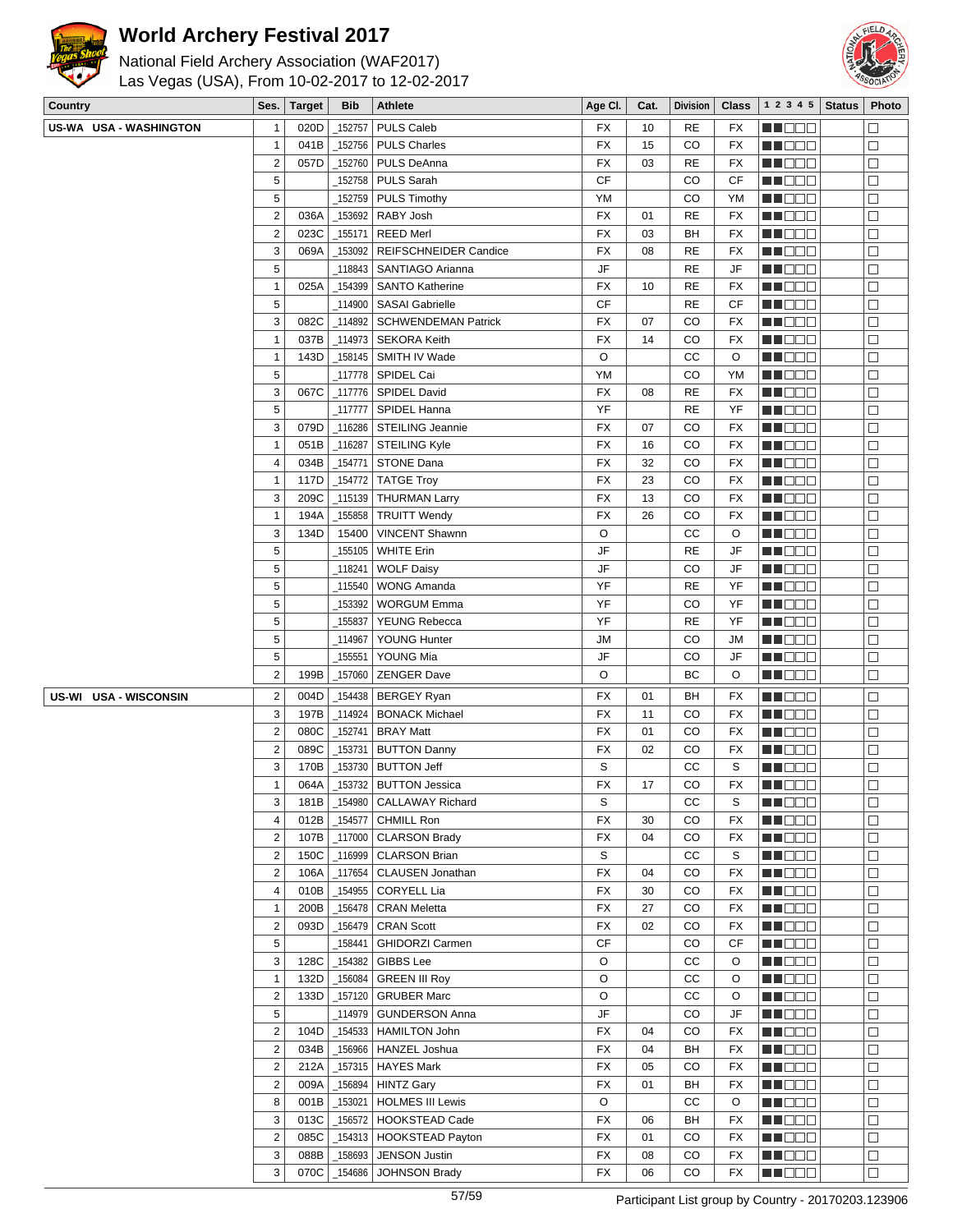



| National Field Archery Association (WAF2017)   |
|------------------------------------------------|
| Las Vegas (USA), From 10-02-2017 to 12-02-2017 |

| Country                          | Ses.                                    | <b>Target</b> | <b>Bib</b>           | <b>Athlete</b>                              | Age CI.   | Cat.     | <b>Division</b> | <b>Class</b> | 1 2 3 4 5          | <b>Status</b> | Photo            |
|----------------------------------|-----------------------------------------|---------------|----------------------|---------------------------------------------|-----------|----------|-----------------|--------------|--------------------|---------------|------------------|
| US-WI USA - WISCONSIN            | 3                                       | 093C          | 114891               | <b>JOHNSON Tracy</b>                        | FX        | 08       | CO              | FX           | e de e             |               | П                |
|                                  | 3                                       | 147B          | 12161                | <b>KELLER Lexi</b>                          | F         |          | CC              | F            | MU DO B            |               | $\Box$           |
|                                  | 3                                       | 015D          | 153602               | <b>KLUS John</b>                            | FX        | 06       | BH              | FX           | NN O O O           |               | $\Box$           |
|                                  | $\overline{c}$                          | 176B          | 153601               | KLUS JR. John                               | J         |          | CC              | J            | n de de            |               | $\Box$           |
|                                  | 3                                       | 074B          | 156701               | <b>KRISCHAN Kyle</b>                        | <b>FX</b> | 06       | CO              | FX           | <u> HOOO</u>       |               | $\Box$           |
|                                  | $\overline{2}$                          | 141A          | 7568                 | <b>LANCE Sarah</b>                          | F         |          | CC              | F            | MU DO B            |               | $\Box$           |
|                                  | $\overline{2}$                          | 164C          | 156438               | LUTZ James                                  | O         |          | ВC              | O            | MU DO O            |               | $\Box$           |
|                                  | $\overline{2}$                          | 128A          | 152828               | <b>MCCARTHY Daniel</b>                      | O         |          | CС              | O            | MN OO O            |               | $\Box$           |
|                                  | 3                                       | 147C          | _152823              | <b>MCCARTHY Emily</b>                       | F         |          | CС              | F            | <u>Li Bee</u>      |               | $\Box$           |
|                                  | 3                                       | 155C          | _153084              | <b>MENZER Rod</b>                           | S         |          | CС              | S            | MU DO O            |               | $\Box$           |
|                                  | 3                                       | 127D          | _156150              | <b>MOORE Nick</b>                           | O         |          | CC              | O            | MU OO O            |               | $\Box$           |
|                                  | $\mathbf{1}$                            | 127A          | 115190               | <b>NELLESSEN Isaac</b>                      | O         |          | CC              | O            | N NO D O           |               | $\Box$           |
|                                  | $\overline{c}$                          | 099D          | 152253               | <b>NETZLER Brad</b>                         | FX        | 03       | CO              | <b>FX</b>    | N DE S             |               | $\Box$           |
|                                  | $\mathbf{1}$                            | 130D          | _156865              | <b>NIBBE Brett</b>                          | O         |          | CC              | O            | MU O O O           |               | $\Box$           |
|                                  | $\mathbf{1}$                            | 045D          | $-153537$            | <b>NOEL Doug</b>                            | <b>FX</b> | 15       | CO              | <b>FX</b>    | MN DO B            |               | $\Box$           |
|                                  | $\overline{2}$                          | 089D          | _153125              | <b>OSTROWSKI III Lenny</b>                  | <b>FX</b> | 02       | CO              | <b>FX</b>    | <b>RECOR</b>       |               | $\Box$           |
|                                  | $\overline{\mathbf{c}}$                 | 210A          | 153124               | OSTROWSKI JR Len                            | FX        | 05       | CO              | FX           | n de de            |               | $\Box$           |
|                                  | $\overline{c}$                          | 016B          | _119000              | <b>PARSHEN Larry</b>                        | FX        | 02       | BH              | FX           | MU DO B            |               | $\Box$           |
|                                  | $\mathbf{1}$                            | 126B          | $-117619$            | POPPY Lance                                 | O         |          | СC              | O            | MU DO B            |               | $\Box$           |
|                                  | 6                                       | 002B          | _153404              | <b>PRICE Duane</b>                          | S         |          | CС              | S            | <b>REDDE</b>       |               | $\Box$           |
|                                  | $\overline{c}$                          | 022D          | 116044               | <b>RUETTEN Michael</b>                      | <b>FX</b> | 03       | BН              | <b>FX</b>    | <b>HEBBB</b>       |               | $\Box$           |
|                                  | 5                                       |               | 114946               | <b>RUFFING Blaze</b>                        | YM        |          | CO              | YM           | <b>MA</b> OOO      |               | $\Box$           |
|                                  | 3                                       | 132A          | $-118321$            | <b>SCHLEUSNER Grant</b>                     | O         |          | CC              | O            | MU O O O           |               | $\Box$           |
|                                  | $\mathbf{1}$                            | 153A          | $-118322$            | <b>SCHLEUSNER Serena</b>                    | F         |          | CC              | F            | MU DOO             |               | $\Box$           |
|                                  | 5                                       |               |                      | _152815   SEBERT Aliyah                     | YF        |          | CO              | YF           | N NO D O           |               | $\Box$           |
|                                  | $\mathbf{1}$                            | 010B          | $-115255$            | SHEPPARD Gwen                               | FX        | 09       | <b>RE</b>       | FX           | N NO D O           |               | $\Box$           |
|                                  | 5                                       |               | _115191              | <b>STUCKER Halie</b>                        | YF        |          | CO              | YF           | MU O O O           |               | $\Box$           |
|                                  | 3                                       | 084A          | _154592              | VOGT Wayne                                  | FX        | 07       | CO              | FX           | NN O O O           |               | $\Box$           |
|                                  | $\overline{c}$                          | 076D          | _155916              | <b>WALKER Melissa</b>                       | FX        | 01       | <b>CL</b>       | FX           | <b>REDDE</b>       |               | $\Box$           |
|                                  | 6                                       | 003A          | 155911               | <b>WARD Don</b>                             | S         |          | cc              | S            | <u>LI BEE</u>      |               | $\Box$           |
|                                  |                                         |               | 156592               | <b>WILKE Alan</b>                           | O         |          | cc              | O            | MU DO O            |               | $\Box$           |
|                                  | 3                                       | 071B          | _155232              | <b>WORMER Matthew</b>                       | <b>FX</b> | 06       | CO              | <b>FX</b>    | NN O O O           |               | $\Box$           |
| <b>US-WV USA - WEST VIRGINIA</b> |                                         |               |                      | <b>BURNSIDE Scott</b>                       |           |          |                 |              |                    |               |                  |
|                                  | 3                                       | 073D<br>043C  | 152509               |                                             | <b>FX</b> | 06       | CO<br>CO        | FX           | MA O O O           |               | $\Box$           |
|                                  | $\mathbf{1}$                            |               | 156614               | <b>COFFMAN Rick</b><br><b>COGAR Harold</b>  | FX        | 15<br>19 | CO              | FX           | NN O O O           |               | $\Box$           |
|                                  | $\mathbf{1}$                            | 079D          | $-116846$            |                                             | FX        |          |                 | FX           | NN DE S            |               | $\Box$<br>$\Box$ |
|                                  | $\mathbf{1}$<br>$\overline{\mathbf{c}}$ | 069C<br>085B  | 116845<br>_116844    | COGAR Jennifer<br><b>COGAR Mike</b>         | FX<br>FX  | 18<br>01 | CO<br>CO        | FX<br>FX     | e de la co         |               | $\Box$           |
|                                  | 3                                       | 093A          | $-157101$            | <b>HINKLE Jacob</b>                         | FX        | 08       | CO              | <b>FX</b>    | MA DEL<br>n i de e |               | $\Box$           |
|                                  | $\mathbf{1}$                            | 203C          |                      | $_1$ 154476   MUNSON Gary                   | FX        | 28       | CO              | FX           | MI DE S            |               | $\Box$           |
|                                  | $\overline{\mathbf{c}}$                 | 108A          | $-118073$            | PARSONS Jeremiah                            | FX        | 04       | CO              | FX           | MA DE C            |               | $\Box$           |
|                                  | $\overline{2}$                          | 077A          |                      | $-157520$ SITES Coty                        | FX        | 01       | CO              | FX           | MU DOO             |               | □                |
|                                  | $\mathbf{1}$                            | 168D          |                      | _154519   STALNAKER Adrienne                | FX        | 24       | CO              | FX           | ME BER             |               | $\Box$           |
|                                  | $\overline{4}$                          | 048C          | 154521               | <b>STALNAKER Charles</b>                    | FX        | 33       | CO              | FX           | <b>RECOR</b>       |               | $\Box$           |
|                                  | $\,$ 5 $\,$                             |               |                      | _154520 STALNAKER Lily                      | JF        |          | CO              | JF           | MA DE E            |               | $\Box$           |
|                                  | 3                                       | 028A          | _118074              | SULLIVAN Michelle                           | FX        | 08       | BH              | FX           | MU DE B            |               | $\Box$           |
|                                  |                                         |               | _152114              | <b>VINCENT Steve</b>                        | FX        |          | CO              | FX           | MA DO O            |               | $\Box$           |
| US-WY USA - WYOMING              |                                         | 189D          |                      |                                             |           |          |                 |              |                    |               | $\Box$           |
|                                  | 3<br>$\overline{4}$                     | 036A          | $-115583$<br>_153788 | <b>BENNET Tommy</b><br><b>BIFFLE Alyssa</b> | FX<br>FX  | 11<br>32 | CO<br>CO        | FX<br>FX     | MU DO O<br>MU DO B |               | $\Box$           |
|                                  | $\overline{2}$                          | 098A          | _154035              | <b>BOHLANDER Eric</b>                       | FX        | 03       | CO              | FX           | MN DO B            |               | $\Box$           |
|                                  | 3                                       | 199A          | _152695              | <b>BOYLES Sam</b>                           | <b>FX</b> | 12       | CO              | FX           | <b>REDDO</b>       |               | $\Box$           |
|                                  | 5                                       |               | $-116211$            | <b>BRADSHAW Hunter</b>                      | JМ        |          | CO              | JM           | <b>MNODO</b>       |               | $\Box$           |
|                                  | 5                                       |               |                      | _156978 COLLVER Colter                      | YM        |          | CO              | YM           | MU DE S            |               | $\Box$           |
|                                  | $\mathbf{1}$                            | 092C          | _154359              | <b>CONRAD Danny</b>                         | FX        | 20       | CO              | FX           | MU DEL             |               | $\Box$           |
|                                  | $\overline{2}$                          | 201B          | $\_118379$           | COODY Chad                                  | O         |          | ВC              | O            | <b>REDDE</b>       |               | $\Box$           |
|                                  | 3                                       | 176A          | _158066              | <b>DORIGATTI Patrick</b>                    | S         |          | СC              | S            | <b>REDDO</b>       |               | $\Box$           |
|                                  | 5                                       |               | _117660              | DORNAN Sam                                  | <b>CM</b> |          | <b>RE</b>       | СM           | <b>NH</b> OOO      |               | $\Box$           |
|                                  | $\mathbf{1}$                            | 039A          | _155120              | <b>FLORES Beto</b>                          | FX        | 15       | CO              | FX           | MU OOO             |               | $\Box$           |
|                                  | $\overline{2}$                          | 149B          | _155254              | <b>HAINES Ramie</b>                         | S         |          | CС              | S            | <b>RECOR</b>       |               | $\Box$           |
|                                  | $\overline{2}$                          | 004A          | _156947              | <b>HEDGE Nathan</b>                         | FX        | 01       | BH              | FX           | <u> HOOS</u>       |               | $\Box$           |
|                                  | $\mathbf{1}$                            | 083C          |                      | _157362   HEROLD Hannah                     | FX        | 19       | CO              | FX           | MU DO O            |               | $\Box$           |
|                                  |                                         |               |                      |                                             |           |          |                 |              |                    |               |                  |